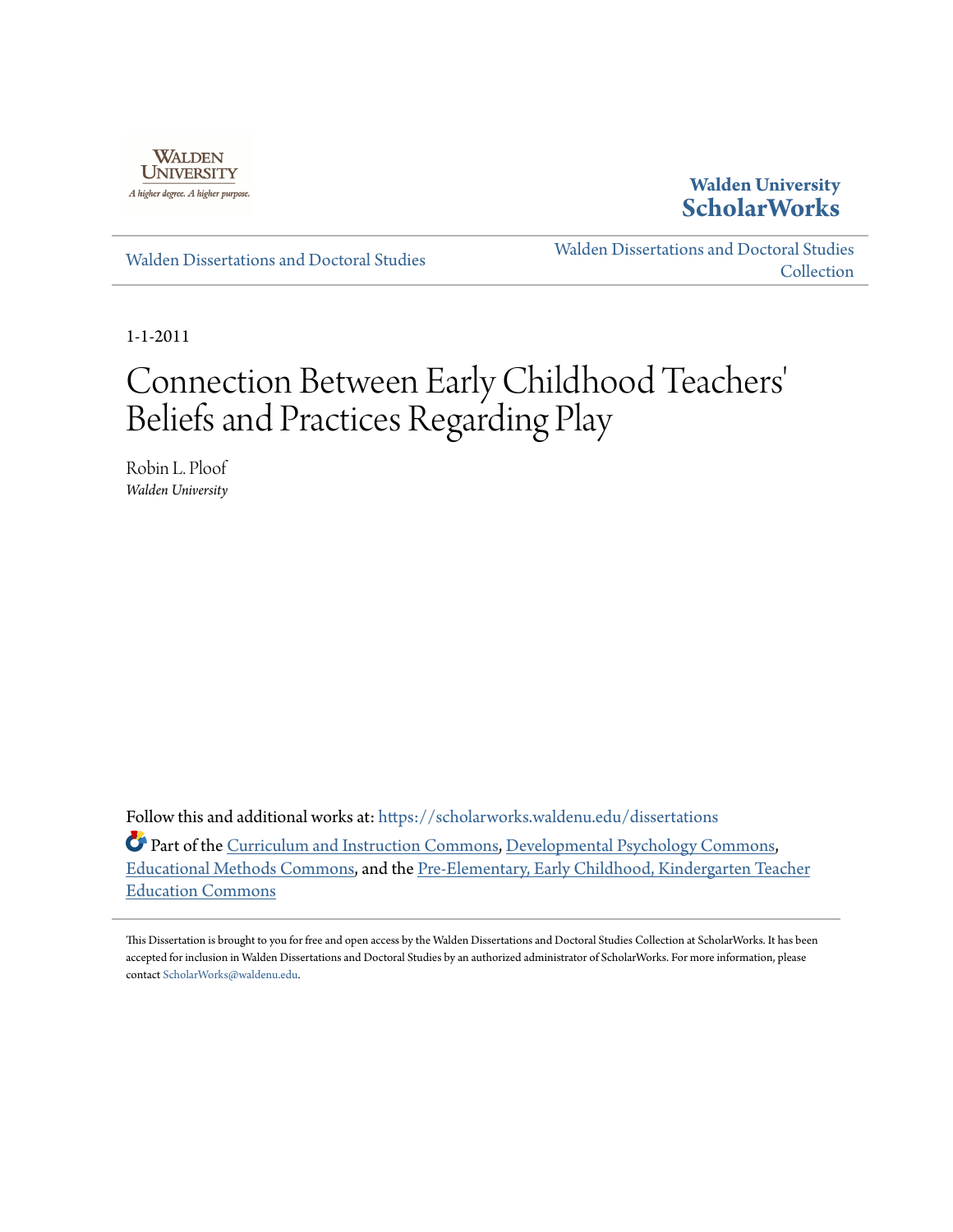# Walden University

College of Education

This is to certify that the doctoral dissertation by

Robin Ploof

has been found to be complete and satisfactory in all respects, and that any and all revisions required by the review committee have been made.

Review Committee Dr. Darragh Callahan, Committee Chairperson, Education Faculty Dr. Amie Beckett, Committee Member, Education Faculty Dr. Denise Weems, University Reviewer, Education Faculty

> Chief Academic Officer Eric Riedel, Ph.D.

> > Walden University 2014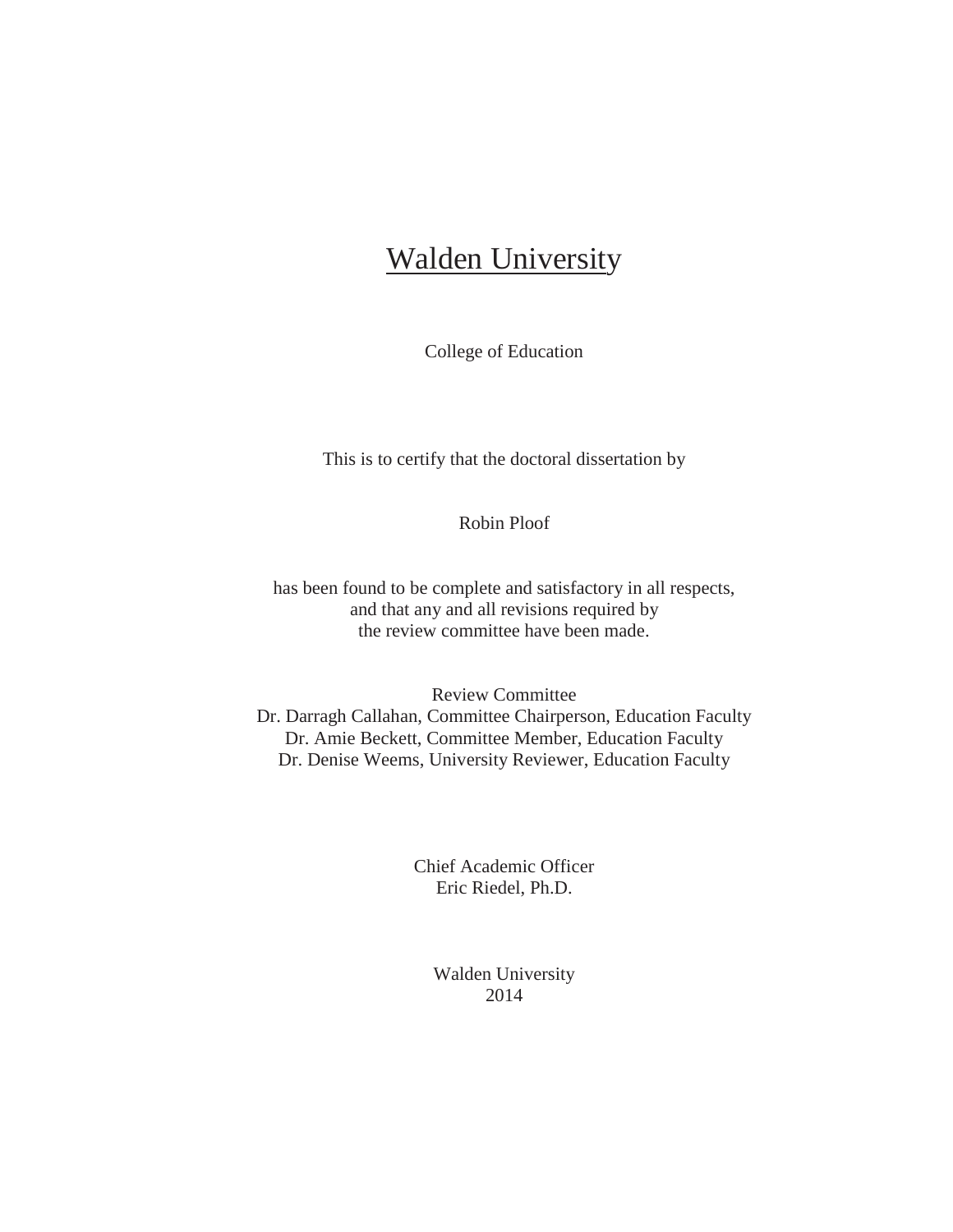### Abstract

Connection Between Early Childhood Teachers' Beliefs and Practices Regarding Play by

Robin L. Ploof

MEd, St. Michael's College, 1995

BS, University of New Haven, 1981

Dissertation Submitted in Partial Fulfillment

of the Requirements for the Degree of

Doctor of Philosophy

Early Childhood Education

Walden University

August 2014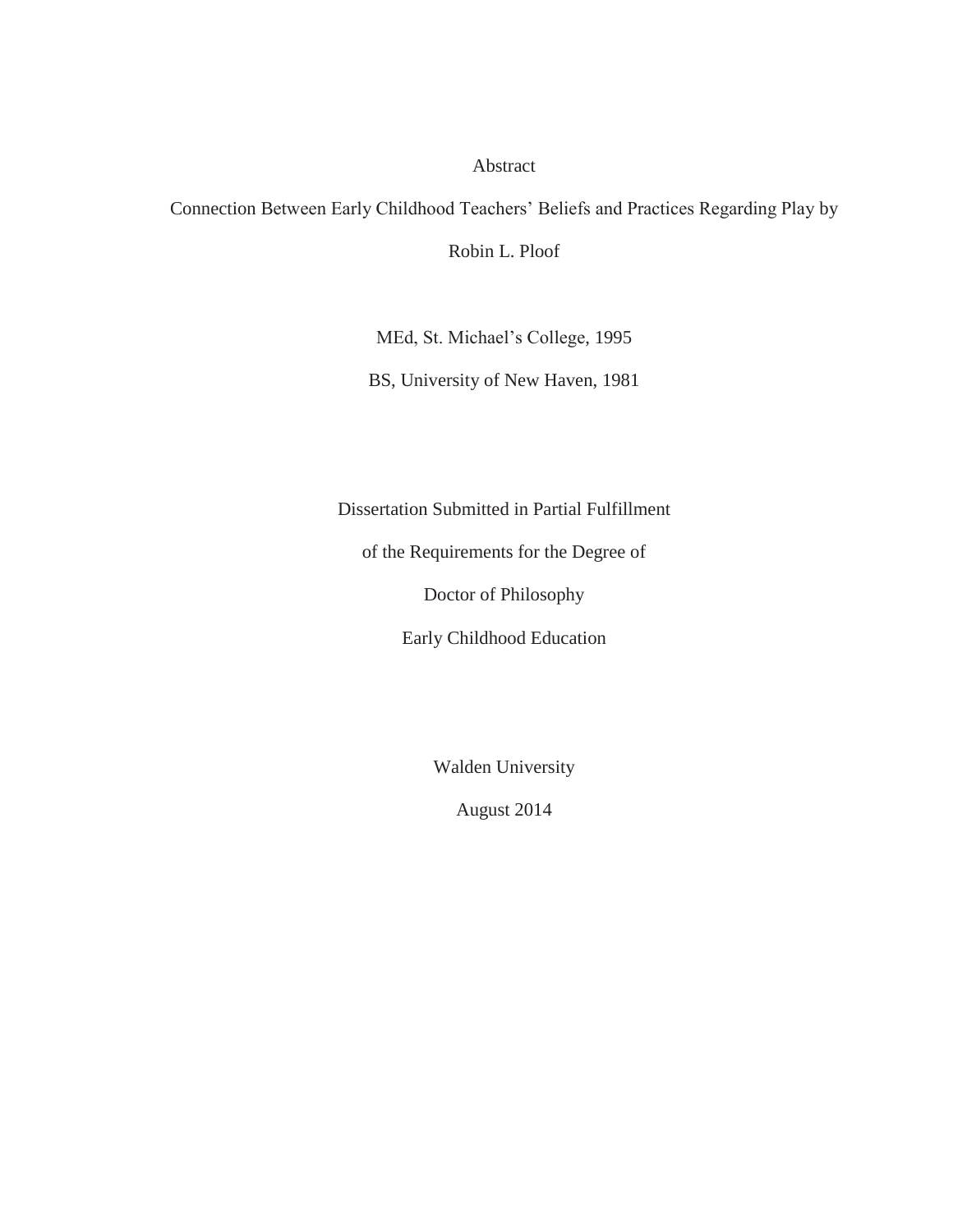**Abstract** 

Research indicates play contributes to children's learning and development. The passage of the No Child Left Behind Act (NCLB) changed early care and education by limiting time for play in early childhood classrooms. There is a gap in the literature concerning early childhood teachers' current beliefs about play and how those beliefs are connected to their practices. The purpose of this qualitative case study was to examine the connections between early childhood teachers' beliefs regarding play and their practices in the early childhood classroom. Lave's situated learning theory formed the conceptual framework for this study recognizing the early childhood classroom and the social aspect of learning as a community of practice. Data for the study were collected through structured interviews, observations, and documents from teachers in 6 early childhood classrooms. Coding was used to identify patterns and themes. Analysis revealed that teachers held strong positive beliefs in regard to play. Teachers believed the connection between their beliefs and practices regarding play was strong and the connection between them was clear. Evidence showed the connection was not as strong and clear as teachers perceived. A clearer understanding of the link between teachers' beliefs and practices could create positive social change and benefit teachers, parents, administrators, and children. Teachers may use the information in this study to reflect on and make changes to their practices. Program directors, principals and school districts may be guided to implement curriculum changes more inclusive of play, or to include play and play theory in preservice training. These changes could bring the United States more in line with top performing countries in terms of educational outcomes for children.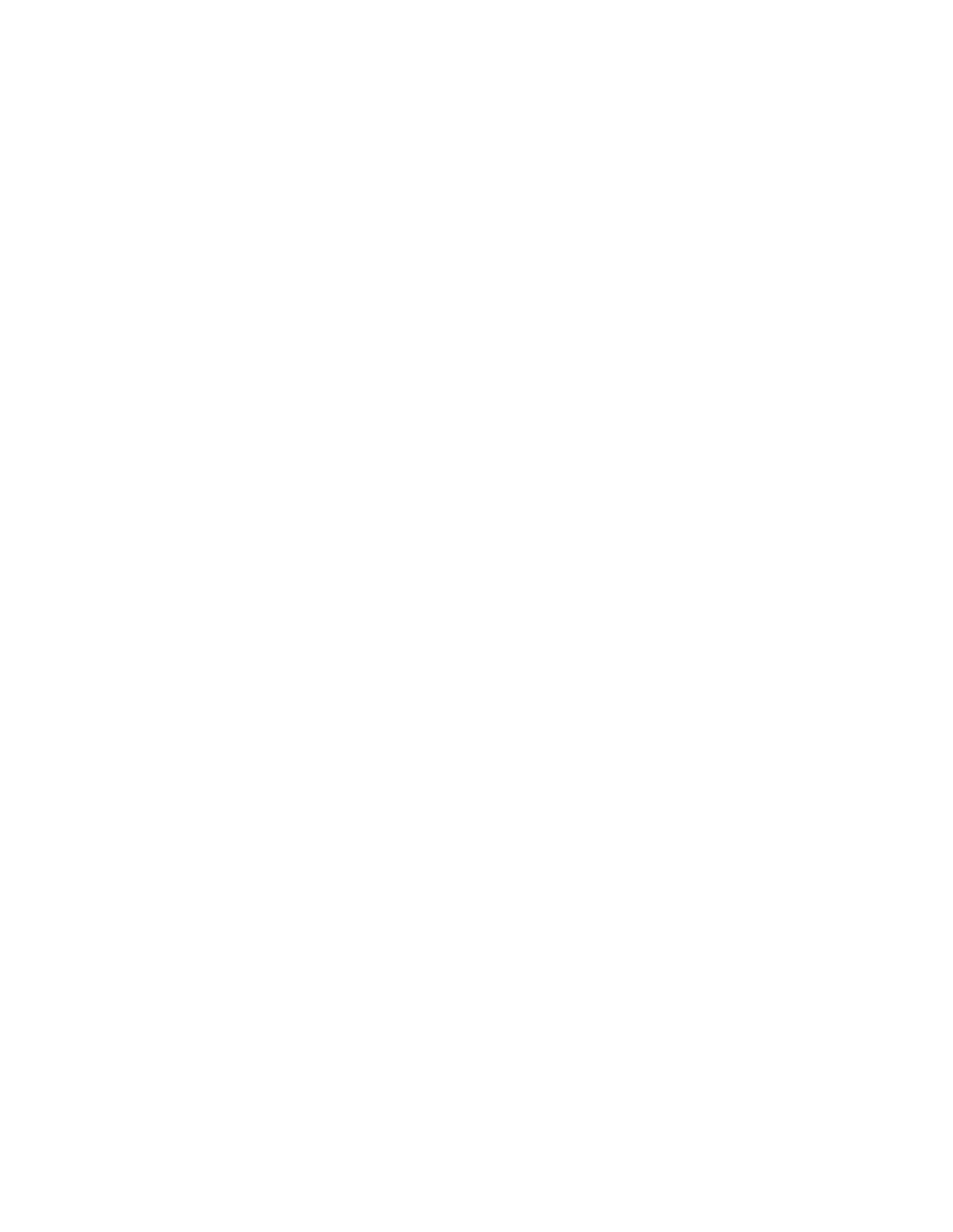# Connection Between Early Childhood Teachers' Beliefs and Practices Regarding Play

by

Robin L. Ploof

MEd, St. Michael's College, 1995

BS, University of New Haven, 1981

Dissertation Submitted in Partial Fulfillment

of the Requirements for the Degree of

Doctor of Philosophy

Early Childhood Education

Walden University

August 2014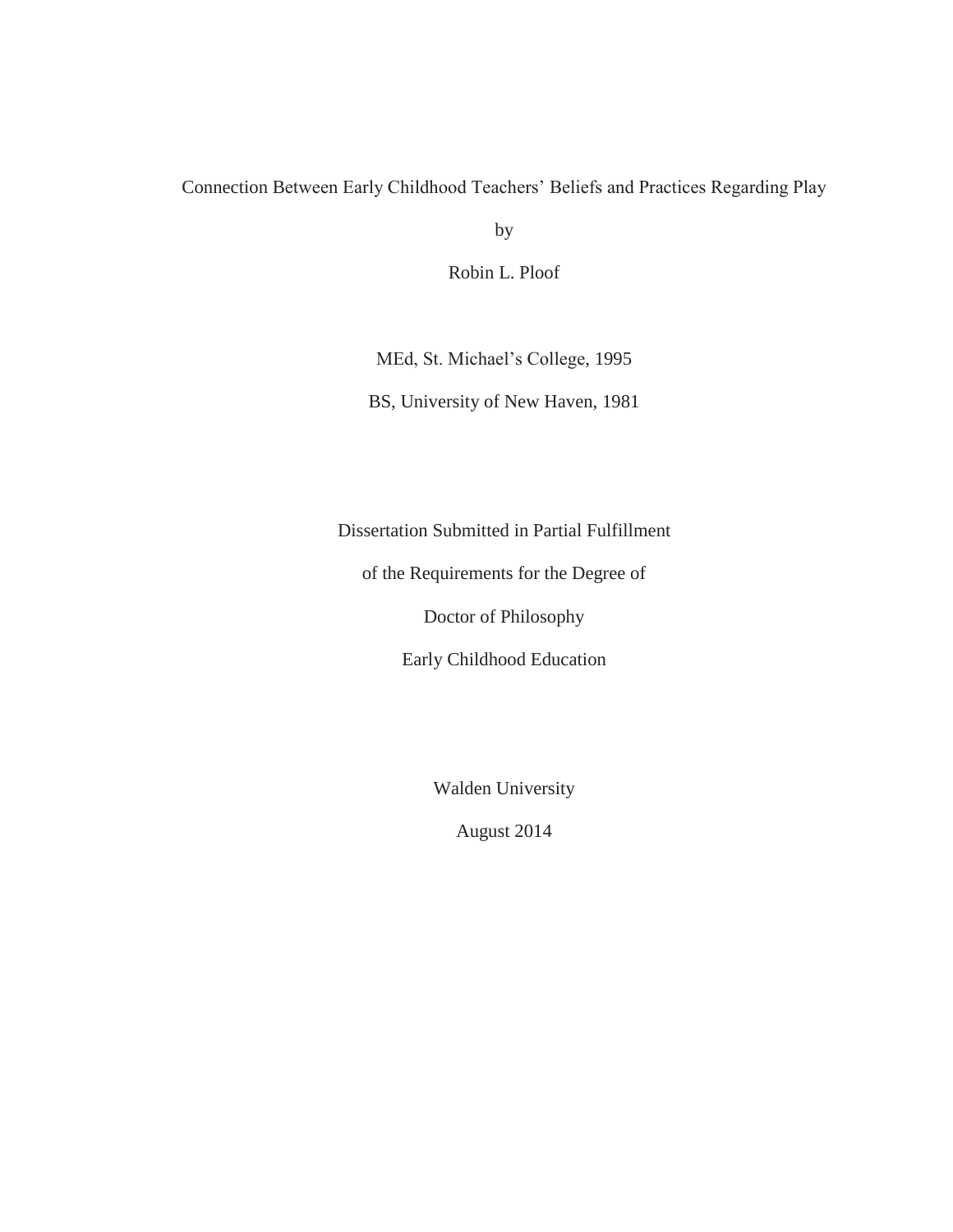UMI Number: 3625821

All rights reserved

INFORMATION TO ALL USERS The quality of this reproduction is dependent upon the quality of the copy submitted.

In the unlikely event that the author did not send a complete manuscript and there are missing pages, these will be noted. Also, if material had to be removed, a note will indicate the deletion.



UMI 3625821

Published by ProQuest LLC (2014). Copyright in the Dissertation held by the Author.

Microform Edition © ProQuest LLC. All rights reserved. This work is protected against unauthorized copying under Title 17, United States Code



ProQuest LLC. 789 East Eisenhower Parkway P.O. Box 1346 Ann Arbor, MI 48106 - 1346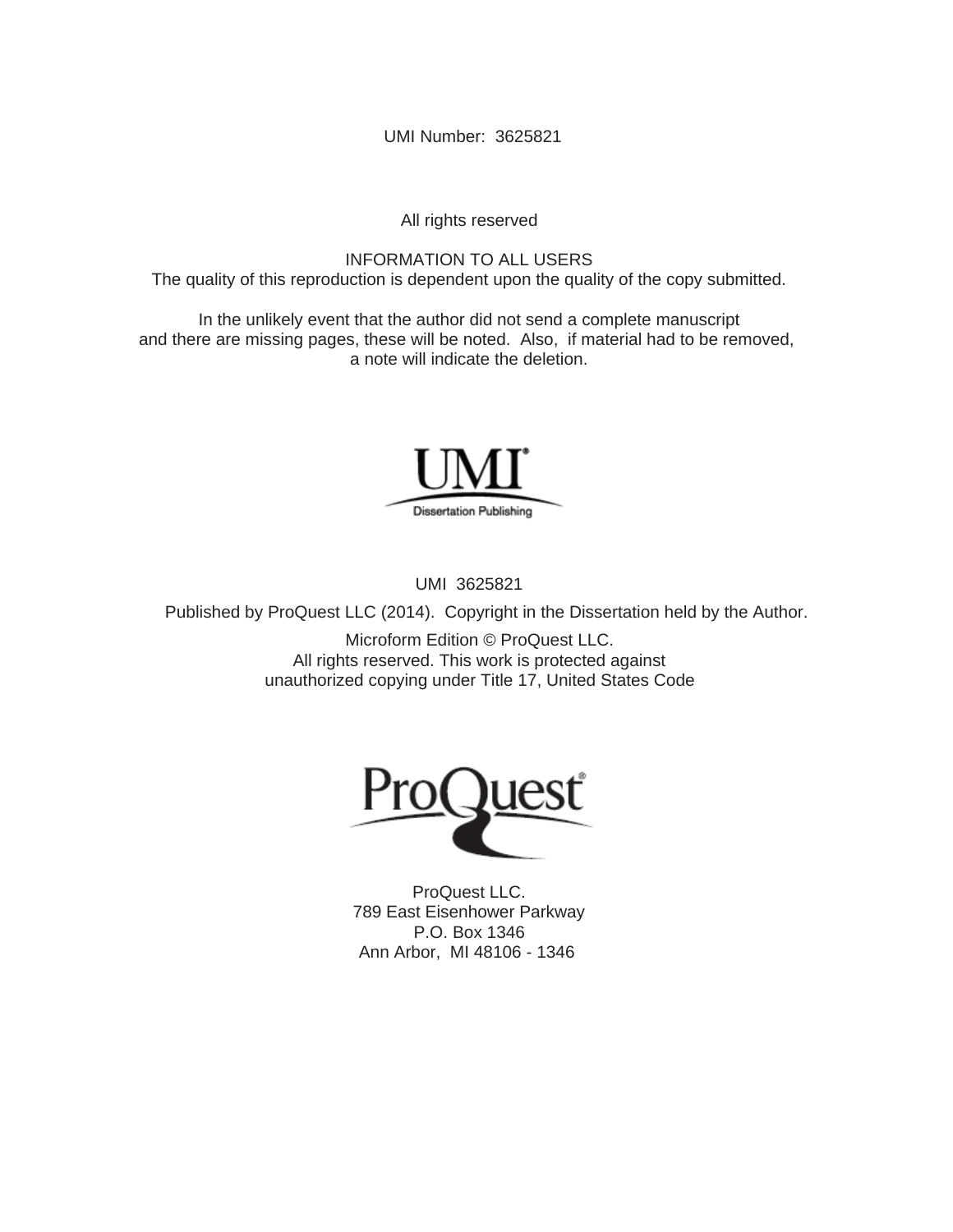## Dedication

To Dick, my wonderful husband, partner, and friend, what I have accomplished here seems small compared to the challenges you have faced. You have met each and every one of those challenges with courage and grace. Your strength has been an inspiration, and I could not have done this without your love and support. I dedicate this dissertation to you. Thank you.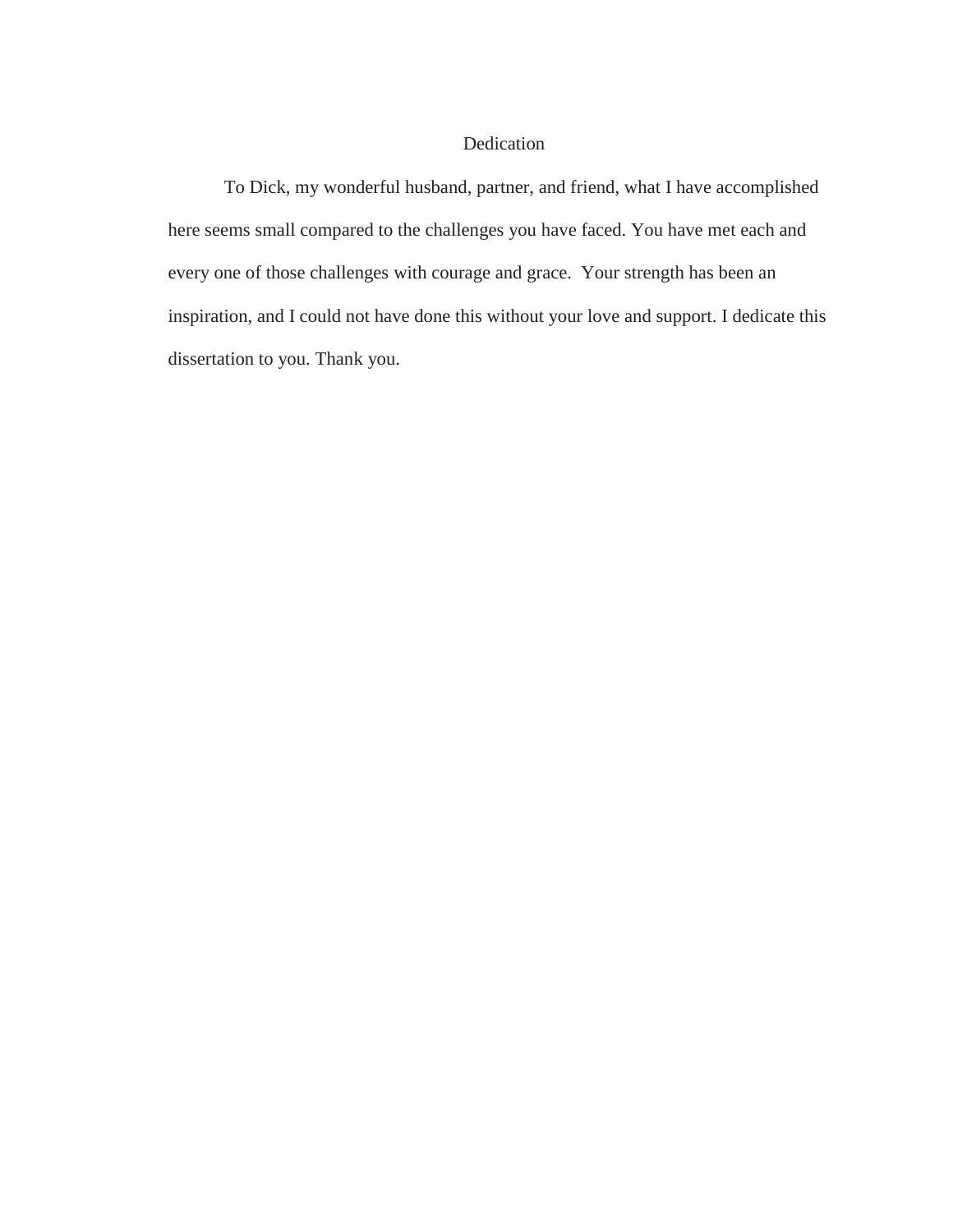#### Acknowledgments

So many people have contributed to my academic odyssey. Thank you to my friend, colleague, and partner in lifelong learning Dr. Laurel Bongiorno. Our conversation with Ed Klugman began this whole journey for both of us. Thank you Ed for believing in us. Thank you to Dr. Darragh Callahan and Dr. Amie Beckett for your endless patience and constructive feedback. Thank you to Dr. Margaret Leitch Copeland for your wise counsel and mentorship. Thank you my dear Sister Kathi and Sister Jackie for helping me keep the faith and always being there to bolster my morale just when I needed it most. Thank you to my dear friends Bonnie and Evelyn. Thank you Evelyn for your encouragement, love, support, and late night phone calls. Thank you Bonnie for still loving me and being my friend in spite of everything I have had to say "no" to for the past five years!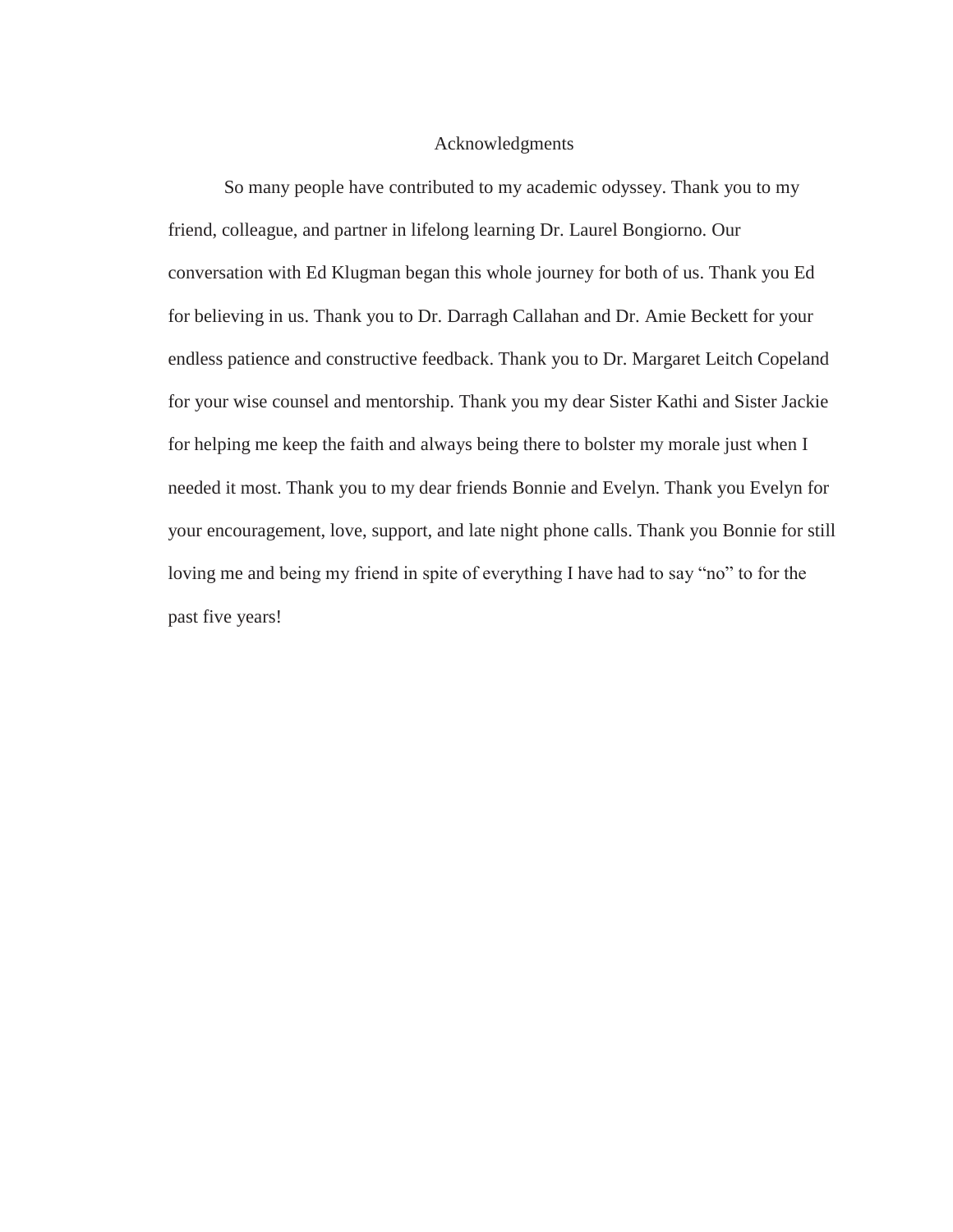# Table of Contents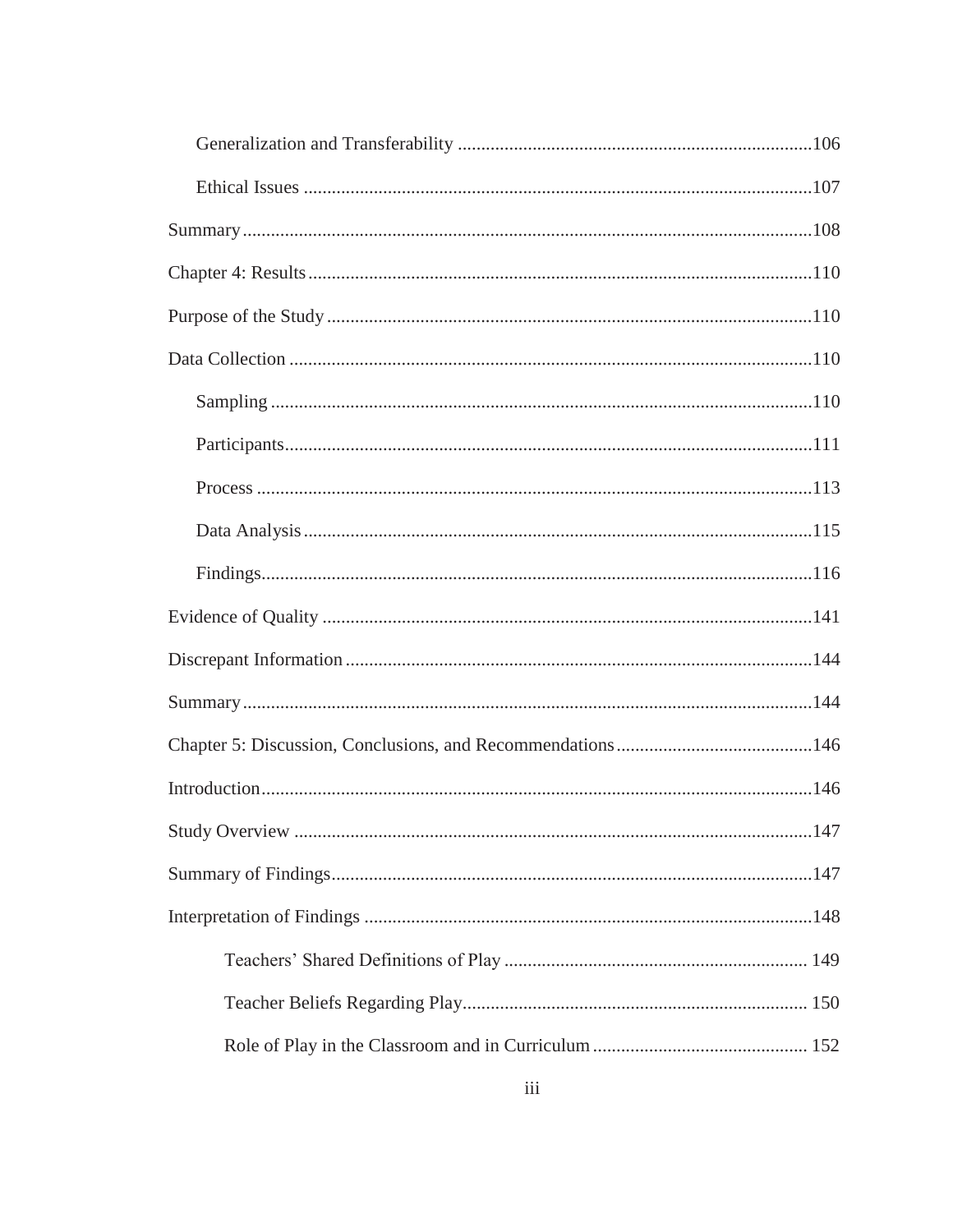| Appendix A: Interview Questions for First Interview of Early Childhood Teachers187 |
|------------------------------------------------------------------------------------|
|                                                                                    |
|                                                                                    |
| Appendix D: Data Sheet for Evaluating Classroom Schedules and Curriculum           |
|                                                                                    |
|                                                                                    |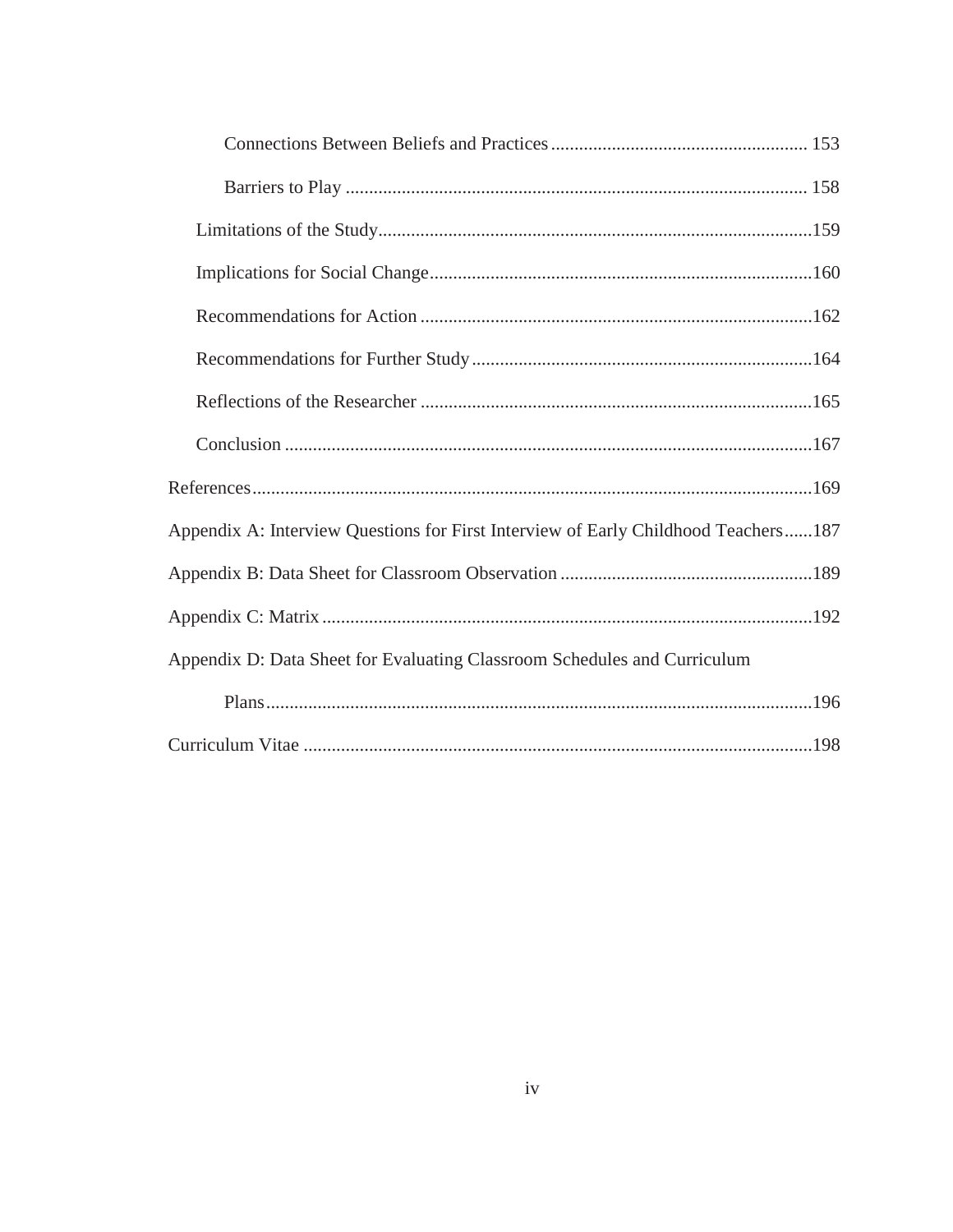# List of Figures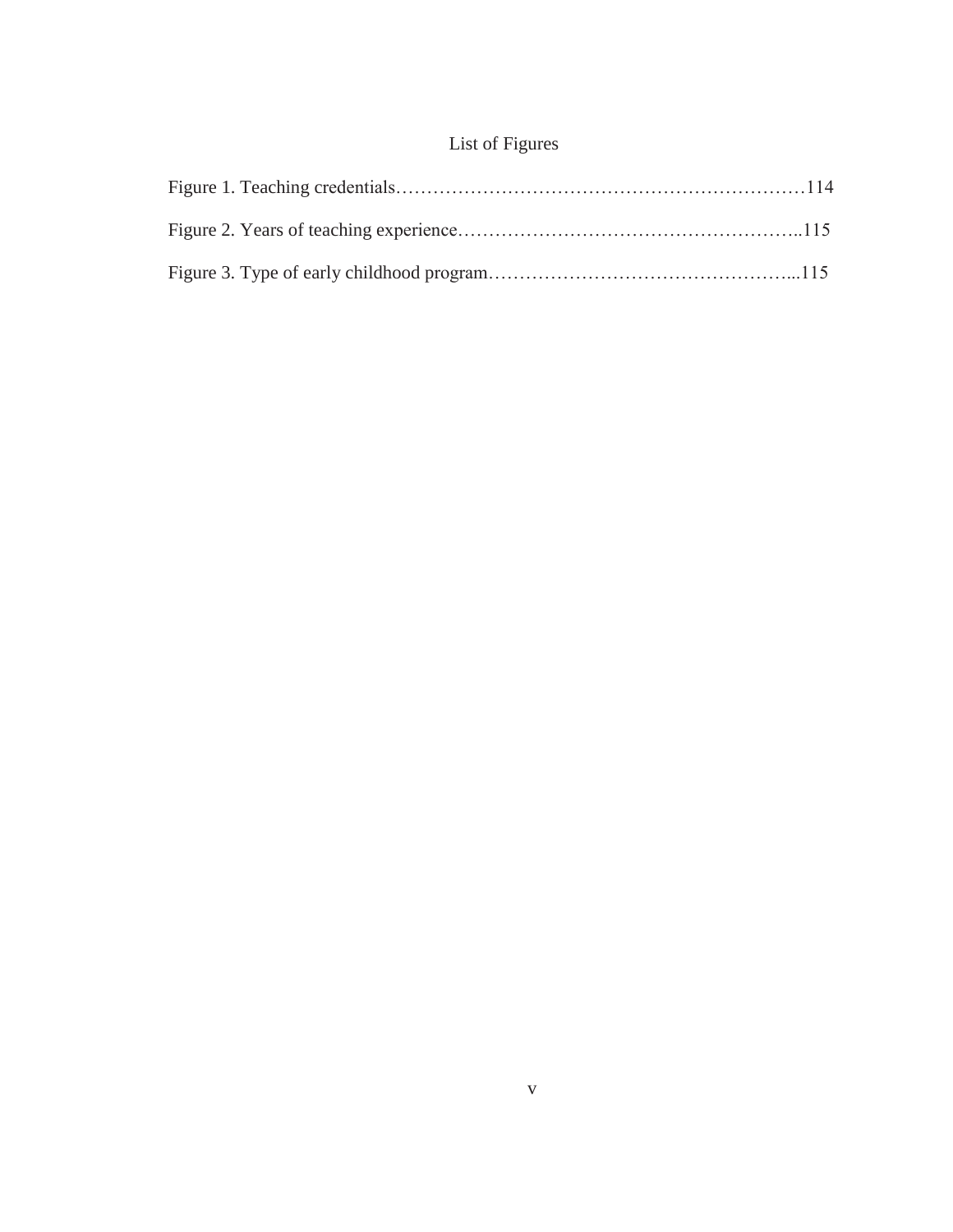#### Chapter 1: Introduction to the Study

### **Introduction**

 Opportunity for meaningful play used to be a staple in early childhood classrooms and in children's lives. Research indicates play makes important contributions to children's learning and development (Erikson, 1977; Ginsburg, 2007; Pellegrini, Dupuis, & Smith, 2007; Piaget, 1969; Vygotsky, 1978). Research from the 1970s indicated that teachers perceived play to be a significant teaching and learning paradigm (Keating, Fabian, Jordan, Mavers, & Roberts, 2000). Play was highly regarded and many early childhood educational approaches held play at the core of early childhood classroom activities (Bodrova, 2008; Keating et al., 2000; Patte, 2010; Samuelsson & Carlson, 2008). Much has changed in the field of early care and education since the 1970s.

 The passage of the No Child Left Behind Act (NCLB) raised accountability in education and mandated children achieve proficiency in specific academic skills and standards in the domains of reading, writing, math, and science by third grade (NCLB, 2002). Many of these changes negatively affected play in early childhood classrooms. "Many educational settings across America are altering, reducing, or eliminating time devoted to play due in part to increasing accountability for student performance on standardized tests as required by NCLB" (Patte, 2010, p. 1). It is common in schools, even in early years for children to have fully scheduled days with little in the way of break time or play time (Ranz-Smith, 2007). Children are spending more of their time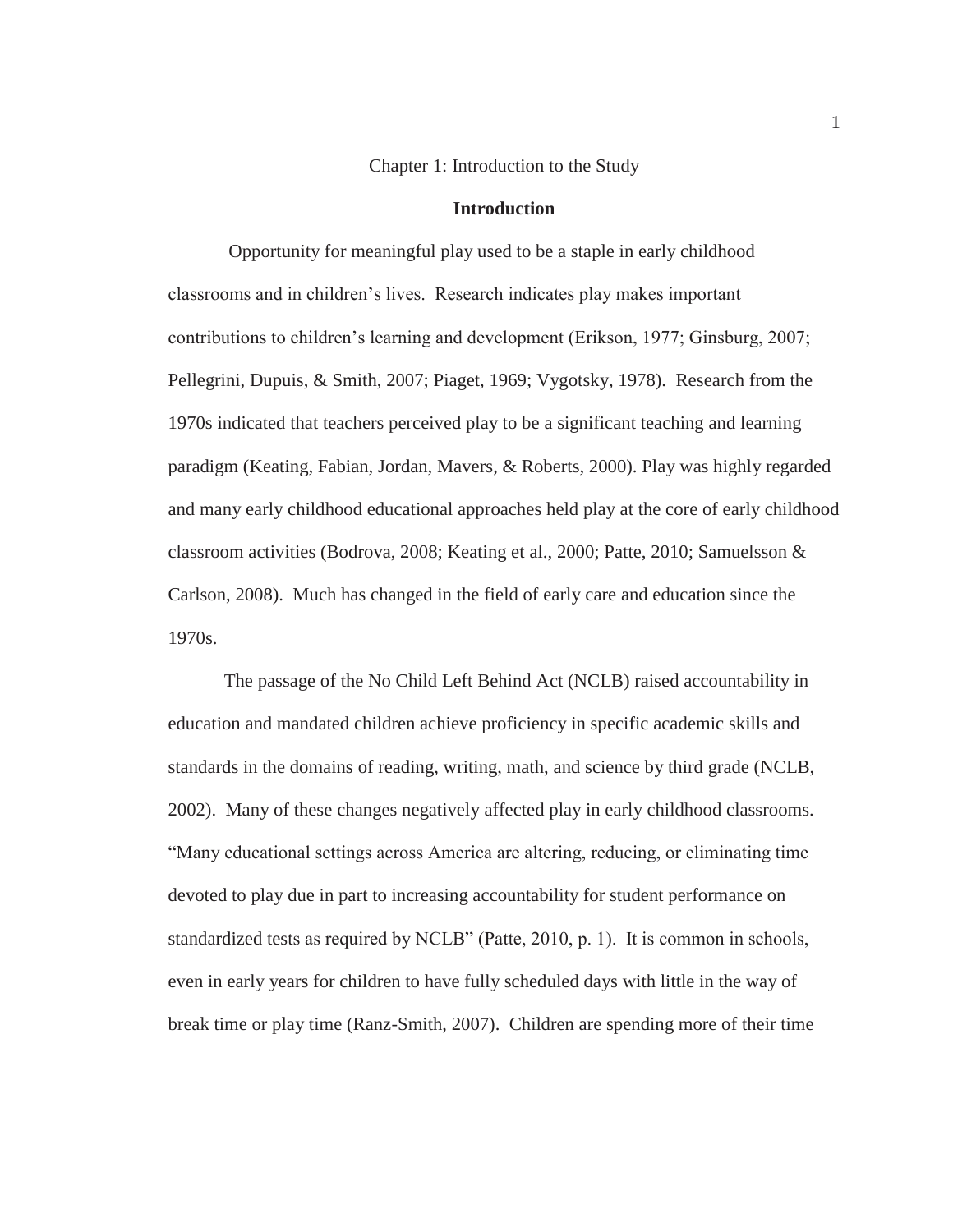sitting and attending to lessons in early childhood classrooms (Panksepp, 2007). This reduces the time available for play.

Another way that play has declined has to do with a lack of teachers' use of play as an instructional strategy or teaching practice. There appears to be a lack of understanding in early education settings regarding the ability for play to be used as an instructional strategy (Ranz-Smith, 2007). Teachers are implementing more direct instruction in their practices (Ranz-Smith, 2007). The teaching of academic tasks in regimented ways has replaced natural play in early childhood classrooms (Panksepp, 2007). This has devalued play and the role of play in the classroom (Patte, 2010). Findings from numerous studies illustrated the contribution play makes to the learning and development of young children (Bergen, 2009; Ginsburg, 2007; Miller & Almon, 2009; Milteer & Ginsburg, 2012; Nicopoloulou, 2010; Panksepp, 2007; Pellegrini et al., 2007).

 It is possible that the social and political landscape has changed early childhood teachers' current beliefs regarding play as a teaching and learning paradigm. It is possible that early childhood teachers still hold play in high regard, but that they no longer feel they have time to include very much of it as part of the classroom experience. It is possible that these changes are having an influence on the role of play in the classroom. There are many factors that support or limit children's play. Some important factors are the key individuals in the lives and experiences of young children, the early childhood, or preschool and kindergarten, teachers. There is a gap in the literature where teachers' dispositions on play are concerned (Dako-Gyeke, 2011; Tekin & Tekin, 2007).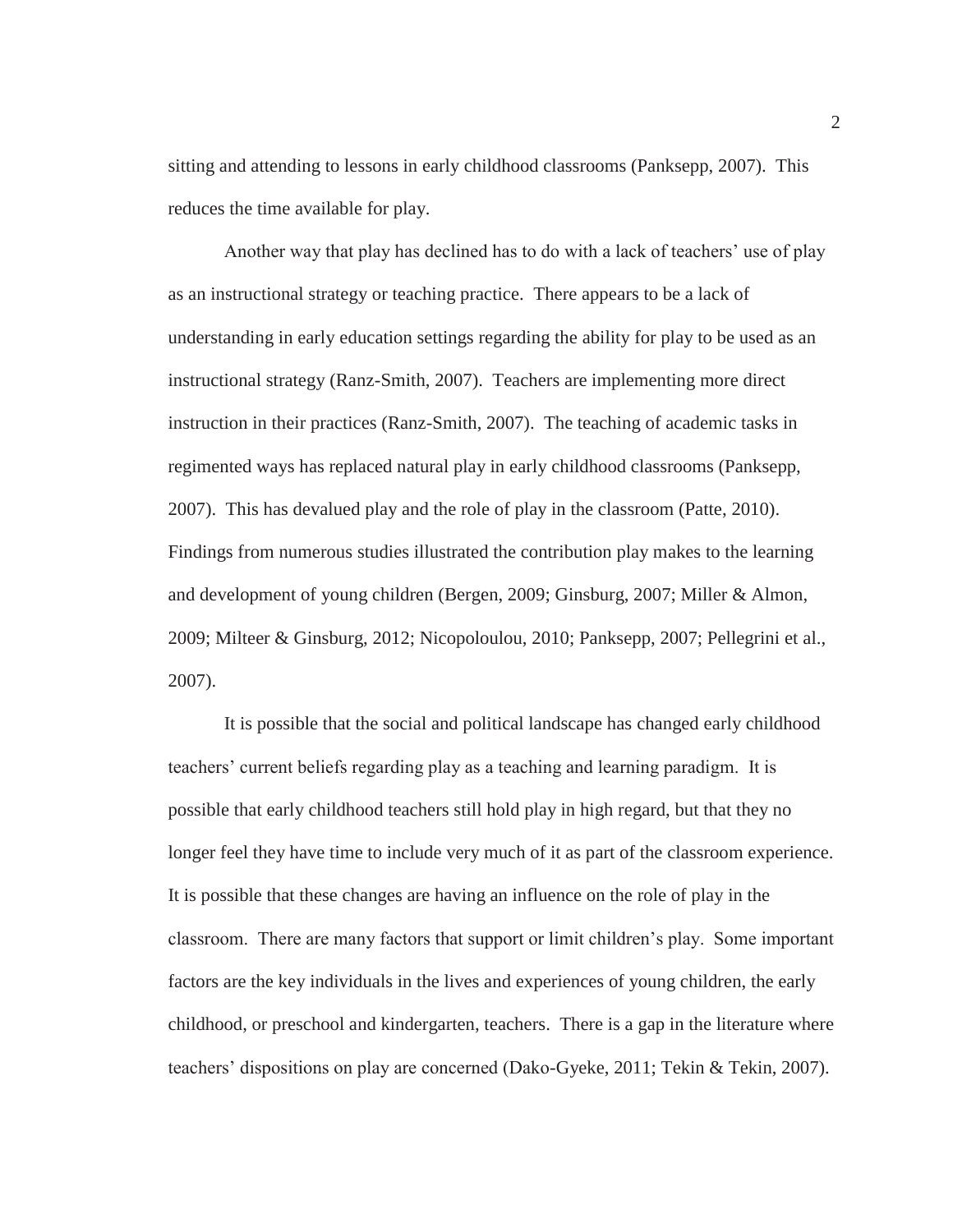Though many studies have been done prior to NCLB, what is not clear is how early childhood teachers perceive play today, and how teachers' current perceptions impact the role of play in early childhood classrooms and curriculum. If there is a lack of connection between what teachers believe about play and what is practiced in the classroom, it is possible that children are not getting enough opportunity for play in their early childhood experience, which could negatively impact their readiness for kindergarten in the physical, cognitive, language, social, and emotional domains (Vu, Han, & Buell, 2012). Moreover, when children enter kindergarten and they are not ready for the experience, more tax dollars are needed to support their education.

 Through the review of literature in Chapter 2 several important themes emerged. An increased interest in early care and education has raised public awareness regarding early learning. The development of publicly funded initiatives targeting pre-K designed to address school readiness has raised concerns regarding outcomes and accountability (Barnett, Lamy, & Jung, 2005; Curby et al., 2005; Howes et al., 2007). The result is that play, and activities like play, are being replaced with more academic content (Fisher, Hirsh-Pasek, Golinkoff, & Gryfe, 2008). In addition to creating stress for the child, a lack of play and increased focus on academics and cognitive skills may hamper both children's development and academic progress (Frost, 2007; Ginsburg, 2007; Heckman, 2011; Patte, 2010; Wood, 2007). Early childhood teachers struggle with the demands of supporting readiness, producing outcomes and academic gains, and supporting what is best for young children (Bodrova & Leong, 2003; Sheridan, 2007; Stephen, 2010; Tuzo, 2007). Though teachers may believe in and value play, there continues to be a sharp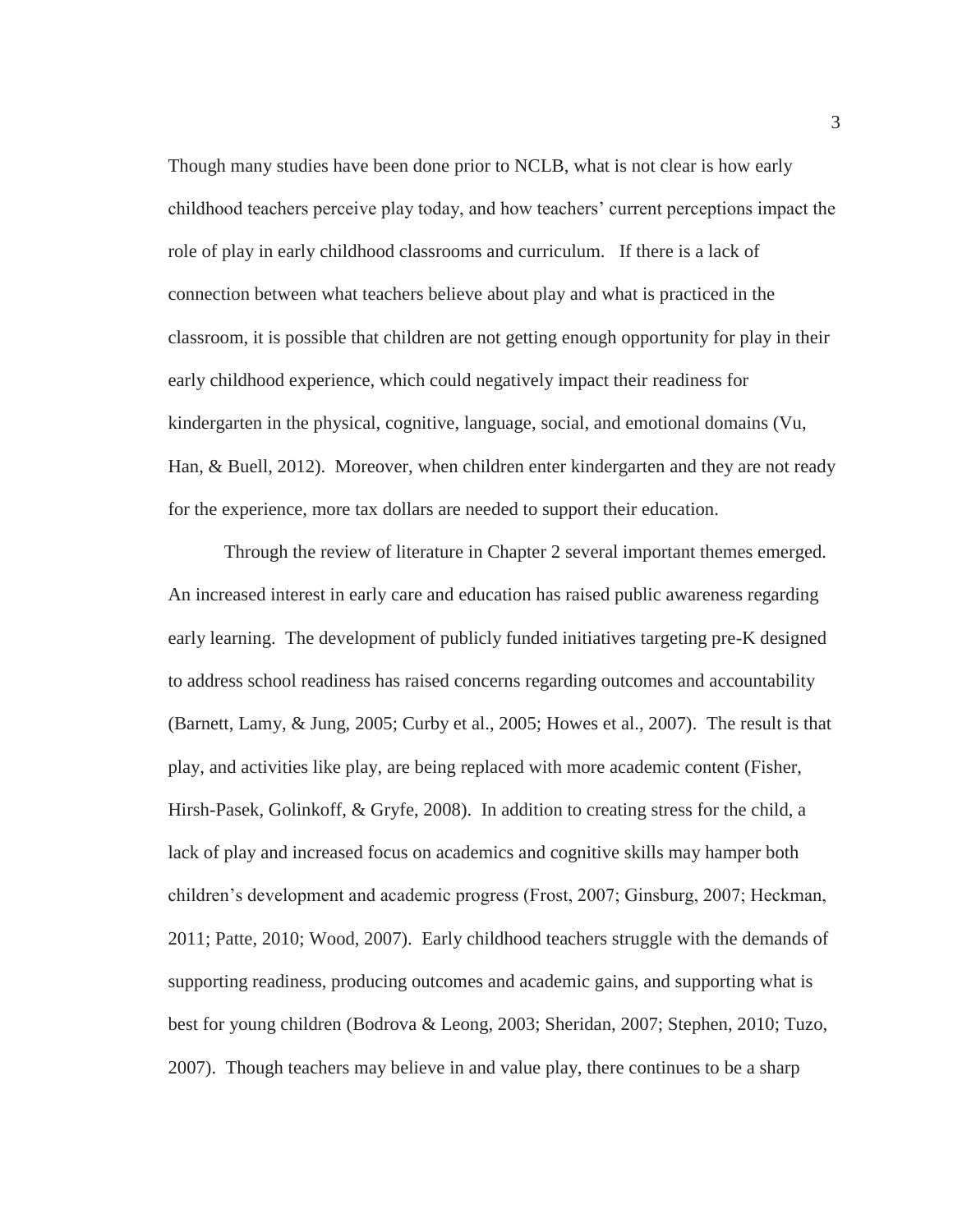decline in play in early childhood classrooms, suggesting a lack of connection between teachers' beliefs and practices (Bodrova & Leong, 2003; Sherwood & Reifel, 2010).

 The research will be addressed in further detail in Chapter 2. Using the research cited as a guide, this study addressed this gap in the literature and provided an opportunity to gain a further understanding of early childhood teachers' dispositions toward play. Though teachers clearly favored play in the 1970s, a myriad of factors impact the lack of play seen in early childhood classrooms today (Bodrova, 2008; Keating et al., 2000; Panksepp, 2007; Patte, 2010; Ranz-Smith, 2007; Samuelsson & Carlson, 2008; Schroder, 2007). This qualitative case study examined teachers' perceptions and beliefs in order to gain a clearer perspective on the current role of play in the early childhood classroom. The results of this study may be used to communicate with educators and perhaps help restore play as an integral part of early education.

#### **Background**

Play is disappearing in children's home lives and in early childhood classrooms in favor of more academic pursuits for young children. Current research indicated play in early care and education has fallen out of favor (Almon, 2003; Almon & Miller, 2009; Milteer & Almon, 2012; Oliver & Klugman, 2008). This trend is not something new. Trends in early care and education research show there have been times when play has been viewed as a key experience to support children's learning and times when academics have played a larger role (Elkind, 2007). The current research shows a trend in moving away from play (Miller & Almon, 2006; Miller & Almon, 2009; Oliver & Klugman, 2007).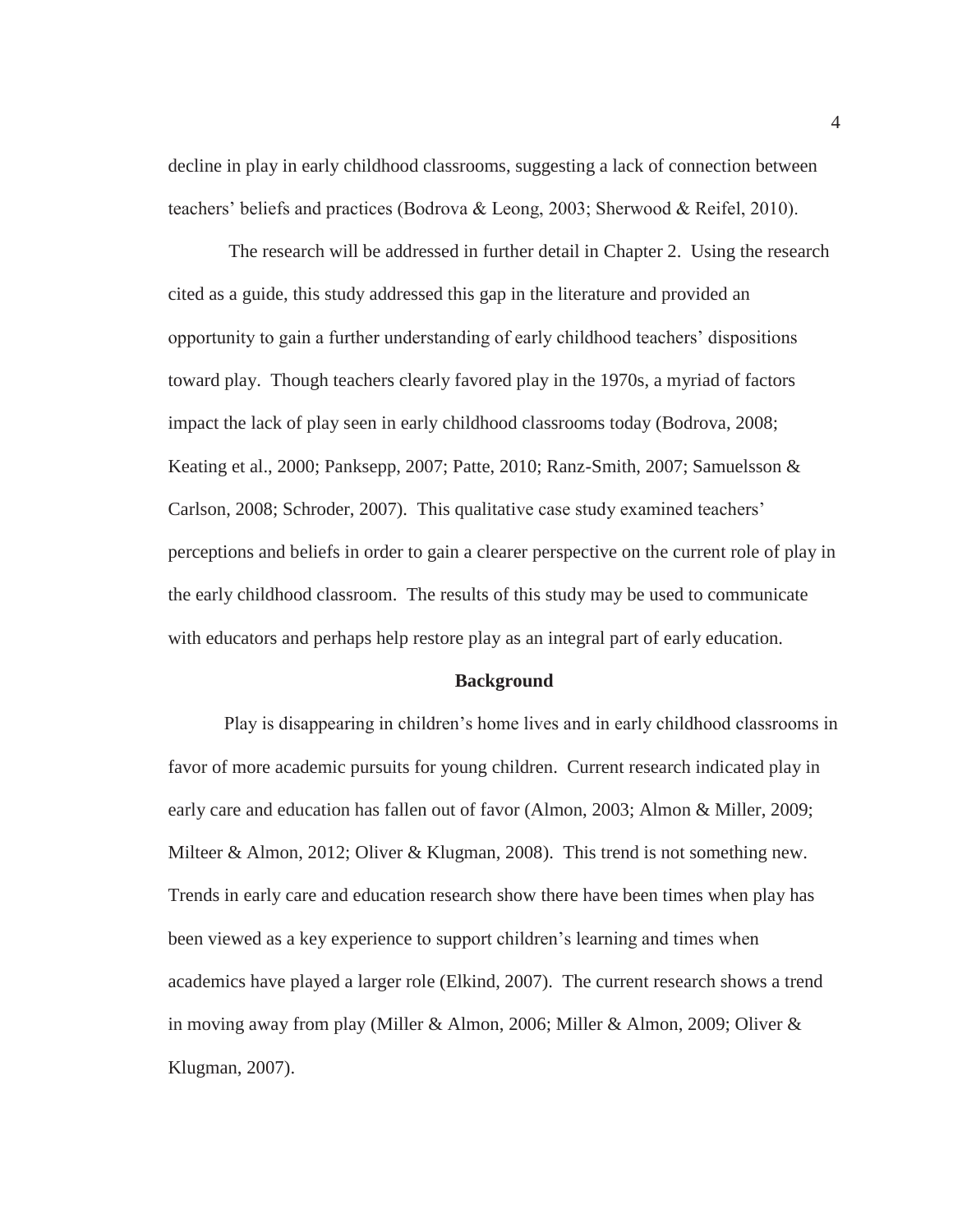What is different about play being replaced by academics now is that the stakes are much higher. With high-stakes testing in third grade, educators are pressured to begin getting children ready for testing earlier and earlier (Oliver & Klugman, 2008; Ranz-Smith, 2007; Schroder, 2007). Though current research indicated children's lives are becoming more and more structured with less and less opportunity for play, and that a lack of play is harmful to young children's development, there is no indication that the pendulum is getting ready to swing back the other way. There are several reasons for this.

 Early educators and parents each play a role in shaping the trends in early care and education programs. Early care and education is a market-driven system (Goffin, 2007; Guolin, 2008; Morrissey, Lekies, & Moncrieff, 2007). If the consumer, in this case the parent, is asking for programs to get children ready for kindergarten by focusing more on academics, that request will have a strong influence on what happens in early childhood classrooms (Schroder, 2007). Early childhood teachers may acquiesce to parent demands.

In spite of parents' demands, teachers are bound by ethics to uphold what is considered best practice in the field. Yet pressure from parents is not the only pressure driving teachers' choices. An additional pressure the teachers of young children face is the need to comply with program or curriculum guidelines handed down to them by directors, principals, or school districts. What is not known is how these variables play out in early childhood classrooms. These pressures and demands may take precedence over an individual teacher's preference or beliefs.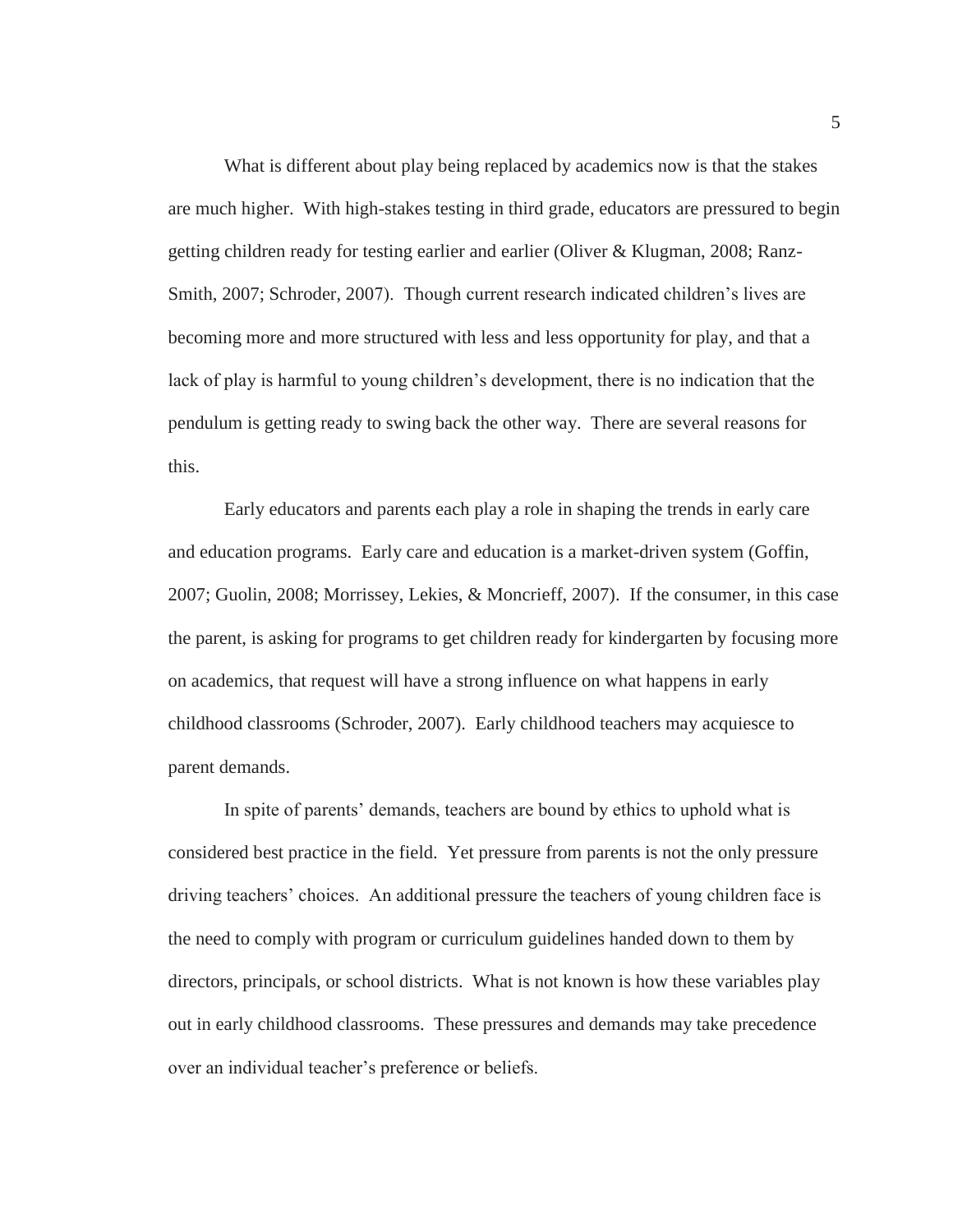Perhaps teachers of young children do still believe in the importance of play, and embrace it as an important part of their teaching practices. Numerous studies beginning in the 1970s indicated play was an important paradigm of learning and an important part of practices in early childhood classrooms (Bodrova, 2008; Keating et al., 2000; Samuelsson & Carlson, 2008). In the decades since these original studies, many changes have occurred in the world of early childhood that affected teaching practices.

 The initiation of No Child Left Behind (NCLB) added pressure to include academics in early childhood curriculum. Many studies have indicated that academics are currently an important focus in preschool curriculum (Brown & Mowry, 2009; Oliver & Klugman, 2008; Panksepp, 2007; Ranz-Smith, 2007; Schroder, 2007; Stipek, 2006). Research conducted within the past 5 years shows play makes important contributions to children's learning and development; however, few studies have been addressed teachers directly, asking about their beliefs regarding play and how this trend toward academics in early childhood programs has affected teachers' practices and their ability to implement play in the classroom (Fisher et al., 2008).

A lack of play in the lives of young children can have a significant impact on their learning and development. Every aspect of child development, including physical, cognitive, language, social, and emotional, is supported by the child's engagement in play (Brown, 2007; Ginsburg 2007). Play is a primary process critical to young children's development (Ginsburg, 2007; Panksepp, 2007). A lack of play limits creativity (Anistasiadou, 2008), impedes healthy brain development (Panksepp, 2007; Pellegrini et al., 2007), hinders the development of higher level thought processes (Russ & Schafer,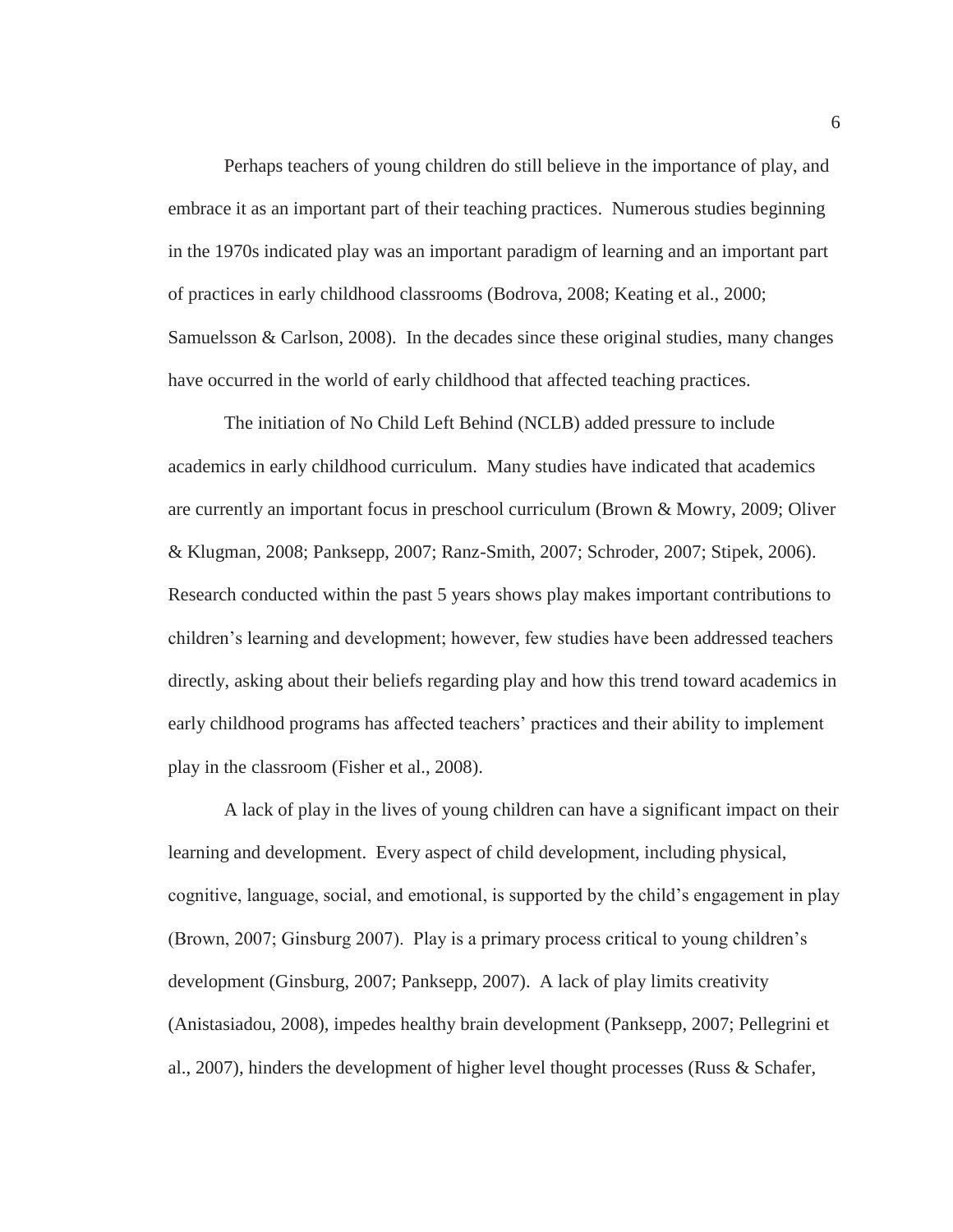2006), can lead to obesity (Frost, 2007), and inhibits children in learning how to share, negotiate, and develop problem solving skills (Ginsburg, 2007). The timing of the decline in play appears to coincide with significant changes in educational policy.

 Recent changes in legislation and education related initiatives at the national level are requiring an alignment of early learning standards in preschool and academic standards in kindergarten (Brown & Mowry, 2009; Scott-Little, Kagan, & Frelow, 2006). This has contributed significantly to the lack of play in early childhood classrooms and in children's lives (Anastasiadou, 2008; Ginsburg, 2007; Schroder, 2007). Since the advent of NCLB, the focus on academic tasks in early childhood classrooms has decreased the opportunity for play in early childhood classrooms by 12 hours per week (Ackerman  $\&$ Barnet, 2005; Wesley & Buyssee, 2003). Recent research indicates this trend continues, but does not offer statistics (Cakirer & Garcia, 2010; Nicopoloulou, 2010; Patte, 2010; Wenner, 2009).

 Prior research showed that children's learning and development suffer when play is not part of their everyday experiences (Erikson, 1975; Ginsburg, 2007; Panksepp, 2007; Ranz-Smith, 2007). It is difficult for human beings to reach their potential as adults if their development and creativity has been undeveloped or under developed as children (Miller & Almon, 2009). Children entering school today will encounter a workforce as adults that centers on creativity and innovation (Bergen, 2009; Bybee & Fuchs, 2006). The success of the United States as a global competitor depends on this creative innovative workforce (Bybee & Fuchs, 2006). When these initiatives are not developed through play in childhood, children are less ready for the experience of school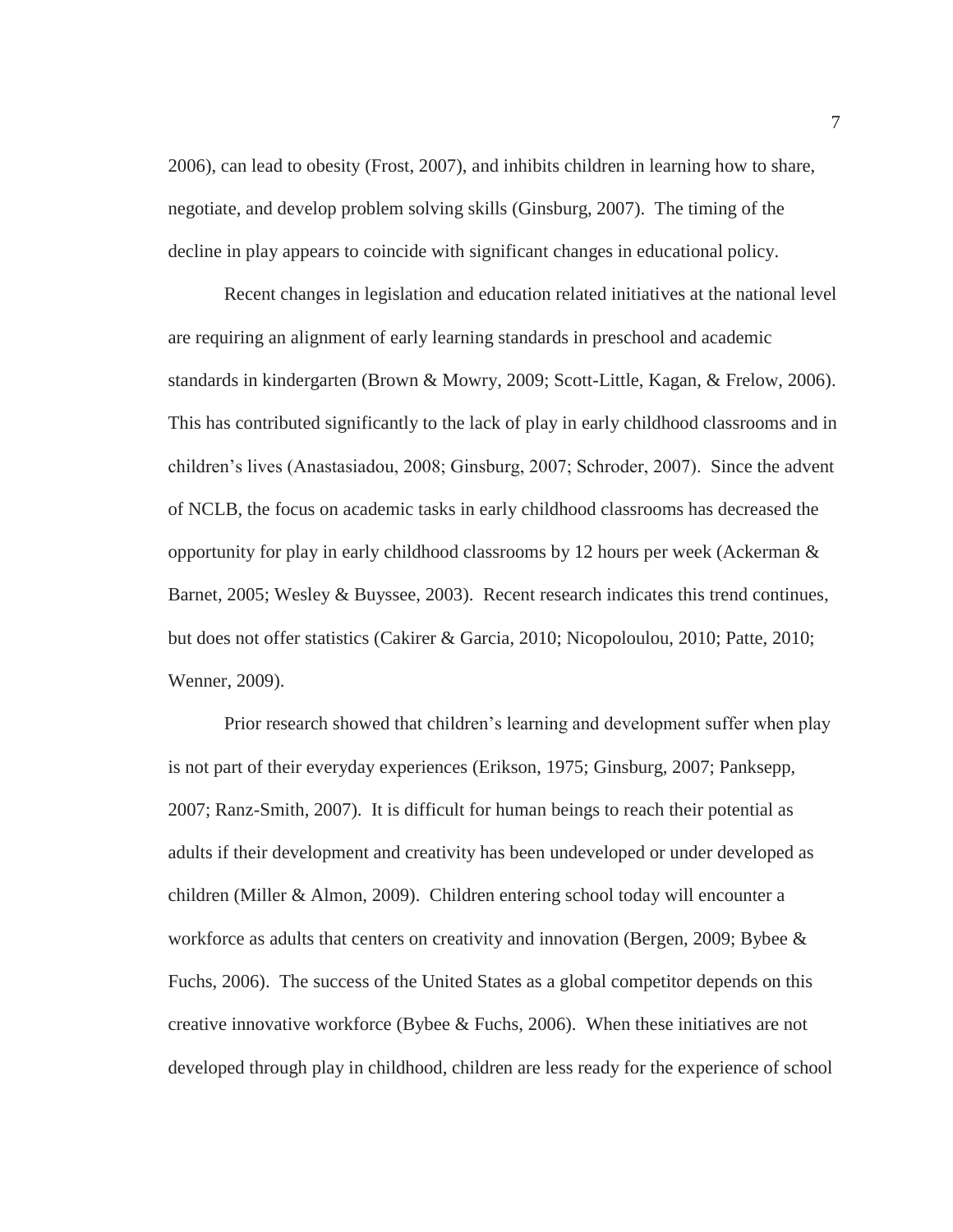(Miller &Almon, 2006), and will be less ready for their experiences in the adult workforce (Bybee & Fuchs, 2006). According to Heckman (2011), one of the greatest economic burdens to a society is an underdeveloped workforce.

 A lack of play in early childhood classrooms not only impacts children and the school system, but it also has the potential to impact the future economic sustainability of our country (Bergen, 2009; Bybee & Fuchs, 2006; Heckman, 2011). In order to bring about change it is important to understand what teachers' current beliefs are about play. There is a gap in the literature regarding what is known about teachers' beliefs and the connection those beliefs have to their teaching practices.

#### **The Problem**

A trend toward more academics in curriculum since the No Child Left Behind Act (2002) mandating children achieve proficiency in specific academic skills and standards by third grade has limited the time for play in early childhood classrooms (Brown & Mowry, 2009; Oliver & Klugman, 2008; Panksepp, 2007; Ranz-Smith, 2007; Schroder, 2007; Stipek, 2006). This has put pressure on teachers to change instructional strategies creating a movement toward direct instruction (Oliver & Klugman, 2008; Ranz-Smith, 2007; Schroder, 2007). The decline in play created by this movement may mean that children are entering public school without the resources and the developmental foundation gained from play needed to be successful in school (Erikson, 1975; Ginsburg, 2007; Milteer & Ginsburg, 2012; Panksepp, 2007; Ranz-Smith, 2007). More services and tax dollars could be needed to support them (Miller & Almon, 2009; Miller & Almon 2006; Oliver & Klugman, 2007). This lack of play in early childhood classrooms not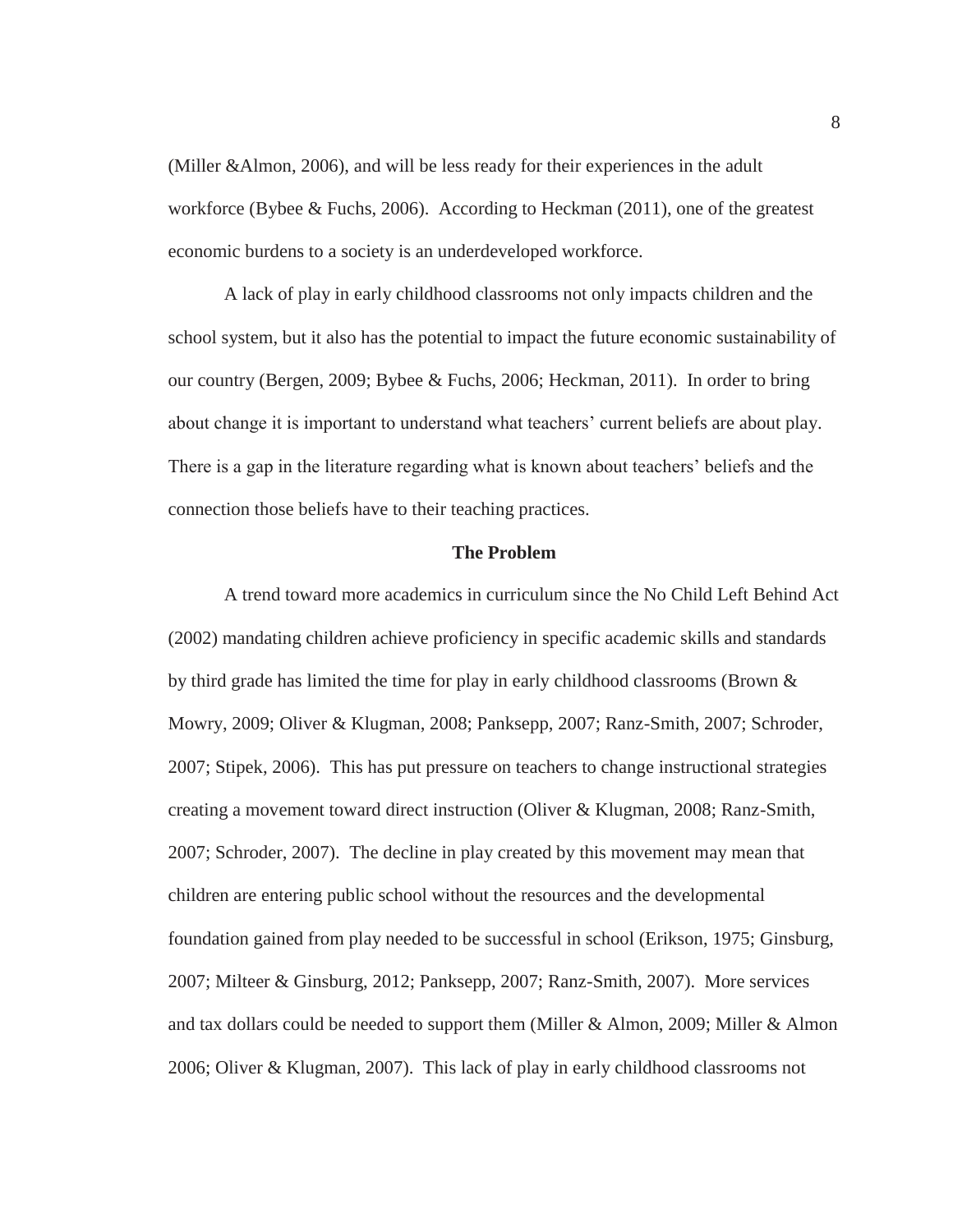only impacts children and the school system, but it also has the potential to impact the future economic sustainability of our country if our education system fails to produce a creative innovative workforce (Bergen, 2009; Bybee & Fuchs, 2006; Heckman, 2011). There is a gap in the current literature regarding whether there is a connection between the lack of play and play-based curriculum in early childhood classrooms to teachers' beliefs regarding play. This qualitative case study helped create an understanding of the relationship teachers' dispositions toward play and play-based curriculum in early childhood classrooms has to teaching practices and curriculum choices within those classrooms.

#### **The Purpose**

The goal and purpose of this qualitative case study was to explore six early childhood teachers' dispositions toward play through individual, structured interviews with early childhood teachers of 3, 4, and 5-year-old children, classroom observation of teachers, and document analysis. The goal was to better understand the relationship between teachers' beliefs in play and teaching practices, curriculum choices relating to formal/didactic instruction, child-centered practices, play-based curriculum, and readiness. The phenomena central to this study were teachers' beliefs, play, formal/didactic instruction, child-centered practices, play-based curriculum, and readiness. Further definitions of these terms appear in a later section. An analysis of the results identified patterns and themes related to teachers' beliefs that can be presented to the early childhood community to support the importance of play in early childhood classrooms.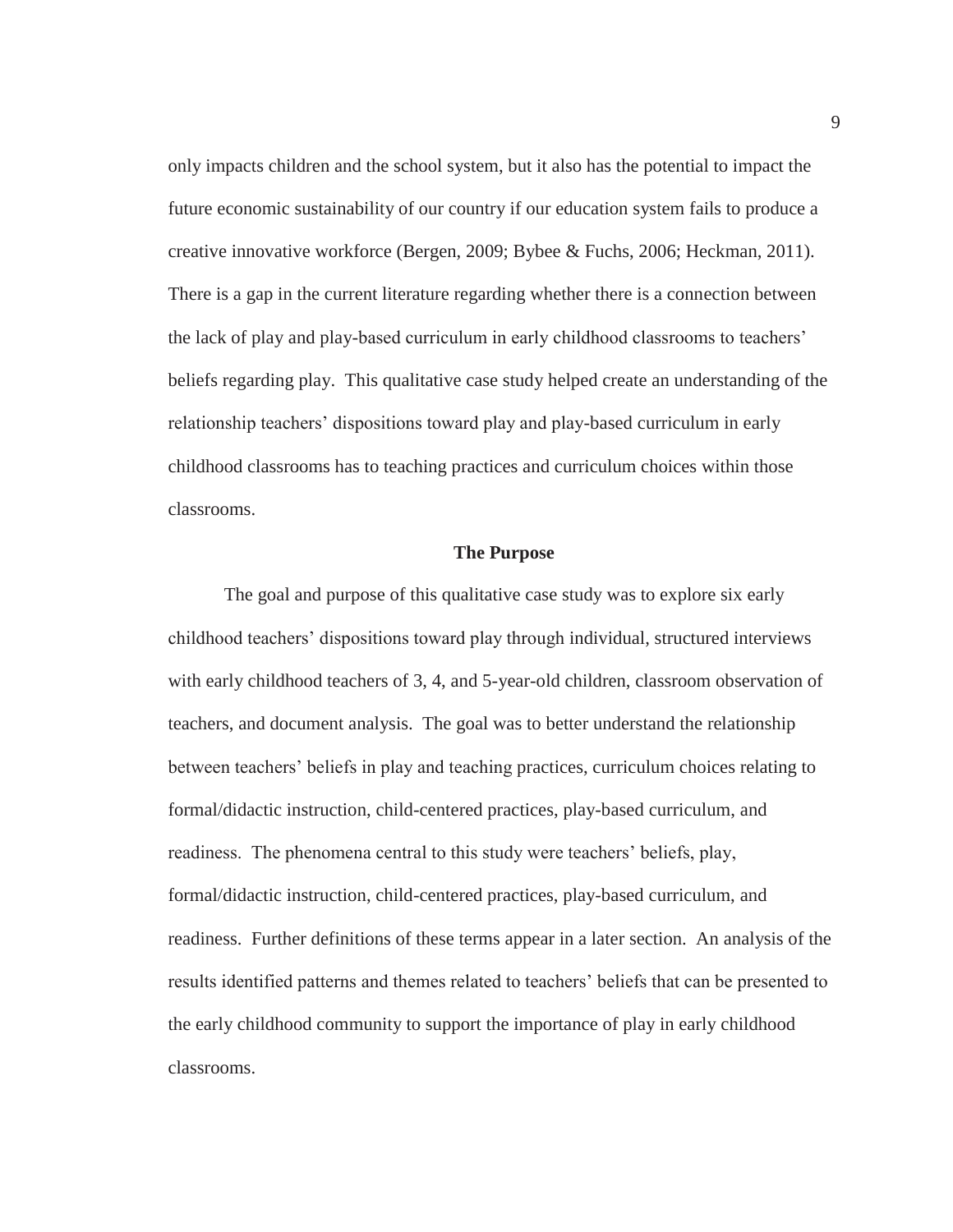#### **Conceptual Framework**

 Maxwell (2005) described a conceptual framework as a way to communicate the researcher's point of view, identify the setting and subjects being studied, and summarize the literature and prior research that frames the study. This framework provides the reader with an understanding of the issues and the people involved in the study. Miles and Huberman (1994) described a conceptual framework as a way to explain the main things to be studied: "the key factors, concepts, or variables [of the study], and the presumed relationships among them" (p. 18). The conceptual framework lays out the theory that supports and informs the research (Maxwell, 2005). Using this lens, the situated learning theory was chosen to frame this doctoral study.

Within the framework of situated learning theory, learning happens during activity within the context of the culture it occurs or is situated in (Lave, 1988). In this study the early childhood classroom becomes the context for the learning and the children and teacher(s) within the classroom create the culture of the classroom. The main activity for learning considered in this study is play and teacher beliefs regarding play in connection to teaching practices. Play is a central experience in the lives of young children. Play and learning are integrally connected for children, especially young children (Howard & Hill, 2006; Russ & Schafer, 2006). As children play, learning occurs; this relationship between play and learning is so seamless that children do not even recognize that learning is occurring, yet play as a teaching practice appears to be on the decline in early childhood classrooms (Howard & Hill, 2006; Miller & Almon, 2009).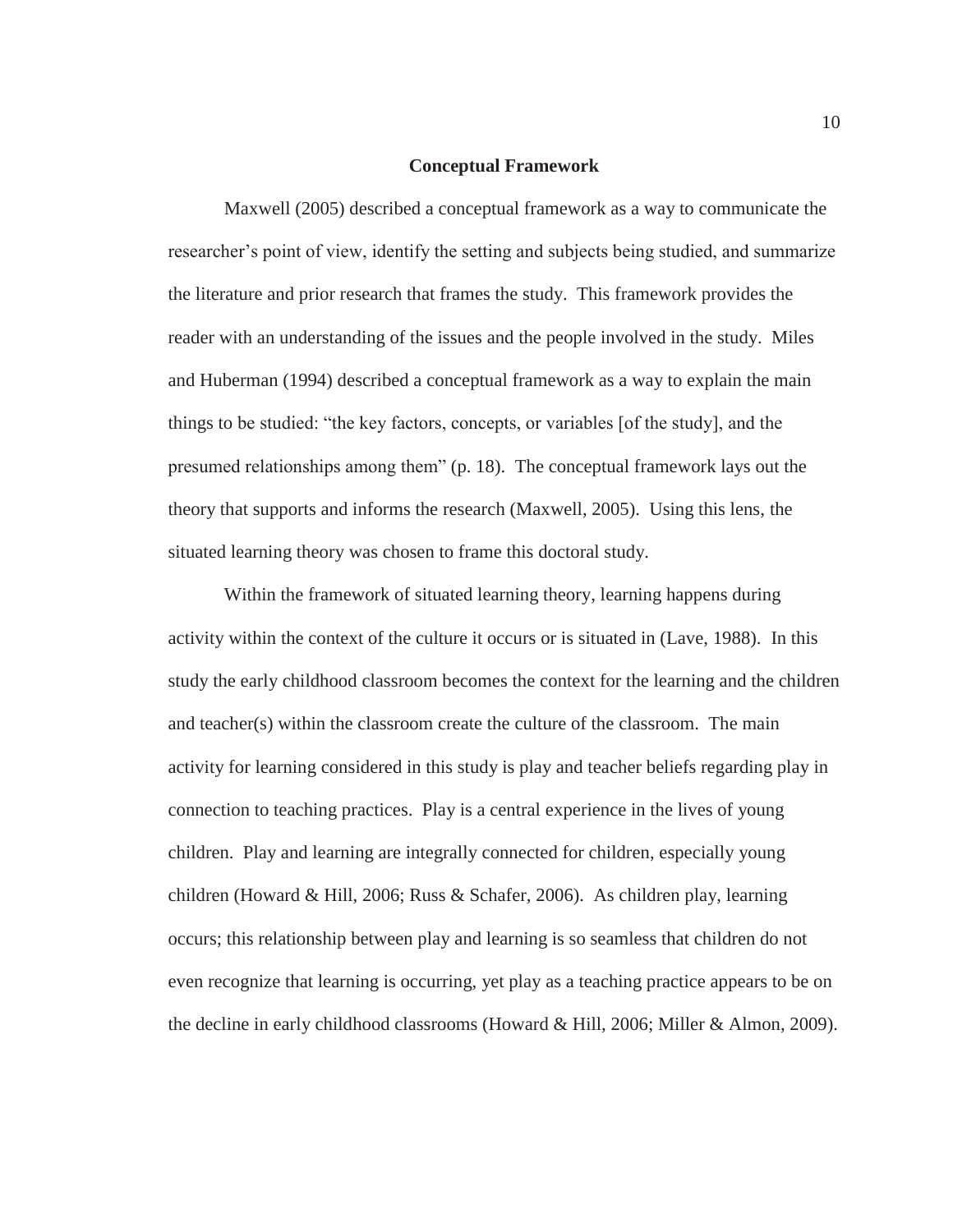Play is an important part of the culture of childhood and the lives of children (Min & Lee, 2006). Children learn through the context of their play. There is thus an opportunity for teachers in early childhood classrooms to use play to shape children's learning. The teachers and children in the classroom form a *community of practice* where teachers and children are learning together. The connection between play and learning and teaching is one of the over-arching concepts of this study, and examining it in the context of the early childhood classroom as a community fits the framework of situated learning theory.

#### **Situated Learning Theory**

 The social context of learning and social interaction among and between learners are important aspects of situated learning theory. The social engagement of the learners and the teacher, in this case through the experience play, with each other and within the learning context, in this case the early childhood classroom, are what create the main community of practice considered in this study. The view of the early childhood classroom as a community of practice is what clearly connects it to Lave's (1988) situated learning theory.

Situated learning, according to Lave (1988), occurs as the function of an activity (the activities in this study are play and teaching practices), and the context and culture in which that activity is situated (the early childhood classroom). Situated learning theory grew from Lave's work as a social anthropologist. Lave noted the importance of the social construct of learning and how people in groups acquire knowledge. Lave's situated learning theory posited that learning is social and can come from the experience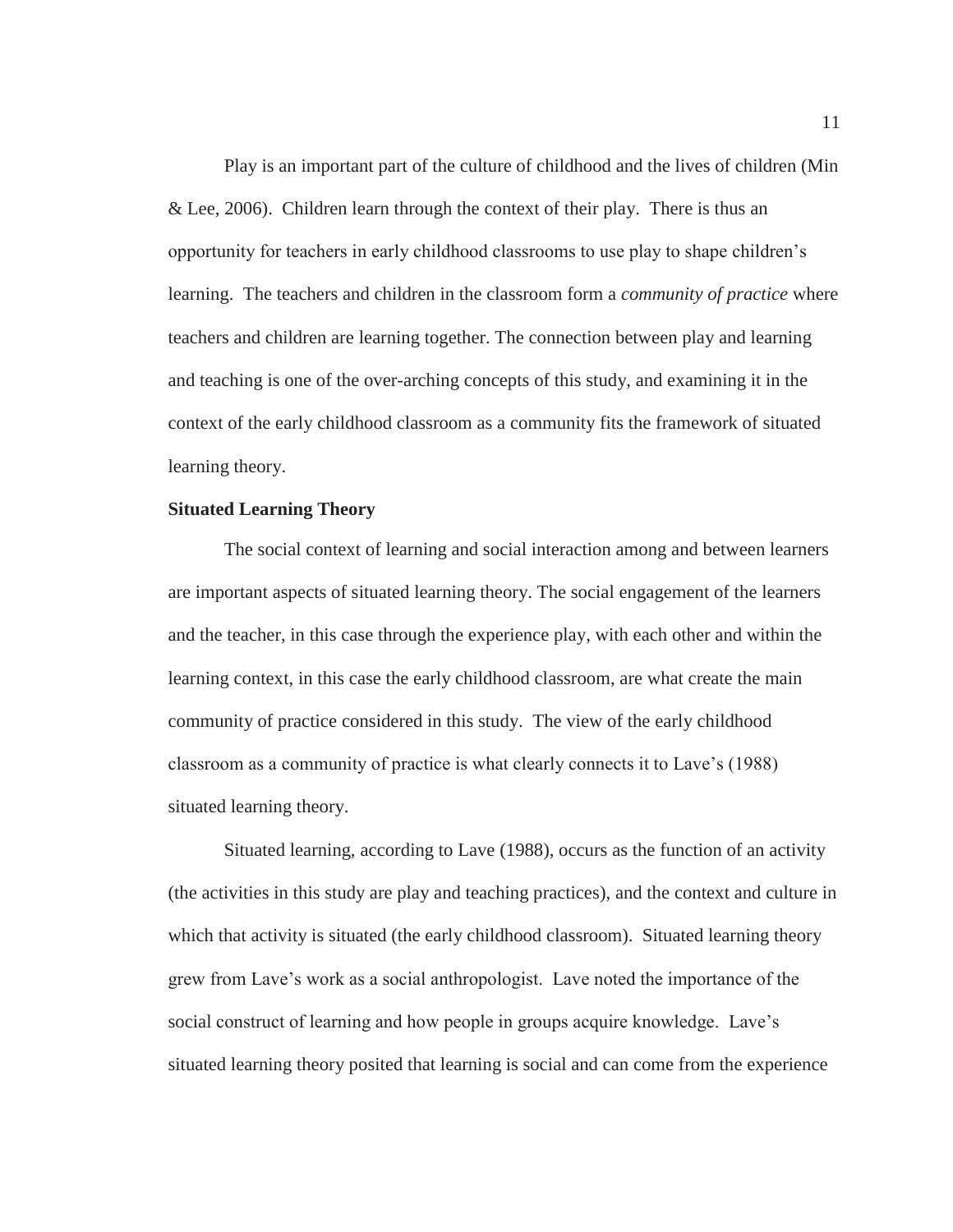of participating in daily life, not as an isolated process. Knowledge is constructed with others, and this environment recognizes that learners enter the environment with knowledge, experiences, and their own personal identities.

 Situated learning theory pairs well with the beliefs of Vygotsky (1978), who suggested that human knowledge develops during and within the context of activity. Vygotsky's work will be explored further in the literature review. Knowledge and the construction of knowledge is a dynamic interactive process (Hause, 2008; Lave, 1988; Vygotsky, 1978). This interactive process illustrates another aspect of situated learning theory: learning evolves as a result of membership in a group (Lave & Wenger, 1991). The learner learns and develops because of participation in and membership of that group. Lave and Wenger (1991) labeled these groups *communities of practice*.

A community of practice, as defined by Lave and Wegner (1991), is a group of people involved in a process of collective learning. Communities of practice are found in many settings both formal and informal and were first identified through study of meat cutters, tailors, and midwives (Lave & Wenger, 1991). Lave and Wenger identified key components of communities of practice: community, identity, practice, and learning and meaning. These components work together and support each other. A true community of practice would not exist without all of these elements. These elements will be further described in the literature review.

The educational setting focused on in this study was early care and education, to include preschool and kindergarten classrooms. Early care and education play an important role in the development of young children, and they are seen more and more as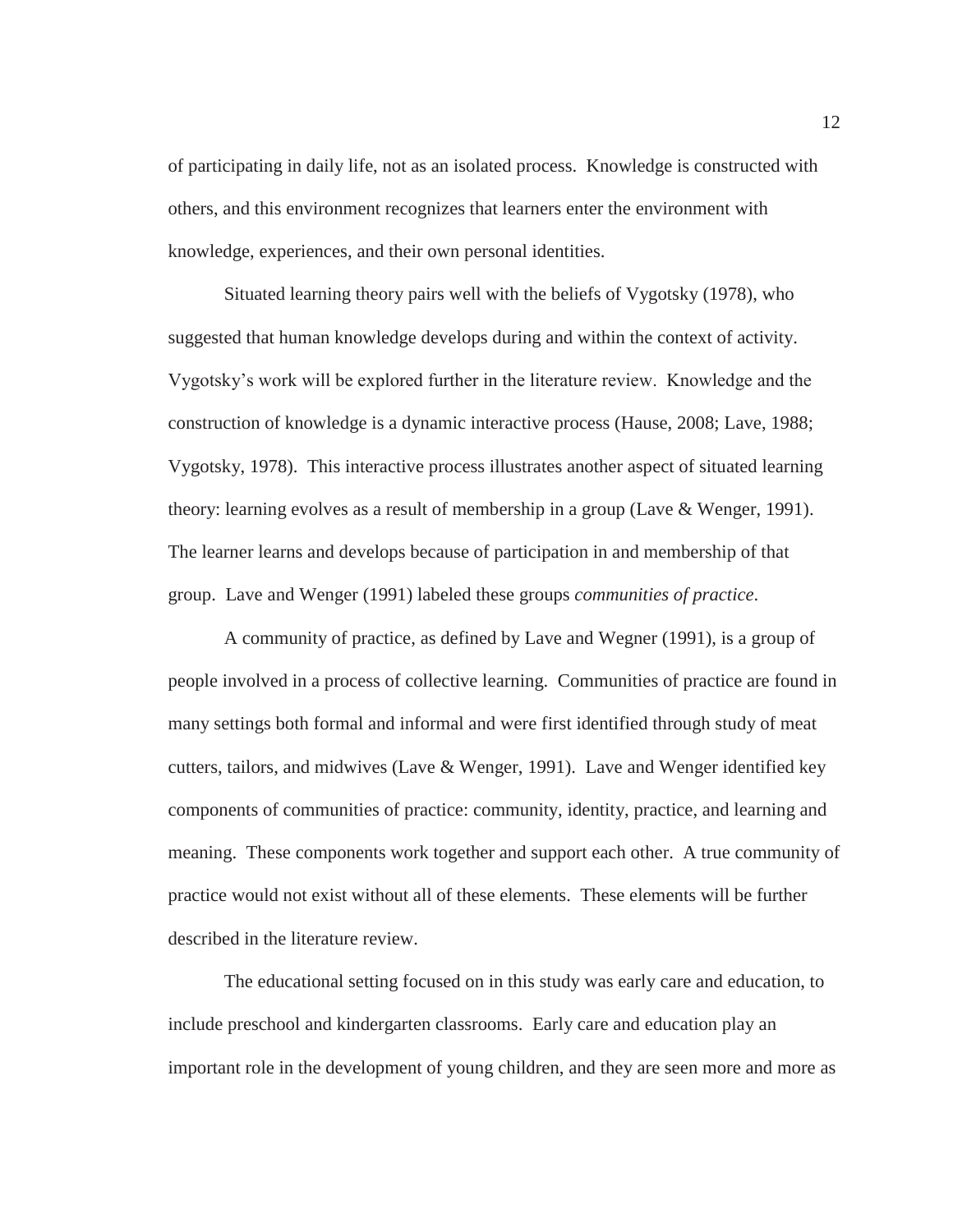an essential part of preparing children for their kindergarten experience (Ackerman & Barnett, 2005; Barnett et al., 2005; Bergen, 2009; Howes et al., 2007; La Paro et al., 2005; Lara-Cinasomo, Fouling, Daugherty, Howes, & Karoly, 2009; Miller &Almon, 2009;). Children who enter kindergarten without a preschool experience where play is valued are often identified as being behind their peers in terms of readiness and social skills (Ackerman & Barnett, 2005; Barnett, 2008; Barnett & Belfield, 2006; Curby et al., 2005; Lara-Cinasomo et al., 2009; Long**,** Bergeron**,** Doyle, & Gordon, 2005). It is important to note that educators and parents form the community of practice for educating young children, yet it is the teacher and children together who form the community of practice in the classroom. In this study, I examined a community of practice (the early childhood classroom) within a larger community of practice (early childhood educators, administrators, parents, and stakeholders). It is necessary to consider each of these as a separate community of practice because teaching does not happen in a vacuum. Though teachers are often alone in their classrooms they are still a part of the larger community and culture of the school or the program they teach in, which in turn is a community of practice in and of itself. The teachers in the study are members of both the community of their school and the community of their classroom. Their practices as teachers are influenced by each community.

 When individuals are members of more than one community, expectations or beliefs in one community may conflict with those of another community. This can be a source of conflict because the individual must decide which identity they will offer to those outside the community. For example, at the core of this study are early childhood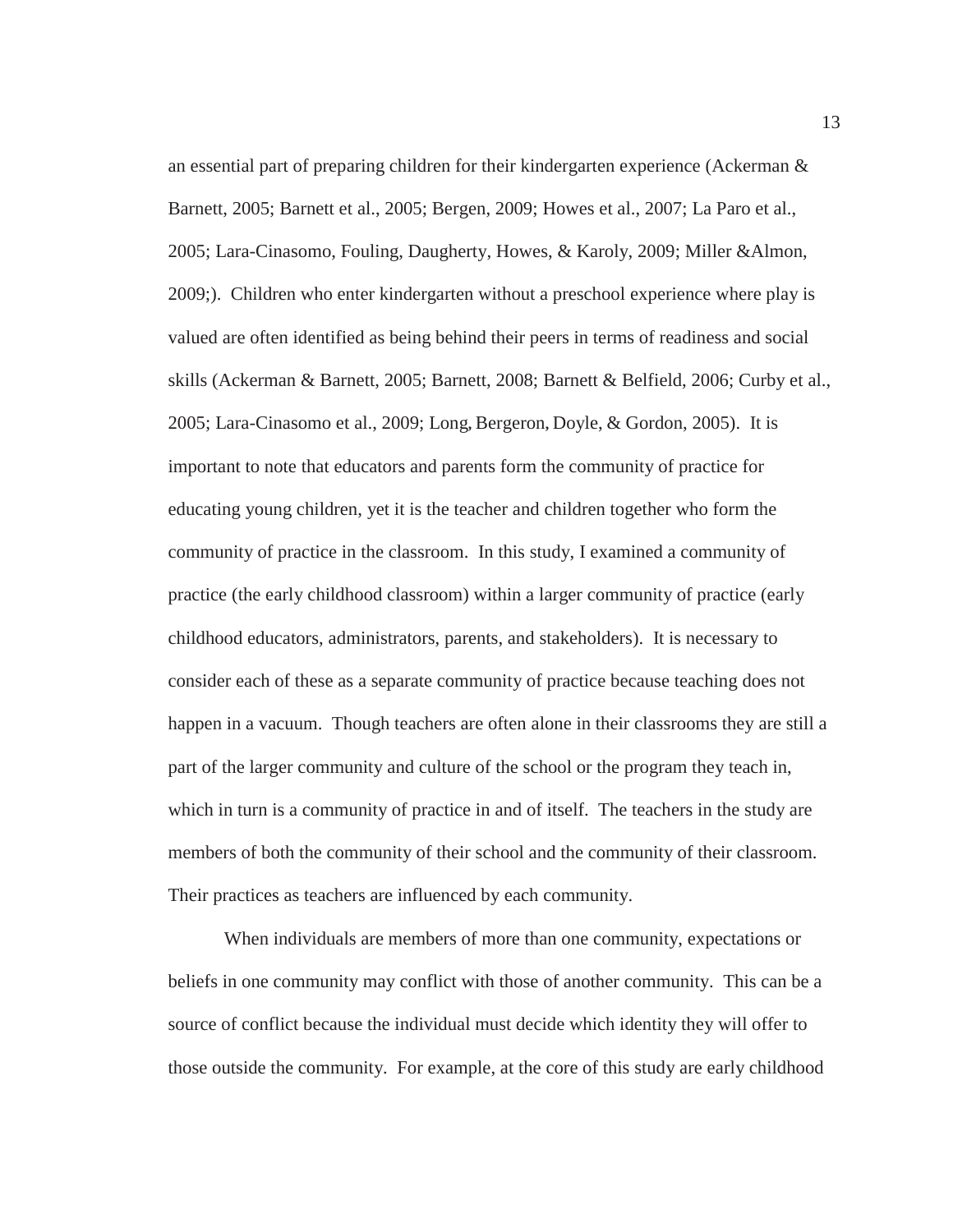teacher beliefs. It is natural for teachers to want to be viewed by others as experts in their field and to be using endorsed teaching methods and practices in the classroom. If the trend in research illustrates a movement away from play and toward the inclusion of more academics in the preschool classroom, it is possible this movement is at the core of a lack of connection between teacher beliefs and practices. If teachers are aware of this trend and are modifying their practices to stay current in the field, this modification may place individual teacher beliefs in conflict with their practices in the classroom.

 At the core of situated learning theory are the components of community, practice, identity, and learning and meaning. The early childhood classroom is an appropriate setting for application of this framework. It is the context in which early childhood teachers' everyday practices are embedded. As teachers practice their beliefs, learning and growth continue within their classroom, within the community of their school or program, and within the larger socio-political community. The literature review will further examine the components of community, practice, identity, and learning and meaning in the larger community, with early childhood teachers as core members, and in the community of the early childhood classroom, where the members are both teachers and children. Teachers are learning from their engagement and involvement with children.

#### **Nature of the Study**

 This qualitative case study of multiple cases in multiple systems offers various perspectives on the issue being studied. Though participants' experiences and perspectives collected through interviews, artifacts, and document analysis, the study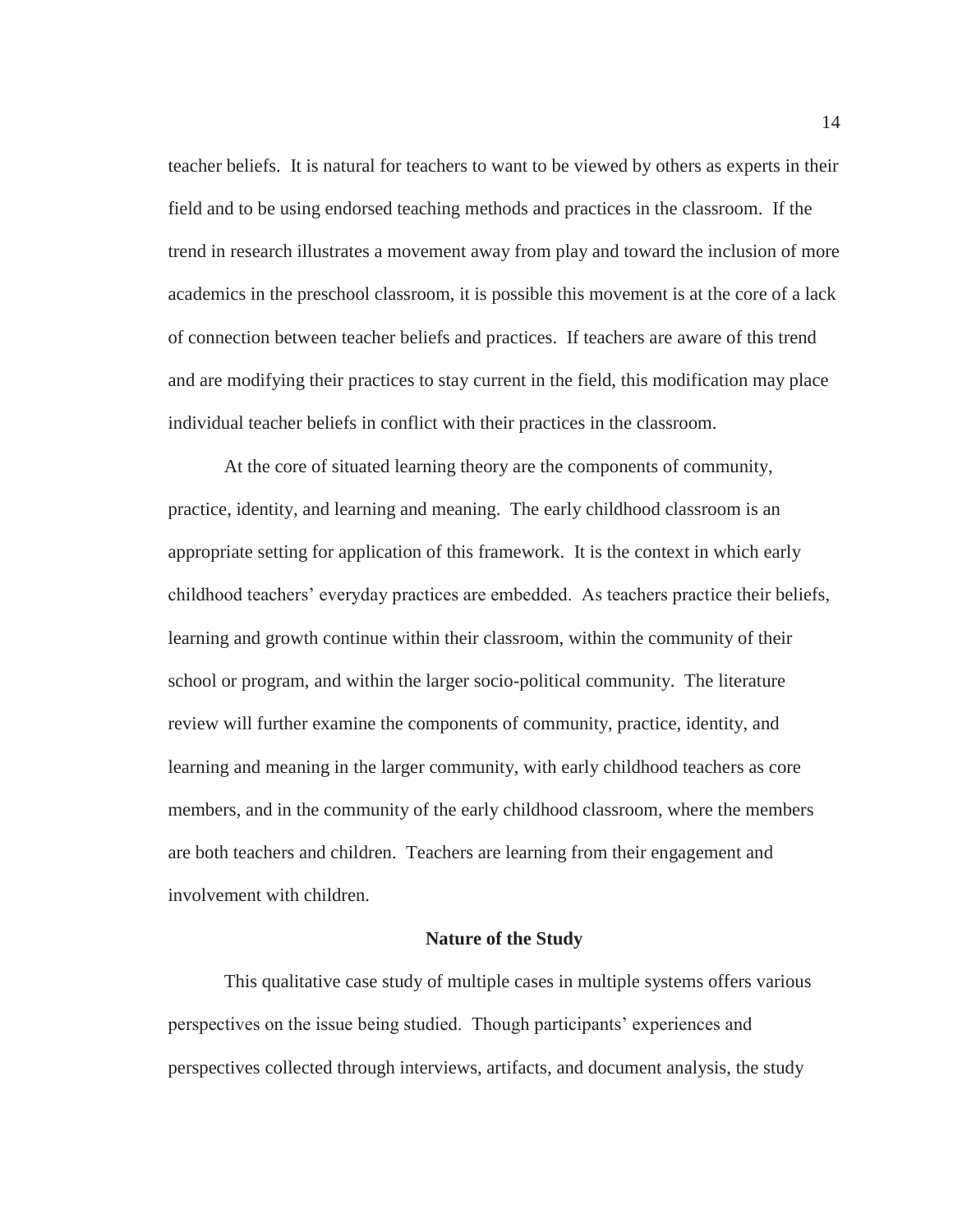explored the relationship that teachers' beliefs in play have on teaching practices, instructional models, and curriculum choices in early childhood classrooms. According to Yin (1984), a case study investigates a "contemporary phenomenon within its real-life context; when the boundaries between phenomenon and context are not clearly evident; and in which multiple sources of evidence is used" (p. 23). This case study interpreted the phenomenon of play and the meaning being given to it by participants.

 A case study will provide an understanding of the correlation of the factors involved and an in-depth way to explore the various aspects of teachers' beliefs about play. An understanding of teachers' beliefs about play and in what ways their beliefs affect their curriculum and teaching practices may offer further insight into the phenomenon of a current lack of play in early childhood classrooms.

 Creswell (2007) offered several characteristics for case studies. These characteristics align with this study in the following ways. Through an in-depth study of this topic, multiple sources of data—teacher curriculum plans, daily schedules, observations of teachers, as well as interviews with early childhood teachers—can be examined. A case study offers a place for the perspectives of the participants in the study. The case study can isolate one particular population. A case study can also provide a holistic view of play from an early childhood teacher's standpoint.

 A case study is the best approach for this topic of study for the following reasons. It is expected that there is a relationship between teachers' perceptions of play and choices of instructional models, teaching practices, and curriculum approaches, but exactly what that relationship is has not been predetermined. The open-ended aspect of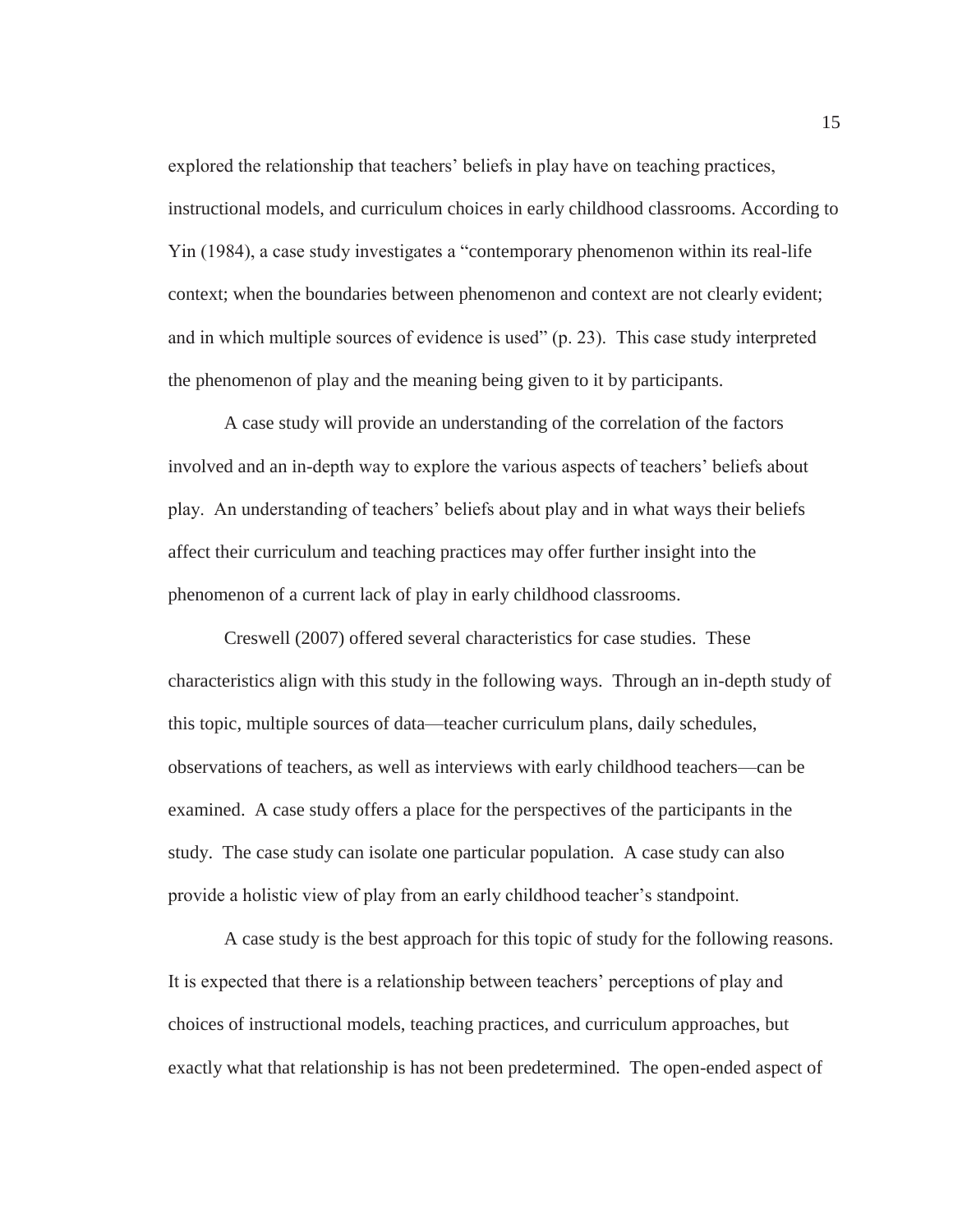the case study allows the participants to influence the findings of the study (Creswell, 2007; Yin, 1984). The participants of the study were five early childhood teachers and one kindergarten teacher. The participants and environments influenced the themes of the study. The environments studied were each teacher's classroom. The data collection methods thus align with case study research (Creswell, 2007). Data were collected through interviews, document analysis, and classroom observation. I analyzed the data with the support of a physical system for managing data and the software NVivo. And finally, as part of the larger early childhood community, I brought the perspective of an early childhood teacher with a strong belief in play and a concern about the state of play that frame the study and analysis (Merriam, 2002).

#### **Research Questions**

 The central research question of this study is this: How do early childhood teachers' beliefs about and disposition toward play connect with their practices in the classroom? The subquestions that follow this central question are:

- 1. What are teachers' current beliefs, perceptions, or dispositions toward play?
- 2. What influences shaped teachers' beliefs (training, mentor, parents)?
- 3. How are teachers' beliefs regarding play and teaching practices, instructional models, and curriculum choices used in the classroom related?
- 4. How do teachers perceive the role of play in early childhood classrooms?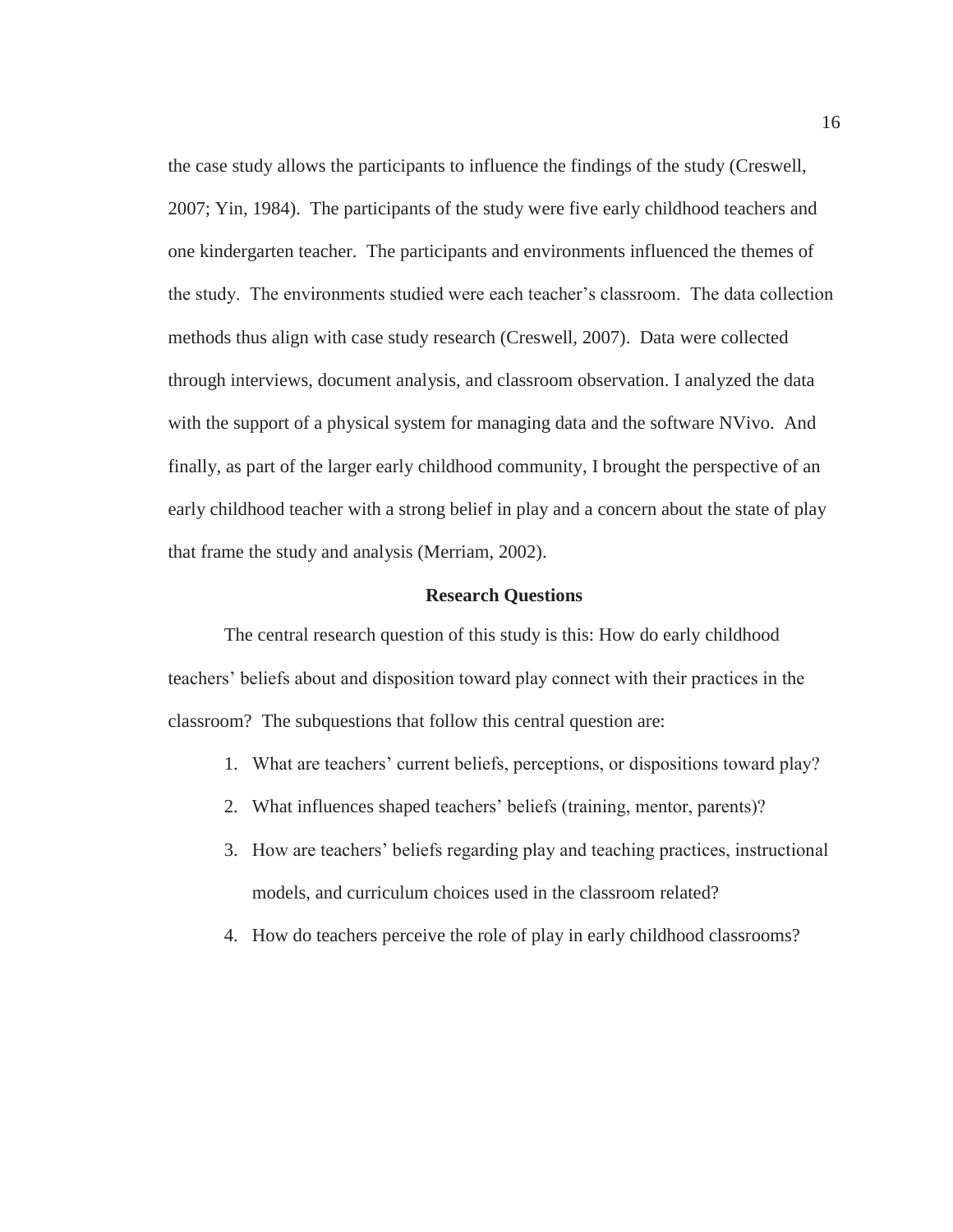#### **Definitions**

*Academics:* Activities in the classroom focused around skills, content, and concepts like literacy and mathematics that pertain of the formal testing beginning in third grade (Ackerman & Barnet, 2005; Wesley & Buyssee, 2003).

*Child-centered practices:* The action and work in the classroom that comes from the initiatives and interests of the child and that invites collaboration with peers and/or with a teacher (Pederson & Liu, 2003; Tzuo, 2007). The needs and experiences of children allow them to have a certain amount of freedom and control over the direction and content of the learning (Steinberg, Woodhouse, & Cowan, 2002; Tzuo, 2007). This involvement results in the learning being more meaningful to them (Pedersen & Liu, 2003).

*Didactic/formal instruction*: Target activity guided by the teacher stressing rote learning, often focused on an academic skill (Pui-Wah, 2010; Samuelsson, Byrne, Olson, Hulslander, Wadsworth, Corley, Willcutt, & DeFries, 2008).

*Dispositions:* How teachers are predisposed to act (Katz & Raths, 1985). Beliefs are what influence and drive these behaviors (Katz & Raths, 1985).

*Instructional model:* A context for teaching and learning that can involve space, equipment, and materials and that includes the organization of activities in relation to the structure of the day (Sheridan, 2007). It also includes pedagogy, the educational strategies used by the teacher, the attitude of the teacher, the process of how members of the classroom interact with each other, and the atmosphere of the classroom (Sheridan, 2007).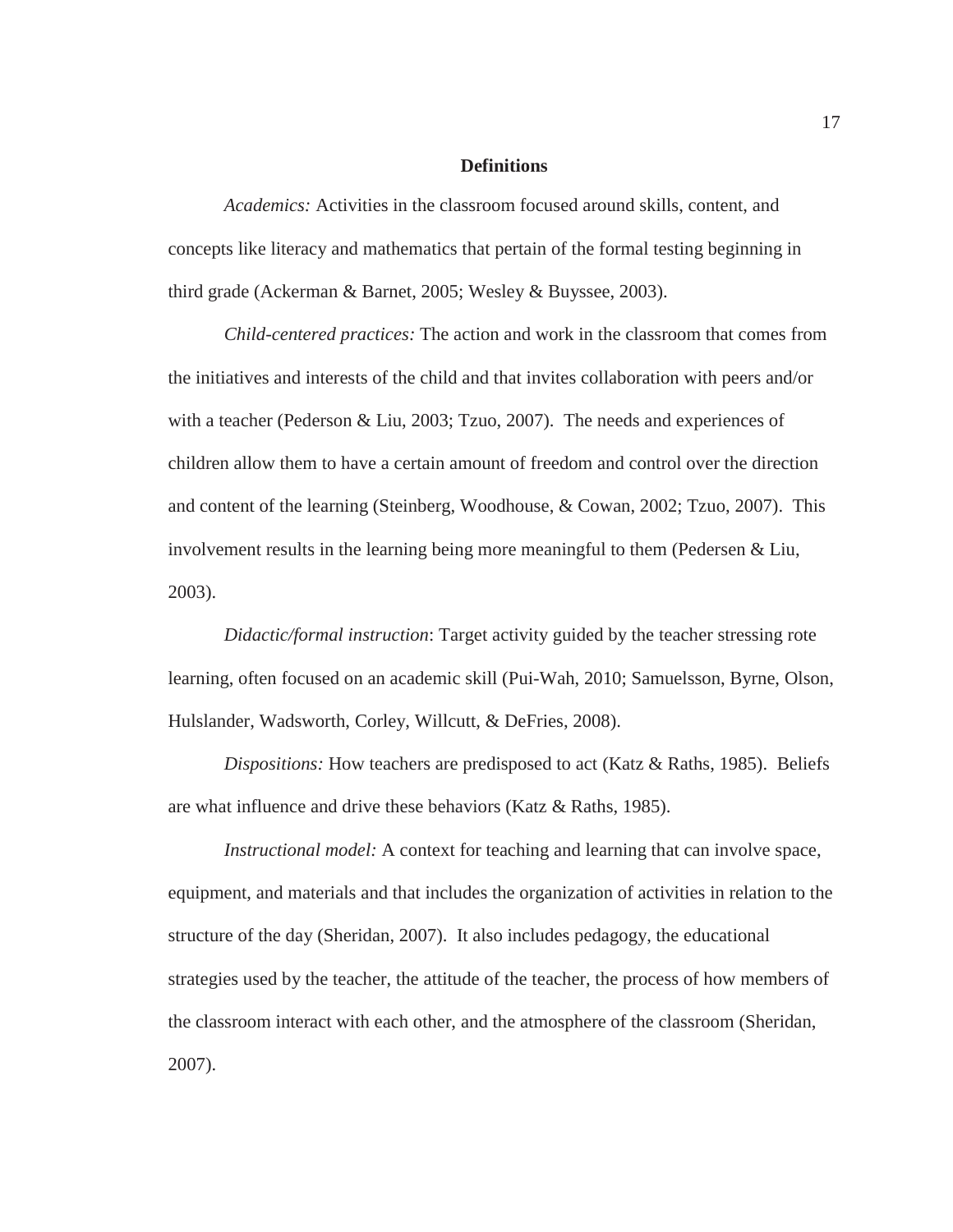*Play:* An essential process (Myck-Wayne, 2010; Pellegrini et al., 2007). It is an enjoyable, creative, minimally scripted exploration, often without a defined ending, in which the participant is totally absorbed and engaged in the experience (Bergen, 2009; Myck- Wayne, 2010; Ortlieb, 2010; Pui-Wah, 2010). Play is not necessarily serious, but players are serious about it (Pui-Wah, 2010). Play can be either an individual or group experience (Ortlieb, 2010).

*Play based curriculum:* Learning experiences based on the child's interests that include the role of the teacher in connecting the play to concepts, and that involve teacher planning to support children in gaining content knowledge. It offers the possiblility for the social construction of knowledge (Edwards, Cutter-Mackenzie, 2011; Ortlieb, 2010).

*Readiness:* Readiness for school has to do with a combination of academic and non-academic skills and behaviors that children need to be successful in the environment of school (Ackerman & Barnett, 2005). Some of these skills and behaviors include: following directions, expressing thoughts and needs, respecting others, taking turns, not being disruptive, and possessing the social and emotional well-being to interact appropriately with peers and engage in the learning process (Ackerman, & Barnett, 2005; Lin, Lawrence, & Gorrell, 2003; LoCasale-Crouch et al., 2006). Academic skills for readiness are related to numeracy concepts, language and literacy concepts, cognition, and general knowledge (United States National Educational Goals Panel, 1995).

*Teachers' beliefs:* Ideas, behaviors, and attitiudes influencing teaching philosophy, view of students, curriculum, and practices (Abu-Jaber, Al-Shwareb, & Ghieth, 2010; Cassidy, Buell, Pugh-Hoese, & Russell, 1995; Vartuli, 1999). There are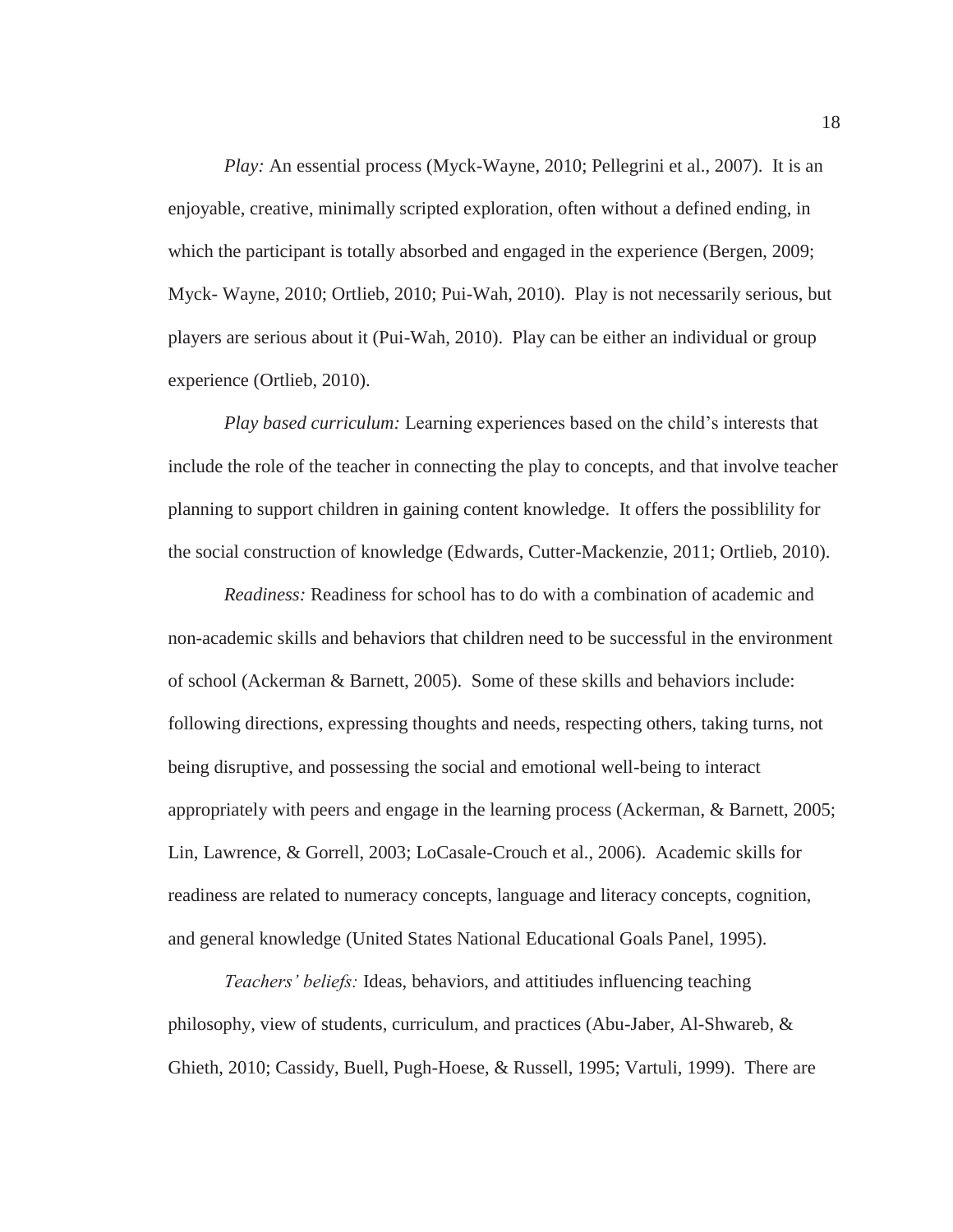four categories that teachers beliefs fall within: relationship between philosophy and practices, self reported philiosophy and observed practices, association between teacher and principal philosophy, philosopy associated with child outcomes (Vartuli, 1999). Teachers' beliefs regarding instruction and curriculum tend to be aligned with one of two categories in support of cognitive skills (academic) or in support of non-cognitive skills (development of character traits like motivation, problem solving, and social emotional competence) (Heckman, 2011; Vartuli, 1999). Beliefs are formed through training and experience (Abu-Jaber et al., 2010).

*Teacher practices:* The actions and work of the teacher within the classroom that promote the growth and development of children across physical, cognitive, language, social, and emotional developmental domains (Brown, 2010; Wood & Bennett, 2000).

#### **Assumptions**

 Within this study, several assumptions were made. The first assumption was that early childhood teachers would freely and thoughtfully provide honest information in the form of documents and answers to interview questions. The second assumption was that teachers would have some self-awareness regarding their practice. The third assumption was that the results of this study would provide a deeper understanding of how teachers' beliefs and perceptions shape the direction of the field of early care and education.

#### **Scope and Delimitations**

This qualitative case study explored and examined early childhood teachers' beliefs and perceptions regarding play. The study was conducted in six early childhood classrooms in New England. This provided a large enough pool for collecting rich data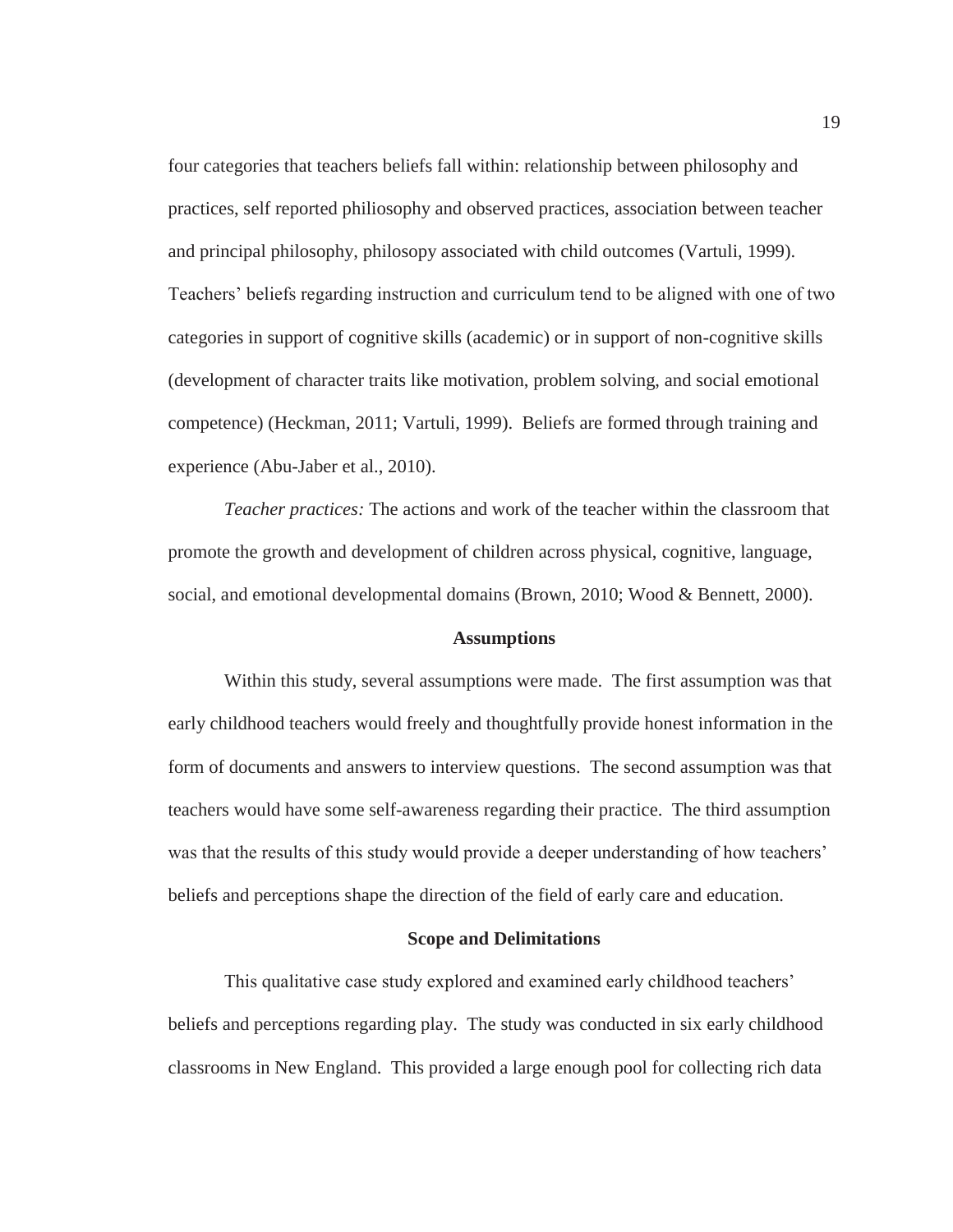but will delimit the study so it does not become too large. Teachers voluntarily participated in the interview process and provided documents for analysis. Teachers were selected based on either the quality of the program where they taught or the type of program where they taught. Cases chosen for the study were selected on the basis that they represent contemporary ideologies, are likely to have educated staff and high program standards, and are likely to have a curriculum based on child development (Samuelsson, Sheridan, & Williams, 2006). From a quality perspective, intervention based models rank highest, public school based programs second, Head Start third, and typical child care programs rank fourth but number among the programs that serve the most children (Barnett & Belfield, 2006). Using the above selection criteria may make it easier to generalize and transfer the results of this study. Participants of the study had a credential relating to early childhood and at least 3 years of teaching experience.

#### **Limitations**

A limitation of the study is that it was conducted in a specific geographic area with a small number of participants. This factor implies that the demographic of the study could be homogenized. Another limitation of the study was that the small population interviewed may make it difficult to generalize the results. A general limitation of studies in the field of early childhood education is that there a lack of standardization of licensing regulations, standards of quality, and practice consistent across all states. Choosing cases using the selection criteria described in the previous section that considered philosophy, education of staff, program standards and curriculum addressed some of these limitations. Though the study was conducted in a specific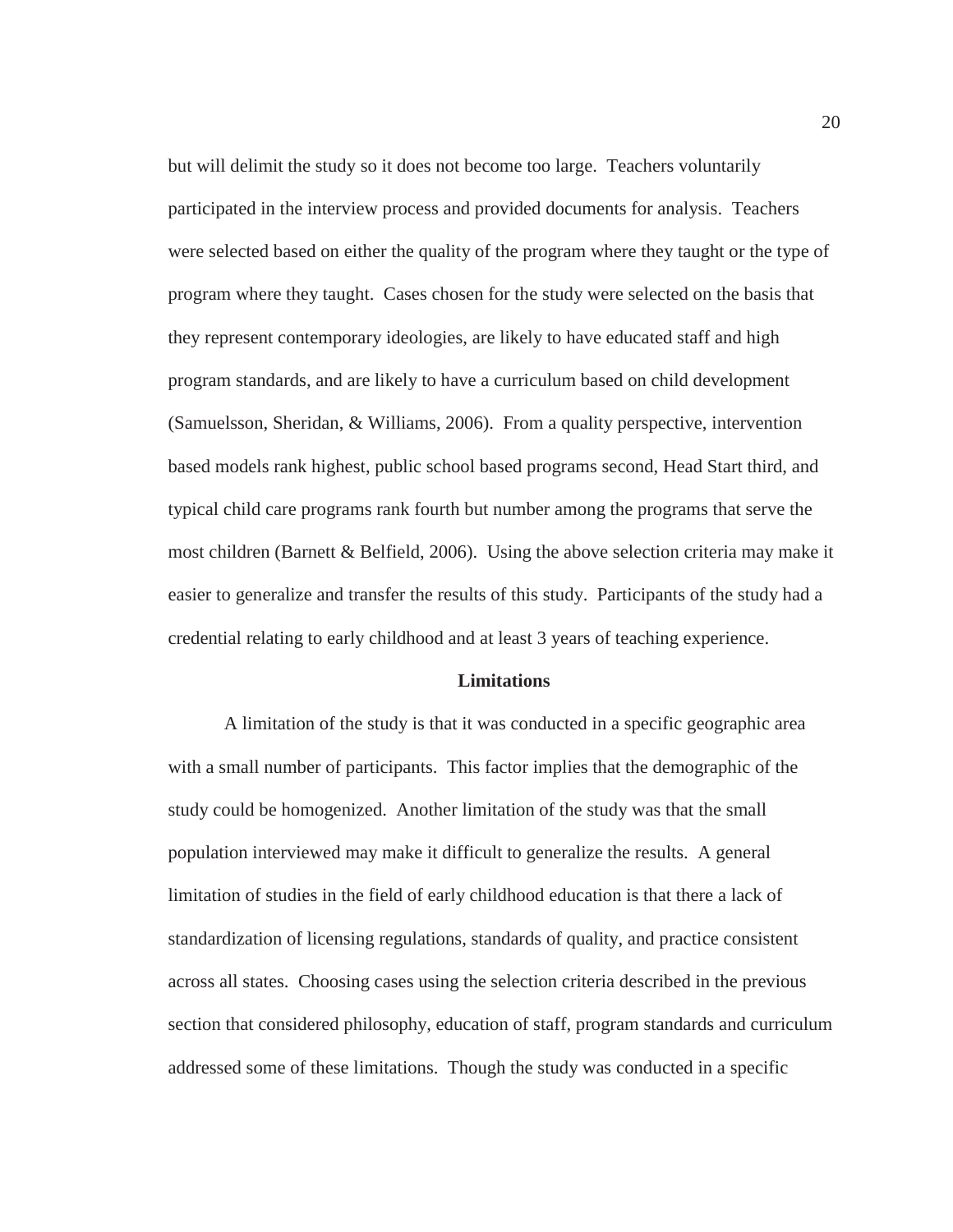geographic area, these criteria could be applied universally, which could support the generalization of the results of the study.

#### **Significance of Study**

 In addition to addressing a gap in the literature regarding a current understanding of teachers' beliefs and dispositions toward play, the information gained from the study provided important insights regarding how teachers' beliefs about play are connected to decisions teachers make about instructional practices. These insights could advance the knowledge in the field. This knowledge in turn could have implications for guiding policies and practices for preservice training for teachers.

 Findings from the study may support positive social change in many ways. For example, results of this study offered a clearer understanding of the link between teachers' preferences and choices influencing classroom practices. This could influence individual teacher practices as teachers reflect on and make changes to their practices. The information presented in the study could be used to support meaningful discussions about the place of play in early care and education between members of the teaching community and between teachers and parents, which could contribute to a greater understanding about the benefits of play as a part of teaching practices and lead to changes in the implementation of curriculum that is more inclusive of play.

On a societal level practices and curriculum for preservice training for teachers may be changed to include play theory and implementation of play. On a global level these changes could bring the United States more in line with top-performing countries in the world in terms of educational outcomes for children. The analysis of current research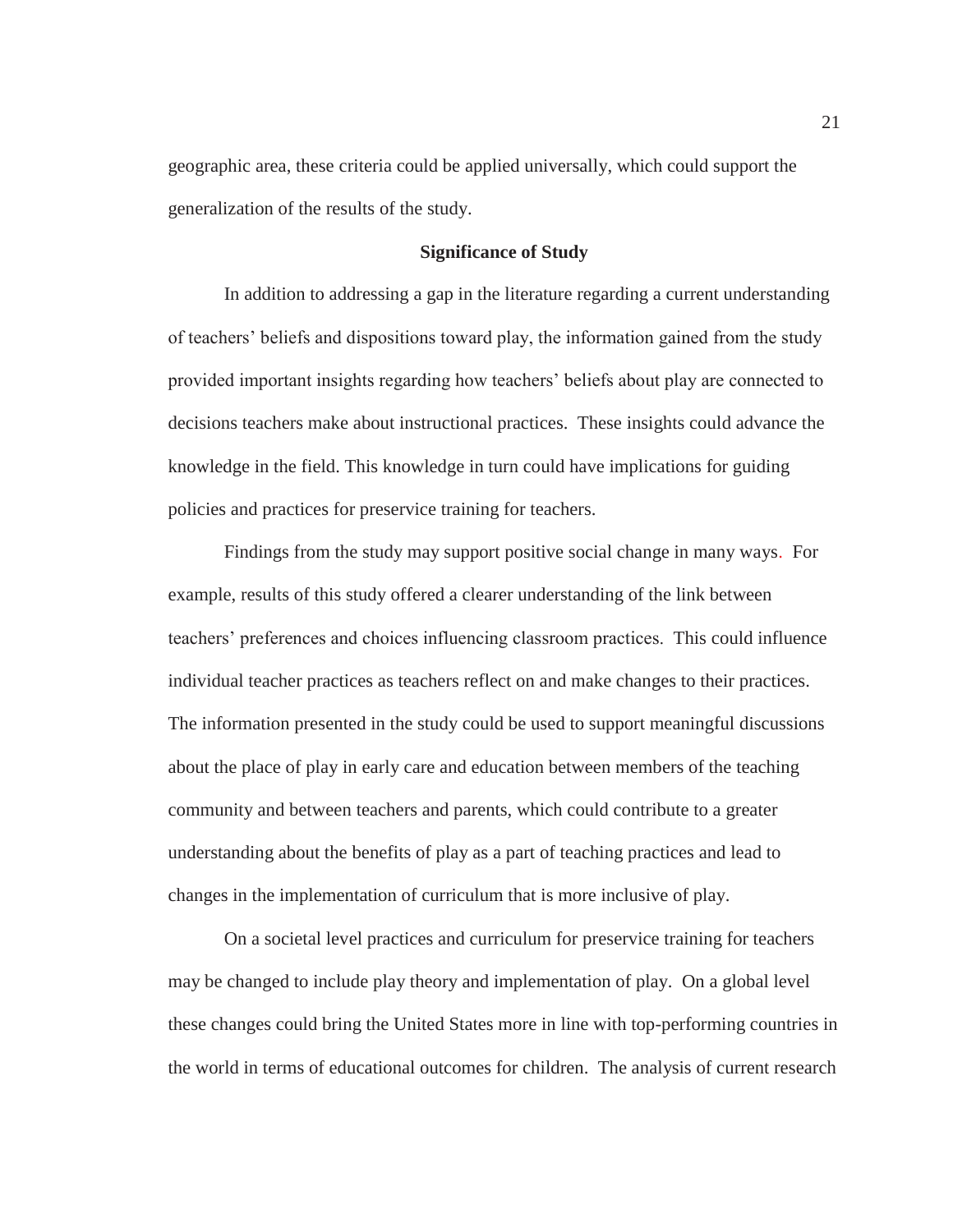offered in the literature review illustrates both the important contribution play makes to children's healthy development and the lack of play in early childhood classrooms. Findings from the study may thus offer further insight regarding the phenomenon of a lack of play in early childhood classrooms.

#### **Summary**

 This chapter provided both a background for and an introduction to the case study of early childhood teachers' dispositions toward play. A brief overview of the influences of both historical and current trends on the field of early care and education was provided. The impact these trends have on the perception of play and use of play as an instructional model were discussed and will be further explored in the Literature Review.

 Chapter 1 also included a problem statement, research questions, the purpose of the study, and a conceptual framework. The nature of the study, including the methodology, definition of terms, assumptions, scope and delimitations, and limitations of the study, were outlined but will be highlighted in more depth in Chapter 3.

 The findings of the study may promote a positive social change in early childhood education. Understanding and clarifying teachers' current beliefs and perceptions around play will make it possible to see how well teachers' beliefs and perceptions regarding play match up with current educational trends. This may promote bringing play back to the forefront as a teaching practice, instructional strategy, and curriculum choice in early childhood classrooms.

 Chapter 2 will provide an overview and review of the literature. The ideas presented in the background in Chapter 1 will be developed in further detail with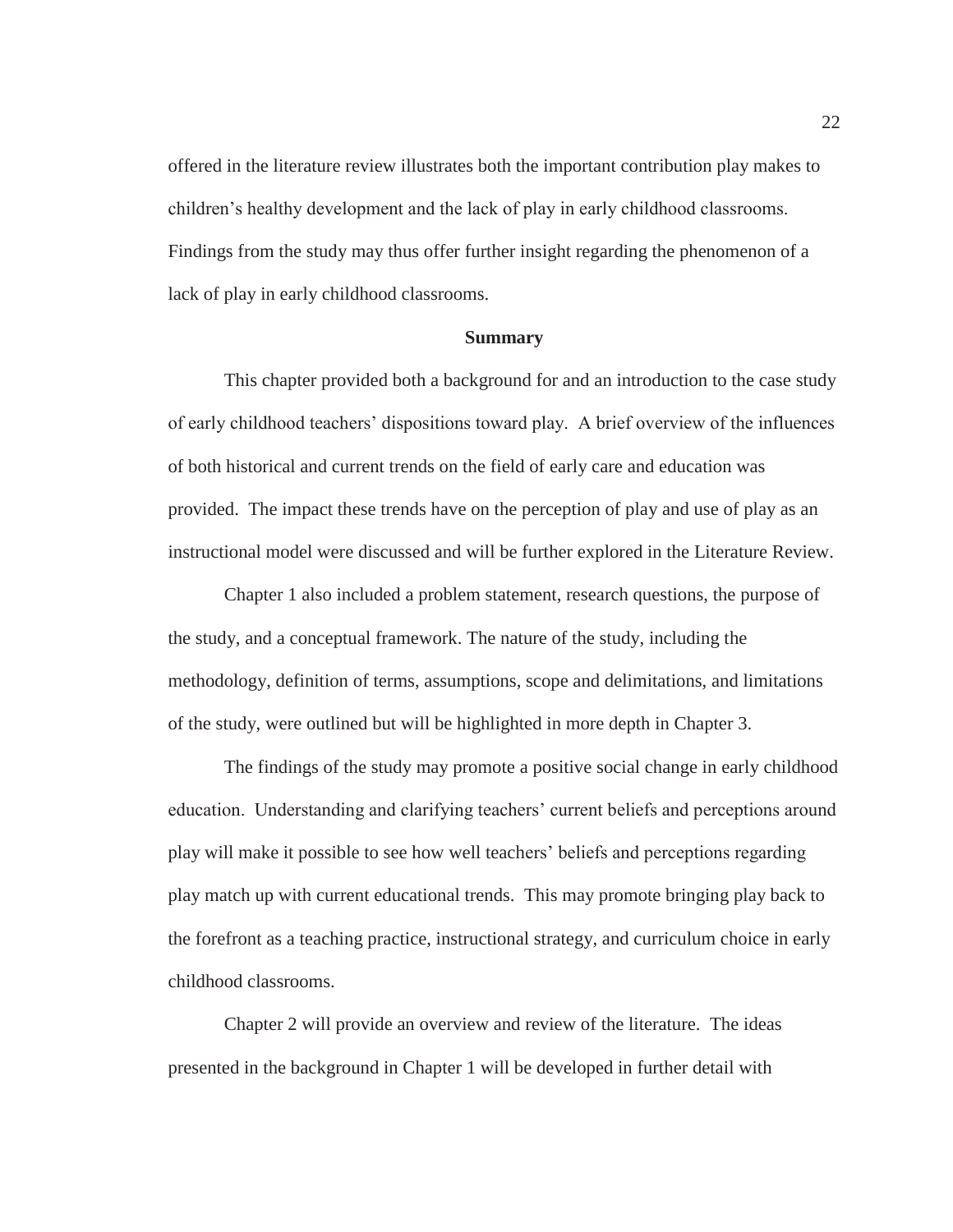evidence from studies on play and learning, play in childhood, teachers' beliefs, instructional strategies, curriculum models, teaching practices, historical and current trends in early childhood education, and the impact of national policies on beliefs and practices. The conceptual framework will be discussed in further detail. A description of the gap in the literature and how this study fits into the current body of research will be offered. A detailed examination of the methodology will be provided in Chapter 3, including a description of the research design. The rationale for the use of a case study will be reviewed. The selection of participants, role of the researcher, data collection, threats to quality and the ethics of the study will also be discussed. Chapter 4 will present an in-depth description of the study, provide an analysis of the data, and offer a brief summary of the results. The discussion in Chapter 5 will interpret the findings, connect them with the literature review, and offer recommendations for the field of early care and education and suggestions for further study.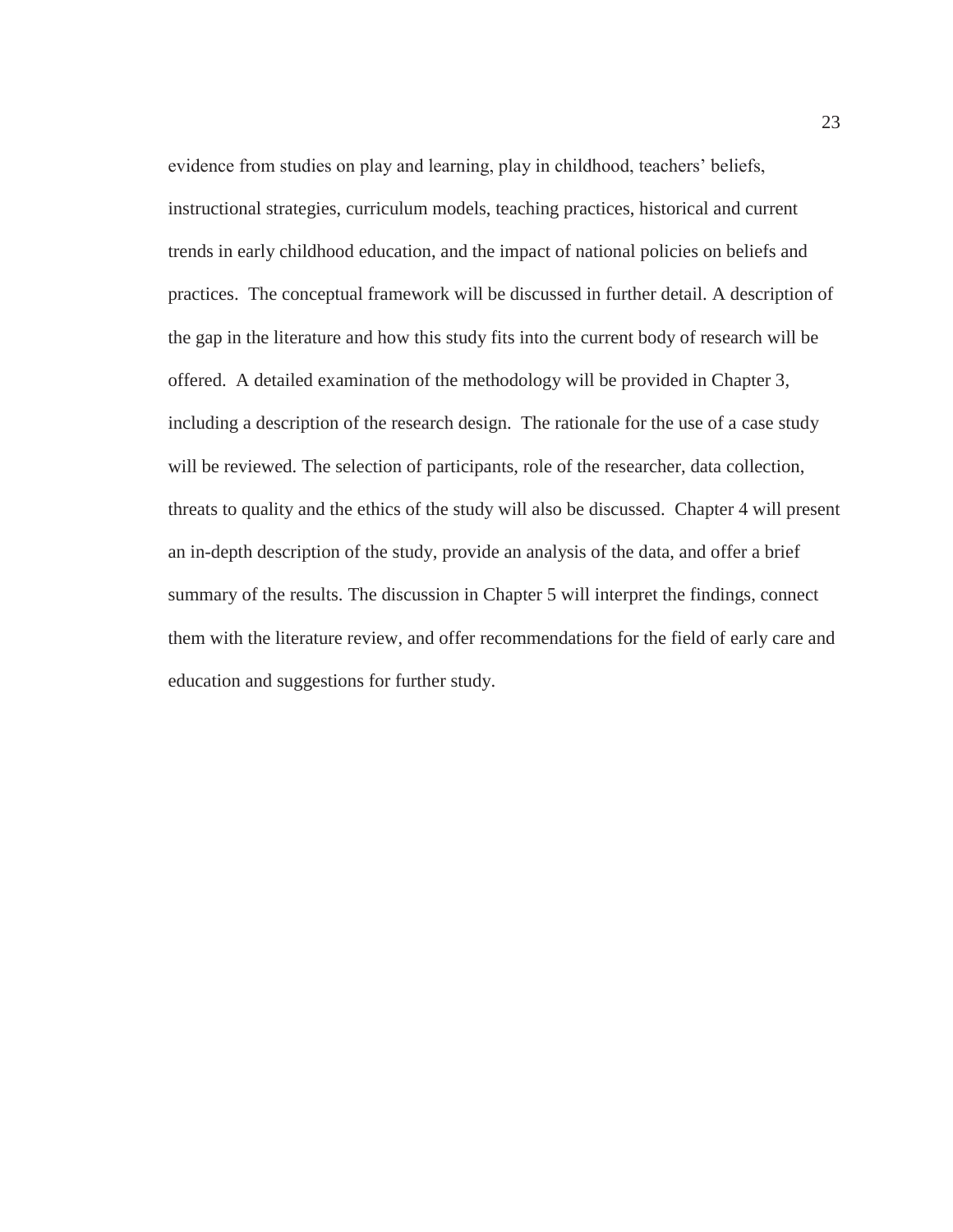### Chapter 2: Literature Review

#### **Literature Review**

 Recent changes in legislation and education related initiatives at the national level have compromised the role of play in early childhood classrooms and in children's lives by creating a focus on academic tasks at earlier grade levels, including early childhood classrooms (Anastasiadou, 2008; Brown & Mowry, 2009; Ginsburg, 2007; Schroder, 2007; Scott-Little et al., 2006). A focus on academic tasks in early childhood classrooms has decreased the opportunity for play in these classrooms by 12 hours per week (Ackerman & Barnet, 2005; Wesley & Buyssee, 2003). Prior research showed that children's learning and development are hampered when play is not part of their everyday experiences (Erikson, 1975; Ginsburg, 2007; Panksepp, 2007; Ranz-Smith, 2007). Current research illustrates that play in preschool continues to decline though statistical data is not included in this research, so it is not known whether the hours play is available to children have also continued to decline (Cakirer & Garcia, 2010; Nicopoloulou, 2010; Patte, 2010; Wenner, 2009).

When children's learning and development are not supported because of a lack of play, they enter school less ready for the experience (Miller &Almon, 2006; Miller & Almon, 2009). The lack of play impacts schools and school systems because when children enter school and they are not ready, more programs are needed to support them and more tax dollars are needed to implement those programs. Looking at the larger impact on society, this situation can lead to an underdeveloped workforce and may impact economic sustainability (Bybee & Fuchs, 2006; Heckman, 2011). Key early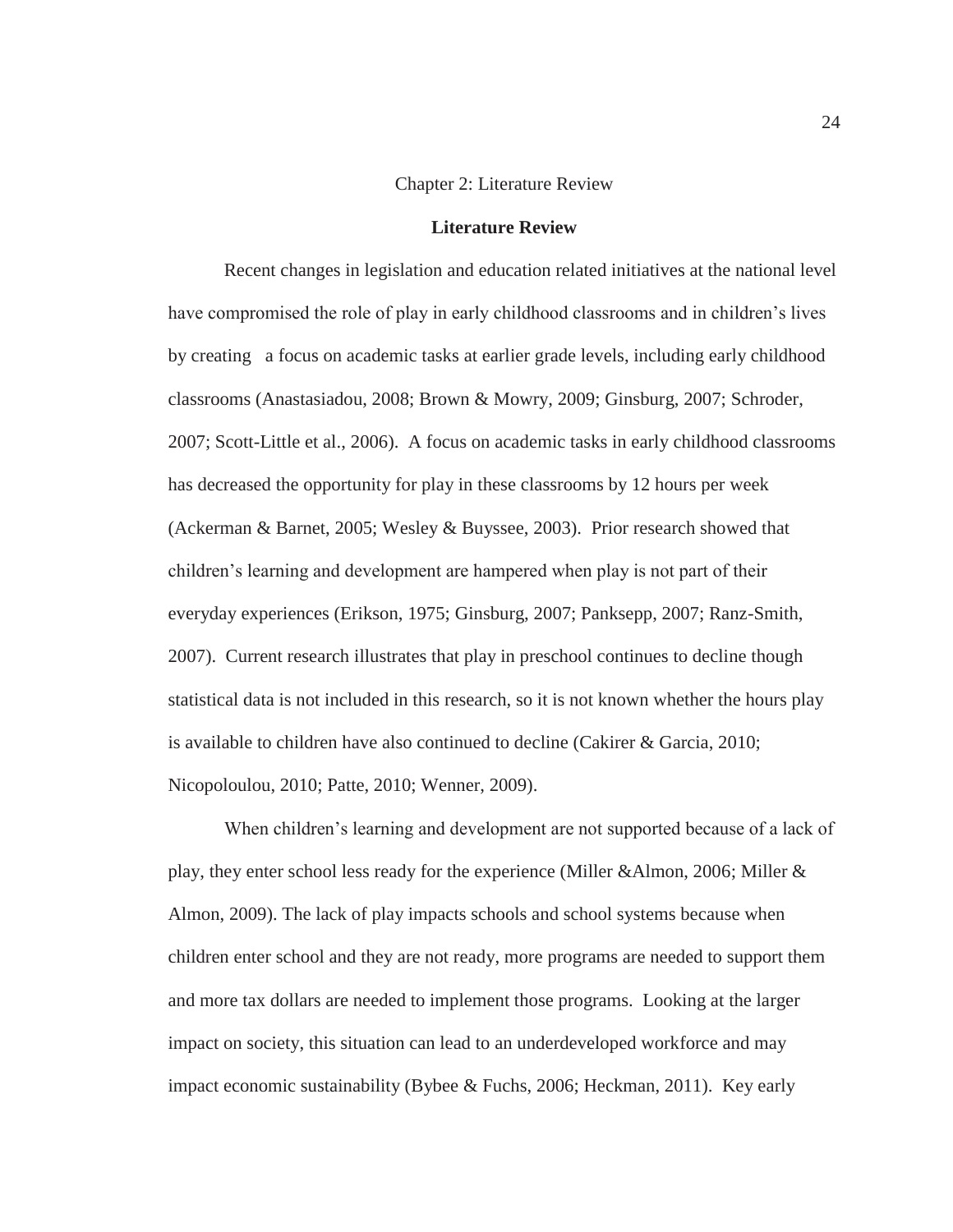childhood experiences, including play, are important in developing a future workforce that centers on creativity and innovation, which is necessary for a strong economy (Bergen, 2009; Bybee & Fuchs, 2006; Heckman, 2011; Miller & Almon, 2009).

There is little information in the literature regarding early childhood educators' current beliefs regarding play and whether there is a connection between those beliefs and the lack of play and play-based curriculum in early childhood classrooms. There is a gap in the current literature concerning this topic. This qualitative case study explored the phenomenon of teacher beliefs and may help create a better understanding of the relationship between teachers' beliefs about play and play-based curriculum in early childhood classrooms to the teaching practices and curriculum choices teachers make within those classrooms.

The literature review will provide the reader with a further understanding of what is known about teacher beliefs surrounding play and other influences on current teacher practices in the field of early childhood. The literature review begins with a section on situated learning theory which forms the conceptual framework for the study. The major topics of the literature review include the sociopolitical community, which encompasses society, public policy, culture, and socio-economic issues. The focus shifts to early childhood teachers and their beliefs and dispositions. And, finally, the focus narrows to the community of the early childhood classroom, including current and past patterns of practice, and teachers' approach to, support of, and interactions with children. In addition to a review of current research and literature, the contributions of seminal theorists will be discussed. Vygotsky plays a particularly important role due to the strong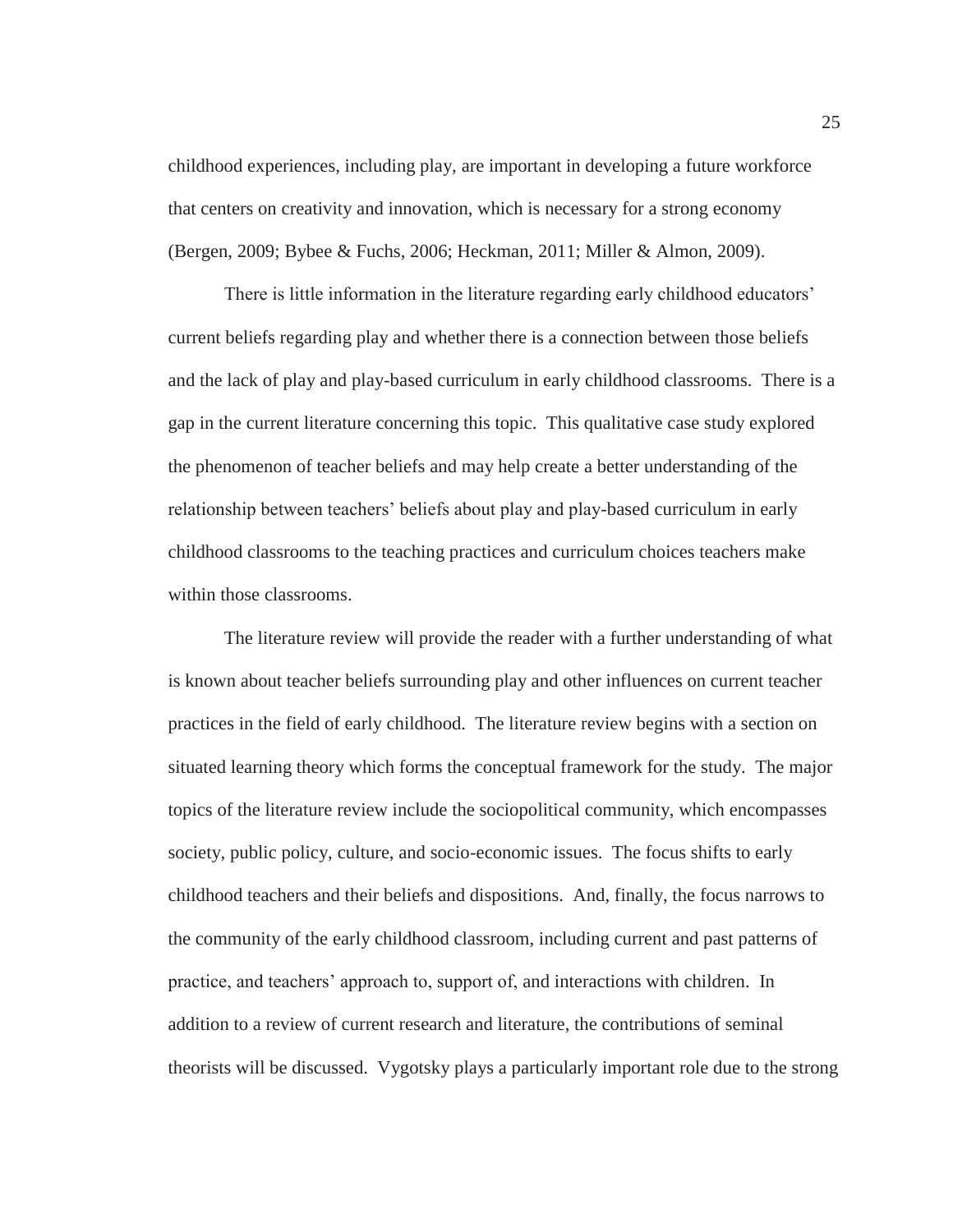connection of his work to communities of practice, which is the core of the conceptual framework for the study. The literature review concludes with a summary and introduction to the next chapter.

Many online databases were used to conduct this literature review. Using Thoreau, Walden University's multiple data base search engine, the following data bases were searched: Academic Search Complete, Education Research Complete, ERIC, ProQuest, PsycARTICLES, PsychINFO, Science Direct, SocINDEX, and Teacher Reference Center. In addition, the database Sage was searched, and Elsevier was searched to access NAEYC Early Childhood Research Quarterly through Walden University. The libraries of Champlain College and the University of Vermont Library were searched online and physically for books and journals. All searches were supplemented with Google Scholar. The following keywords were used to conduct searches: *academics*, *attitudes, beliefs, children, childhood, child development, day care, didactic, direct instruction, disposition, early childhood, formal instruction, learning, perceptions, parents, play, policy, practice, preschool, teachers, teaching, and training.*  Multiple combinations of key words and terms were also used to conduct searches, including, but not limited to: *early childhood*, and *early childhood teacher, teacher*, and *preschool teacher*, paired individually and in combination with *academics, attitudes, beliefs, child development, didactic, direct instruction, disposition, formal instruction, learning, perceptions, parents, play, policy, practice, teaching,* and *training. Children, childhood, child development, early childhood,* and *preschool* was paired individually with *academics, didactic, direct instruction, formal instruction, learning, parents, play,*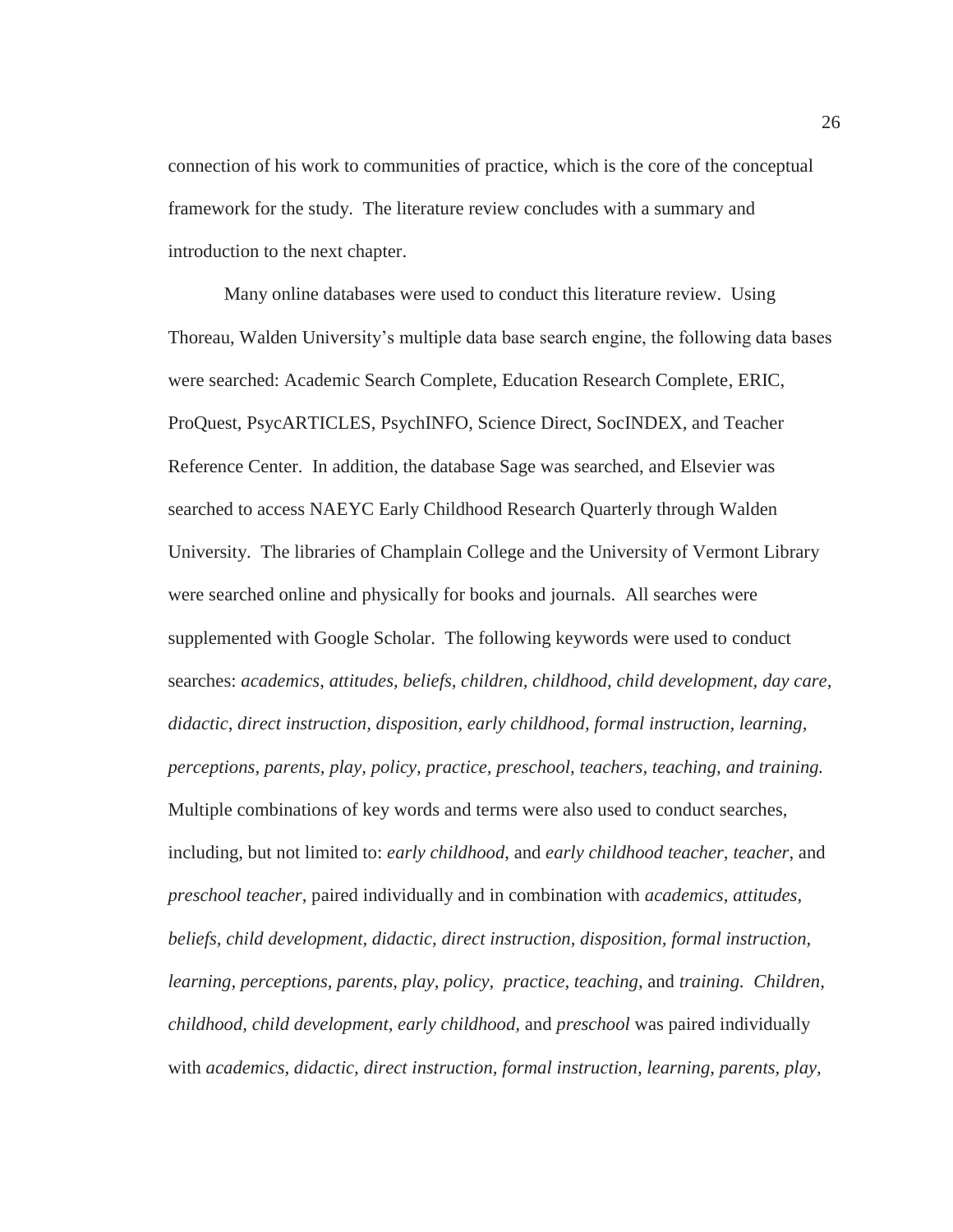*teachers,* and *teaching. Parents* was paired individually and in combination with *academics, attitudes, beliefs, children, childhood, child development, day care, early childhood, formal instruction, learning, perceptions, play, policy, preschool, teachers,*  and *teaching. Play* was paired individually and in combination with *academics, attitudes, beliefs, children, childhood, child development, day care, didactic, direct instruction, early childhood, formal instruction, learning, perceptions, policy, and preschool.* 

#### **Conceptual Framework**

The conceptual framework for this study is based on the phenomenon of teacher beliefs regarding play in connection to teaching practices. Play is a central experience in the lives of young children. Play and learning are integrally connected for children, especially young children (Howard & Hill, 2006; Russ & Schafer, 2006). As children play, learning occurs; this relationship between play and learning is so seamless that children do not even recognize that learning is occurring, yet play as a teaching practice appears to be on the decline in early childhood classrooms (Howard & Hill, 2006; Miller & Almon, 2009).

Play is an important part of the culture of childhood and the lives of children (Min  $&$  Lee, 2006). Children learn through the context of their play. There is an opportunity for teachers in early childhood classrooms to use play to shape children's learning. The connection between play and learning and teaching is one of the over-arching concepts of this study and fits the framework of situated learning theory.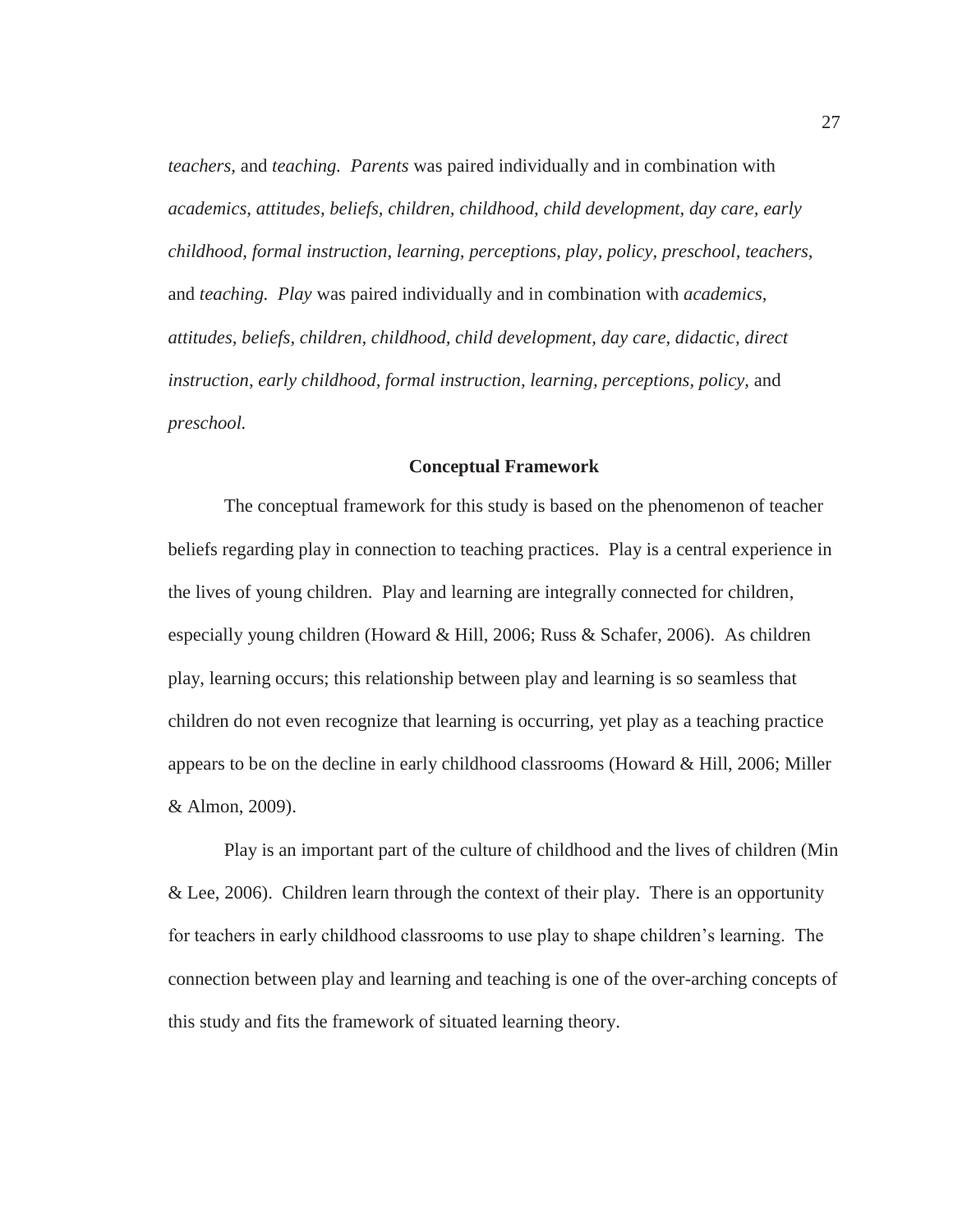## **Situated Learning Theory**

 This kind of learning forms the foundation for Lave's (1988) situated learning theory. Situated learning, according to Lave (1988), occurs as the function of an activity (the activity in this study is teaching practices) and the context and culture in which that activity is situated (the early childhood classroom). Situated learning theory grew from Lave's (1988) work as a social anthropologist. Lave (1988) noted the importance of the social construct of learning and how people in groups acquire knowledge. Lave's (1988) situated learning theory posited that learning is social and can come from the experience of participating in daily life.

 Learning, therefore, takes place within a real context and is not separated from the real world as an isolated process. Situated learning theory was originally used to describe the kind of learning that occurs in an apprentice type relationship when a novice or apprentice learned a craft or trade from a more experienced mentor (Lave, 1988). It stressed the importance of learning being a part of everyday activities to support the transfer of knowledge (Lave & Wenger, 1991). Knowledge is constructed with others, and this environment recognizes that learners enter the environment with knowledge, experiences, and their own personal identities.

 Situated learning theory pairs well with the beliefs of Vygotsky (1978), who suggested that human knowledge develops during and within the context of activity. In regard to children's development in early childhood, play is the leading activity (Bodrova & Leong, 1995). Vygotsky's work will be explored further at a later point in the literature review. Knowledge and the construction of knowledge is a dynamic interactive process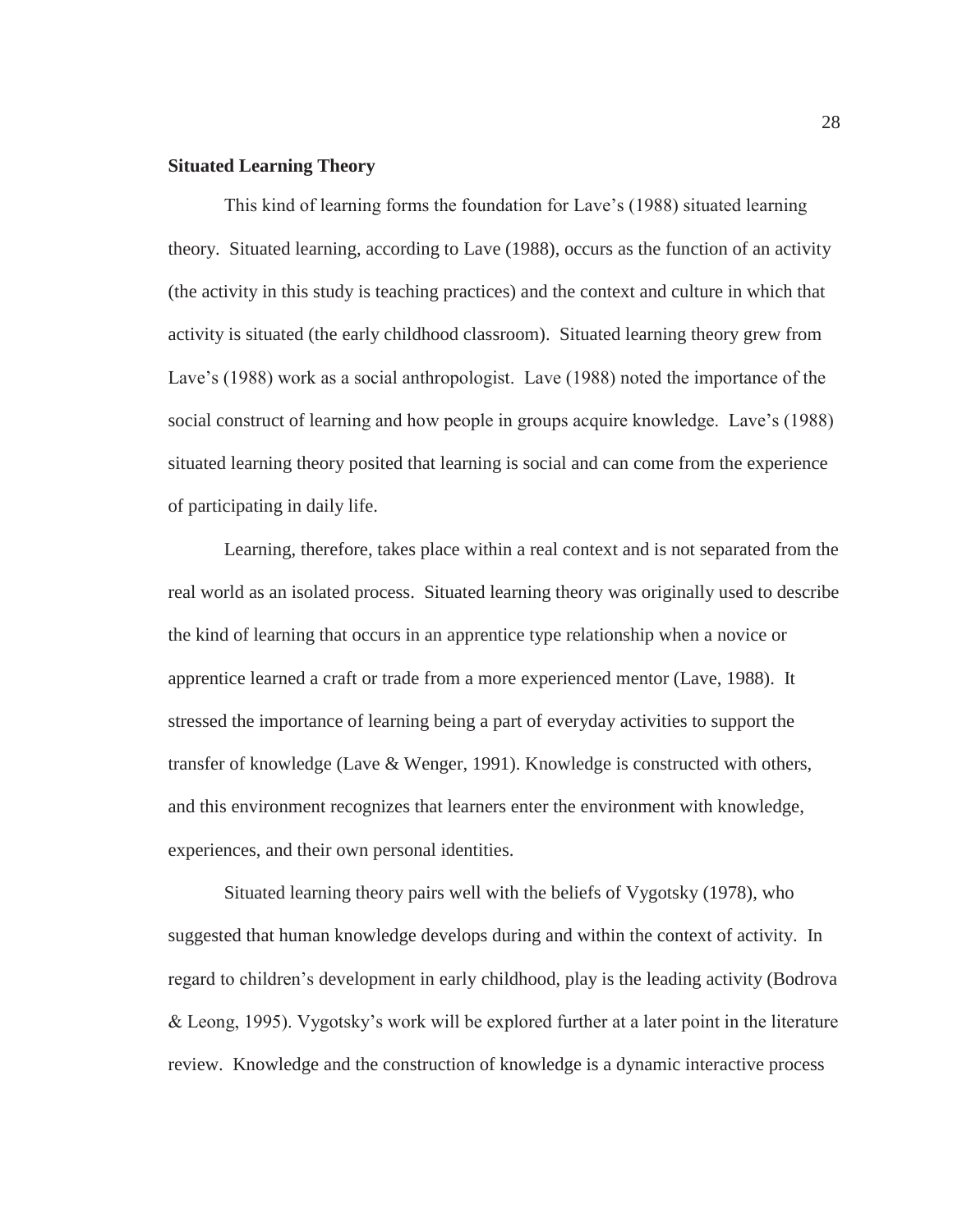(Hause, 2008; Lave, 1988; Vygotsky, 1978). This interactive process illustrates another aspect of situated learning theory: Learning evolves as a result of membership in a group (Lave & Wenger, 1991). The learner learns and develops because of participation and membership in that group. Lave and Wenger (1991) labeled these groups communities of practice.

**Communities of practice.** A community of practice, as defined by Lave and Wegner (1991), is a group of people involved in a process of collective learning. Communities of practice are found in many settings, both formal and informal, and were first identified through study of meat cutters, tailors, and midwives (Lave & Wenger, 1991). Lave and Wenger identified four key elements of communities of practice as the following: community, identity, practice, and learning and meaning. These components work together and support each other. A true community of practice would not exist without all of these elements.

 The term *community* is used to identify a group of people who share the same profession or interest, a group of people in the same educational setting, or a group of people working together on a common cause (Lave & Wenger, 1991). Members interact, build relationships, and learn together, share information, experiences, and resources (Lave & Wenger, 1991). Membership and interaction can be formal or informal. The setting, too, can be formal or informal, as formal as the classroom or as informal as an Internet chat room.

 As members engage in and participate in a community of practice, they develop an identity. It is possible to be a member of more than one community at a time; for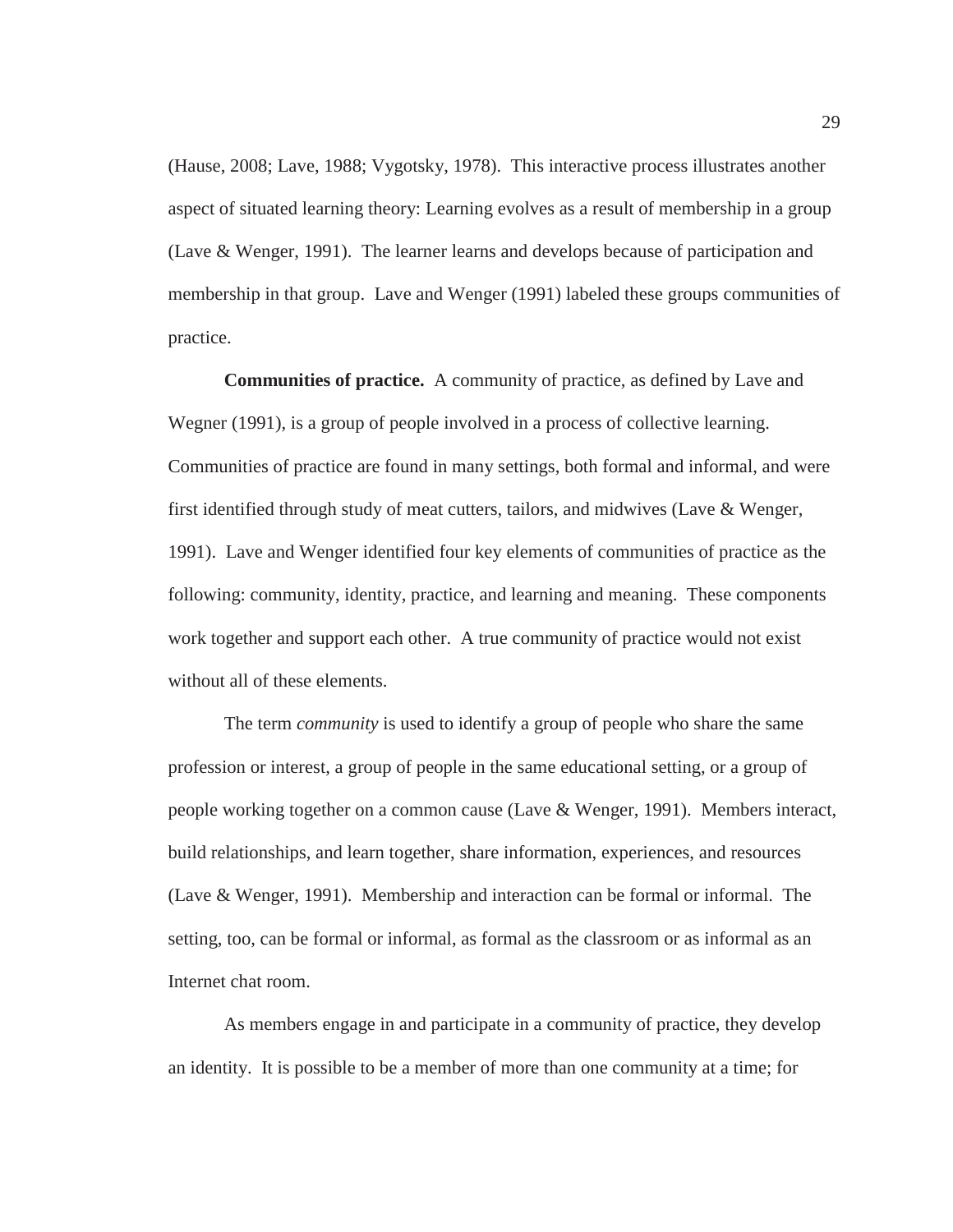example, the subjects of this study are early childhood teachers. They are all members of the community of the classroom they teach in and the program or school that classroom resides in. They may also be residents, voters, and taxpayers of the school districts they teach in, making them members of a larger, more informal, yet related community. It is the teacher's role and identity in each community that bridges the two communities.

**Identity**. Identity can change as individuals move from community to community. In one community an individual may be a newcomer, whereas in another community the same individual may have been a long-time member. A member's identity develops based on personal history and experiences. His or her identity within the community hinges on this personal identity and what they bring to and can contribute to their community (Lave, 1988). Individuals may participate in many communities at any given time; for manageability of the study, the educational settings are the only communities considered.

The educational setting focused on in this study is early care and education, to include preschool and kindergarten classrooms. Early care and education plays an important role in the development of young children and is seen more and more as an essential part of preparing children for their kindergarten experience (Ackerman & Barnett, 2005; Miller &Almon, 2009; Barnett et al., 2005; Bergen, 2009; Howes et al., 2007; La Paro et al, 2005; Lara-Cinasomo et al., 2009). Children entering kindergarten without the experiences gained from play are often identified as being behind their peers in terms of readiness and social skills (Ackerman & Barnett, 2005; Barnett, 2008; Barnett & Belfield, 2006; Curby et al., 2005; Lara-Cinasomo et al., 2009; Long et al., 2005). It is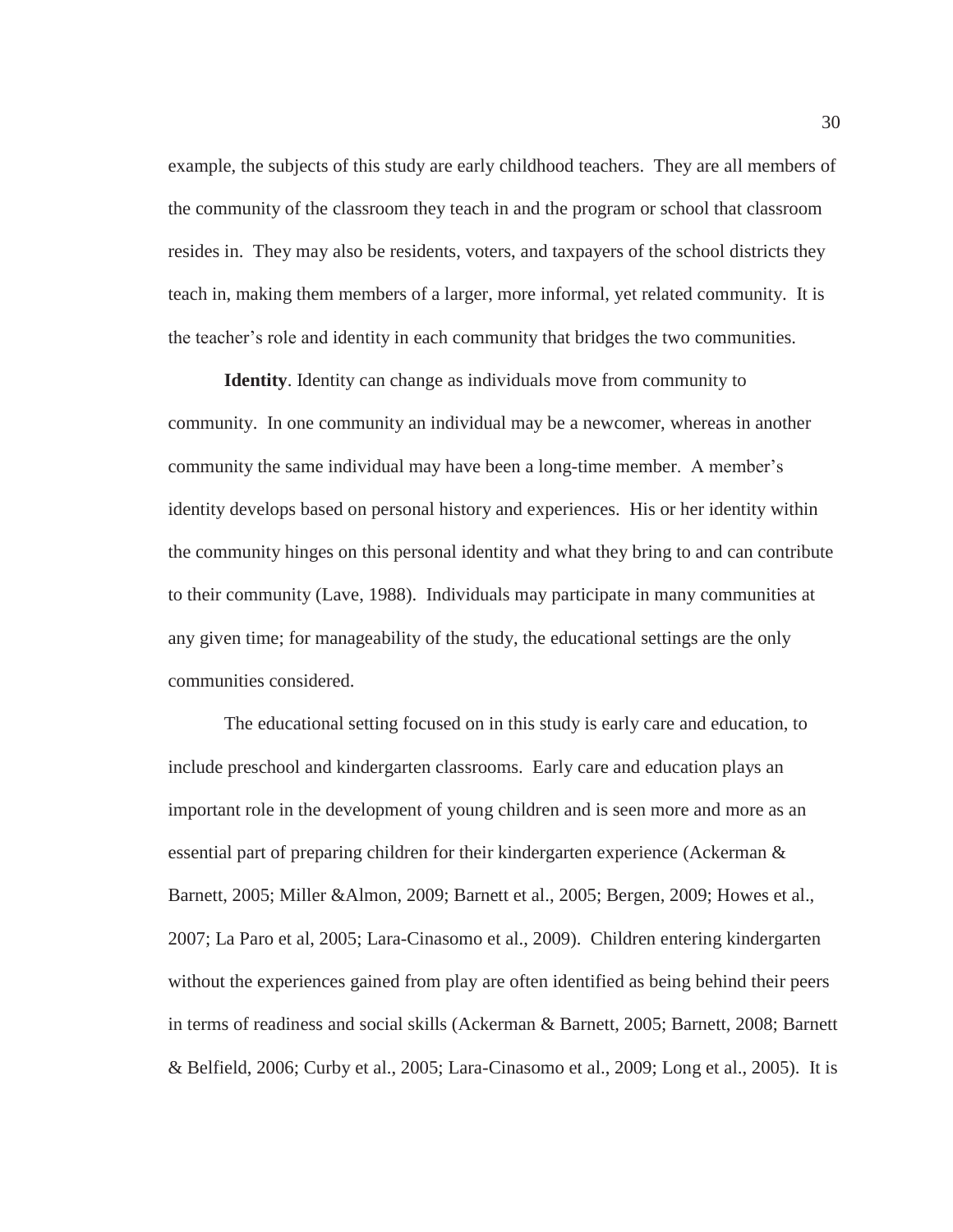important to note that educators and parents are part of the community of practice for educating young children, the still larger sociopolitical community, yet it is the teacher and children together who form the community of practice of the early childhood classroom. In this study, I will examine a community of practice, the early childhood classroom, within a larger community of practice, the sociopolitical community composed of early childhood educators, administrators, parents, and stakeholders. The teachers in the study are members of both communities.

When individuals are members of more than one community, there may be expectations or beliefs in one community that conflict with those of another community. This double membership can be a source of conflict in which individuals must decide which identity they will offer to those outside the community. For example, at the core of this study are early childhood teacher beliefs. It is natural for teachers to want to be viewed by others as experts in their field and to be using endorsed teaching methods and practices in the classroom. The trend in research illustrates a movement away from play and toward the inclusion of more academics in the preschool classroom; it is possible this conflict is at the core of a lack of connection between teacher beliefs and practices. This conflict of identity between one community and the other may place individual teachers' beliefs in conflict with their practices in the classroom.

**Practice.** Communities of practice may be differentiated by language, role identity, behaviors, values, beliefs, and assumptions (Lave & Wenger, 1991). These factors provide members with the idea of practices of a particular community and a framework for why the community does what it does. Through engaging in communities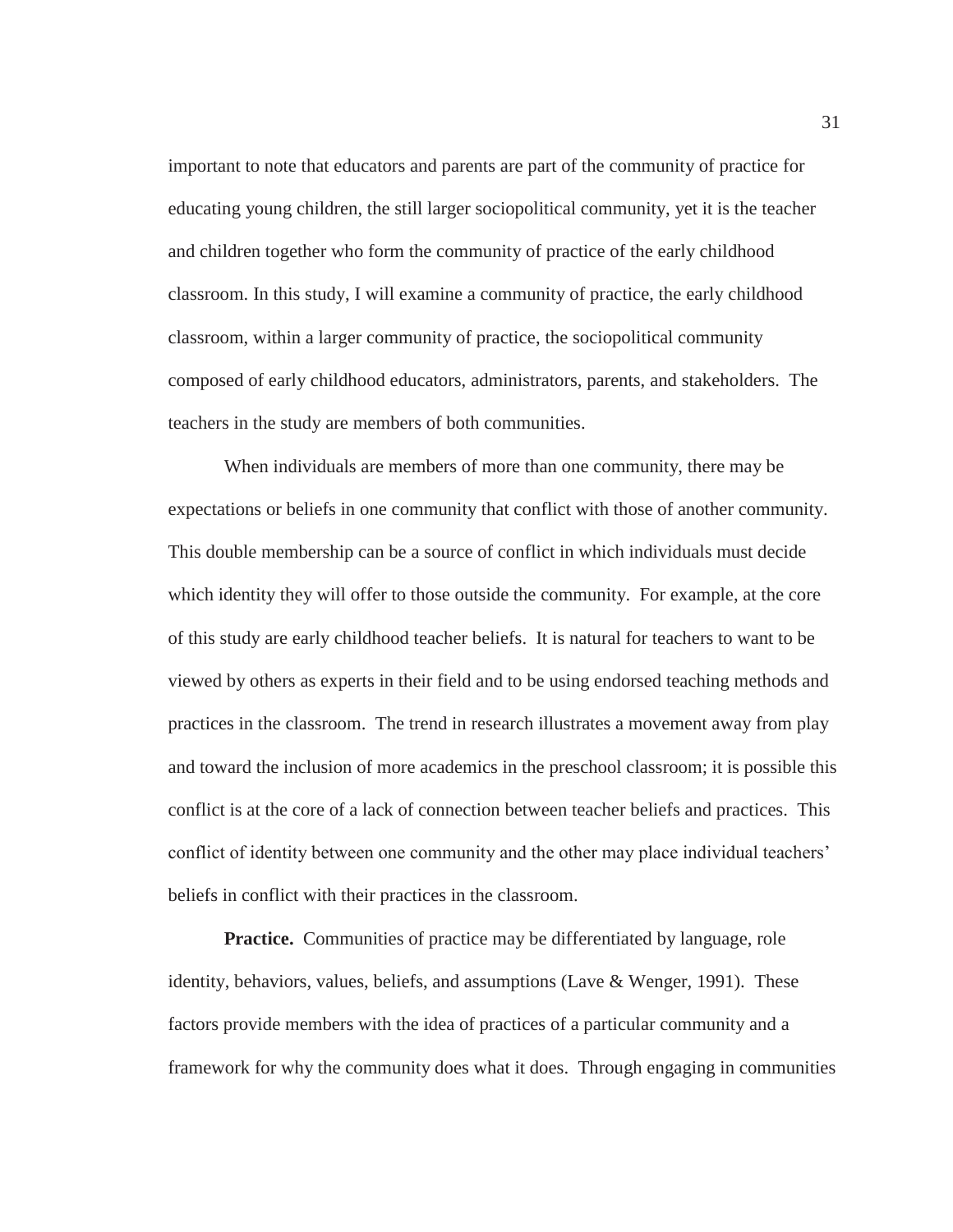of practice, people form relationships and develop an identity. These relationships form the basis for what happens within these communities. People and relationships are thus important considerations for this study.

The last major portion of the conceptual framework for this study is concerned with people and relationships. A logical conclusion of using this theory as a lens for this study is that the connection between play and learning, and between perceptions and beliefs of teachers, will form the basis for what happens in the community of practice of the classroom.

 **Meaning and learning**. As members engage in their community of practice, they may initially observe and imitate the practices of other members. Members have to learn the practices of their community and understand the meaning of these practices within the community (Lave & Wenger, 1991). As their own personal identity as a member of that community forms, members learn and develop their own meaning. They may experiment with the practices of the community, adapt the practices, or even reject the practices (Lave & Wenger, 1991). Learning and making meaning is an everyday part of teacher practices.

#### **Alignment of the Study with the Theory**

At the core of situated learning theory are the components of community, practice, identity, and learning and meaning. The early childhood classroom is an appropriate setting in which to apply this framework. It is the context in which early childhood teachers' everyday practices are embedded. As teachers operationalize their beliefs in the classroom, their learning, and growth continue within the community of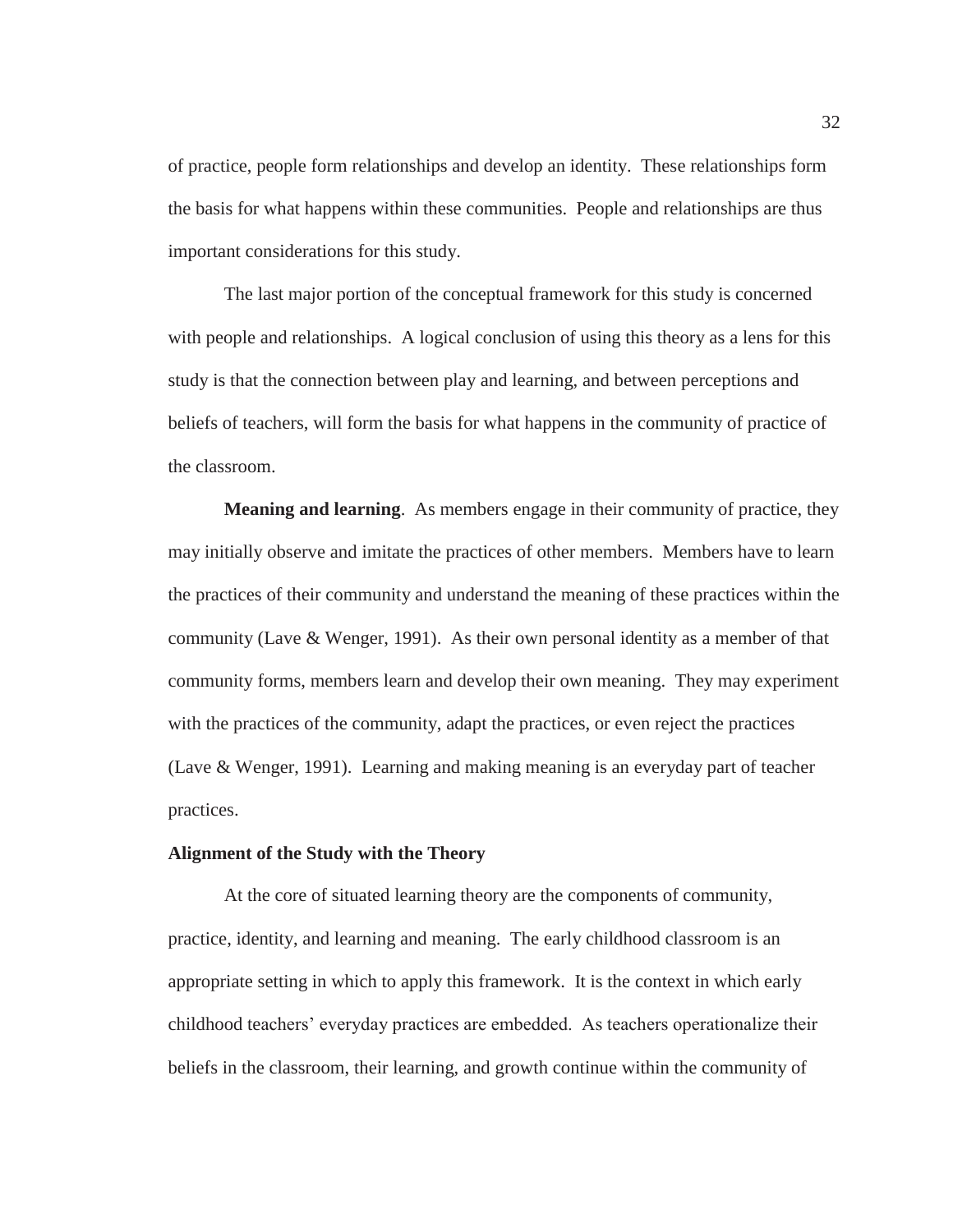their school or program, and within the larger socio-political community. The components of community, practice, identity, and learning and meaning will be discussed in the literature review with literature supporting each component.

The first section will include the larger sociopolitical community of early care and education. The second section will consider teachers as they are members of the larger sociopolitical community and members of the early childhood community. The third section will discuss the community of the early childhood classroom, where the members are both teachers and children. These components offer a way to examine teacher beliefs and practices within situated learning theory and the framework of what Lave and Wenger (1991) defined as a community of practice.

## **Sociopolitical Community**

 The first community considered in this review of literature is the sociopolitical community of early care and education. This community is shaped by public policy, the culture, and the current socioeconomic climate. The culture of the sociopolitical community has an impact on how early care and education is viewed within that community. This viewpoint can shape public policy and impact curriculum in early care and education as well, which can shape teacher beliefs and practices. Other countries have been successful in implementing a national curriculum in early care and education that reflects these aspects of their culture (Sheridan, 2007). National policy in Sweden, Germany, Norway, and Finland has played a role in developing an early childhood curriculum in these countries that hinges on the interests and needs of the children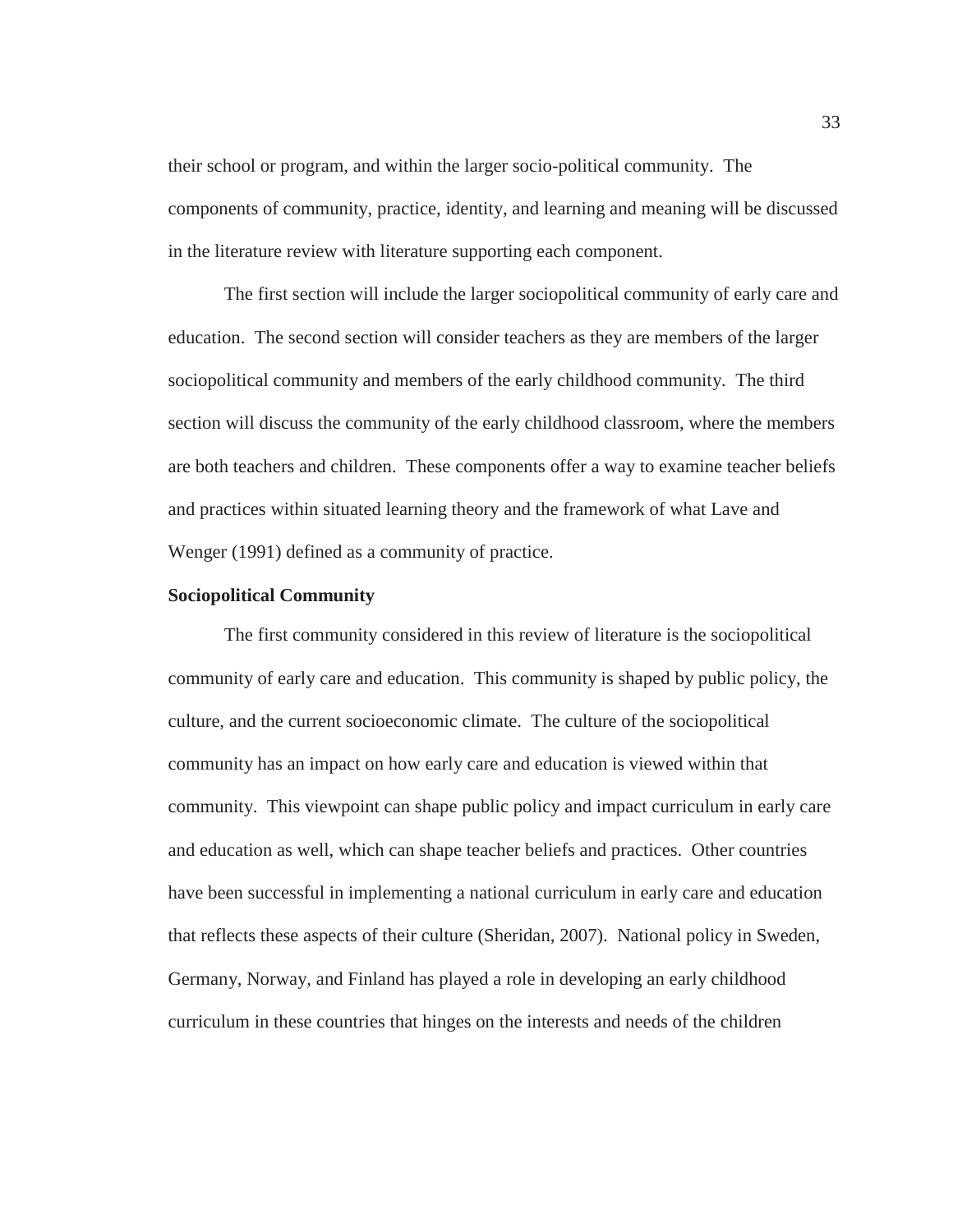(Sahlberg, 2011; Sheridan, 2007; Trageton, 2005). Norway and Finland's experience with the development of this type of initiative warrants closer examination.

 In 1997 both Norway and Finland implemented a National Curriculum in which play figured prominently. In Norway, this curriculum spanned all lower primary grades (for children aged 6-10 years; Trageton, 2005). The framework of this curriculum is long running themes through which multiple subjects are taught at once and play is part of at least 2/3 of the experience. The framework for curriculum in Finland is not as clearly focused on play, but states that "all students be offered a fair chance to be successful and enjoy learning" (Sahlberg, 2011, p.22). In Norway, play is the subject that ranks fourth in importance behind Norwegian language, mathematics, and religion. During the first four years of school children spend almost 12% of their school day in play. According to Trageton (2005) leisure time both in and outside of school has increased over the last twelve years.

 As the National Curriculum was implemented in Norway extra training for teachers was needed in the pedagogy of play (Trageton, 2005). Preschool teachers were paired with primary grade teachers and received training, primary grade teachers were not required to have training, but many of them voluntarily took training. Preservice training for teachers was reformed to include training on play. There was a lack of research and textbooks that were inclusive of play in primary grades.

 It is typical for children in Norway to spend 50% to60% of their time in preschool in play. Trageton (2005) suggested that providing teachers the opportunity to learn about and observe play is a good way to change teacher's attitudes about play. Sahlberg (2011)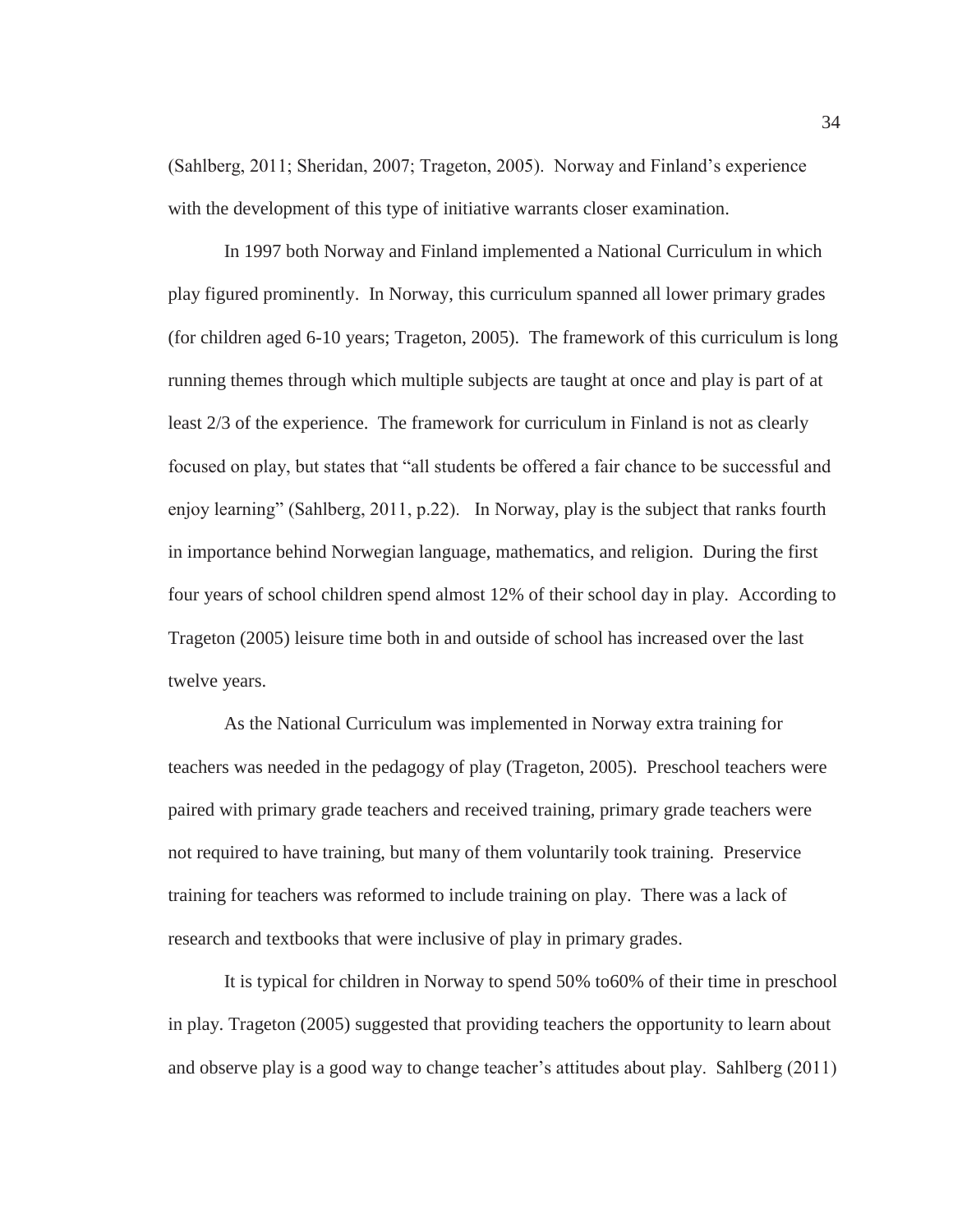described teacher's attitudes in Finland toward their profession and learning stating there is an expectation that teachers will continue to learn and grow throughout their professional life. Another important difference of teaching and teachers in Finland is that teaching as a profession is revered and valued the way doctors are in the United States (Sahlberg, 2011). Teachers in Finland teach an average of six hours a day; the rest of their work time is devoted to curriculum planning, professional development, and school improvement (Sahlberg, 2011). Teachers are given time each day to plan, learn, and reflect with other teachers. There is a lot of competition for teaching spots. In Finland, there were 6,600 applicants for 600 teaching spots in 2010; large numbers of applicants for a limited number of spots is a typical trend (Sahlberg, 2011).

 These countries have placed a priority on developing these educational initiatives. They have also invested significant resources. There is statistical data to illustrate how these investments are paying off. The Trends in International Mathematics and Science Study collects international data every 5 years to determine how fourth and eighth grade students are performing in math and science (International Association for the Evaluation of Educational Achievement, 2012).

 In 2003 Finland was in the top three countries for math and science scores in both fourth and eighth grades. Finland does not appear in the 2007 study. Sweden, Norway, and Germany do, though they ranked below the United States in both math and science the statistical data shows that with exception of Sweden all of these countries student performance as measured by test scores are trending up in fourth and eighth grade math. The results of the 2011 were recently released and data shows Finland ranking in the top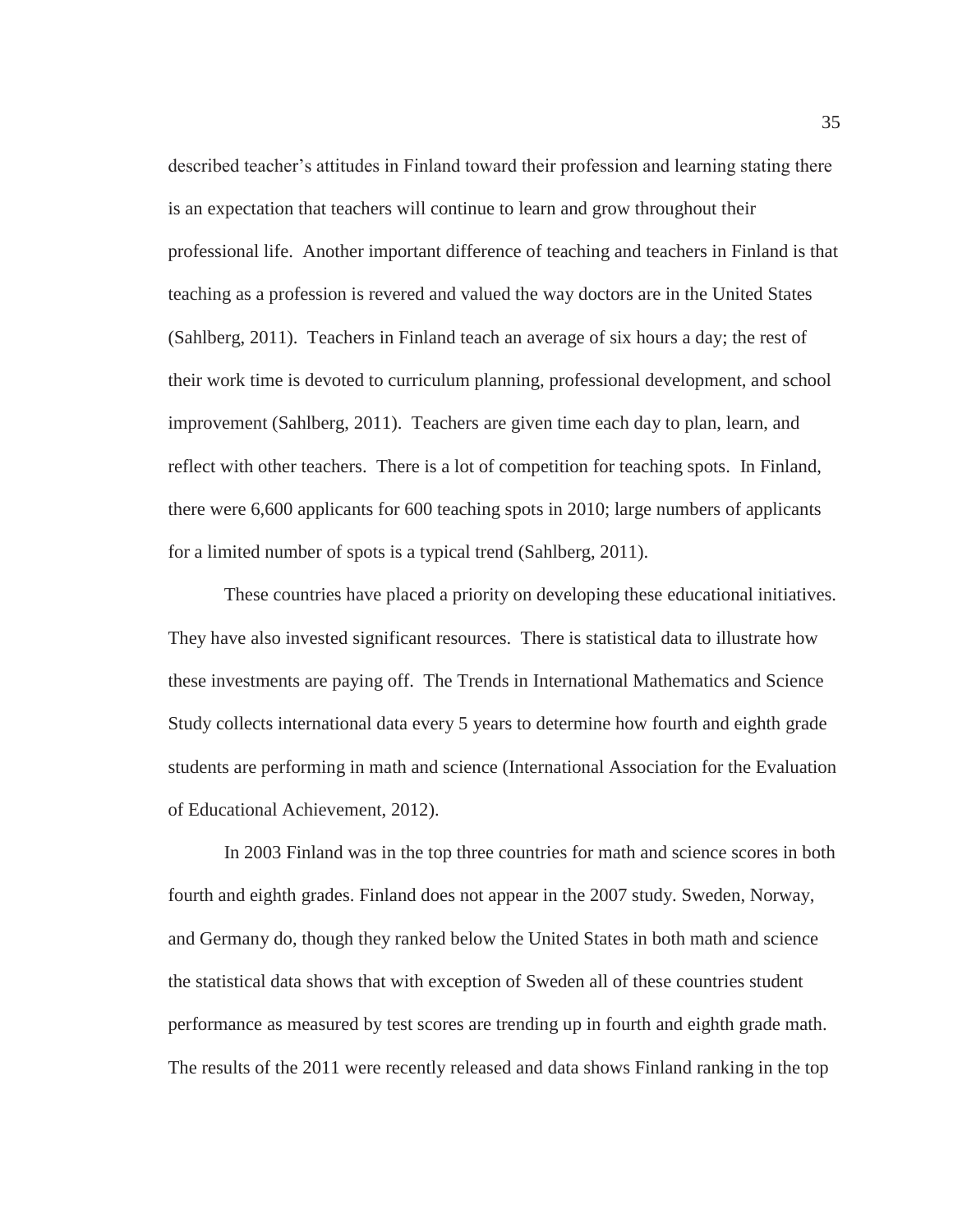5 in science scores and in the top 10 in math, above the United States on all counts. Finland is also a top performer in the 2009 IEA's International Civic and Citizenship Education Study testing eighth graders and the Organisation for Economic Cooperation and Development's Programne for International Student Assessment of 15 year olds (Sahlberg, 2011). The resources these countries placed on the implementation of these initiatives indicates the value these countries place on children and is reflective of the cultures of these countries and the development of their sociopolitical community.

 Public policy, culture, and the socioeconomic climate are central to shaping the goals and providing the foundation for teaching and learning experiences. This aspect of the conceptual framework needs careful review, as well as supporting background information, because the sociopolitical community may play an important role in shaping teacher beliefs. In recent decades, socio-economic issues have changed the landscape of early care and education. In recent years, public policy has had an even greater impact. Public interest in the system of early care and education has generated some significant changes that will be detailed further.

 The members of the sociopolitical community include policy makers, taxpayers and voters, administrators, teachers, and parents. All of these members play some sort of role within the sociopolitical community of early care and education and are part of shaping the modern system of early care and education. The modern system of early care and education in the United States began and has continued to develop since the Second World War.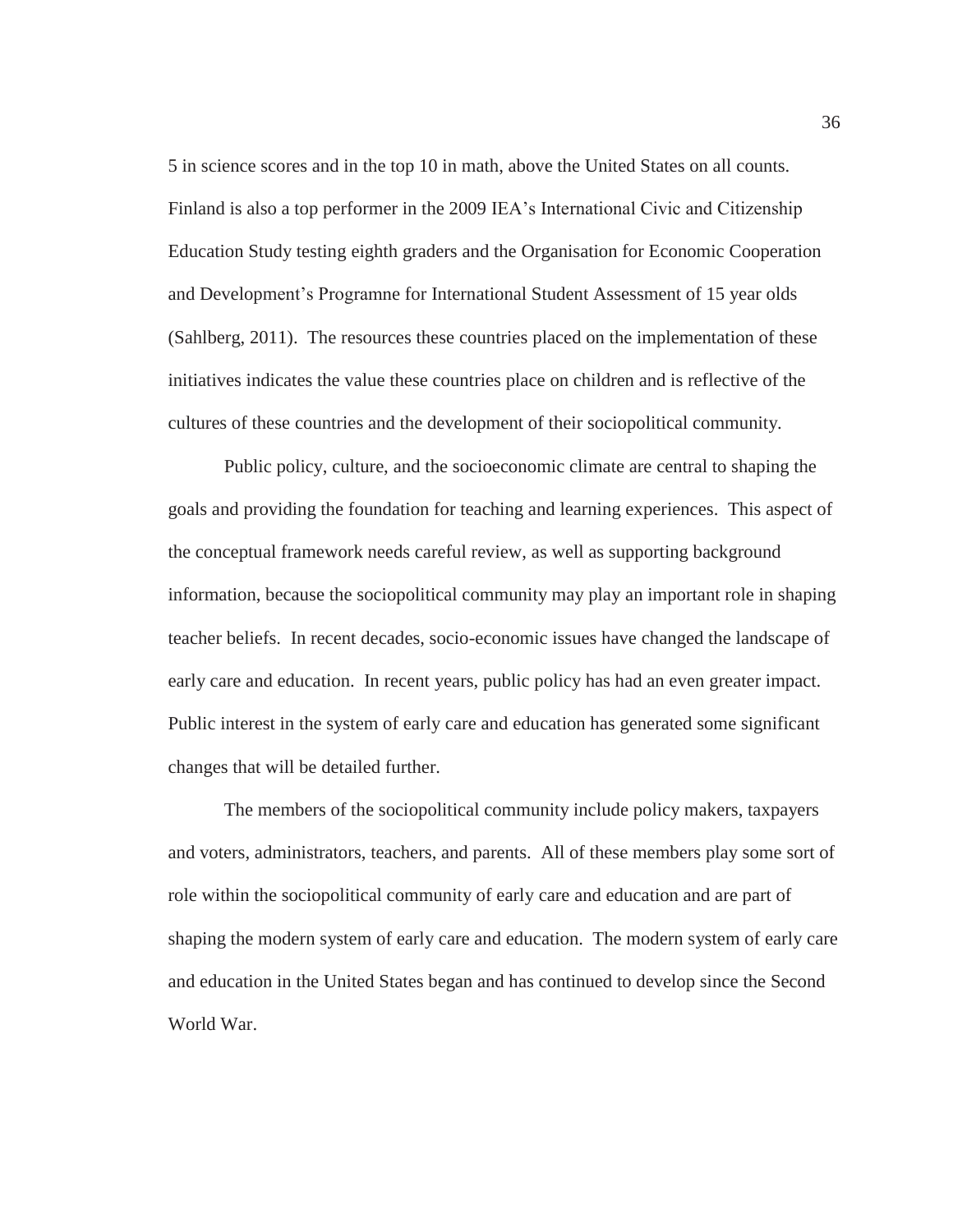Numerous types of early care and education programs ranging from private preschool, non-profit, to typical child care became more prevalent as more women entered the workforce. Research conducted by the International Association for the Evaluation of Educational Achievement (IEA) showed the impact of the movement of women into the workforce that influenced a trend from parent care to out-of-home care (Weikart, 2000). Early care and education programs continue to experience a rapid growth that began in the 1960s (Barnett, 2008). According to Weikart (2000), continued employment of parents, particularly women, makes the reversal of this trend unlikely. Many parents perceived a need for education or social-emotional development of young children in readiness for school as other reasons for using out-of-home care (Weikart, 2000).

The public interest in pre-K programs and kindergarten readiness has caused an increase in both federal and state initiatives to support early childhood education. These initiatives include programs like Head Start, Early Head Start, pre-K special education, and funded pre-K. This trend in growth is expected to continue over the next decade (Curby et al., 2005). The research shows that economics and social issues, including inequity, can be positively affected with investments in early childhood programs.

 Issues affected by early childhood investments include poverty, infant mortality, school truancy rates, dropout rates, and crime rates (Barnett, 2008; Barnett &Belfield, 2006; Freitas, Shelton, & Tudge, 2008; Ho, 2006; Kartal, 2007). Children from disadvantaged families are more prone to being involved in crime, becoming teenage parents, needing to utilize the welfare system, and more often report poor health (Barnett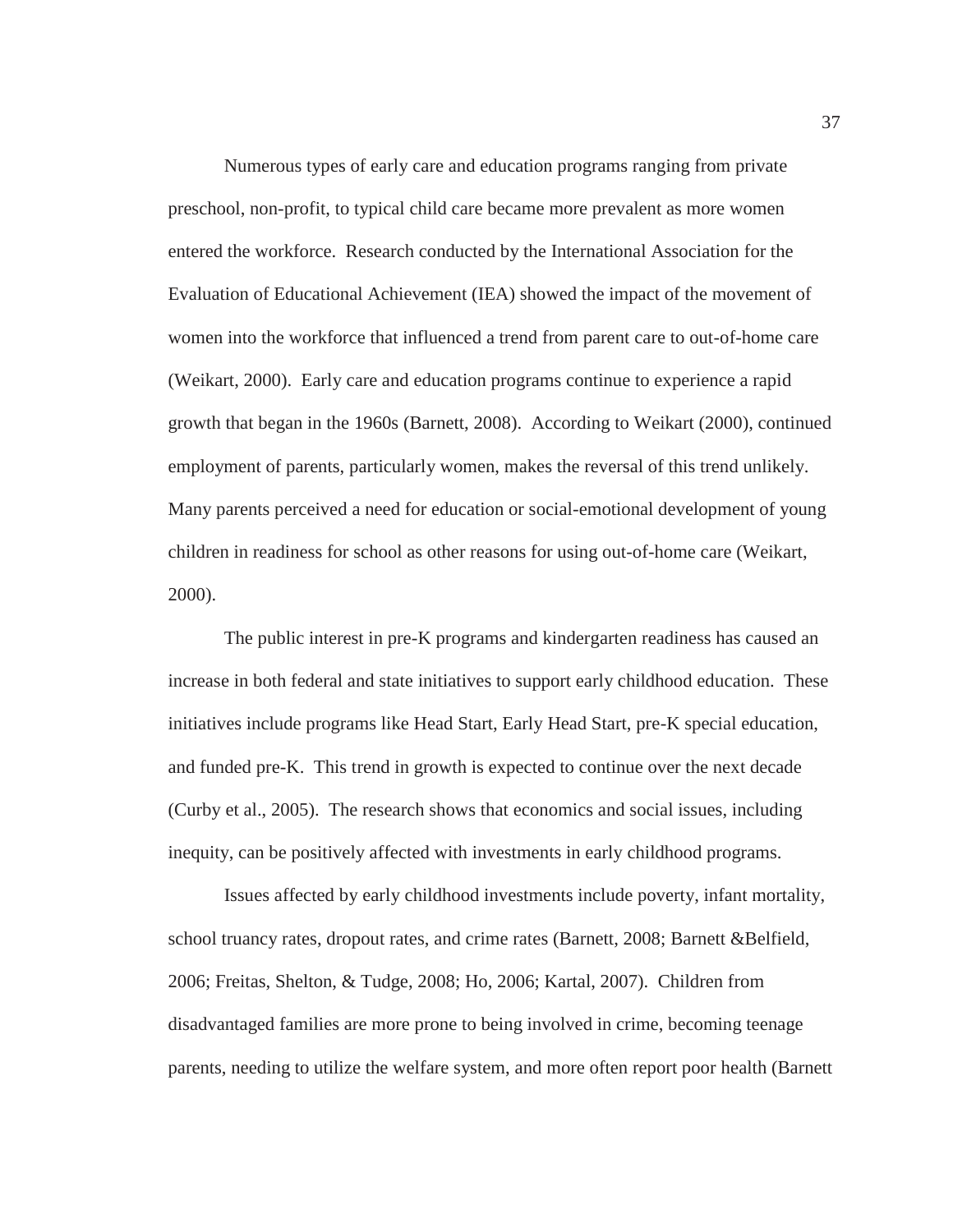&Belfield, 2006; Kartal, 2007). Long term studies on the Perry Preschool program for low income children show that every dollar spent yields a saving of up to \$17 by the time the children served in those programs reach 40 years old (Freitas et al. 2008). These savings are based on reduced crime and on decreased spending on special education and welfare services. This research indicates advantages for governments in making investments in early care and education and in helping shape the practice of the sociopolitical community of early care and education.

*Practice*. The discussion in this section centers on practices put in place by members and stakeholders of the sociopolitical community that impact early care and education. High quality early care and education gives children a good start in life. Quality early childhood programs focus on physical, mental, emotional, and social development, which leads to better school performance, lower crime rates, and the "greater possibility for raising more socially harmonious people" (Kartal, 2007, p. 544). The other focuses of education are preparing one for labor by teaching certain foundational knowledge and skills, and preparing one to function socially as a member of society, though social functioning has usually taken second place to knowledge and skill development (Kartal, 2007). In spite of social functioning taking second place, early childhood education programs are important in other social contexts, as in social mobility.

 Preschool education programs can enable disadvantaged children to achieve greater socio-economic status than their parents, increasing social mobility (Barnett & Belfield, 2006). Children living in poverty typically enter school an average of a year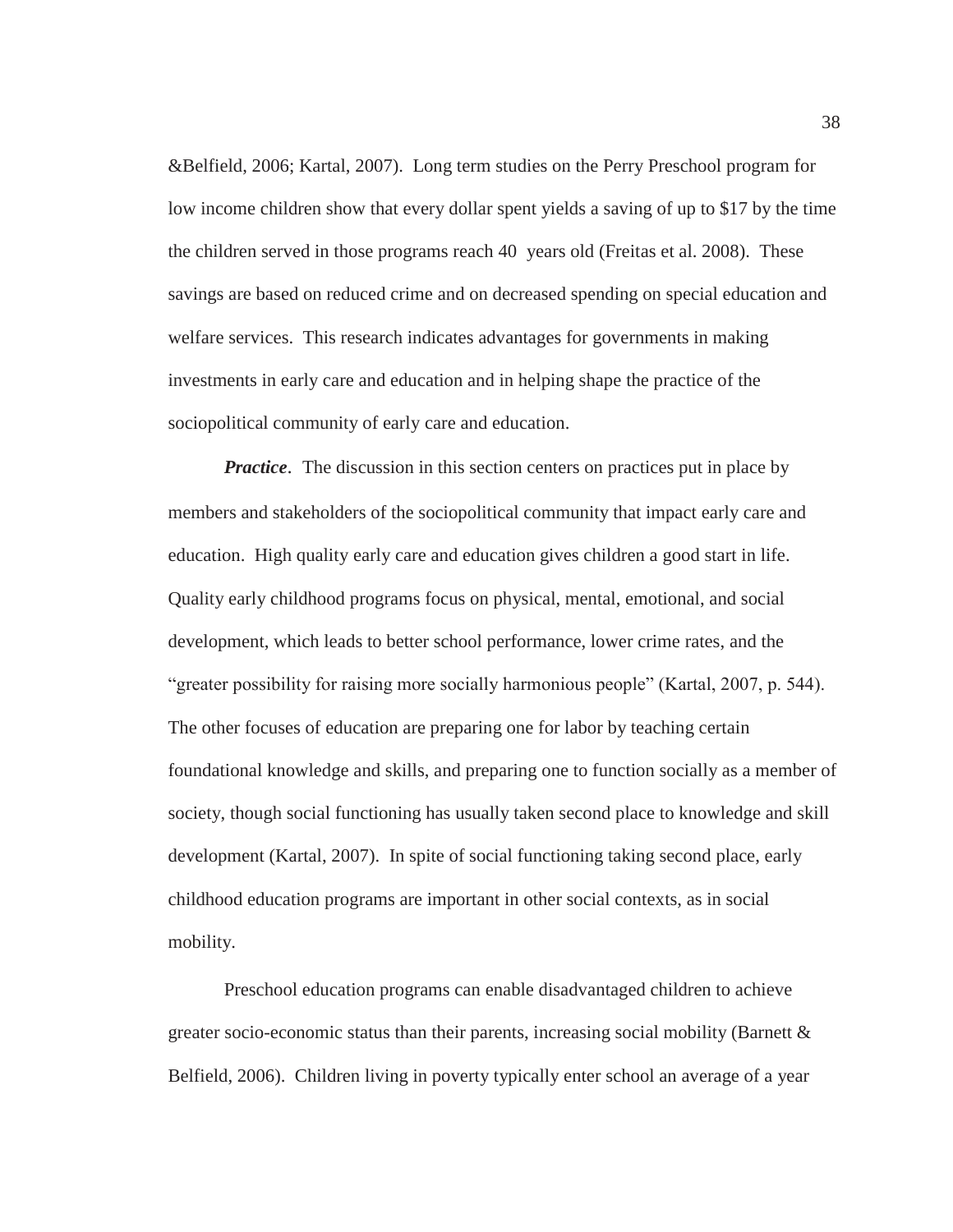behind children from middle-class families (Milteer & Ginsburg, 2012; Stipek, 2006). A high quality preschool experience for children is one successful strategy in closing the gap. Weikart (2000) offered evidence from research to show disadvantaged children attending high quality early care and education programs entered school well prepared socially and intellectually, leading to greater success in school. This greater success for children in school led to greater success as children grew from adolescence and into adulthood (Kartal, 2007; Freitas et al. 2008).

 The increasing focus on early care and education programs to influence children's learning, improve child outcomes, support children in later school success, and maintain accountability prompted many states to implement and fund pre-K programs. The development of these initiatives occurred to deal with the rising concern about the lack of school readiness, especially for disadvantaged children (Barnett et al., 2005; Curby et al., 2005; Howes et al., 2007). The challenge for policy makers in developing initiatives and spending public dollars is measuring outcomes and providing accountability. One of the policies examining both of these issues that has affected both early care and education and the K-12 education system is the No Child Left Behind Act (NCLB).

The purpose of NCLB was to "ensure that all children have a fair, equal, and significant opportunity to obtain a high-quality education" **(**House Committee on Education and the Workforce, 2001). This federal legislation outlined how improving the quality of schools, focused curriculum on literacy, mathematics, science, and history, improving the quality of teacher training and preparation will positively impact student outcomes. This would be evidenced through testing and assessment. Though the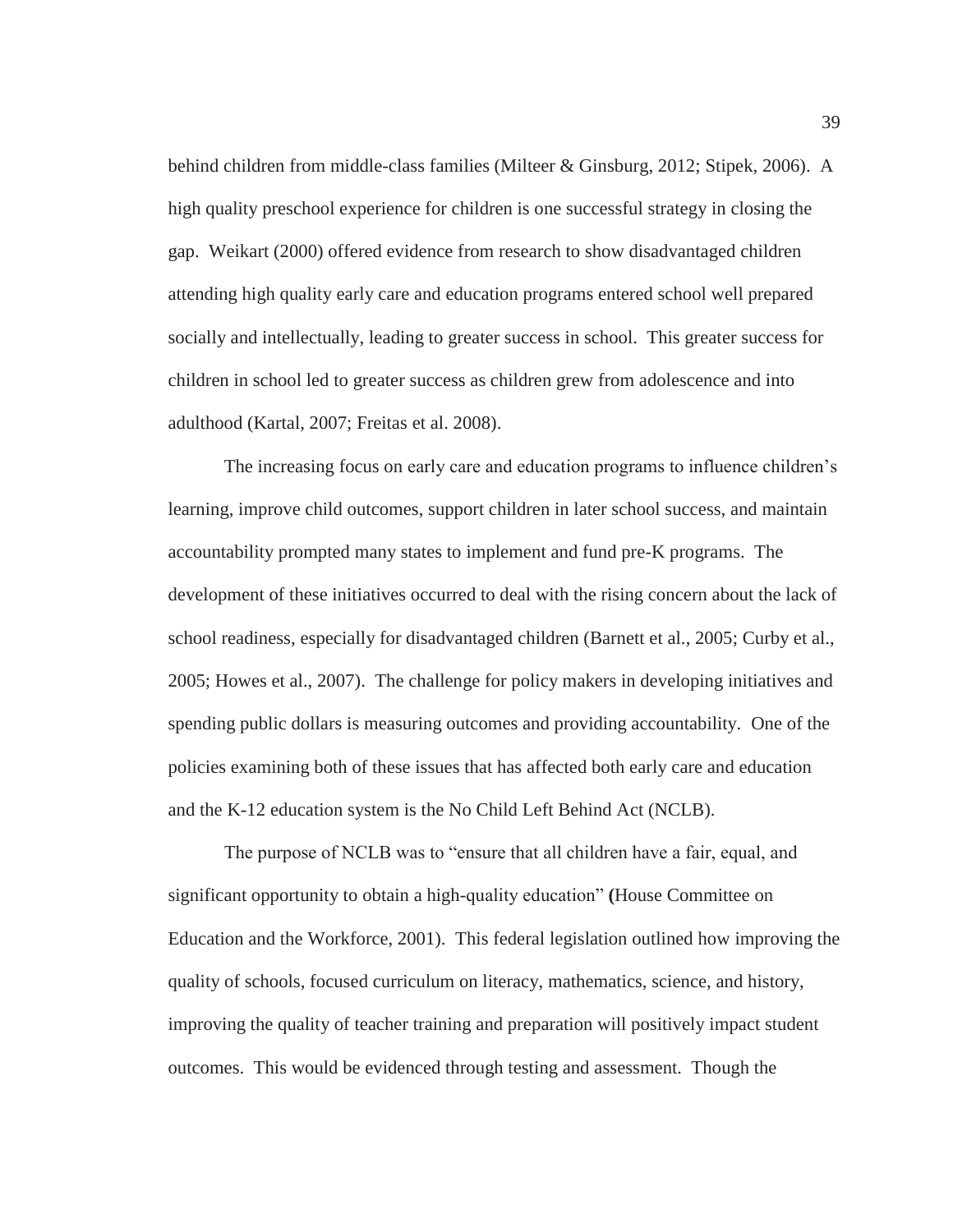majority of the legislation focused on the K-12 system, early care and education is considered.

 There are several sections and parts of NCLB (2001) dealing with early care and education. Many of those sections made provisions for specialized groups of young children from marginalized populations: migratory children, children at-risk of abuse and neglect, limited English proficient and immigrant children, Native American and Puerto Rican children, Alaska Native children, and Native Hawaiian children. Subpart 2 of NCLB dealt with Early Reading First. This part of NCLB has implications for all early childhood programs with emphasis on children from low-income families.

 Early Reading First outlined provisions for supporting language, literacy, and prereading development of preschool age children. This program includes providing high quality language and literature-rich environments, with language and literacy activities based on letter recognition, phonemic awareness, oral vocabulary and comprehension, and conventions of print. NCLB (2001) further stated that preschool children should be assessed.Section 5542 of NCLB is titled the Promotion of School Readiness through Early Childhood Emotional and Social Development and is a section of subpart 14, Grants to Improve the Mental Health of Children.

 In this section of NCLB (2001), readiness is not focused on academics and academic learning for preschool. The approach to readiness presented focuses on emotional, behavioral, and social development. In addition to these areas of development, the approach highlights the importance of including parents. It includes a recommendation of this approach to preschool education for children with two of ten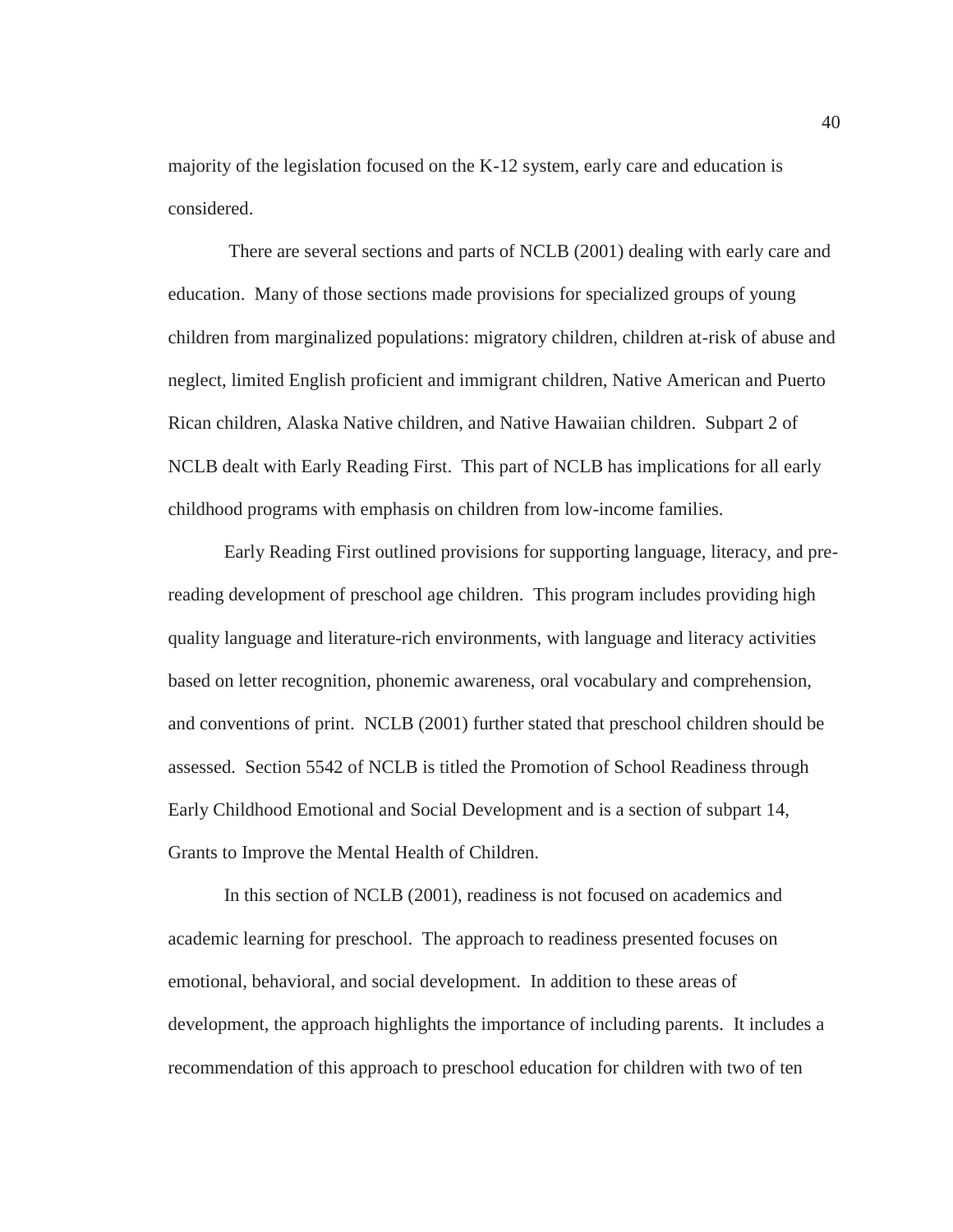identified risk factors ranging from abuse and neglect to low birth weight. This seems to indicate that the pursuit of a curriculum focused on social and emotional development in early childhood only supersedes an academic curriculum if children have special needs or are disadvantaged in some way.This perspective seems to have had an influence on the shift in practices of early childhood teachers as pressure is felt earlier and earlier regarding the testing that begins in third grade**.** 

 The high stakes testing related to the mandates of NCLB begins in third grade (Brown & Mowry, 2009). One result of this timing is that curriculum is being pushed down through the earlier grade levels. This is where the pressure to begin work on academic skills at an early age seems to stem from. Starting on academic skills earlier is supposed to help children be ready for the testing in third grade. This pressure is now felt in preschools. This change has served to bring about a closer examination of issues impacting effectiveness and quality: increased training for early educators, clearly defined early childhood curriculum, assessment, and increased program expectations regarding children's outcomes.

*Meaning and learning.* A closer examination of issues like play and outcomes fall into the meaning and learning aspects of the sociopolitical community. Since the passage of the NCLB in 2002 a sharper decline in play has occurred, with play being reduced or even eliminated from early childhood classrooms (Pate, 2010; Sherwood & Reifel, 2010). Over 40,000 schools in the United States have either reduced or eliminated play (Frost, 2006; Murano, 2008; Patte, 2010). The high stakes testing situation in third grade created by NCLB measures the success or failure of schools. Vu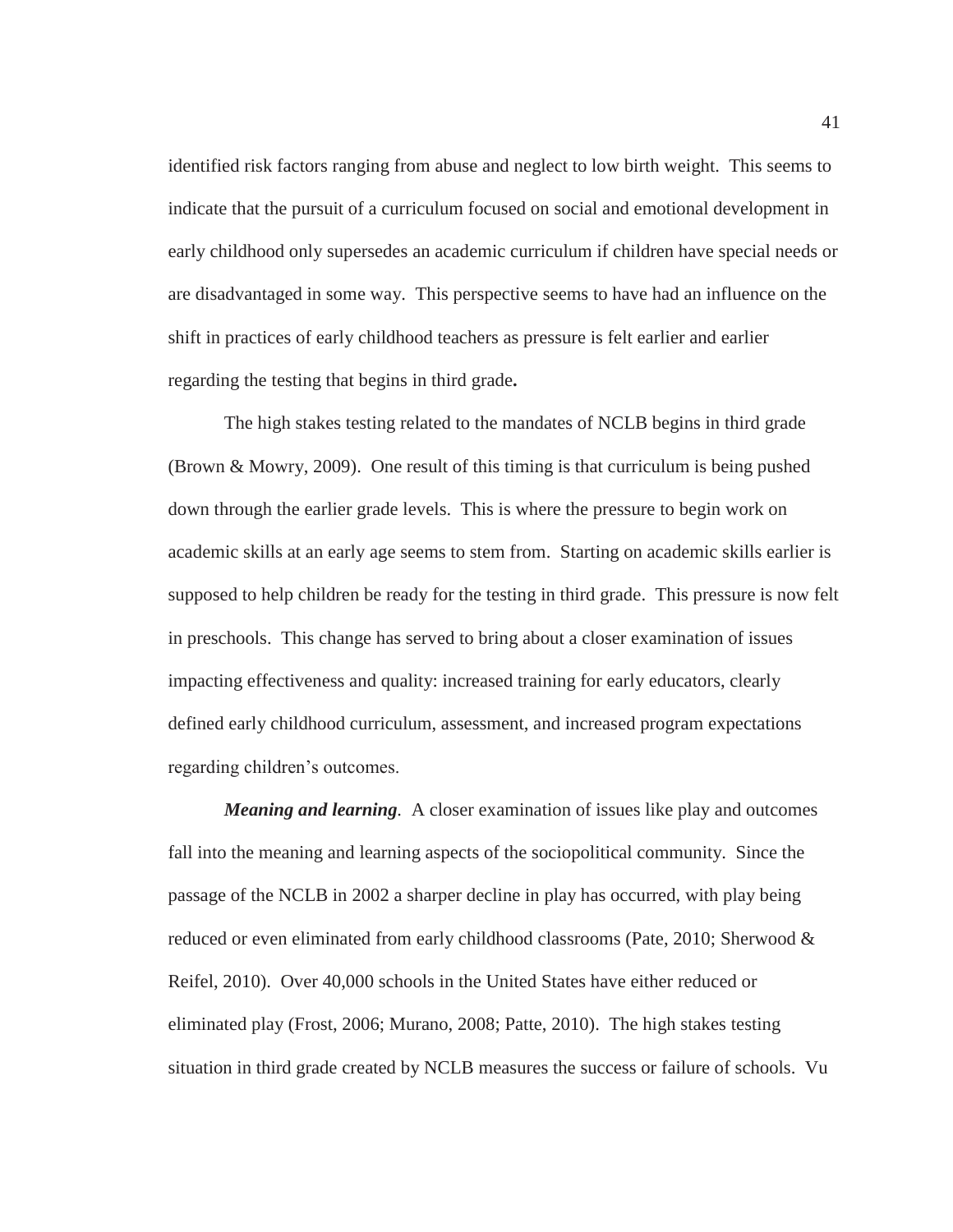et al. (2012) stated, "Programs that decrease play unknowingly decrease the likelihood that children will be successful academically" (p. 208). To offer children the optimum benefit of play as a learning pedagogy, it takes a skilled teacher to facilitate the play (Vu et al., 2012). There are inappropriate expectations of young children's academic achievement at younger and younger ages (Vu et al., 2012). This changed expectation has resulted in extreme views and a tremendous amount of pressure on early care and education.

 There is also tremendous pressure on the children. According to Frost (2006), children are "wetting their pants, crying, acting out, becoming depressed, and taking their parent's pills" to help them cope with testing (p. 226). In preschool, where there used to be story time and art, there is now preparation for tests and drilling skills (Frost, 2006). Including more academics at a younger age in an early childhood curriculum means that other activities, like play, that have been traditionally connected to preschool are devalued, undermined, and have to give way (Bodrova, 2008; Patte, 2010). In the 1980s, approximately 40% of a child's day in preschool was spent in play; today that figure is closer to 25% (Miller & Almon, 2009). The movement toward academics and accountability creates a climate where professionals in early care and education are put in the position of either defending play or reducing the time children spend in play to make more room for academics (Myck-Wayne, 2010). Both children and teachers are feeling pressure to perform.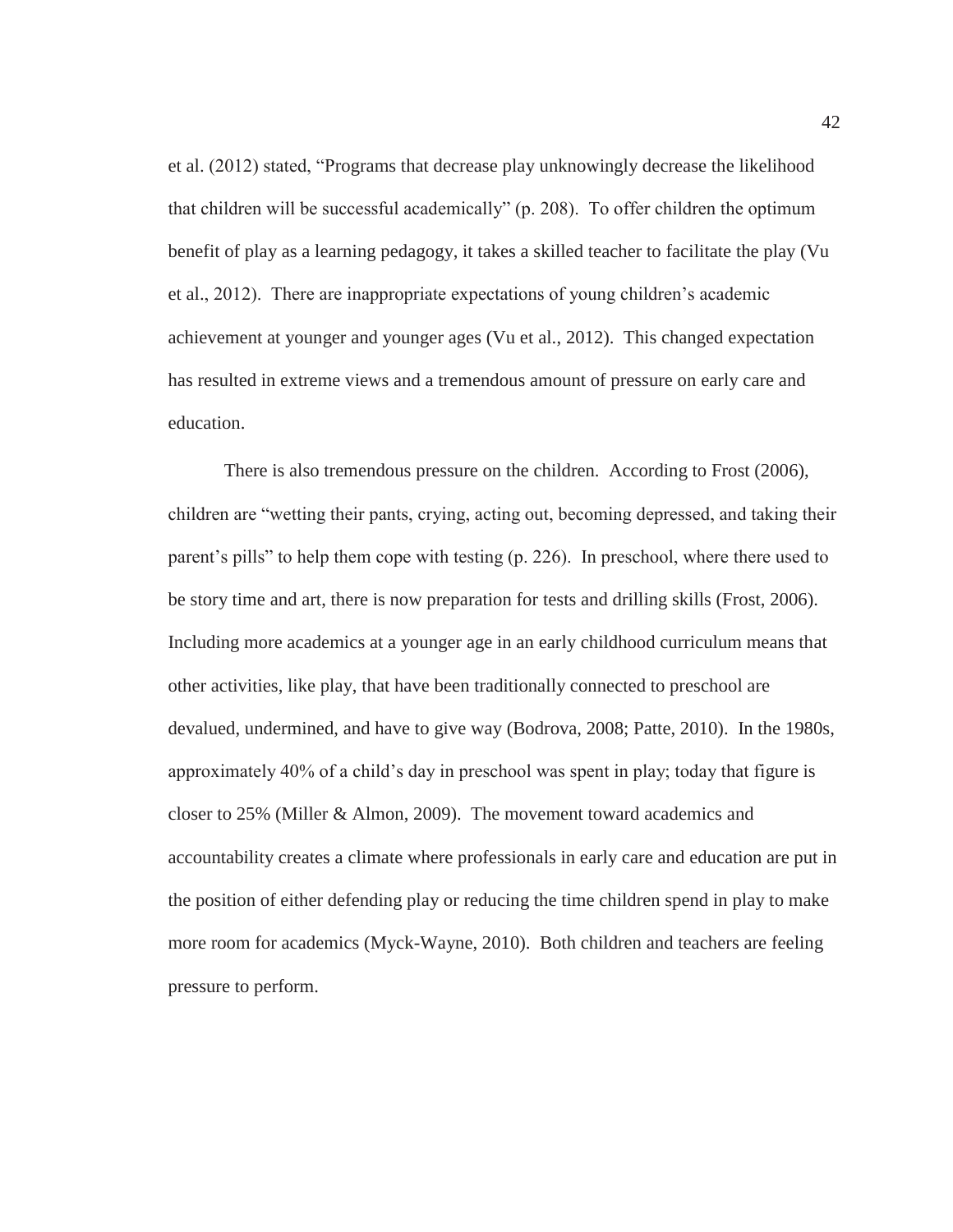# **The Teacher**

 The teacher is the member who spans the sociopolitical community of early care and education and the community of the early childhood classroom. Teacher beliefs, perceptions, dispositions, and practices may be shaped by the sociopolitical community of early care and education and in turn these shape the community of the early childhood classroom and what occurs within that community.

**Teachers' beliefs and dispositions.** In Chapter 1 a definition for teachers' beliefs was offered. For the purposes of this study, teachers' beliefs are defined by the ideas, behaviors, and attitiudes influencing teaching philosophy, view of students, and practices (Abu-Jaber et al., 2010; Borg, 2001; Cassidy et al., 1995; Richards, Gallo, & Renandya, 1991; Vartuli, 1999). These beliefs can come from a variety of sources and experiences. Teachers' beliefs can come from childhood experiences, family values, experiences in life, education, training, and experiences with children (Abu-Jaber et al., 2010; Raths, 2001; Wilcox-Herzog & Ward, 2004). Within these experiences, teachers' beliefs can be separated into two categories; professional beliefs that come from education, training, and professional development and informal beliefs based on childhood, life, and classroom experiences with children (Wang, Elicker, McMullen, & Mao, 2008).

The study of teachers' beliefs is complicated because they can include attitudes, values, judgements, opinions, perspectives, conceptions, personal theories, and perspectives (Pedersen & Liu, 2003). At the same time, the study of teachers' beliefs is important because current research indicates that teachers' beliefs shape what happens in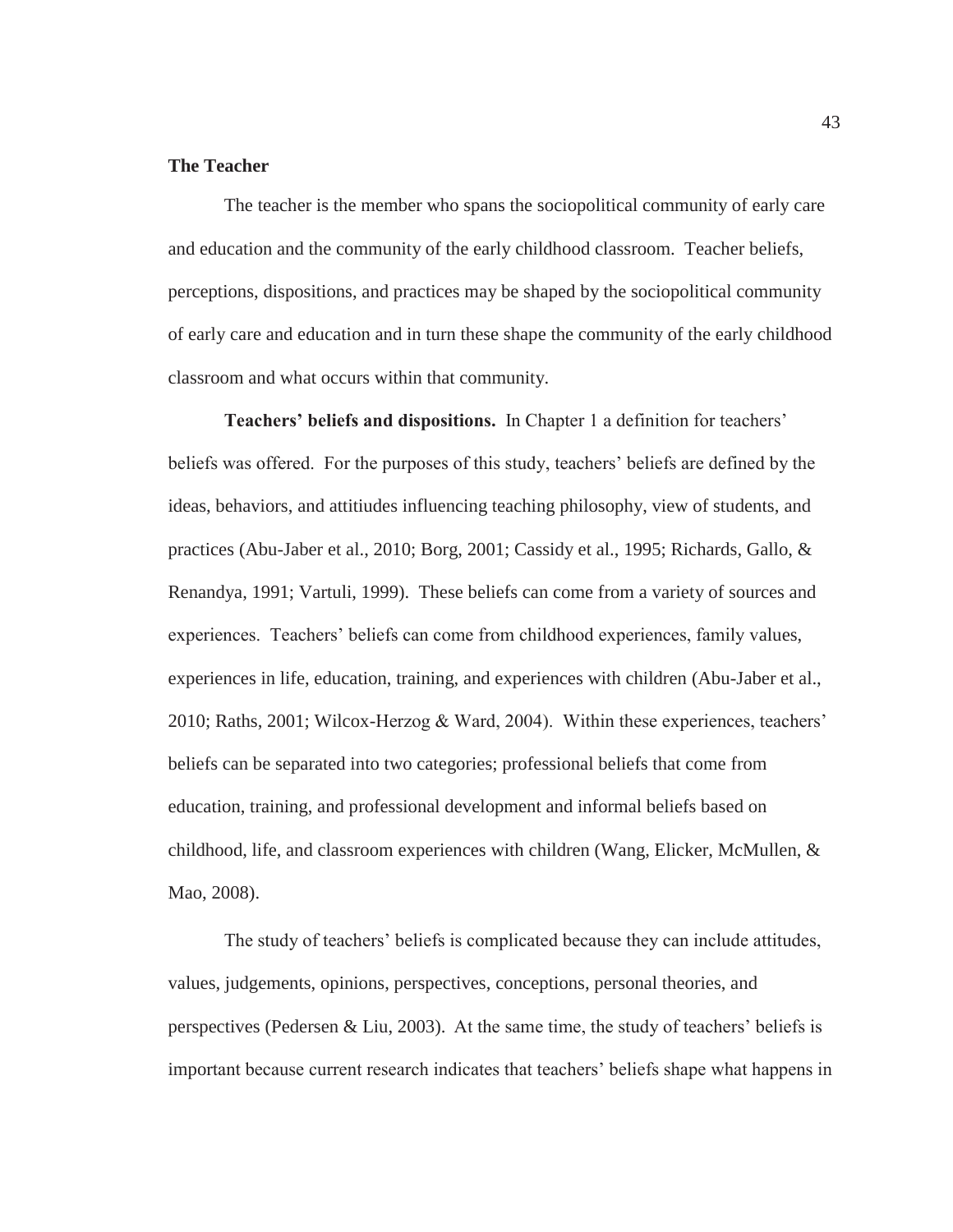the classroom (Abu-Jaber et al., 2010). Teachers' beliefs shape the attitude and climate of the classroom and influence how teachers make decisions, support learning, and manage behavior (Borg, 2001). Studies show teachers' beliefs have a stronger influence on their practices than training, or practices of their colleagues (Abu-Jaber et al., 2010; McMullen et al., 2006). Many of these beliefs are deeply rooted, so deeply rooted they may be unconscious beliefs.

 Unconscious beliefs are the most difficult to change because these are the beliefs and values held most tightly. When one of these central beliefs is changed, it can impact a person's entire belief system (Richards et al., 2001). It is important to study teachers' beliefs and perceptions because they can have significant impact on student outcomes (McMullen et al., 2006). Teachers make decisions for students around issues like grade levels, groupings in the classroom, curriculum, and special education needs based on their subjective view of students' abilities (Ready & Wright, 2011).

In other words, teachers' perceptions can have a significant impact on students' immediate and long term learning opportunities. Ready and Wright (2011) indicated that one possible bias may be due to differences in culture: Most elementary school teachers are white, middle-class women, while the student population tends to be more balanced in gender and ethnicity. Evidence suggests that teachers' perceptions may be biased against particular groups of students, like those in a lower socieoeconomic group, which can lead to inaccuracy in representing them (Ready & Wright, 2011).

 Teacher perceptions may be the most closely related to student achievement in the kindergarten year. Ready and Wright (2011) found a kind of self-fulfilling prophecy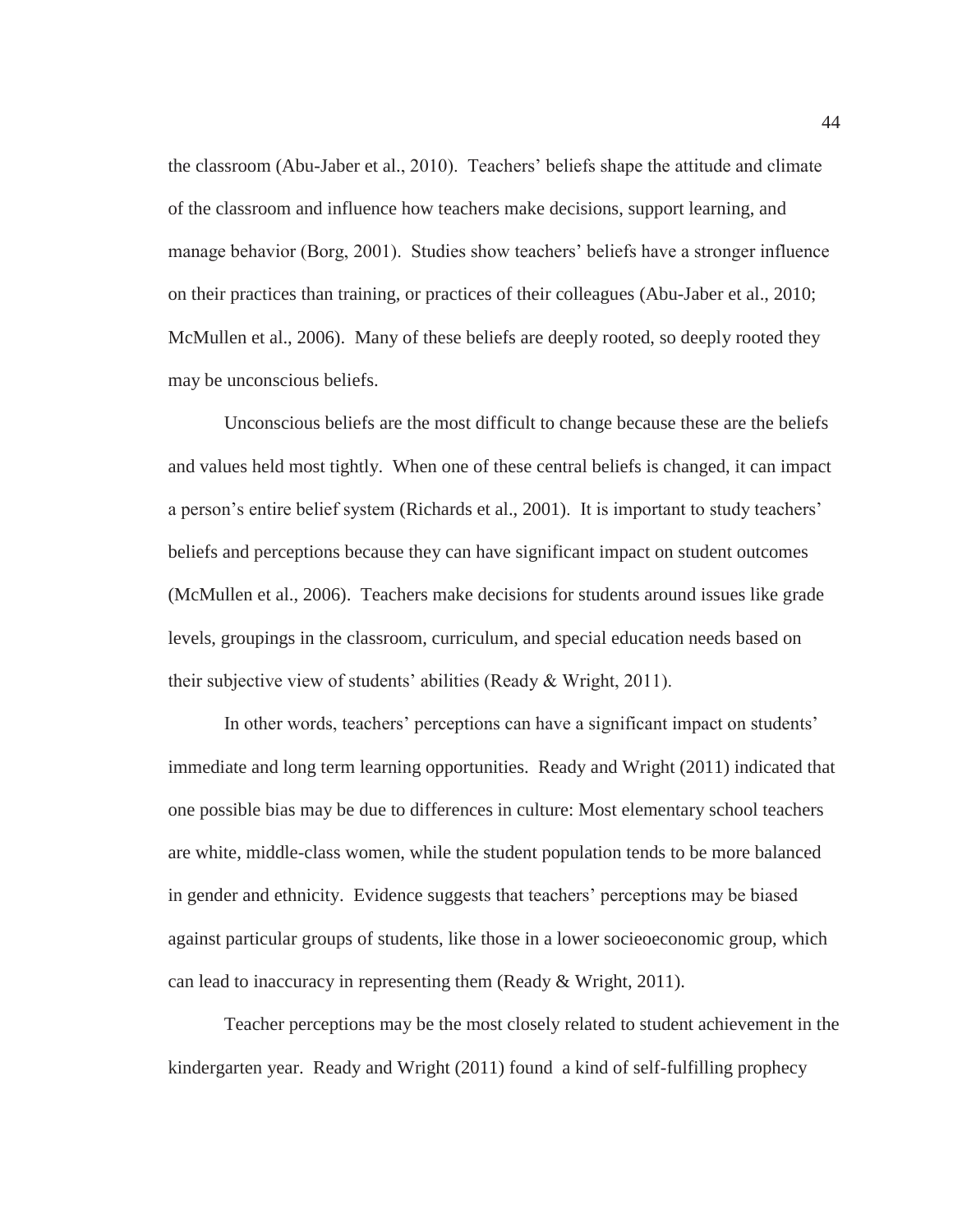regarding teacher perceptions. If teachers believed a student would be high functioning then the student would rise to that belief. If teachers believed a student would perform poorly, the student met that expectation as well. Rosenthal and Jacobson (1968) referred to this as the Pygmailion Effect, in recognition that a "person's expectiations of another person's behavior can quite unwittingly become a more accurate prediction simply for its having been made" (p. vii).

 The Pygmailion Effect showed that teacher preferences do indeed have an influence on child outcomes. Rosenthal and Jacobson (1968) found that "teachers' attitudes and behaviors might be contributing factors to pupil failure" (p. 51). The reverse was also found to be true. If teachers looked at children with a halo effect and expected them to succeed and make academic gains, they did (Rosenthal & Jacobson, 1968, p. 98). A teacher's expectations of a child's behavior can become a self-fulfilling prophecy. It is possible if this is true in regard to a student's cognitive or academic abilities, the same may be true of teachers' beliefs and perceptions around curriculum and play. It is possible that teacher beliefs and perceptions regarding play may lead teachers to either over or under estimate the value of play.

*Dispositions.* The idea of dispositions was introduced by Katz and Raths (1985). The idea of dispositions rose from observing the actions of the teachers. If the actions become synonymous for dispositions, then Katz and Raths concluded that beliefs would be pre-dispositions and influence the actions of teachers in the classroom (1985). So in summary, dispositions focus on behavior, what teachers do, and how teachers act.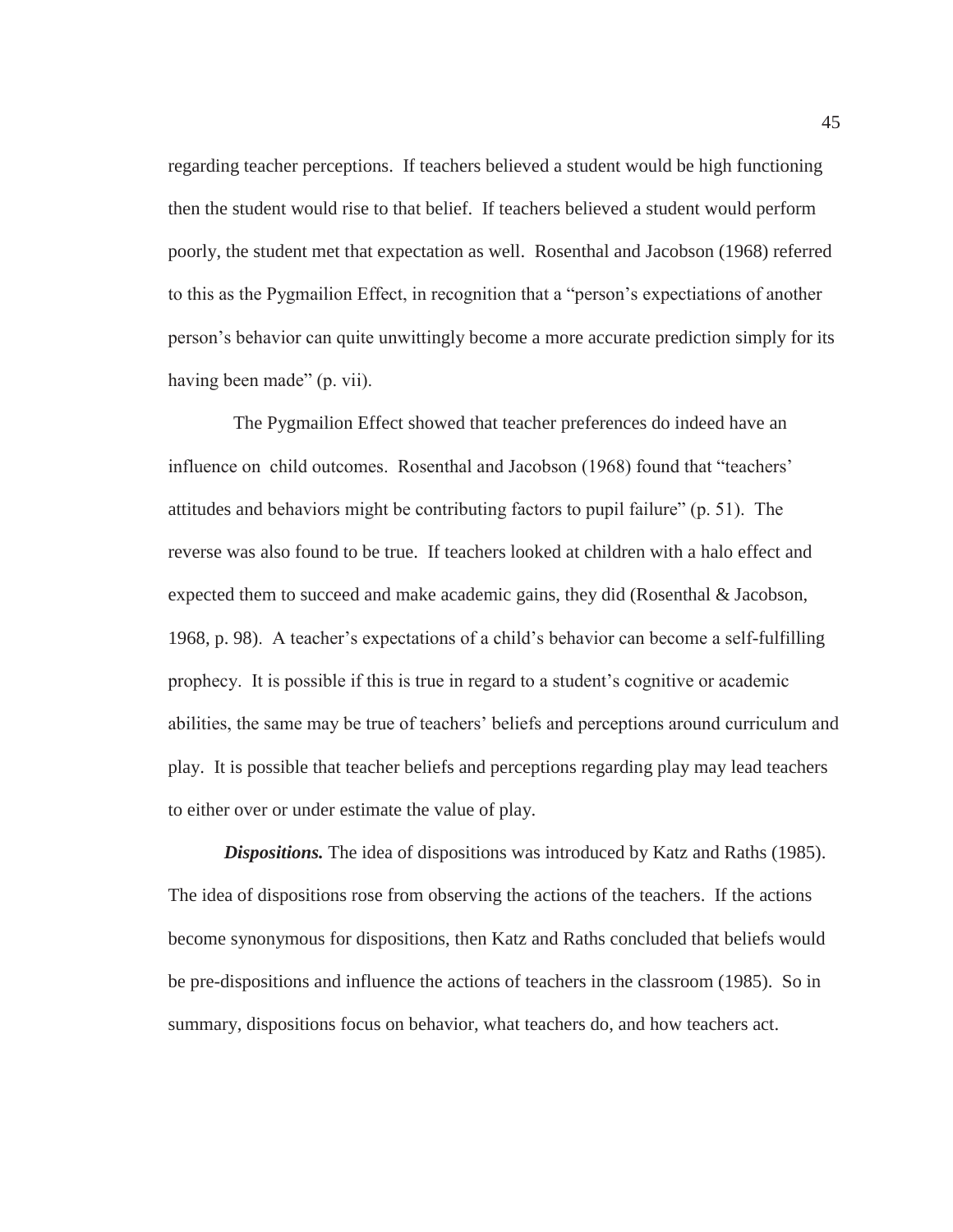Beliefs are what influence and drive behavior and are focused on why teachers do what they do.

*Connections between beliefs and behavior.* Teachers struggle with the demands of producing outcomes and academic gains and wanting to support what is best for young children. Play and academic outcomes are viewed by many as mutually exclusive (Bodrova & Leong, 2003; Sheridan, 2007; Stephen, 2010; Tuzo, 2007). Though teachers may see value in play, the stronger focus on academics and academic gains has led to a decline in play in early childhood classrooms (Bodrova & Leong, 2003; Nicopoloulou, 2010; Sherwood & Reifel, 2010).

 Research shows that beliefs and practices of teachers can be influenced and changed through professional development related training. It is, however, difficult to change core beliefs through these experiences (Korth, Sharp, & Culatta, 2010; Richards et al., 2002). The formative experience for the development of teachers' beliefs seems to be the practice of being mentored by experienced practicing teachers (Richards et al., 2002). This makes the study of current beliefs of experienced practicing teachers regarding play important.

 One drawback is that practices developed through training using research and theory may be difficult to transfer into the classroom. A second drawback has to do with the fact that numerous studies conducted around teacher beliefs were conducted with preservice teachers (Applegate & Applegate, 2004; Cassidy et al., 1995; Katz & Raths, 1985; Sherwood & Reifel, 2010; Wood, & Bennett, 2000**)**. Most of the research conducted on beliefs of practicing teachers is conducted in relation to a specific area of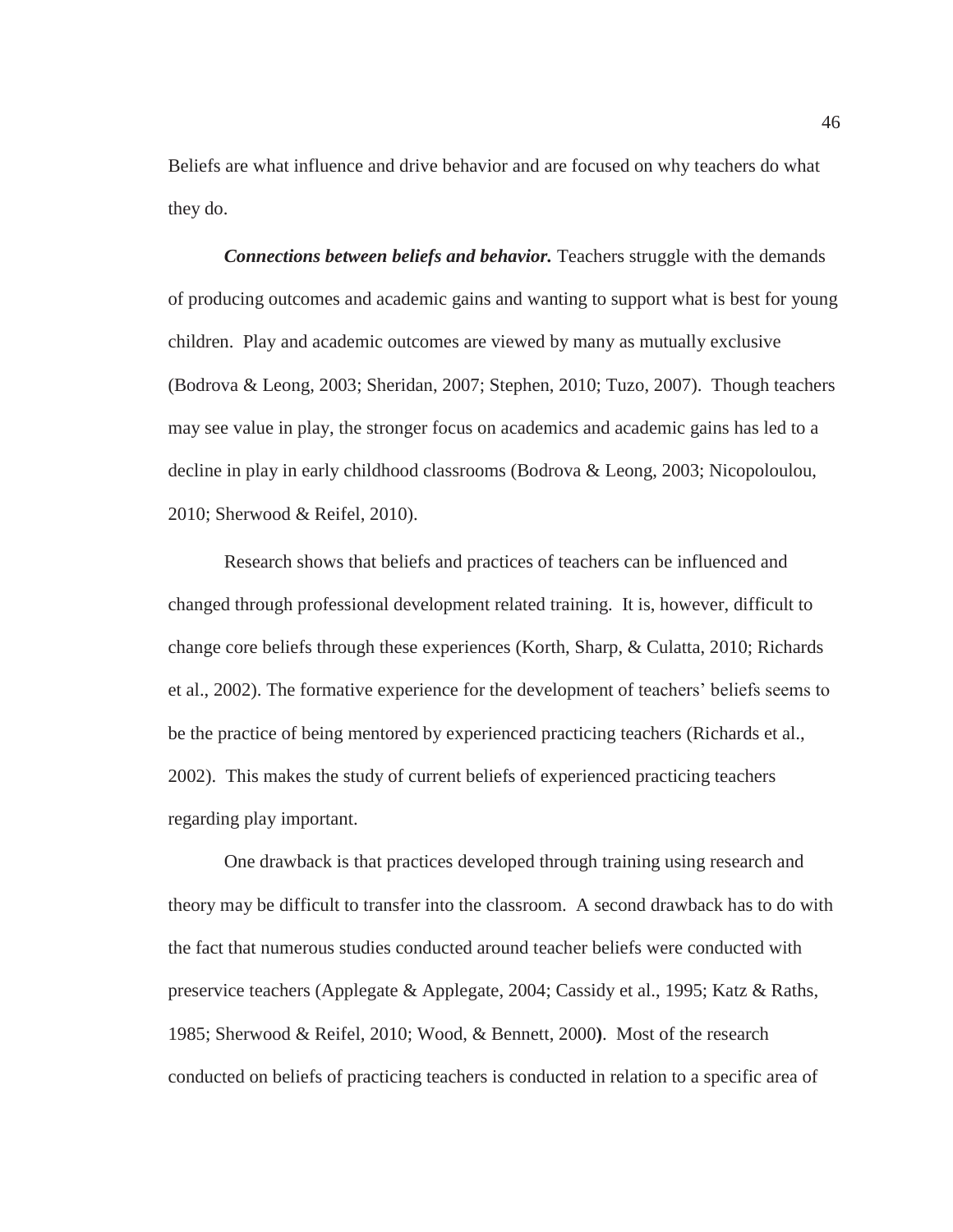teaching, such as beliefs regarding curriculum, literacy or math instruction, or beliefs regarding developmentally appropriate practice (Abu-Jabar et al., 2010; Hedge & Cassidy, 2009; Korth et al., 2010; McMullen et al., 2005). There are also many studies focused on general belief systems (Borg, 2001; Cassidy et al., 1995; Han, & Neuharth-Pritchett, 2010; Lara-Cinasomo et al., 2009; Pederson, Liu, 2003; Raths, 2001; Richards et al., 2001; Vartuli, 1999; Wang et al., 2008). In some of these studies, it is possible to tease out information about teachers' beliefs, dispositions, or perceptions regarding play.

 There are only a small handful of studies that focused specifically on current teachers' beliefs, dispositions, or perceptions regarding play (Dako-Gyeke, 2011; Fisher, Hirsch-Pasek, & Golinkoff, 2008; Howard, 2010**;** Leaupepe, 2010; Ranz-Smith, 2007; Tobin, & Kurban, 2010). These studies merit further discussion as this is the literature most closely connected with the recently completed study. The majority of the studies reviewed in this chapter pertaining directly to teacher beliefs used qualitative methods to collect data which lines up with the methods of the proposed study.

The primary qualitative methods used to collect data on teachers' beliefs regarding play were interviews and open ended surveys (Howard, 2010**;** Leaupepe, 2010; Ranz-Smith, 2007; Tobin & Kurban, 2010). This dissertation study also included interviews. Studies reviewed in this chapter on teachers' beliefs about DAP indicate future studies on teacher beliefs should include classroom observation of teachers and the perspective of the child (Abu-Jabar et al., 2010; Sheridan, 2007). According to McMullen et al. (2006), observing teachers in the classroom in future studies would be a way to better understand the connection between teachers' beliefs and practices. Though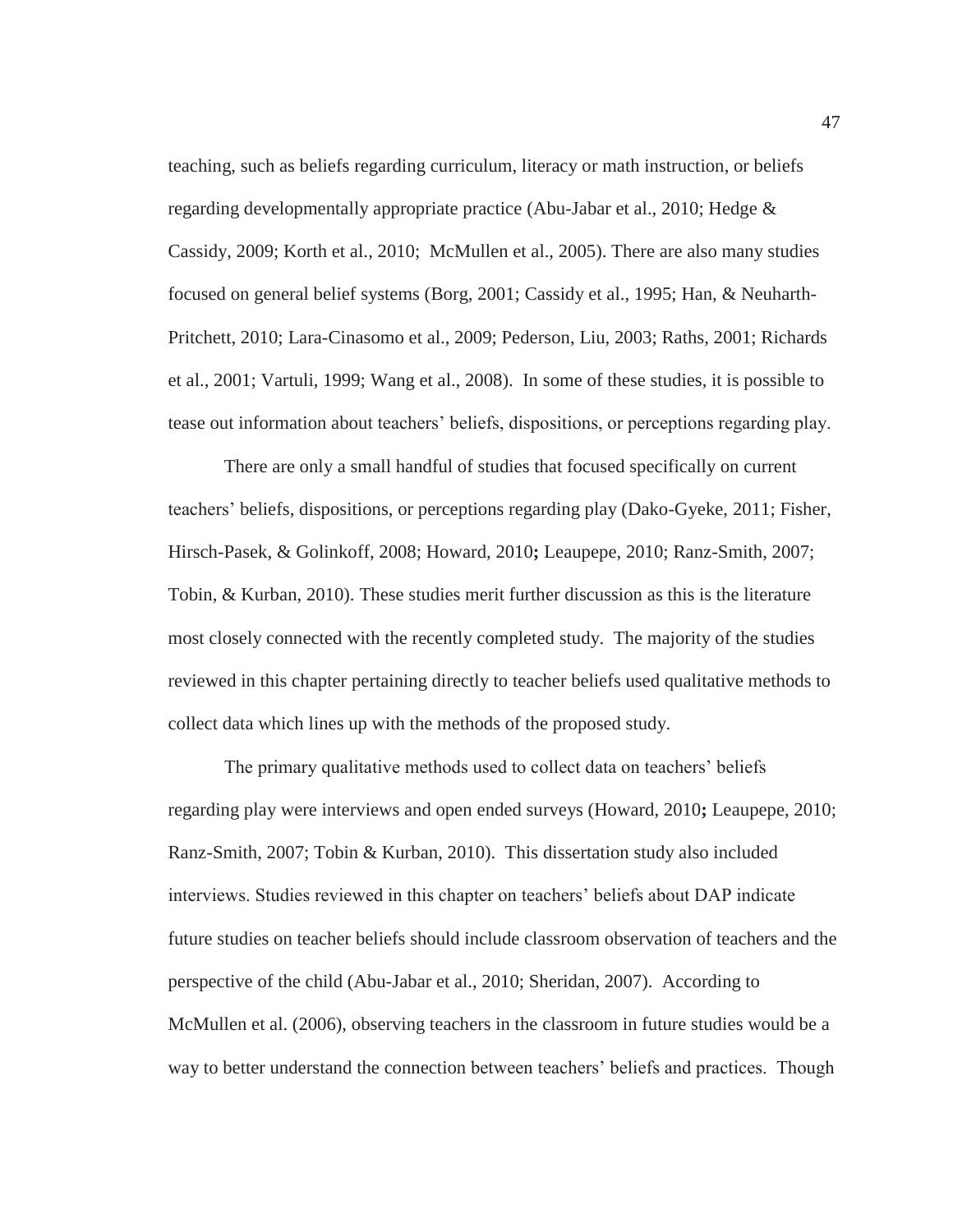this dissertation study did not include children it did follow the recommendations for future research to include classroom observation of teachers as a strategy for collecting qualitative data.

 There were weaknesses in several of these studies reviewed that focused specifically on current teachers' beliefs, dispositions, or perceptions regarding play (Dako-Gyeke, 2011; Fisher, Hirsch-Pasek, & Golinkoff, 2008; Howard, 2010**;** Leaupepe, 2010; Ranz-Smith, 2007; Tobin & Kurban, 2010). Half of these studies do not address teachers' beliefs, dispositions, or perceptions regarding play in the social and political climate of the United States. Dako-Gyeke's (2011) study addressed the beliefs of teachers in Ghana regarding play. Leaupepe's (2010) study addressed Samoan and Tongan teachers' views of play. Tobin and Kurban's study (2010) of teachers' and immigrant parents' beliefs about play occurred in five countries (England, Italy, Germany, France, and the United States). These studies are less relevant to the current social and political climate of the United States, which has a significant influence on shaping teacher training, curriculum, and teaching practices. Teachers in Samoa, Tonga, and Ghana did not believe play in early childhood classrooms was an important teaching paradigm perhaps because play in childhood is still a stronger part of these cultures than others studied (Dako-Gyeke, 2011; Leaupepe, 2010). In addition to culture, teacher training and experiences for preservice teachers has a significant impact on shaping teachers' beliefs, dispositions, and perceptions of play.

 Preservice teachers believe that play is something that is initiated by the child (Sherwood & Reifel, 2010). Preservice teachers did not agree on the meaning of play or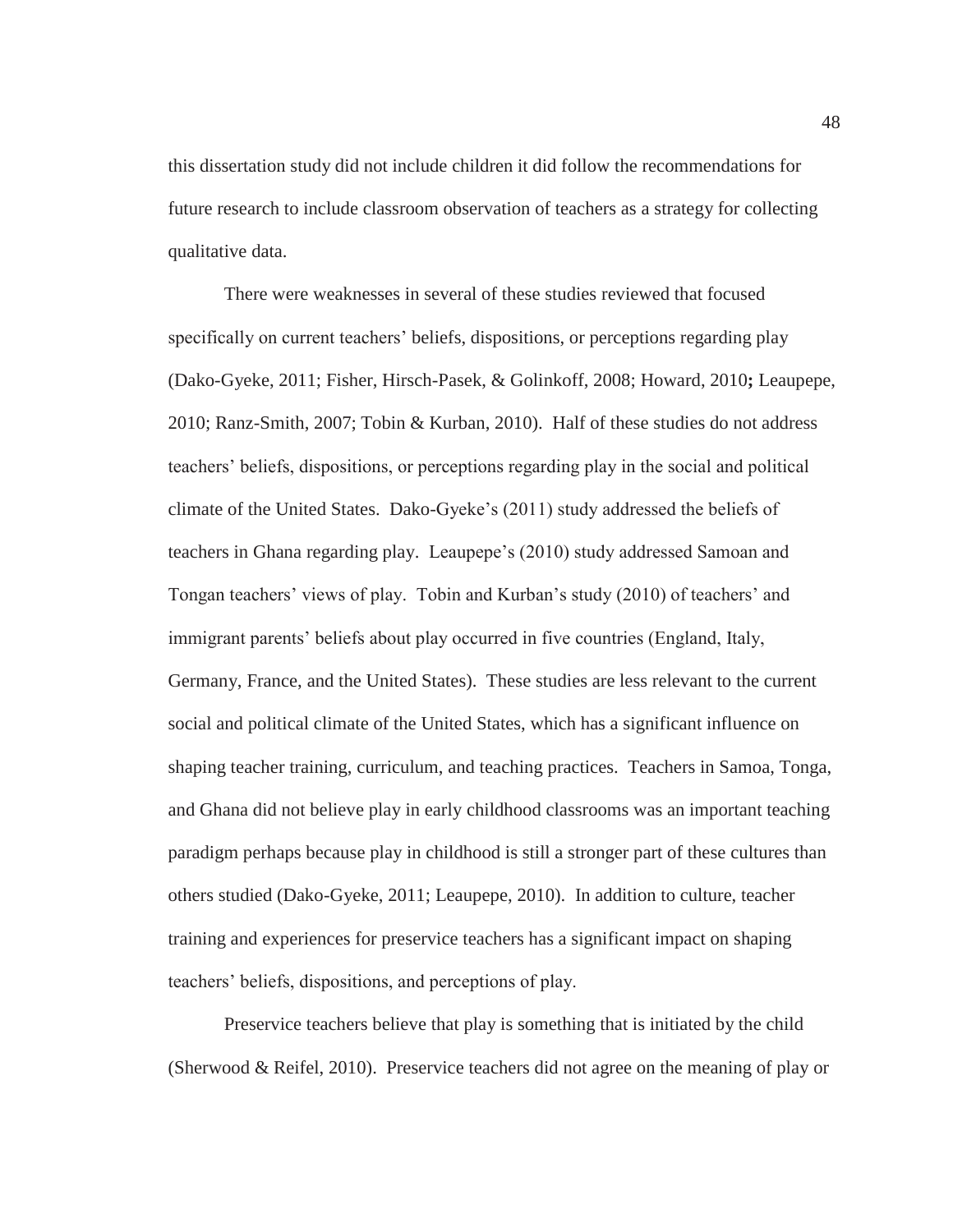the definition of play or even on which activities constitute play (Sherwood  $&$  Reifel, 2010). How much is play a part of preservice training for teachers? The literature examined did not answer that question. Interview questions were used in this dissertation study to collect this data. The literature does indicate that preservice education and experiences is the time during which teachers form their core beliefs (Richards et al., 2002). According to Sherwood and Reifel (2010), "the absence of a universal understanding of play makes incorporating it into a theoretically aligned teacher education program challenging" (p. 335). Though this may indeed be a difficult task, the stance of ignoring play is doing a disservice to both teachers and young children.

The development of teachers' belief systems about play appears to be connected with training. But the research is conflicting. Dako-Gyeke's (2011) study found no significant difference in beliefs and dispositions toward play between teachers who took courses in child development and those who did not. Yet Leaupepe's (2010) study found that, after taking a course, teachers could more easily make connections between play and learning. On one level, these findings are surprising. Other research indicates that teachers with higher levels of education are more likely to provide high quality experiences for young children and be more inclusive of play in their instructional practices (Lara-Cinasomo et al., 2009). On another level, these findings are not surprising.

 What is not known is whether play is still being taught in the content of child development courses. Research indicates that only about three-quarters of early care and education professionals receive any kind of formal training (Howard, 2010). According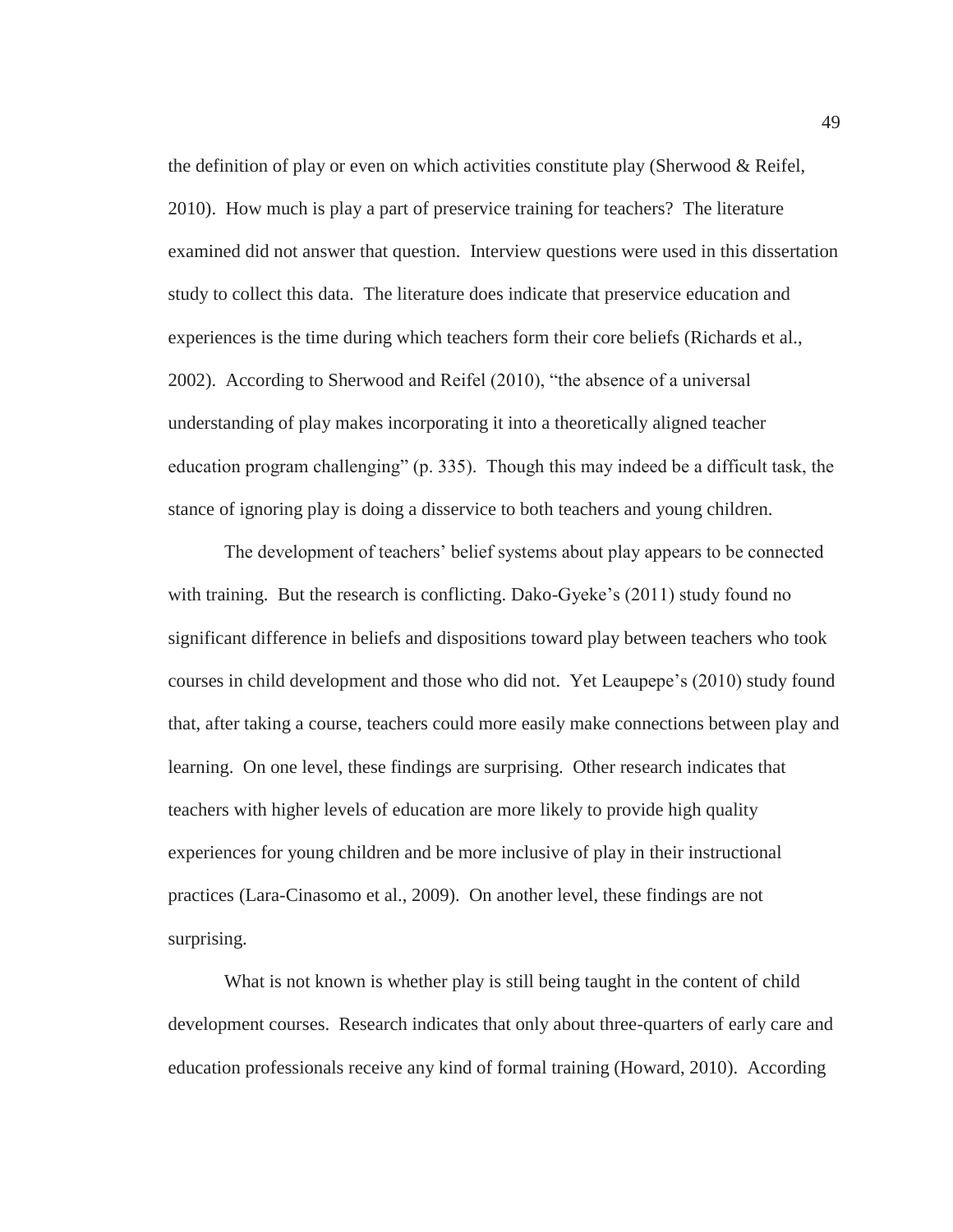to Howard's (2010) study, less than 27% of teachers reported receiving any training about play as part of their degree programs. Teachers in the study reported a lack of confidence in using play as a teaching or learning strategy (Howard, 2010).

 Though early childhood teachers may agree that play is important, intend to include it in their daily practice, and believe it deserves an important place, many are not sure how to support play. How do teachers' beliefs and intentions play into how teachers teach? An intention is the desire to engage in a certain behavior (Wilcox-Herzog  $\&$ Ward, 2004). So according to Wilcox-Herzog & Ward, beliefs inform intentions and intentions inform behavior.

The literature reviewed in this section points to the need for a new study. The data and studies reviewed in this section indicate more research is needed in the United States on early childhood teachers' beliefs regarding play and how those beliefs influence their practices in the classroom. The completed study will add to the body of research and help fill a gap in the literature. Further discussion on connections between beliefs and teaching practices and pedagogy will be described in the section on the community of the early childhood classroom.

## **The Community of the Early Childhood Classroom**

 The teacher is the core member of the early childhood classroom. The teacher is identified as the core member because, even though the child is central to the classroom, students change from year to year while the teacher remains. The identity of teachers, as formed by their beliefs, dispositions, and behavior within the community, will determine how teachers approach, support, and interact with children. This identity includes their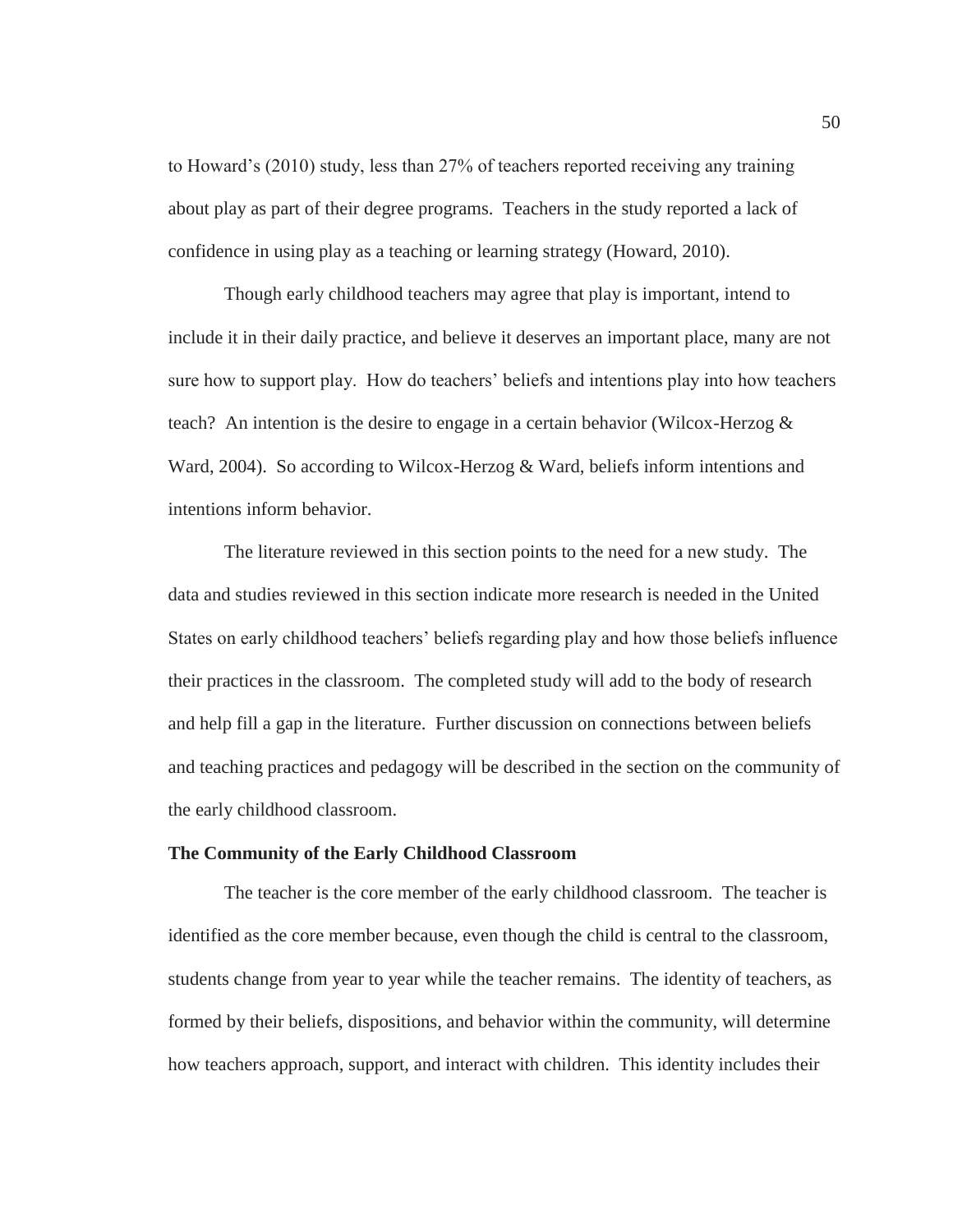teaching strategies/instructional practices, including their beliefs regarding play, how they set up the environment, their professionalism, and their awareness of how children learn and construct knowledge (Sheridan, 2007). These inform the practice of the early childhood classroom community and can either invite, or discourage, children's participation and input. Classrooms with higher participation from the children were found to be of higher quality (Sheridan, 2007; Stephen, 2010). Sheridan (2007) described the process of teachers inviting participation and input as the "meeting between the child and the teacher" (p. 208). This kind of collaboration between the teacher and child helps develop the meaning and learning that occur in the early childhood classroom community, so the child must also be considered as a central protagonist. Parents, program/school colleagues, and administrators are also considered in this community. The practice of the community, and learning and meaning, will be discussed further.

**Practice.** In this aspect of the community of the early childhood classroom, several facets will be explored: teaching strategies/instructional practices, provisioning the classroom, play, professionalism, and perceptions of parents. All of these facets may have connections with teacher beliefs. One important philosophy that has been guiding the field of early care and education and the practice of teachers for many years is Developmentally Appropriate Practice (DAP). It originally developed in response to a trend in the 1980s toward more academic programming in early childhood programs (Abu-Jaber et al., 2010; Bredekamp, 1987). DAP originally grew from a philosophy that centers on the child and is based on the theories of Piaget and Vygotsky (Abu-Jaber et al., 2010; Bredekamp & Copple, 2009).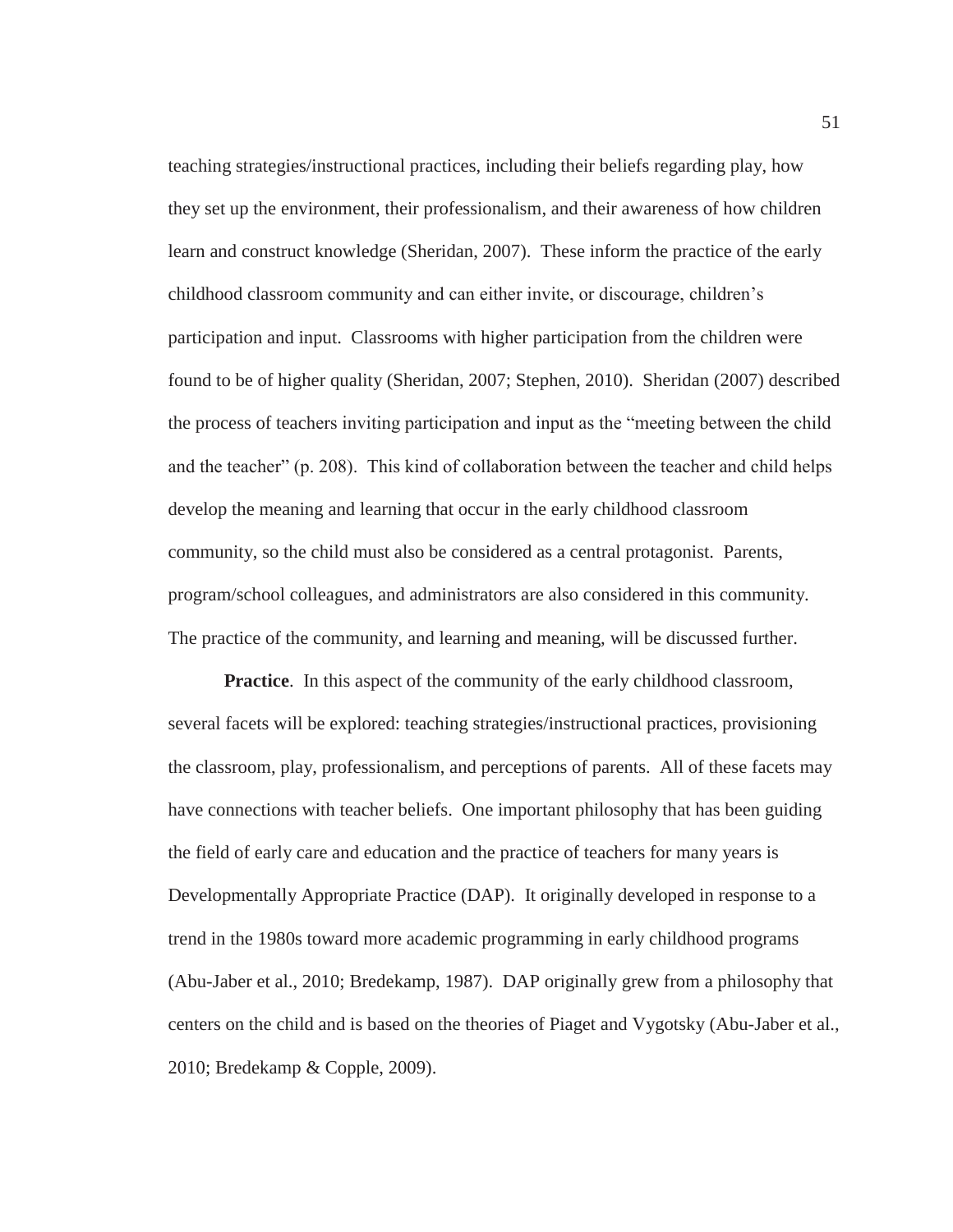**Developmentally appropriate practice.** The heart of Developmentally Appropriate Practice (DAP) lies in understanding what is considered developmentally appropriate for a group of young children, understanding how the skills and development of the particular group one is teaching fits within that framework, considering the individual learning styles and needs within the group, the culture of the group, and planning a curriculum of learning experiences, activities, and materials based on this information. The focus of DAP is on the "whole child and include social, emotional, aesthetic, moral, language, cognitive, and physical" domains of development (Abu-Jaber et al., 2010, p. 66). There is a link between DAP and positive outcomes for children (Hedge & Cassidy, 2009). Research indicates that children in DAP classrooms are "more socially mature, less stressed, more creative, and show a greater affinity toward school" than children in classrooms that do not follow DAP (Hedge & Cassidy, 2009).

 There are philosophical differences between teachers that embrace DAP and those that do not. Teachers using DAP as a basis for their belief system are more likely to engage children in problem solving, critical thinking, play-based and child-centered experiences, and to create an environment and classroom atmosphere that supports the attitude of lifetime learning (Abu-Jaber et al., 2010; McMullen et al., 2007). In contrast, the traditional teacher focuses more on academics tends to use more direct, formal, or didactic instruction where skills, tasks, and concepts are taught to whole groups of children at once often using drill and practice, rote memorization, and worksheets (Abu-Jaber et al., 2010; McMullen et al., 2007). In these settings, children have less choice and less opportunity to work collaboratively (Abu-Jaber et al., 2010).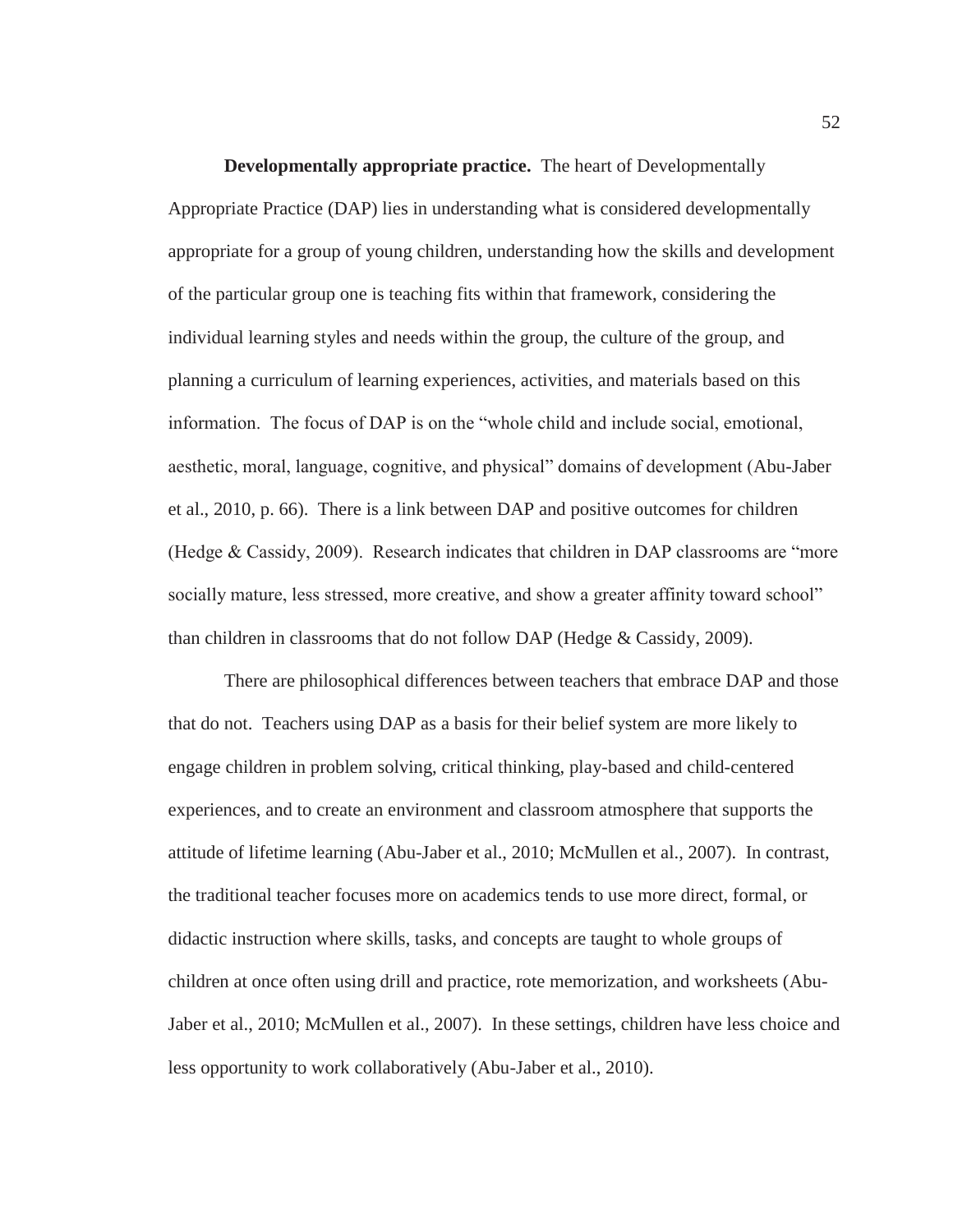Though these two approaches seem at opposite ends of the spectrum, there were some DAP practices both groups of teachers were observed incorporating: creative arts types activities, displays of children's work, dramatic play, large group time, sensory activities, individualized curriculum, and curriculum focused on social emotional development (McMullen et al., 2007). Play is a part of DAP; it would stand to reason that classrooms following DAP would therefore include play. Research indicates this is not always the case. National Education Policy in India indicates, "child-centered, or play based curriculum" be included as part of early care and education (Hedge & Cassidy, 2009, p. 837). Yet what actually happens in early care and education in India is often different than what one might expect. To help prepare children for the kindergarten classrooms they will attend, where didactic/formal instruction is the norm, there is less play and less room for play than would be expected in a classroom in a country that embraces DAP. This disconnect between teachers' beliefs and practices is not exclusive to India.

 One important consideration regarding the literature reviewed and the findings represented is that the majority of studies and research are based on the old framework of DAP. This old framework was much more inclusive of play than the most recent version of DAP published in January of 2009. In the most recent version of DAP, Kuschner (2012) described the tension surrounding play as the struggle between teacher control over play and children's self-directed play. Though the 2009 version of DAP stated, "play needs to be a significant part of the young child's day, and part of a developmentally appropriate classroom," the play referenced and emphasized in the most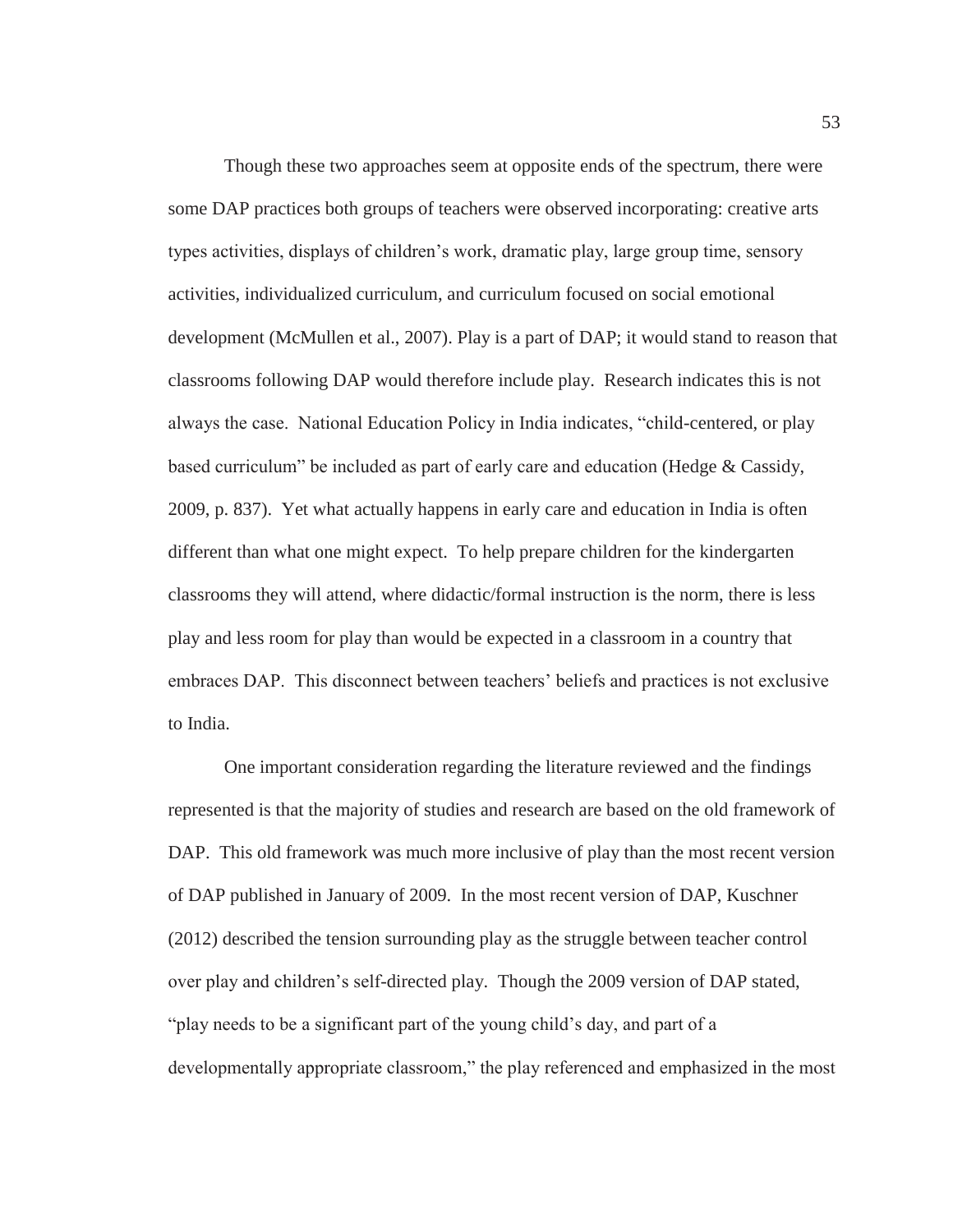recent version of DAP tends to focus on the play teachers have control over, not the type of child directed play that is more the focus or earlier versions of DAP (Copple  $\&$ Bredekamp, 2009, p. 328).

 In its 300 plus pages, the new version of DAP only references play 38 times (Copple & Bredekamp, 2009). In many instances, these are one-word references that include the word *play*, as in *role play* or *dramatic play*. The three times in the book that a whole section is devoted to play occur when discussing play for infants and toddlers, not for preschoolers. In the kindergarten section, the word *play* is mentioned twice. In the primary grade section, play is not mentioned at all. Teachers who had a difficult time aligning their practices with the old framework of DAP may find their practices are more connected with the new framework, which includes less play and more direct instruction.

 Research indicates there is a lack of connection between teachers' beliefs and how those beliefs are reflected in their practices in the classroom. Teachers tend to have a more optimistic view of their practices and beliefs than is actually observed in their classrooms (McMullen et al., 2006). There is thus a discrepancy between what teachers say they believe and how they carry out those beliefs in their practice. Teachers state that their practices are more developmentally appropriate than they actually are (McMullen et al., 2006). This has been one of the challenges of the pedagogy of child-centered learning in gaining support (Pedersen & Liu, 2003). Many teachers do not feel free to put into practice what they believe in (Wilcox-Herzog & Ward, 2004).

 The beliefs of parents and colleagues or the constraints of administrators are factors that inhibit teachers from acting on what they believe in (Wilcox-Herzog & Ward,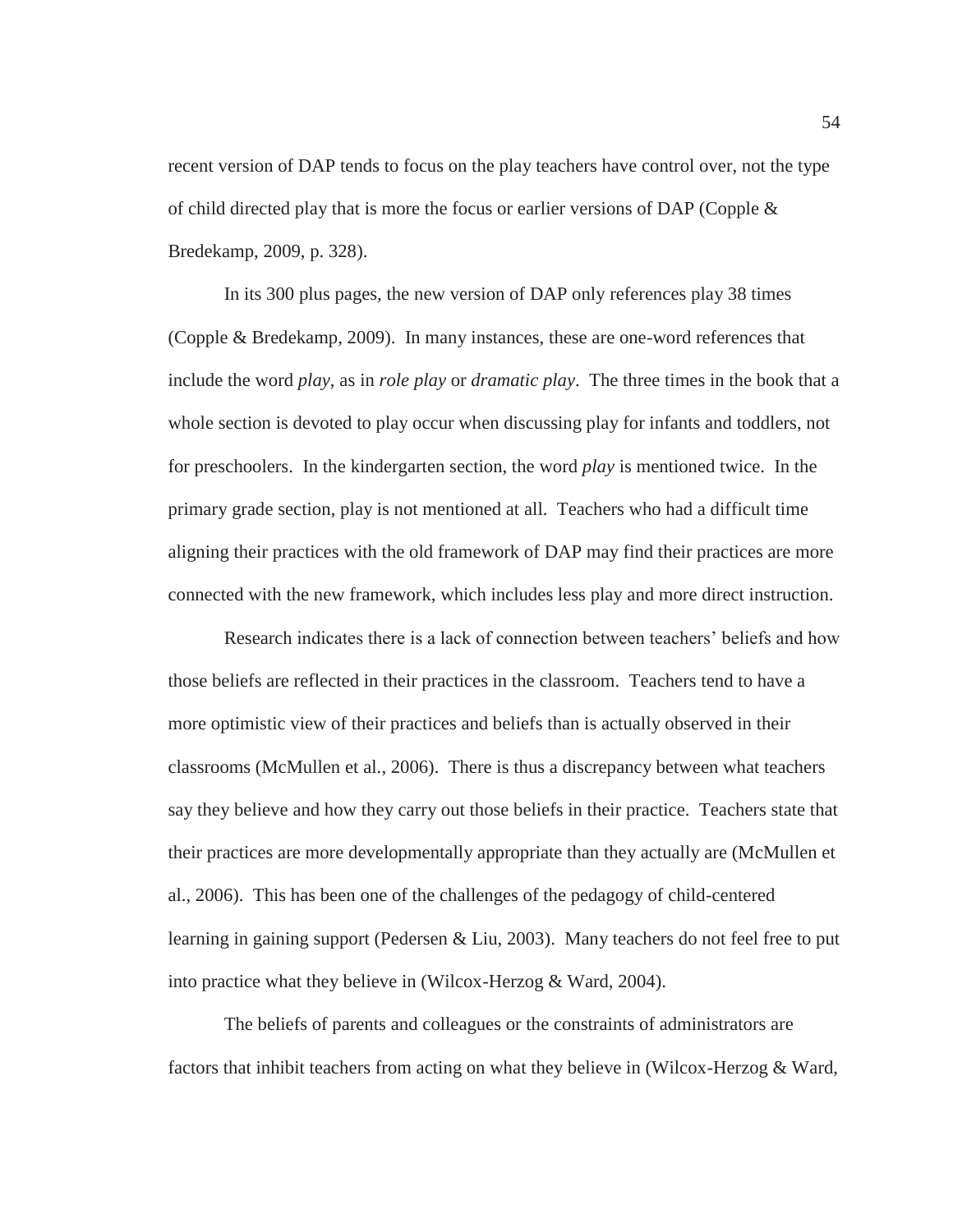2004). Teachers are more likely to believe in DAP than they are in implementing developmentally appropriate practices (Lara-Cinasomo et al., 2009). Teachers who tended to focus on skills based practices were less likely to engage in child-centered practices (Lara-Cinasomo et al., 2009). Teachers in preschool settings engaged in childcentered practices more than kindergarten or first through third grade teachers (Lara-Cinasomo et al., 2009).

 Research seems to indicate that primary grade teachers who had taken college level courses or training in early childhood were more likely to believe in and practice developmentally appropriate practices in their classrooms than teachers who did not have coursework or training in early childhood (Han & Neuharth-Pritchett, 2010; Hedge & Cassidy, 2009). Therefore, education and training are factors that can have an impact in shaping teacher beliefs and practices. Experience is another factor found to have an impact on beliefs and practices (Hedge  $& Cassidy, 2009$ ). Teachers who believed in their abilities and skills were more likely to implement DAP in their classrooms.

**Play and child-centered practices.** A lack of true Developmentally Appropriate Practice (DAP), the lack of play and introduction of more academics as part of preschool curriculum, has to do with pressures to get children ready for formal schooling and to give children a head start academically so they do not fall behind later. The public policy debate related to early care and education focuses on cognitive test scores. However, research indicates that preschools with a focus on academics and cognitive skills may hamper children's academic progress in the long run (Heckman, 2011; Patte, 2010; Wood, 2007). It is the underrated non-cognitive skills that are required for success in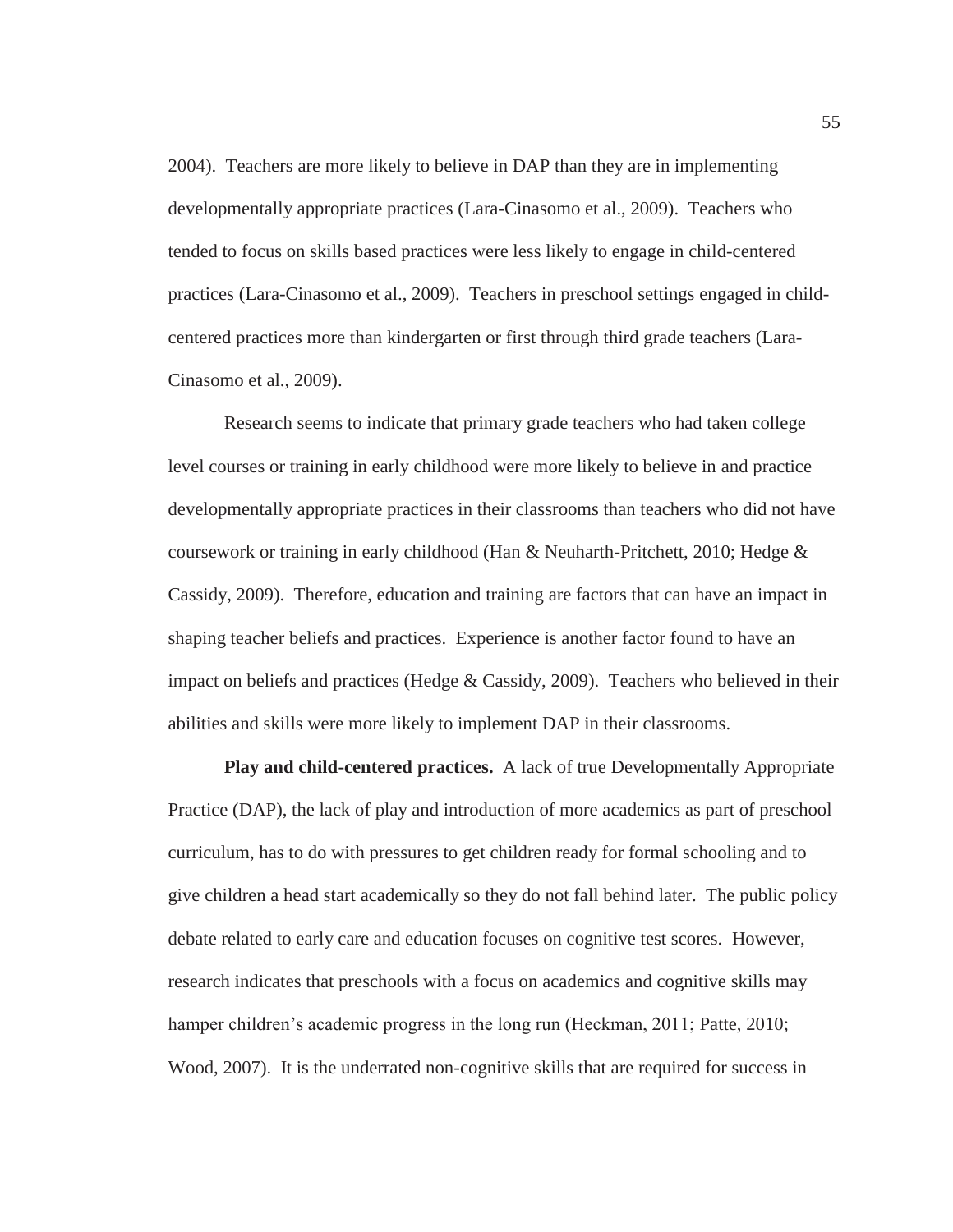many aspects of life (Heckman, 2011). These skills and abilities include motivation, sociability, the ability to work with others, attention, self-control, self-esteem, and delay of gratification and are increasingly important to adult success in the workplace (Heckman, 2011). The development of these key skills and abilities can be supported through play.

 One of the problems in talking about play is that it is such a common term, yet it does not have a common meaning or common definition within the field of early care and education (Sherwood & Reifel, 2010). Experts from educators, to historians, to philosophers, to psychologists, to sociologists, to anthropologists have all studied play, yet none agree on a definition (Erikson, 1975, 1977; Fromberg, 1999; Pellegrini et al., 2007; Piaget, 1969; Pui-Wah, 2010; Sandberg & Samuelsson, 2003; Vygotsky, 1978). According to Sutton-Smith (2001), "play is difficult to understand because it is ambiguous" (p. 214). Fisher, Hirsh-Pasek, Golinkoff, and Gryfe (2008) referred to this as a "crisis in translation"; though the current research indicates that more play time is needed for young children both at home and in the classroom, what that means and what it looks like is often misinterpreted (p. 314). Perhaps part of the problem is that play can be and mean so many things, can take so many different forms, and can also be connected to work.

 How play is viewed and how it is defined can depend on the content of the play, the context of the play, the cultural environment, and the experience of the player(s) (Fromberg, 1999). Children and adults express play in many different ways, and adults have many ways and ideas for figuring out what that play means (Sandberg  $\&$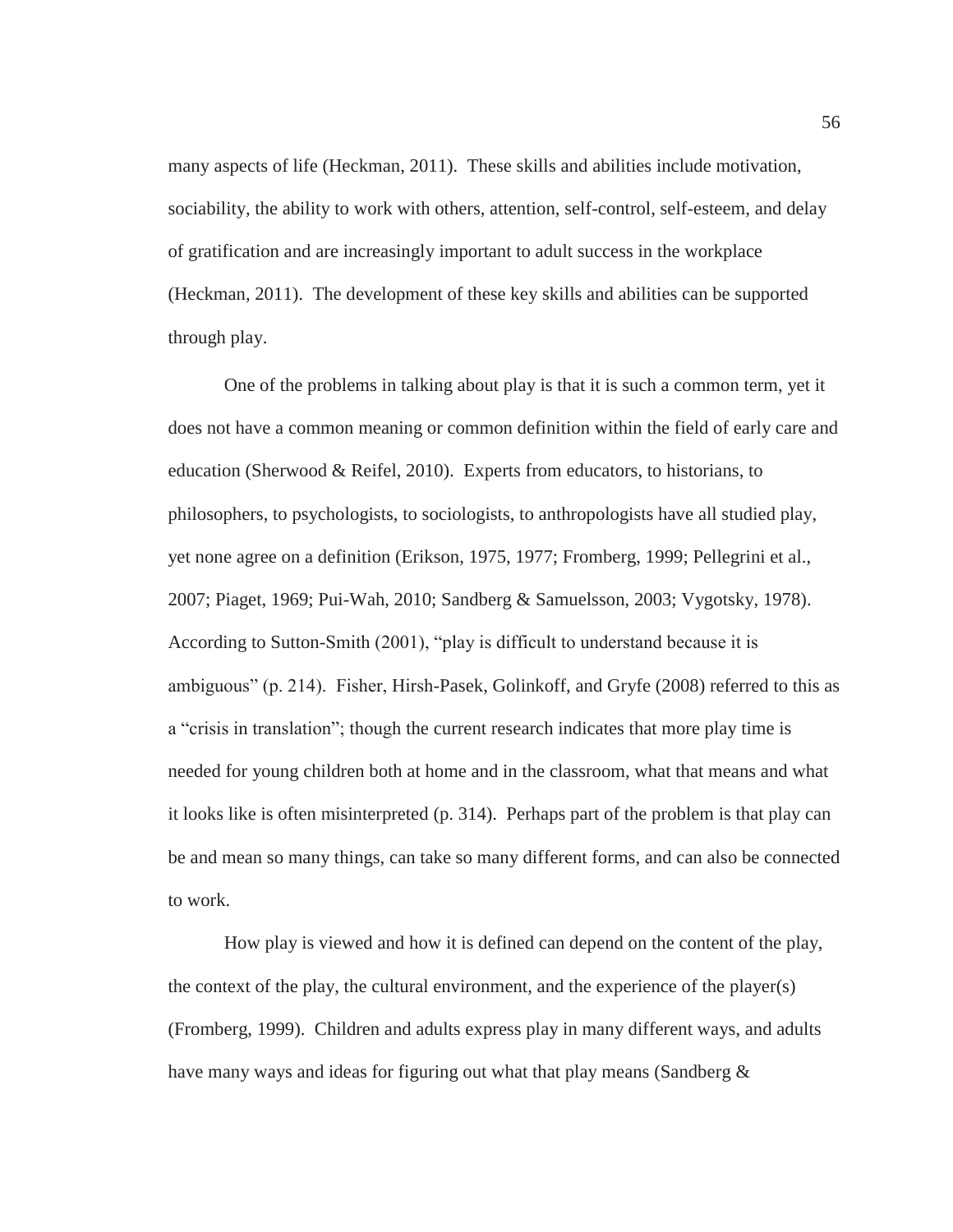Samuelsson, 2003). Play is not necessarily easy to understand or easy to assess (Myck-Wayne, 2010).

 Adults and children have different viewpoints of play, different ways of playing, and multiple contexts for play (Sutton-Smith, 2001). Sutton-Smith (2001) referred to play as both a "menagerie" and "diverse happening" (p. 5). Fromberg (1995) described play as both a verb and a noun and called it a "relative activity" and a "relative behavior" (p. 27). Play can change based on the context or setting of the play. Fromberg (1995) defined play as symbolic, meaningful, active, pleasurable, voluntary, rule governed, and episodic, and describes the value and power of play in the following manner: "Play seems to be a cauldron in which at different times and in different contexts, various proportions of cultural, social, cognitive, linguistic, creative, aesthetic, and emotional ingredients blend" (p. 44).

*An idealized view.* One way of talking about play is by describing its characteristics; another way of talking about play is by describing play behaviors. When adults talk about their childhood play, they speak of games with rules, dramatic play, and play where they created secret worlds (Sandberg & Samuelsson, 2003). Play behavior can range from pretend play to jump rope (Fisher et al., 2008). Play is often viewed as a natural part of childhood (Ailwood, 2003; Sandberg & Samuelsson, 2003). Taking this kind of idealized or romantic view of play can create difficulties in matching teachers' beliefs up with their actual practices (Ailwood, 2003; Leaupepe, 2010). Fromberg (1995) referred to play as part of the "folklorist tradition" of early childhood (p. 45). This kind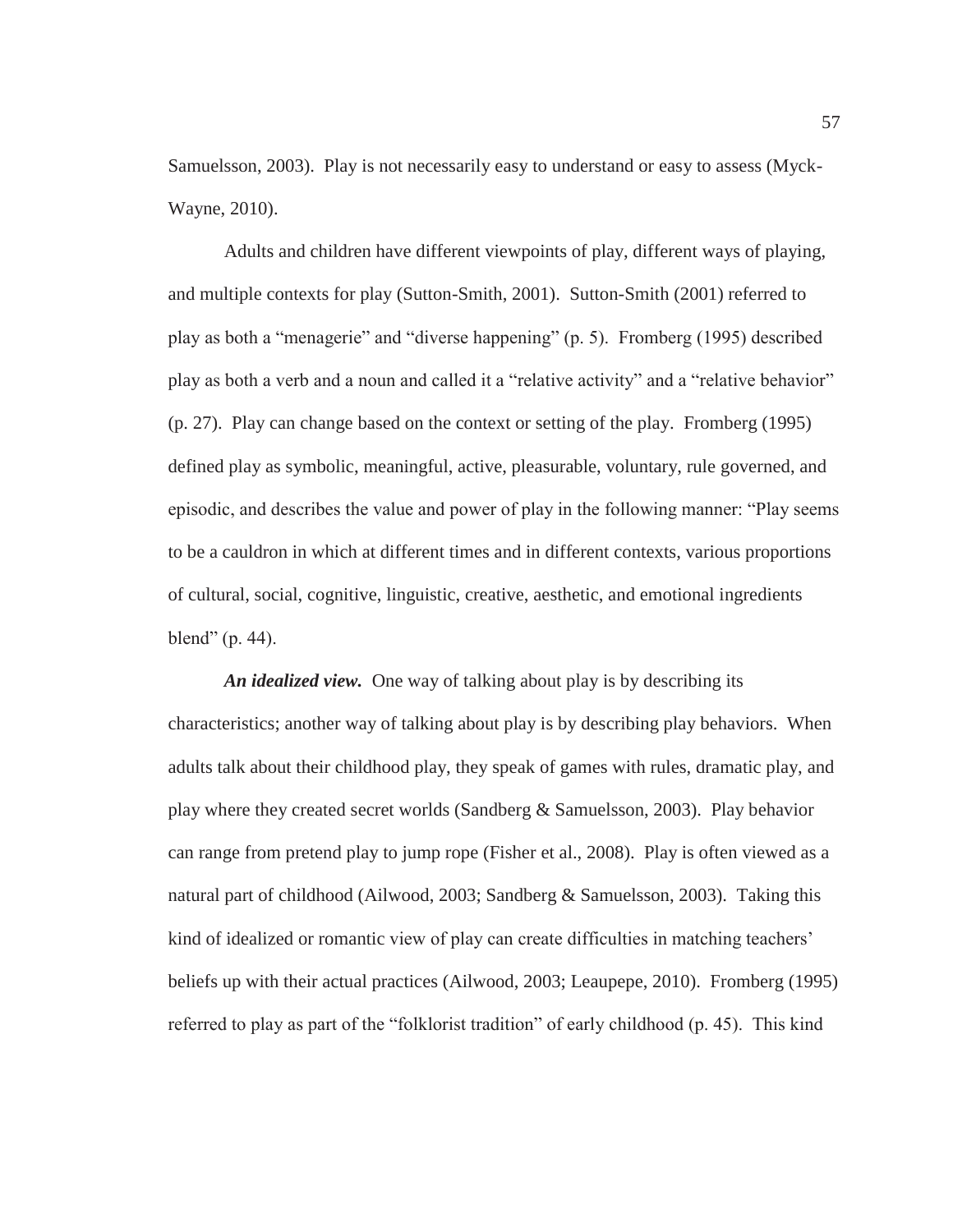of language presents a romanticized view of play and focuses on all of the positive aspects of play and does not consider any of the negative aspects.

*A pragmatic view.* Another view of play looks at play for the value it has in supporting child development. In this view, one of the most important aspects of play has to do with what children learn in play through imitating life and recreating their experiences (Sandberg & Samuelsson, 2003; Saracho & Spodek, 1995). Play becomes a vehicle to support communication, language and literacy learning, and social and emotional development (Wood, 2007). This pragmatic view of play sees play as connected to the current view and culture of childhood; as children's experiences change so does their play (Sandberg &Samuelsson, 2003). Perhaps it is time for a view of play based on research instead of romantic ideas or practical concerns.

*An emerging definition.* Most experts agree on several points; for an activity to be considered play, it should be pleasurable and voluntary (Saracho & Spodek; 1995). Providing children with long periods to immerse themselves in play provides them with opportunities to socialize, to create their own worlds. This is what grounds the definition offered in the Introduction above, restated here to help inform the rest of the discussion on play. Play is an essential process (Myck-Wayne, 2010; Pellegrini et al., 2007). It is an enjoyable, creative, and minimally scripted; it is exploration, often without a defined ending in which the participant is totally absorbed and engaged (Bergen, 2009; Myck-Wayne, 2010; Ortlieb, 2010; Pui-Wah, 2010). Play is not necessarily serious, but players are serious about it (Pui-Wah, 2010). Play can be either an individual or group

58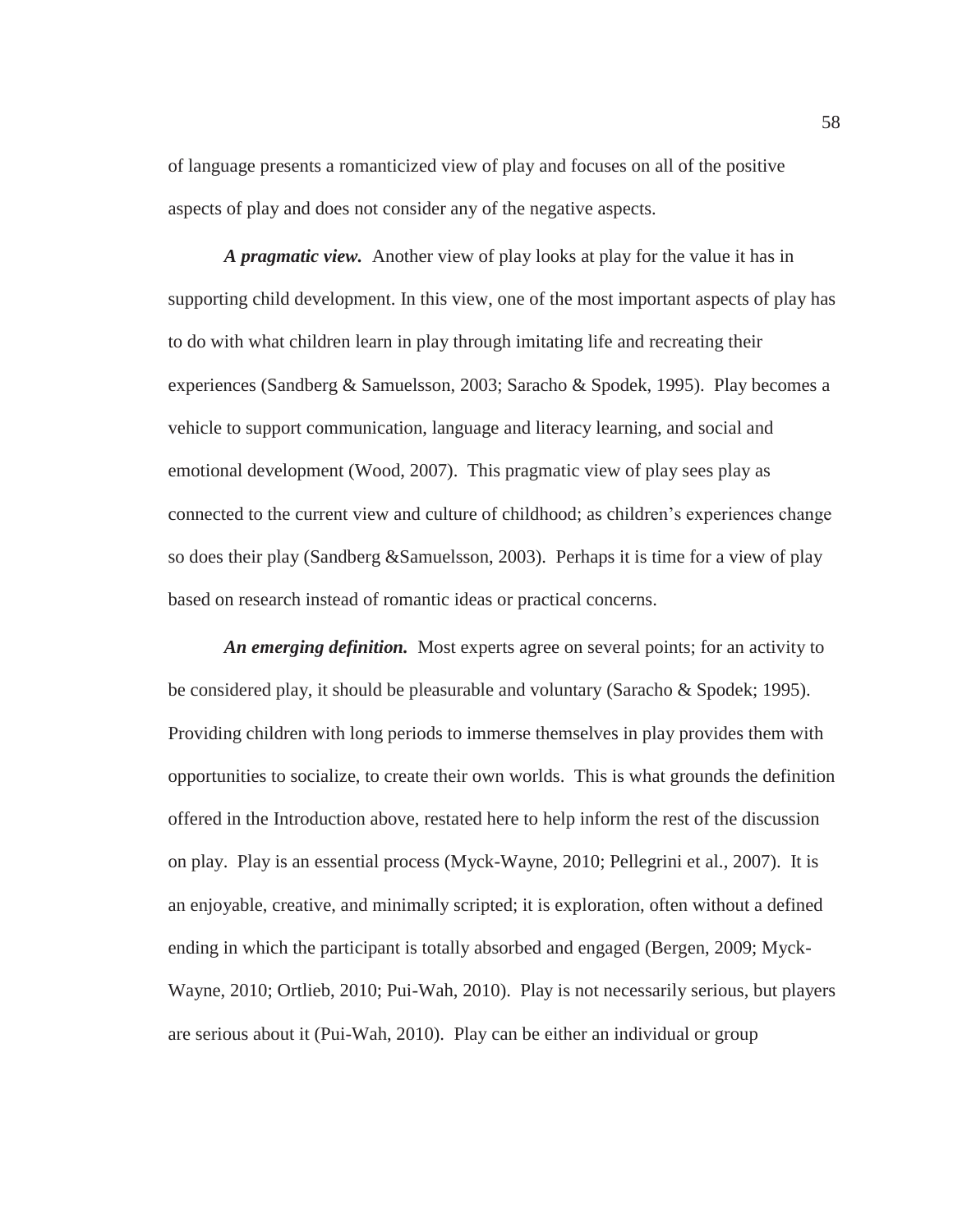experience (Ortlieb, 2010). With such a wide definition, it becomes clear to see how difficulties emerge when educators try to adopt play in their classrooms.

 Another challenge for educators adopting play in their classrooms is determining whether an observed activity is play and whether learning is occuring. Pui-Wah (2010) identified six core elements that can be found when play and learning are occuring:

- 1. Clear goals (which are imposed by the player himself)
- 2. Focused attention
- 3. Loss of self consiousness
- 4. Intrinsic motivation
- 5. An altered sense of time
- 6. Belief that an experience is worthwhile for its own sake (p. 72).

In order to recognize, support, and extend play while creating learning opportunities from the play, the teacher must be very aware of the child.

*Time for play.* Children have less free time than they did in the past. There are more planned activities for children and less time for children to engage in spontaneous activities, including play (Anastasiadou, 2008). There is less time for play in school and less time for play in life (Ackerman & Barnet, 2005; Fisher, Ginsburg, 2007; Hirsh-Pasek, Golinkoff, & Gryfe, 2008; Wesley & Buyssee, 2003). Bergen (2009) calls the lack of play occurring in classrooms today unfortunate and indicates there will be an impact felt farther down the road in the fields of science, engineering, and mathematics. These fields require from professionals the kinds of creative divergent thinking skills the development of which are fostered at a young age through play (Bergen, 2009). In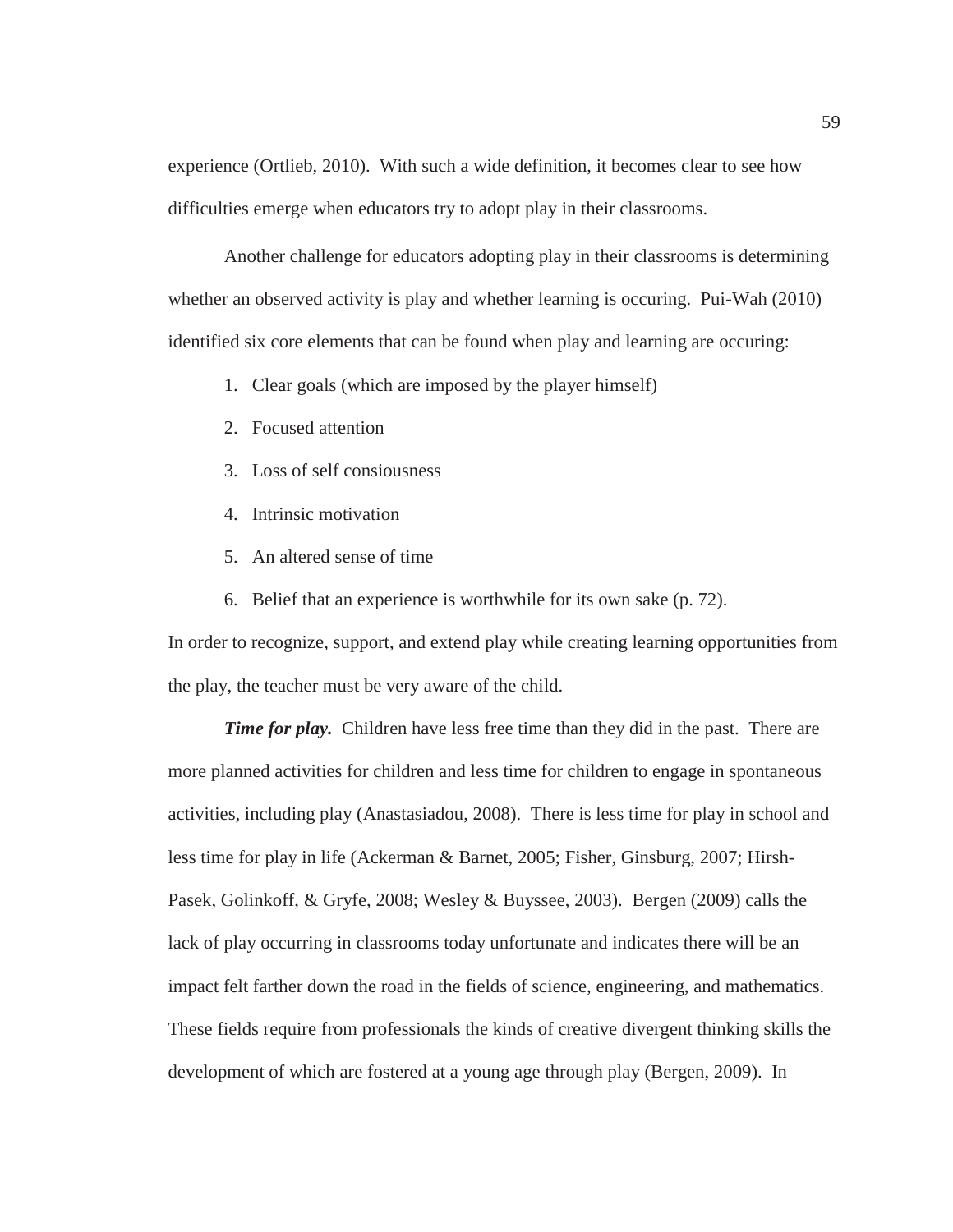contrast, there is the perception that getting children started earlier in academic pursuits will give them a cognitive advantage. According to Elkind (2007), this perception is wrong. The more structured classrooms are, the less time there is for the kind of uninterrupted play that allows children to immerse themselves deeply in creative play (Howard, 2010; Milteer & Ginsburg, 2012; Sandberg & Samuelsson, 2003).

 The implementation of structure that goes along with helping children be prepared for formal schooling and testing creates a climate that is not conducive to play. The lack of play in school for young children can result in higher levels of stress and can be harmful to children's development (Isenberg & Quisenberry, 2002; Milteer & Ginsburg, 2012; Pellegrini, 2009; Trawick-Smith & Waite, 2009). Boys appear to be more affected by the lack of play than girls (Louge & Harvey, 2010; Trawick-Smith & Waite, 2009). Four year olds have a higher level of activity than older children, but four-year-old boys have an even higher activity level than four-year-old girls. Research shows four-year-old boys tend to be more active and tend to play farther away from adults (Louge & Harvey, 2010). Four year olds are participating in more public preschool programs. This has brought forward the question of how to teach 4 year olds so boys can be as successful as girls. Another gender issue regarding play has to do with how children view themselves through play. So while a lack of play can be harmful to children, it also has an impact on the effectiveness of the adults who teach them.

 The lack of play can be harmful for teachers, too. Teachers who believe in play and want to include play, or playful experiences, are pressured to use more formal instruction. The use of this kind of direct, sequential, homogenized practice impairs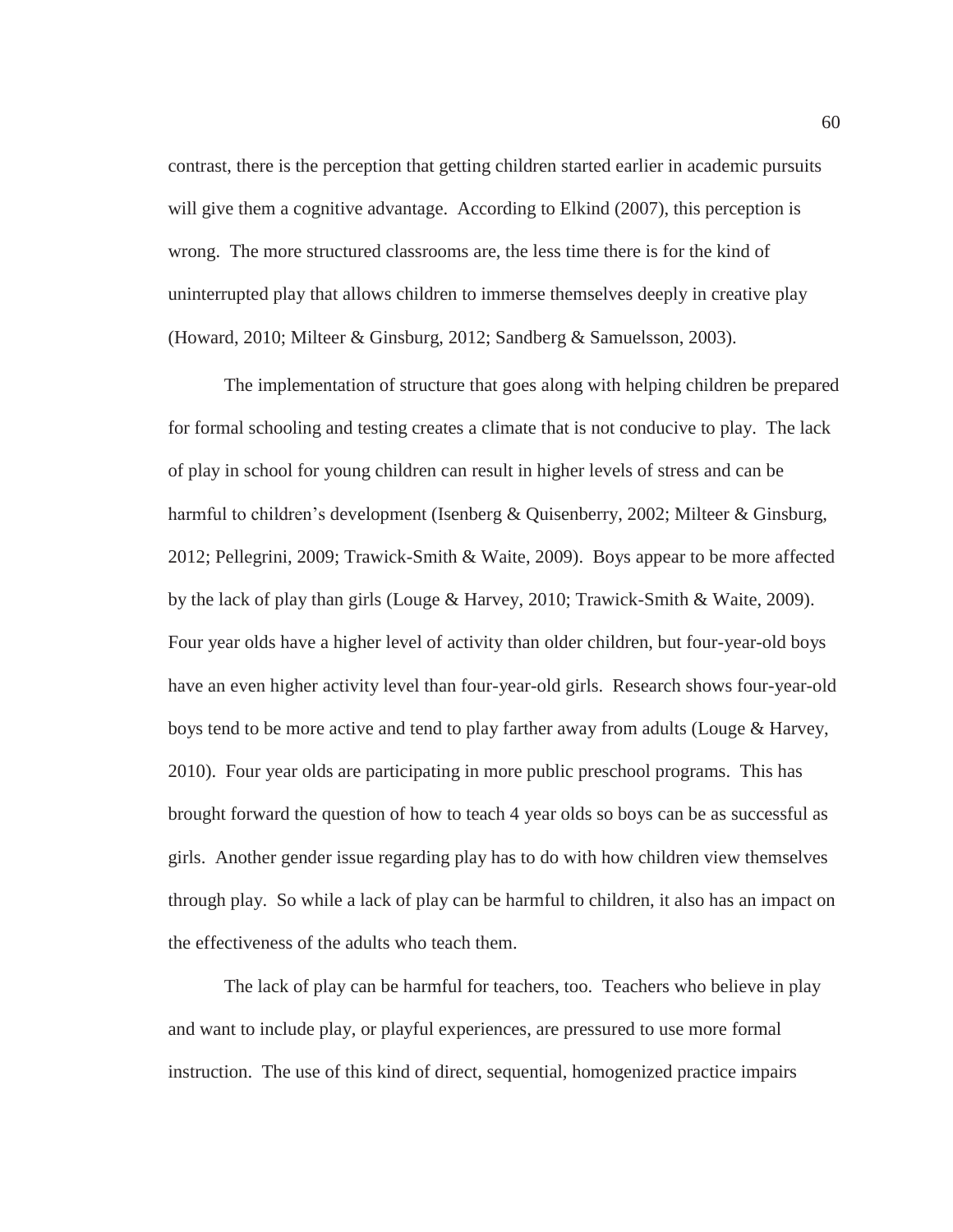teachers' creativity and love of teaching. It also creates a climate of sameness and mediocrity (Frost, 2006).

 Ginsburg (2007) indicated that "children are being raised in an increasingly hurried and pressured style that may limit the protective benefits they would gain from child-driven play" (p. 182). Changes in family lifestyle, pressure from other parents, and a focus on academic preparation earlier are part of the problem. Schroeder (2007) cited a recent Public Agenda survey that finds 71% of teachers feel there is too much testing in school, but only 17% of parents polled share that opinion. Clearly, the push toward academic achievement that has forced play into the background does not lie only with teachers and policy makers.

**Developmental benefits of play.** The benefits of play are not neither agreed upon nor understood. According to Myck-Wayne (2010), this leads to teachers and parents believing that play does not fit in with the learning process. Many studies have illustrated how play benefits social emotional development and the development of noncognitive skills. Play supports the development of social competence. Through play children learn to cooperate, take turns, function as part of a group, and follow directions (Myck-Wayne, 2010). Positive self- esteem and social and emotional competence are supported through play (Bosacki, Varnish, & Akseer, 2008). Play is not only important in affective development, it supports cognitive development, too (Bosacki et al., 2008).

The quality of children's thinking can change according to what kind of classroom environment they are in. In classrooms with more formal instruction, children tend to engage in more functional play (Johnson & Ershler, 1981). Children in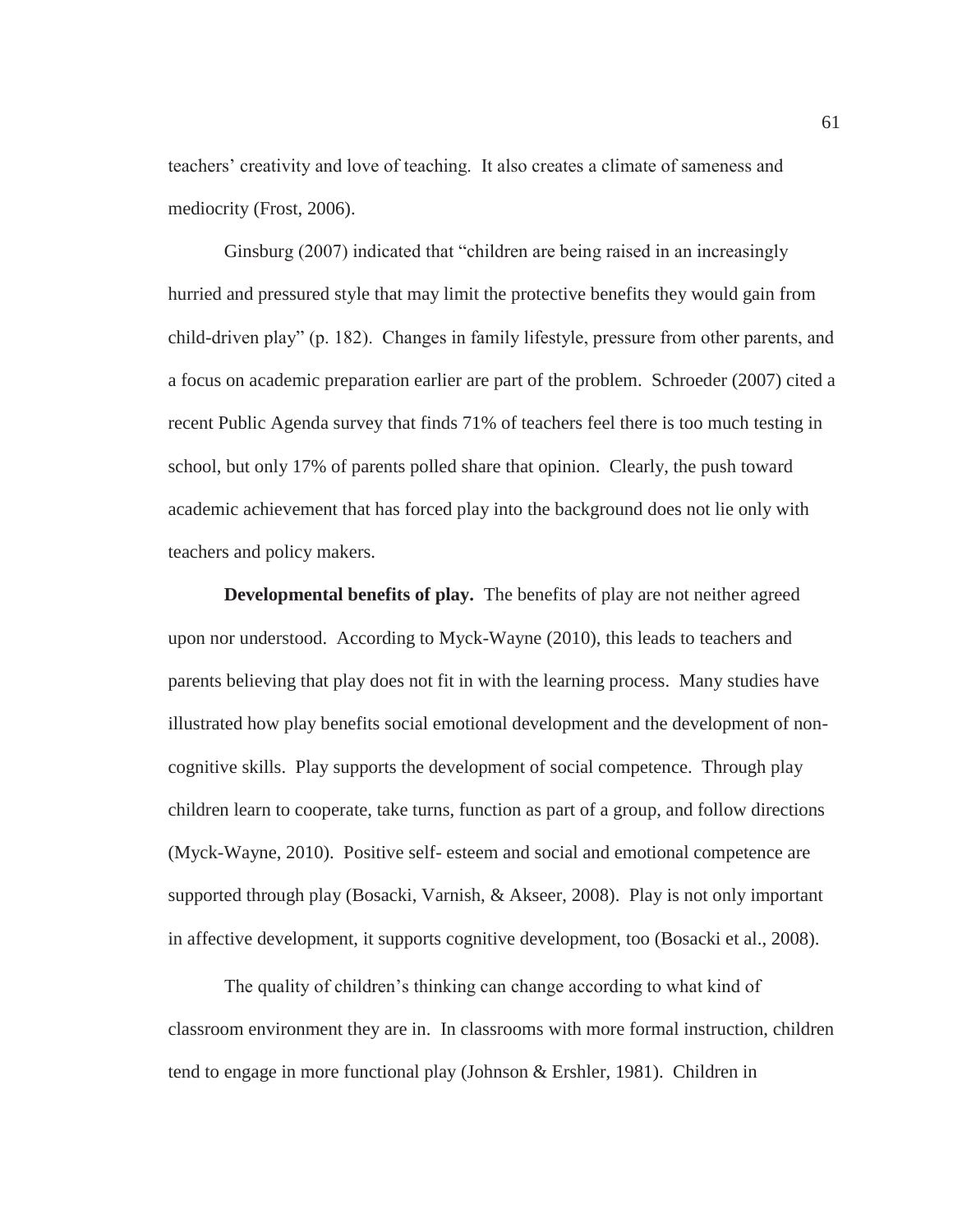classrooms more child-centered tend to engage in higher levels of symbolic play (Johnson & Ershler, 1981). According to Vygotsky (1978), children develop their higher level thinking through play. Imaginary play, dramatic play where children take roles and games with rules, were all types of play that Vygotsky (1978) viewed as leading children's development. Bodrova and Leong (2006) developed Vygotsky's ideas further and found that play supported abstract thinking. Language and vocabulary development, learning, logical thinking, and problem solving skills are supported through both dramatic play and block play (Milteer & Ginsburg, 2012; Myck-Wayne, 2010). According to Milteer and Ginsburg (2012), "play is so central to child development that it should be included in the very definition of childhood" (p. e206).

One important effect of play is the impact it has on the ability to control one's actions and thinking, self-regulation. Another benefit of play, according to Trawick-Smith and Waite (2009), is the provision of a "heightened quality of adult interactions to support learning" (p. 10). Meaningful discussion between teachers, and between teachers and parents, about play can help develop a better understanding about play and the connections between play and learning.

Parents' perceptions of play. Parents and early childhood teachers have different views on the importance of play. While both agree that play is an important foundational activity that sets the stage for future learning, there is disagreement about what play looks like (Fisher et al., 2008). Early childhood teachers recognize the role of unstructured play in promoting children's social, emotional, and cognitive development through problem solving, gaining concept knowledge, creativity, and exposure to early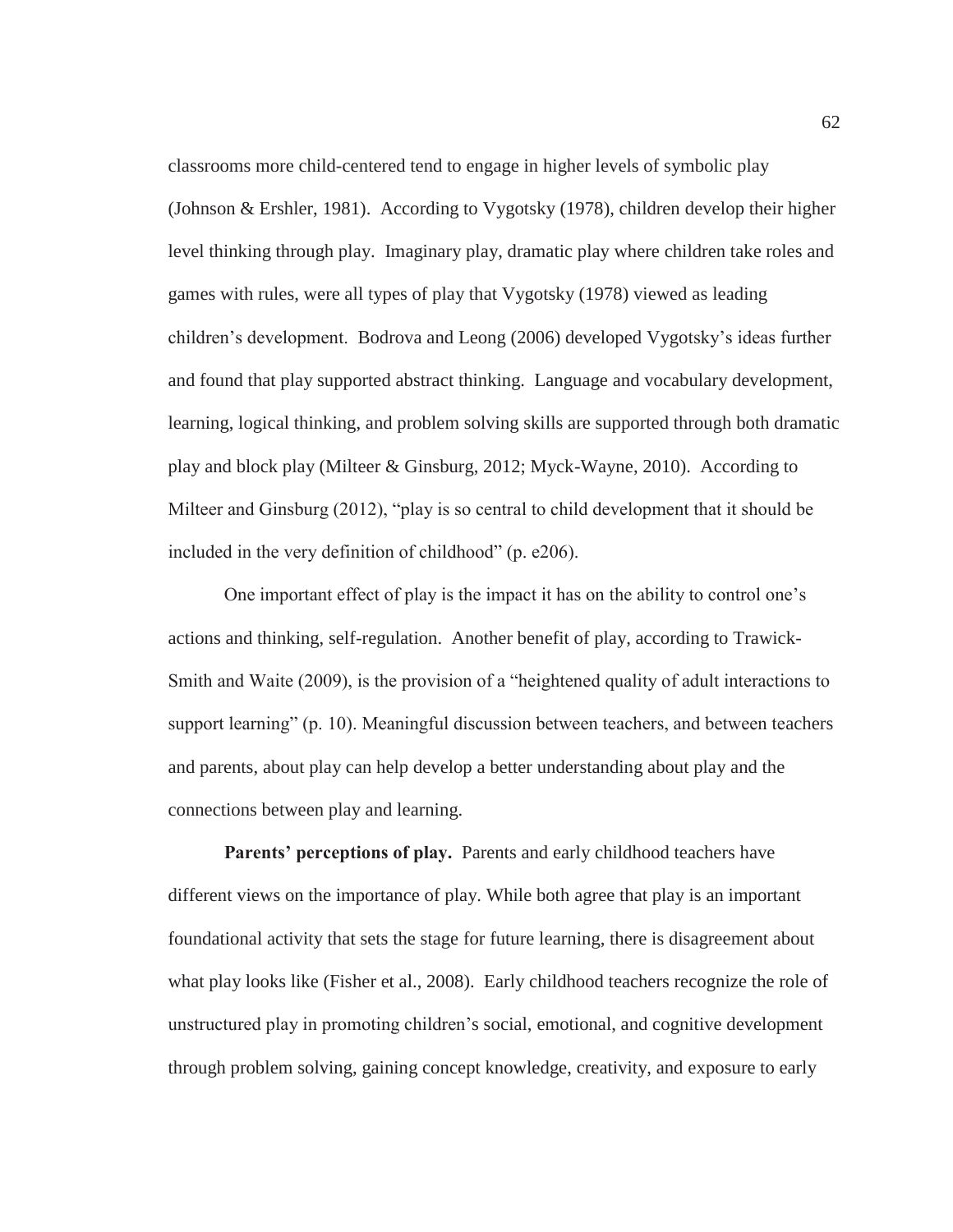academic skills like emergent literacy and foundational math concepts (Fisher et al., 2008). Parents see the play that sets the stage for future learning as structured play. The kinds of structured play parents view as valuable are goal-oriented activities and educational toys (Fisher et al., 2008).

 Parents have a more conservative view on the use of play in early childhood classrooms. Many parents would like to see a stronger focus on academics in early childhood education (Howard, 2010; Tobin & Kurban, 2010). Parents want their children to develop literacy and numeracy skills to get an leg up so they will be more ready for formal schooling, and they therefore view play as less important (Howard, 2010; Tobin & Kurban, 2010). Parents do not see a connection between play and learning (Fisher et al., 2008). This attitude devalues the social and cultural aspects of play that are also important, perhaps equally important, in supporting the development of young children.

**Child-centered teaching practices.** There are conflicting views presented by research on child-centered practices. In fact, over 40 different definitions of childcentered practices emerged in current literature (Stephen, 2010). In spite of all the evidence illustrating the benefits of child-centered practice, direct or formal instruction is still favored by most early childhood teachers, particularly kindergarten teachers (Fitzpatrick, Grissmer, & Hastedt, 2011). A focus on direct or formal instruction leaves little room for play.

**Play as part of practice.** For any type of play to occur, there are certain conditions or elements that must be considered, or must exist. Ailwood (2003) identified several of these; first, the adult must allow a time, space, and place for play as part of the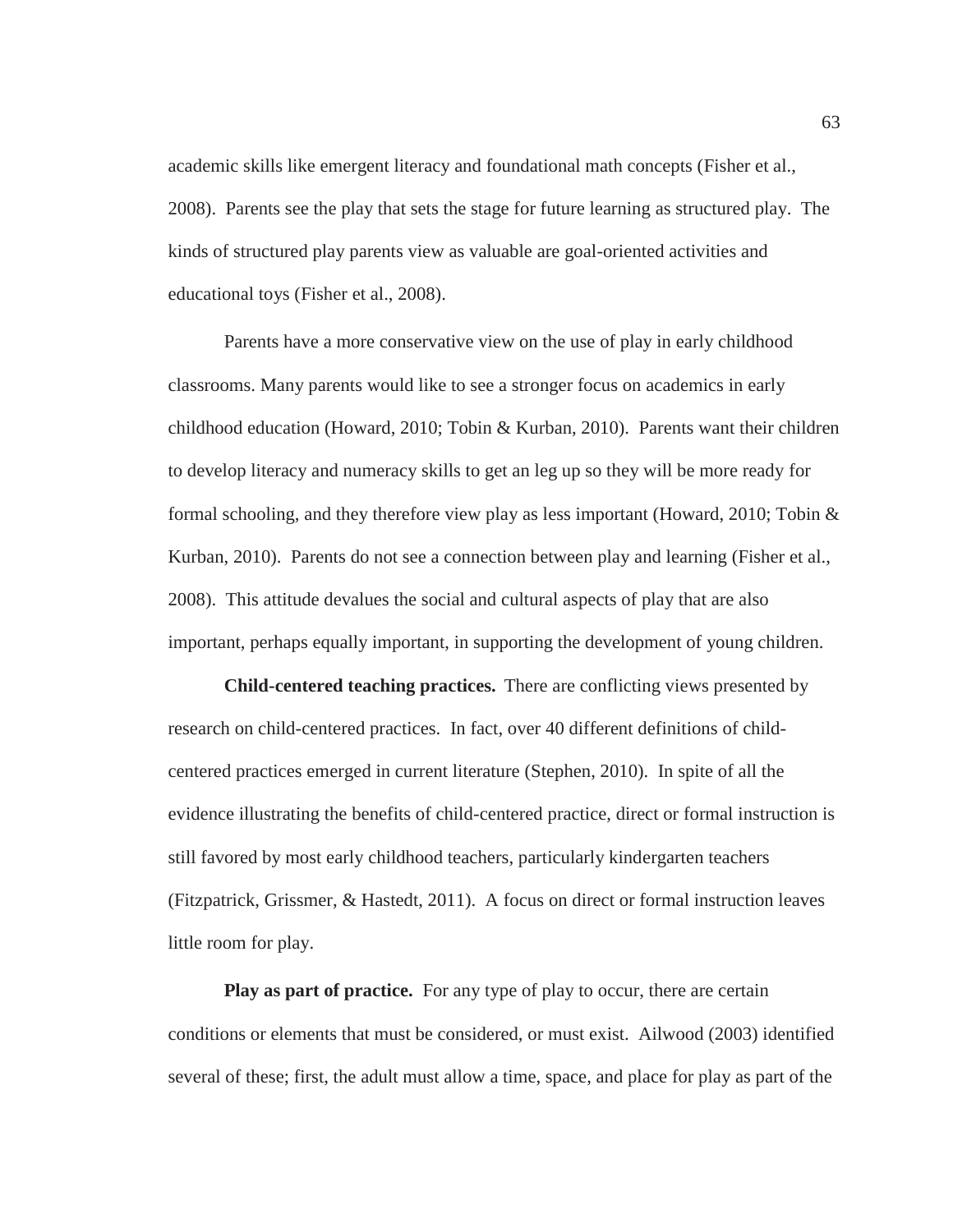daily schedule. The teacher is the most important influence on the classroom (Applegate & Applegate, 2004). The teacher promotes an attitude and provides physical space that accommodates the play (Ailwood, 2003; Applegate & Applegate, 2004). There are resources to support play, most especially the presence of an adult invested in relationships who is willing to give children some power and control over their play (Ailwood, 2003).

 Teachers must take an important role for play to be successful. Isenberg and Quisenberry (2002) described this as not only a role, but a major responsibility. This responsibility ranges from being a play partner with the youngest players to being an observer and facilitator for older children (Isenberg & Quisenberry, 2002). Part of the role of the teacher is to provide materials and to create an environment that not only invites play, but also accounts for children's developmental levels and interests. Loughlin and Suina (1982) referred to this as provisioning the classroom.

 There are six categories to consider when provisioning the classroom. The categories for provisioning include the following: raw materials, tools, information sources, containers, work spaces, and display facilities (Loughlin & Suina, 1982). Raw materials are open-ended materials that can be used for construction and creation and include everything from pinecones to cardboard paper towel tubes. Tools are used to collect or act on information and include things used for measuring, recording, cutting, and joining. Tools may include clipboards, tape measures, glue, compasses, or digital cameras. Information sources offer data about interests of the child or the curriculum at hand and might include charts, models, reference books, nature specimens, or labels.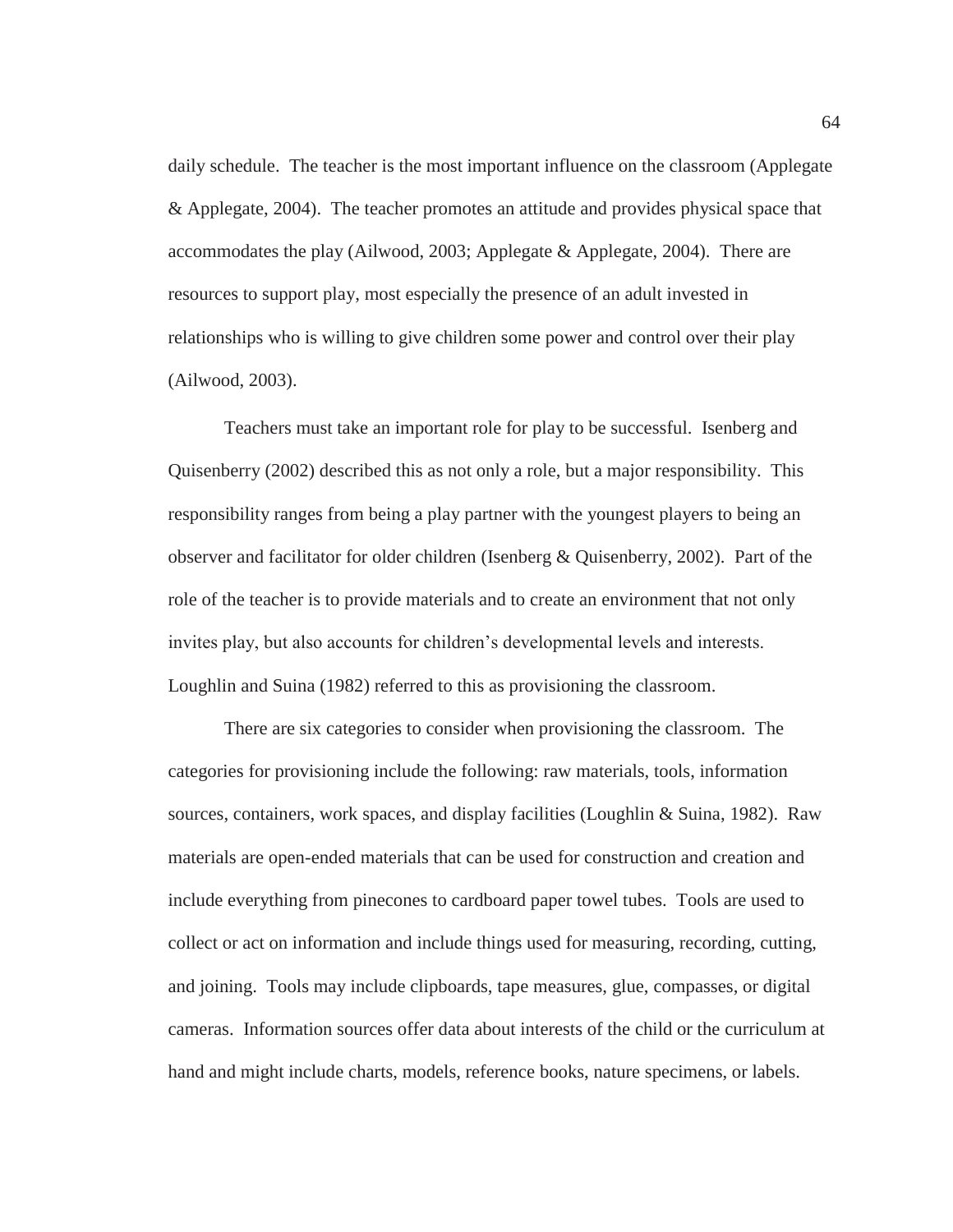Containers are used for mixing, carrying, or storing work in progress. Containers may include egg cartons, pails, cardboard boxes, and plastic bags. Work spaces are places for children to work and can be individual spaces or group spaces. They can be conventional tables, chairs, and desks or non-conventional floor spaces, mats, cushions, or spaces under tables. Display facilities are used for sharing work and can be empty tables, stands, bulletin board, racks, or window ledges. Thoughtful provisioning of the classroom is important because it is part of what allows children to sustain play independently.

 At one time, play was a central part of early childhood classrooms, but over time the field of early childhood has undergone many changes. Some of the terms used to describe play in early childhood used to be; *primary learning medium*, *staple of early childhood*, and *tradition of early childhood* (Bergen, 2009, Neuman 2009). In the 1930s, the focus in early childhood classrooms began to shift toward more scientific approaches and toward curriculum that focused more on academics and cognition (Sherwood & Reifel, 2010). This paralleled a shift from focus on child-centered and play-based practices toward more teacher directed activities.

 A polarization in the field has occurred: at one end of the spectrum are childcentered and play-based practices; at the other end of the spectrum lie teacher directed and traditional approaches (Sheridan, 2007; Stephen, 2010). The difference between these two approaches has to do with the role of the child and the role of the teacher. In a child-centered approach that includes play, the interests of the children are considered. Children have the "freedom to create their own learning through choosing from a various activities" (Tzuo, 2007, p. 33). A curriculum focused more on traditional approaches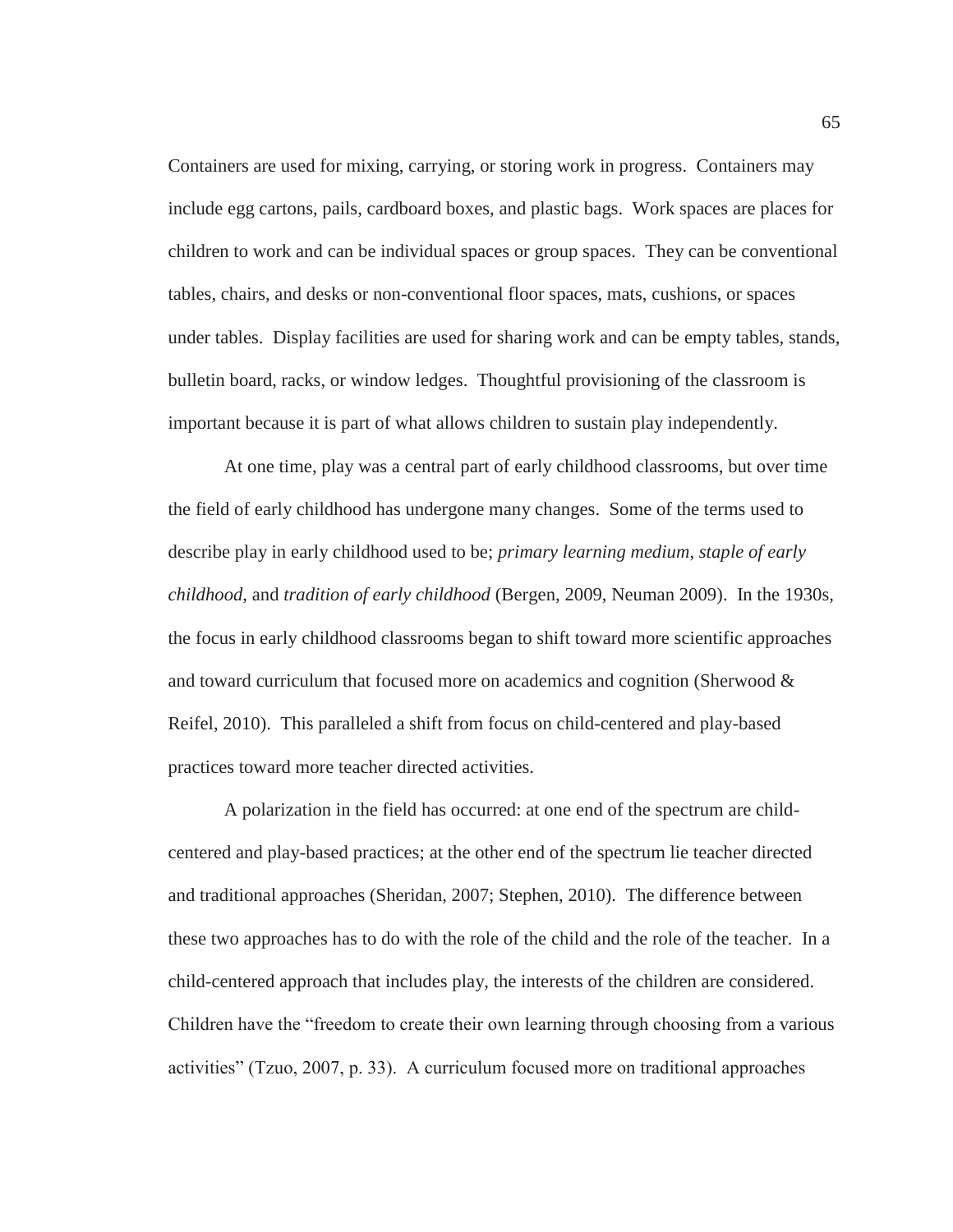depends on the teacher's control over the children and the manner in which experiences are offered to them. The dichotomy of these two approaches creates what Tzuo (2007) referred to as tension between the control of the teacher and the freedom of the child. The current trend in curriculum seems to indicate that greater teacher control supports children in making academic gains (Tzuo, 2007).

 Teachers struggle with the demands of producing outcomes and academic gains and wanting to support what is best for young children. Play and academic outcomes are viewed by many as mutually exclusive (Bodrova & Leong, 2003; Sheridan, 2007; Stephen, 2010; Tuzo, 2007). Though teachers see value in play, the stronger focus on academics and academic gains has led to a decline in play in early childhood classrooms (Bodrova & Leong, 2003; Sherwood & Reifel, 2010).

 This means there are also two opposing views about play in the current literature, which is really not a new phenomenon (Pellegrini, 2009). There some who view play as gaining ground and some who see play as fading away (Pellegrini, 2009; Samuelsson & Carlsson, 2008). There are some who view play as essential to the healthy social, emotional, cognitive, and physical development of the child, and others who view it as only a small part of the picture (Erikson, 1977, Milteer & Ginsburg, 1012; Pellegrini, 2009; Piaget, 1969). There is no definite agreement about the value of play.

 Some research indicated that play has no immediate value for young children but that it is critical for laying a foundation for developing later skills (Pellegrini, 2009; Piaget, 1969). In this viewpoint, play is viewed as a kind of dress rehearsal. It is practice or imitation of a future skill or behavior (Piaget, 1969; Vygotsky, 1978). For example, a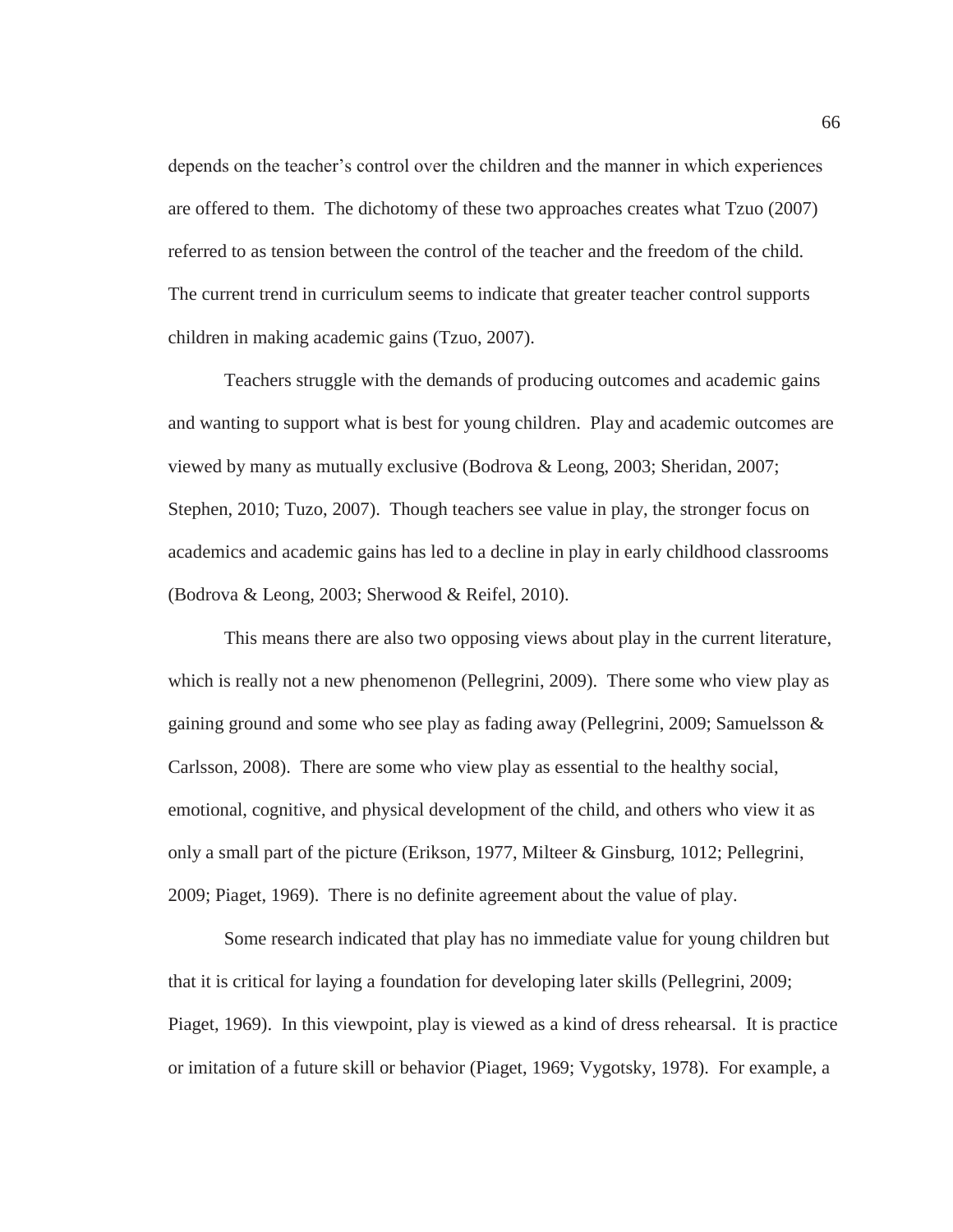young toddler plays with a baby doll and feeds it with a pretend bottle and has the opportunity to play in this manner repeatedly. When this toddler gets a bit older, one day the pretend baby bottle cannot be found, but the child does find a pine cone and feeds the baby with this as if it were a bottle. The child is using symbolic thinking; the child recognizes that a pine cone is not a baby bottle, but the child is able to accept the pine cone as a symbol to represent a baby bottle. When this child gets to be in kindergarten or first grade, the child will be asked to accept that 'b-o-t-t-l-e' is another symbolic representation of the same pretend baby bottle. So we don't think of toddlers who are playing at taking care of babies in the pretend house area as working on their literacy skills, but clearly there is a connection and a delayed benefit of that play even though, according to some researchers, it has no immediate value.

 In many countries, play is valued and accepted as part of an early childhood curriculum, but the trend in the United States is to favor didactic, teacher-directed approaches to early childhood curriculum over play (Patte, 2012). The focus on math and literacy in curriculum as a result of No Child Left Behind has resulted in teachers being discouraged from using play-based learning or playful activities, especially in school (Patte, 2012). It is the value of and belief in play that has so many early care and education professionals defending it. The idea of defending play makes it seem a little like a slogan in a protest march. Pellegrini (2009) cautioned that taking an overzealous approach to play and touting claims about the benefits of play may further drive it from the curriculum and advises "realistic readings of theory and data" to insure the inclusion of play in curriculum (p. 134). The literature challenges how central a focus play should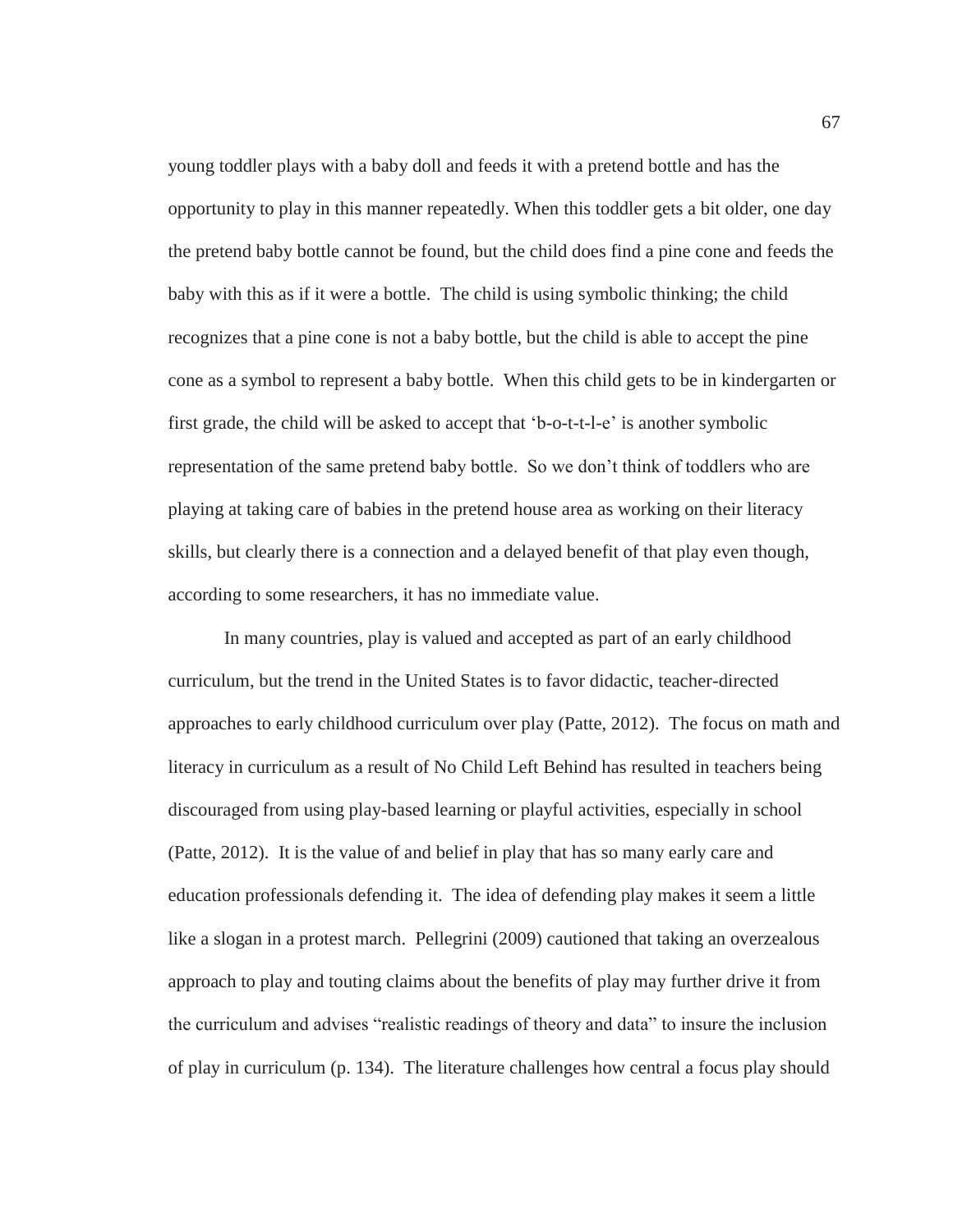have in early care and education and indicates that there is an all or nothing mentality that creates a play-work divide (Howard, 2010; Stephen, 2010).

Play and learning are both important parts of children's lives, but school is seen as the place where children learn, not play (Samuelsson & Carlsson, 2008). Traditionally, play has been viewed as an activity that is brought forward by the child, and learning has been an activity that is brought forward by the teacher (Samuelsson & Carlsson, 2008). Research shows that children are sensitive to who initiates the play—the child or the teacher—and how competent the player is who is initiating the play (Bonawitz, Shafto, Gweon, Chang, Katz, & Schutz, 2009). Children often choose not to participate when the teacher is initiating the play or when a less competent player is initiating the play (Bonawitz et al., 2009).

 Play is not the only way children learn, and sometimes when given a choice children will choose activities that are more like work than play (Wood, 2007). Play and work do not have to be mutually exclusive. Though children and teachers tend to see a division between the two, play can be a vehicle to learning. As Samuelsson and Carlsson (2008) explain, play and learning "touch upon each other or run into each other and are transformed in relation to each other" (p. 626). In spite of this shifting landscape, there is still agreement among early childhood professionals that play has value (Howard, 2010; Isenberg & Quisenberry, 2002). Play continues to challenge early care and education professionals. There are clear arguments promoting the value of play, but the question remains how much play should be included and what does or what should play look like.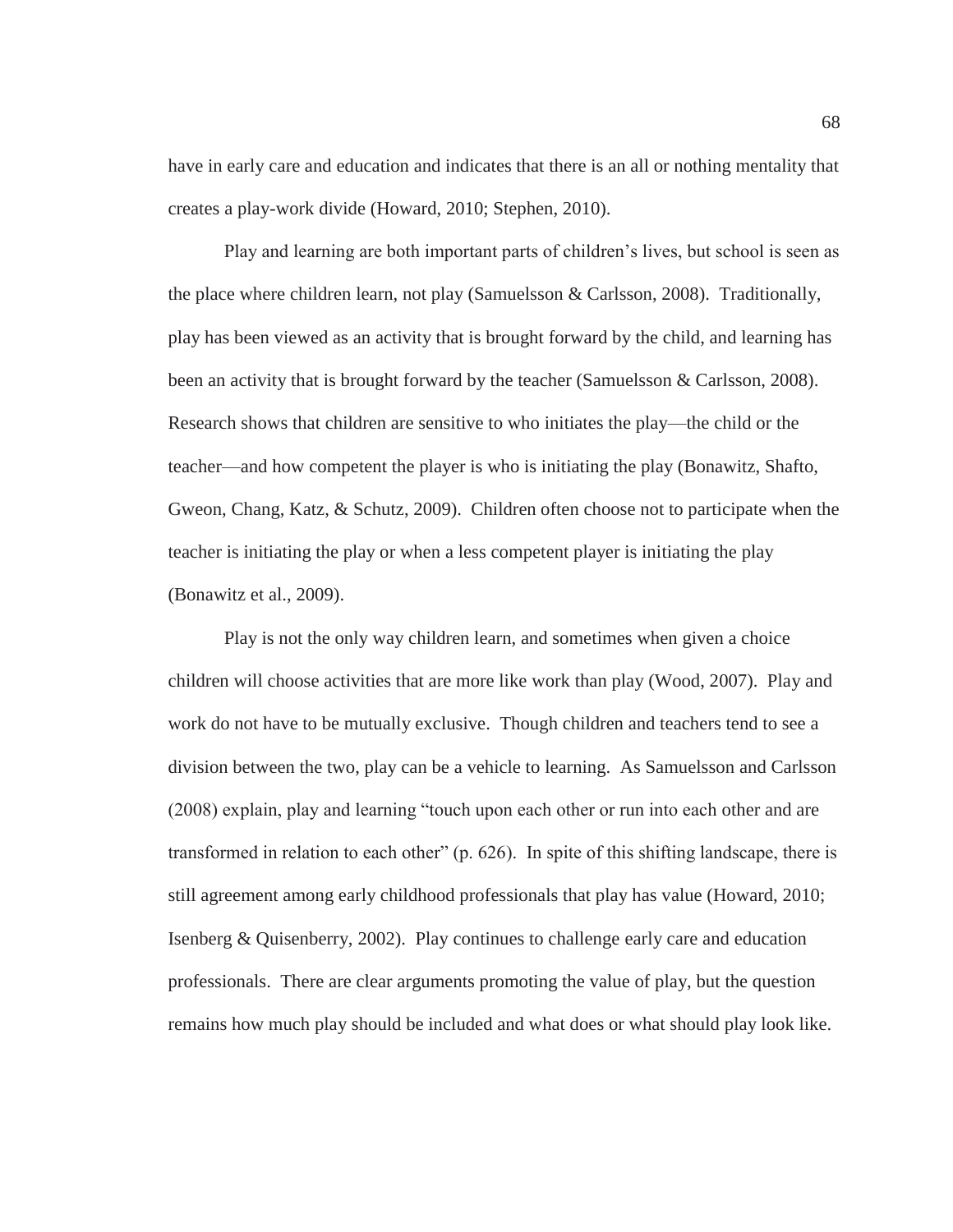The structure and organization of the classroom can impact the setting for play. The schedule and staffing of an early childhood classroom play a role in the availability of resources to support play. There is a high staff turnover in the field, and an unstable staffing situation in an early childhood classroom does not lend itself to play (Goffin, 2007; Howard, 2010). What teachers know and understand about play can also influence whether it is supported or not.

Some of the bad press play gets has to do with a common problem within the early childhood profession itself. Many early childhood classrooms and programs calling themselves play based have what Trawick-Smith and Waite (2009) referred to as a *laissaez faire* approach. In these classrooms a wait and see what develops approach is adopted. For play to have the greatest impact on learning and development, it must reside within a carefully planned theoretical framework that includes assessment (Trawick-Smith & Waite, 2009).

Play in educational settings is becoming further and further removed from children's experiences. Play, and play activities like recess, are being reduced or eliminated altogether (Fisher et al., 2008; Ginsburg, 2007; Patte, 2010). The time formerly devoted to these activities is used instead for additional lessons or formal instruction on academic content (Fisher et al., 2008). When play is used in the early childhood classroom, it is used in various ways: some teachers use it as a vehicle to support children's learning, some use it as a reward, and some use it as a time filler when other work is done (Leaupepe, 2010; Sherwood & Reifel,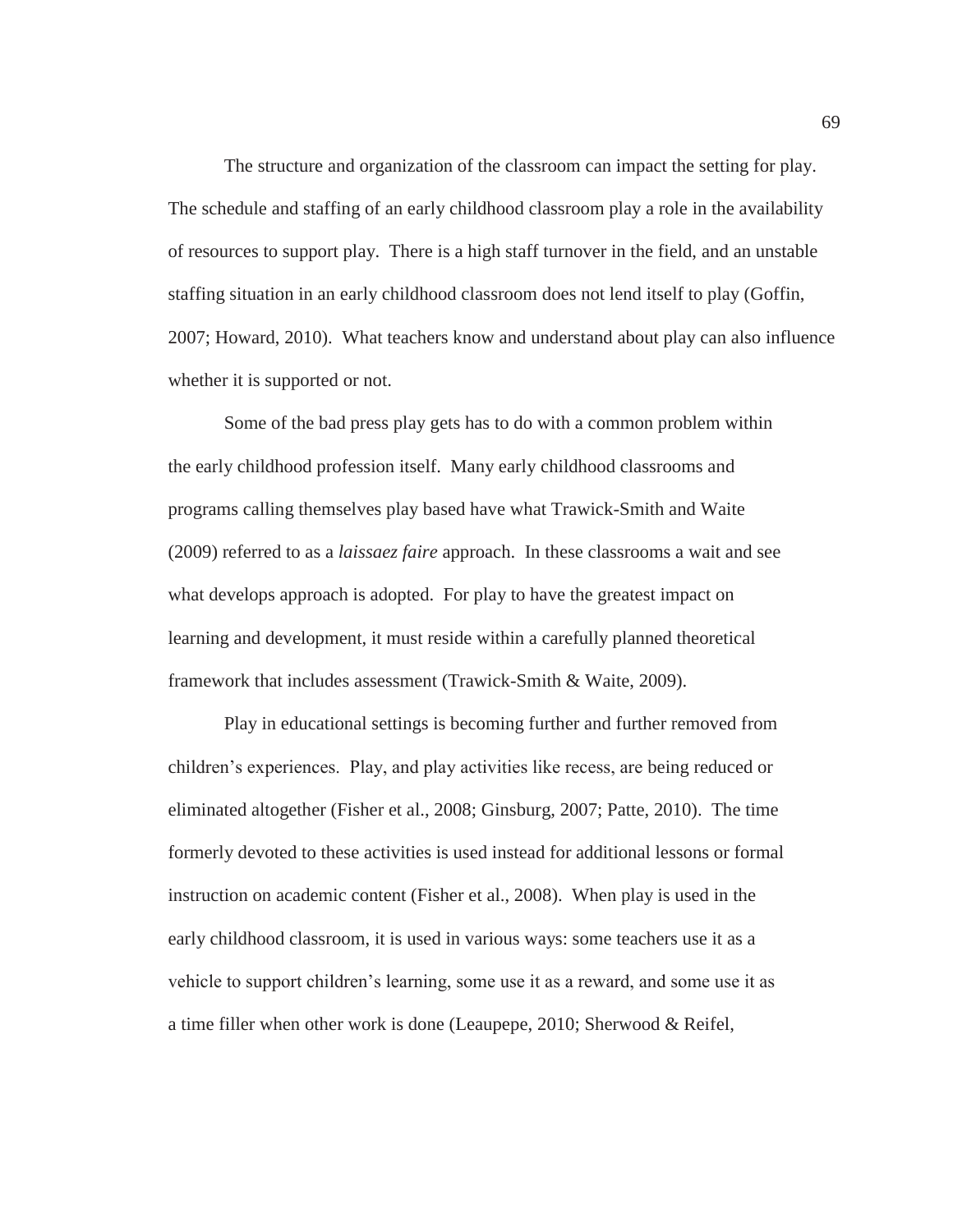2010). There is much debate on what the proper balance of play and academics should be in an early childhood classroom (Tobin & Kurban, 2010).

 Research shows that play, especially dramatic play, supports literacy learning (Bodrova, 2008; Long et al., 2005; Wood, 2007). In spite of empirical evidence, curriculum in many early childhood programs uses direct instruction to teach skills for reading and math instead of play. Play, according to Neuman (2006), has been a traditional staple in early care and education but has now been abandoned for didactic methods. The consequences of this choice are not yet clear (Louge & Harvey, 2010).

 In the 1980s the Hong Kong pre-primary education system worked to bring the learning of play ideology back into early childhood classrooms (Pui-Wah, 2010). This was part of an effort to improve the quality of early education and early education classrooms. The curriculum at the time of the research for pre-primary classrooms focused on academics and rote learning, and it used didactic methods of instruction. Teachers found making changes away from a didactic instructional approach and toward a child-centered instructional approach inclusive of play very difficult. In Pui-Wah's 2010 study, teachers continued to struggle with this change. Pui-Wah found that play continues to be at the surface level and that most instruction continues to be done through transmission from the teacher to the student. Teachers know they have to let children play, but they do not necessarily believe in the value of it as a vehicle for learning and instruction.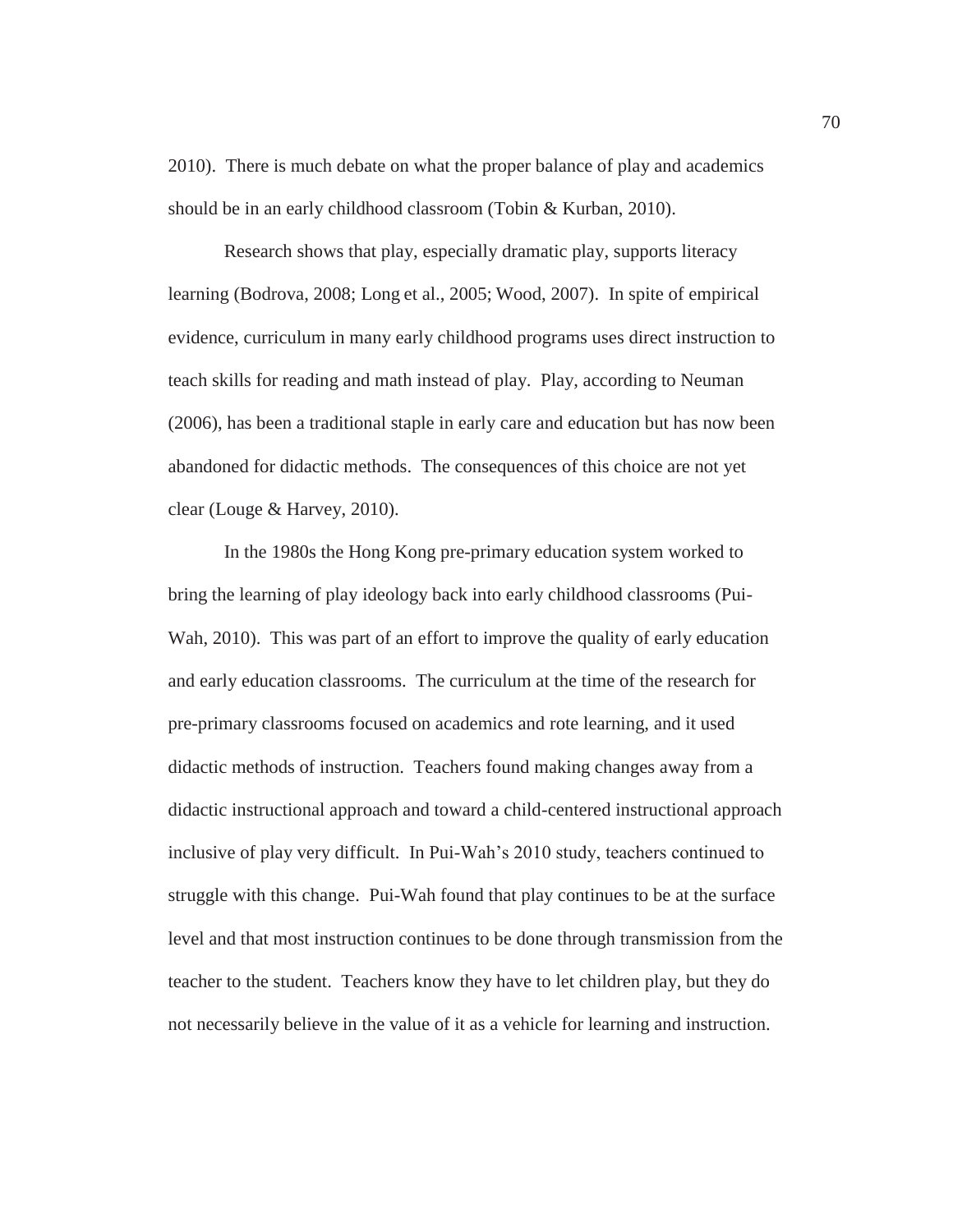Even for those teachers who believe in play and believe they are using it as a central part of their practice, it is difficult to talk about the learning that happens through play. This difficulty occurs because play takes so many forms in the classroom and looks different in each form it takes. Play in an early childhood classroom embracing the philosophy of Dewey would look different from play in a classroom embracing the ideas of Frobel. Play of children in a Waldorf classroom has a different focus than play of children in a Montessori classroom. Play in a Head Start classroom using Weikart's model of High Scope curriculum would look different from the play of children in a classroom based on the ideology of Reggio Emilia. Yet in all of these examples, the philosophies cite play as being central to children's learning and central as part of teaching practices.

 Each philosophy includes the belief that play should have a role in early childhood education, but among the advocates of these philosophies there is disagreement about what role the teacher should take in play. There are experts who believe teachers should be involved in children's play in a very direct manner and those who believe teachers should take a more hands-off approach. There are many levels and styles of interactions that represent various levels of involvement in play, as identified by Wilcox-Herzog and Ward (2004). These range from (1) uninvolved, (2) caretaker (blowing a child's nose), (3) safety/behavior monitor (redirecting a child), (4) stage manager (getting materials for children), (5) play monitor (watching children play), and (6) play enhancer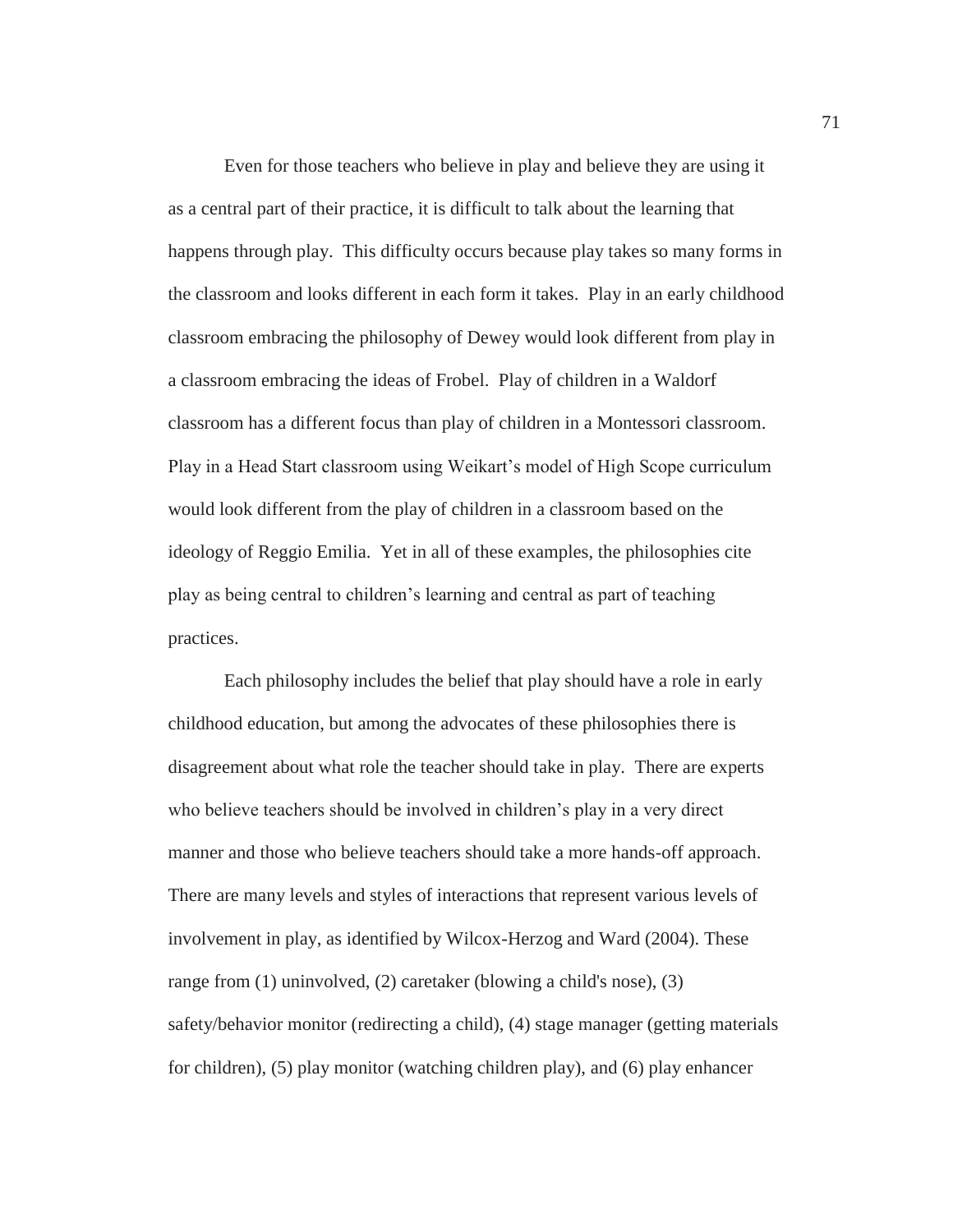(actively playing with children). Wilcox-Herzog and Ward observed that higher and more advanced levels of play occurred in classrooms where teachers frequently became involved in the behaviors at the higher end of the scale.

**Meaning and learning.** Play can be a way for teachers to develop meaning and learning in the community of practice of the early childhood classroom. It is not enough for teachers to believe in play. It is not enough for teachers to be involved in play. To make play meaningful and translate it into learning experiences there are certain things that must occur. The teacher must recognize and capture children's interests and joyful experiences, support children in revisiting these experiences, add learning goals in the revisitation of these experiences, share direction and ownership of curriculum, and create a climate where playfulness can reside (Pui-Wah, 2010).

 The role of the teacher in play is to "make resources available, be an interested observer (with an eye for both curriculum and assessment), to interact if invited, and to understand children's play from a developmental perspective" (Patte, 2012, p. 71). To make this kind of approach to learning successful, teachers need to have a solid understanding of play and embrace a more open-ended planning strategy (Patte, 2012). Another role of the adult, according to Patte (2011), is to support playful learning. These are learning experiences that originate with either the child or the teacher and are supported by the child's natural inclination toward play. In support of playful learning, beyond the teacher roles described previously, the teacher must "be sensitive to playful learning modes, make planned provision, modeling, participating, interacting, and enhancing vocabulary" (Patte, 2012, p. 72).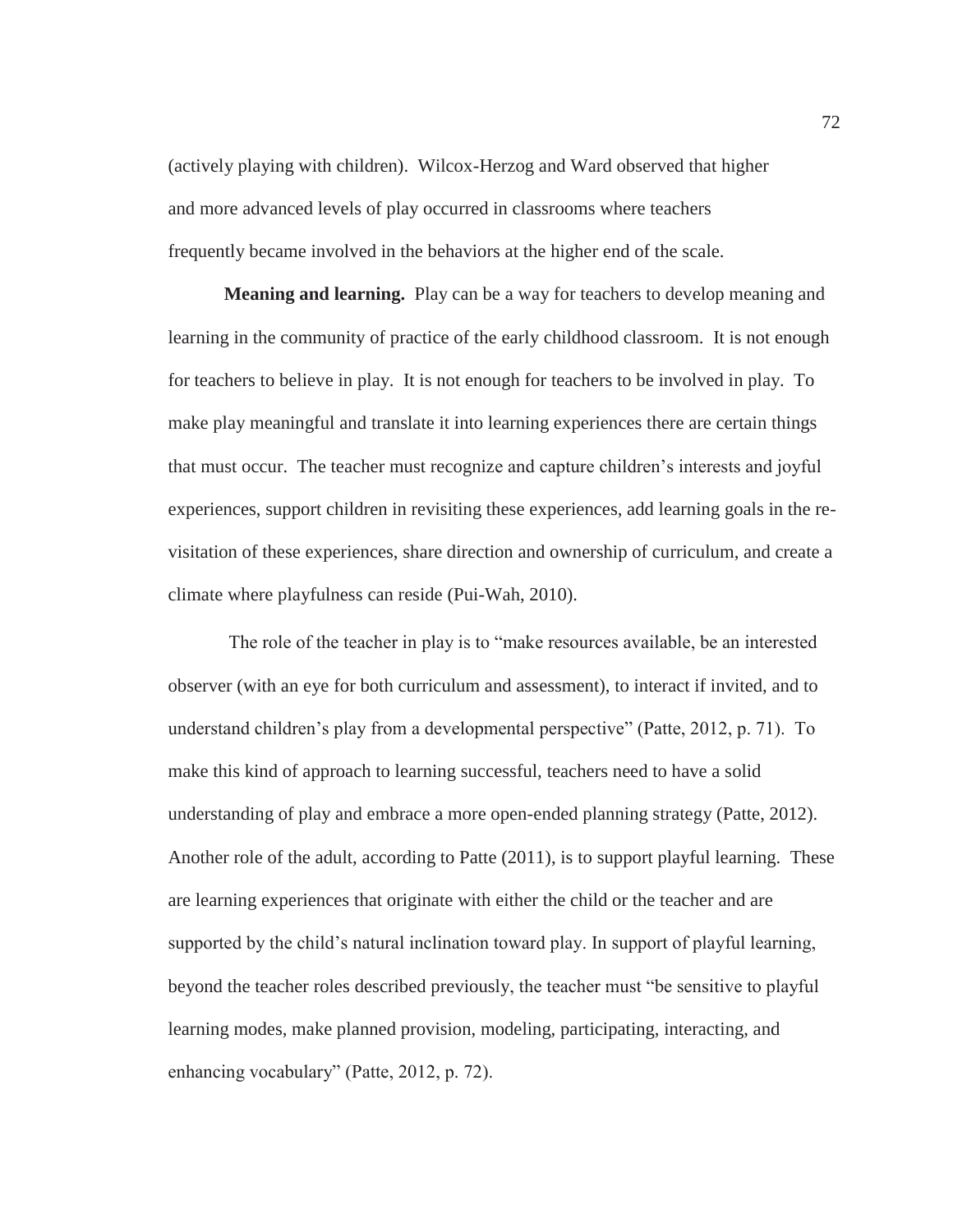The teacher must set up and provision play areas that are rich with materials and that introduce play scenarios (Vu et al., 2010). When teachers introduce scenarios and guide play they are not taking over the play. It is the teacher's role to enrich, enhance, and scaffold the play (Vu et al., 2010). It is this support by the teacher that can blend play and academics (Vu et al., 2010). When teachers engage and are involved in play, studies showed the duration of play, social interaction, cognitive activity, literacy activity, and oral language increase (Vu et al., 2010).

 Patte (2012) called this kind of engagement *playful teaching*. Playful teaching is central to the pedagogy of play. The teacher's role in playful teaching is to provide learning experiences that bring forth the children's natural joy, curiosity, and playful nature (Patte, 2012). These experiences are open-ended, imaginative, and active (Patte, 2012). In playful teaching the teacher uses the child's playful nature to support the participation and enthusiasm for the learning opportunity being offered.

 Play-based learning offers multiple opportunities for children to learn skills and concepts (Isenberg & Quisenberry, 2002). Yet it is important to make the distinction that play is not always the same as learning and that learning is not always the same as play. What is important is the recognition that there is learning in play and that there is play in learning.

 The opposite of play-based learning is direct, formal, or didactic instruction. Direct instruction has not been shown to have lasting effects (Dean  $\&$ Khun, 2006). Direct instruction promotes an immediate benefit that Dean and Khun (2006) called correct performance, but the correct performance does not last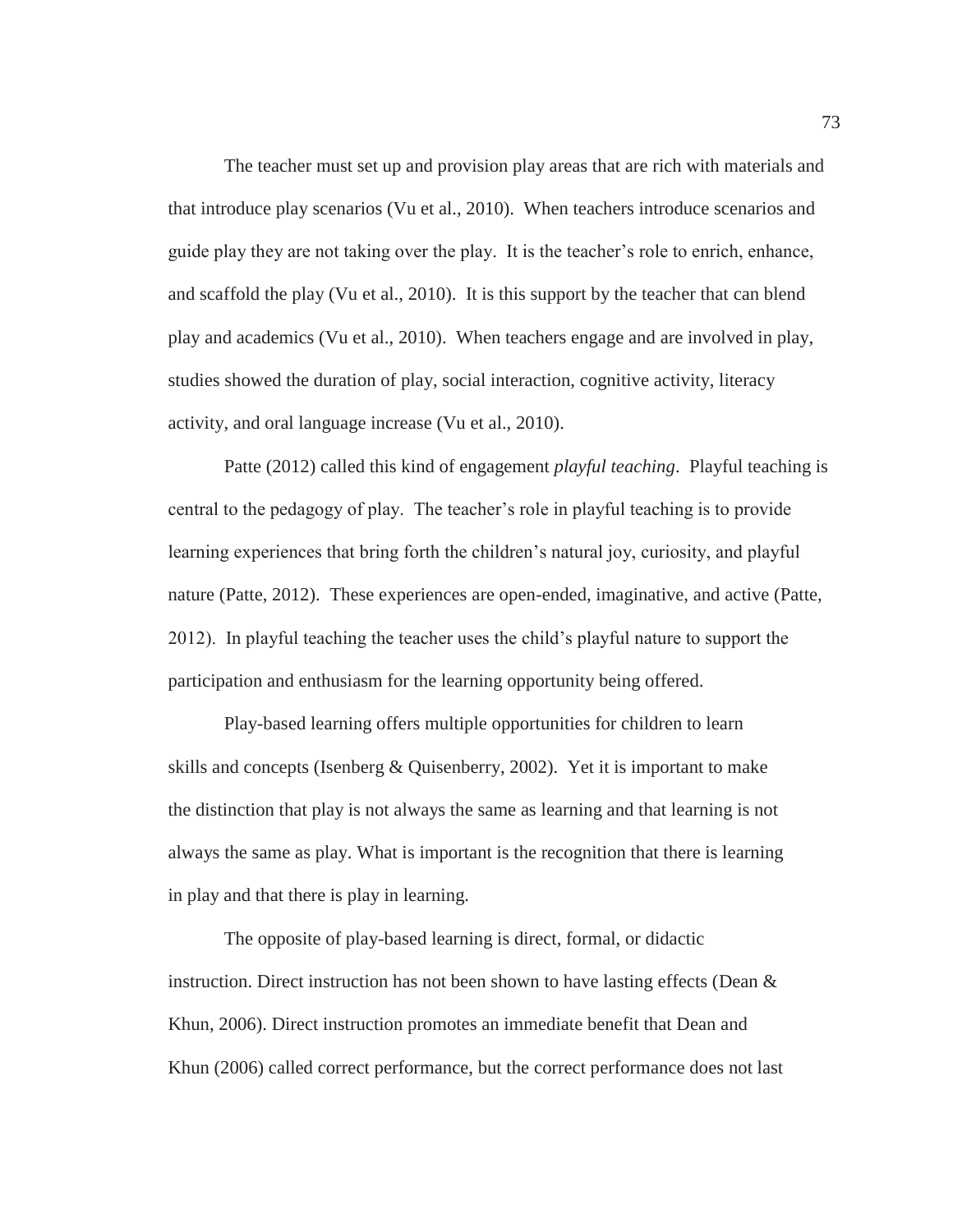over time unless it is practiced in follow-up sessions. The benefits of direct instruction were not found to last without some type of engagement or practice by the student (Dean & Khun, 2006).

 A type of mixed approach is the addition of balance to the free play, free choice ideology. This approach includes play, but it also includes the involvement of the teacher in bringing forth the learning within the play. As a result, the teacher's role and the child's role are equally important in a mixed approach (Samuelsson & Carlsson, 2008). Each brings something to the play and the learning.

 Samuelsson and Carlsson (2008) identified several criteria that must be met for a mixed model of play and learning to be successful. The teacher must have an awareness of both their perspective and the child's perspective. The teacher and child are each involved in the process. The teacher must be sensitive to the child's perspective when setting goals. Peer-like communication must exist between the teacher and the children.

 In research conducted by Lara-Cinasomo et al. (2009), only four focus groups of preschool teachers out of seven groups identified play as being an important learning activity for young children, and only two of the seven groups identified hands-on activities as being important. These activities were considered by this group to be the least important types learning activities. Childguided activities and one-on-one activities were identified by these groups as being the most important types of learning activities.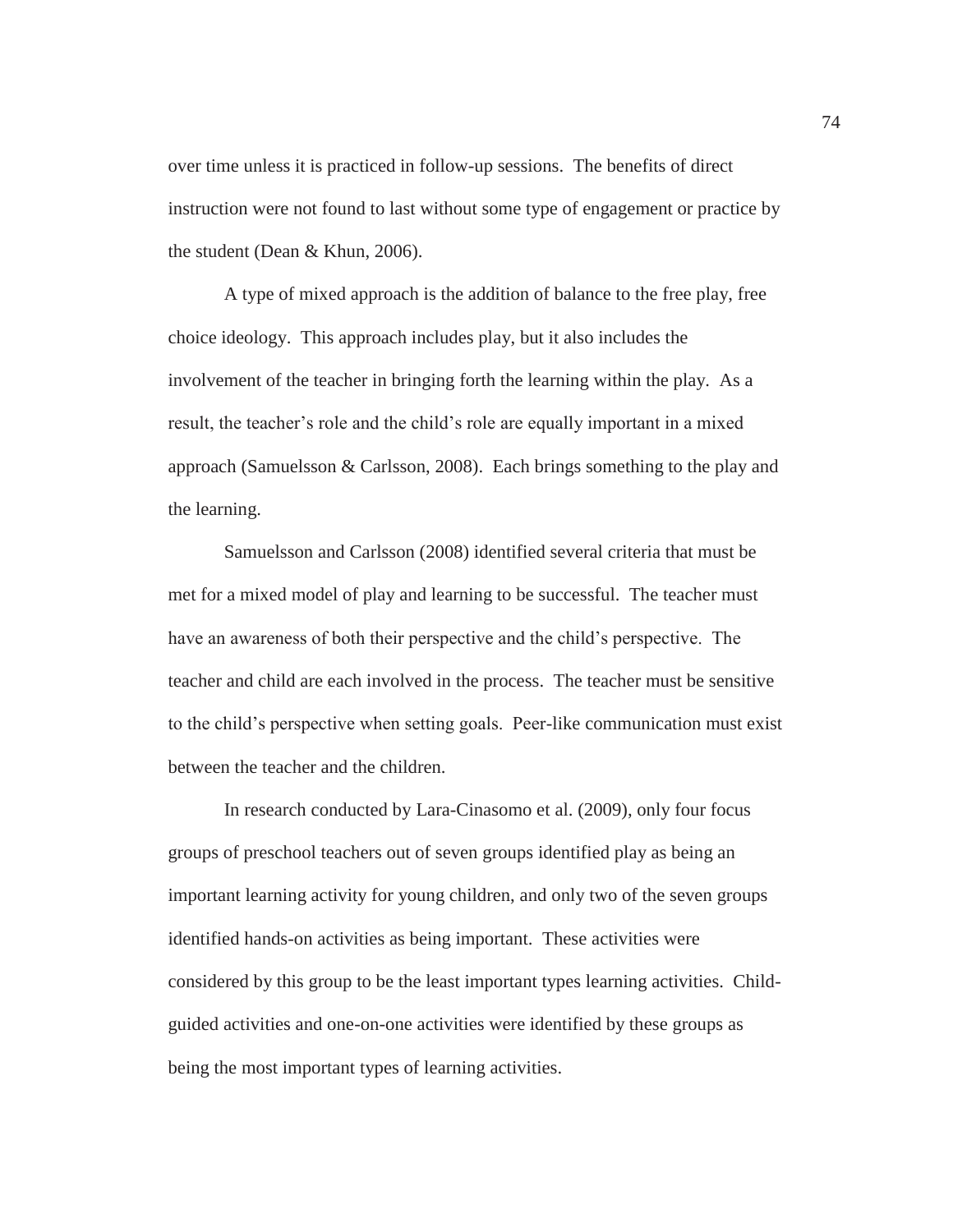A variety of strategies and techniques positively affect child outcomes and support a mixed approach. Wood (2007) presented seven of these effective pedagogical practices:

- Modeling appropriate language, encouraging dramatic play, asking questions and interacting verbally with children.
- Both teaching and instruction provided in play and through routines.
- A balance of teacher-directed group work and activities children selfselect that include play.
- A balance of adult-led and child-selected activities that include play.
- A balance of direct teaching and activities where the teacher acts to guide children's thinking.
- Teacher support of children in "sustained shared thinking" (Wood, 2007, p. 313).

In sustained shared thinking, teachers help children construct meaning and understanding about their experiences through dialogue.

*Difficulties in implementing play***.** When teachers discuss their role in play, they speak of being facilitators, role models, and see their role as one of offering support (Howard, 2010). Few teachers describe actually playing with children (Howard, 2010). In order to support a play-based curriculum, teachers must understand play on several different levels. A theoretical knowledge base offers teachers a developmental view of play and knowledge about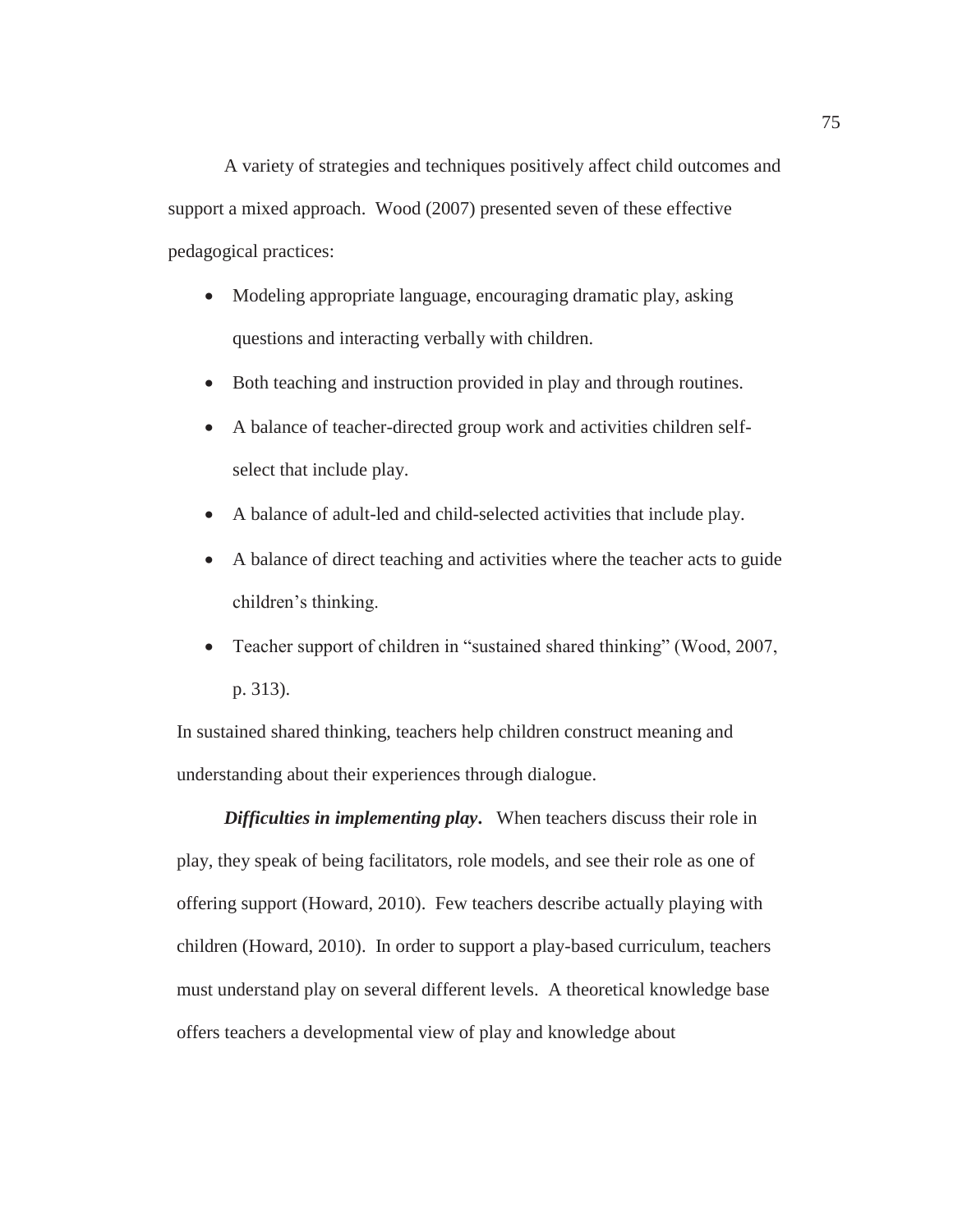characteristics of play, and it provides the underpinnings that support play in the classroom.

 Research shows that one of the greatest negative impacts on quality of play occurs when teachers frequently call the children away from play to complete other tasks (Rogers & Evans, 2007). Pui-Wah (2010) observed a lack of quality of play in early childhood classrooms of teachers who included play. Play in these classrooms was at what Bodrova and Leong (2007) would consider a low level of play without a lot of mastery. In observed play, children engaged in repetitive behaviors, play was mainly solitary, and it lacked a connection to learning (Pui-Wah, 2010). The main purpose of the play was recreational and occurred without much involvement from teachers.

 Outside the classroom, play is accepted and valued as an important part of childhood as a recreational activity. Most adult perspectives of play view it as a break from work (Elkind, 2007). So the idea of play as part of a classroom causes controversy right from the start. Using play or terminology related to play within elementary school classrooms and within early childhood classrooms, especially in relationship to curriculum, creates discord. The perception of school, even at the preschool level, is that it includes, or should include, a curriculum that goes far beyond recreation (Youngquist & Pataray-Ching, 2004). As a result, the need remains for teachers to interpret the play that occurs in early childhood classrooms as meaningful, supported by theory, and valuable as curriculum in a school setting in a way that does not draw criticism from those who connect play only with recreation.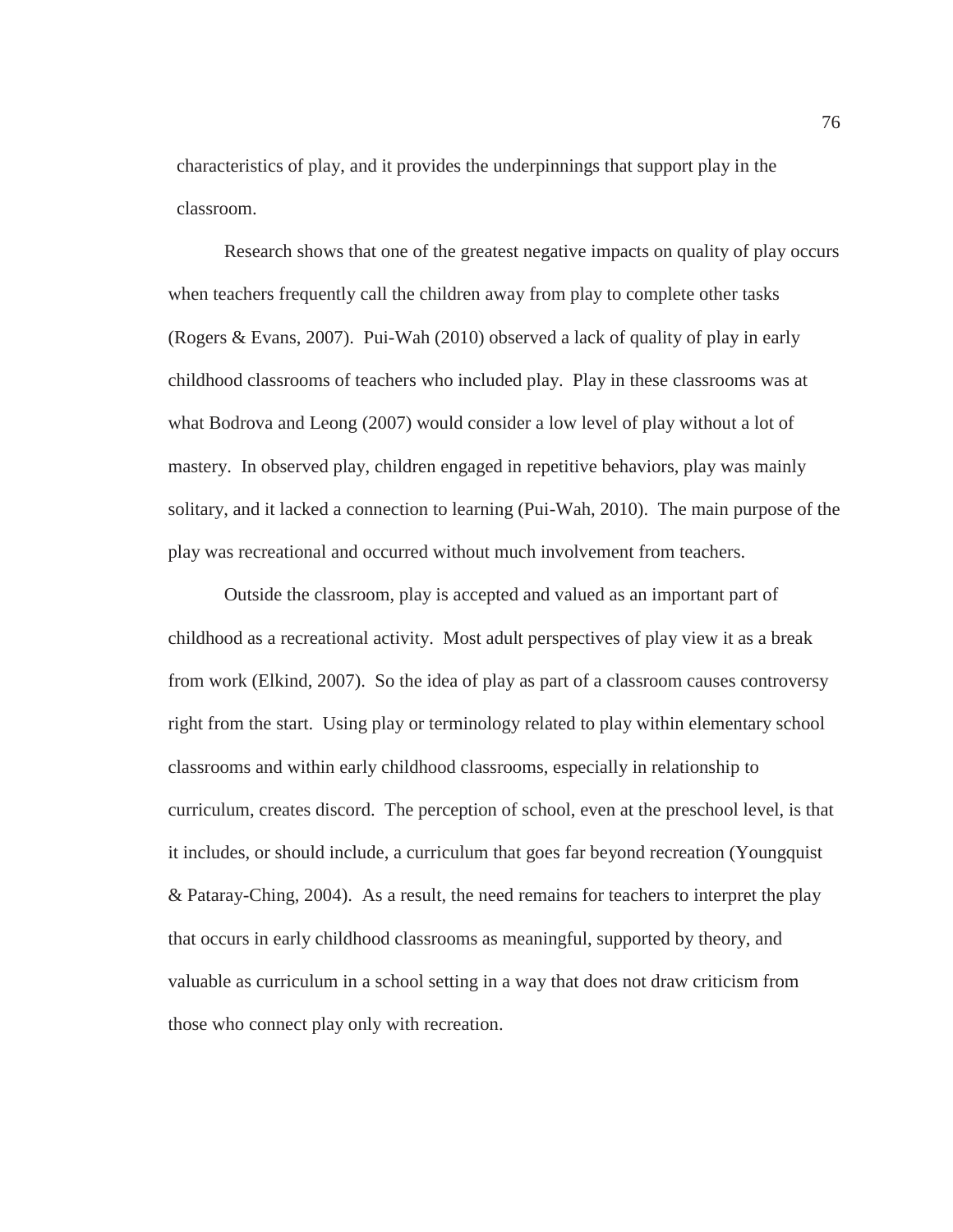Research showed that teachers are more inclusive of play as a teaching and learning paradigm than parents would like (Howard, 2010; Tobin & Kurban, 2010). The play that parents are more willing to support is a more structured variety of play (Howard, 2010). One of the reasons cited for teachers and parents sharing different views and beliefs about play as part of the curriculum is due to parents believing the children should be taught the way they were taught, through formal instruction (Tobin  $\&$ Kurban, 2010). There appears to be a lack of recognition from parents that children could learn the same academic skills during or through play.

 There are some countries that support a national curriculum that embraces play (Howard, 2010; Pui-Wah, 2010; Sahlberg, 2011; Sheridan, 2007; Trageton, 2005). In spite of this support, teachers in these countries can still feel challenged to embrace play as part of their teaching practices (Howard, 2010; Pui-Wah, 2010; Sheridan, 2007). This type of reform was tried unsuccessfully in Britain. After the Plowden Committee concluded investigating classrooms in Britain the committee recommended that Britain embrace a more progressive philosophy in education (Emmott, 1998). These recommendations included less whole group instruction and more work with smaller groups and individuals. By connecting their findings with the work of Piaget and Dewey the committee recommended that play should hold a prominent place in the classroom (Emmott, 1998).

These progressive ideas were embraced in the 1960's after the committees report and for a time up to 70% of the child's day in school were spent in play, but by the 1980's teaching practices reverted to children sitting in rows in desks once again in all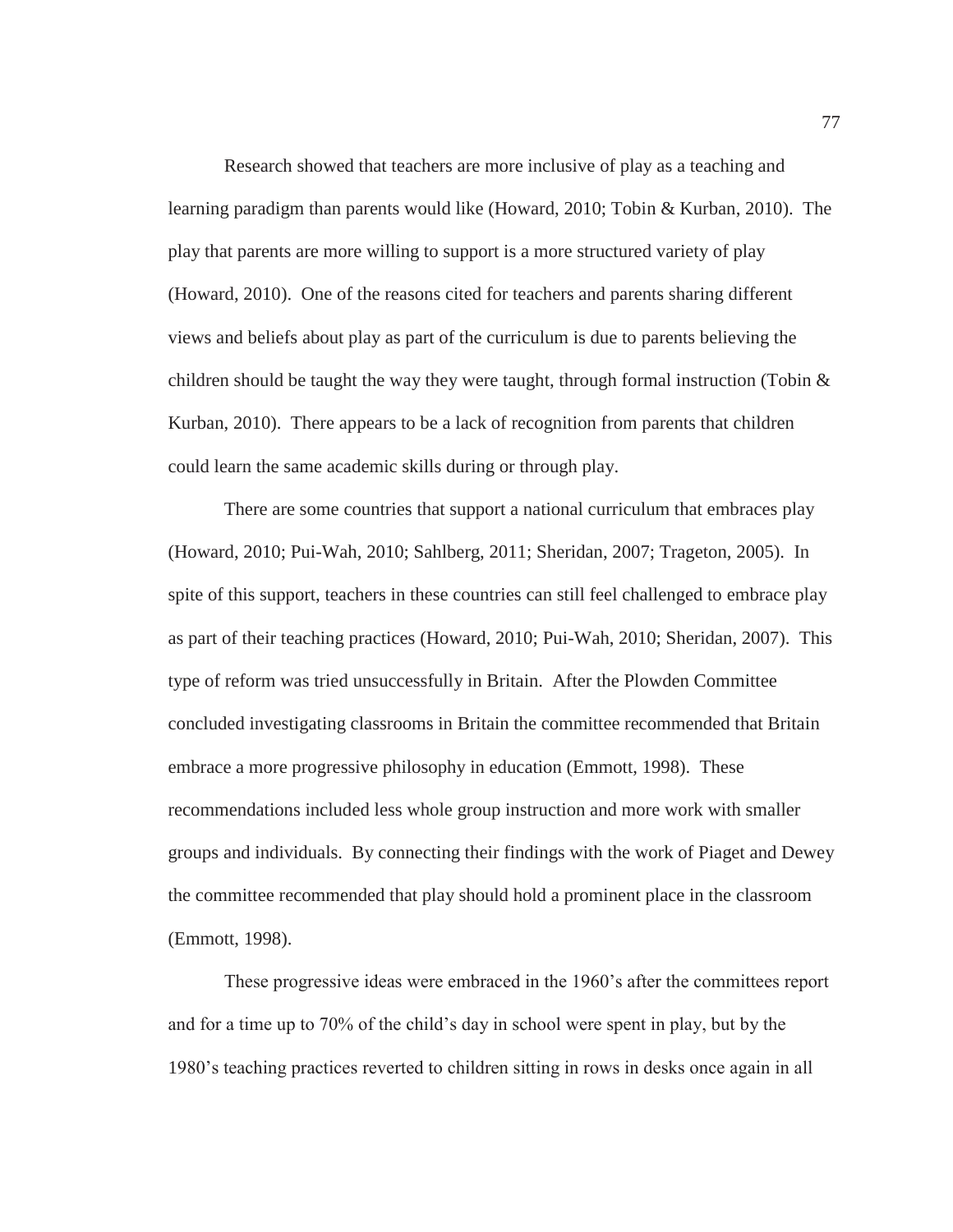primary classrooms (Emmott, 1998). The type of teaching that emerged as a result of the committee's work was a kind of hybrid and in some classrooms resulted in chaos. It is not clear that teachers were really following the recommendations that the report intended, but the 1988 Education Act in Britain moved away from the Plowden Committee recommendations and back to more stringent, structured methods of teaching calling the methods recommended by the committee (Trageton, 2005). The shift away from play meant a shift back toward whole group instruction "in addition social problems including bullying in school increased" (Trageton, 2005, p. 165). Research shows teachers often revert to previous outcomes-based models (Howard, 2010; Pui-Wah, 2010).

 Outcomes-based models are often favored because they show measurable results. According to Howard (2010), there are four other factors to consider: the practitioners' training and theoretical knowledge regarding play, the practitioners' confidence in play and in defending play, the type of play opportunities offered in the classroom and the practitioners' engagement in those opportunities, and other barriers to using play as part of teaching practices.

 There are forces that either work together or against each other when considering the difficulties in implementing play in early childhood classrooms: philosophy/theory, pedagogy, and public policy. Theory and philosophy influence teachers' dispositions toward play. Teacher dispositions influence pedagogy or practices in the classroom. Research shows that there is a connection between teacher beliefs and practices and the Socio Economic Status (SES) of the group of children in the classroom. Teachers of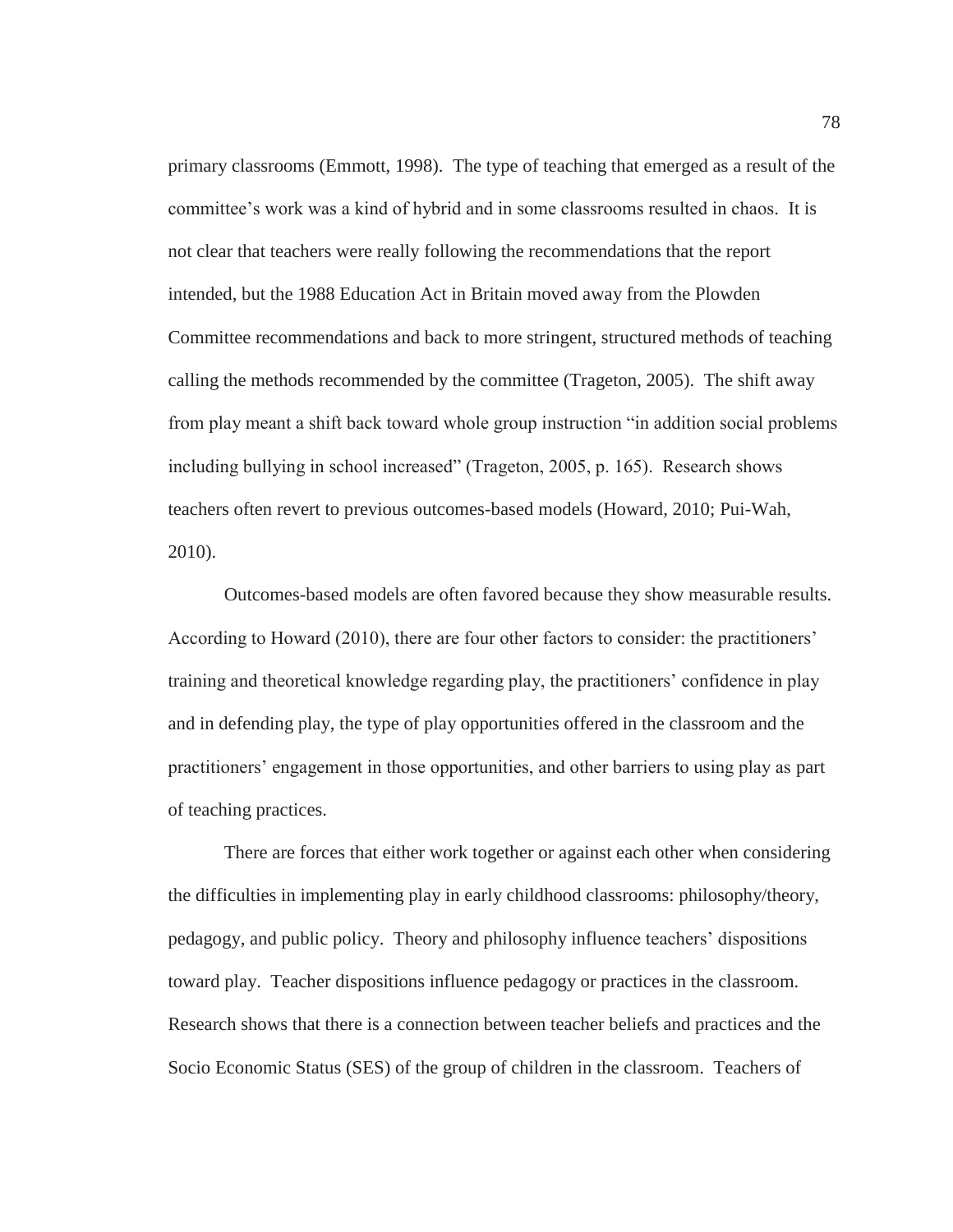children from families with low SES tend to view academics as more important than play in order to help close the achievement gap (Lee & Ginsburg, 2007; Nicopoloulou, 2010). Last, public policy can determine trends in education and influence practices in the classroom. Further exploration of these influences and research may uncover some of the issues and problems early care and education teachers face when implementing play as a teaching and learning strategy.

### **Summary**

 The conceptual framework of situated learning theory and communities of practice support the central question that forms this study: How are early childhood teachers' beliefs regarding play connected to their practices? The literature review described two important communities of practice that teachers engage in as member—the sociopolitical community and the early childhood classroom community. The teacher is discussed separately as the member that bridges both communities. Each community of practice may have important influence on teacher beliefs regarding play and their practices in the classroom, and each community is considered in relationship to teachers' beliefs, dispositions, and perceptions of play and connections to classroom practices.

# **The Sociopolitical Community**

 The literature showed how the sociopolitical community influences what happens in early childhood classrooms. Changes in public policy have to be connected to the culture of society to be effective. Germany and Sweden have been successful in making positive changes in early care and education because those changes were parallel to and reflective of the culture (Sheridan, 2007). India and some countries in the UK tried to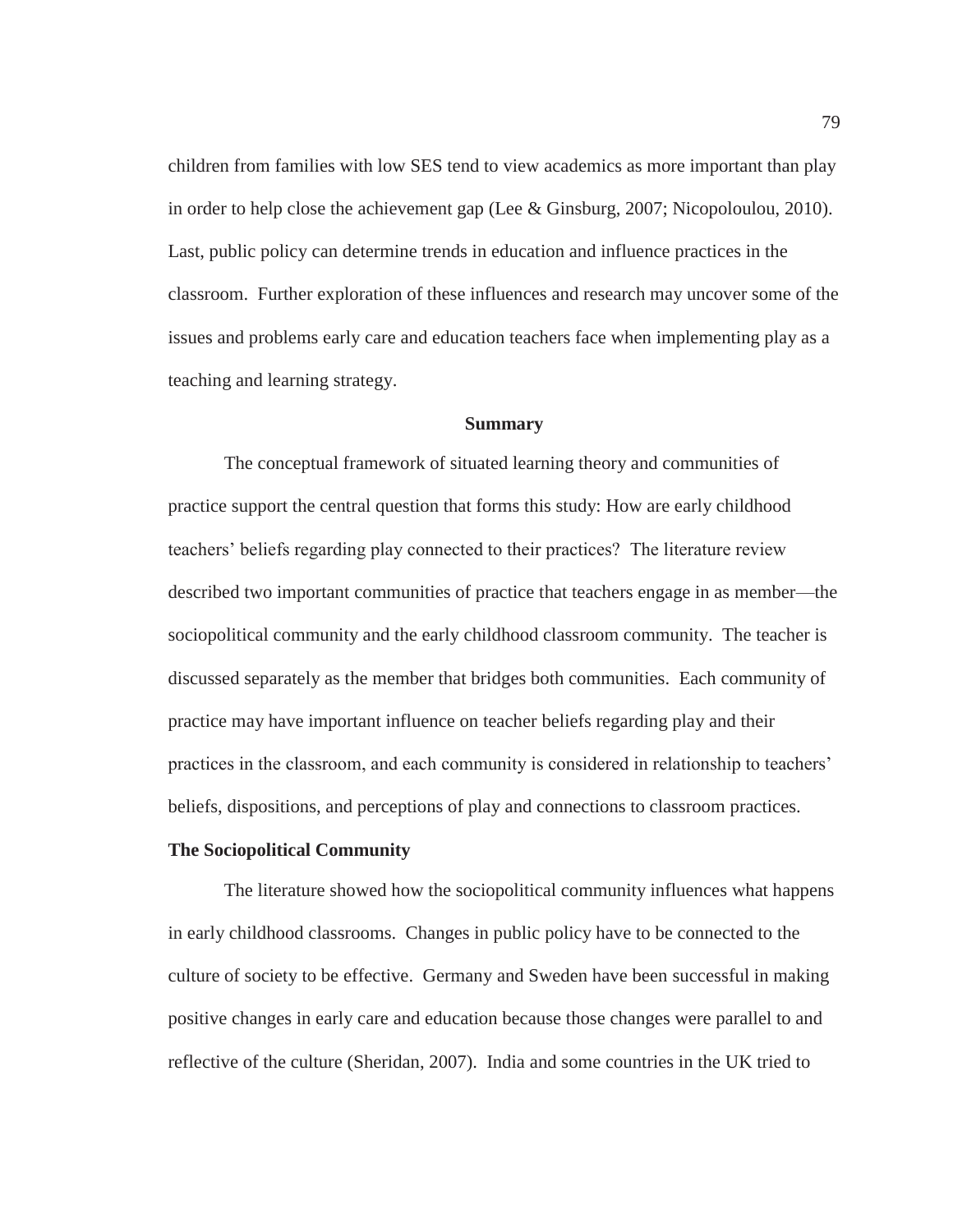bring about change through public policy by focusing policy makers' interest on play as an important learning strategy (Hedge & Cassidy, 2009; Howard, 2010). This effort had mixed results. According to Howard (2010), the difficulty with this initiative lies with a "discrepancy between theoretical, legislative, and pedagogical perspectives" (p. 92). This finding would that indicate creating social change will be most successful if there is an alignment between public policy and culture.

## **The Teacher**

 Understanding what early childhood teachers believe could be a pathway toward improving early childhood education. Further research is needed examining the relationship between teachers' beliefs and their practices (Pedersen & Liu, 2003). Changing teacher practices without considering teacher beliefs is often unsuccessful (Lee & Ginsburg, 2007). This type of attempt at change is a top down model where information is offered or poured in in an attempt to create change. Changes in teacher practices are a direct result of changes in their beliefs (Richards et al. 2001). Change in beliefs in personal and professional contexts is a bottom up model of change.

 Better models of professional development for teachers are needed in order to affect change. Teachers' beliefs are connected to their development as professionals (Richards et al., 2001). Due to a lack of preservice training, early childhood teachers are challenged to understand the theoretical underpinnings that support play and to integrate them into their practice. Integration of play has to fit within a curriculum structure that teachers sometimes have no control over and often have limited resources to support. Teachers are also challenged to support the educational objectives of the curriculum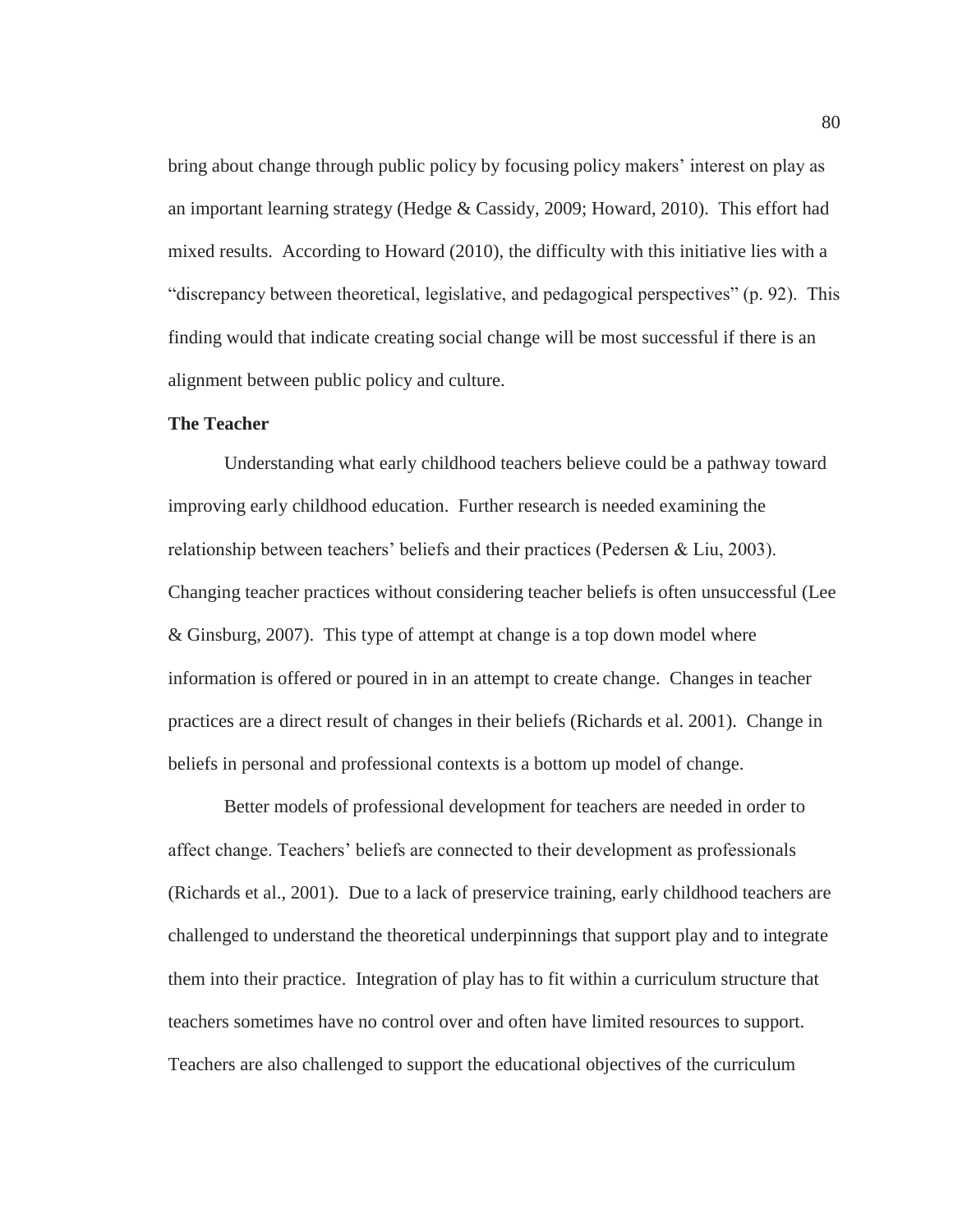while conforming to demands of current public policy and parents' desires. All of these factors influence the prevalence of play in early childhood classrooms.

## **Community of the Early Childhood Classroom**

 Looking carefully at the contribution of play to an early childhood curriculum can perhaps promote it to a stronger position in the classroom and in the repertoire of teachers' practices. Even when a teaching strategy promotes best practice and is supported by research, it will not gain acceptance unless both teachers and parents embrace it (Heal, Hanley, & Layer, 2009). The role of teachers in early care and education is crucial. It is thus important to understand the beliefs of teachers and how these beliefs shape teaching practices. Understanding what influences teachers' decision making and planning provides a window into what teachers believe is important. These belief systems heavily influence the outcomes of early childhood programs.

**Learning and meaning.**Pedagogy concerns itself with the act of teaching and what it is teachers do to support learning in the classroom (Stephen, 2010). Stephen (2010) found teachers were reluctant to discuss pedagogy. A reluctance to discuss pedagogy and practice creates difficulties in engaging in meaningful discussions about teaching and bringing about change. Where does this reluctance to discuss pedagogy come from? Why is it difficult for early childhood teachers to engage in meaningful discussions about their teaching? More important, how does this reluctance to engage in discussion about pedagogy impact teaching practices? Perhaps this reluctance is the next area of research and these are the next research questions moving forward.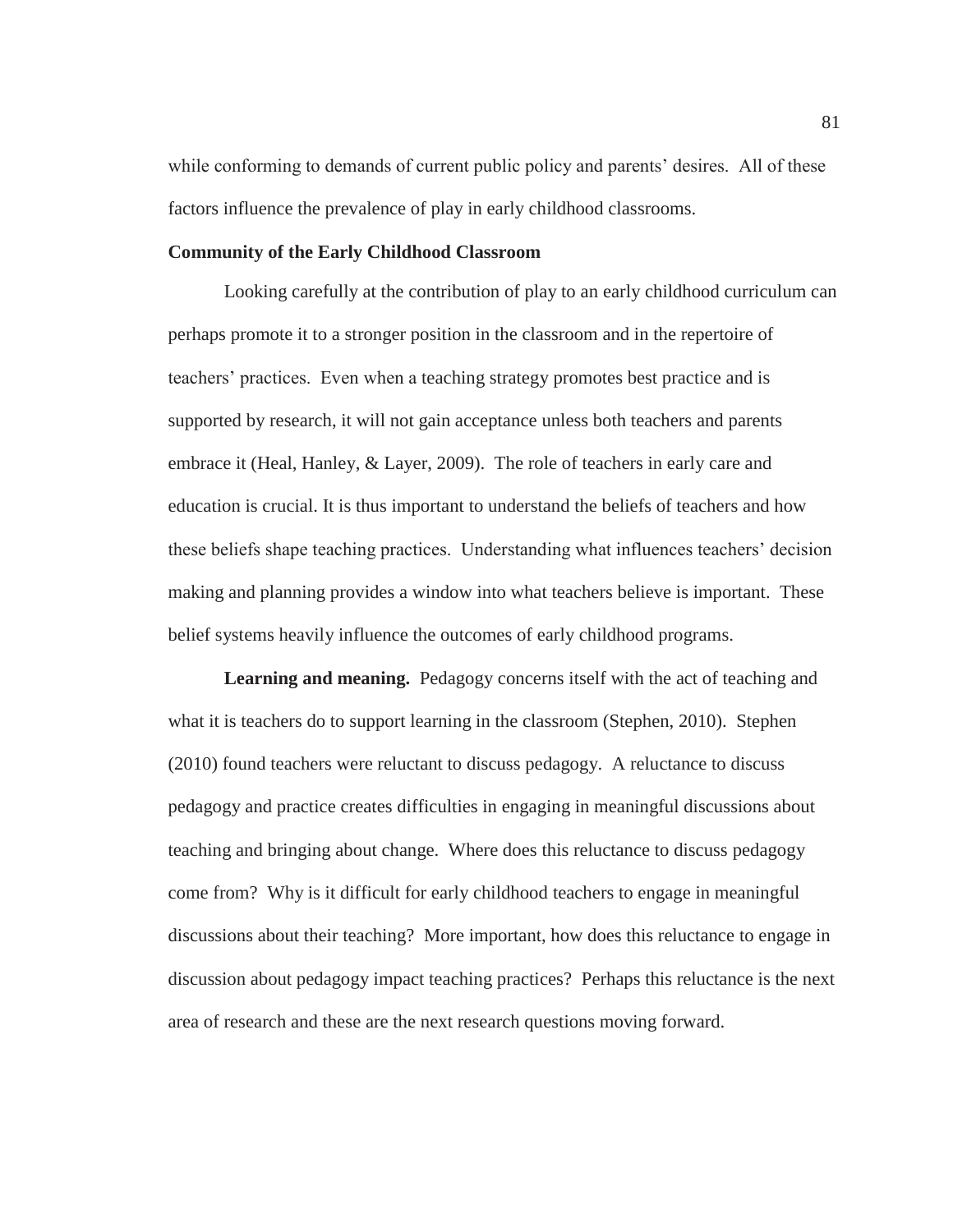The dialogue about pedagogy matters because to truly embrace play as part of practice teachers have to have a knowledge base and theoretical understanding of play. One of the effective strategies in changing teachers' beliefs is for teachers to have professional development experiences that help them uncover their beliefs and give them time for reflection with their colleagues (Richards et al., 2002). Teachers have to develop this self-awareness in order to consider changes and to be accountable to parents and policy makers.

**Play as part of practice.** For hundreds of years theorists have been talking about child's play. Teachers, parents, and experts have not only discussed but argued about the role of play as a vehicle for learning in the classroom. Piaget's (1969) view supported the idea that play and experiences in play are the child's work. The idea that children learn by doing, or playing, seems to be a common thread among many of the important traditions/movements in early childhood education. Froebel and Montessori viewed the child's activity as self-motivated (Samuelsson & Carlsson, 2008). High Scope created a structure within which children must be active participants. In Reggio Emilia theory, what children do hinges on their interaction with the environment and the people within that environment.

 How children play, act, or do what they do within early childhood programs influences their development. Although there is a strong body of research that illustrates the contribution play makes to children's development and well-being, it is taking some time for public opinion and policy makers to catch up. This time lag in turn affects teachers' practice. A better alignment of research, policy, and practice is needed.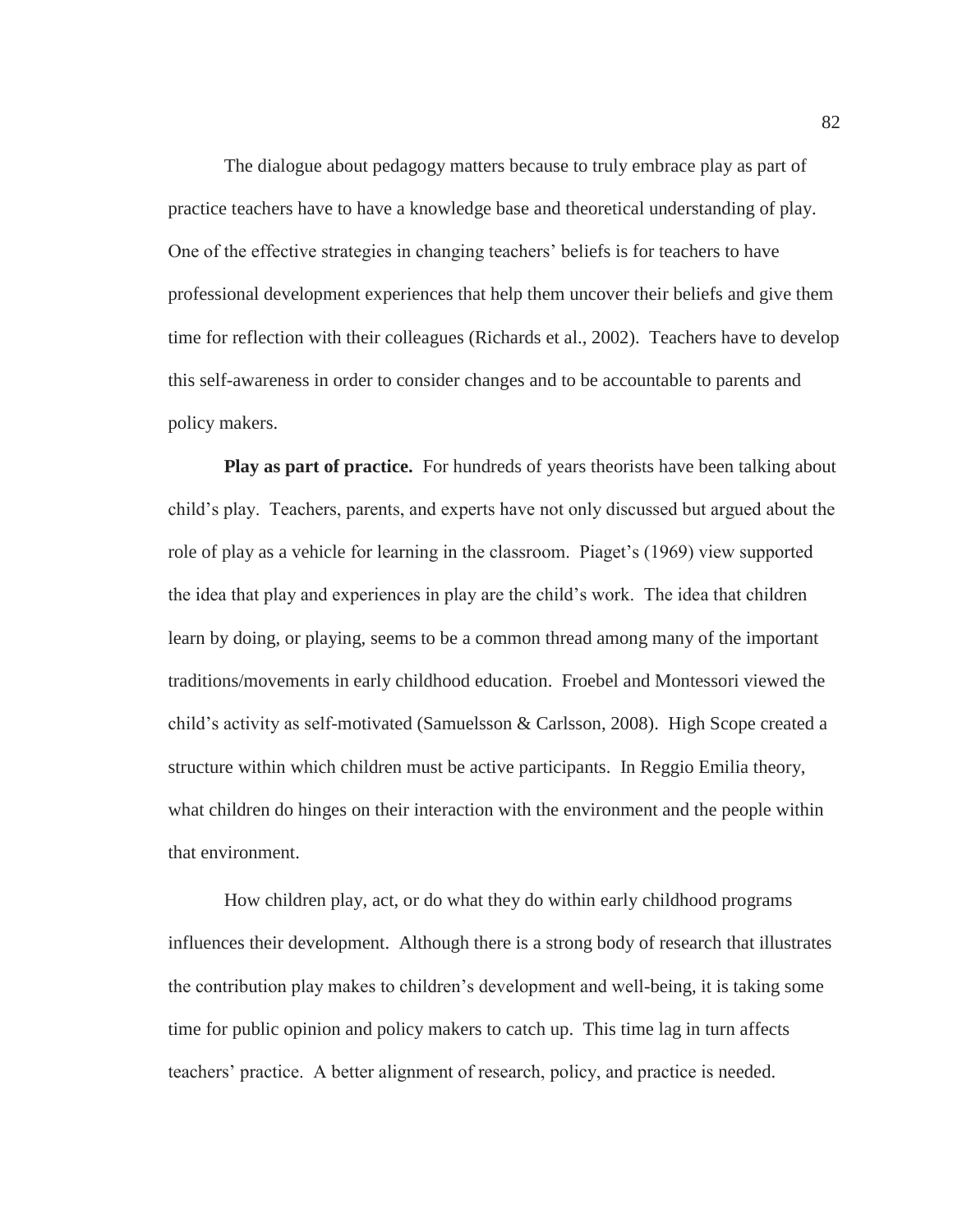## **Placement of this Study in the Literature**

 The research does not currently address how early childhood professionals view/conceptualize/address play (Fisher et al., 2008). There are only a small number of studies that focus on teachers' beliefs, dispositions, and perceptions of play. Only three of them are connected to the political and social culture of early childhood teachers specific to the United States (Fisher, Hirsch-Pasek, & Golinkoff, 2008; Howard, 2010**;**  Ranz-Smith, 2007). Two of these studies discuss teachers' beliefs and views of play, yet this is only half of the central question of this study. The research shows the negative impact a lack of play has on child development, but it does not show how the lack of play has affected teachers and teaching practices. Only one of these studies makes connections between early childhood teachers' beliefs regarding play and the connection those beliefs have to their practice.

## **Future Research on Play and Teaching**

 More studies on the connections between teachers' views on play and how these beliefs impact teachers' classroom practices are needed. It is also important to have a better understanding of the place of play in preservice training. A clearer picture of what kind of theoretical background and understanding about play preservice teachers have as they enter the field would create an understanding about what further training is needed. Another barrier to research and in developing training is a lack of a shared definition of play.

 Moving toward a shared definition of play would help both in preservice and inservice training for early childhood teachers as well as provide a platform for educating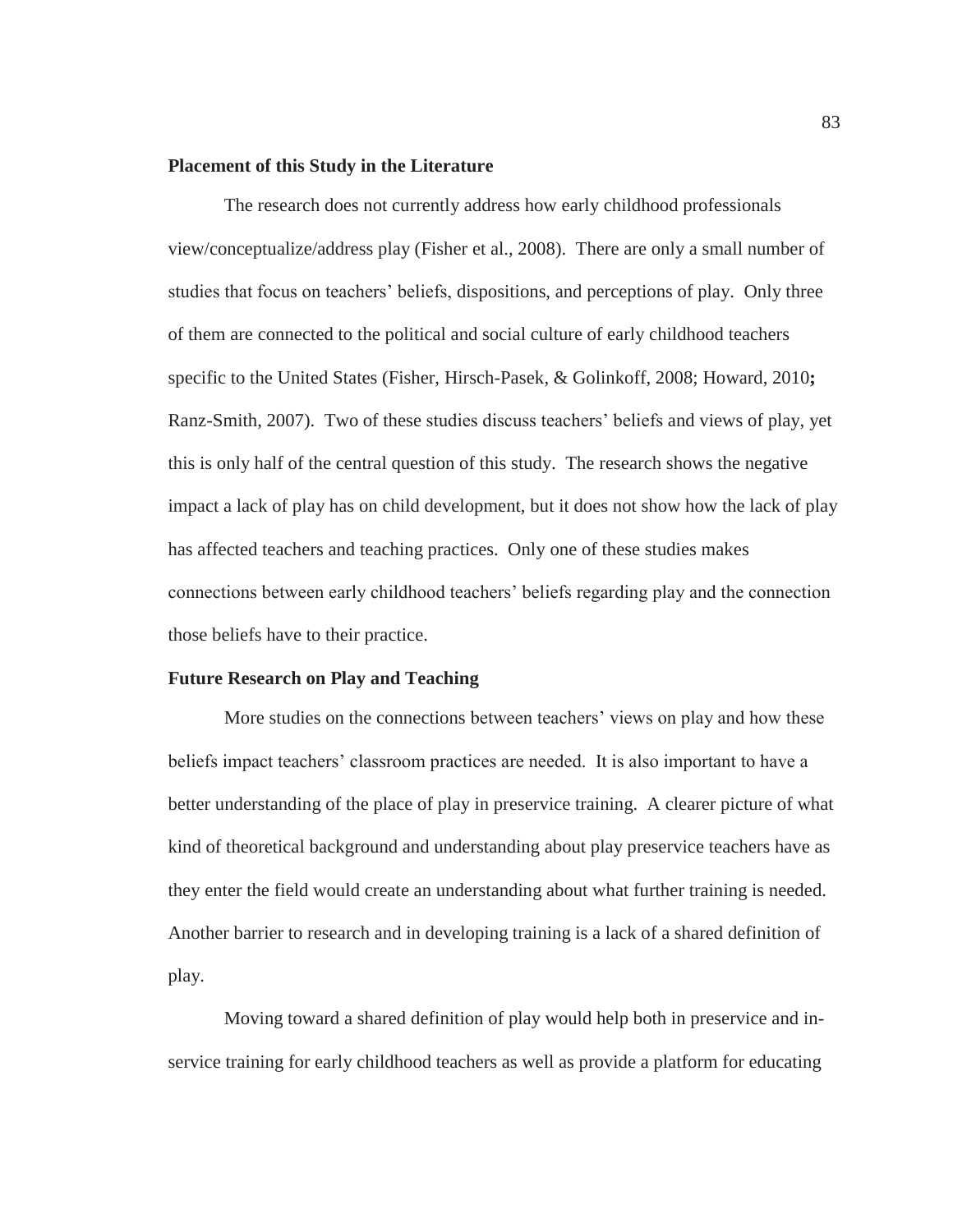other members of society, including policy makers, about the benefits of play (Fisher et al., 2008; Pellegrini, 2009). Play has become a generic label for most of children's activities and behaviors, especially those involving peer interactions (Pellegrini, 2009). This wholesale use of play as a generic label means that those using it as a label either misunderstand play or have only a surface knowledge of play. The danger of this practice continuing means that play may continue to be misunderstood and misaligned with both policy and teaching practices.

 This study may promote a positive social change in the field of early childhood education. Understanding and clarifying teachers' current beliefs and perceptions around play will make it possible to see how well teacher beliefs and perceptions regarding play match up with their practices and with current educational trends and public policy. A case study that helps to provide a clearer understanding of the way early childhood teachers view play may help restore play to a prominent place in the early childhood classroom as a teaching practice, instructional strategy, and curriculum choice. A detailed examination of the methodology will be provided in Chapter 3, beginning with a description of the research design and tradition. The rationale for selecting a case study will be offered. The purposeful selection of participants, role of the researcher, data collection, analysis, and threats to quality will be described. The ethics and feasibility of the study will also be explored in addition to issues of trustworthiness.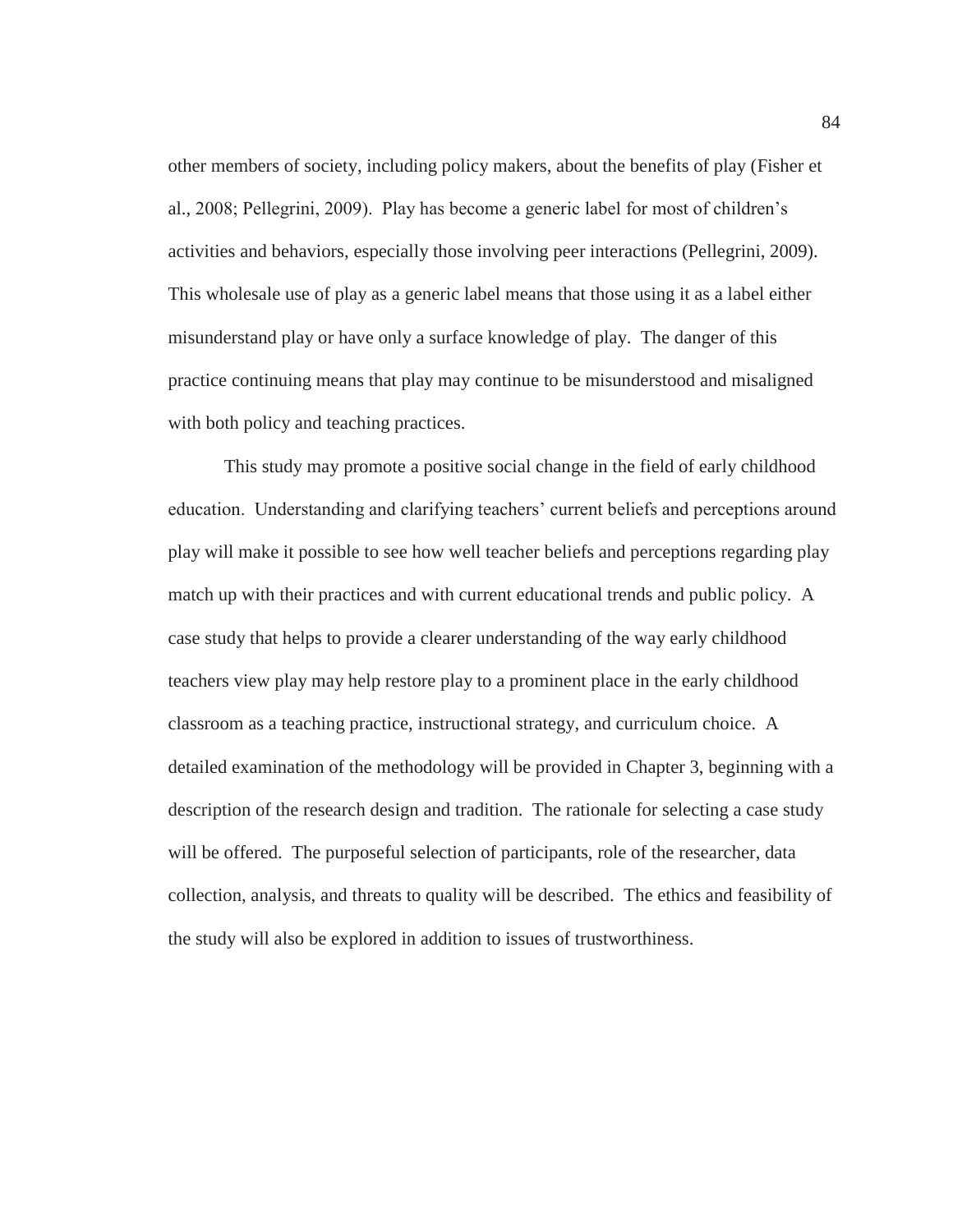## Chapter 3: Research Method

# **Introduction**

The review of the literature in Chapter 2 demonstrated the impact changes in the political and social arenas have had on the landscape of early care and education. The bar of accountability in early education has been raised through the mandate that children achieve proficiency in specific academic skills and standards in the domains of reading, writing, math, and science by third grade (NCLB, 2002). Though numerous studies illustrate the important contribution play makes to the learning and development of young children, play and early childhood teachers' use of play as an instructional strategy have been negatively affected by a stronger focus on academics in early childhood classrooms (Bishop-Josef & Zigler, 2011; Frost, 2007; Miller & Almon, 2009; Vu et al, 2012). The research indicates that play is an important support for academic achievement, but there is a gap between research and practice (Patte, 2012; Vu et al., 2012).

#### **Context of the Study**

 In previous decades, research indicated that early childhood teachers shared a strong philosophical alignment with play. What is not clear is how early childhood teachers perceive play today, and how teachers' current perceptions impact the role of play as part of teacher practices in early childhood classrooms and curriculum. This qualitative multiple case study in six early childhood classrooms helped address this gap in the literature and provided an opportunity to gain a further understanding of early childhood teachers' dispositions toward play. Teachers' perceptions and beliefs were examined through interviews, classroom observation, and document analysis to gain a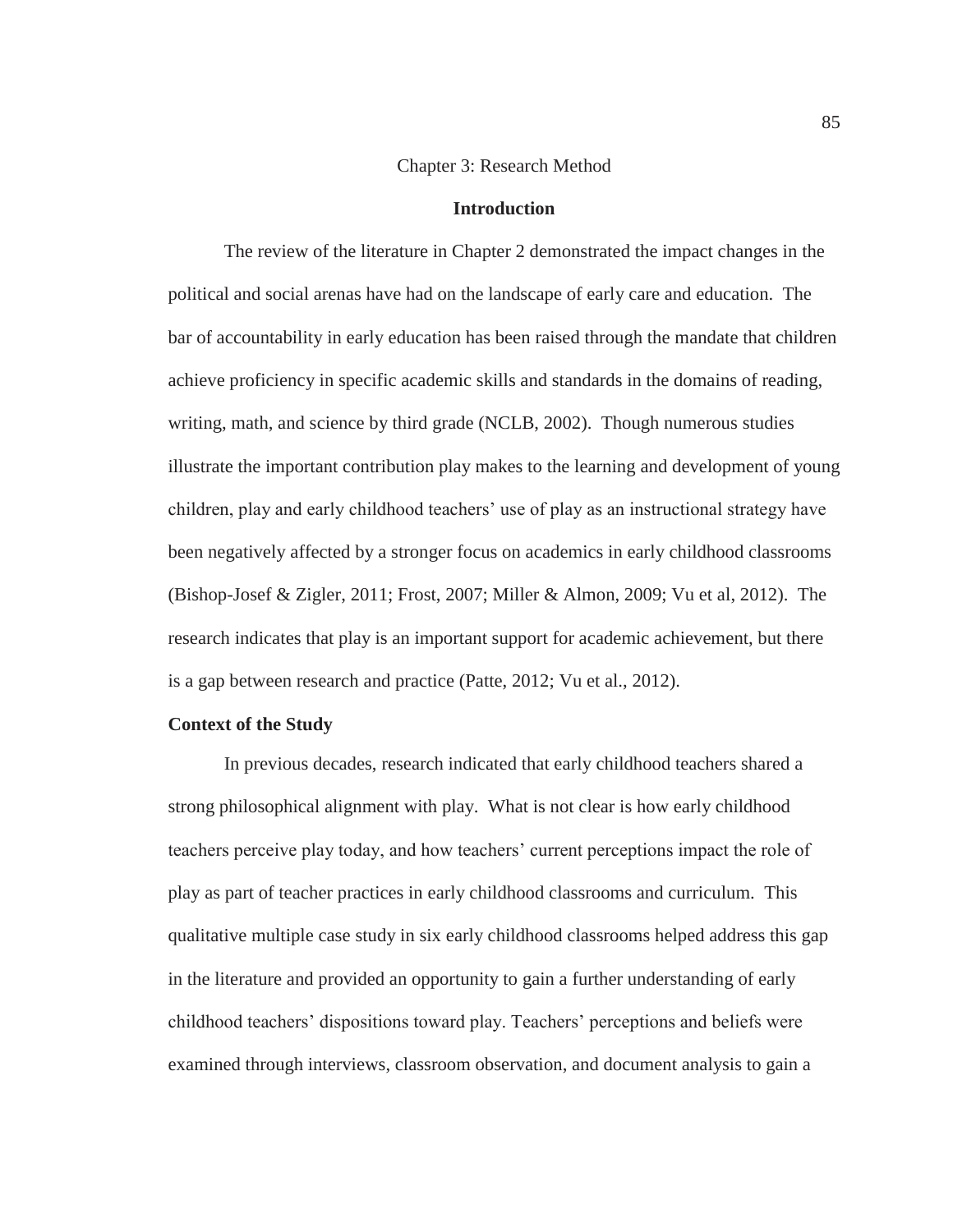clearer perspective on the current role of play in the early childhood classroom. Data gathered from these sources was interpreted and analyzed to identify patterns and themes. These themes and patterns were be developed and explored through discussion in a follow up interview. The results of this qualitative case study may be used to communicate with educators and perhaps help restore play as an integral part of early education.

 This chapter will provide a detailed examination of the methodology of the study, beginning with a description of the research design and tradition. The rationale for choosing a case study will be offered. The purposeful selection of participants, role of the researcher, data collection, analysis, and threats to quality will be described. The ethics and feasibility of the study will also be explored.

### **Research Design**

 The purpose of this study was to understand the meaning of early childhood teachers' beliefs and the connections those meanings have to their practices. Through uncovering those beliefs and meanings, the possibility to explore the influence that beliefs and meanings have on teacher practices emerged. Through the study, a closer examination of some of the influences the context of early childhood education has in shaping those beliefs occurred. The stated focus, with the intellectual goals offered made a qualitative tradition a good fit for this study (Maxwell, 2005). A quantitative study might answer the question: Is there a connection between early childhood teachers' beliefs about play and their practices in the classroom? But a quantitative study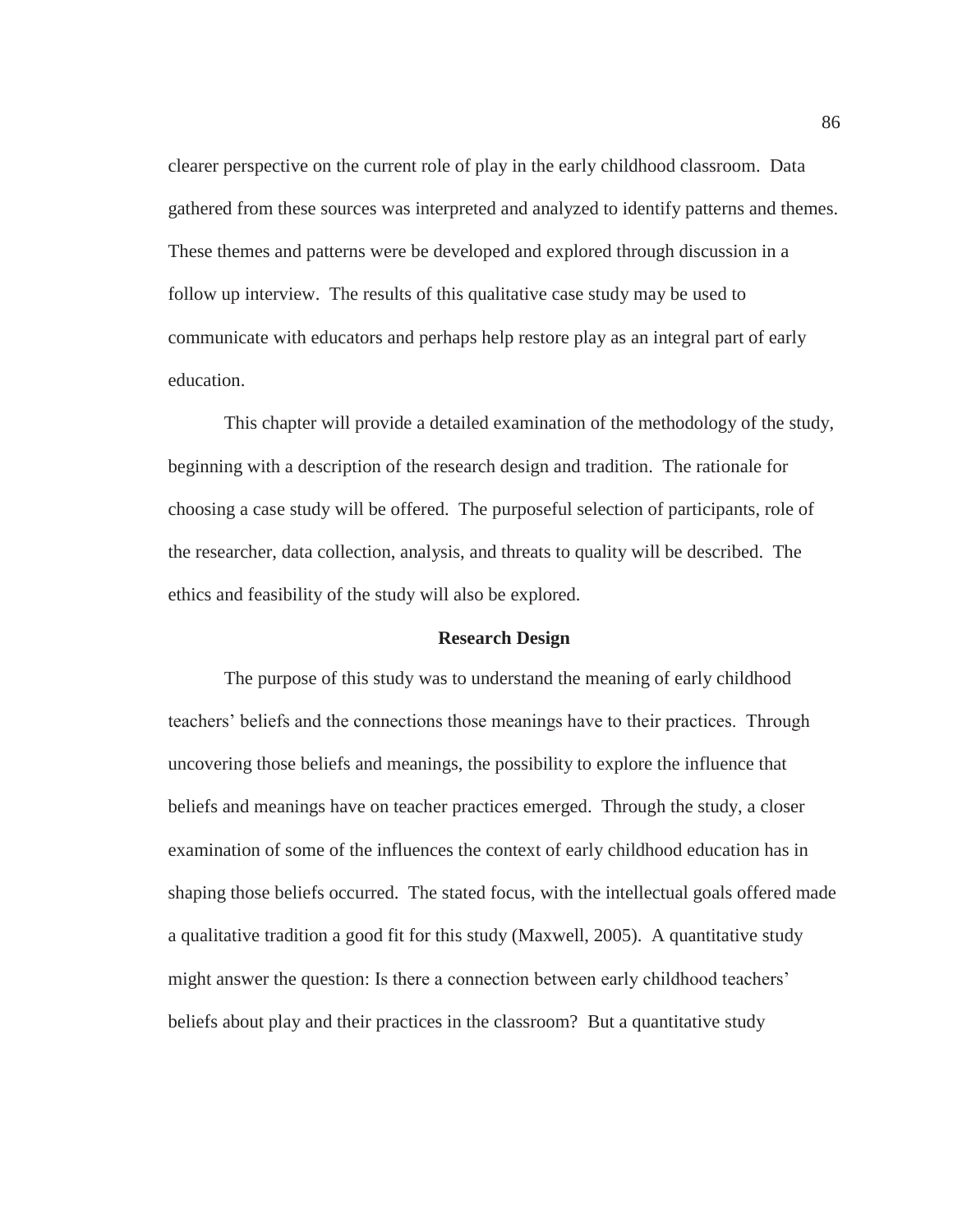answering that question would simply offer an answer without uncovering the patterns or meaning behind the answer.

 This qualitative multiple case study of six cases in multiple systems offered various perspectives on the issue being studied. The study explored the relationship early childhood teachers' perceptions of play has to their practices in the classroom. This relationship was explored through participants' stories and perspectives collected through interviews, observations, and document analysis. This study interpreted the phenomenon of play and pedagogy and the meaning being given to it by participants of the study.

Though a historical perspective is considered in this study, the historical aspect is provided as a contrast between what was known about early childhood teachers' beliefs concerning play and a lack of knowledge about what is now known regarding teachers' beliefs concerning play. The placement of this study with a contemporary phenomenon in a real life context is one of the aspects that offer a good match for a case study (Yin, 1984). According to Yin (1984), there are two other considerations in determining whether a case study is a good match for a research project. One factor is the type of question being asked. *How* and *why* questions are best suited to a case study (Yin, 1984). A third criterion Yin (1984) considered for the case study is the amount of control the researcher has over the event or events being studied. When the researcher has no control over the event or phenomenon being studied, a case study is considered a good match.

 There are other characteristics of case studies to consider. Case studies allow for an in-depth examination of a topic or phenomenon using multiple types of data, including data collected from interviews, observations, and documents (Creswell, 2007). In this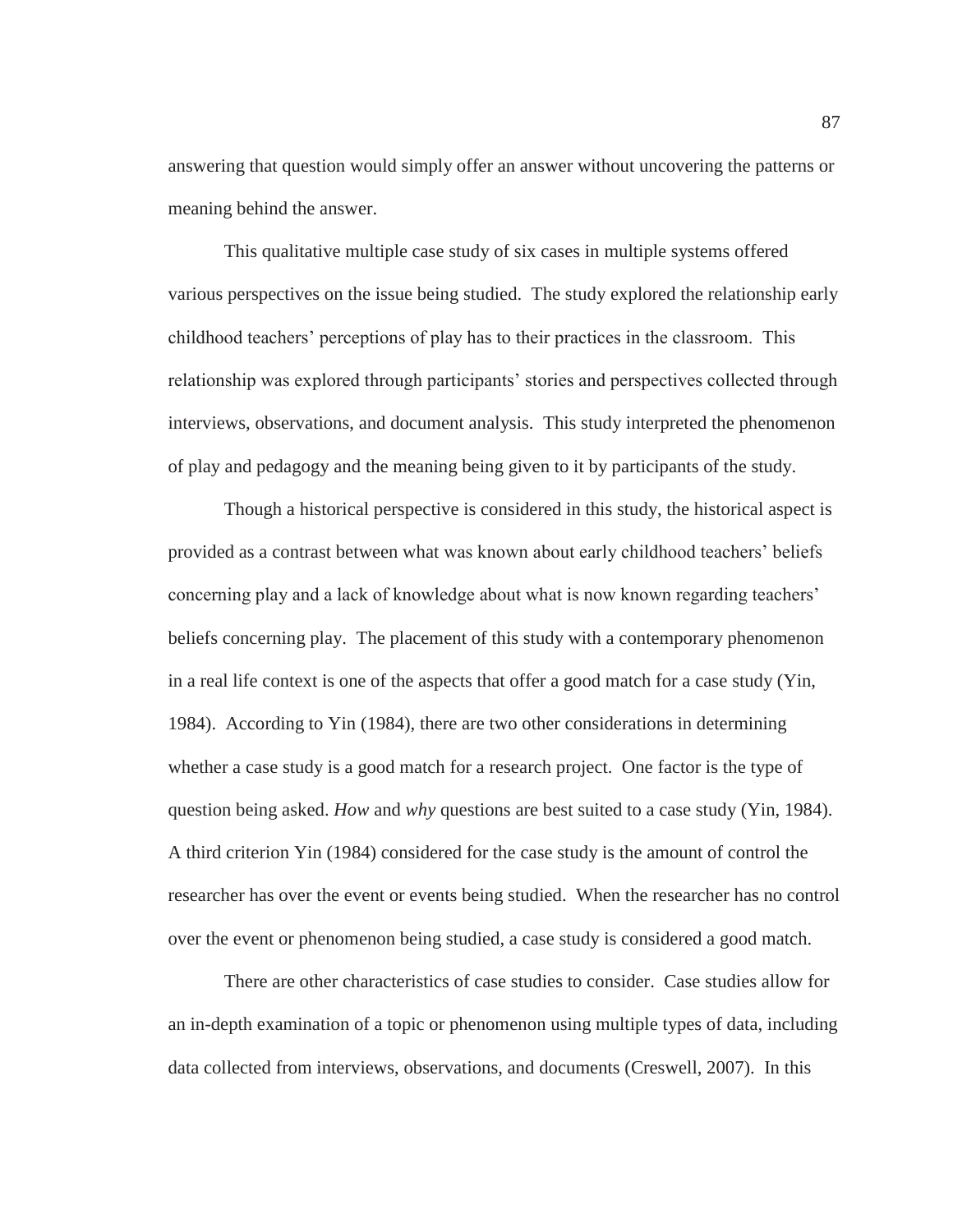way, a case study allows a place for the perspective of the participants of the study (Creswell, 2007; Yin, 1984). And, finally, in case studies the researcher has a connection to the community being studied (Merriam, 2002).

 Other qualitative methods were considered for this study. The second method considered for studying the relationship between teachers' beliefs in play and their practices in the classroom was a narrative approach. The research questions could be answered with a narrative approach by collecting the stories of kindergarten teachers, preschool teachers, and parents on their perceptions of play. Collecting, interpreting and retelling the story of the participants is the heart of narrative analysis (Merriam, 2002). This narrative could illustrate how perceptions on play influence curriculum choices in preschool and kindergarten. This approach, however, does not lend itself as well to document analysis of classroom daily schedules or curriculum plans.

The third method considered for studying the relationship between teachers' beliefs about play and their practices was a phenomenological study. According to Mirriam (2002), phenomenology examines the lived experiences of the participants and identifies the essence of those experiences. Studying the lived experience of play in an early childhood setting from the perspective of parents and teachers could answer some of the research questions, but not all of them. It would provide some very specific perspectives and data, but it would not be as good for identifying general patterns and meanings.

 Choosing a case study as the approach for this topic of study was the best method for several reasons. First and most important, this method provided the best possible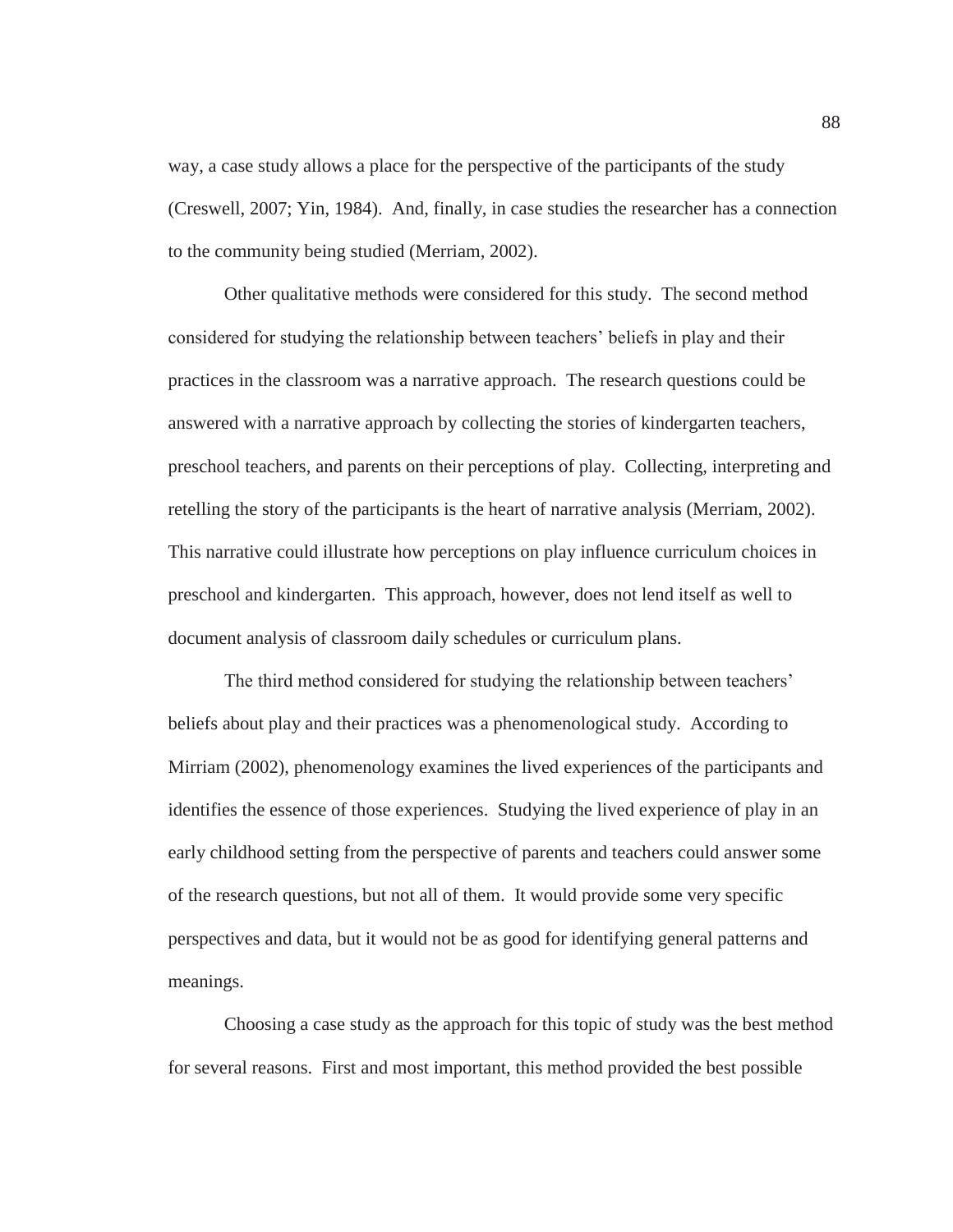vehicle to answer the question at hand. It allowed for a deep exploration of the hypothesis that there is some kind of relationship between teachers' beliefs and disposition toward play and their curriculum choices, instructional models, and teaching practices in the classroom. The fact that this relationship was not predetermined provided an open-ended aspect to the case study, leaving room for the participants to influence the findings of the study. The methods of data collection also align with case study research. Interviews and observations were conducted and documents were examined. Analyzing multiple sources of data offered descriptions that are thick and rich. Finally, the researcher has strong beliefs regarding play and concern for the state of play in addition to having been an integral part of the early childhood community for decades.

# **Research Questions**

 The purpose of this qualitative case study is to explore the question: How do early childhood teachers' beliefs about and disposition toward play connect with their practices in the classroom? The subquestions that follow this central question are:

- 1. What are teachers' current beliefs, perceptions, or dispositions toward play?
- 2. What influences shaped teachers' beliefs (training, mentor, parents)?
- 3. How are teachers' beliefs regarding play and teaching practices, instructional models, and curriculum choices used in the classroom related?
- 4. How do teachers perceive the role of play in early childhood classrooms?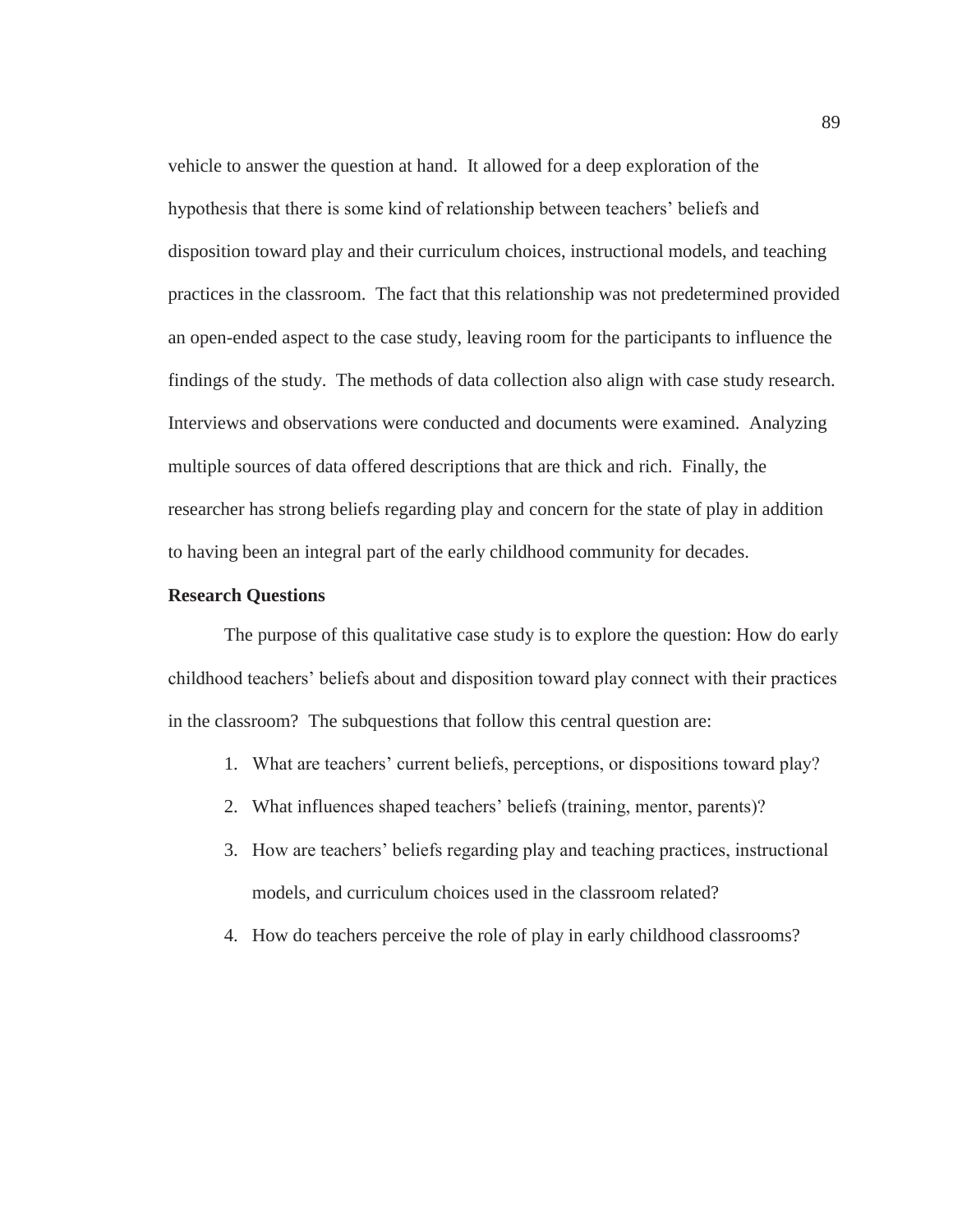## **Methodology**

The goal of the proposed qualitative multiple case study was to examine six early childhood teachers' beliefs and dispositions toward play through individual, structured interviews with early childhood teachers in preschool and kindergarten classrooms. Observations of teachers in their classrooms were conducted. In addition to being interviewed twice, teachers who volunteered to participate in the study provided documents including daily schedules and curriclum plans for analysis. The analysis of data and results of the study provided a better understanding of what the relationship is between teachers' beliefs in play and teaching practices, curriculum choices relating to formal/didactic instruction, child-centered practices, and play-based curriculum. These results may support the idea of using play as an important teaching and learning strategy in early childhood classrooms and help inform choices in the classroom around curriculum, instruction, and teaching practices.

## **Sampling Strategy and Participants**

In addition to using purposeful sampling for this study, some sampling was conceptually driven. Early childhood teachers, to include six preschool teachers made up the sample for this study. Teachers were selected based in part on their teaching credential and experience. Each teacher participating in the study held a credential (such as a Child Development Associate credential, Montessori teacher credential, a Waldorf Teacher Education diploma, or a college degree, in early childhood, or in a field closely related to early childhood education, such as elementary education, child development, or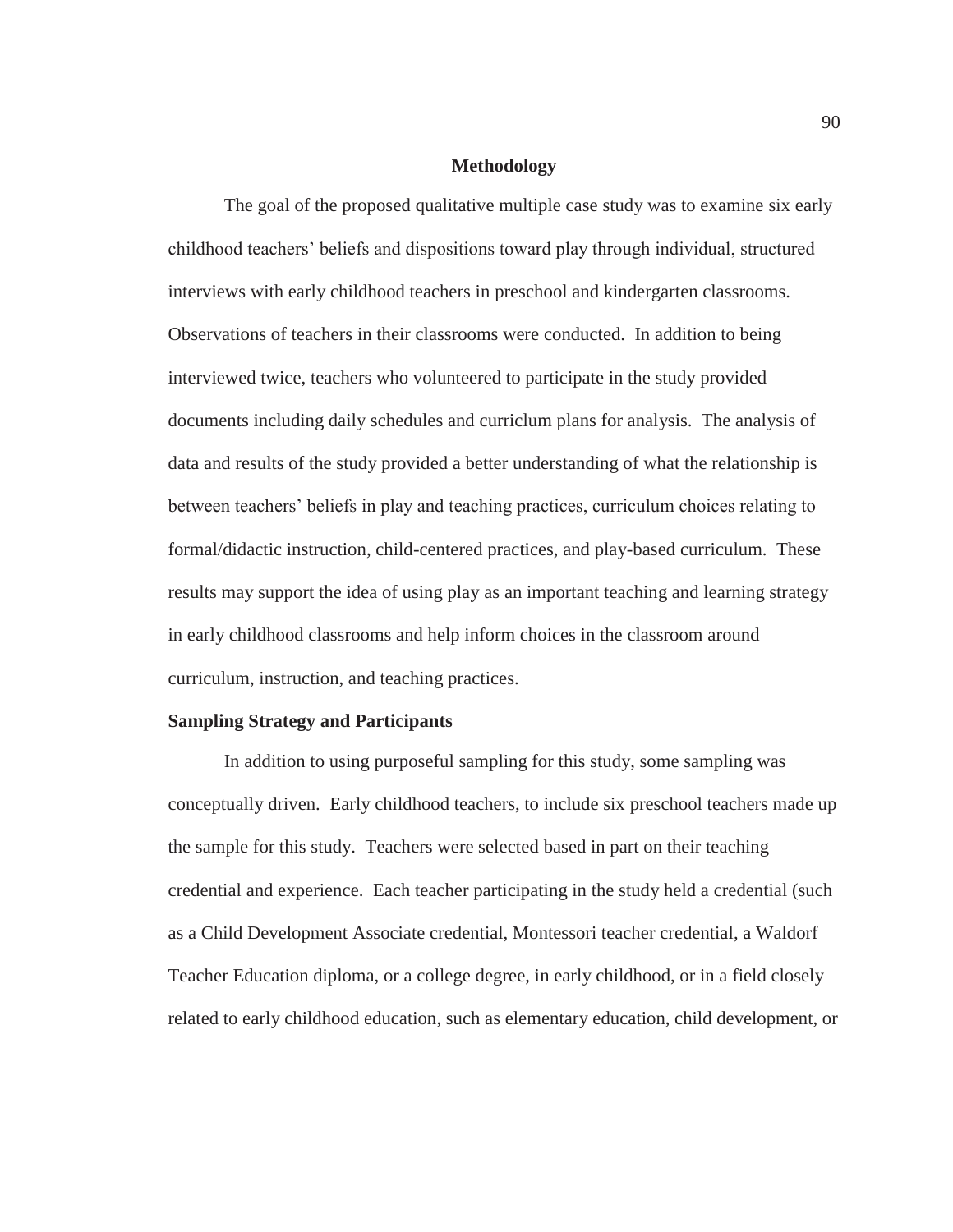special education), and taught in the field for at least 3 years. Another criterion for participant selection was the quality of the program where participants taught.

One indicator of quality in early childhood programs is based on a Quality Rating System (QRS), or Quality Rating Improvement System (QRIS). These are systems developed on a state-by-state basis. Currently there are 22 states with a QRS or QRIS system in place and four other states in the process of designing or piloting a QRS or QRIS system (Zellman, Brandon, Boller, & Kreader, 2011). These systems are designed to improve the quality of early childhood programs. Each state develops its own set of standards, and programs are rated on their attainment of those standards. In some states, quality improvement is supported by financial incentives, and in some states programs are given support to attain higher levels of quality (Zellman et al., (2011). Improved child outcomes, including school readiness, are results of quality improvement resulting from high quality responsive care (Zellman et al., 2011).

A second measure of quality recognized nationally for early childhood programs is accreditation by the National Association for the Education of Young Children (NAEYC). NAEYC Accreditation is a voluntary system to measure quality in early childhood programs (NAEYC, 2012). This system sets high standards for professionalism and is designed around 10 standards: relationships, curriculum, teaching, assessment of child progress, health, teachers, families, community relationships, physical environment, and leadership and management (NAEYC, 2012). Each standard has benchmarks of quality that must be achieved in order to attain or maintain accreditation. Quality of early childhood programs considered in this study were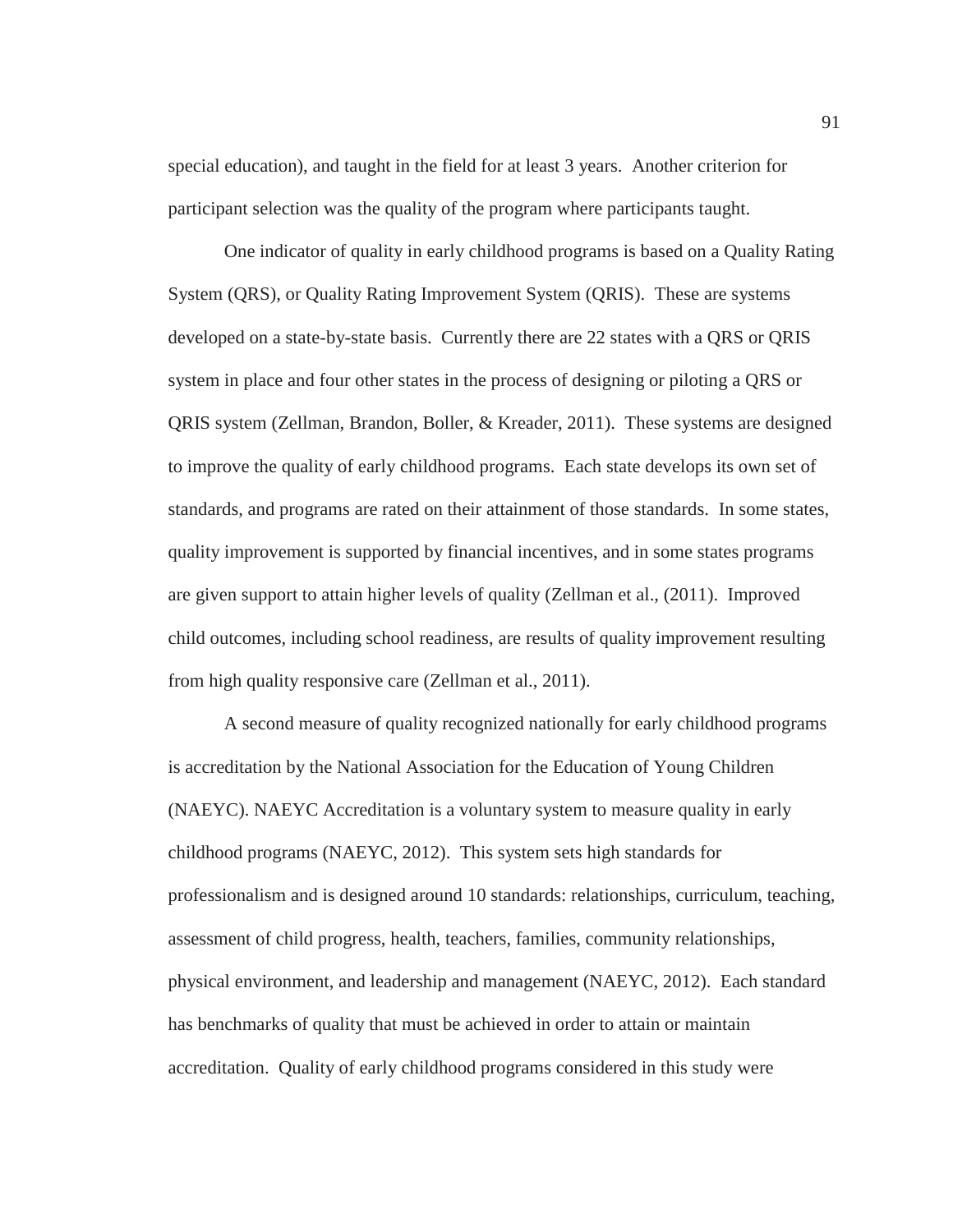measured by their rating in their state's QRS or QRIS; only programs at the top tier of the system or those who achieved NAEYC accreditation were considered.

 In the case of private or public school-based kindergarten programs, measures of quality were be considered through two sources: state standards and national ranking. As with early childhood programs, each state has its own set of standards and accountability system for measuring the quality of public and private elementary schools (United States Department of Education, 2009). Schools in alignment with their state standards receive a positive rating, and those that do not receive a positive rating receive instructions for making improvements. The United States Department of Education (2009) referred to these as "state differentiated accountability plans" (p. 2). There is an expectation of alignment between state standards and the National Assessment of Educational Progress (NAEP). A ranking is assigned to the school based on the results of the NAEP standardized testing scores. Participants in this study from programs in public or private elementary schools came from programs receiving a high national ranking and successful alignment with state standards. Public or private elementary school programs with teachers participating in the study had 50% or more of their students scoring at the proficient or proficient with distinction rating (International Association for the Evaluation of Educational Achievement, 2012).

Participants in the study were selected from one geographical area limited to one state. By using this procedure, the same QRS or QRIS applied to all preschool classrooms, and the same state and national standards applied to all kindergarten classrooms. Programs were solicited for participation in the study through letters to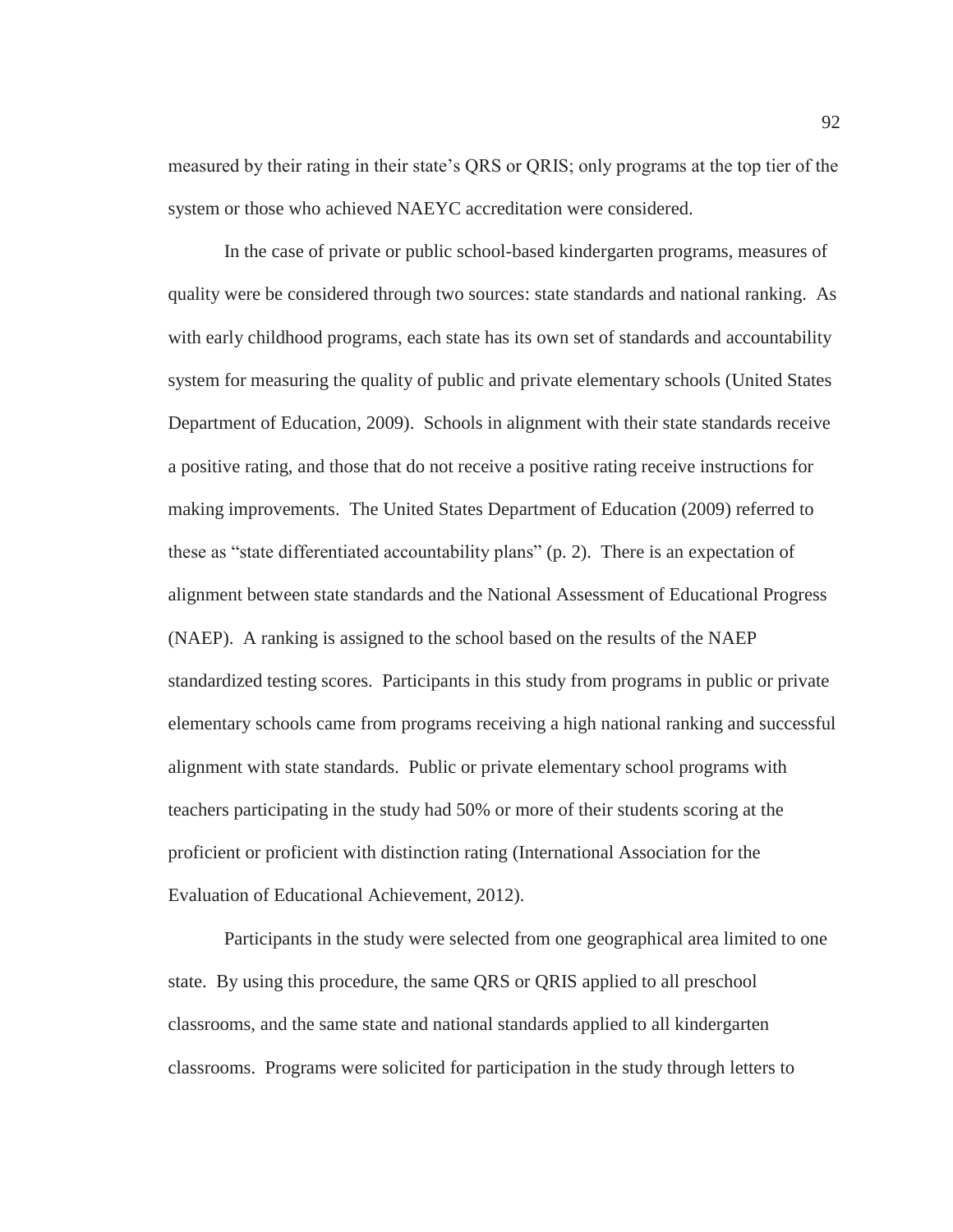program administrators. Once an administrator's permission was secured for participation, letters were sent to the appropriate classroom teachers within each of those programs inviting their participation. Responses were sorted into *yes* or *no*. *Yes* responses were further sorted by kindergarten teachers or preschool teachers' and the six participants were drawn at random from those responses.

The use of multiple cases to include one case from each site was chosen to strengthen the findings of the study. According to Yin (2009), a companion case or cases can "augment the single case—and produce a stronger effect" (p. 62). One sample within each case was selected. The use of multiple cases may add significance to the results (Merriam, 2002). The embedded design was used because data from each case will be looked at individually rather than being pooled.

Choosing participants from various settings added diversity to the data through multiple perspectives. According to Miles and Huberman (1994), small purposeful sampling in qualitative research yields the best results. The sample size of six cases was chosen for several reasons. Six cases fitting the criteria outlined represent the diversity of early childhood programs in the area where the study was conducted. A sample size of six participants, one from each case, providing two interviews, a classroom observation each, and documents to analyze should provide enough data to provide saturation. Guest, Bunce, and Johnson (2006) found main themes for studies emerged within six interviews and data saturation occurred within 12 interviews. A sample size of six cases with 12 interviews and other data from six different classrooms provided data saturation and also provided triangulation, validity, and stability of results.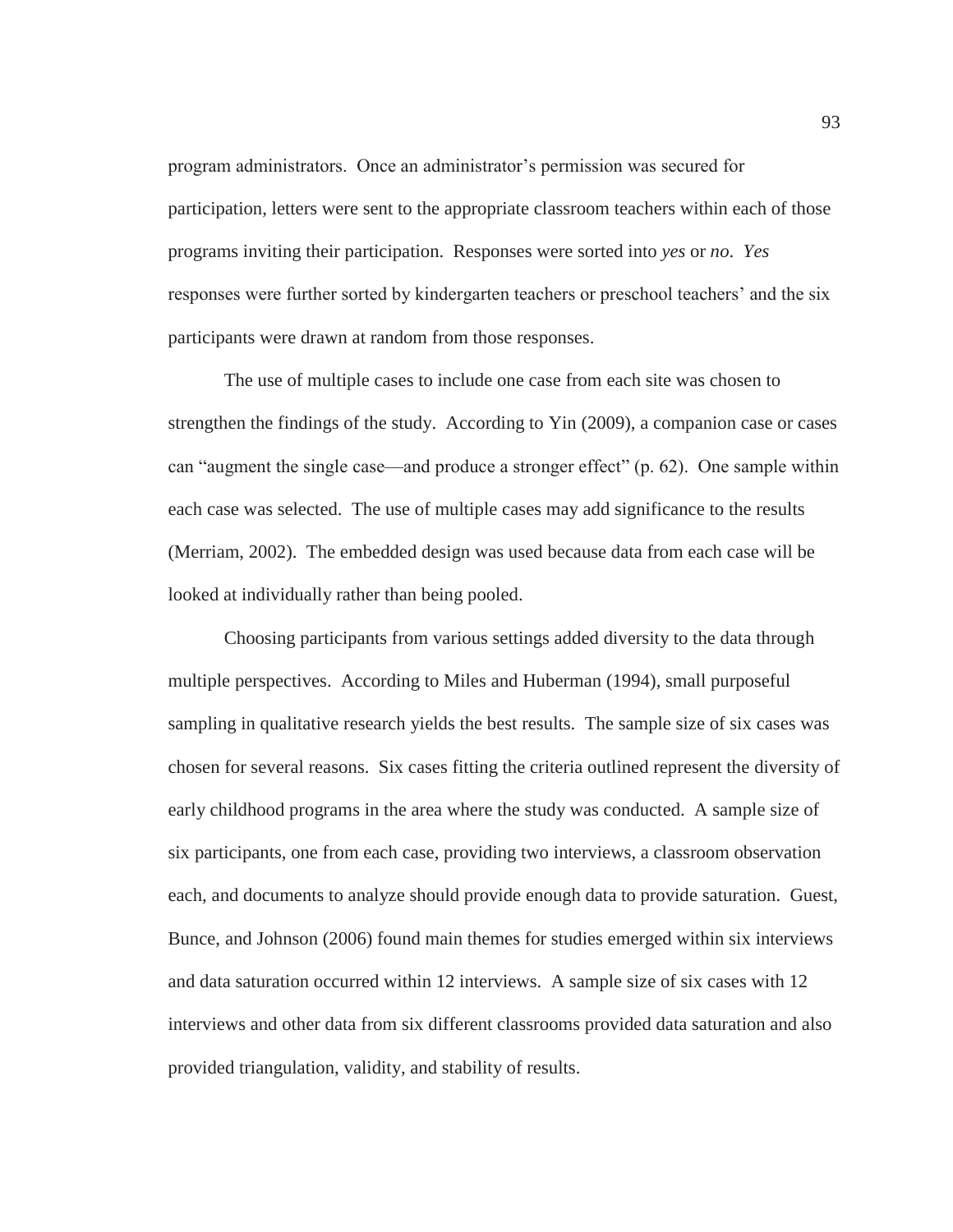Adding more cases to the sample size would make the case study too large to provide a meaningful perspective, although, according to Patton (2002), there is no rule of thumb on how large or small a sample should be. It is a matter of managing and weighing breadth against depth. Managing a larger amount of data yields less depth, but it presents a broader perspective of an issue (Patton, 2002). A smaller amount of data leads to a thick, rich description and a focused point of view.

 It was determined that a sample size of six cases would provide enough data for saturation to occur and to present and represent the beliefs and dispositions of typical early childhood teachers while remaining small enough to provide an in-depth look at how these beliefs and dispositions impact their practices in the classroom. A purposeful sampling strategy was employed to provide a sample that is representative of a high quality, well trained, experienced early childhood teacher population. The rationale for this choice was that this is the population of teachers most likely to embrace the most contemporary research based practices in the field. A kindergarten teacher included in the sample was based on the rationale presented by Ranz-Smith (2007) that "this is the grade level when typically the focus shifts from child-centered, open-ended experiences to a content-centered emphasis with tasks assigned by the teacher to develop skills" (p. 278). Though the shift typically occurs in kindergarten there is also evidence in the research to indicate it is occurring even earlier (Miller & Almon, 2006; Miller & Almon, 2009). This is why, although kindergarten teachers and classrooms were included in this study, the main focus was preschool teachers and classrooms. This small, purposeful, conceptually driven sample provided rich data for this study.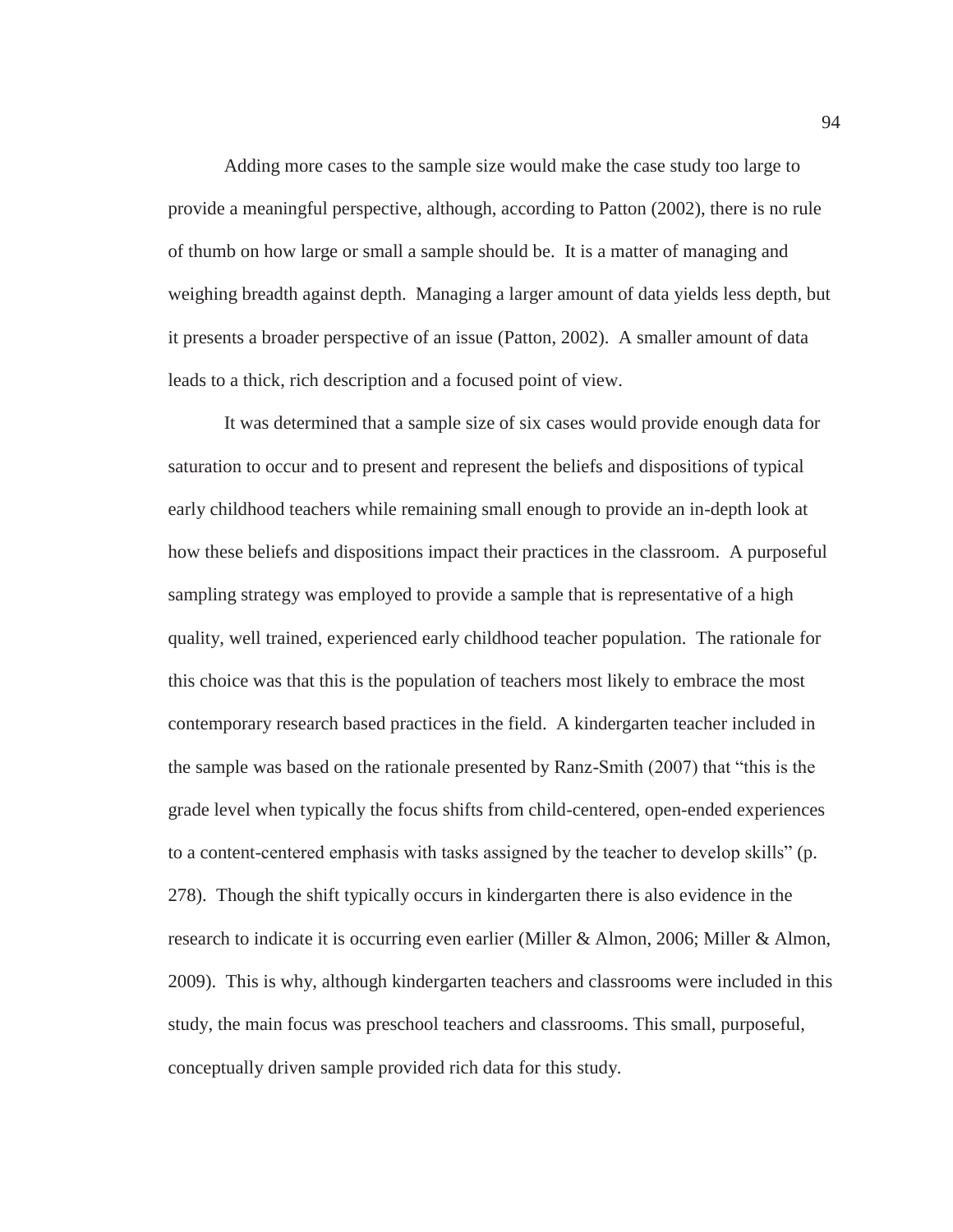# **Role of the Researcher**

The role of the researcher in this study was to design and carry forth the study, collect and analyze data, and evaluate, write up, and present the findings. The researcher was also responsible for scheduling interviews, observations, and doing follow up reminders if necessary to ensure participants complete their role in the study. In Maxwell's (2005) view, an important consideration in establishing relationships in research is that the researcher is also part of the social world he or she studies. This is very true in this case study. I am a director and preschool teacher of a program accredited by the National Association for the Education of Young Children (NAEYC). I also teach at the college level and previously taught kindergarten. This background will help with the trustworthiness of this study and in establishing a relationship with other teachers by approaching them as a colleague first and researcher second. This was integral to the success of the study because I was the primary data collector.

In addition to collecting and analyzing data, the researcher must address any ethical issues that may arise. Teachers from the early childhood program where I am director were excluded from the study. Teachers of early childhood programs who were my current students were also excluded from the study. These measures helped to eliminate any potential bias or conflict of interest in regard to relationships with participants of the study.

# **Data Collection and Recording Tools**

Interviews of early childhood teachers were the primary method of data collection. Other data sources included classroom observations and analysis of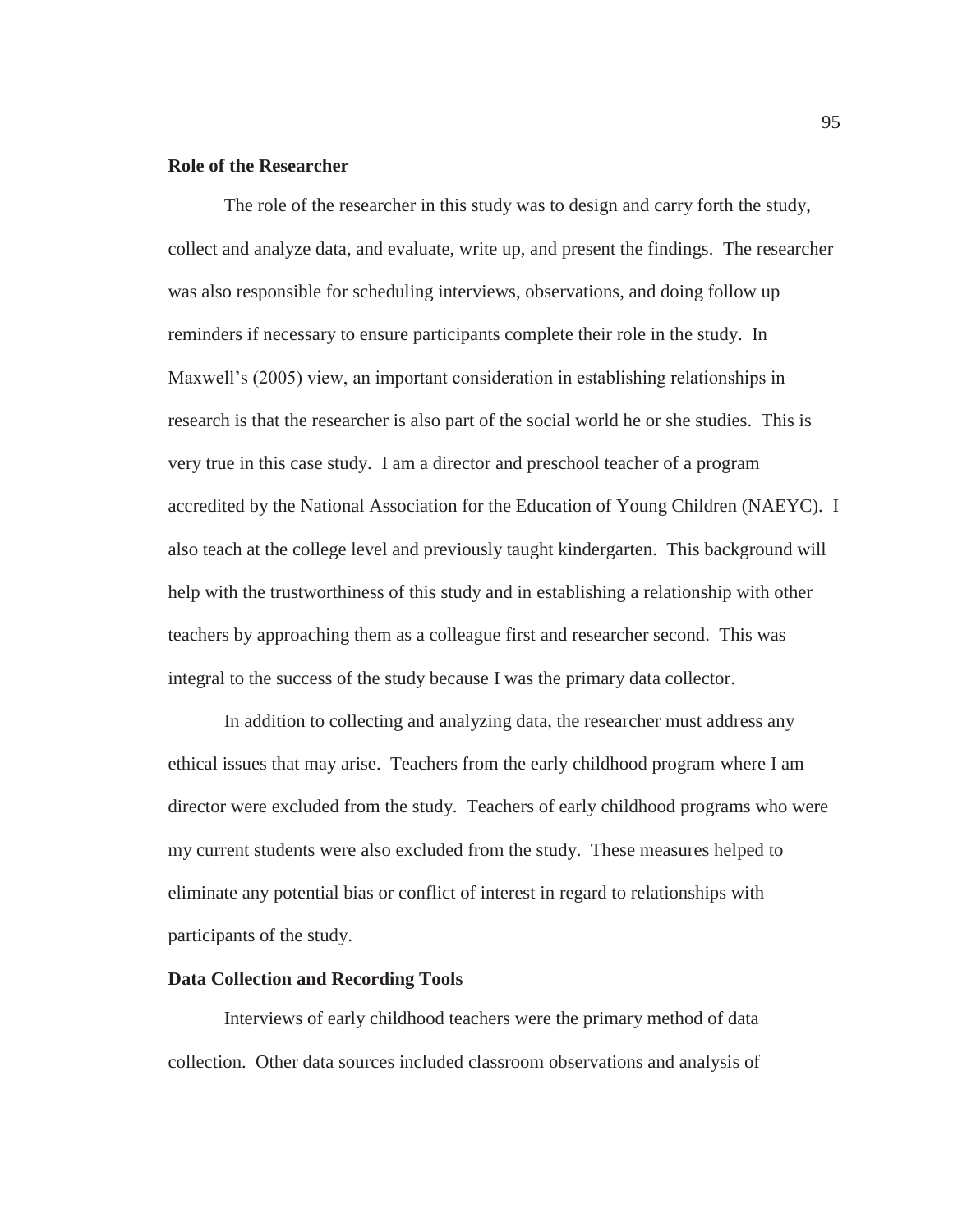documents provided by teachers. These data sources were closely aligned with interview questions and findings were used in follow-up interviews. How or whether play was addressed in non-observed activities listed in the schedule or in curriculum plans was an important focus in follow-up interviews. Member checks also occurred during follow-up interviews. According to Patton (2002), interviews are an essential tool to gain and understand the other person's perspective. Although a case study can utilize a variety of data collection tools, interviews are a frequently used method to determine the perspectives and perceptions of participants. Structured interviews were be conducted.

Qualitative studies need some structure to help orient the direction of the research (Miles & Huberman, 1994). Miles and Huberman (1994) stated that more experienced qualitative researchers may enter the interview process in an unstructured way, but the vast amount of data collected can quickly become difficult to manage. This can lead to difficulties in coding and analyzing data (Creswell, 2007). To facilitate the process of data gathering, a protocol using structured interviews was employed.

Although Creswell (2007) suggested structuring research questions that keep participants focused, Creswell also stressed the importance of flexibility. Using focused, but open-ended, research questions provided structure to the interviews but also gave participants the opportunity to discuss and respond to the questions more fully (Creswell, 2007; Turner, 2010). For example, the question, "How have your experiences as an early childhood teacher influenced your beliefs about play?" is both structured and open-ended, but it implies that the teacher has in fact been influenced by their experiences. By asking instead, "How have your experiences as an early childhood teacher either influenced or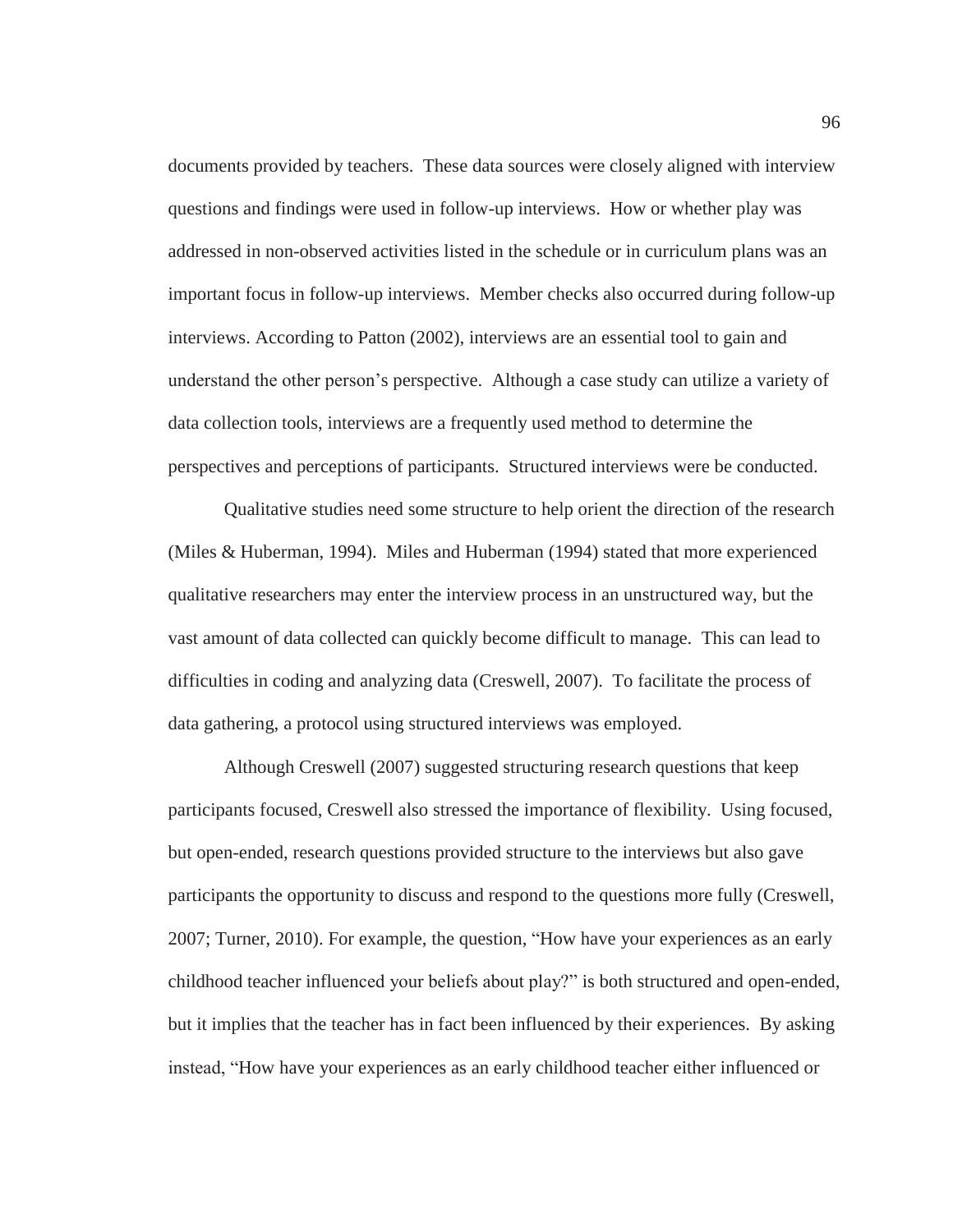not influenced your beliefs about play?" the question invites participants to talk more fully about all of their experiences related to play.

 Questions for the structured interviews are provided in Appendix A. Structured interviews were scheduled and conducted by this author at a time and place convenient to the participants. Questions for the structured interviews were developed based on the research question and subquestions. Some subquestions were asked directly to the participants. For example, "What is the role of play in your classroom?" For the central question of the study and most of the subquestions, there were other questions that connect and lead into them. These connections are outlined in detail in the matrix in Appendix C. These questions were designed to elicit a more thoughtful response from participants that considered multiple angles of each question than would have been gained by simply asking the central question and the subquestions directly. Material supporting the development of the interview questions came from the literature review and the work of Pedersen and Liu (2003), Pui-Wah (2010), Wilcox-Herzog and Ward (2004), and Wood (2007).

 For this study, additional data were collected through a classroom observation and the analysis of documents provided by each teacher. Including data from other sources provided a diverse collection of data for analysis (Turner, 2010). Data from a classroom observation of each early childhood teacher in the study included handwritten field notes and video tape (when permissible) collected at the time of the two-hour observation by the author of the study. The classroom observation sheet found in Appendix B was used to record data from the observation. The focus of the observation was the teacher. The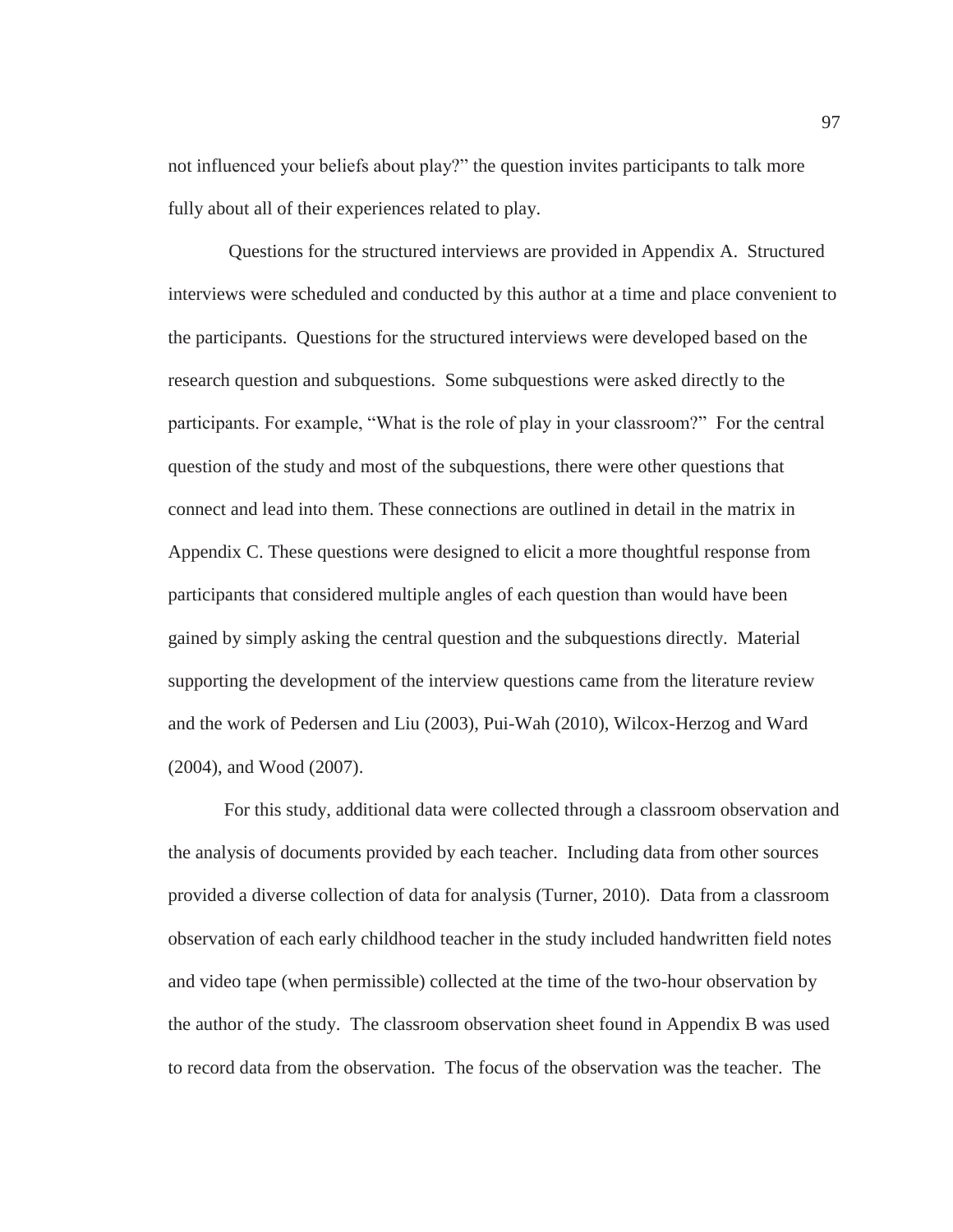role of the observer was to observe how the teacher was employing, engaging in, or supporting the purposing of the classroom, learning opportunities, and interactions listed on the observation sheet. The observation and the data collected from it helped to answer the question and subquestions related to teacher practice. In part, the items included for consideration on the classroom observation sheet were developed with support of the literature review and, more specifically, the work of Loughlin and Suina (1982), Patte (2012), Pui-Wah (2010), Trageton (2005), Wilcox-Herzog and Ward (2004), and Wood (2007).

Documents from each classroom were collected and analyzed. The documents requested were a daily classroom schedule and a copy of curriculum plans. Teachers were invited to add other documents they believed would provide reflection and representation of their beliefs and practices. Analysis of the documents collected provided a more complete picture of the dally practices in the classroom and helped answer the central question of the study and the subquestions that have to do with teacher practices. An analysis of the documents was supported with the data evaluation sheet for classroom schedules and curriculum plans in Appendix D. The data sheet was based on the literature, primarily on the work of Patte (2012) and Wood (2007).

Although no pilot study was conducted to test the validity and reliability of the specific tools for this study, the tools were reviewed by four other early childhood teachers. Two reviewers were professionals in the field, one with decades of experience and one with a PhD. The other two reviewers were early childhood teachers who fit the criteria of subjects for the study. All reviewers were excluded from the study in order to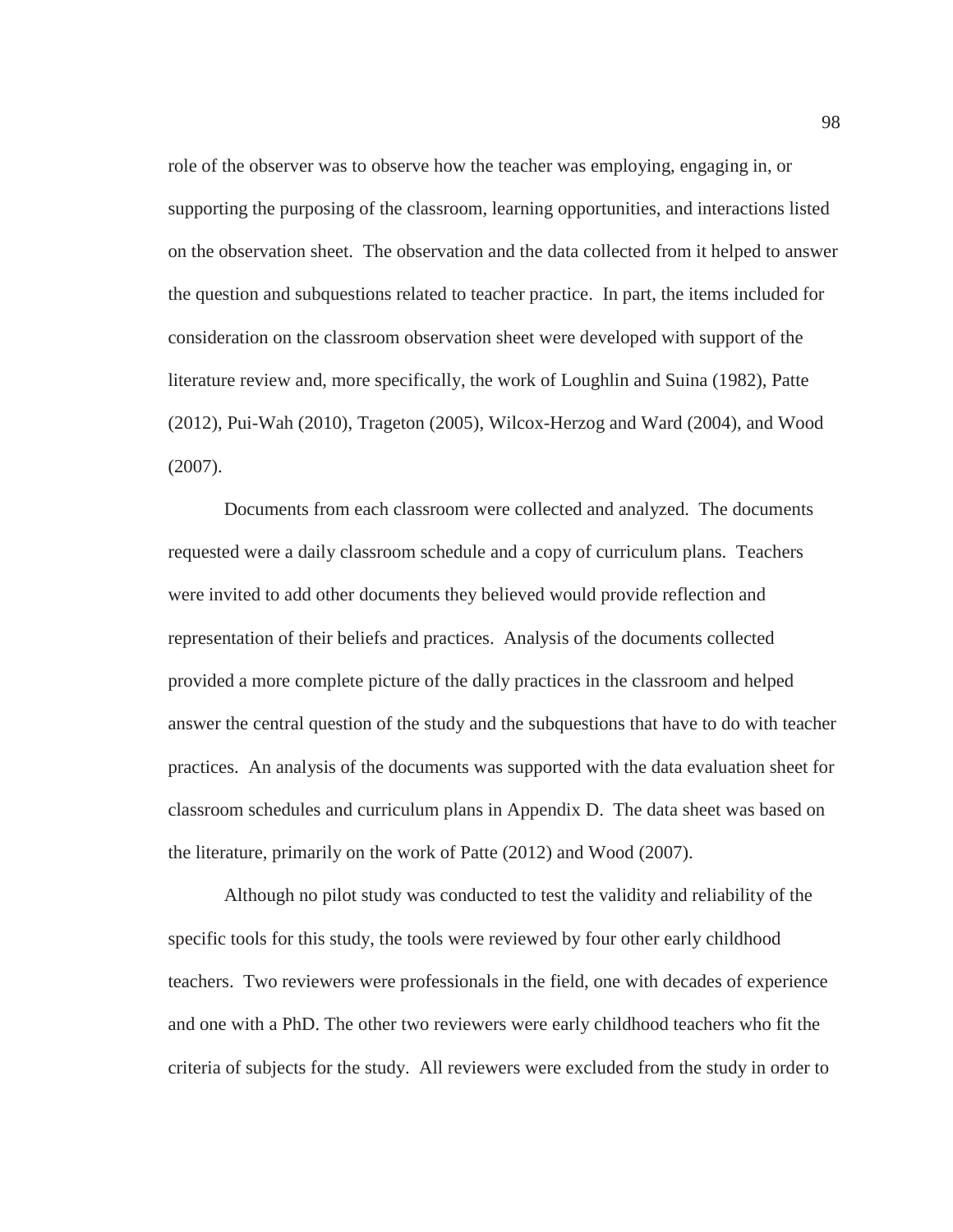prevent bias. After their review of the tools for the study, suggested word changes and other revisions were made. Information gathered using these tools provided an adequate answer to the central question of the study.

# **Data Collection Procedures**

 Three types of data were collected for this study. The primary data collection occurred through two interviews with each teacher. The procedure for collecting data was as follows. The initial interview was a face-to-face structured interview at a predetermined time and place convenient to the teacher. Data were recorded in interviews with a tape recorder placed between the researcher and interviewee and by pen and paper in case the tape recorder failed or was unable to pick up the voices of the participants.

 The interviewer used the questions designed to elicit data regarding the central research question and subquestions of the study from Appendix A for the interview, and the interviewer used prompts to further draw out the response of the interviewee (Creswell, 2007). Questions were asked one at a time. The interviewer took notes, checked occasionally to make sure the tape recorder was working, remained as neutral as possible, and managed time and transitions by staying on topic (Turner, 2010). Initial interviews lasted for one hour and were used to collect background information and answer specific interview questions. Each teacher was interviewed individually two times.

 The second interview was a follow-up interview and was conducted after the classroom observation and after analysis of the curriculum plans and classroom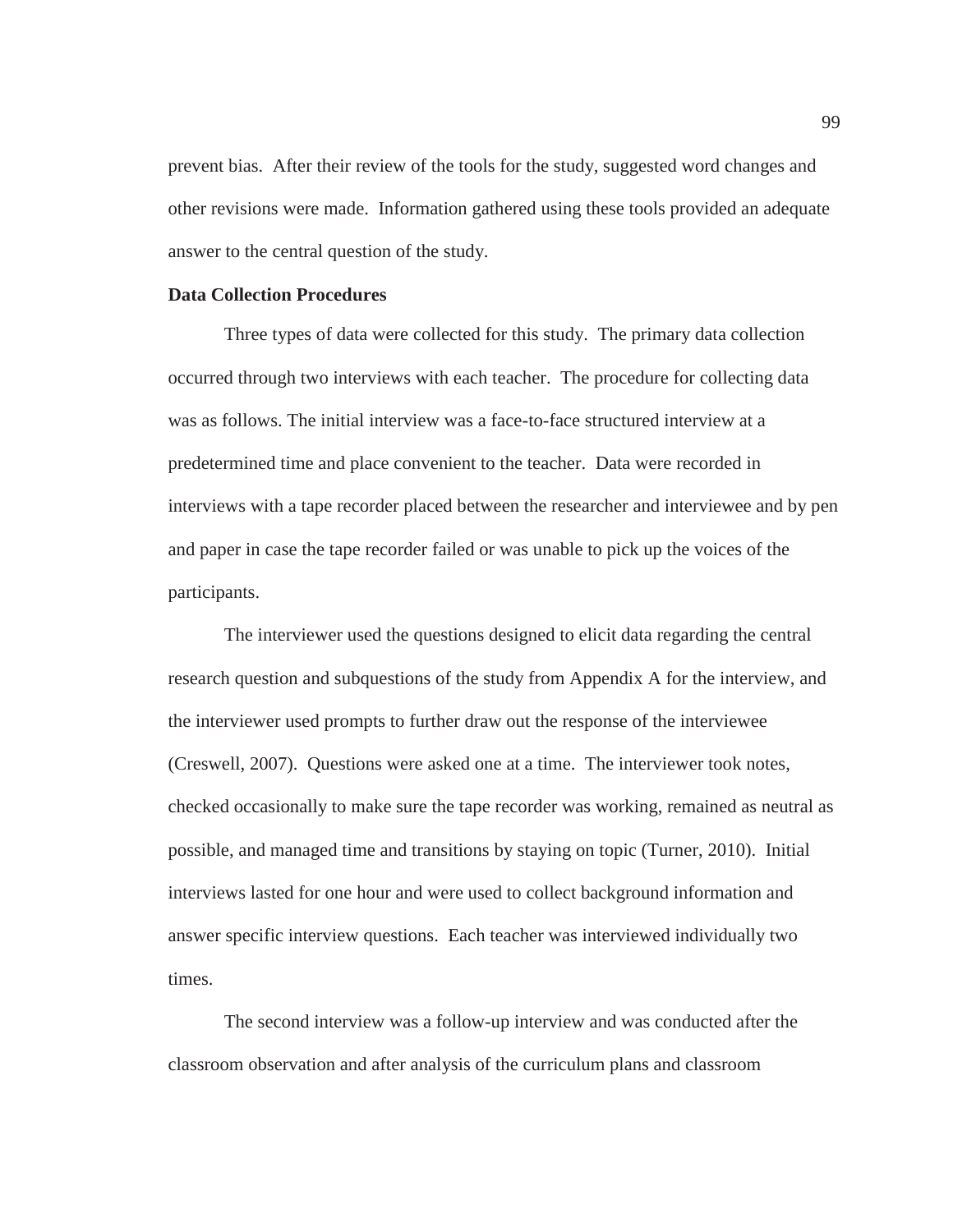schedules. The questions for the follow-up interview were based on information collected through the initial interview, classroom observation, and document analysis. Follow-up interviews occurred either face-to-face or over the phone, as determined by the teacher, and lasted for one half hour. The data were collected in the same manner as the first interview. The purpose of the second interview was to follow up on or clarify questions arising from the initial interview, observation, or document analysis.

 Documents provided the second type of data. During the initial interview, documents, including a sample of the daily schedule and a curriculum plan, were collected for analysis. Daily schedules provided further insight as to how much time was set aside for play in each classroom daily. Samples of curriculum plans provided further insight as to teaching practices. Both of these documents offered a more generalized view and additional information about the teachers' practices beyond what the observer experienced in a 2.5-hour window on one specific day. Teachers were invited to add any other documents to this collection that they believe to be reflective of their beliefs and practices during the initial interview or observation visit.

 The third method to collect data occurred through classroom observations of curriculum choices, teaching practices, and instructional models used. The data collected on the data sheet from the interview showed how the environment of the classroom was set up and what types of materials were available. The role of the observer was to observe how the teacher was employing, engaging in, or supporting the purposing of the classroom, learning opportunities, and interactions with children listed on the observation sheet. This provided further insight as to the connection between teacher beliefs and their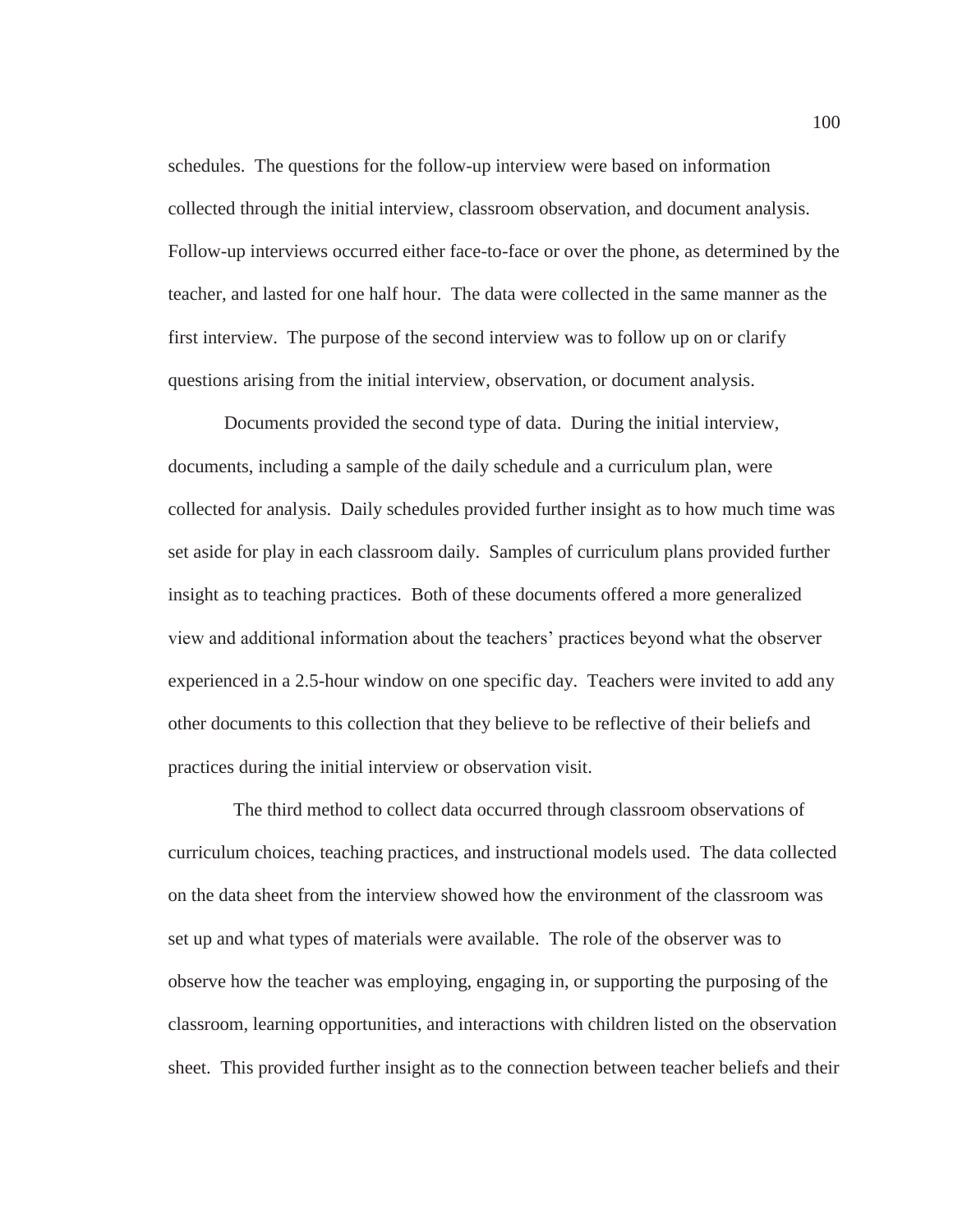practices in the classroom. Data from a classroom observation of each early childhood teacher in the study was collected through a two-hour visit and observation of each classroom teacher. During the observation, handwritten field notes were used to collect data using pen and paper. A video camera was set up and used to record classroom sessions during the observation when permissible.

### **Data Analysis and Interpretation**

Systems must be used for organizing and managing data. Creswell (2007) suggested in a smaller study that a hybrid approach that uses both a physical system and a computer system for data management and analysis could be a good fit. Miles and Huberman (1994) also discussed the necessity for physical systems for managing and organizing data. This hybrid approach was the one used for this study. The software program NVivo was used as the computer system in addition to the physical system to assist in analysis and interpretation of data.

Software tools such as NVivo can be useful for managing and analyzing qualitative data. This study generated a large amount of data from multiple sources. NVivo features for storage, transcription, graphics, coding, and memo were used to help manage, organize, and analyze the data. These features were helpful for working with and analyzing the different types of data collected in this study.

The data collected through interviews and observations were transcribed. All data were analyzed and coded first using a set of organizational codes developed from the research questions. The identification of themes and patterns through coding and analysis provided guidance in interpreting the data and finding meaning.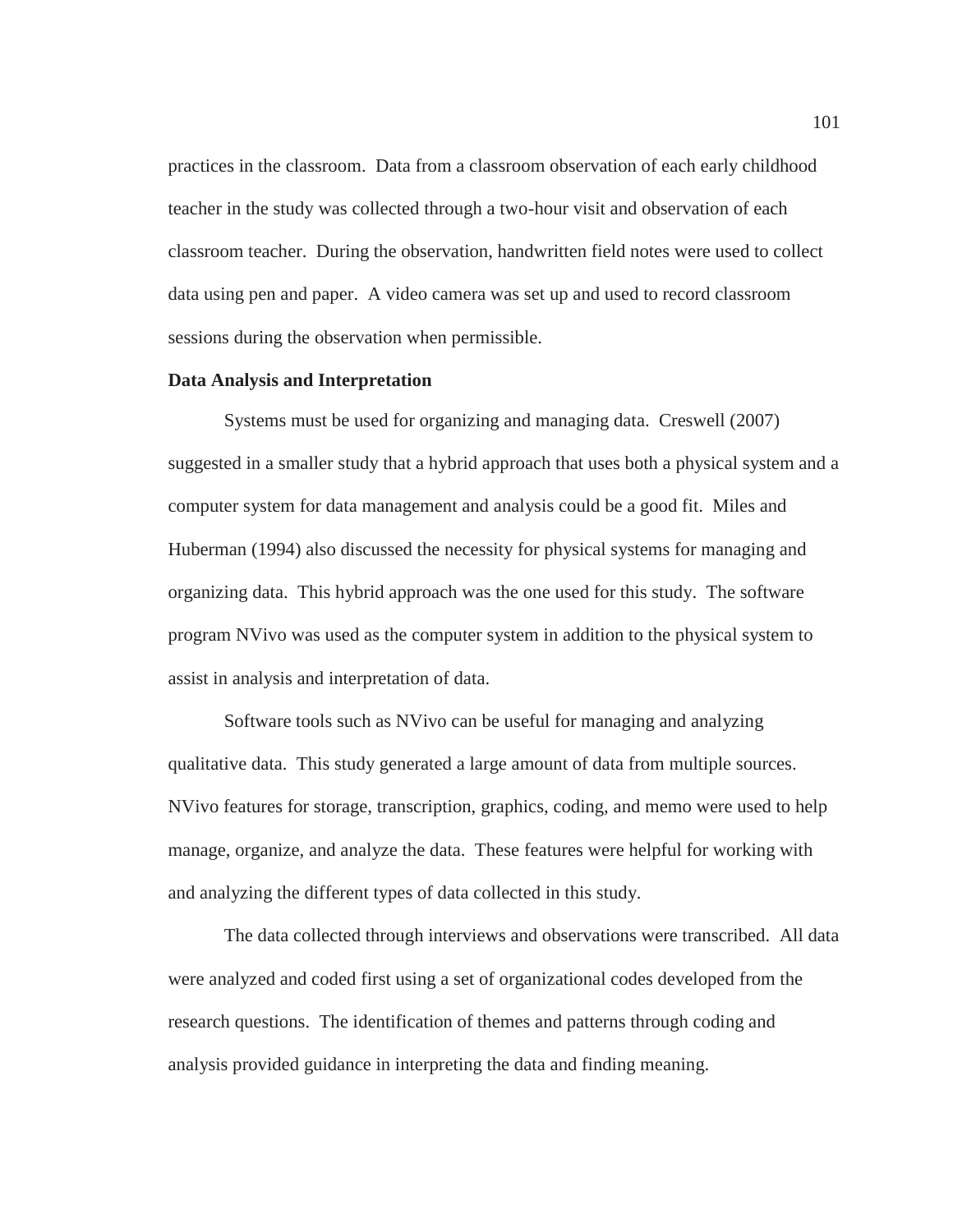Data analysis began early in the study. Data analysis and coding can begin with reading interview transcripts, transcribing interviews, and reviewing other data collected such as documents or field notes from observations or interviews (Maxwell, 2005; Patton, 2002). It can even begin as early as writing field notes during the interview itself. To this researcher, it would seem that pre-coding begins even earlier than collecting data. It seems to begin with the design of the data collection instrument. In formulating interview questions to collect data, the researcher is already making decisions, not only about what data to collect but about what type of data will be generated, and creating hypotheses about what the answers to the interview questions might be. It is these possible answers to the questions that provide the researcher with what Patton (2002) described as *starting categories* for coding, or as Maxwell (2005) named them, *organizational categories*.

During field work, there was space to follow the advice of Miles and Huberman (1994) to refine analysis as the fieldwork is happening. This follow-up offered the possibility of improving the quality of future data collected. The next step in analysis involved reading and transcribing the interviews and field notes.

Once data from field notes as transcribed, they were be uploaded in NVivo. Documents and video were uploaded as well. The research questions were be used to help develop a set of organizing codes to pre-code data. Several precoding organizational categories emerged from the research question and subquestions: *beliefs and approach to play, classroom practices, role of the teacher, role of the parent, role of the child, time*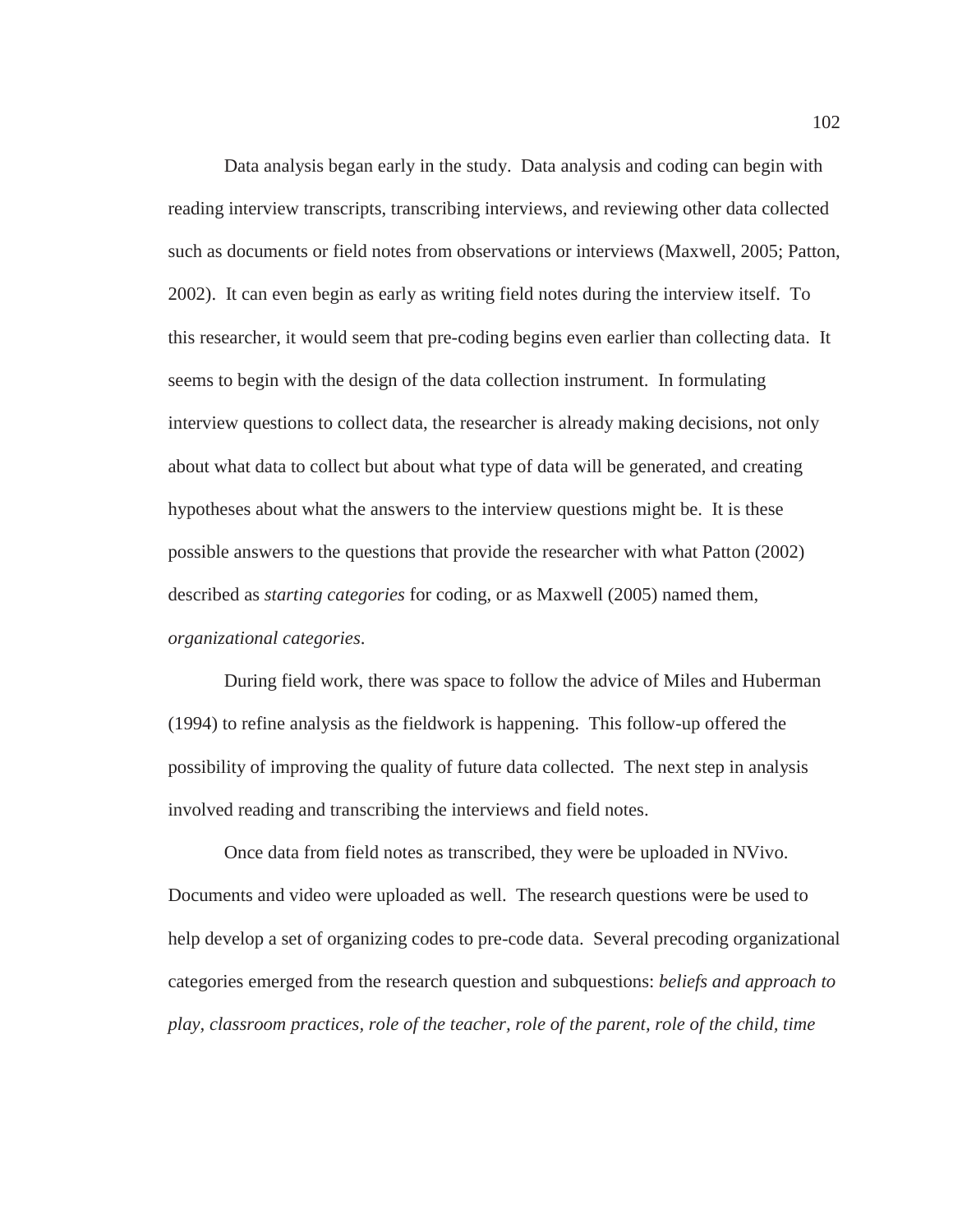*and space for play in the classroom,* and *role of play*. These categories stem from the initial research question and four subquestions.

These categories did not interpret or assign meanings to data, they were merely bins to sort data into. According to Ranz-Smith (2007), "open coding of the data allowed for categorical organization of the findings within an iterative mode of analysis," (p. 277). It is important to note that this initial sorting is simply an organizational strategy to manage the data. These categories may or may not have been used as new categories and headings emerged.

 The next step of analysis was a close reading of the uploaded transcripts from the interviews and observations and a review of uploaded documents and video. The use of NVivo to support data analysis offered several important tools that will help organize and code data. NVivo has chart and query tools that were helpful in identifying patterns and themes, which according to Miles and Huberman (1994), is an important part of data analysis in qualitative studies (Miles & Huberman, 1994; Wolcott, 1994).

 Further analysis of data was supported using the query tool of NVivo. This analysis included displaying findings by organizing data in tables, highlighting findings by examining specific information, and connecting the findings back to the conceptual framework for the study (Wolcott, 1994). Member checks were also used during data analysis to verify the accuracy of the data. These strategies of analysis aided in the interpretation of the data.

When data analysis and the follow up interviews were complete the participant's role in the study concluded. Participants were thanked again, debriefed, and released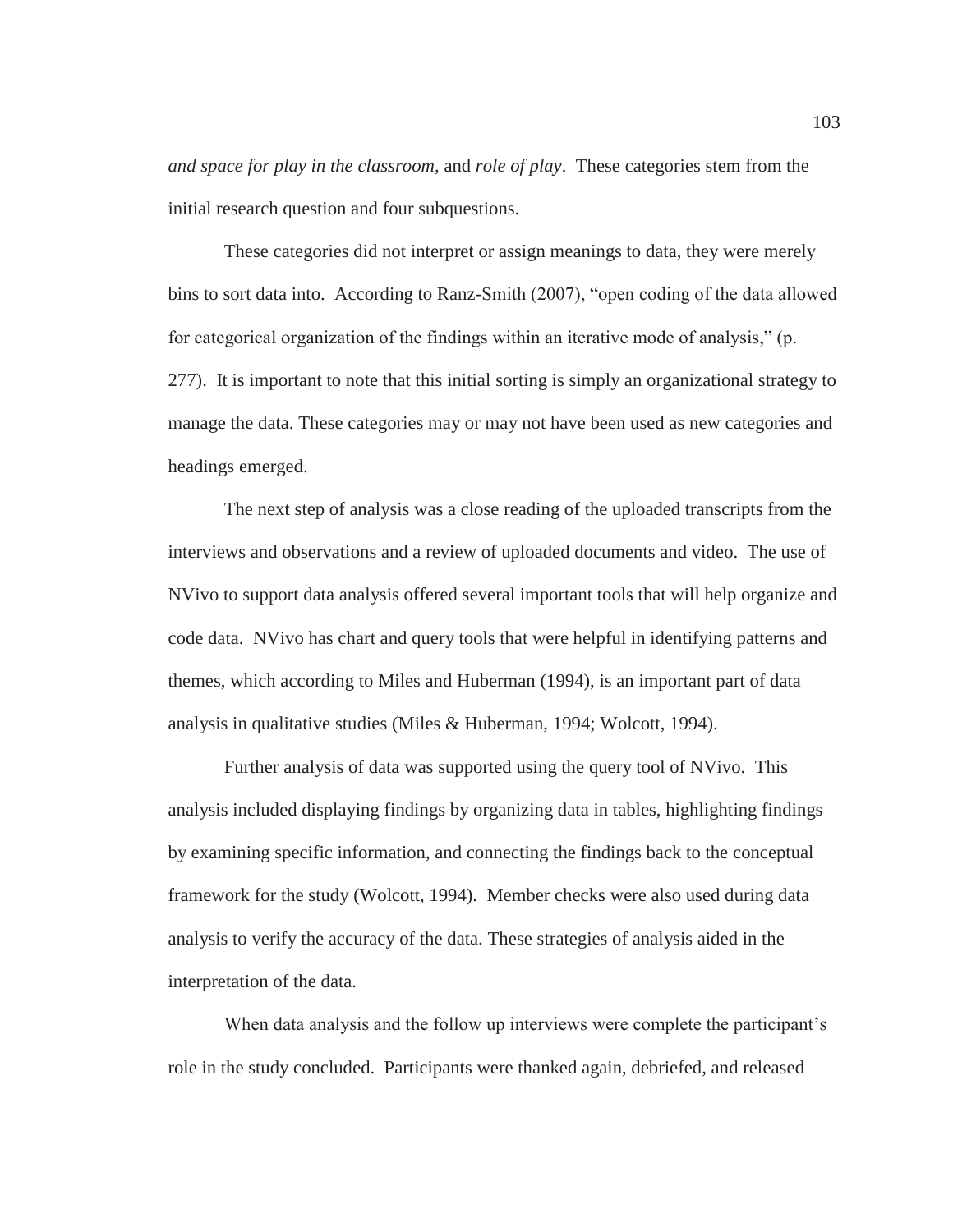from the study through a brief final phone call. The primary purpose of the debriefing was to allow participants the opportunity to talk about their experiences in the study and to ensure they were not harmed in any way as a result of the study (Johnson  $\&$ Christensen, 2008). Additional follow up will occur after the dissertation process is complete and the dissertation has been published participants will be offered access to the results of the study.

### **Threats to Quality**

Miles and Huberman (1994) stated that quality, honesty, trustworthiness, and authenticity are the earmarks of a good qualitative study. Although this researcher and this study embrace these principles, Ranz-Smith (2007) identified several factors as being threats to quality: "The limited number of participants and the limited quantity of encounters" and bias on the part of the researcher also being a teacher (p.298). This study has potential pitfalls in all three of these areas.

First, there is the objectivity that has to do with bias. Looking for integrity in analysis by examining whether biases have shaped data collection or analysis is one way to help ensure objectivity. As a preschool teacher and former kindergarten teacher, I brought assumptions and biases to this study related to the importance of play. This was definitely something I was aware of when I am doing interviews and observations.

Triangulation through the use of multiple data sources can help validate data and combat biases. In this study there will be many sources of data. One weakness is that I was the creator of the interview questions and served as the interviewer. I did the coding and analysis, which as Maxwell (2005) points out, means these instruments and data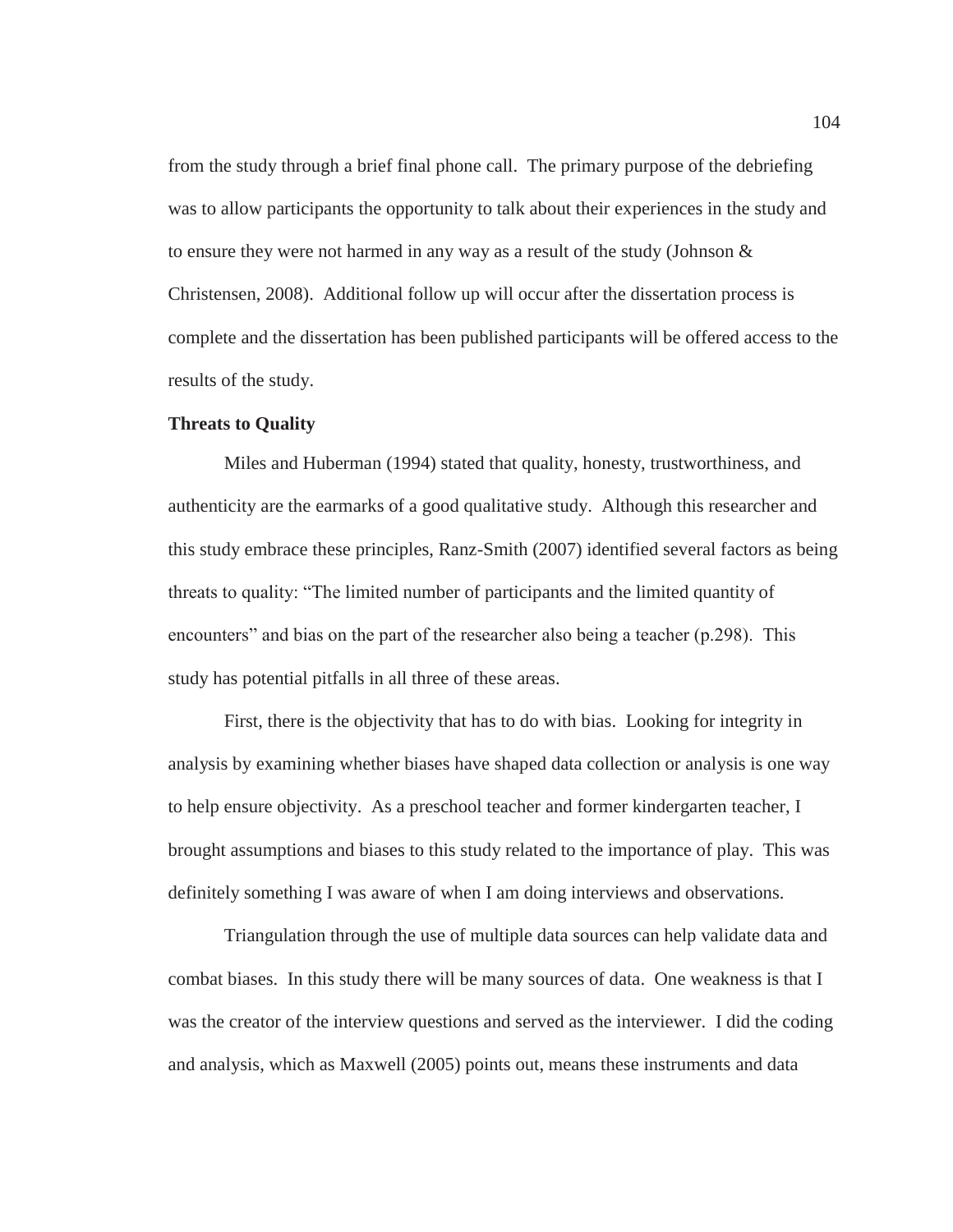could all have the same bias. One coder also means there could be reliability issues. One technique for addressing intra-coder reliability is to code the data twice during two different sessions on separate occasions (Johnson & Christensen, 2008). This second coding session will help ensure there is consistency across codes. One way of addressing bias in the data collection tools was the use of four peers to review the data collection tools used in the study. Another way of addressing this is through the collection of documents from each classroom. The documents collected, which include daily schedules, curriculum plans, and other materials offered by participants, were not be created by the researcher. They were created by the teacher or administrator of the early childhood program and therefore did not have researcher bias.

 Patton (2002) stated the importance of rigor by increasing the quality of data collection in the field and being open to pattern recognition. In the process of interviews, I revised the data collection tool while doing field work to get the best possible data. Member checking and expert audit review helped ensure the reliability of the study methods (Patton, 2002).

 It was possible in the process of collecting and analyzing data that there would be discrepant data. Though discrepant data did not occur I was prepared to double check to make sure data were coded and analyzed properly. If the discrepancy still existed, I planned to confer with participants to clarify the nature of the discrepancy (Creswell, 2007). If a discrepancy remained after conferring with participants, the discrepant data would have been reported as such. Maxwell (2005) advised that it may be better to allow readers to draw their own conclusions about discrepant data rather than to ignore it.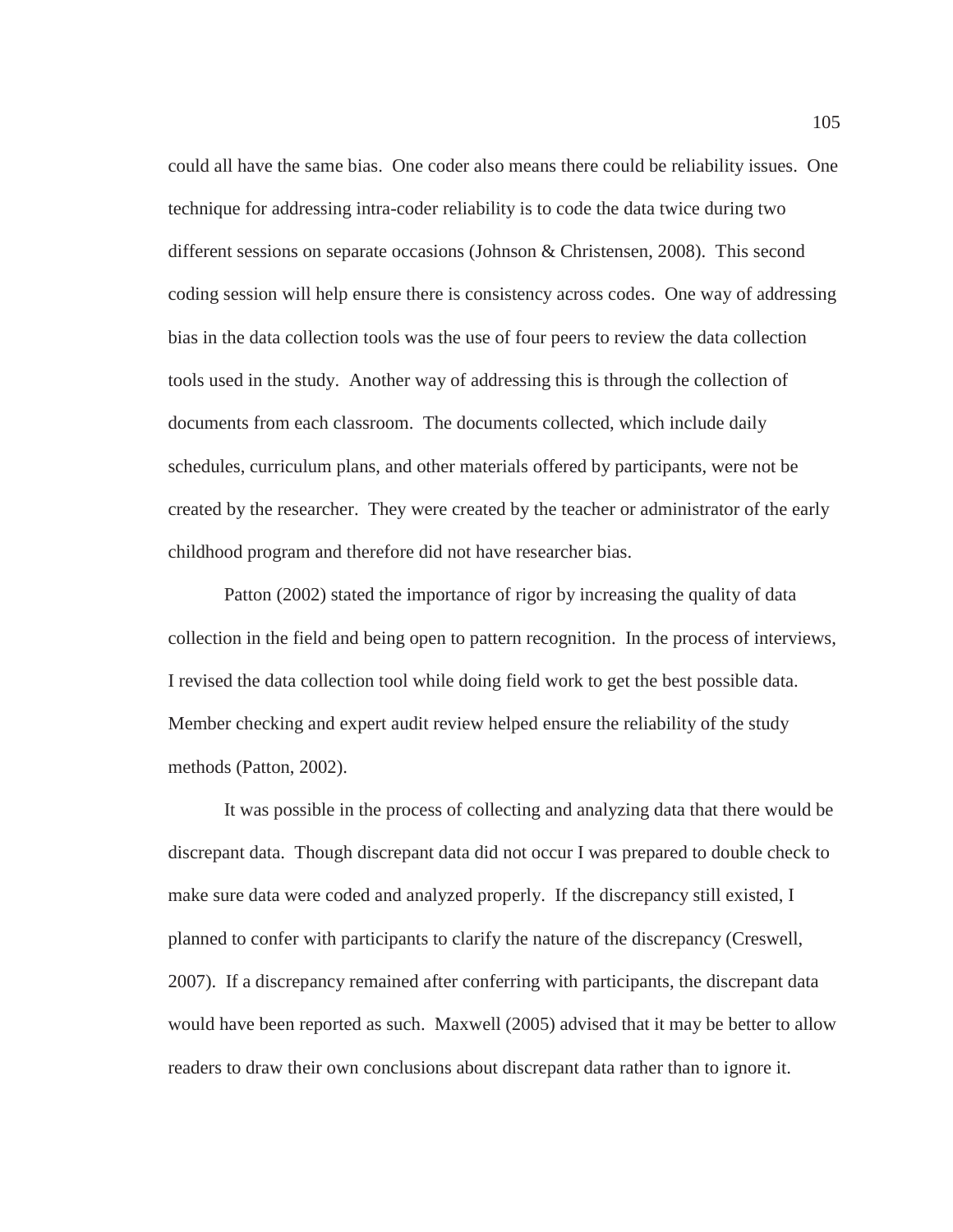The last threat to quality was one this researcher had no control over. Throughout this study was an assumption that early childhood teachers would be willing to participate and to allow access to their classrooms and their data. The purposeful, conceptually driven sampling methods used could have unraveled, for example: If no teachers from high quality early childhood programs in the region the study is being conducted in were willing to participate in the study, this lack of participation would have removed this concept of the quality approach from the study. This was not a threat this researcher had control over. It could have had an impact on the sample size. A smaller number of early childhood teachers willing to participate, or participation from less experienced teachers from lower quality programs could have changed the direction of the study. Luckily, these threats to quality did not arise.

# **Feasibility**

The choice of a small sample size of six participants provided a reasonable context for a case study. A small sample size also allowed for detailed in-depth analysis of several data sources, which fit within the parameters of a case study. Limiting the data sources to three added to the feasibility of this study by not producing so much data that the study became unwieldy and could not be completed in a reasonable amount of time.

### **Generalization and Transferability**

 Many of the issues and strategies addressed in this section also address validity. Addressing the issues and strategies related to validity help ensure the accuracy of the findings of the study (Creswell, 2009). Generalization and transferability are another aspect of validity that refer to the ability to apply the research to other settings (Creswell,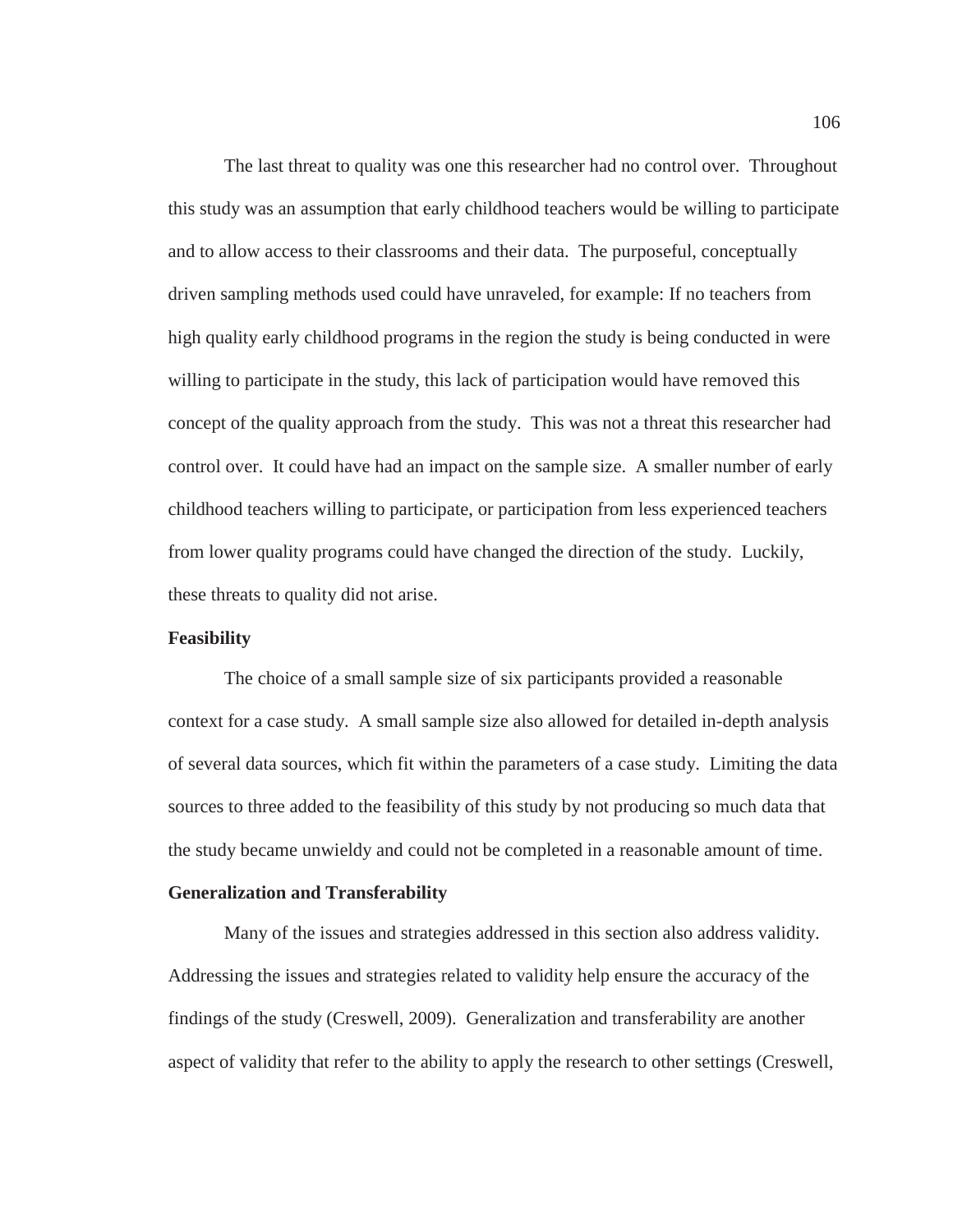2009). These issues are more complex in qualitative research, especially case studies. Part of the rationale for choosing a case study in this instance was to use the data to develop thick rich descriptions of themes and patterns within a specific context, which can seem counterproductive to generalization or transferability. This study included multiple cases, by studying multiple cases the results should be able to be generalized or transferred to some degree (Yin, 2003).

#### **Ethical Issues**

 There were several ethical issues to consider regarding this study. As a researcher, my first ethical responsibility was to the well-being of the participants in my study. Second, my responsibility was to the portrayal of the data in the most truthful accurate manner as possible. The other ethical responsibility the researcher has to the data is to protect the data. The first and primary responsibility is to the participants of the study.

 In considering ethical treatment of the participants of the study, disclosure, understanding, voluntariness, competence, and consent are the important issues that were dealt with. Participants were informed in detail of the purpose of the research and procedures that would be used to collect data, and they were ensured of their confidentiality. Participants were also be informed of possible risks and possible benefits of participating in the study. I made sure each participant fully understood what was explained and had a chance to ask questions. It was also made clear to participants that their participation in the study was voluntary and that they could withdraw from the study at any time without penalty. Participants were competent to give their consent. Consent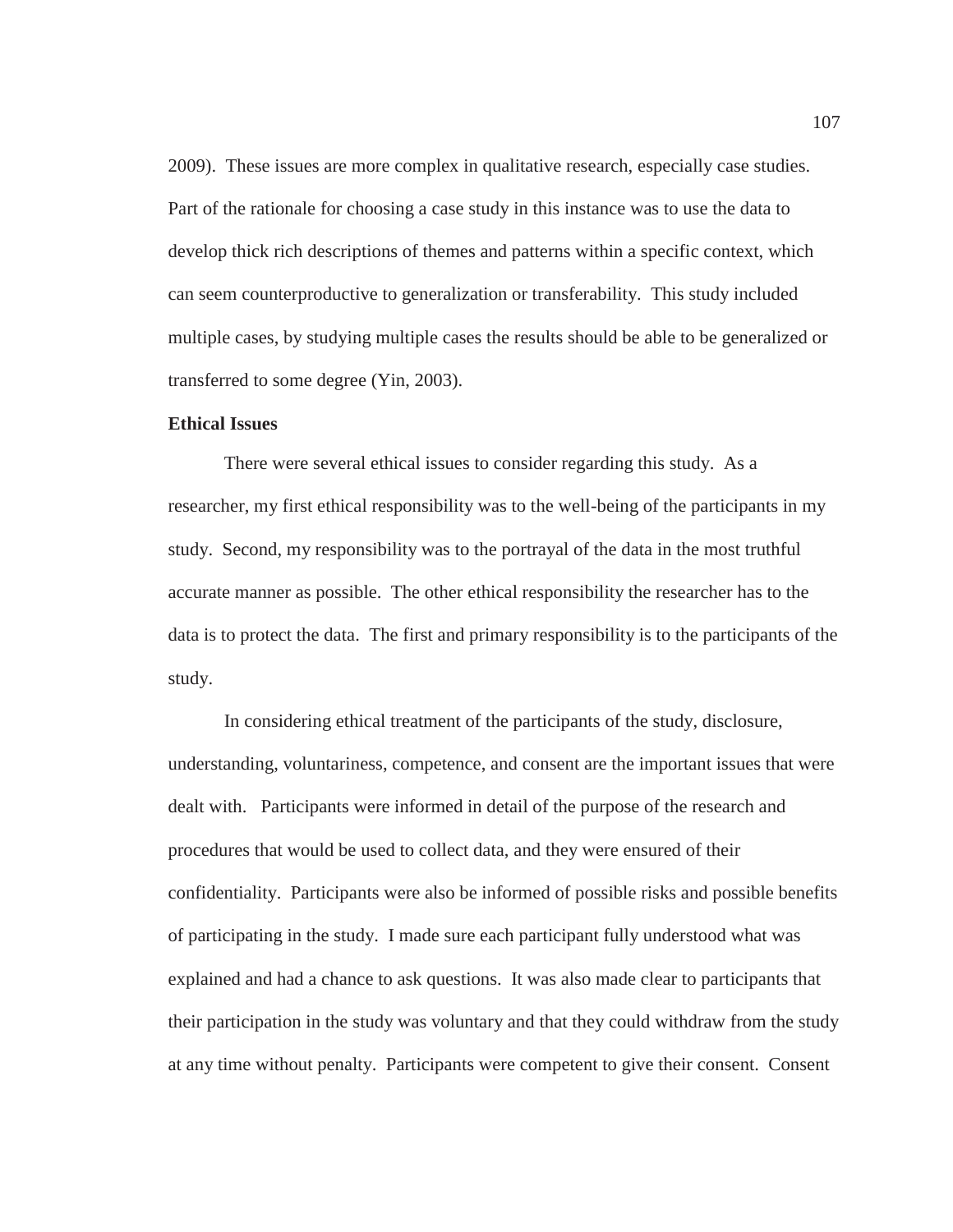was formally determined through each participant's oral consent or signature on a consent form.

 These forms and other physical data were protected. Physical data were kept in a small locked file cabinet. Transcribed interviews and field notes and all data pertaining to the study were kept on a flash drive in the same locked cabinet. The researcher's personal computer was the only one that was used for the study. Review and approval by the Walden Institutional Review Board (IRB) helped ensure any other ethical issues concerning this study were addressed. The study did not commence until the Walden IRB has reviewed the proposal, various permissions needed, and granted approval to begin collecting data.

#### **Summary**

The design of this study was to support a better understanding of the phenomenon of early childhood teachers' beliefs and perceptions of play. The data gathered in the study was used to create a better understanding of early childhood teachers' beliefs about play and how those beliefs are connected with their teaching practices. Experienced early childhood teachers from high quality programs in New England were the subjects of the study. They were interviewed using face-to-face structured interviews. They were observed practicing in their classrooms, and documents from each of their six classrooms were analyzed.

This study added to the field of knowledge concerning early childhood teacher beliefs about play and teacher practices and perhaps support the inclusion of more play in early childhood classrooms. Chapter 4 will present an in-depth description of the study.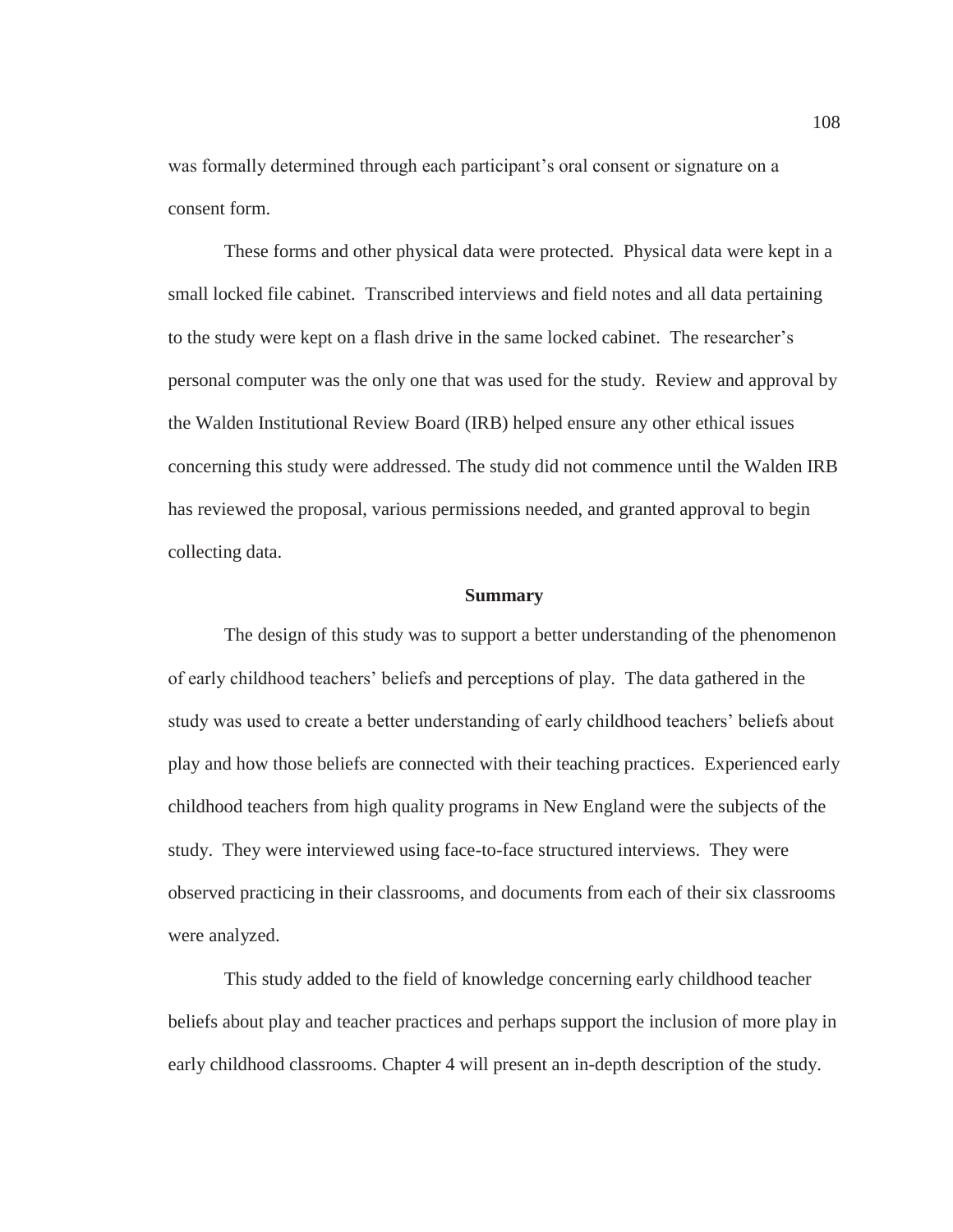Topics will include data collection, data analysis, and trustworthiness. Chapter 4 will also offer a summary of the results of the study.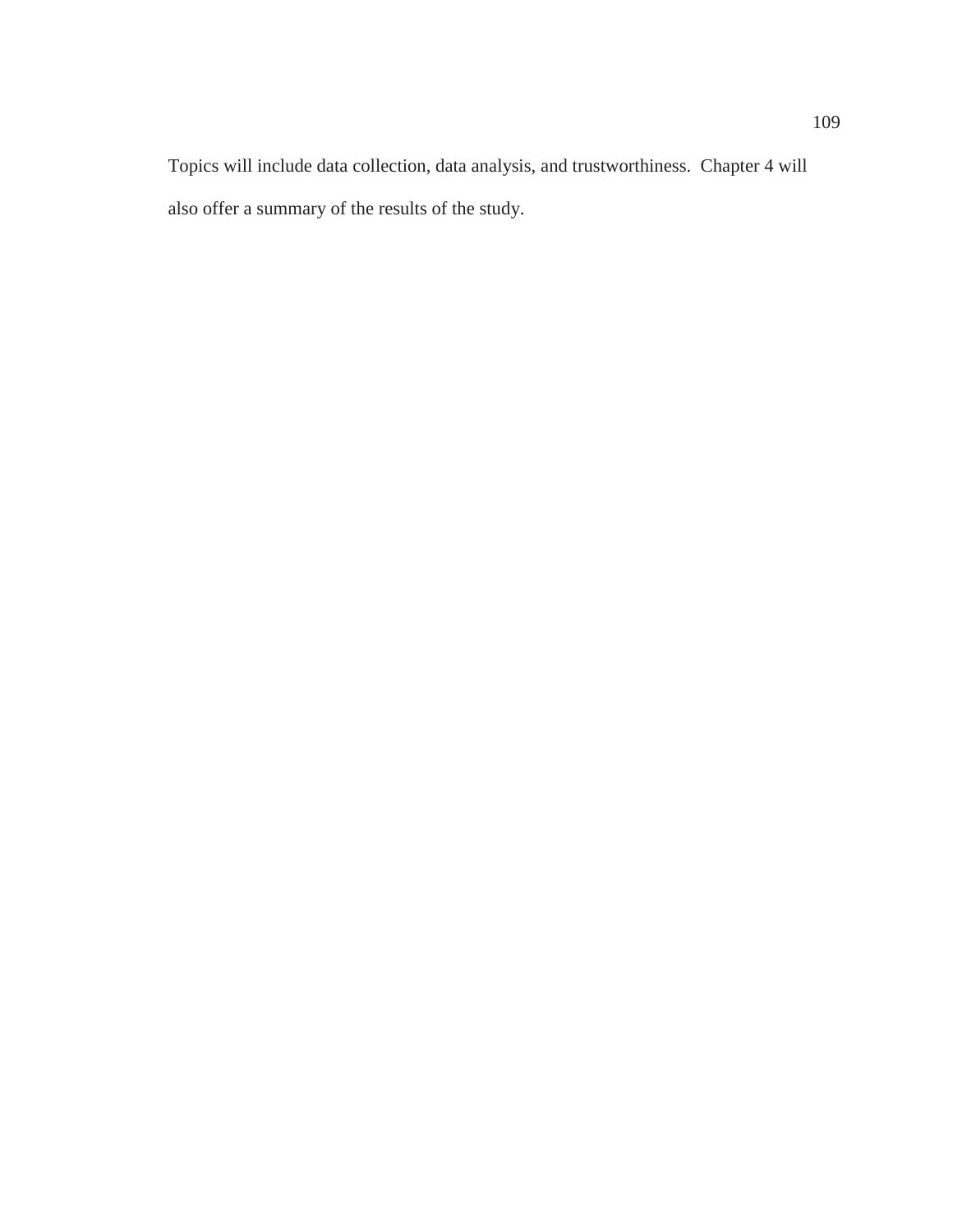# Chapter 4: Results

#### **Purpose of the Study**

The purpose of this qualitative case study of multiple cases was to explore the connection between early childhood teachers' beliefs about play and their practices in their early childhood classrooms. The decline of play in early childhood classrooms is an established trend. One reason for this could be due to a lack of connection between what early childhood teachers believe and what they practice in their classroom. Lave's (1988) situated learning theory formed the conceptual framework for this study. The notion of the early childhood classroom as a community of practice recognizes that learning is social, not an isolated process. The main activity for learning considered in this study is play. Data were connected through in-depth interviews, classroom observations, document analysis, and follow-up interviews to answer the question: How do early childhood teachers' beliefs about and dispositions toward play connect with their practice in the classroom? I analyzed the data to provide further understanding of the relationship between teachers' beliefs regarding play and their teaching practices. This chapter will describe the setting for the study, the recruitment of participants, the process of data collection, and the analysis of data as connected to the central research question and four subquestions. Evidence of quality and discrepant information will also be discussed.

# **Data Collection**

# **Sampling**

Purposeful sampling was used to find study participants. Six early childhood teachers in New England were recruited for the study from programs achieving the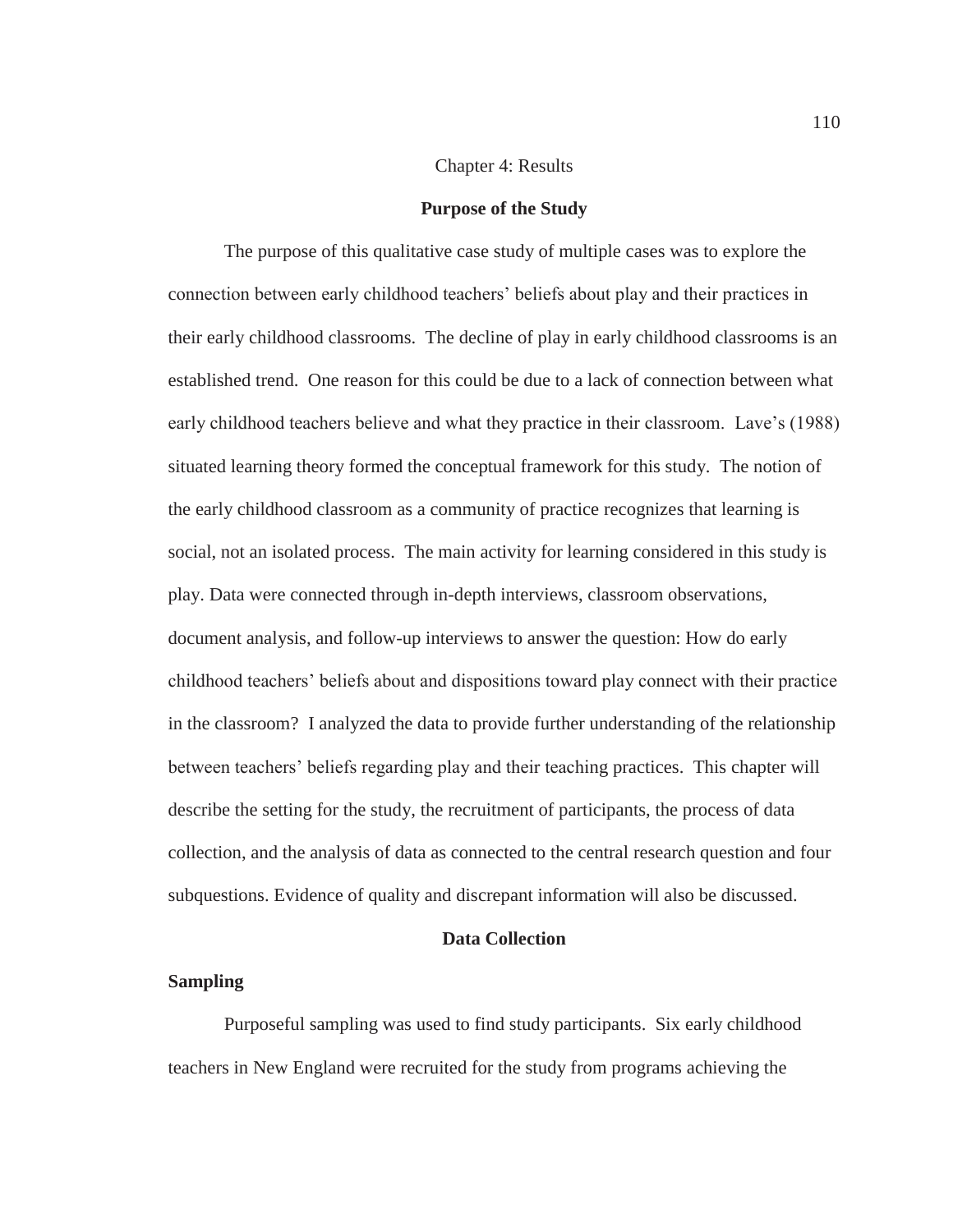highest rating of their state's Quality Rating Incentive System (QRIS) or from schools with top ratings. Teachers also were required to have a credential relating to the field of early childhood and have at least 3 years of teaching experience.

# **Participants**

I used the Internet to find elementary schools with high ratings according to their state standings, national test scores, and that housed kindergarten or preschool programs. I used State websites to find early childhood programs achieving the highest levels of their QRIS systems. I sent letters to the principals or directors of 87 of these programs to gain their support as a community partner and to gain permission to conduct research with interested teachers in early childhood classrooms. Seven programs or schools provided a letter of cooperation signed by the principal or director.

These letters were sent to Walden University's IRB; once approval was given by the IRB (approval # 08-13-13-0129024), principals and directors provided me with contact information of possible teacher participants. I contacted teachers to discuss their qualifications and their interest in and availability to participate in the study. As teachers responded to me via e-mail or telephone, I made follow-up calls and sent follow-up emails to arrange a time and place for discussion about the study, signing an informed consent form, and conducting the initial interview. At the time of the initial interview classroom observations and follow-up interviews were scheduled. This was an ongoing process for 8 weeks.

Six teachers were recruited one from each of the six community partners. I began interviews, classroom observations, and document analysis. One teacher dropped out of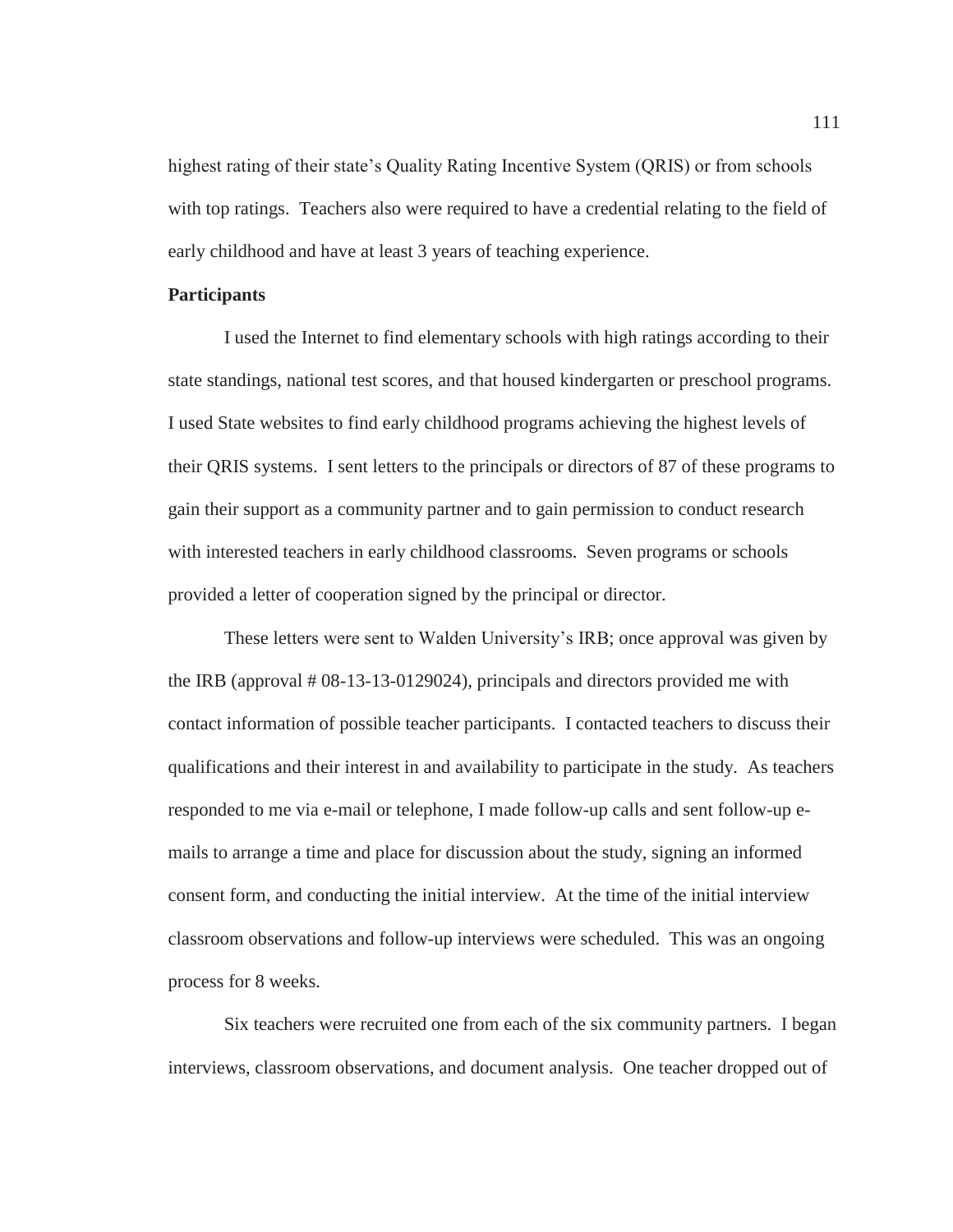the study during the 8-week period. I recruited a new community partner, gained IRB approval for the new partner and added a new teacher participant. At the beginning of the first face-to-face meeting with each participant, which was for the initial interview, all participants agreed to sign the informed consent form and all participants gave verbal permission for me to audio tape the initial interview session, and five teachers gave verbal permission for me to audio tape the follow-up interviews.

I planned to interview, observe, and collect documents from six early childhood teachers, and was successful in this. Six teacher participants provided me with an initial interview, a classroom observation, and a follow-up interview. Six teacher participants provided me with a classroom schedule to analyze while only four teachers provided me with curriculum plans. Two teachers provided me with curriculum plans from multiple weeks and one teacher provided me with a list of themes for the year. The figures below provide demographic information about the participants in the study. Figure 1 shows the credentials of the participants in the study, Figure 2 shows years of teaching experience participants had, and Figure 3 shows types of programs participants taught in.

| <b>Early Childhood Credential</b> |
|-----------------------------------|
| <b>CDA</b>                        |
|                                   |
| Bachelor's Degree in Progress     |
|                                   |
| Bachelor's Degree                 |
|                                   |
| Master's Degree                   |
|                                   |

*Figure 1*. Teacher credentials.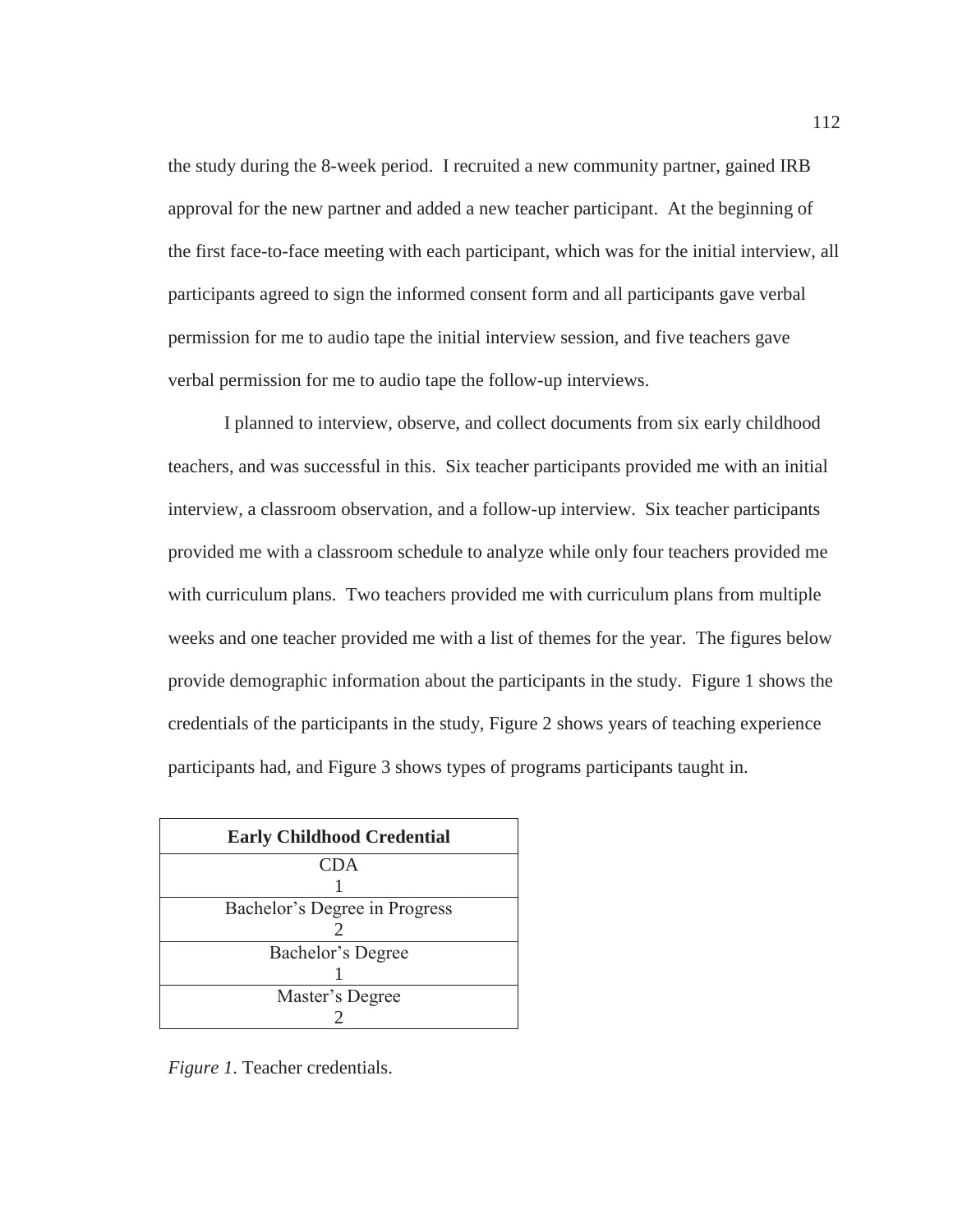| <b>Years of Teaching Experience</b> |
|-------------------------------------|
| Less than 10 years                  |
|                                     |
| Between 10 and 20 years             |
|                                     |
| Between 20 and 30 years             |
|                                     |
| More than 30 years                  |
|                                     |

*Figure 2.* Years of teaching experience*.* 

| <b>Type of Early Childhood Program</b>    |
|-------------------------------------------|
| Parent cooperative half day pre-school    |
|                                           |
| Non-Profit full day child care            |
| (one providing wrap around services)      |
|                                           |
| Private for profit full day child care    |
|                                           |
| Public school based program (one half day |
| preschool, one full day kindergarten)     |
|                                           |

*Figure 3.* Type of early childhood program*.* 

# **Process**

In a 10-week period, I conducted six initial interviews lasting approximately 1 hour each, conducted six classroom observations lasting a minimum of 2.5 hours each, analyzed 16 documents, and conducted six follow-up interviews lasting between 15 and 30 minutes each. The first interviews were conducted at a location of the participant's choice. Four participants chose to be interviewed at their workplace and two chose to be interviewed at a restaurant. Classroom observations were conducted in each of the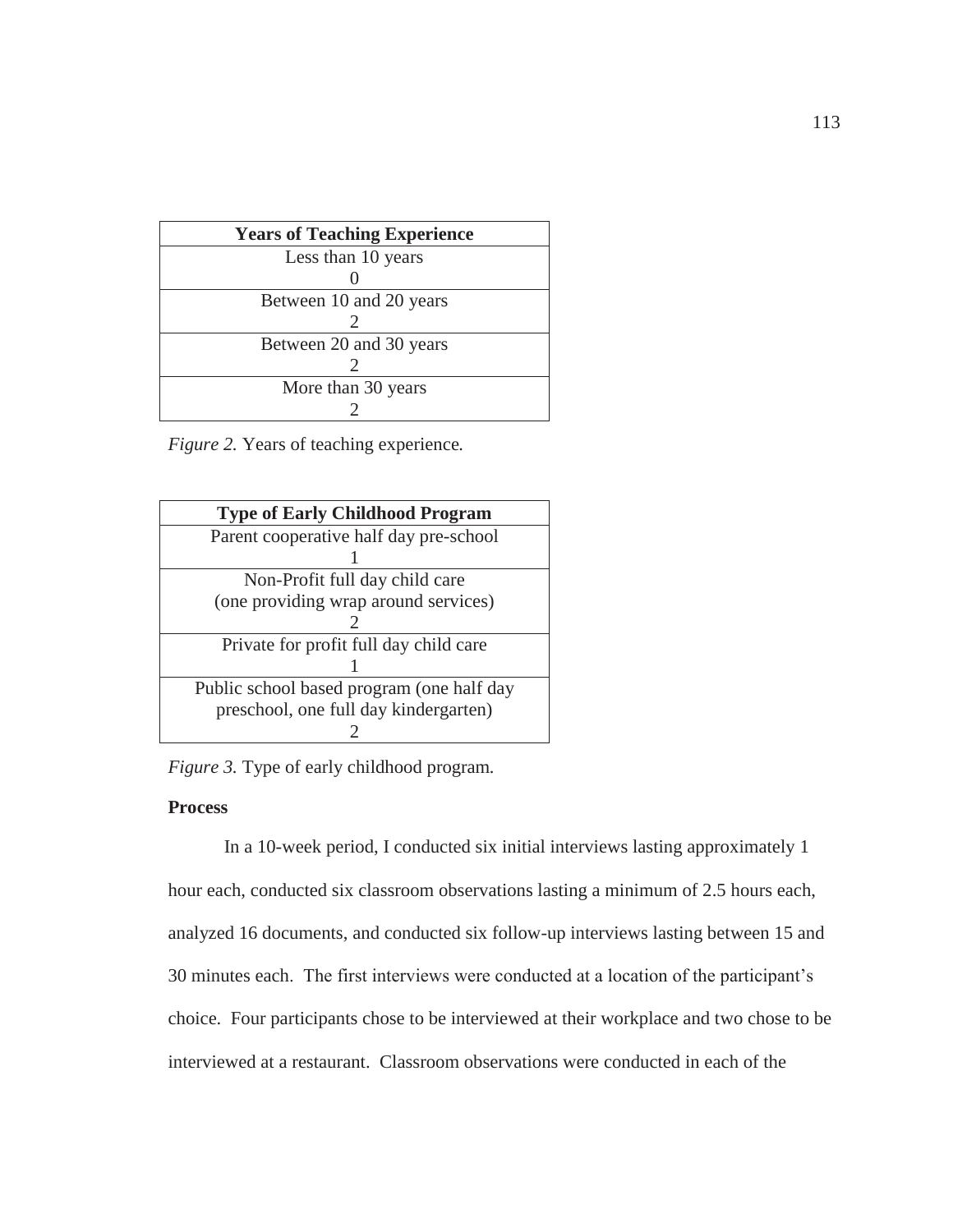participant's classroom on a day and at a time of their choosing. Five follow-up interviews were conducted by telephone the sixth follow-up interview was conducted via email.

I audio taped and transcribed each of the six initial interviews and the five followup interviews conducted over the telephone using a digital recorder. I kept a field journal and listened to each interview before I conducted the classroom observation. When available, classroom schedules and curriculum plans were analyzed prior to the classroom observation. I engaged in member-checks during the initial and follow-up interviews to discuss my understanding of teachers' perspectives and beliefs. I stored paper data in a locked file cabinet and electronic data on a password protected personal laptop computer that is used by me exclusively. Audio files and word documents were stored in NVivo.

I chose to conduct interviews, document analysis, and classroom observations to provide thick, rich data offering a well-rounded picture of each early childhood teacher's beliefs about play and their practices in the classroom. I developed a list of interview questions to use in the initial interviews (Appendix A), a list of criteria for use during the classroom observation (Appendix B), and a list of criteria for use during document analysis (Appendix C). Questions for follow-up interviews were developed based on the data collected during initial interview, the classroom observation, and document analysis. As an interviewer, this allowed me to follow themes, threads, and subjects as they arose.

I added the same three questions to each of the follow-up interviews. I realized after my first interview that participants may not share my definition of play so I asked each participant to provide their definition of play, to describe a memorable play scenario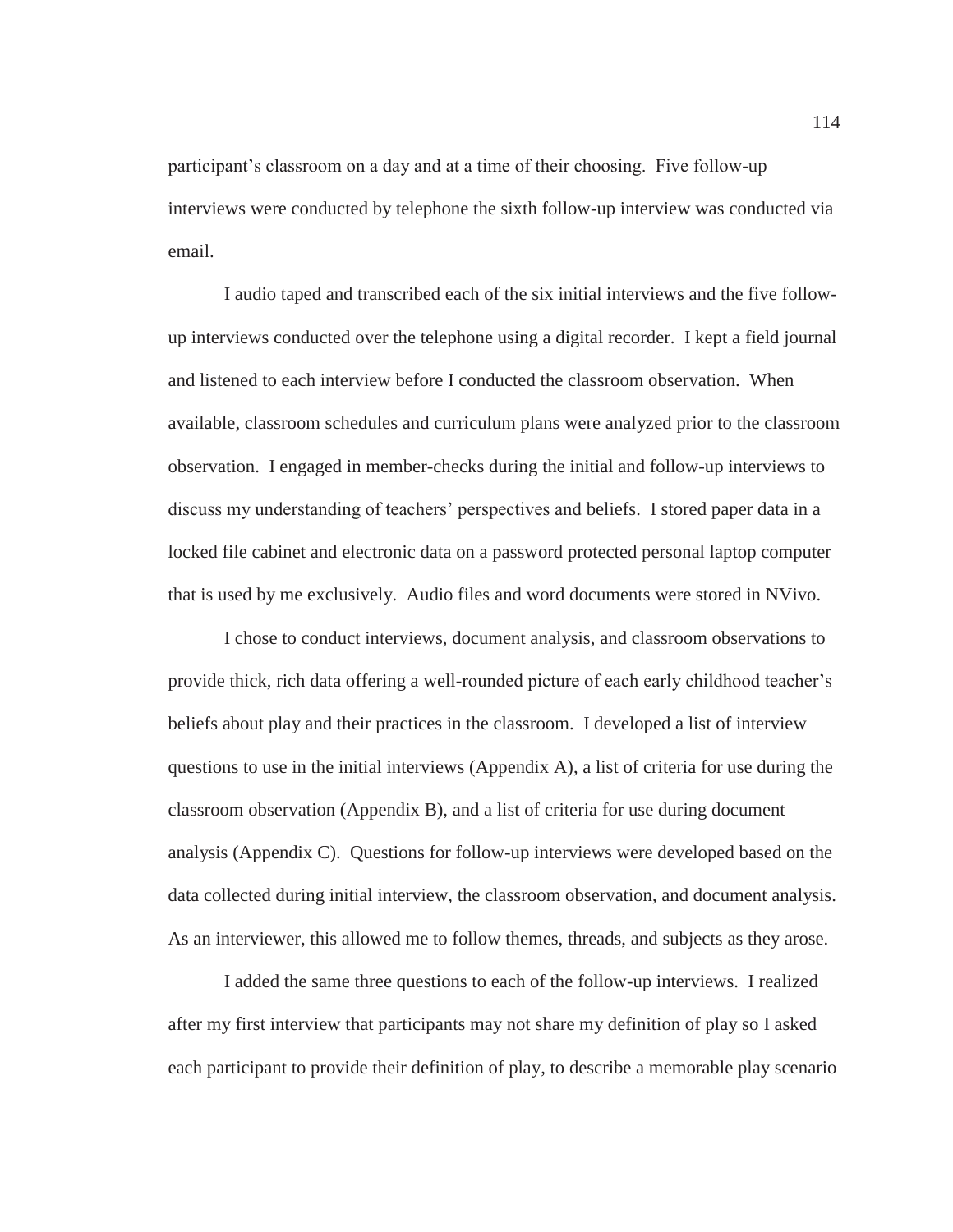that they either witnessed or were engaged in, and to talk about the available supports in their teaching and learning community for their practice as teachers.

# **Data Analysis**

I listened to each audio tape after the initial interviews and before the classroom observation, as the first step of analysis. When I was able to do so I also transcribed the initial interviews before the classroom observations occurred. During each classroom observation I used the criteria for observation and created field notes. At the conclusion of each classroom observation I created a chart of the data collected and transcribed my field notes. This was the second step of analysis. As the third step of analysis documents collected were examined using the criteria developed (Appendix C). Upon conclusion of each of the six follow-up interviews, I transcribed each one as the fourth step of analysis.

Transcription of interviews and field notes from interviews and classroom observations allowed for close reading of the thick descriptions provided and themes developed. During the process of these first four steps of analysis, I took notes in my journal as I looked closely at emerging themes and patterns. In the next step of analysis, I used the software NVivo to support the coding of data. To provide focus for the analysis of the data I created nodes connected to the study's central research question and subquestions. I also conducted text queries within NVivo to support the clarification of themes and patterns. Text queries were used to help identify important statements by the participants that supported a deeper understanding of their beliefs and practices regarding play.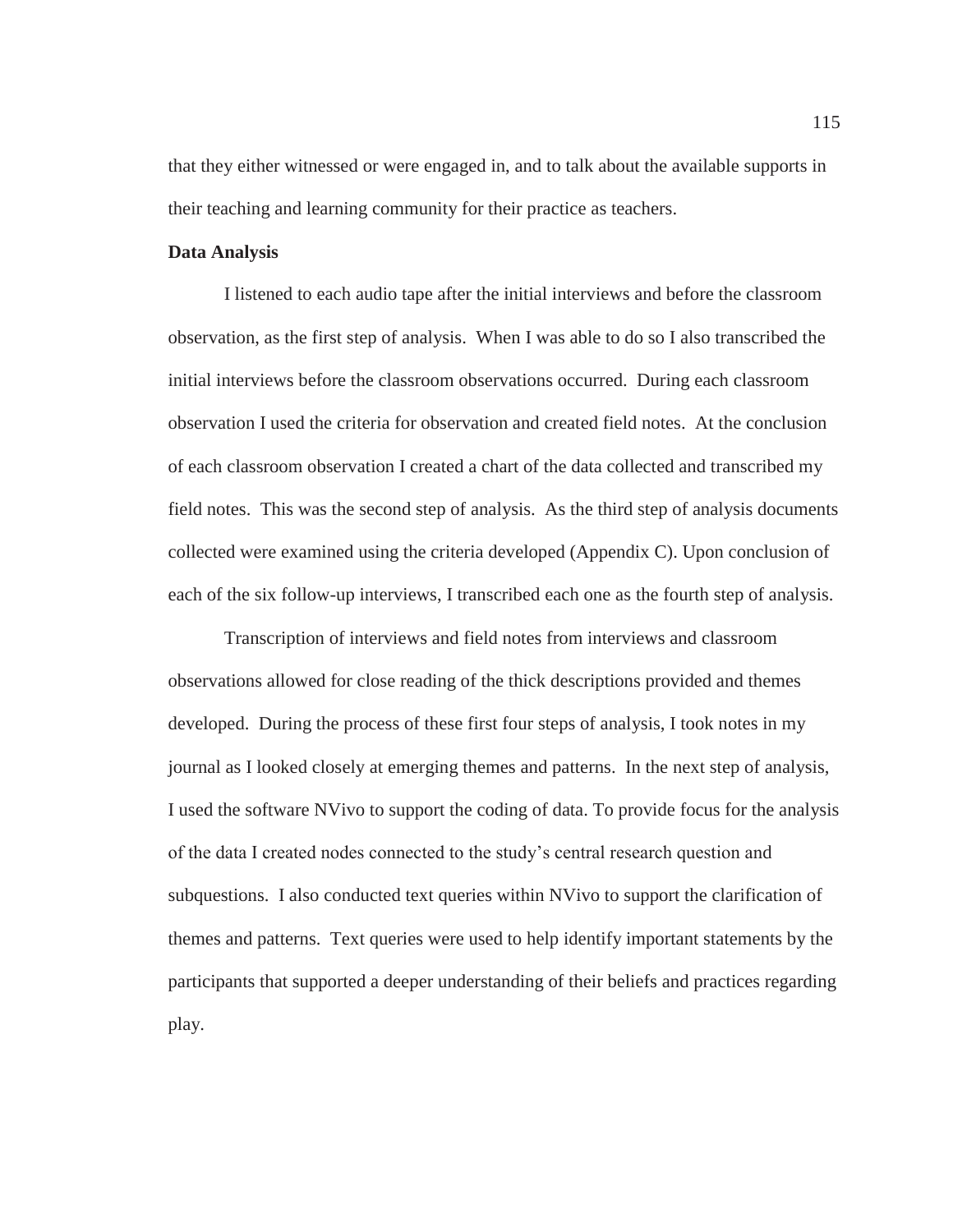Codes, categories, and major themes emerged during the data during analysis. Many codes, categories, and themes were connected to play. Play and learning, play and curriculum, opportunity for play, attitudes toward play, changing attitudes toward play, definitions of play, barriers to play, lack of play, play memories, and play experiences of participants. Other codes, categories, and themes were connected to teachers' beliefs. These included; teacher beliefs, teacher attitudes, teacher influences, mothers, parents, parenting, training, mentors, instructors, support, communities of practice, children, and childhood experiences. The last set of codes, categories, and themes were connected to curriculum, the classroom, and teaching practices. These included play based, emergent, children's interests, child centered, flexibility, instruction, academic(s), direct instruction, teacher directed, tasks, activities, lesson plans, skills, concepts, learning styles, development (social, emotional, cognitive, language, and physical), assessment, standards, role of the teacher, interaction, exploration, engage, classroom climate, structure, choice time, free time, open time, group, individual, circle time, group time, meeting time, community, environment, materials, interest areas, outside, fine motor, large motor, gross motor, music. These will be discussed in further detail in relationship to each of the subquestions of the study and in relationship the central research question.

# **Findings**

Interviews, classroom observations, classroom schedules, and curriculum plans from six early childhood teachers provided rich data for exploring this study's central question and subquestions. This initial discussion of findings will begin with the subquestions and wrap up with discussion of the central question of the study.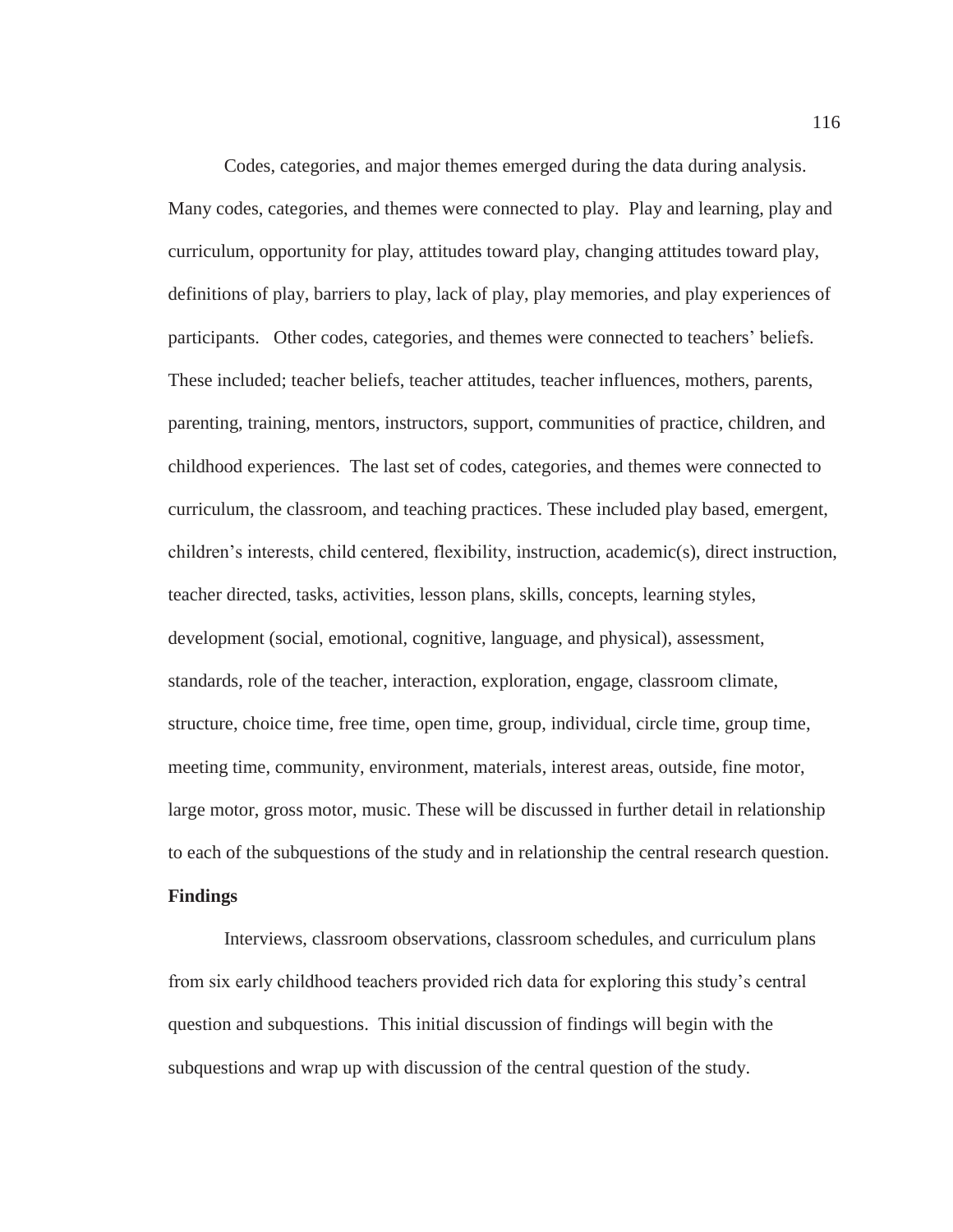**Subquestion #1.** Subquestion #1 asked, **"**What are teacher's current beliefs, perceptions, or dispositions toward play?" Through interview questions all teachers expressed strong ideas on the subject of their beliefs regarding the importance of play. All participants offered a viewpoint suggesting play does or should have an important place in early childhood classrooms. Four participants stated their belief in a direct connection between play and learning using the direct statement "children learn through play" when asked the interview question: How do you think children learn best? Four of them also indicated the centrality of play to their classrooms and work with children using the following language to describe the place of play; "backbone," "everywhere," "the driver," and "a central ingredient." Two teachers made the statement that "children need play."

In addition to having a role in early childhood classrooms participants described an attitude or state related to play. One participant described play as "a state of homeostasis, which we leave periodically to do other things." A second participant said "play is how they (children) understand things," a third participant described play as "the way they make sense of their world." Two replied that "play is about doing." One teacher stated that in play children use "interactions with each other and learn through trial and error experiences with materials, learning through being and doing."

In describing play as related to their beliefs three teachers offered responses about the importance of children having the opportunity to interact with each other. One teacher said play was what supported children's social emotional development. Another teacher described children's interactions with each other through play as something that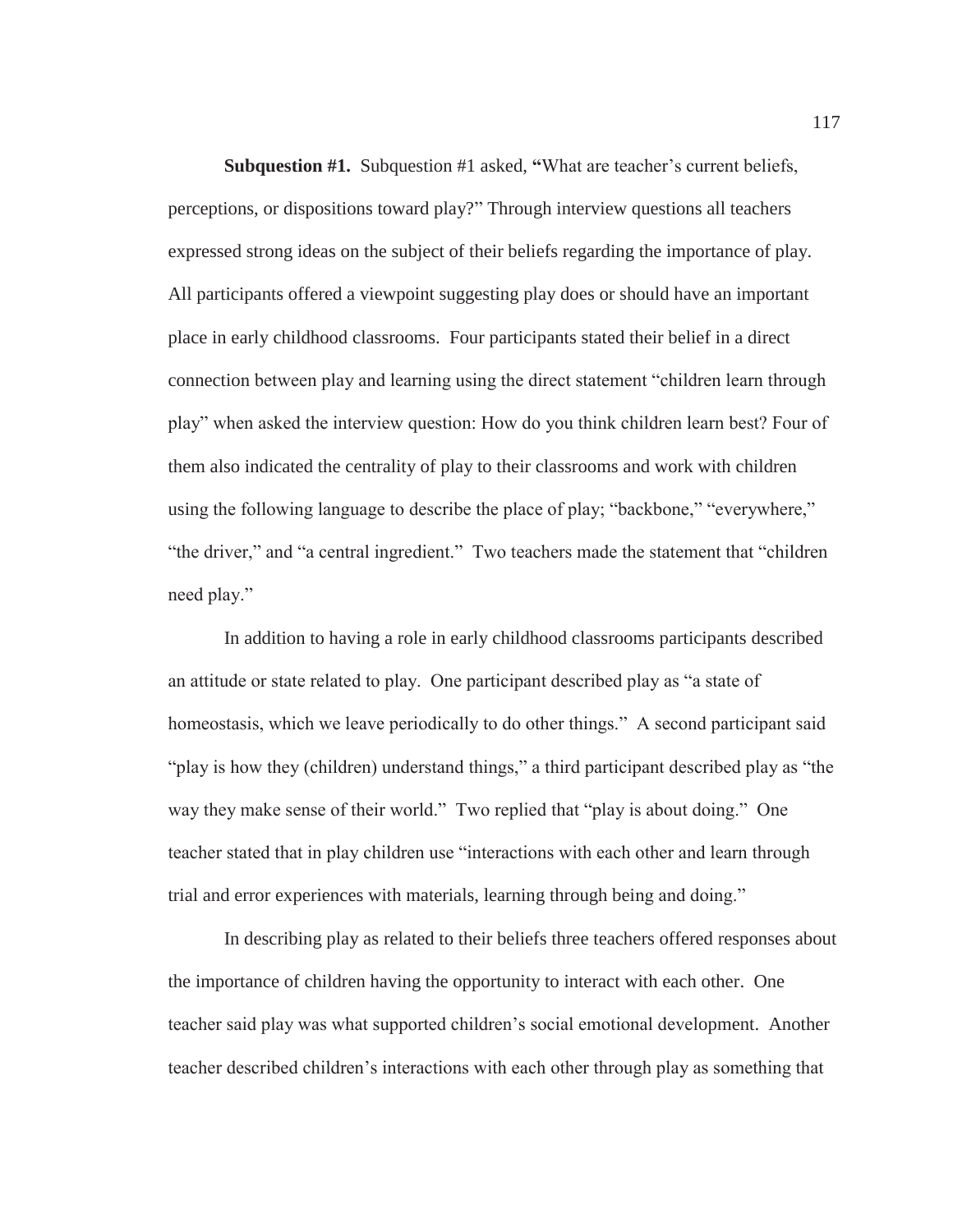"prepares them to be part of a community." And another teacher spoke about children's experiences with each other in play "helping them to manage their own behavior."

Another common theme in their answer to the interview questions: What are your views on play? Has this view changed? and How have your experiences as an early childhood teacher influenced your beliefs about play? indicated that they view play as having changed more than their beliefs having changed. Three teachers specified that they believe there is less opportunity for children to play both inside and outside the classroom now. Two of the three teachers said that because of children having less opportunity to play they perceive children "don't know how to play" and "don't have the skills to play." One of the three said that in spite of that she believes she still has more play in her class than many early childhood teachers. Two teachers responded that they value play more now, one said, "I used to think play was just play, but the longer I teach the more I see the value of play and how much children learn while they are in it." Another teacher reported that her years in teaching have helped "crystalize" her beliefs and thinking about play. Two teachers described feeling as though they need to "fight" for play, to "defend" their use of play and children's "right" to play.

In summary, Subquestion #1 was answered through data collected through interview questions. The responses of participants related to their beliefs regarding play would seem to indicate that all teachers included in the study value play. Two thirds of them share the viewpoint that there is a connection between play and learning and that play is central to their work in the classroom with young children. Half of them believe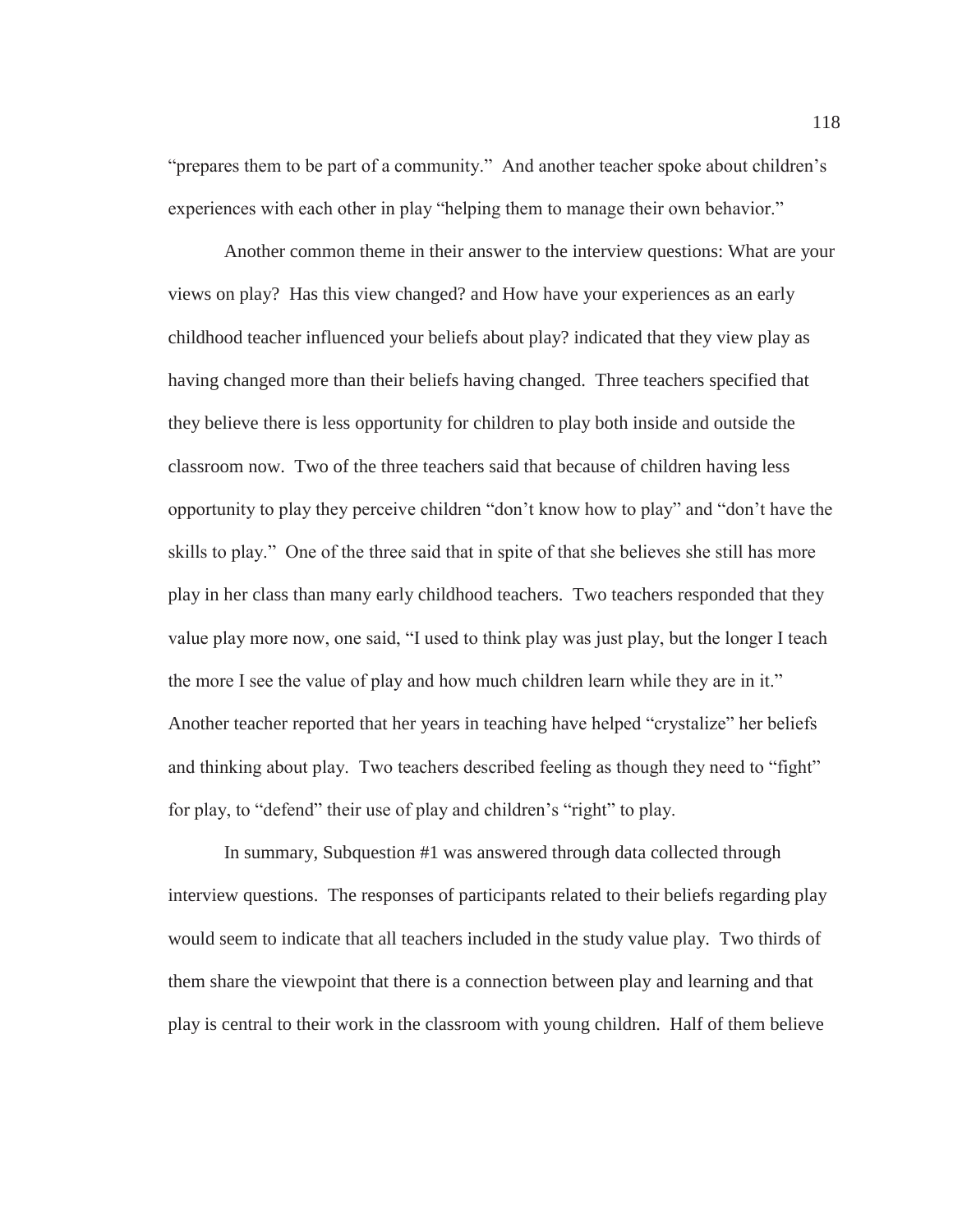that the role of play and attitudes toward play seem to be changing with less opportunity for play.

**Subquestion #2.** Subquestion #2 asked, "What influences shaped teachers' beliefs (training, mentor, parents)?" This question was answered through the following initial interview questions: If there were other experiences or people that helped prepare you in your work with young children would you share a little bit about them? What influences have shaped your beliefs in regard to teaching young children? Are there some influences that have been more powerful, or seemed to carry more weight than others? If so what influences have shaped the change in your point of view? To answer this question and connect back to the framework of the study I also asked participants to talk about their community of practice and supports to their teaching practice during each of their follow-up interviews.

All participants in the study indicated their childhood experiences were important in shaping their beliefs and attitudes toward play. Four of them talked about play during their own childhoods and shared experiences of extended outdoor play in their neighborhoods with other neighborhood children and little adult intervention or supervision. Two of them used the word "freedom" when describing those experiences. These descriptions were permeated with a sense of nostalgia (sighs and faraway expressions were observed as participants recalled these experiences) with three of the participants stating "that doesn't happen anymore."

Five of the teachers expressed the important influence of their mother in shaping their beliefs. The mothers of four of these teachers were connected to the field of early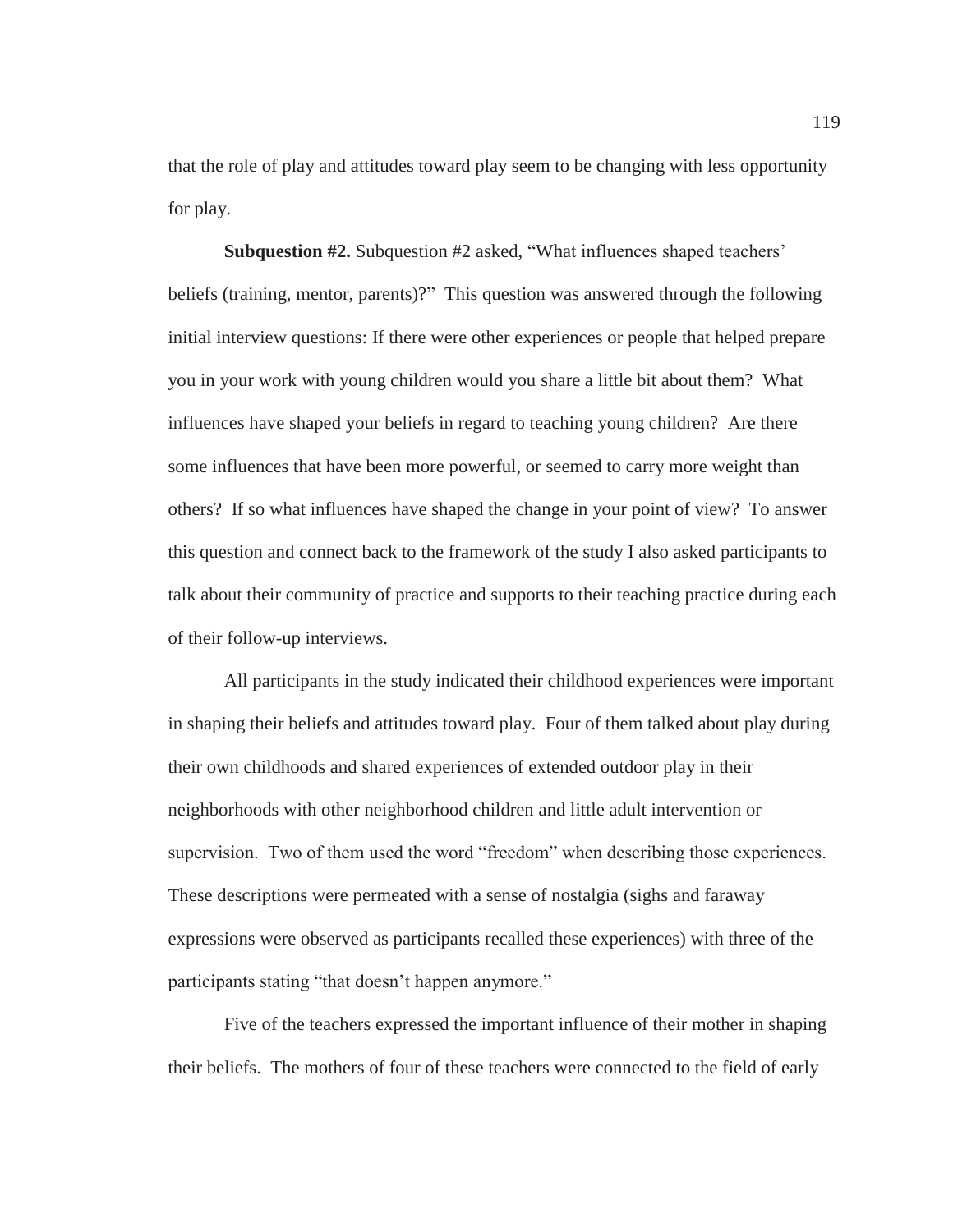childhood education. Two participant's mothers were teachers in Head Start programs, another was a nursery school teacher and the fourth one ran a family home child care program. Another common theme was that four of the members of the study reported doing lots of babysitting when very young and spending a lot of time "looking after" younger siblings or neighborhood children. Three teachers also reported the experience of becoming parents themselves as strongly influencing their beliefs regarding the importance of play. Participants said, "it changed everything," "you see things up close and personal," and "you see the process and the role of play in their lives as they grow and move forward."

Another mentor important in shaping and influencing teachers' beliefs shared by four participants was a college course instructor. Three of the four participants reported maintaining ongoing relationships with these mentors over time, yet only two of them viewed the actual training they received as being significant to shaping and influencing their beliefs and practices. Two teachers stated that reading influenced their thinking and both reported reading works by Vygotsky, works about Reggio Emilia, works about play, and NAEYC publications. One also reported reading works, by Dewey, Greenspan, and Gussin-Paley.

In regard to training specific to play or play theory only two participants reported doing coursework specific to play. One of those participants said even though she received training about play she felt like she learned more from her colleagues and experiences. Three other participants indicated that their experiences in the field taught them about play and also mentioned supportive colleagues.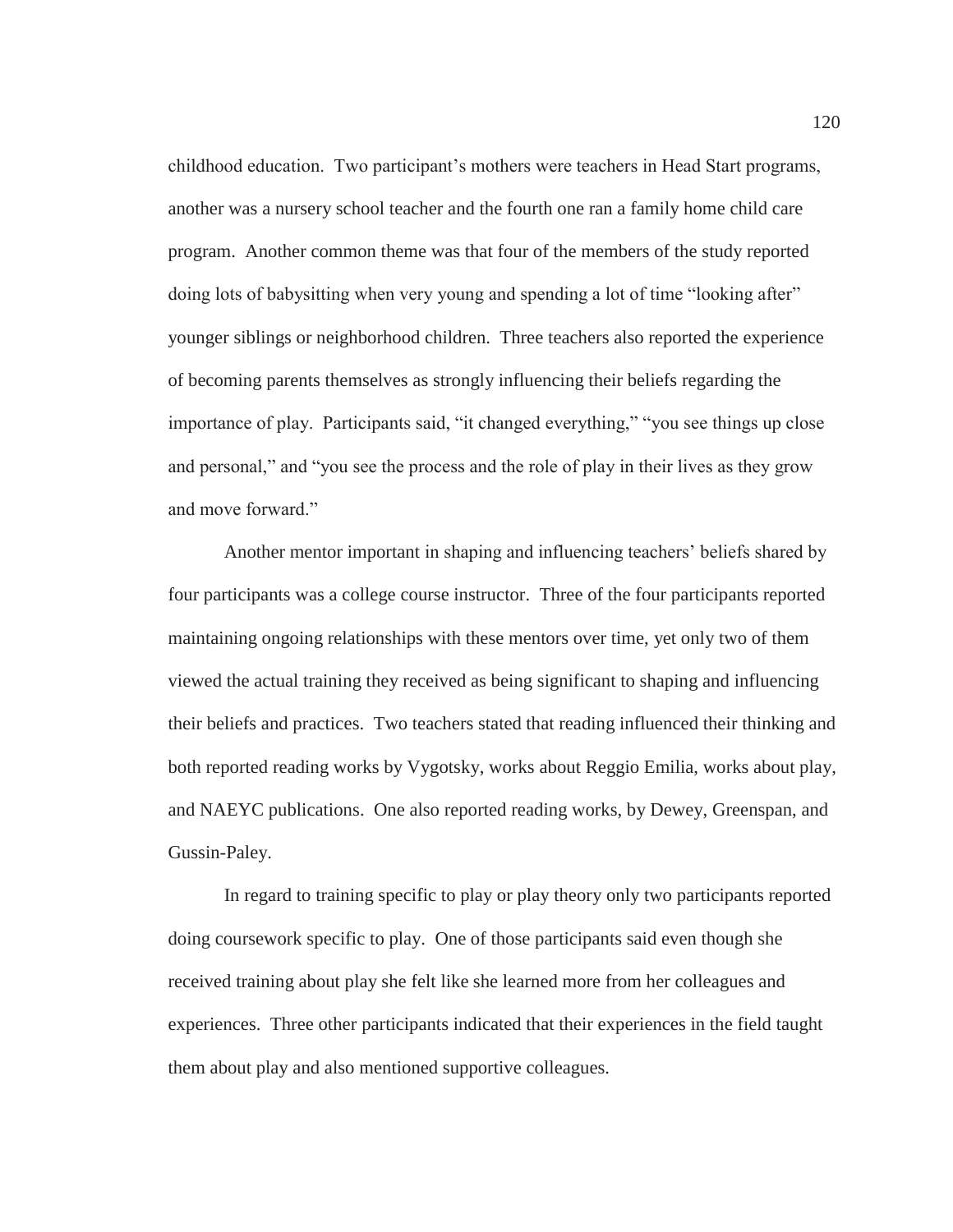The influence and importance of colleagues was echoed in participant's responses to the questions about their communities of practice. All of the teachers in the study identified their colleagues and co-workers as important members of their community of practice. Two included their program director as an important ally, mentor, and/or member of their community of practice.

Most teachers had an informal or unstructured community, but one participant hosted regular meetings of a group of teachers from her school at her home for two years to explore and collaborate about their practice. This group included several teachers, not just those in her classroom. Two participants reported monthly meetings with team members specific to talking about and improving their practice. Another participant reported after reflecting on this question that she would like to establish a more organized way for colleagues and co-workers to gather and discuss their practice.

All participants including the teachers with a more organized structure for connecting with colleagues indicted a desire for even more opportunity for developing a more defined community of practice and vehicle to connect with each other. Two teachers suggested this might be a vehicle for improving program quality and decreasing staff turnover. One teacher suggested this might be a good vehicle for mentoring and educating others about the importance of play and the benefits of play because "play is where it is at and play is the most important thing." Four teachers saw themselves in the role of mentors in relation to their community of practice.

In conclusion, the participants indicated their childhood, childhood experiences, mothers, and experience as parents were the most important influences in shaping and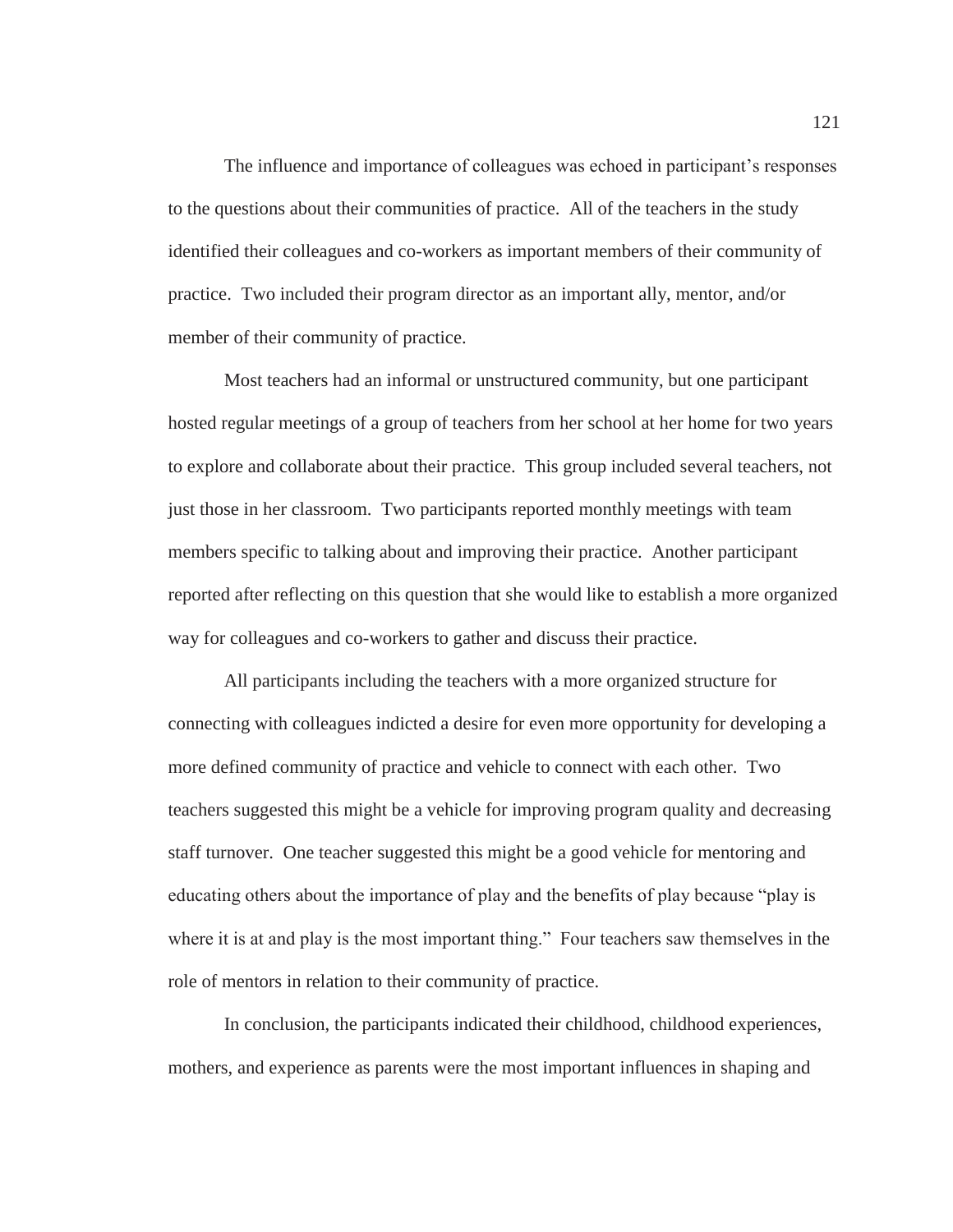influencing their beliefs. Training and coursework appeared to have a smaller influence, but instructors, colleagues, and coworkers all played an important role in shaping and continuing to shape and influence study participant's beliefs.

**Subquestion #3**. Subquestion #3 asked, "How are teachers' beliefs regarding play and teaching practices, instructional models, and curriculum choices in the classroom related?" This question was explored through the initial interviews, classroom observations, field notes and analysis of schedules and curriculum plans. Findings connected to beliefs about play and approaches to curriculum will be discussed first. Beliefs regarding play and instructional models will be discussed next concluding with findings connected to teaching practices and play.

In their approach to curriculum the idea of basing a curriculum on the interest of the children came up from all of the teachers. Teacher's discussed "building curriculum around what the children's interests are," "letting children take the lead," "letting children run with ideas," "diving into children's ideas," "going with children's interests," and "working on what is interesting to them." Five teachers followed this by talking about play based curriculum as part of their approach to curriculum, curriculum planning, and classroom practices. One of the five teachers described the importance of this approach as "allowing children the freedom to work on their own goals."

Four teachers identified their approach to a curriculum as using an emergent curriculum model. The teachers who discussed emergent curriculum also incorporated teacher derived themes or ideas. Two teachers talked about using emergent curriculum, but bringing their own interests and ideas to curriculum as well. Another teacher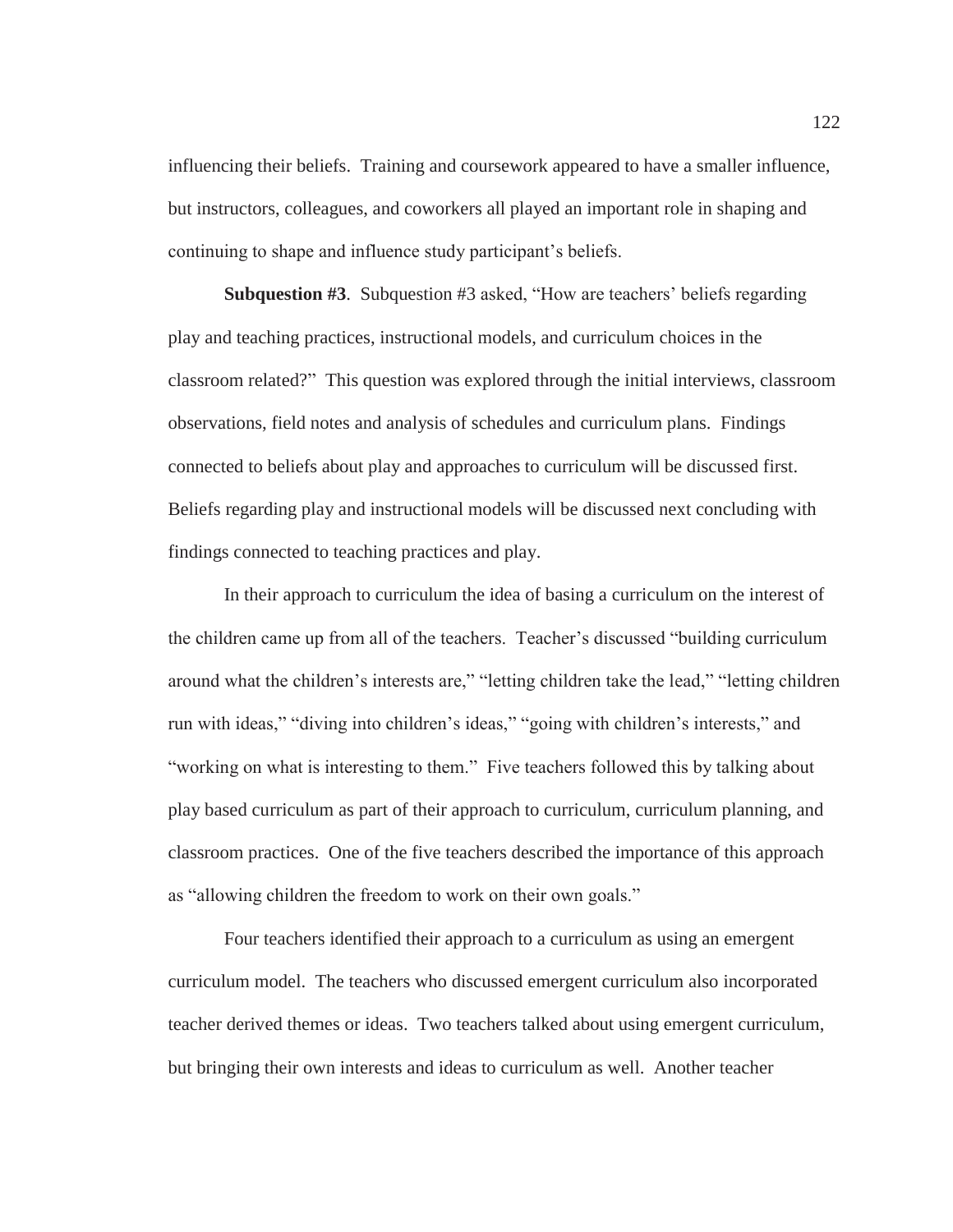followed this idea stating, "It is a balance you have to draw them in with what they are interested in, but you also have to lead them to places they don't even know exist." The fourth teacher said through emergent curriculum teachers "present their ideas, but the children can take them, change them, and run with them in a different direction."

All participants stated that they had a written curriculum plan that was followed daily. Five of the teachers made their written curriculum plans available for study. The curriculum plans of the four teachers using an emergent curriculum approach indicated some flexibility. One of the teachers described her curriculum plan as "a soft agenda." She said, "We have a plan, but we do make room for the children lead us where they want to go." Three of the curriculum plans analyzed had flexibility for various activities built in through use of terms like "either, or" with two options, or "children will choose…" (with options provided).

 One instructional model closely connected to play, the emergent curriculum, has already been considered. Other instructional models and practices also came up during interviews, observations, and analysis of curriculum plans. Two teachers discussed the use of social cognition as part of their approach to curriculum. One teacher using this approach described the important role social thinking has in helping children "process their social engagements as well as what they are thinking and learning." The second teacher described this as the way that children are able to "put it all together (their thinking and learning)." One teacher also brought up the responsive classroom. She viewed this model as going hand in hand with social cognition.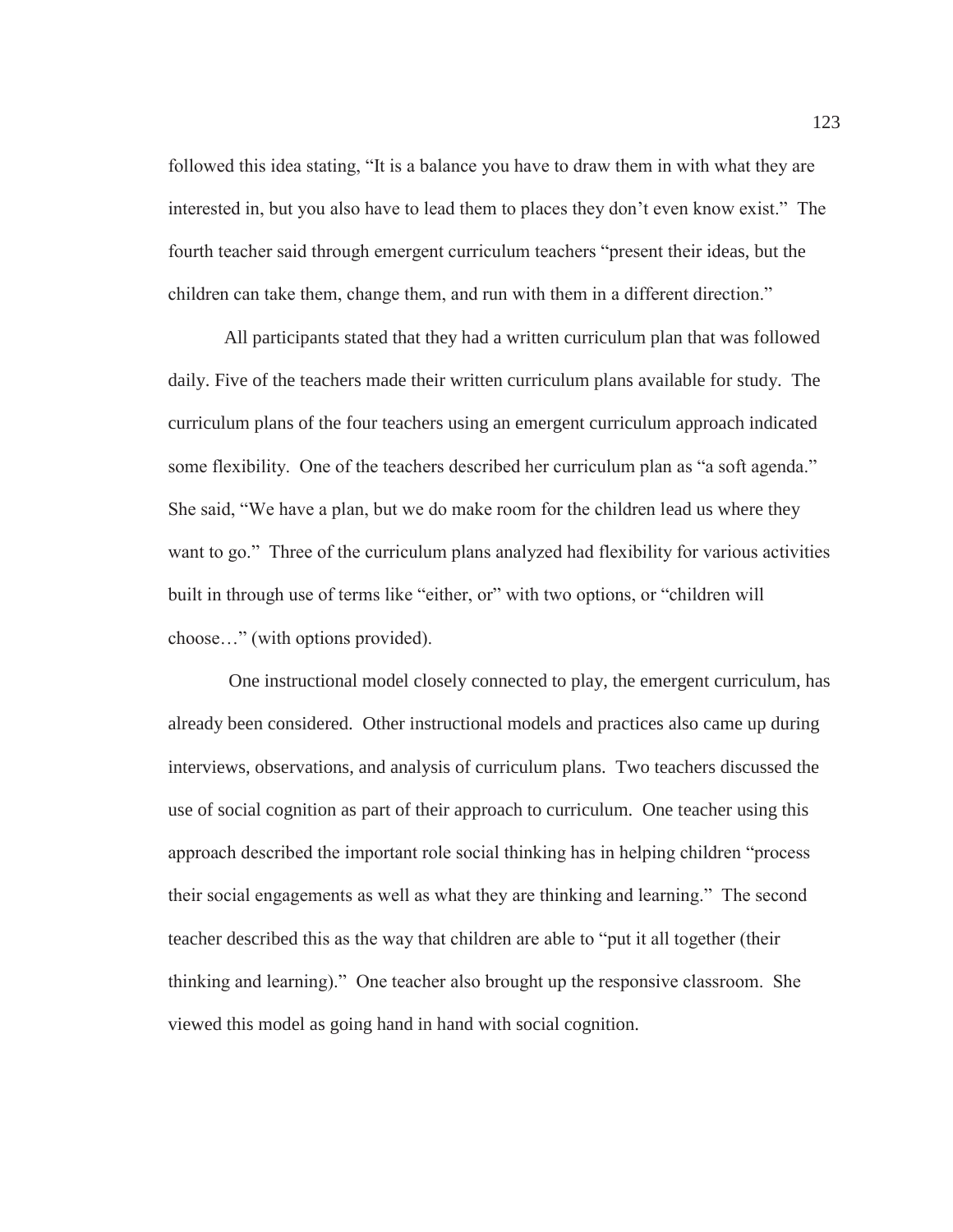Teachers talked about their teaching practices in relationship to play during the initial interviews. Four teachers indicated that they use play as part of their teaching practices. This was also observed during four classroom observations and clearly connected to what teachers stated in the initial interviews. The four teachers using play as part of their teaching practice indicated this was a more appropriate way to introduce or teach academic concepts. One teacher said, "When I approach academic concepts (like math) through play they come about it in a very natural way." Another teacher said, "I try to teach everything in as playful a way as possible, and give children as much time for play as possible." The third teacher stated, "When we want to support literacy, science, and that sort of thing we do it through play because the more open ended activities like building with blocks offer the most opportunity for learning."

Members in the study used the following words; "guide," "tour guide," and "facilitator" to describe their role during interviews. Another teacher viewed her role as a cheerleader and cheering section as being an important support for children. Three teachers indicated the importance of supporting social emotional development through "building community," "fostering relationships," and "promoting cooperation." One teacher stated, "I value the social emotional aspect of their learning. It is great if they get to kindergarten and they know their letters, but if they can't be in a group with other children, maneuver as a group with other children, get along, take turns, then knowing letters is not really going to get them very far."

Two teachers talked about the importance of children feeling "physically and emotionally safe" indicating this has to come before any real learning can occur. Four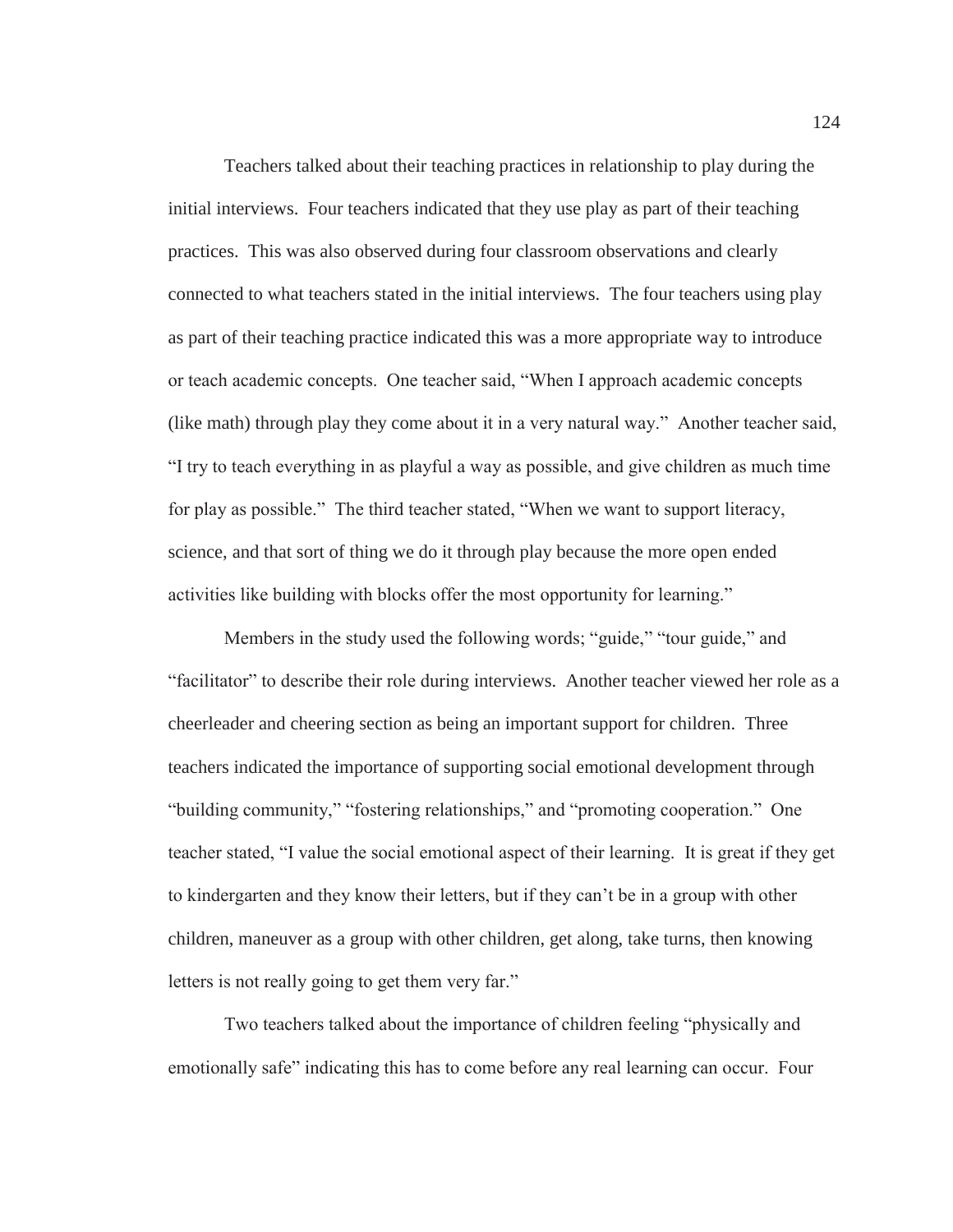teachers discussed the importance of being consistent with rules and expectations. Two teachers indicated attending to and understanding individual children's strengths and learning styles is an important aspect of their role. Two teachers described their belief in the importance of direct instruction. One teacher said, "I provide targeted information and a targeted starting point." Another teacher stated, "I believe children need to be explicitly taught certain things. We assume that children are just going to pick up on these things, but they don't."

In their answers to questions regarding teaching practices and play two members in the study reported using play/choice time as the time to pull individual children out for direct instruction. Three teachers mentioned the environment, one teacher said it is important to "create an environment that has enough without being overwhelming" another teacher said "making sure there are enough choices" is important and the third teacher said; "different levels of materials need to be provided to make sure children are challenged enough and so their learning can be scaffolded." A second teacher mentioned the importance of the adult providing scaffolding for children's learning both as part of the environment and as part of her teaching practices.

In summary, all teachers in the study expressed a belief in supporting and reflecting the children's interests through curriculum. Five members of the study indicated the use of a play based approach to curriculum. In addition to a play based curriculum an emergent curriculum approach appeared to be favored among teachers using a play based model. Four the teachers in the study indicated that they used play as part of their daily teaching practices. Three teachers in the study reported the belief that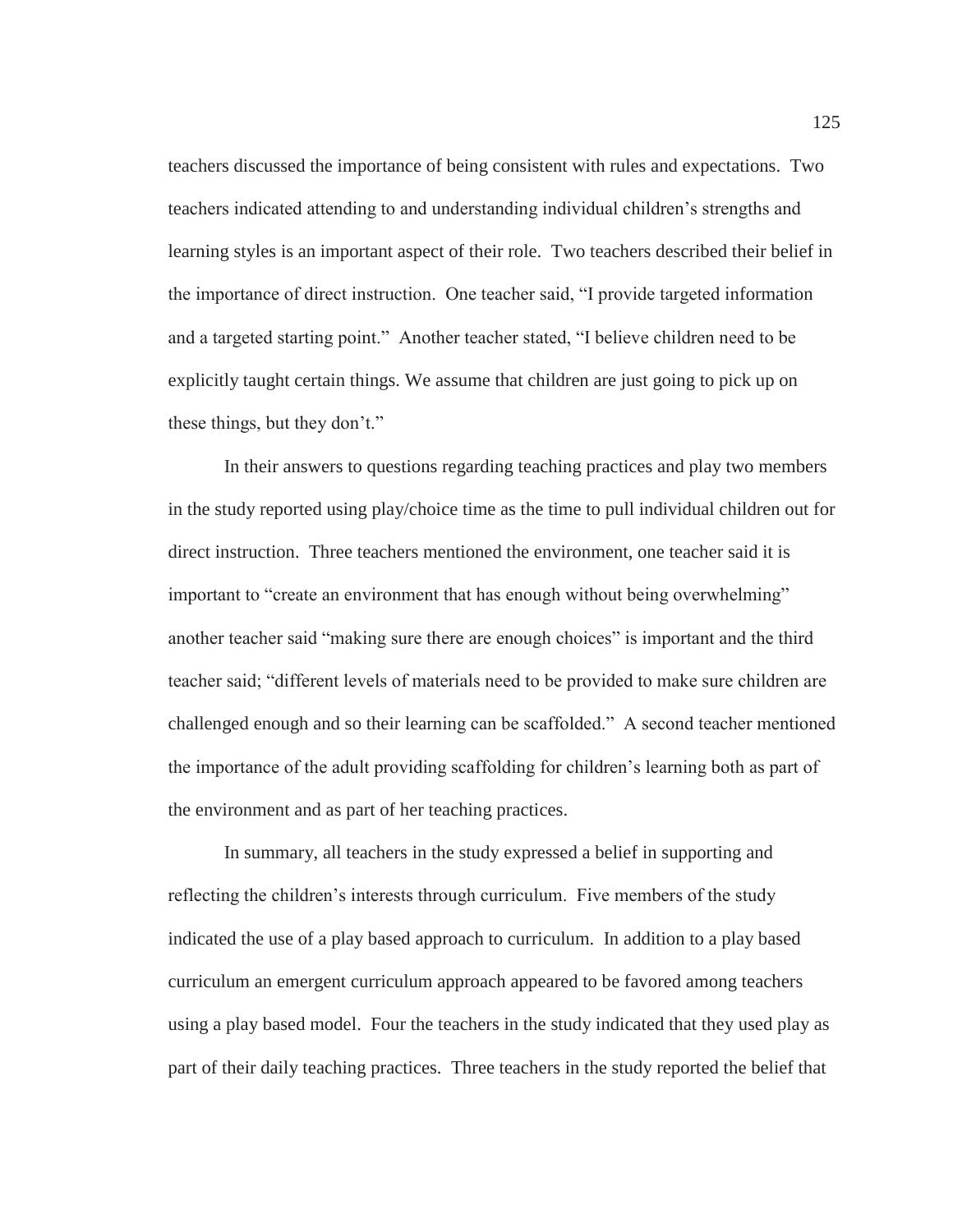creating a rich environment was an important part of their role as teachers. Data from observations, and analysis of curriculum plans (when provided) supported data collected from initial interviews

**Subquestion #4.** Subquestion #4 asked, "How do teachers perceive the role of play in early childhood classrooms?" The data to analyze this subquestion came mainly from initial interviews. Five teachers stated a clear role for play in their classrooms in their answer to the question; what role, if any, does play have in the daily life of your classroom? At the same time they provided an answer they also offered a statement about the role of play in their classrooms. One teacher said, "I think children learn through play, but I think play is endangered." The second teacher stated, "Children learn through play. Play is play and play is fun, but there is so much learning going on there too." The response of the third teacher was, "Play is critical to learning. It is their job it is what they do. Even children in programs with play-based curriculum go off to kindergarten and are successful. They can learn the skills they need through play." Another teacher offered a similar answer and said, "I think play is the basis of all learning, and what is more fun than that." One teacher indicated the role of play in the classroom was to "make learning fun in a way the children can access the information you are providing."

I asked teachers to elaborate on their answers. One participant said that she used play to "try to help children understand their thinking." Another said she tried to teach in a "playful" using games and offering lots of choices. A third teacher 's answer connected back to creating curriculum around children's interests, "Children need play and you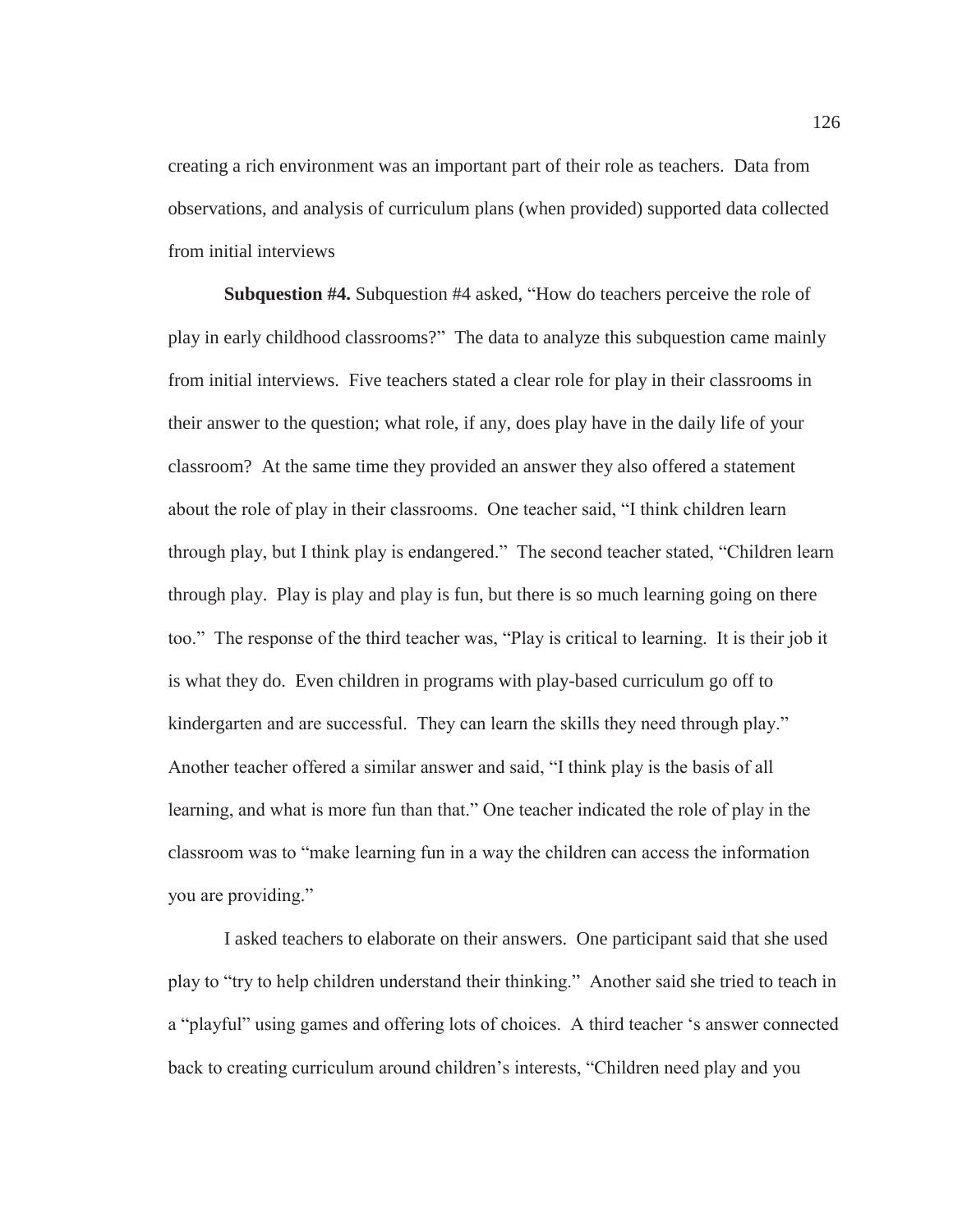build your curriculum around what their interests are." One teacher described how she used play to connect with and support skills she introduced during direct instruction.

So like if we are working on classifying as a group during group time at our meeting where we do a lot of what might be classified as academics I would have materials for sorting available so later I could remind them of how we were talking about things in groups and what makes a group, what makes them the same. Let's see what we can do with these materials. So I keep trying to figure out how to break down those foundational skills and provide opportunities for children to work on those foundational skills.

Three teachers talked about incorporating academic concepts into children's interests as part of play. One teacher said, "You can't just push your own agenda." The second teacher said, "If we don't go with children's interests then they don't care about what we are trying to teach them. If we do follow what they are interested in they are engaged and interested in what they are doing."

Four members of the study mentioned the pressure for teaching more academics. Two of these participants taught in programs connected to public schools. One voiced displeasure at having to do some of the same things over and over year after year related to assessment. One stated,

Unfortunately we do have to add in these crazy expectations that the powers that be are putting over on us. We are forced to do so many things. I believe firmly in the zone of proximal development, but I believe we are trying to push kids way before they are in the zone. We are supposed to have a ninety minute literacy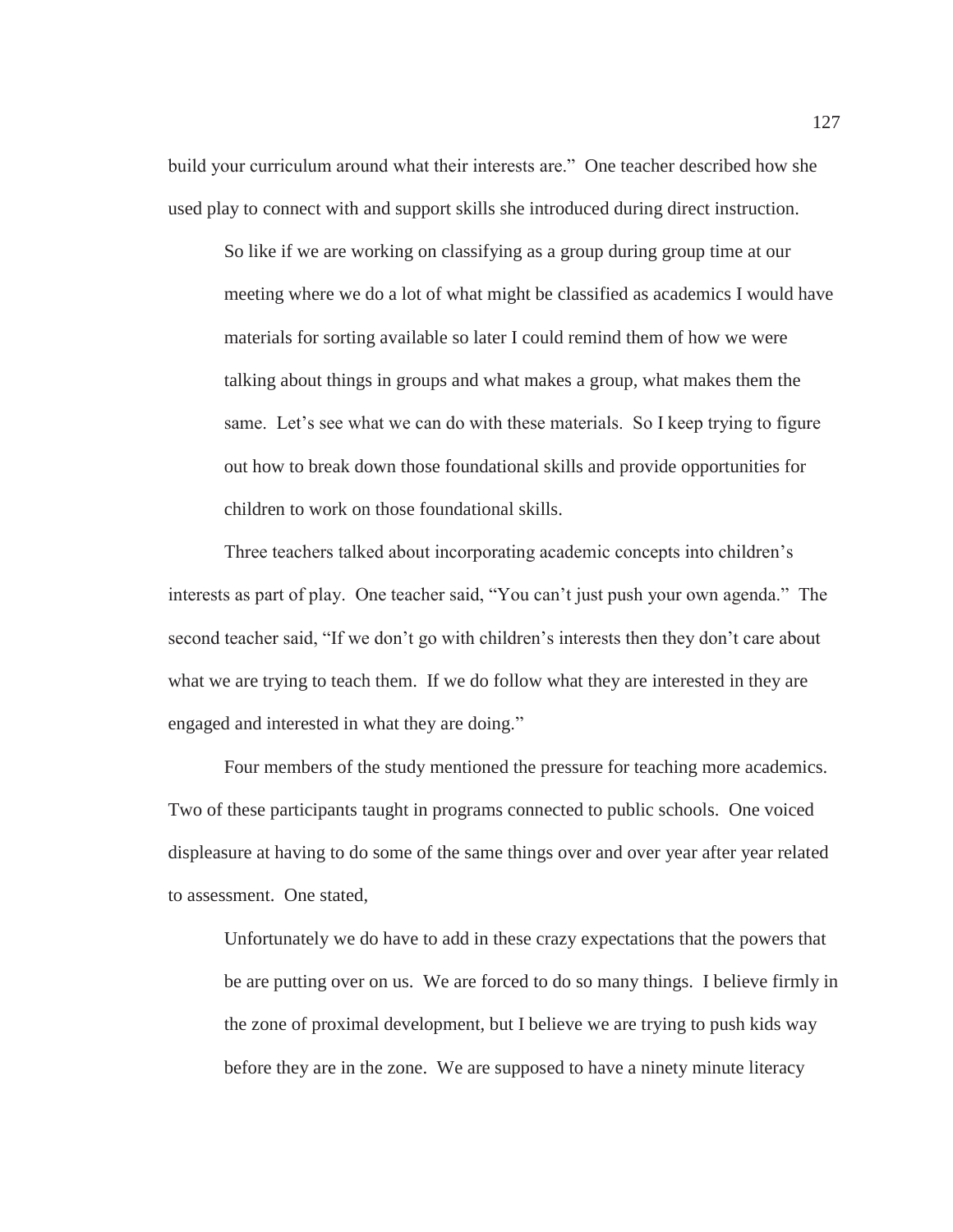block. And I know lots of people who do it. We are also supposed to cover teen numbers and money. I could drill some stuff, but I'm not going to do it.

In answer to the question: When flexibility is required what are the parts of the typical day you are most reluctant to change or let go of? Four teachers said they would not be flexible with meal or snack times. Four teachers answered that circle/meeting time was something they were not willing to let go of. One teacher said she would not give up play and another teacher offered a similar answer stating she would not give up open choice time. One teacher said she would be reluctant to give up outside time a second teacher said maybe she would give up outside time.

In conclusion, five teachers indicated their belief in having an important role for play in their classroom. All five teachers made a connection between play and learning. Four of these teachers indicted using play as a vehicle for teaching skills and concepts. Though these five teachers stated a belief in a role for play in the daily life of their classroom only two teachers indicated they would not want to give it up when flexibility in the schedule was required. This seems to be connected to the central research question.

**Central research question.** The central research question asked, "How do early childhood teachers' beliefs about and dispositions toward play connect with their practices in the classroom?" Multiple sources of data were analyzed to explore this question. I will begin with statements from each teacher about their perception of this connection obtained during the initial interview. The findings from the analysis of schedules and curriculum plans will be presented next, with data from observations. To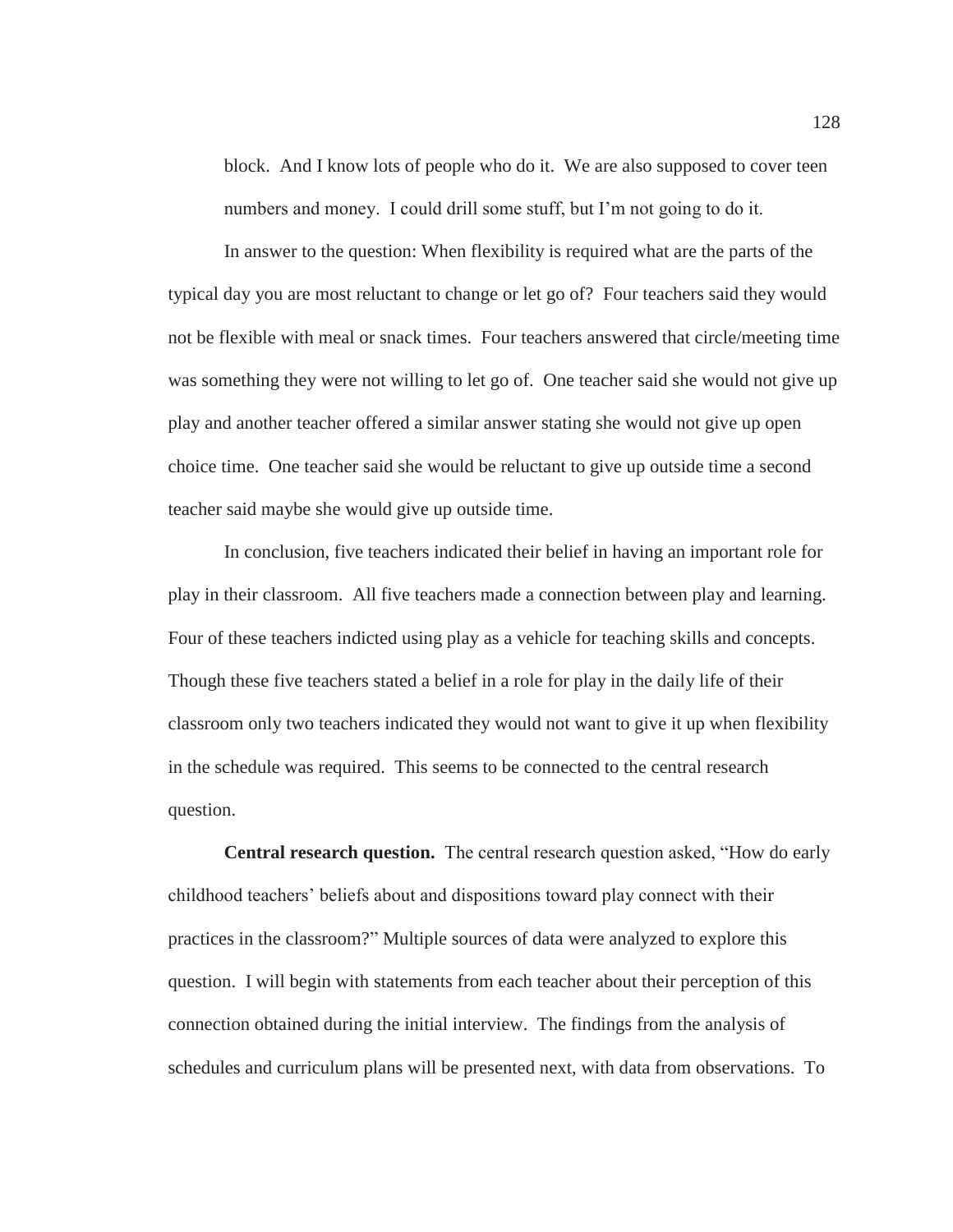conclude I will present what teachers viewed as supports and barriers to play in early childhood classrooms.

All teachers indicated they perceived a strong connection between their beliefs and practices. Three teachers used the word "strong" to describe this connection. A fourth teacher used the word "intertwined." One teacher said "absolutely" when asked if there was a connection. Another said, "They mesh really well." And the last teacher said this is something she strives for, but isn't sure she is 100% there. She said, "It is like a learning curve all the time. I try to bring my beliefs about play and how important it is into my teaching and I think most of the time they connect." One teacher felt so strongly about the importance of this connection that she stated,

I couldn't do this work if my beliefs and practices were compromised, but I will admit that I did it in the past because I was naive, but at this point I couldn't do it. I am more mature in ty thinking and adamant about what I am doing. I am going to be a strong advocate for play and I am not going to back down on that anymore.

In the initial interviews teachers quantified part of their answers to the questions: Please describe what a typical day in your classroom is like. Which experiences are more teacher directed and which experiences are more child-centered or child-directed? What, if any areas of the day do children have time and space to set their own goals and follow their own agenda? Teachers offered a breakdown of time spent in play, or self-selected activities versus time spent in teacher directed activities. Three teachers said this was 50/50 and used words like "balance," "choice," and "flexible" in describing how this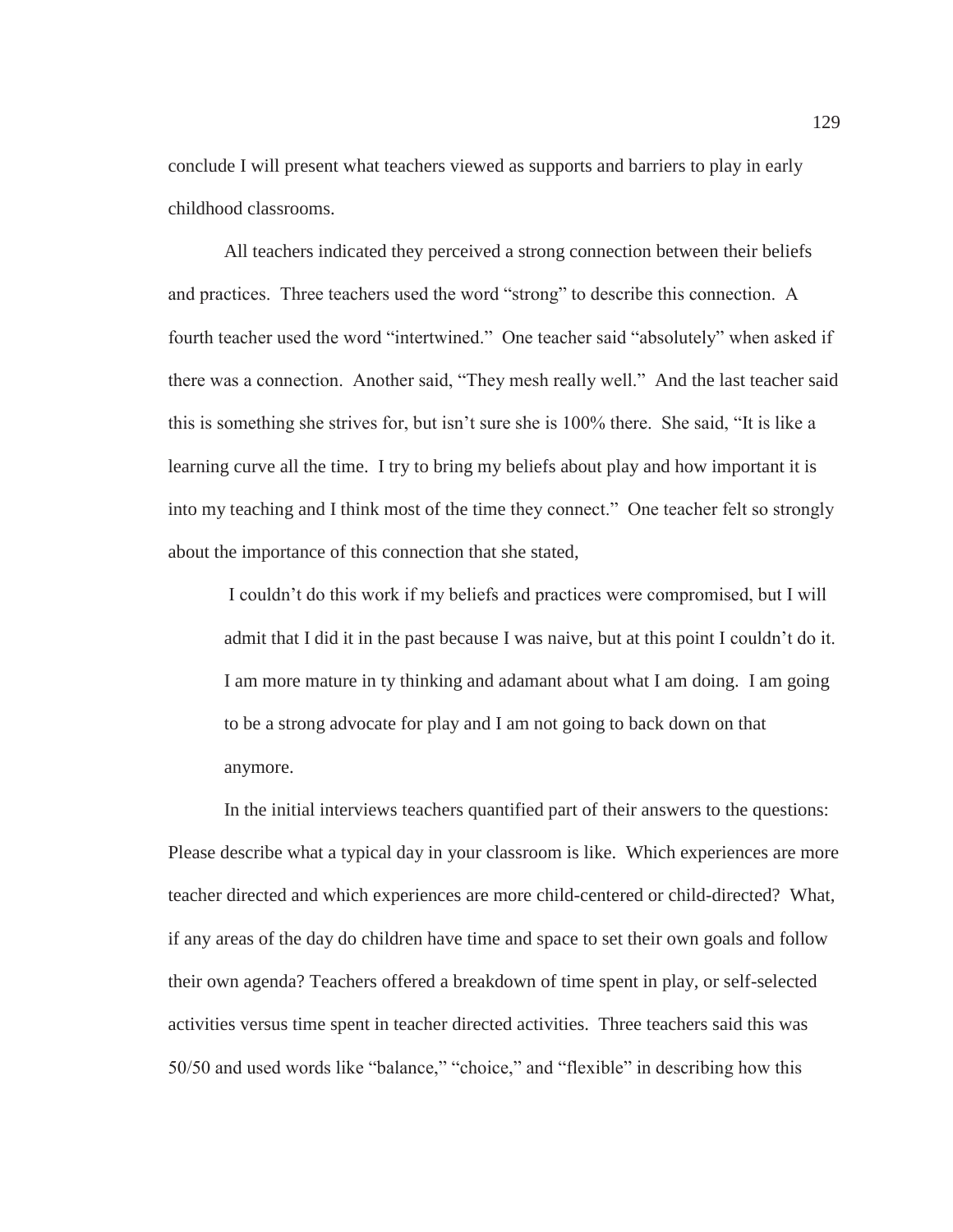worked. Another teacher said 90/10 with more time being child directed. One teacher said 60/40 with more of the time being child directed. One teacher said 75/25 with more time being teacher directed.

Through analysis of schedules, curriculum plans, and classroom observations opportunities for hands on learning occurred in periods a day lasting between 45 minutes and 6.5 hours where children were offered time to play with and manipulate materials to help develop an understanding of concepts learned. The data collected during the classroom observations closely matched what was reported in the schedule and indicated in the curriculum plan.

According to classroom schedules and curriculum plans all classrooms offered time for children to engage in cooperative learning where students could collaborate in groups on completing an assigned task. Though not all teachers assigned specific tasks, all teachers did provide teacher initiated or guided activities. The data collected during the classroom observations about curriculum closely matched what was reported in the schedule and indicated in the curriculum plan.

All teachers indicated that they utilized different settings within and outside of the classroom to deliver instruction. In schedules and curriculum plans outdoors was the most prevalent secondary venue with three classrooms engaging in more than one outside period daily, three classrooms had access to indoor spaces for large motor play for inclement weather, one program offered the opportunity for children to move between classrooms, and one classroom had weekly specials that children would leave the classroom for. Through observation two classrooms utilized these settings with the same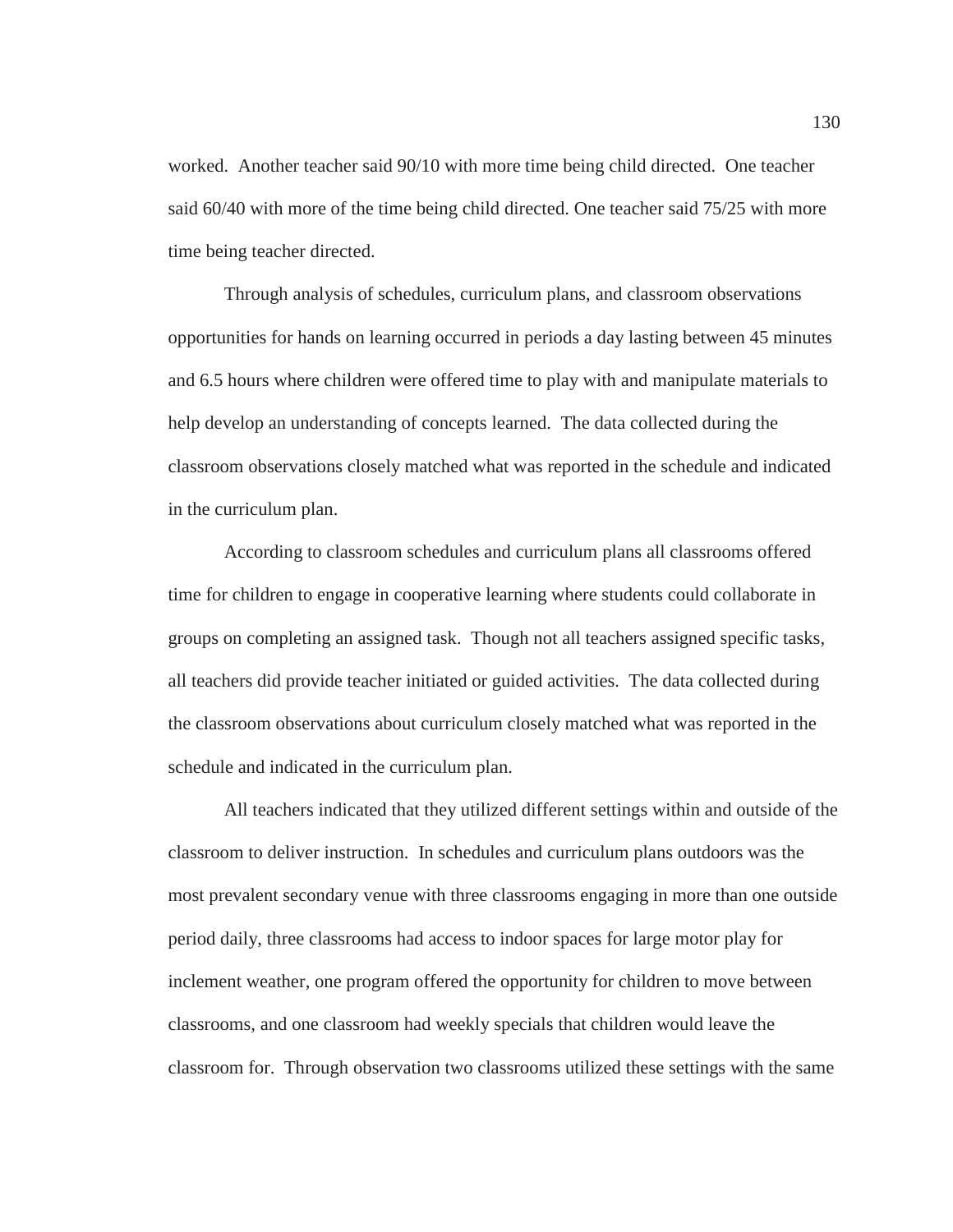amount of time and frequency as stated in schedules and curriculum plans, but the other classrooms utilized these settings much less than what was reported.

Time scheduled for teacher directed instruction occurred mainly during whole group experiences like circle/meeting time. Lessons often focused on a specific learning objective involving a skill – e.g. counting, rhyming, reciting the alphabet. In two classrooms the length of this time was the same as what was reported in the schedule. Four classrooms had significantly longer meeting times running between 15 minutes and 30 minutes longer than times reported on the schedule. One preschool teacher held a one hour meeting time.

All teachers were observed interacting and engaging with children on their own level. Teachers used language familiar to young children, helped describe feelings, made eye contact, and helped solved problems. All teachers were observed smiling and laughing while engaging with children. Teachers were often observed sitting in small chairs or kneeling at small tables with groups of children, and teachers were often observed sitting on couches, cushions, or on the floor with children.

The word play did not occur in any classroom schedules or curriculum plans. To gage how much time was scheduled for play when teachers used the language choice, open, or free in their description of a block of time it was counted as play. All classrooms had time for this in their schedule. In two classrooms play was observed for significantly less time than it was scheduled for (approximately a half hour less). Play was scheduled for between 45 minutes and 3.5 hours. In all classrooms time for play as a learning activity was scheduled, though the word play was not used to describe it. Where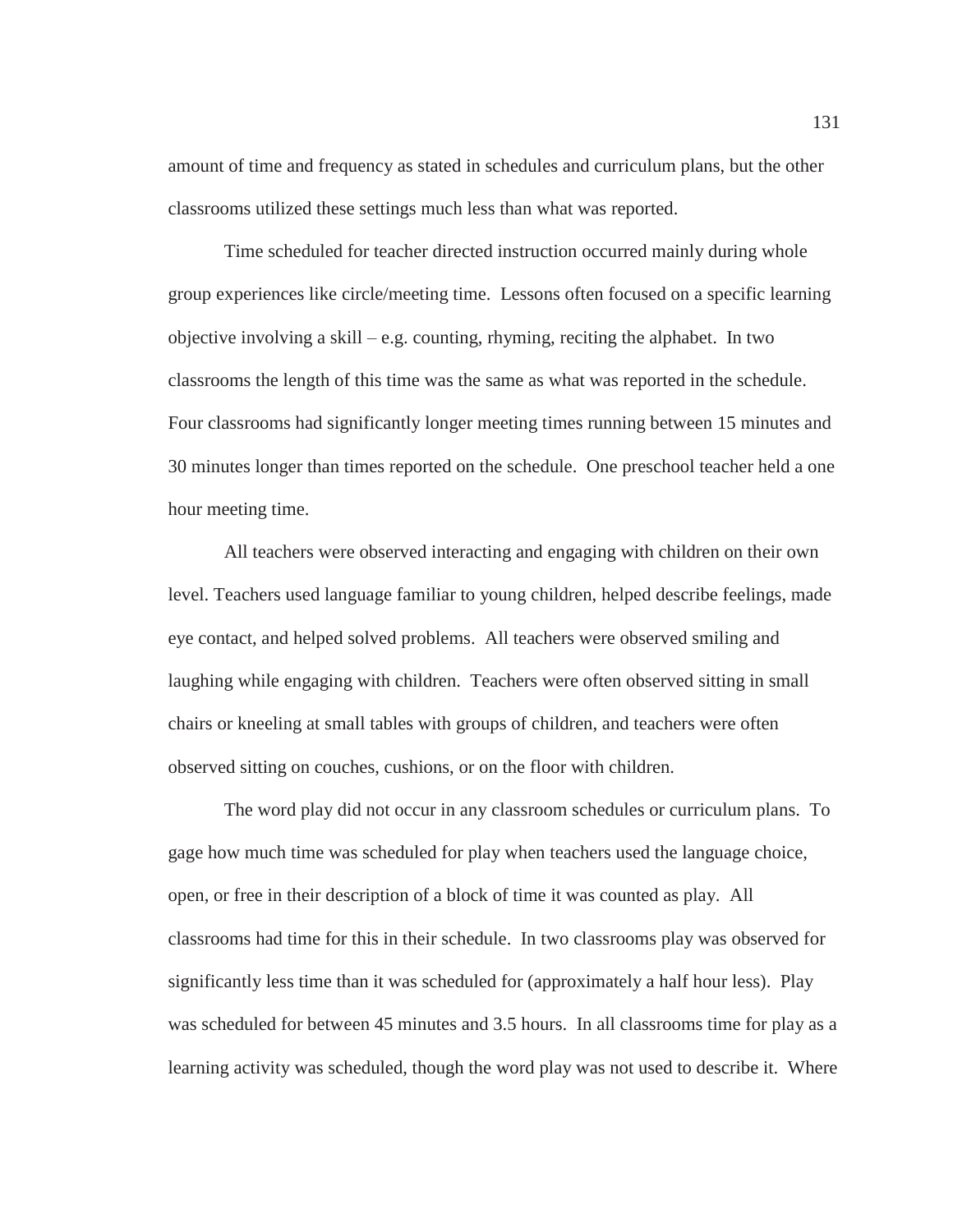teachers used the language, learning centers, interest areas, bucket time, co-op time, curriculum choice time, or center time it was counted as time for learning through play. Learning through play was observed as scheduled, which was on average less than an hour. In two classrooms there was flexibility in the schedule to allow children to selfselect even during more structured times and activities.

Teachers were observed engaging in play with children by taking a role, offering props, extending a play experience, talking with children about their play, engaging in two way conversations about play, and supporting children using materials. In two classrooms this was observed often. Three teachers supported play in all of the ways described. In one classroom the teacher supported dramatic hospital/doctor play by adding clipboards for the nurse to record information on. She later entered the play as a patient. She turned to me as an aside and stated, "I am trying to get their play to a more mature level, by helping them understand their roles." Another teacher supported and extended block play by offering play props, engaging children in conversation about their structures, and encouraging cooperation. In one classroom the teacher engaged in play, but more as a play manager. In dramatic play she chose props for the children to use from what was available and passed them out instead of allowing children to select their own props from what was available. In two classrooms teachers were not observed engaging in play at all. During the time scheduled for play the teacher was observed working with individual children while their assistant managed the play of the rest of the group. Further findings related to dramatic play show that it was only present in two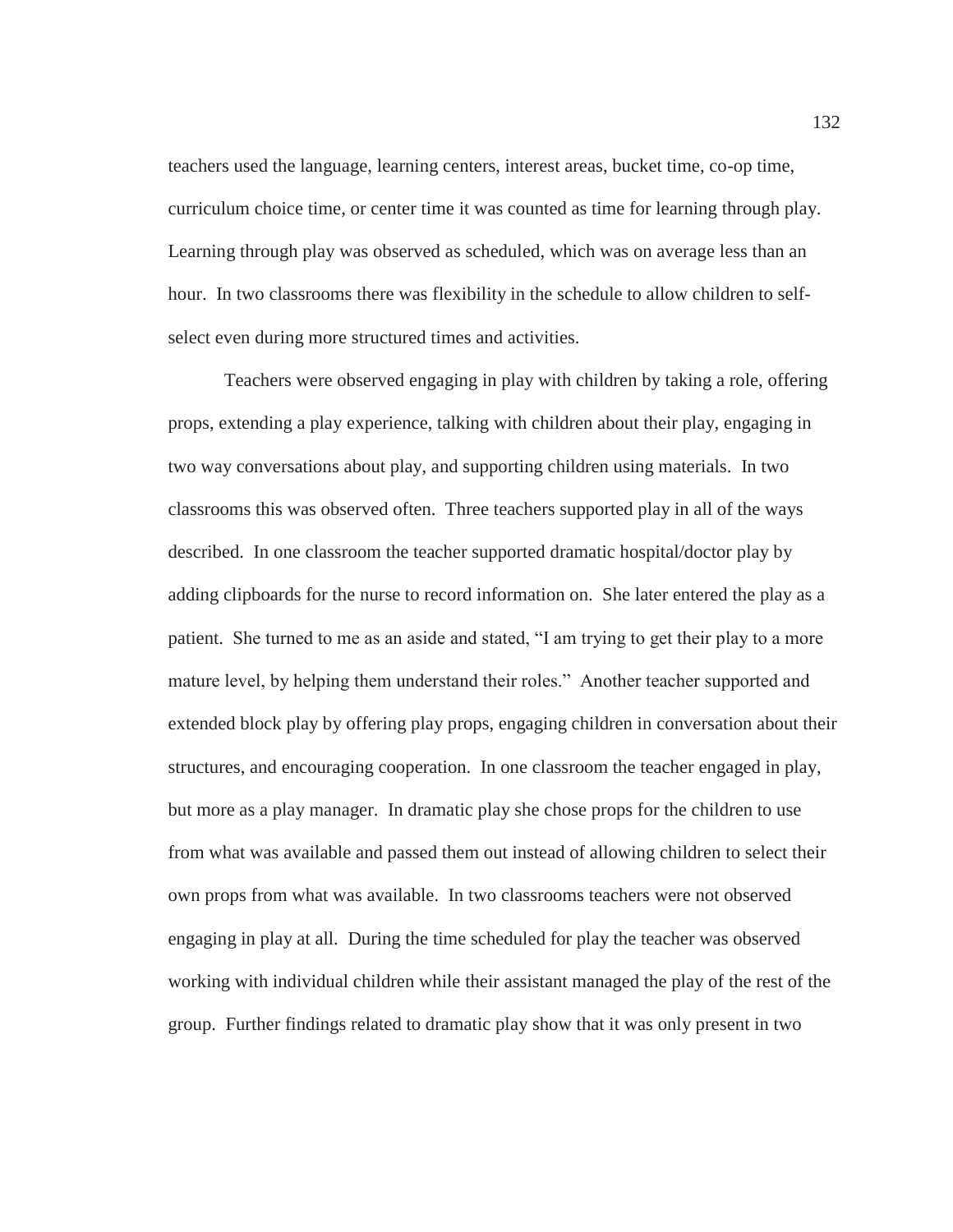curriculum plans. In two preschool classrooms an interest area for dramatic play did not exist and in another classroom it was closed.

Time for fine motor activities like drawing, painting, writing and cutting that need a lot of small muscle control and eye hand coordination was included in every classroom schedule and in two curriculum plans. Drawing, writing, and cutting were often observed in every classroom. Painting was only available in one classroom.

Large motor activities like walking, running, and jumping that need large muscle control and balance and coordination were part of every classroom schedule and part of three curriculum plans, in all cases this was connected to outdoor time or an outdoor activity (a walk). Four classrooms were observed having significantly less large motor time than what was indicated on their schedules. In two classrooms a whole outdoor period was eliminated (this did not appear to be weather related).

Novel activities planned by the teacher to challenge them to try new things were noted in only three curriculum plans. Novel activities were observed in three classrooms. One classroom offered several novel activities centering on the theme of dinosaurs. Another classroom offered a novel science experiment involving polar bears. A third classroom had a woodworking/sculpture building center set up with small hand tools for children to use.

Games for fun or as teaching tools were observed in use in two classrooms. They were part of three curriculum plans.

Music used to engage and motivate students in all areas of learning (singing, music for transition, relaxation, to remember information) appeared in two classroom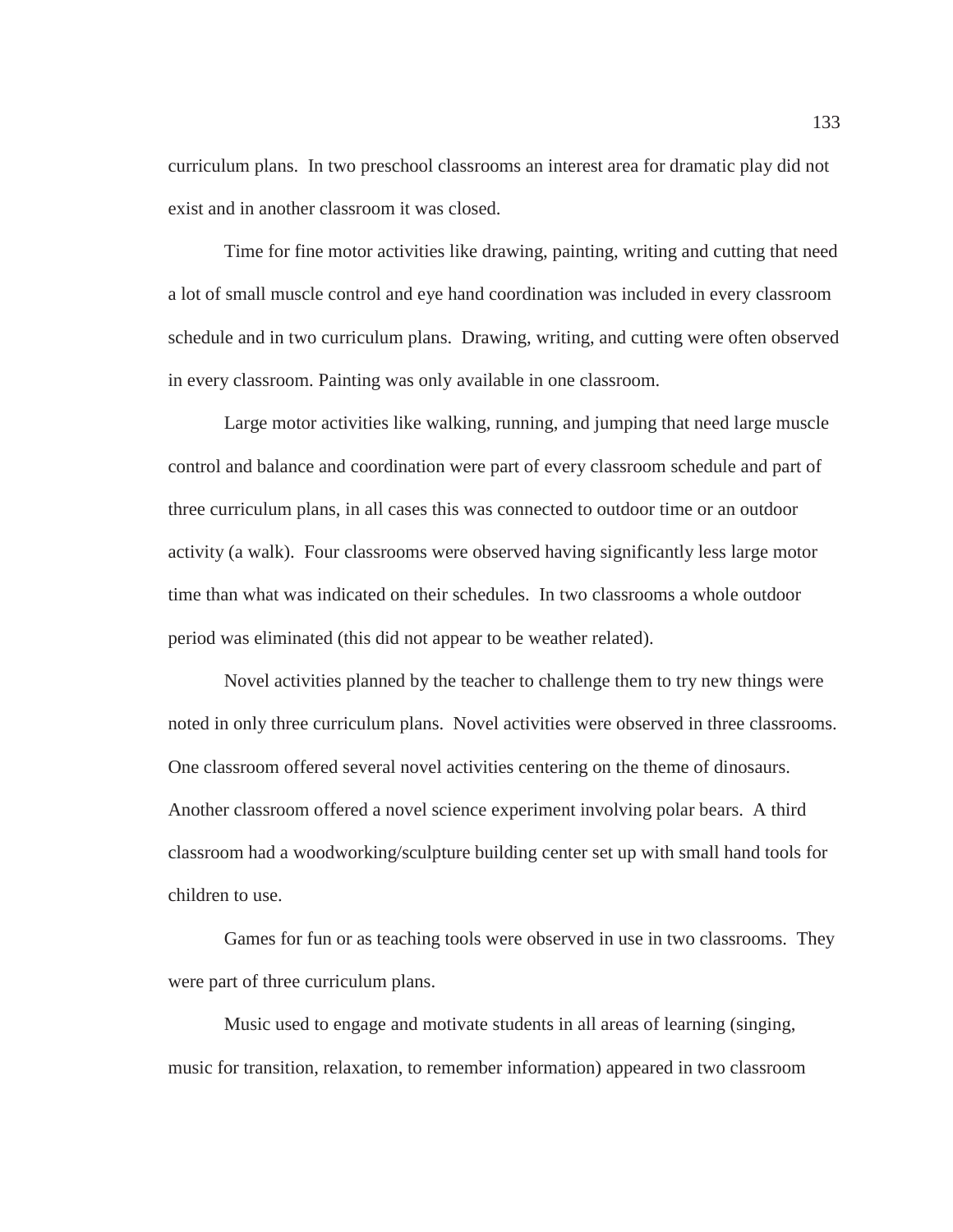schedules and two curriculum plans. Two teachers were observed using music beyond singing one to three songs during meeting time. Both teachers used music to signal transitions and used music during clean-up time. One of these teachers also used a sing song chant to help support a lesson on patterning.

During their initial interviews three teachers stated that the environment is an important factor in supporting play. In all classrooms there was a variety of open-ended materials available for children to self-select, and teachers purposed the classroom with the following materials for use by children. Tools to collect or act on information like things used for measuring, recording, cutting, and joining. Items designated as tools could include; clipboards, tape measures, glue, compasses, or digital cameras. Information sources to offer data about interests of the child or the curriculum at hand that might include charts, models, reference books, nature specimens, or labels were available in all classrooms. Containers used for mixing carrying, or storing work in progress were available in four classrooms. Containers included egg cartons, pails, cardboard boxes, and plastic bags. Work spaces are places for children to work in groups were present in all classrooms. Individual spaces to work were observed in four classrooms. Work spaces included conventional tables, chairs, and desks or nonconventional floor spaces, mats, cushions, or spaces under tables. Display facilities for sharing work like empty tables, stands, bulletin board, racks, or window ledges were available and in use in all classrooms.

Another aspect of the classroom environment to support play is a variety of interest areas or centers. These centers include blocks, books, sensory, dramatic play,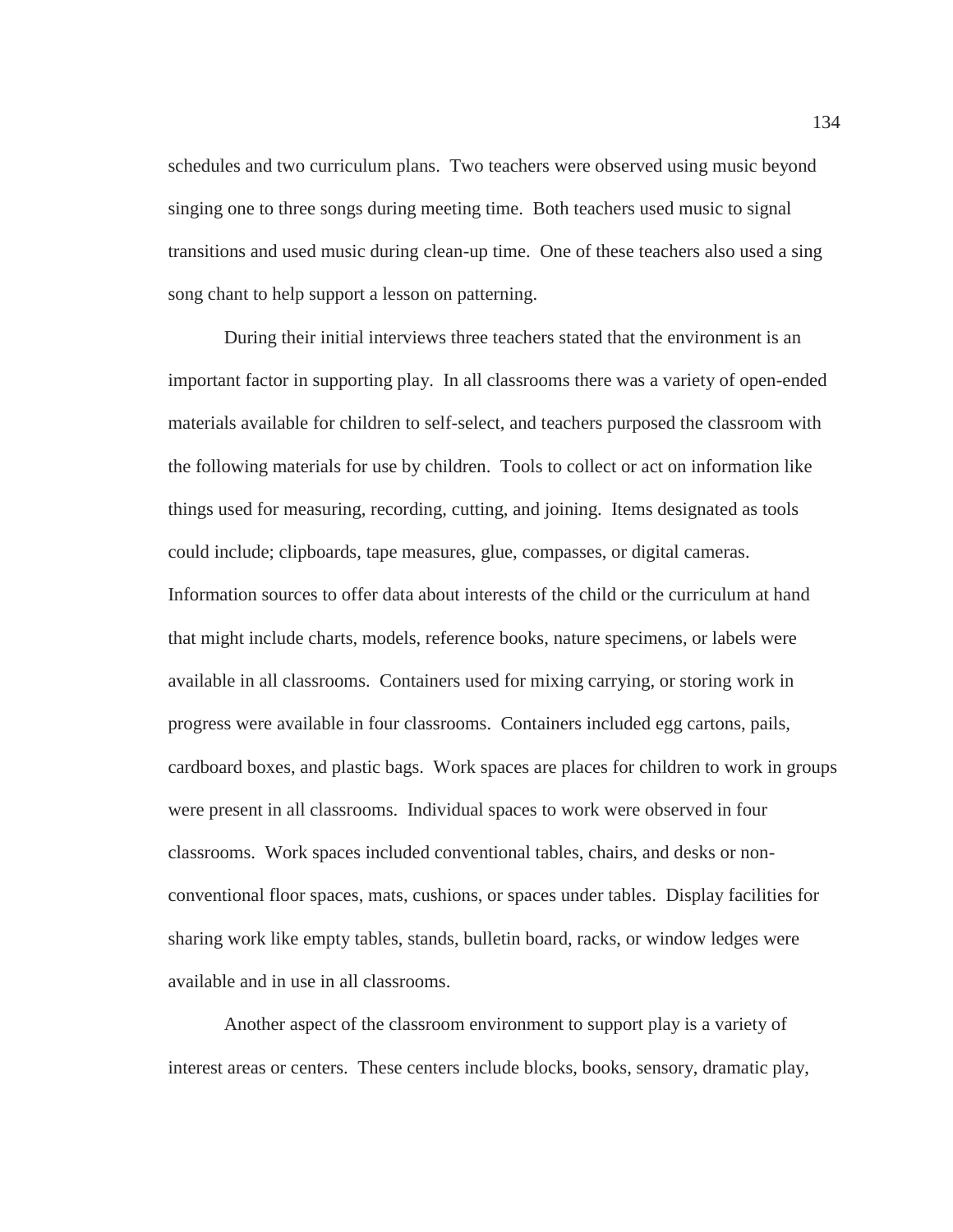art/painting, writing, manipulatives (table toys), and science. Blocks were present and observed in use in all classrooms. Books were present and observed in use in all classrooms. A sensory table was present in each classroom, it was observed open and active in only one classroom. In other classrooms it appeared to be used as storage or was empty. Four classrooms had dramatic play centers, in two preschool classrooms it did not exist and in one classroom it was closed. All classrooms had provisions for art/painting, but in four classrooms that area was closed. Writing centers and manipulatives were observed in use in all classrooms. Science as an interest area was present in all classrooms. In some classrooms the science center was a table, in some classrooms it was a shelf. It was only observed in use in one classroom. In one classroom all of these elements were present and all of them were open and available. In one classroom all elements were present, but one was closed. In one classroom all elements were present, but two were closed. In one classroom all elements were present, but three were closed. In two classrooms two elements were missing, one was closed, and one was open, but not used.

Three members of the study stated that the environment was an important element in supporting play. Two teachers said having parent helpers in the classroom helped to support play. Two teachers also mentioned their assistants or co-workers, and that it is helpful if those staff members share and support the teacher's views. Two teachers replied that the length of time they have been in the field supports them in putting their beliefs about play into practice. One teacher stated, "If I were in a different school it would be different. If I were a new teacher it would be different. I have respectability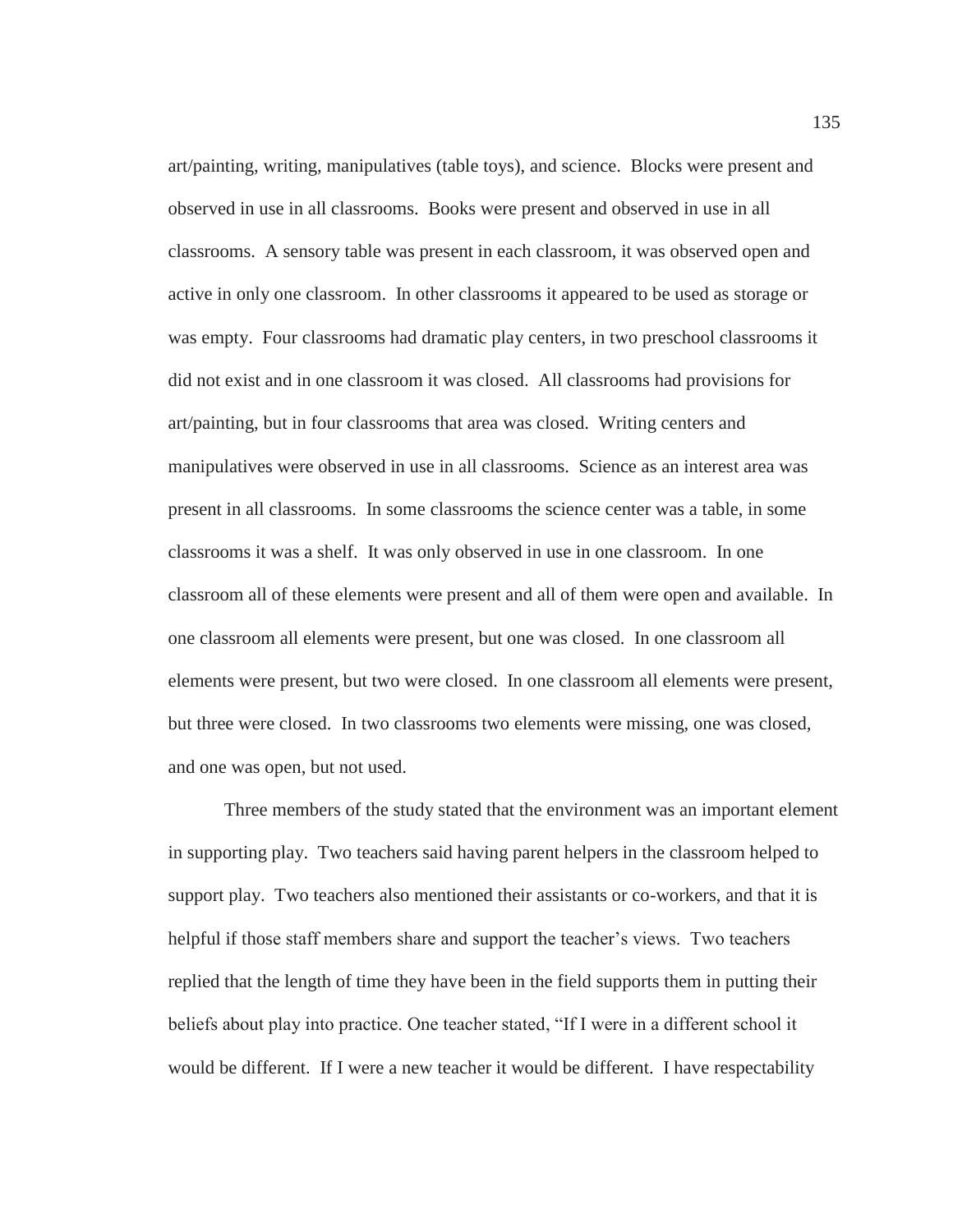and history." She also mentioned her principal as being an important support and ally for play. Another teacher said that trusting relationships between children and adults is important to supporting play.

Four participants in the study indicated the pressure to include more academics in the early childhood classroom as a barrier to putting their beliefs about play into practice. They view these pressures as coming from different forces. These four teachers talked about academics and assessment as the have-tos, things as a teacher one has to do. As one teacher put it, "There are things that you are told you have to do or go through – like reading, writing, and arithmetic - that get in the way of play." Three teachers indicated the pressure comes from parents, three teachers stated the pressure comes from having to do so many assessments, and two teachers responded that pressure comes from administration (directors, principals,) and public policy, "No Child Left Behind and Race To The Top those are barriers," stated one teacher. "Pressures over time the push over the last 10 years to go from play based and experiential curriculum to more of a skill and drill curriculum, I feel the eyes on us," stated the other teacher.

"There are things like assessment that can get in the way of play," one teacher stated. Two other teachers also identified assessment as a barrier to play. "We have to do a lot more observation and assessment than we used to. The observations are important, but the assessments can get in the way of play. We try to do the assessments as part of play, but sometimes the way we sneak it in feels forced." The second teacher responded, "It's not that I think assessment and standards are bad. It is what is done with them."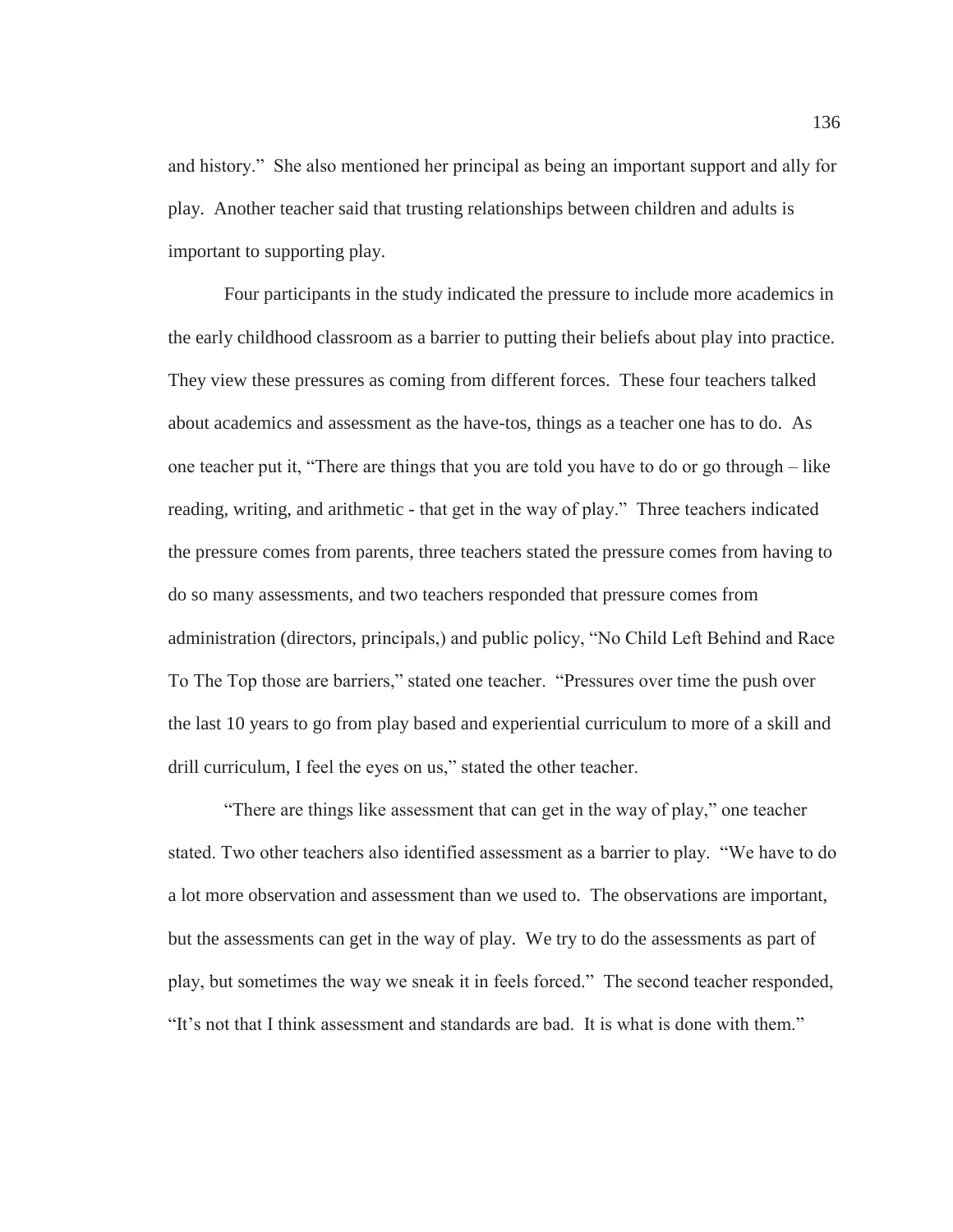Four teachers viewed parents as a barrier to putting their beliefs about play into practice. One teacher stated, "They really want children to be able to sit and do a task. They want more focus on academics." Another teacher added, "I hate to say it, but I feel like I have to sell parents more on play. It is important to identify the learning for parents and educate parents about play." The third teacher said, "Parents don't always understand what teachers are doing when they let children play." The fourth teacher followed this with "Parents need support and education."

 Earlier in the findings teachers indicated the environment can support play in a positive way; three teachers also indicated that environment can be a barrier. One teacher stated, "I have come to realize that space is important and can be a barrier when you have a space that doesn't work or an environment that doesn't have the materials to support play." Another teacher summed this up differently, "Without a good environment and quality space for play you can't have rich play, you only get junky play."

 Issues with co-workers or the director were cited by four teachers as barriers to play. One teacher stated, "When you work with others who do not value play, who have really different teaching styles than you do, or who view play differently than you do it can be difficult." The second teacher said, "It can be really hard when staff philosophies don't match up." Another teacher indicated, "If your director has a different view about play than you do it can be difficult especially if the director in that situation is not supportive of change." And the third teacher said, "High staff turnover is a barrier to play – well it's a barrier to everything."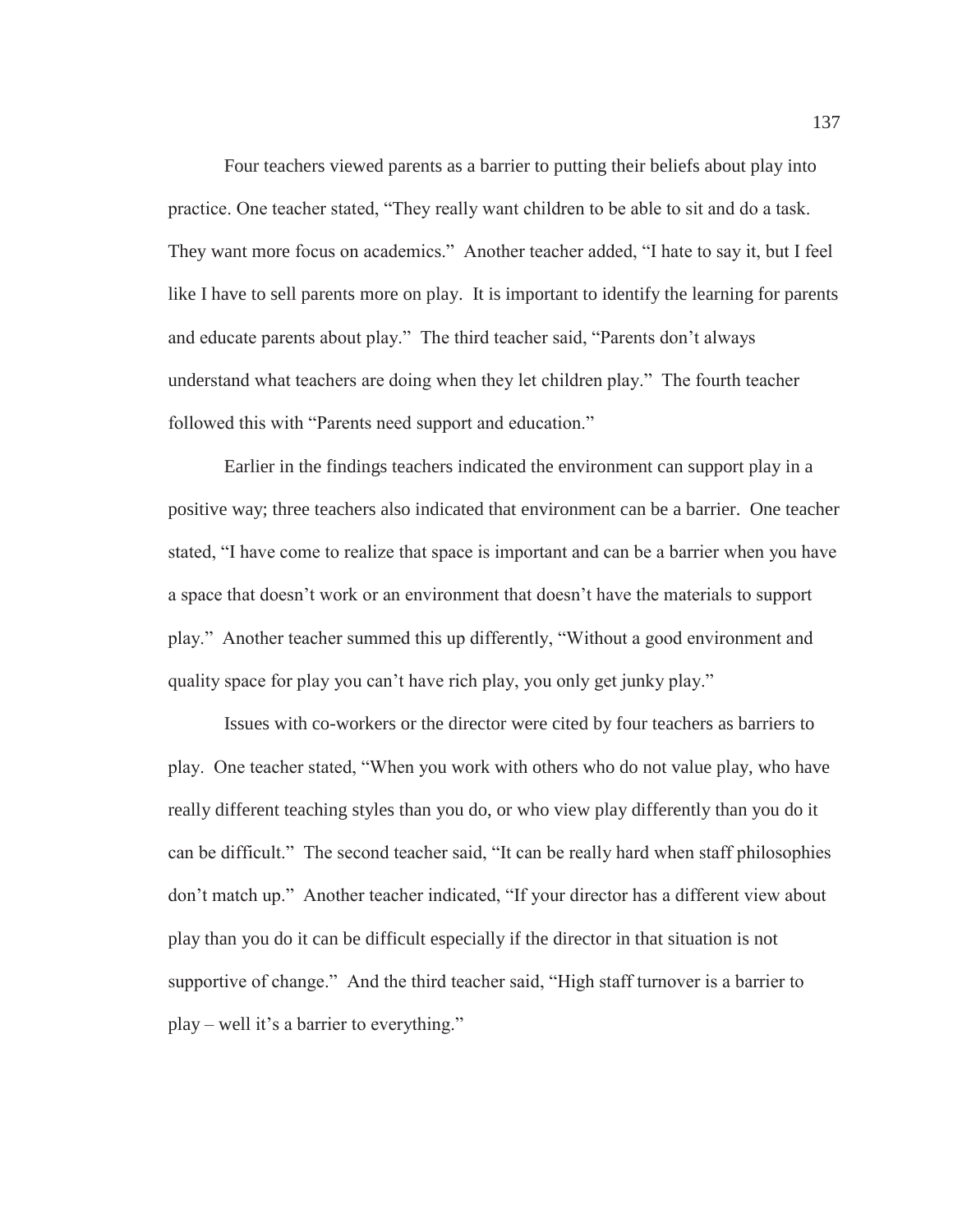Three teachers responded that they are seeing more children who are not ready for the experience of preschool or kindergarten. One teacher's observation was that the demands of full day kindergarten are difficult for young children. A second teacher reported that she is seeing more children each year who "don't know how to interact with their peers and don't know how to do dramatic play. I want them to think and interact and learn about play, but I have kids now who don't know how to play." The third teacher stated,

Many more children are coming with delays; there may be alcohol abuse in their family, they may have autism, they may have sensory integration issues, speech and language delays, low tone, this may be their first experience in other care, they may have food security issues, or incarcerated parents. These things impact all developmental areas, and are barriers to accessing quality play.

 One teacher indicated that she can lose play. She said, "Sometimes the need and pressure to be the classroom manager gets in the way, and I lose the sense of play. I get caught up in the mechanics of running the classroom." Another teacher said, "I think when adults are too involved in the play it changes the play and not always in a good way."

 When asked if they wanted to say anything else about play four teachers made comments in defense of play. Here is what they said: "I have seen the effect of what happens with children who are drilled and have to sit and do their letters or numbers. They lose the joy of learning." This was echoed by another teacher, "You know when you do a letter of the week kind of curriculum they don't care about it anymore. I can't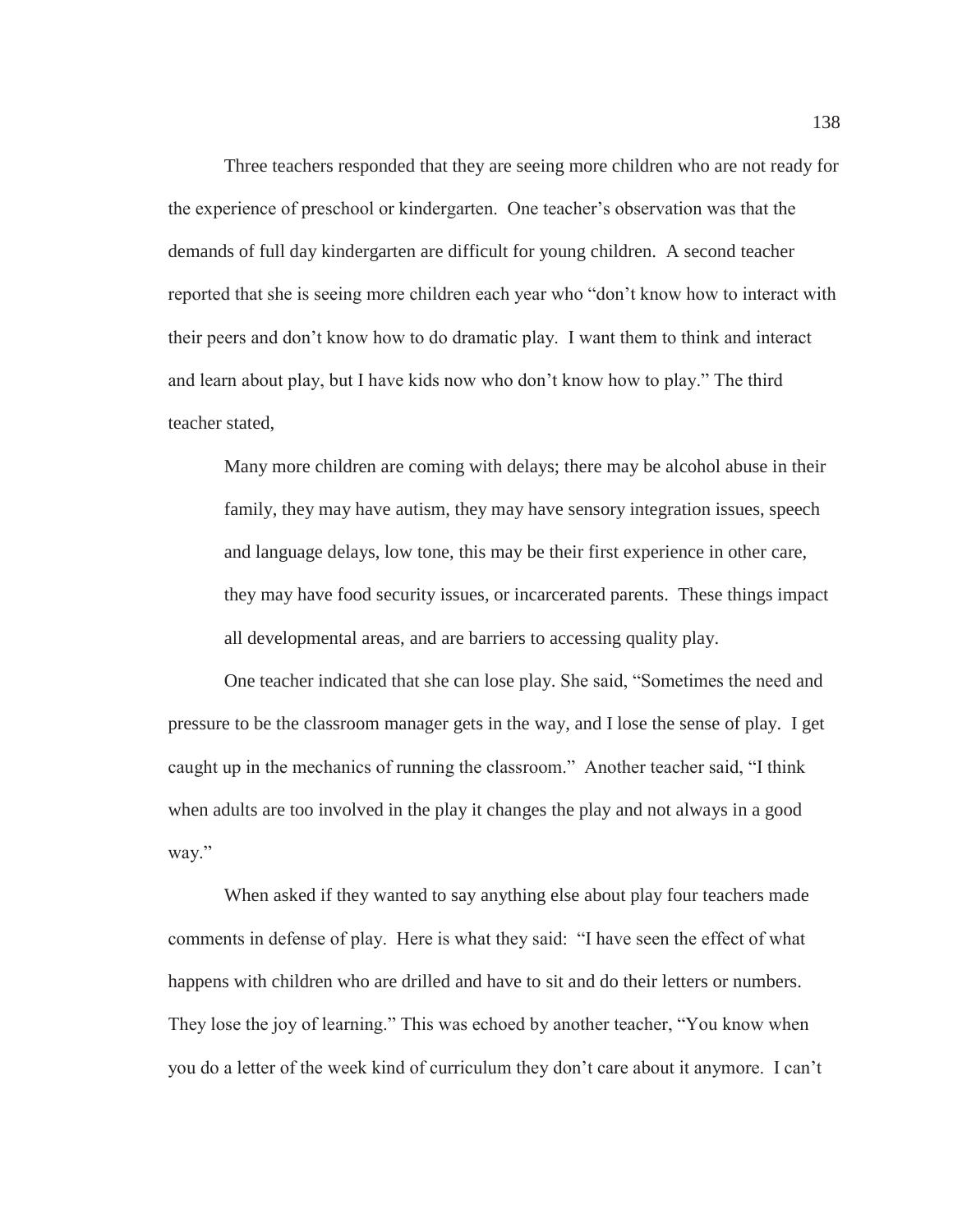do that now, but I am embarrassed to say there was a time when I did do that." Another teacher stated, "I will fight tooth and nail if we ever have to take play out of preschool. Preschool is the appetizer and K-12 is the main course so preschool is just a taste and you want them to be hungry going forward. I'm afraid that won't happen if we lose play." And the fourth teacher said, "The reason I became a kindergarten teacher was to protect play, and it's getting tougher."

In follow-up interviews I asked participants to offer their personal definitions of play, a definition that they use to guide their work and a description of a memorable play experience that they observed or were part of.

One teacher said,

Play is self-directed and fun. It doesn't have to be super physical, but passive play like in video games doesn't seem like play to me. Kids have their own agenda and their own plan, play unfolds spontaneously. Kids are practicing and learning while they do it. You can dovetail with it as a teacher, but you have to respect it.

She described a play experience where children were industrious. She described children sharing materials, supporting each other in solving problems. Children were relaxed yet excited at the same time. The scenario was part of a long investigation of sculpture where children built a sculpture museum, made tickets and invitations and invited parents to come.

The second teacher said, "Play is an expression of a child's imagination and the adults who go along for the ride! I think it's a learning process fueled by experimentation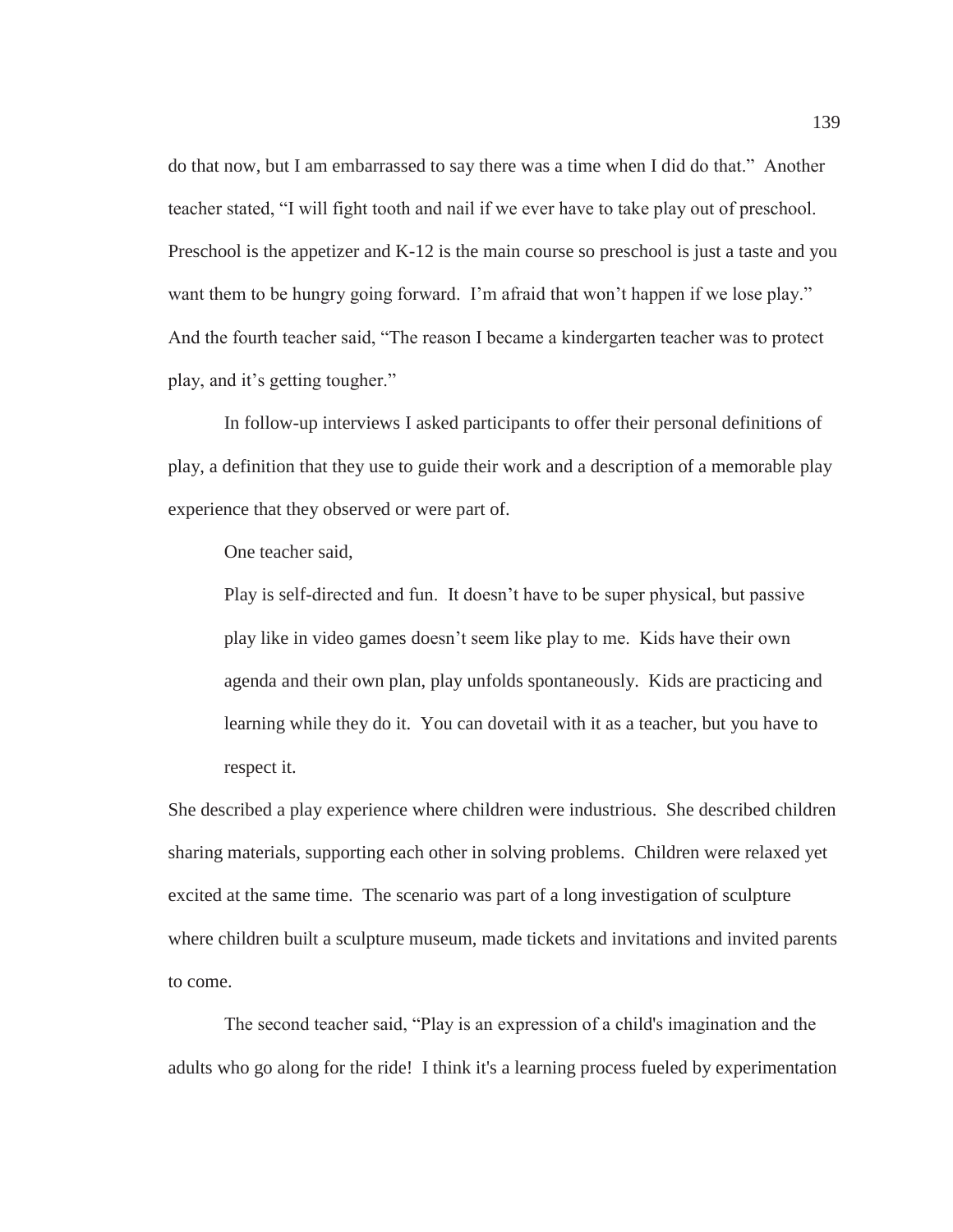and being open to all kinds of experiences." She described a play scenario with herself and one child at the sensory table experimenting with a substance. The child noticed the measuring cups were different sizes. He filled counted and dumped into the one cup measuring cup for a long time (the teacher wasn't sure how long, but she said it felt like they were there together for hours) and came away with a rudimentary understanding of fractions on his own.

The third teacher defined play in this way,

Children are very genuine. I find when kids are interested they interact whether they are individual or in group. For me play is having fun it is enjoying what you are doing it is investigating. The kids do that if the kids feel safe in their environment. Children engaged in having fun.

Her description of a play episode involved a child on the autism spectrum. This child had already been in the classroom for a year and had not formed any relationships with other children only her. One interaction in the dramatic play space (which this child had avoided) with another child changed everything for this child and he made his first friend.

The fourth teacher defined play in this way, "My definition of play is: opportunities for children (and adults) to interact with materials and their environment in a manner of their choosing." Her description of a play scenario involved her own children and she observed the younger siblings dependence on their older siblings to initiate play. She observed that play needs an initiator.

The next teacher offered this definition for play,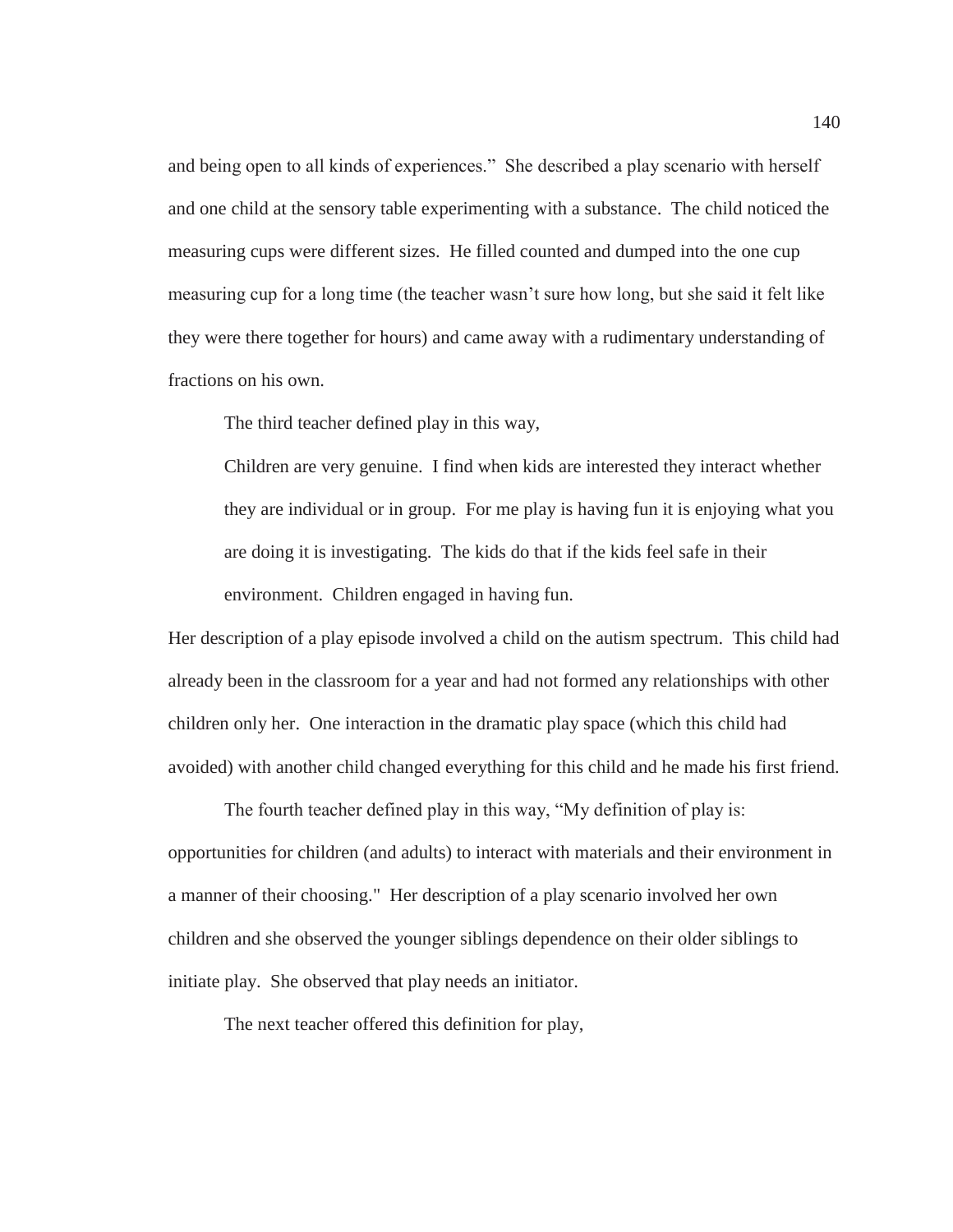Play for me is a combination of free spirited exploration mixed with hands on problem solving. The act of playing with other children or materials allows each child to reach inside themselves and find their own personal strengths, and solidify existing skills. Play also opens the door for children to challenge themselves to learn new skills as well as work through the struggles they may have, whether this is not knowing how to successfully enter play with peers or not being able to count to 10. Children were made to play, that is their job at this age. Play is learning and learning is play. As a teacher we know if provided with meaningful play experiences and age appropriate materials children walk away from play with more experience and with lifelong skills that pave a foundation for their academic future.

For her play episode she described a year with an English language learner and the amazing progress he made learning English through play, particularly with his favorite materials.

The last teacher said, "I think of play as being a way to learn so I think children are playing all the time. I think play can be directed, but it is better when they are directing the play themselves and it is better if you step back and are just there to move the play along or help them solve problems."

#### **Evidence of Quality**

The purpose of this qualitative case study of multiple cases in six classrooms was to explore the connection between early childhood teachers' beliefs about play and their practices in their early childhood classrooms. Several strategies were used to provide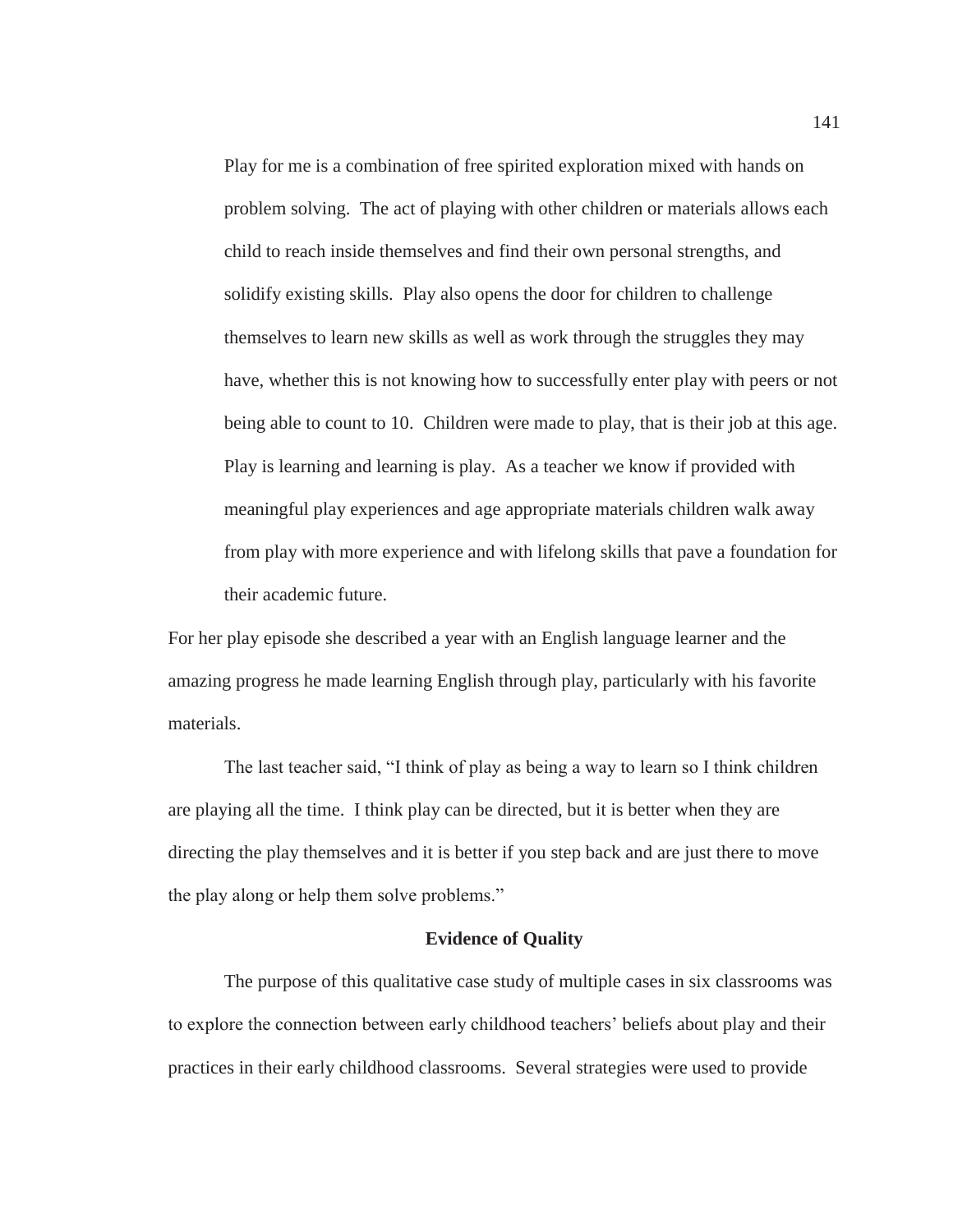evidence of quality in this study and address credibility, transferability, dependability, and confirmability. A purposeful sampling strategy based on program quality and teacher experience was used to identify participants. I designed tools linked to the central question and subquestions of this study to support the process of interviewing participants and collecting data through observations and analysis of classroom schedules and curriculum plans to insure the same data were collected in each case. The process for collecting data remained consistent from case to case. During interviews and classroom observations I recorded field notes.

I also developed specific interview questions for the initial interviews related to the central question of this study and the four subquestions. These questions were reviewed by three early childhood professionals. Questions for the follow-up interviews arose from an initial analysis of data collected earlier. Participants had control over where and how initial and follow-up interviews occurred for their ease and comfort. Member checks occurred during the initial and follow-up interview. Collecting data from these multiple sources provided an opportunity for triangulation of data. These strategies help to provide evidence of quality and also support the credibility of the study by providing a true picture of the phenomenon.

Some of the same strategies that provide evidence of quality also support the reliability of the study. The study is strengthened by triangulation of data collected from multiple sources. The use of multiple cases added strength to the study. Member checks were used particularly in the follow-up interviews to deepen my understanding of teachers' beliefs and practices as well as to explore emerging themes, and discuss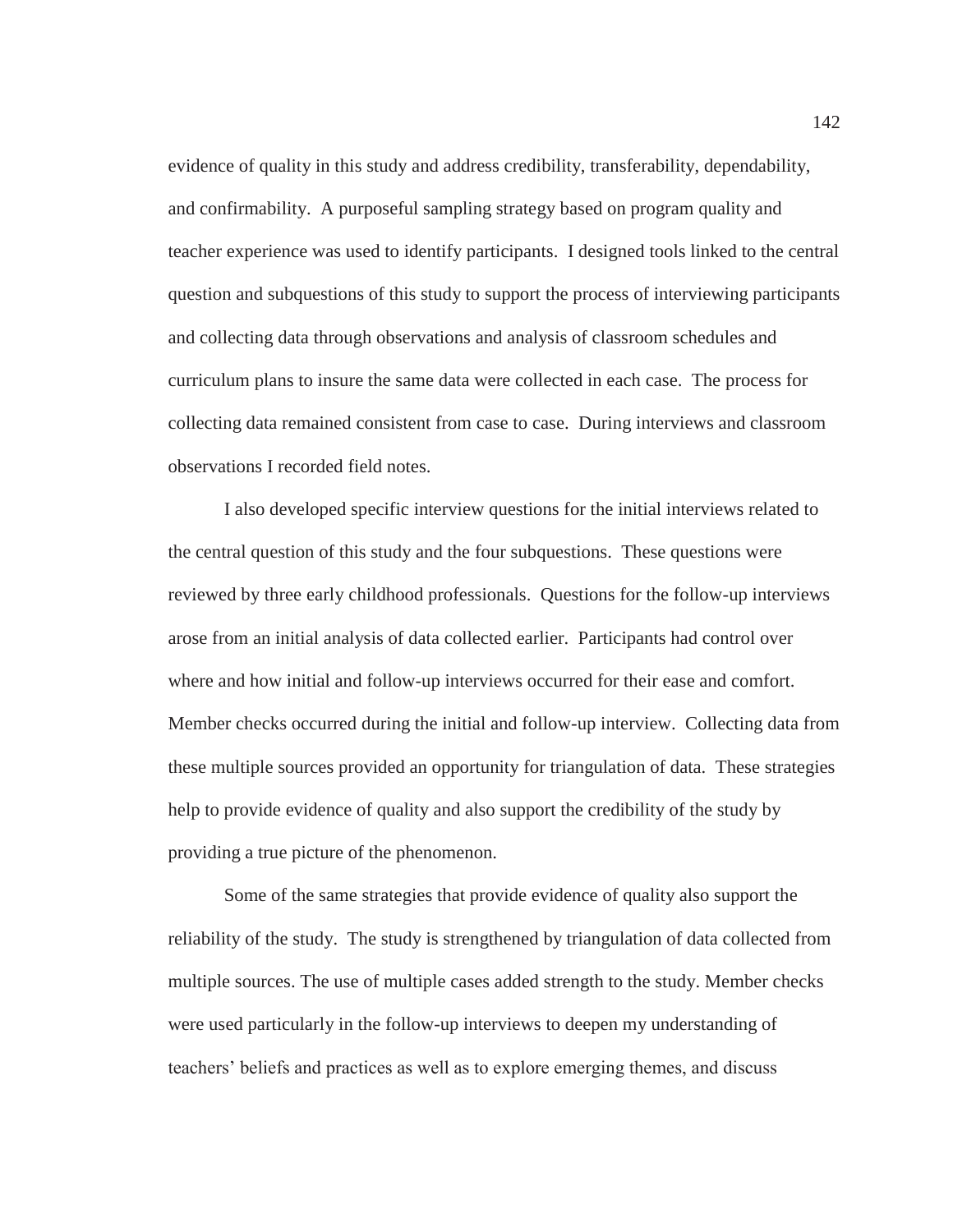observed practices. In addition to this I kept a research journal to capture my reflections, record ideas to follow-up on, and account for my bias. The research journal became an important part of my audit trail along with interview transcripts, field notes, analysis of schedules and curriculum plans, and notes on emerging themes and patterns. Enough information is provided from these sources in enough detail to make it possible for other researchers to replicate this study which helps support the dependability of the study.

Though it may be difficult to generalize the results of this small scale qualitative study the results are likely transferable. It is probable that other teachers and teacher researchers reading this study will find connections between this study and their own experiences. It is likely that there are themes that emerged that are common to most teachers particularly those around beliefs, belief systems and influences on those beliefs.

To assist with data analysis I used the qualitative research software tool NVivo. The software supported the development of themes and categories and kept data wellorganized. Conducting specific queries with NVivo allowed themes to be developed further. The memo feature of NVivo supported keeping track of my ideas and thinking related to the research experience. The use of NVivo supports the confirmability of the study. Using NVivo for data analysis helped ensure the findings emerged from the data. The process of conducting the study, gathering and analyzing data occurred as proposed in Chapter 3. The only adjustment necessary was recruiting participants from a wider geographic area than originally proposed.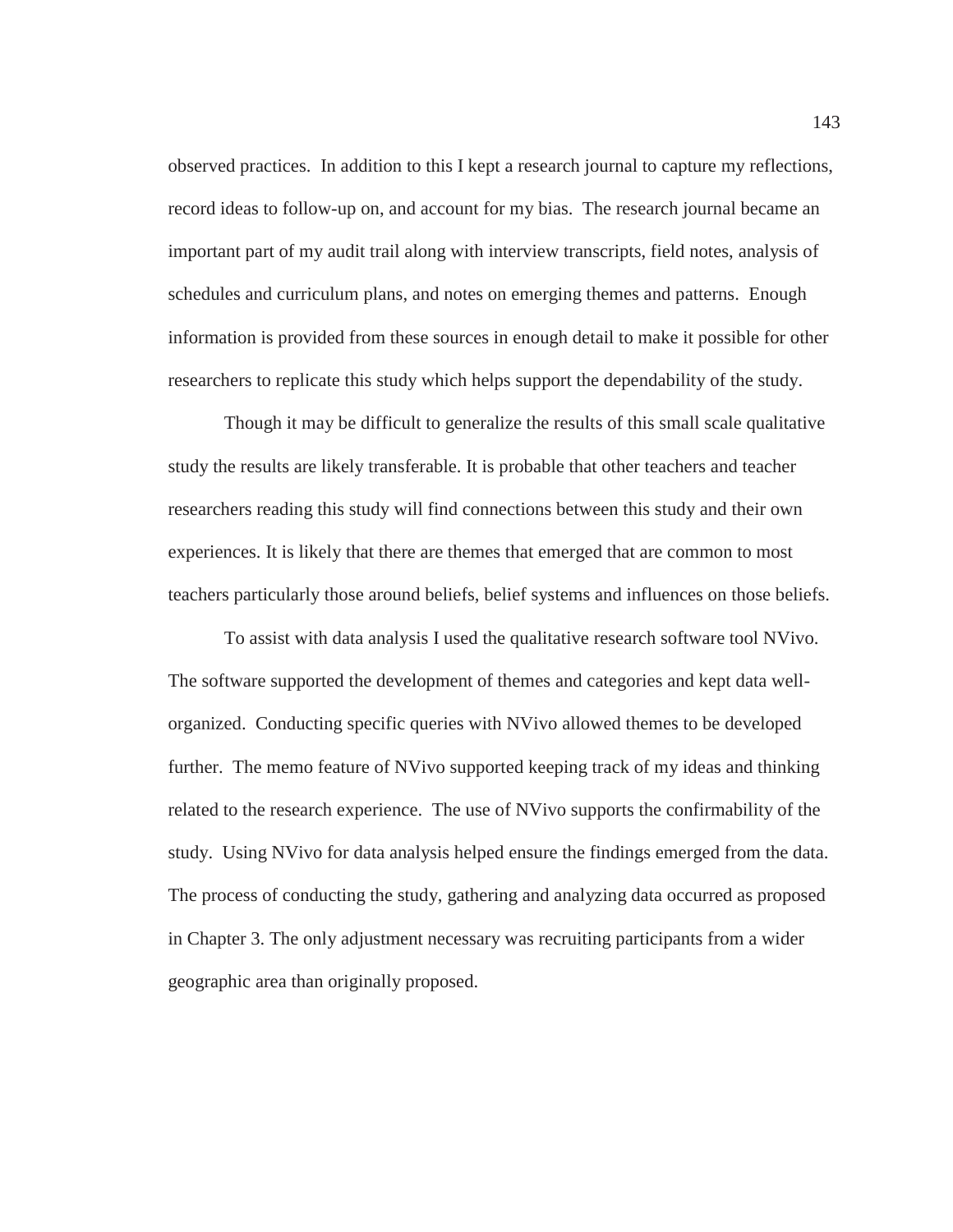### **Discrepant Information**

The analysis of data exploring early childhood teachers' beliefs about play in regard to their practices did not find any discrepant information. All teachers shared a belief in the value and importance of play in early childhood classrooms. All teachers included play as part of the daily life of their classrooms in some way and for some part of the day. All teachers perceived some level of connection between their beliefs about play and their practices in the classroom. Teachers' childhood experiences, parents, colleagues, and mentors were instrumental in shaping their beliefs.

#### **Summary**

The purpose of this chapter was to present an analysis of data collected from interviews, observations, and analysis of schedules and curriculum plans from early childhood teachers connected with their beliefs and practice regarding play. The analysis of data and findings presented were organized around the subquestions and central research question of this study. In general early childhood teachers indicated a strong belief in play. Teachers articulated a tendency to use children's interests and experiences to provide a play based curriculum, though observational data and document analysis did not always indicate this. And teachers indicated their belief in a strong connection between their beliefs about play and their practices in the classroom, though observations and document analysis did not always indicate this. The chapter also included the strategies used to ensure the quality of the study.

 The discussion in Chapter 5 will interpret these findings and connect them with the literature review. Some recently published literature will be added to this discussion.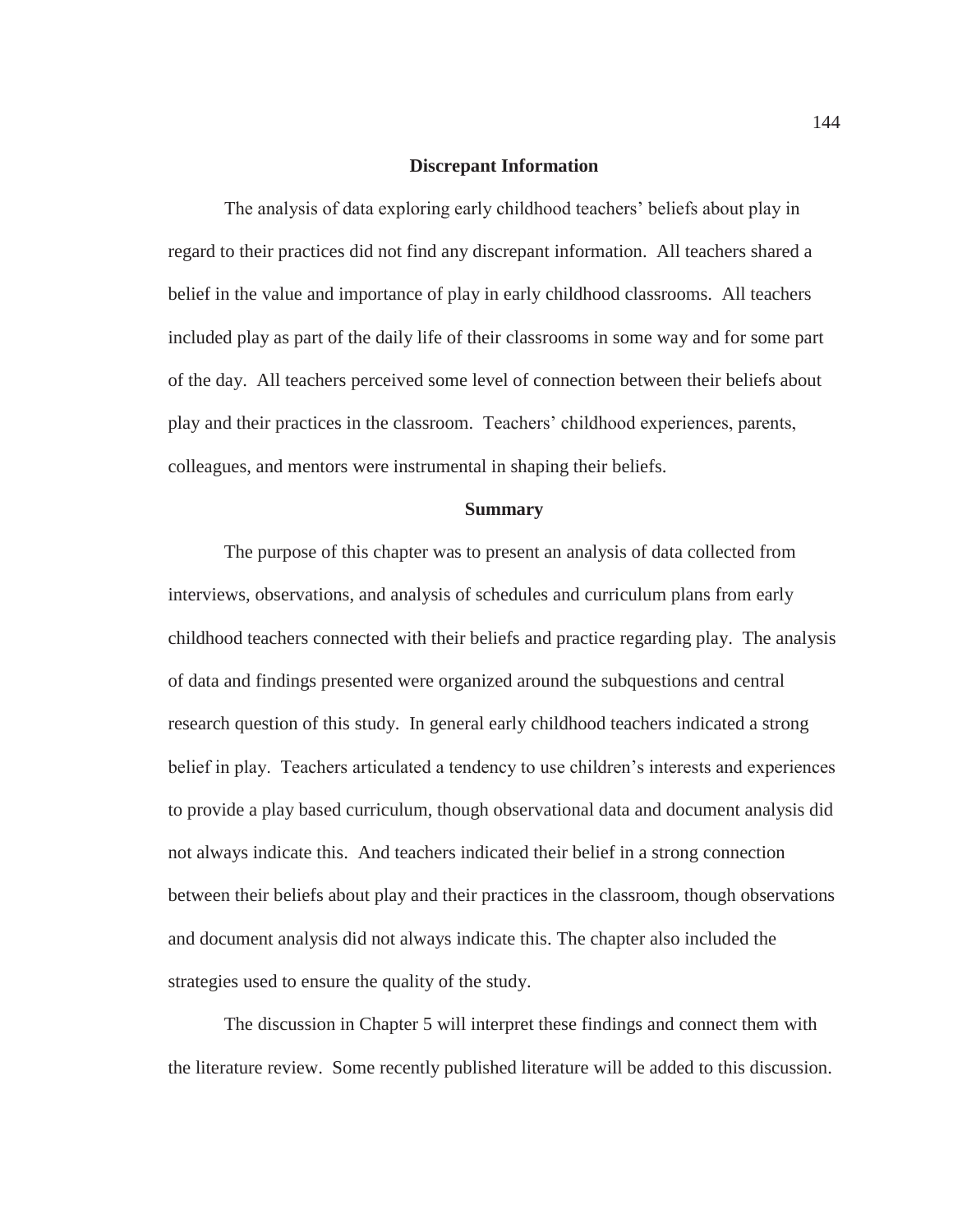Based on this discussion, recommendations for the field of early care and education, suggestions for future research, and implications for social change will be offered.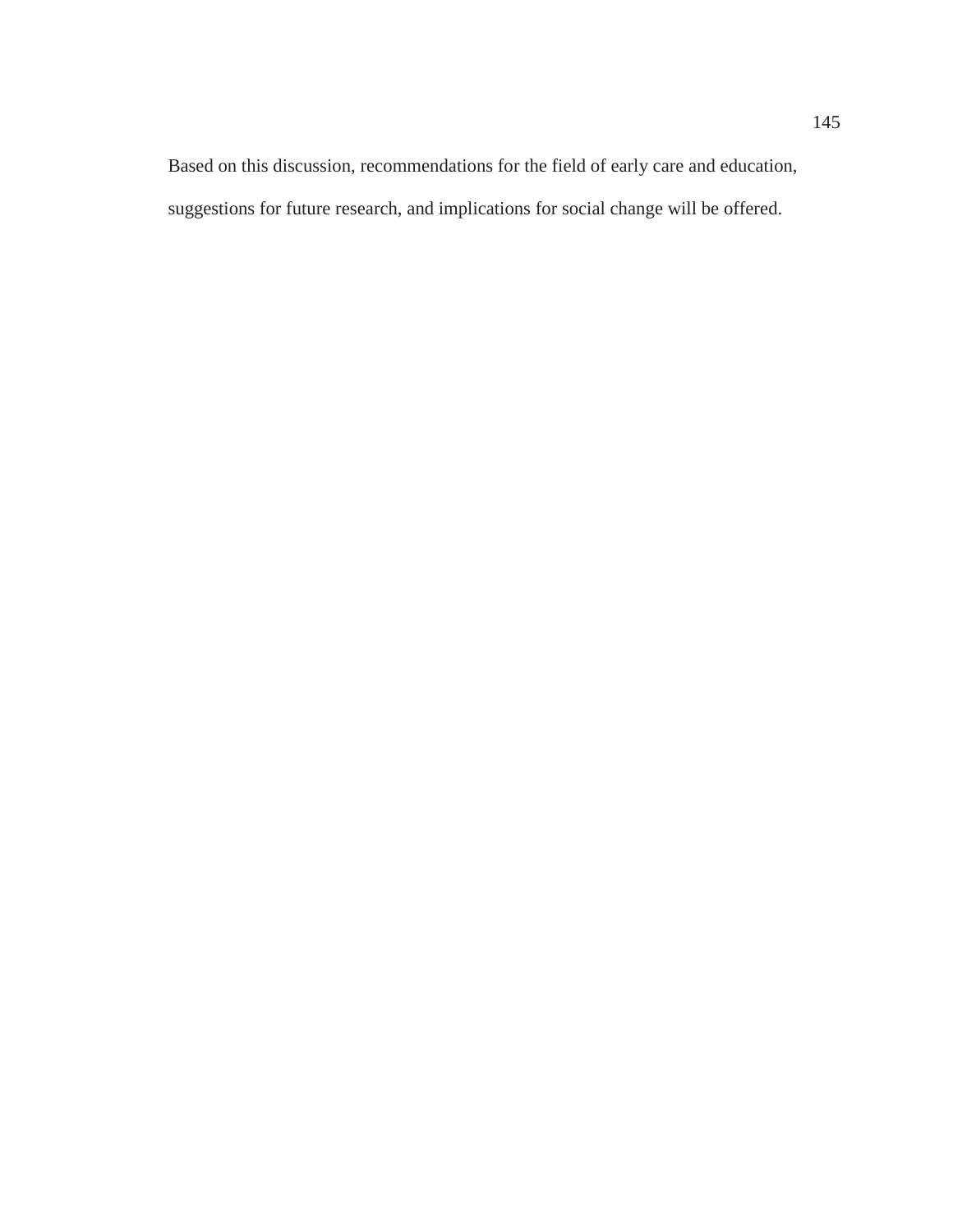## Chapter 5: Discussion, Conclusions, and Recommendations

# **Introduction**

The purpose of this study was to explore the connection between early childhood teachers' beliefs about play and their practices in the classroom. Research indicates play makes important contributions to children's learning and development (Erikson, 1977; Ginsburg, 2007; Pellegrini et al., 2007; Piaget, 1969; Vygotsky, 1978). Yet the passage of the No Child Left Behind Act (NCLB) changed the landscape of early care and education and many of these changes negatively affected play in early childhood classrooms (Panksepp, 2007; Patte, 2010; Ranz-Smith, 2007). There is a gap in the literature concerning early childhood teachers' current beliefs about play and how those beliefs are connected to their practices in the classroom.

Chapter 5 contains an interpretation of the findings obtained during this examination of the connection between early childhood teachers' beliefs about play and their practices in the classroom. The analysis of data indicated that teachers perceived a strong connection between their beliefs about play and their practices in the classroom. The evidence showed that this connection was not as strong as teachers perceived it to be. A lack of three important elements of early childhood classrooms; including dramatic play, use of sensory tables, and availability of painting at easels was also noted. This chapter provides an overview of the study, a brief summary of the findings, an interpretation of the findings, implications for social change, recommendations for action and recommendations for further study.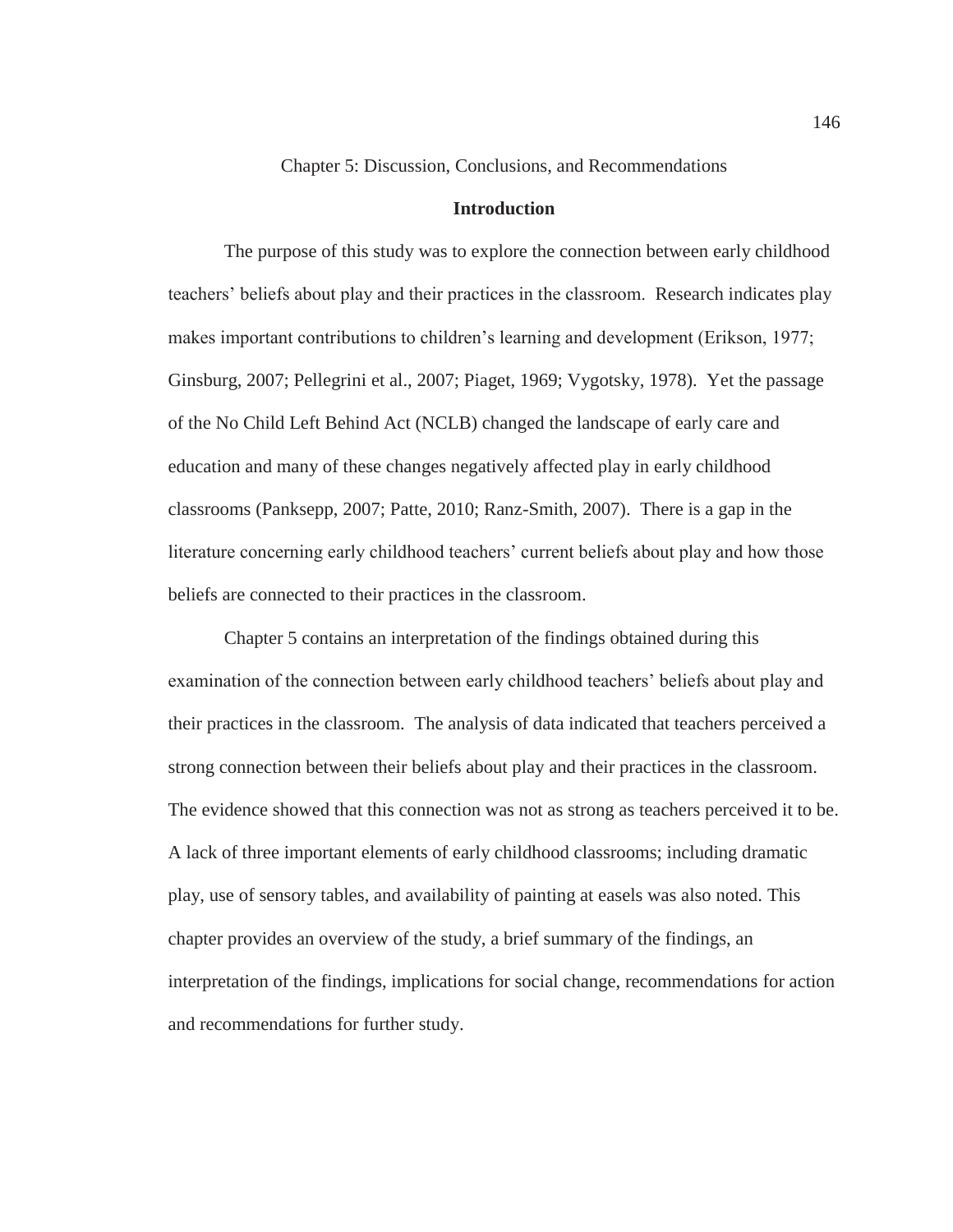### **Study Overview**

Choosing the qualitative methodology of a case study as the framework for the design of the study provided the opportunity for multiple perspectives around early childhood teachers' beliefs about play and practices in the classroom to emerge. Using the case study as an approach allowed for a rich exploration of the topic using interviews, observations, artifacts, and document analysis. The type of data collected using a case study approach helped to provide an understanding of the correlation of the factors involved in the study and an in-depth way of exploring those factors. Six teachers from six different early childhood classrooms were participants in the study. All six teachers had at least 10 years of teaching experience, held a credential or degree in early childhood or a related field, taught in high quality programs in the New England area and were interested in exploring, sharing, and discussing their views, experiences, and practices around play.

#### **Summary of Findings**

The analysis of the data in Chapter 4 indicated that early childhood teachers share a belief in the value of play. All teachers in the study valued play enough to make a place for it in their classrooms on a daily basis. All teachers in the study indicated their belief in a clear connection between play and their practices in the classroom.

Document analysis and teachers' beliefs discerned through interviews indicated a higher level of play occurring daily than classroom observations and field notes indicated. Through classroom observations three common curriculum elements were observed to be missing or seldom used in classrooms. As I examined the data more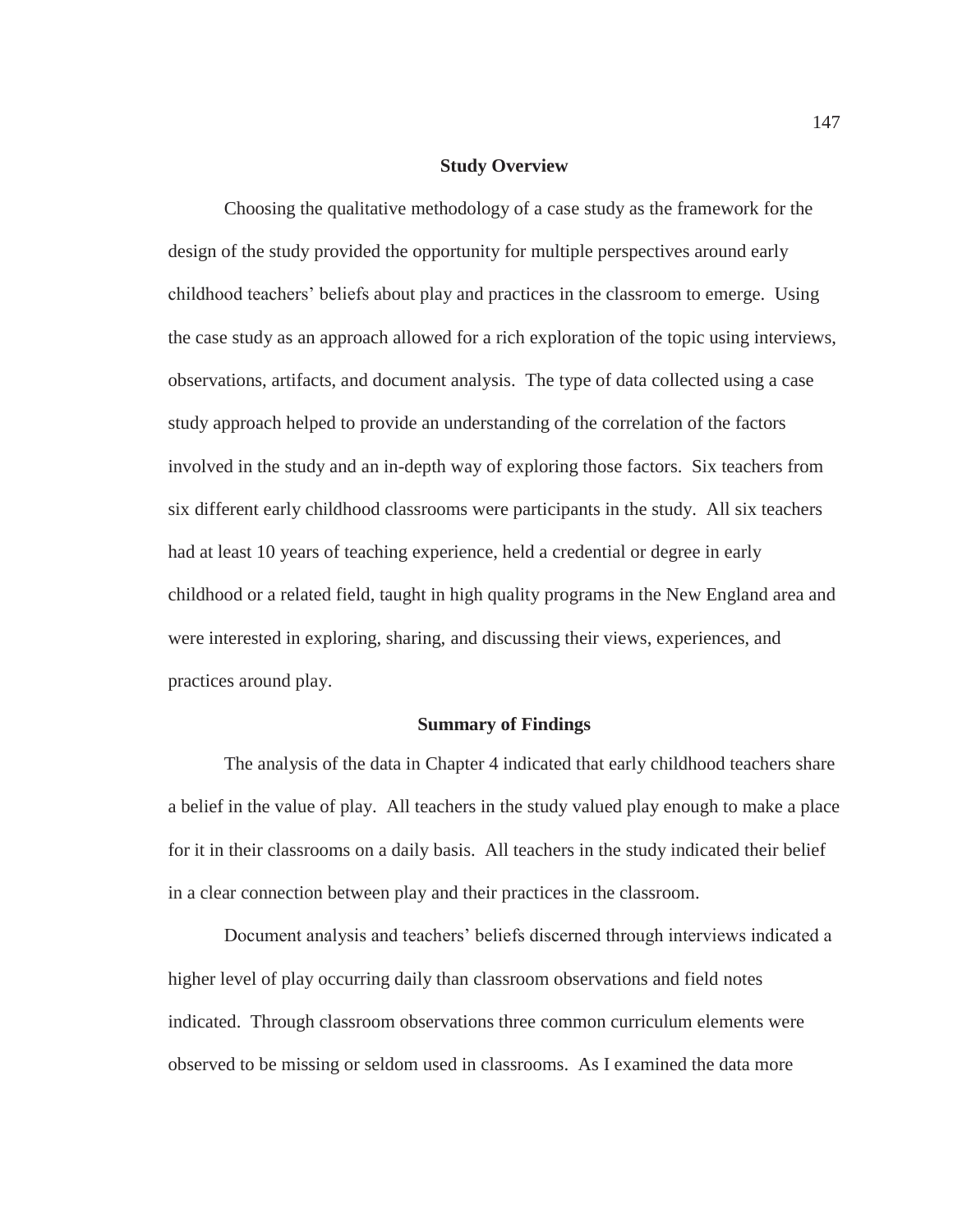closely I realized it was important to consider participant's definitions of play in addition to my own. I realized there was a possibility that participant's beliefs about the level of play occurring might be connected to their definition of play but not to the definition of play offered for this study. As part of follow-up interviews, I asked teachers to share their definitions of play and to describe an important or memorable play experience from their classroom so I could see how their definitions, descriptions, and practices aligned. Teachers also discussed barriers to implementing play in early childhood classrooms and including play in their practices.

## **Interpretation of Findings**

Early childhood teachers participating in this study held a credential related to early childhood, had at least 10 years of teaching experience, and taught at high quality early childhood programs indicated by achieving the highest ranking in their state's QRIS system, NAEYC accreditation, or in the case of programs housed in public schools, a school achieving high state ranking or high test scores according to national standards. This choice was made with the assumption that a selection of experienced educated teachers from these types of high quality programs would have an understanding of play being a part of best practice in early childhood classrooms.

The first part of the data analysis concerned early childhood teachers' beliefs, perceptions, and dispositions toward play. In interviews teachers expressed their beliefs about play. Teachers were asked to touch on the two categories of beliefs identified by Wang et al. (2008). Teachers shared their professional beliefs that come from education, training, and professional development and their informal beliefs that come from their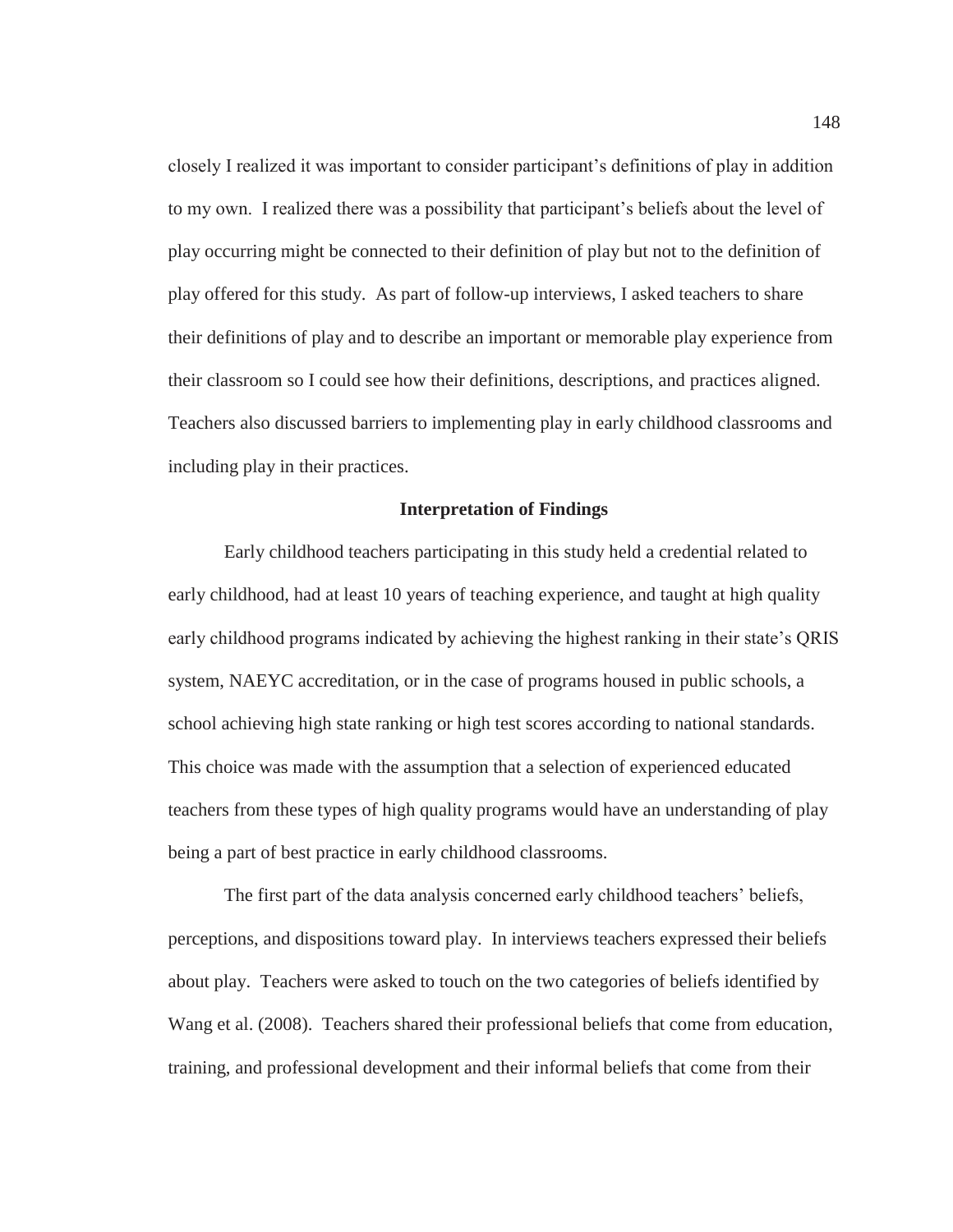childhood, life and classroom experiences with children (Wang et al., 2008). All teachers offered a viewpoint suggesting play does or should have an important place in the lives of children and in early childhood classrooms.

## **Teachers' Shared Definitions of Play**

It is important before continuing with the interpretation of findings to compare the teacher's shared definition of play with the researcher's definition of play. In research there is no universally agreed upon definition of play (Sherwood & Reifel, 2010). In order to have a common framework for the discussion of the interpretation and implications of the findings it is important to see how the teachers' shared definition of play and the definition of play used for this study are related to or connected with each other.

In examining teachers' definitions of play the following common elements emerged. Teachers described play as self-directed, fun, connected with learning and used adjectives like imaginative, spirited, industrious, and exploration. All of these adjectives seem to suggest that teachers believe play has an active component. Teachers also said play could be individual or could happen in groups. This vision of play is strongly connected to the definition of play offered in Chapter 1: an essential process (Myck-Wayne, 2010; Pellegrini et al., 2007). It is an enjoyable, creative, minimally scripted exploration, often without a defined ending, in which the participant is totally absorbed and engaged in the experience (Bergen, 2009; Myck- Wayne, 2010; Ortlieb, 2010; Pui-Wah, 2010). Play is not necessarily serious, but players are serious about it (Pui-Wah, 2010). Play can be either an individual or group experience (Ortlieb, 2010). It would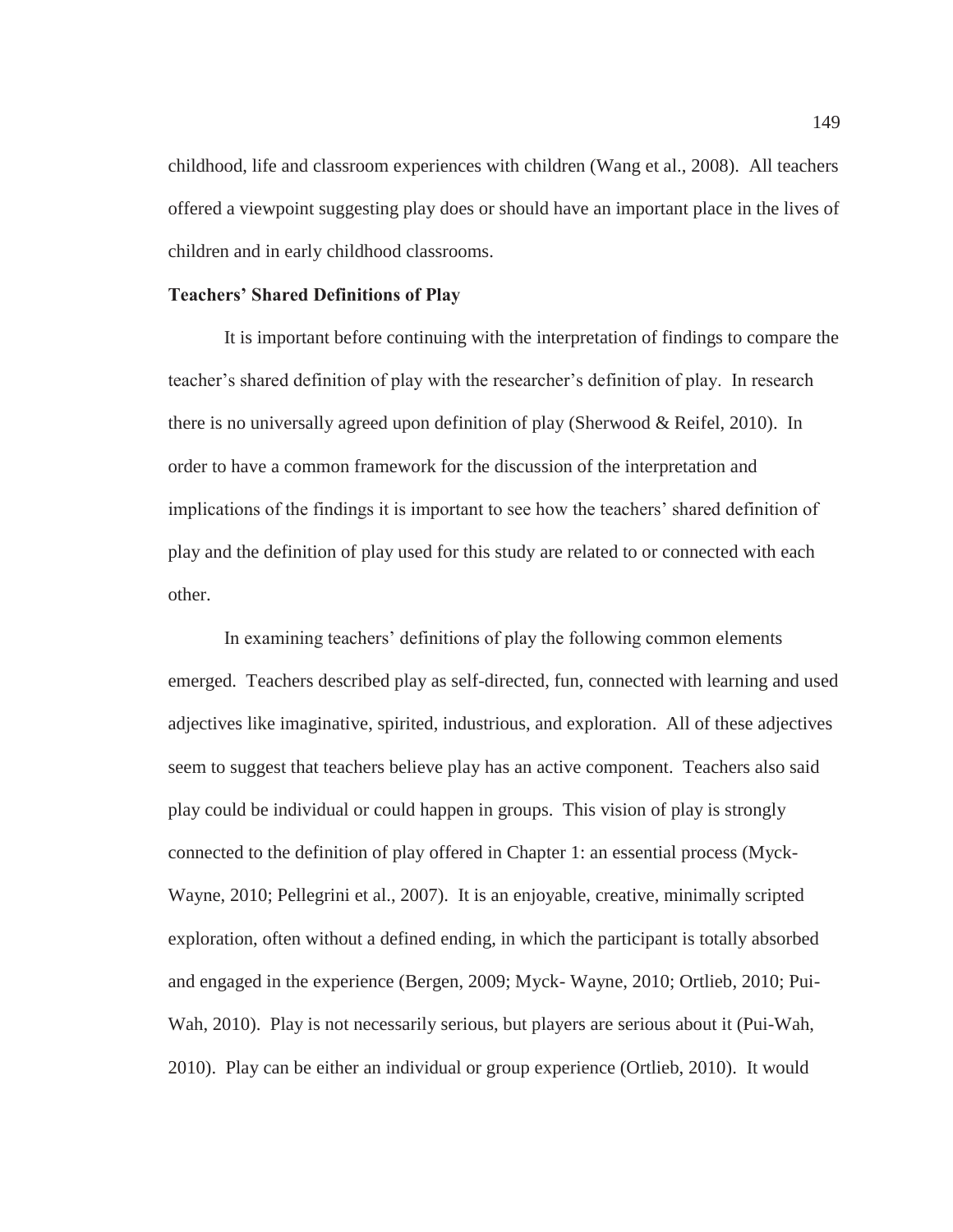appear that the teachers' shared defintions of play and the researcher's definition of play are closely aligned.

## **Teacher Beliefs Regarding Play**

In their definitions of play and through interviews teachers indicted a belief that there is a connection between play and learning in the cognitive domain and that play is central to their work in the classroom with young children. Teachers talked specifically about the learning in the social emotional domain that is supported through play and offered a belief that children need time opportunities to interact and engage with each other. Teachers further described these opportunities as ways that children further their self-regulation skills and learn to be part of a community. The view teachers shared of the classroom as a community aligns with the researcher's view and the conceptual framework for this study considering the classroom as a community of practice. Play was viewed as something teachers valued. Teachers described a view of changing attitudes toward play and less opportunity for children to play. This also aligns with the research indicating academics are replacing play in classrooms (Fisher et al., 2008; Panksepp, 2007; Patte, 2010; and Ranz-Smith, 2007). This left teachers feeling a need to fight for and defend children's right to play. This would suggest that though teachers value play there are influential others who do not.

Participants shared the important influences on their beliefs about play. All participants in the study described their childhood experiences as being important in shaping their attitudes and beliefs around play. These experiences centered on outdoor play, involved other children, and little adult supervision. Another common early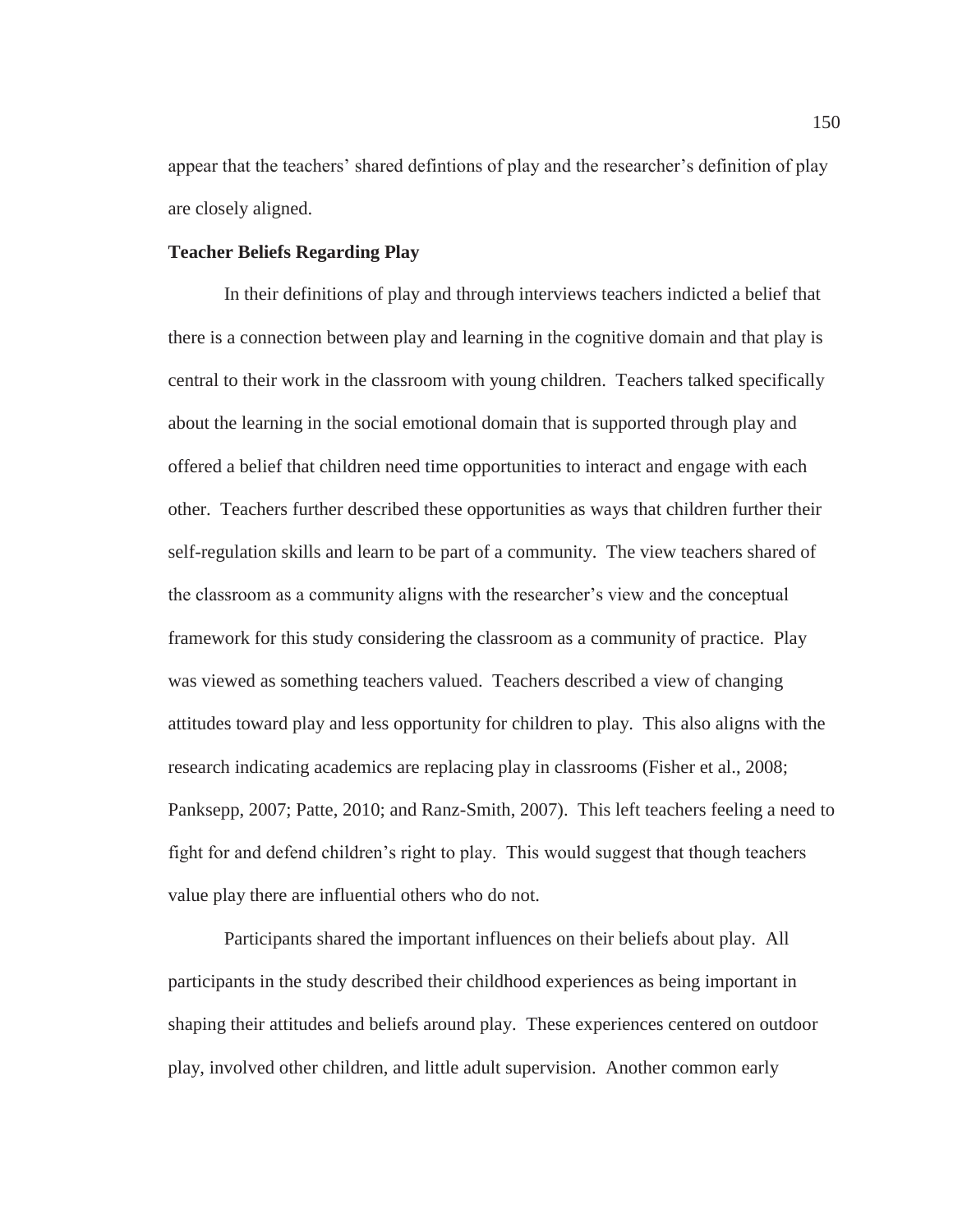childhood experience was caring for younger siblings or neighborhood children. Teachers were nostalgic about these experiences and expressed both an observation and a concern that children growing up today do not have the same opportunities. Other important childhood influences were parents. Teachers in the study described the important influence of their mothers on their beliefs about play. Four of the teachers in the study had mothers who were connected to the field of early childhood education. Teachers' descriptions of their childhood experiences about play connect directly to Min and Lee's (2006) views of play being central to the culture of childhood and children's lives.

As adults teachers had two common mentors that shaped their beliefs about play. Teachers discussed college course instructors and colleagues as both making important contributions to their beliefs and practices. According to Wang et al. (2008), mentors and colleagues make important contributions to shaping teacher's beliefs. In several cases participants' maintained ongoing relationships with these mentors, though only two of them viewed the training they received as being a significant factor in shaping their beliefs about play, this could be because only two of the teachers studied received training on play.

Several teachers reported maintaining ongoing connections to their college instructors as mentors. Teachers also saw their colleagues, coworkers, and program directors as important allies, mentors, and/or members of their communities of practice. There were two common shared experiences that shaped play beliefs. One experience was the experience of working in the field. Another import experience in teacher's adult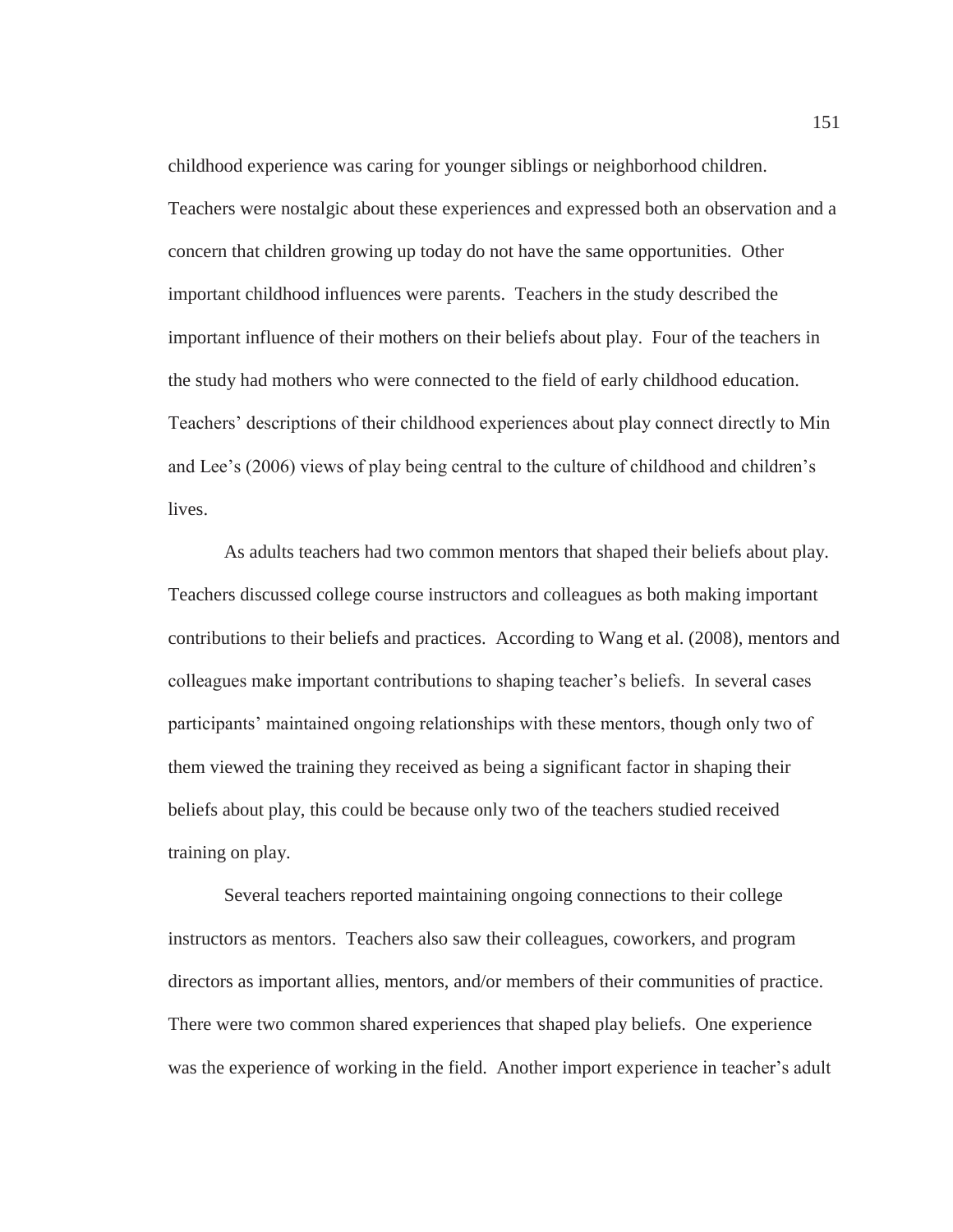lives connected to play was becoming parents themselves. These important people and experiences contributed to how teachers viewed the role of play in their classrooms and in curriculum.

## **Role of Play in the Classroom and in Curriculum**

An important common element in teachers' approaches to curriculum involved using an emergent curriculum type approach. Teachers described building curriculum around children's interests and providing children with an opportunity to have a voice in curriculum. Teachers discussed using play based experiences as part of this curriculum, yet having a balance between teacher directed and child centered experiences.

Teachers described the use of play as an important part of their teaching practices and an important way to introduce and teach academic concepts and skills. They used terms that indicated play is a central element in their classrooms through phrases like; backbone, driver, and central ingredient. It is interesting to note that the literature shows these are terms teachers historically used to describe the place of play, but are not using now (Bergen, 2009, Neumann, 2009). Perhaps this is connected to the length of experience in teaching the teachers in this study had with all teachers having more than 10 years of experience teaching in the field. Teachers described their role in play as being a guide and facilitator. Teachers also suggested that it is the time children spend in play that reinforces the skills and concepts they are trying to teach. There were also teachers who viewed the time children had for play as important so they could use that time to work with individual children who needed it by removing them from the play.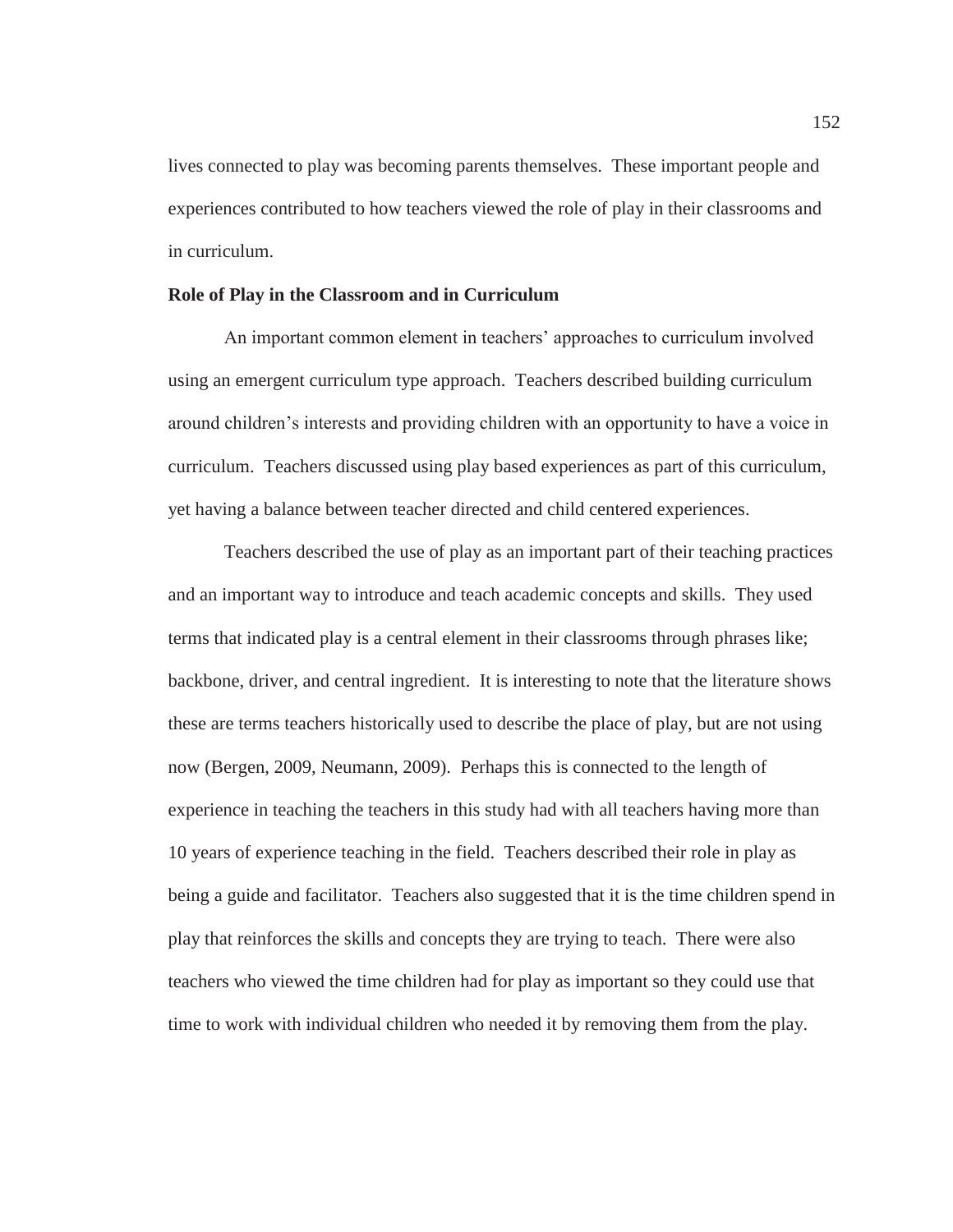Teachers were asked about flexibility in their schedules and what classroom activity they would be willing to give up if flexibility was required, two teachers said they would not give up play or play related activities like outside time. The one activity all teachers were not willing to give up was circle/meeting time(s). Six teachers said they would not be flexible with meal or snack times, but these are a necessary part of meeting children's physical needs and do not share as clear a connection to curriculum. In line with what teachers stated, observations in several classrooms indicated opportunities for both play and outside time occurred less than what was reported on classroom schedules. Circle/meeting times lasted longer than reported on classroom schedules.

This discrepancy would seem to indicate that even though teachers state a belief in and value of play that play is viewed as less important than more structured learning opportunities like circle/morning meeting time and more structured lessons. This suggests a weaker link between teachers' stated beliefs and their observed practices in the classroom. There are other aspects of the connection between teachers' beliefs and practices that merit further discussion.

## **Connections Between Beliefs and Practices**

All participants in the study perceived a connection between their beliefs about play and their practices in the classroom. Words like strong, intertwined, and meshed were used to describe this connection. When asked about the mix of teacher-directed and child-centered practices, participants expressed a wide range of responses with the least amount of teacher-directed time being 10% and the highest amount of teacher-directed time being 75%, with an average of 45% of the time being teacher directed. More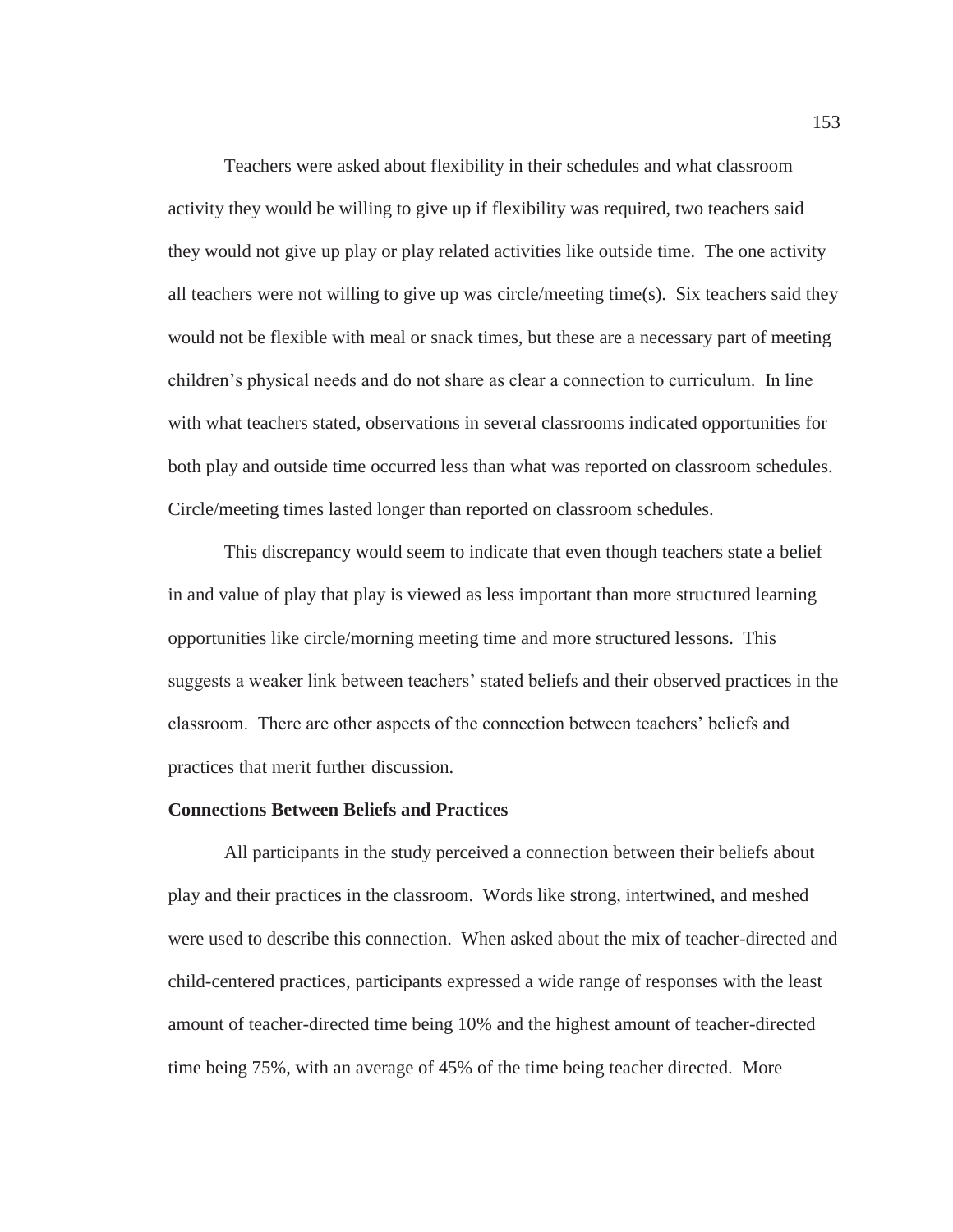structured classrooms offer less opportunity for uninterrupted time and the opportunity for children to deeply immerse themselves in play (Howard, 2010; Milteer & Ginsburg, 2012; Sandberg & Samuelsson, 2003). Further analysis offered another dimension to teachers' practices.

 Two types of play in early childhood classrooms were analyzed: play and play in connection to learning. It is important to note that no teacher schedules or curriculum plans used the word play. For the first analysis of play activities labeled with words like choice, free choice, open time, open choice, outside time, or large motor time were counted as play. In classroom observations there was significantly less time devoted to outdoor play in four classrooms than what was scheduled. All classrooms made time for play with an average of 3 hours devoted to play in full day classrooms and 45 minutes devoted to play in half-day classrooms.

What is important to note about these blocks of play is that save for the block of outdoor or large motor time, the majority of play is scheduled at the beginning and end of each day or half-day session. This researcher questions the quality of play during these blocks of time. Typically at the beginning and end of the day children enter and leave at various times. Each time a new child enters the play at the beginning of the day or leaves the play at the end of the day is an interruption of that play. The children in the play have to stop and adjust to accommodate the change in players. It is usually not possible during this time for teachers to offer very much support for the children's play because they are typically engaged in conversations with parents or helping children transition. This means that teachers are not able to support the children in developing connections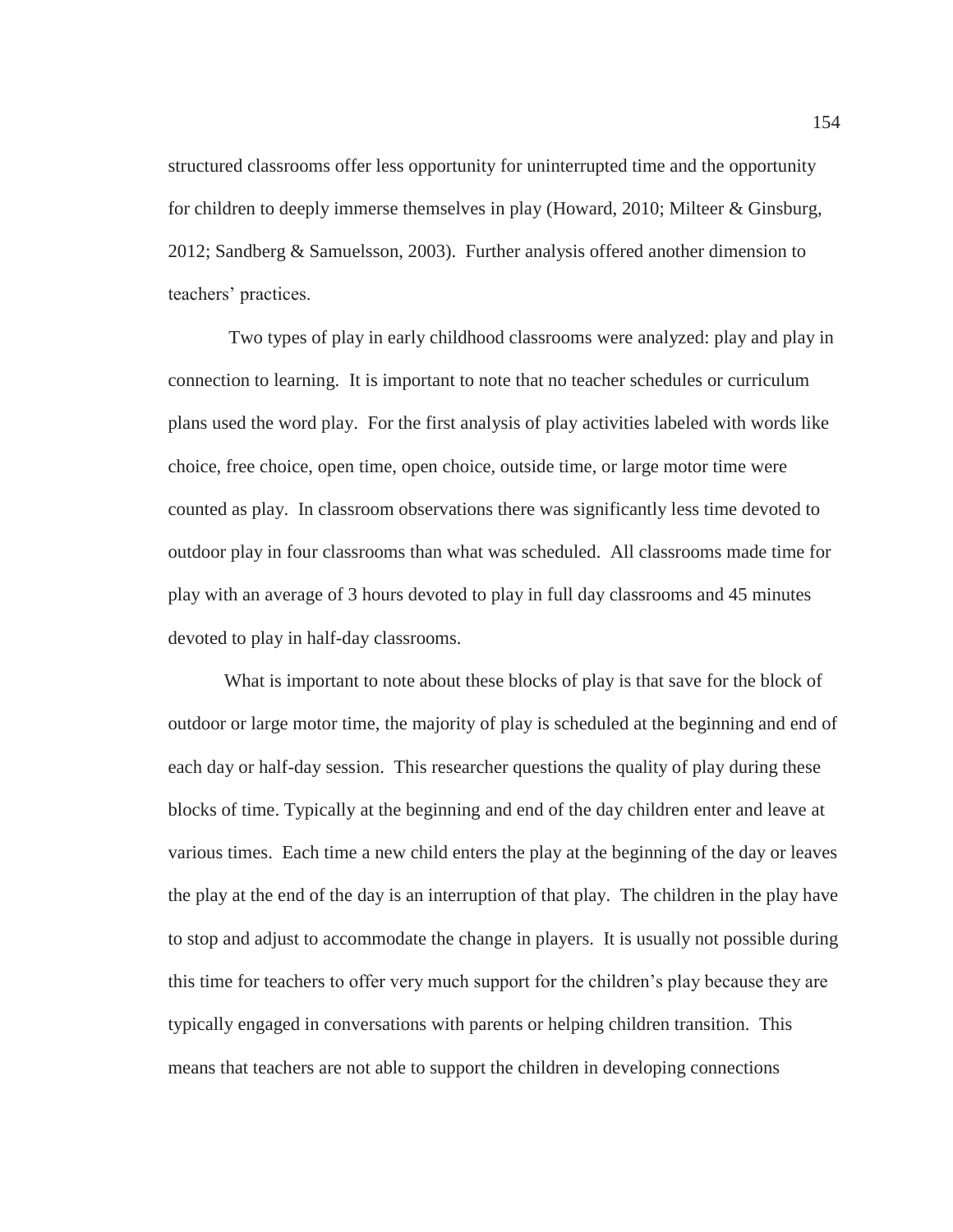between play and learning or to support the learning aspects of the play. These factors have a negative impact on the quality of play during these times.

Play being used as a teaching practice or play to support learning was also analyzed. Teacher schedules, curriculum plans, and classroom observations showed that teachers offered an average of 25 to 30 minutes a day for activities using play as a teaching practice to support learning. It is important to note that no teacher schedules or curriculum plans used either the word play or the words play as learning. These activities were described using the terminology "learning centers, interest areas, bucket time, co-op time, curriculum time, or center time."

During these play as learning times three of the six teachers in the study were observed engaging in play by taking a role, offering props, extending a play experience, talking with children about their play and supporting children in using materials. These interactions in dramatic play help children develop higher level thinking and selfregulation (Bodrova & Leong, 2005; Johnson & Ershler, 1981; Vygotsky, 1978). This has a strong connection to the conceptual framework for this study. In discussion on the framework for this study Lave (1988) indicated the social engagement of the learners and the teacher within the learning context are what create the main community of practice of the classroom.

The evidence gathered in the study showed that teachers were not engaging children while they were in the context of play as fully as possible. When these interactions were observed it was most often during either dramatic play or play in the block area. One teacher in the study was observed supporting children in trying to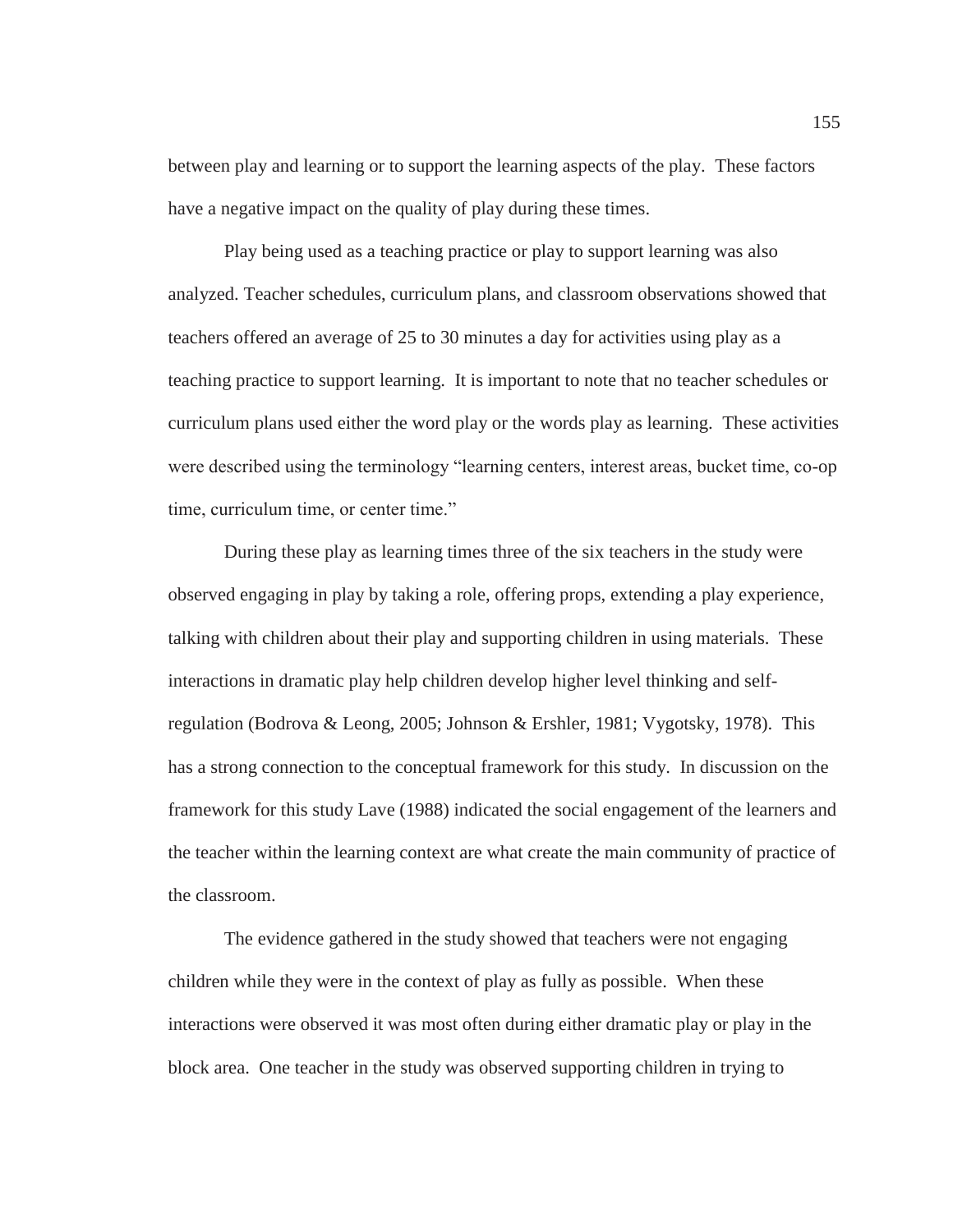engage them in more mature levels of play by helping them understand and maintain their roles in the play. Other teachers were observed supporting children who were playing at less mature levels, but these teachers were not observed scaffolding the play to support children in moving to more mature levels of play. One teacher was directing the play by choosing props for the children and passing them out and one teacher was observed scripting the dramatic play. Another teacher facilitated play by providing props children asked for. During play time two teachers were observed removing children from play to work with them on an individual level. Teachers in the study were missing opportunities to support the connections between the play and the learning that they stated were important.

In addition to taking a role in play teachers also must provide materials and create an environment that invites play (Loughlin & Suina, 1982; Vu et al., 2010). Some curricular staples connected to play in early childhood environments were found to be lacking or limited. It is important to note that dramatic play was only present in two curriculum plans. In two classrooms interest areas for dramatic play did not exist and in the third classroom the dramatic play area was closed off so the children could not access it. Half of the classrooms indicated the inclusion of novel activities or experiences and half of the classrooms observed implemented novel activities. Music beyond singing songs during meeting time was only observed in two classrooms. These activities encourage creative thinking and problem solving. Creative thinking and problem solving are vehicles for the development of higher level thinking (Bergen, 2009; Bodrova  $\&$ Leong, 2008; Myck-Wayne, 2010).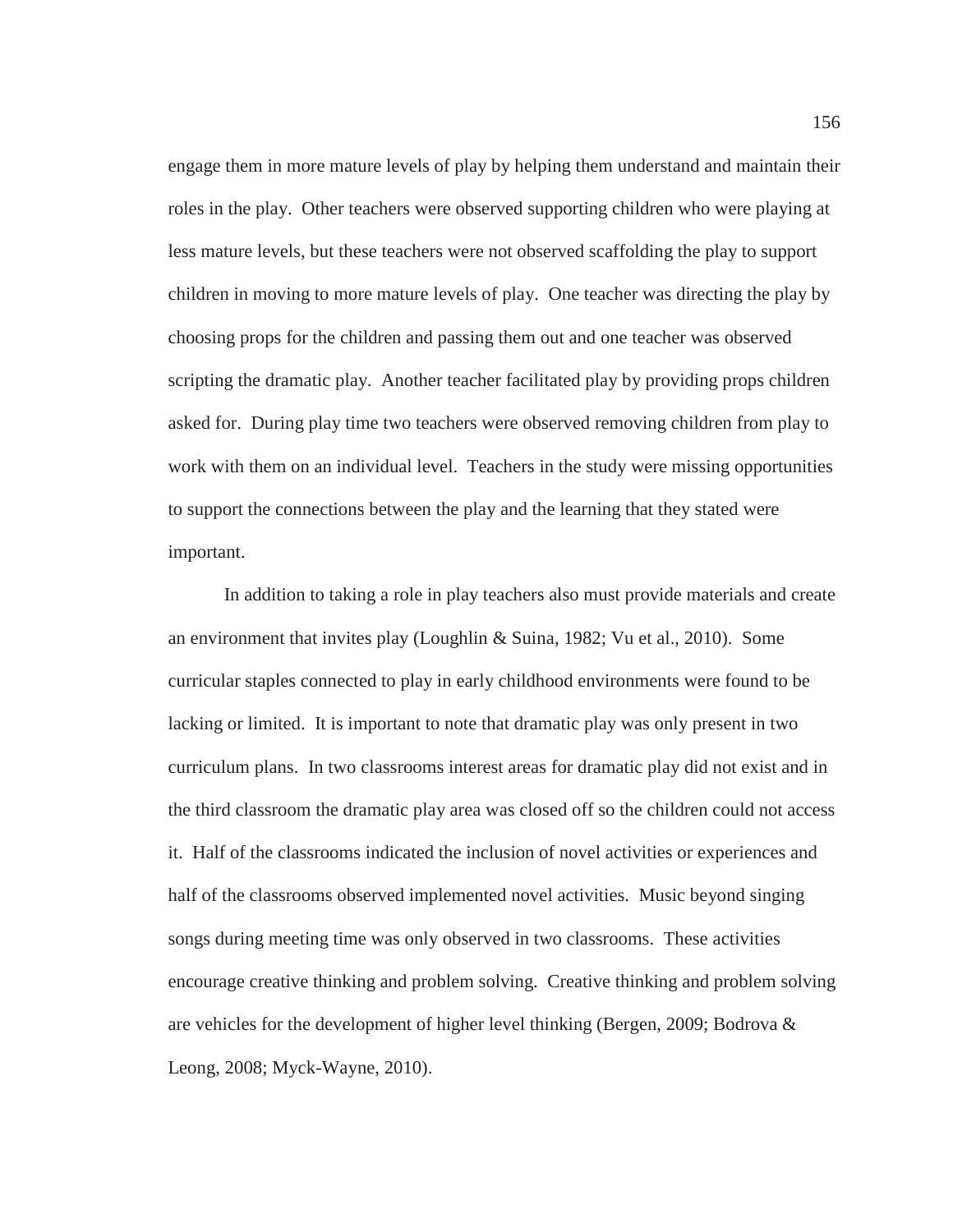Teachers indicated that the environment of the classroom could be a barrier to play if space or materials were lacking. With the exception of dramatic play, the environments of the classrooms observed space was ample and well provisioned. The materials available for teachers and children aligned for the most part with the guidelines offered by Loughlin and Suina (1982). In addition to dramatic play centers there were a few key underutilized open-ended experiences. All classrooms had sensory tables only one classroom had an active sensory table. In other classrooms the sensory table was either empty or being used as storage. All classrooms had provisions for art/painting, but only two classrooms had active easels that children could freely access.

In contrast to play the time teachers spent on direct instruction was double the amount of time teachers spent on using play as a teaching practice to support learning. Time spent on direct instruction was determined from teacher schedules, curriculum plans, and classroom observations. It included both structured lessons and large group meetings or circle time and averaged between 45 minutes and 60 minutes. In four classrooms, this time for direct instruction ran between 15 minutes and 30 minutes longer than the time indicated on the schedule. This seems to indicate a lack of connection to teachers' beliefs about play and learning and their actual classroom practices in this area.

In summary, the evidence gathered in this study indicated that even though teachers perceived a strong connection between their beliefs about play and their practices in the classroom there were several areas where beliefs and practices were not connected. Teachers' beliefs and perceptions about play have a great deal of influence on the experiences and learning opportunities offered to children in the classroom (Abu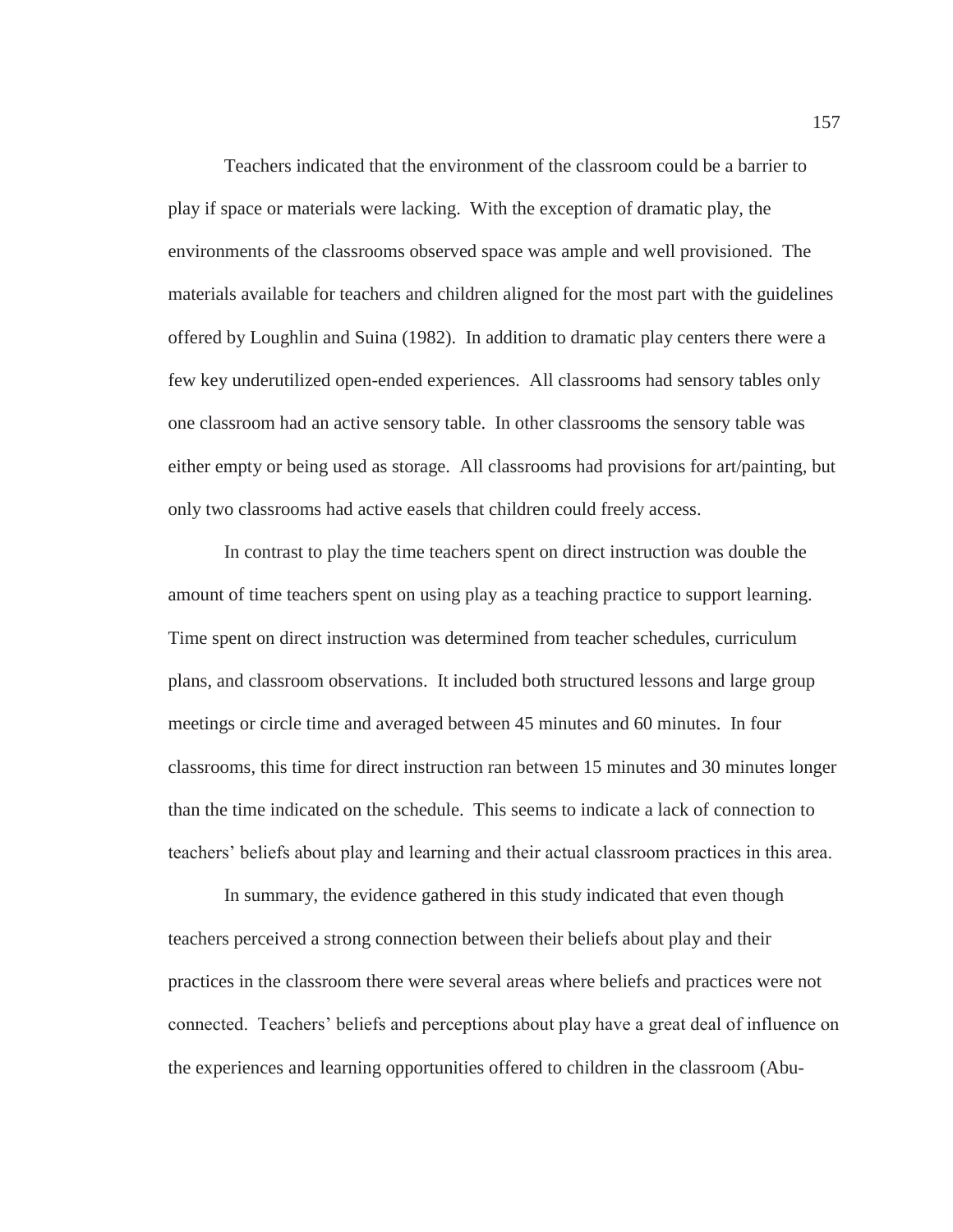Jaber et al., 2010; Borg, 2001; Ready & Wright, 2011). Part of my bias as a researcher was that I expected to see more play in the classrooms observed. These were high quality programs with experienced educated teachers and they volunteered to be in a study about play suggesting a belief in play. The findings from this study indicated the amount of play occurring in the classrooms observed was much closer to an average of 25%, which matched the figure in Miller and Almon's (2009) research.

The findings of this study align with the Mc Mullen et al. (2006) study of teacher beliefs and how those beliefs align with teacher practices. This earlier research on teacher beliefs related to Developmentally Appropriate Practice indicated teachers had a more optimistic view of their beliefs being reflected in their practices than what was actually observed (Mc Mullen et al., 2006). The results of this study are similar. What is not known is the cause of this discrepancy.

#### **Barriers to Play**

In addition to the environment teachers identified several barriers to play. The top barrier to play was the pressure teachers feel to include more academics and academic content. This pressure was expressed as a barrier to play by four participants. This barrier was followed by pressure from parents and administrators to include more academics and academic content and the need to perform assessments. This aligns with research indicating parents would like to see a stronger focus on academics in early childhood education (Howard, 2010; Tobin & Kurban, 2010). The last barrier teachers mentioned was that they themselves can be a barrier to play. They can get caught up on managing the classroom and lose the flow of play.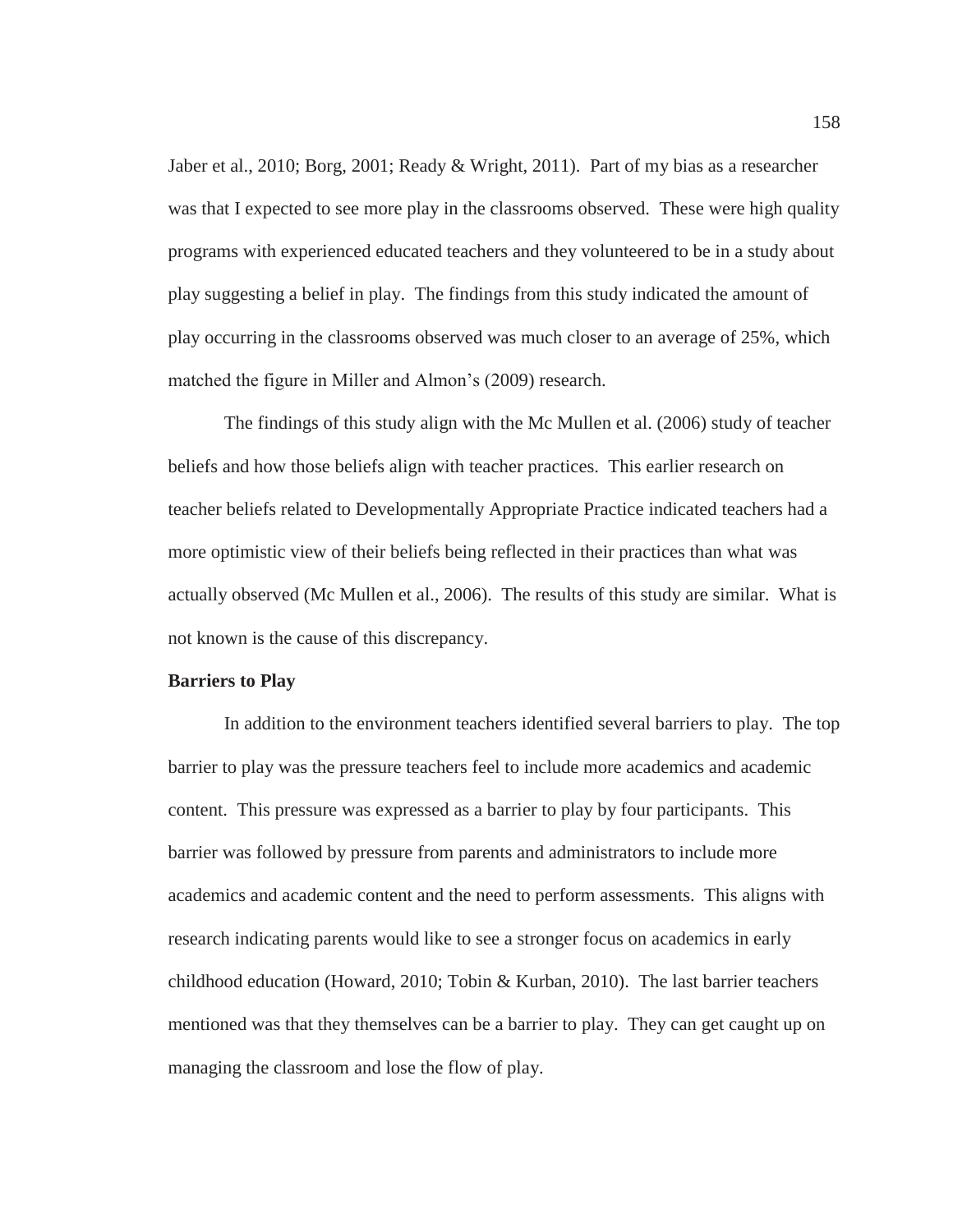All teachers expressed a wish for a more organized structure for connecting with their colleagues and establishing a more formal and organized community of practice to connect with teach other and to discuss and reflect upon their practices. Teachers saw several positive outcomes that could result from creating more defined communities of practice. Teachers suggested this could be a vehicle for improving program quality and reducing staff turnover. One of the teachers suggested this could be a way to discuss and promote the importance of play and mentor other teachers.

In discussing their views on play teachers indicated their belief that there is not only less opportunity for play in children's lives, but that how children engage in play has changed. Teachers attributed this to children not having the skills for play, not knowing how to play, or having delays that make accessing play difficult. These responses would seem to indicate that these teachers would engage in providing opportunities for play and play based kinds of learning experiences to occur to scaffold children's learning, yet with only 25 to 30 minutes per day devoted to play based learning and an average of 25% of the day devoted to play there does not seem like enough time for this to occur.

## **Limitations of the Study**

This study was conducted in a specific geographic area with a small number of participants. As a result of this narrow demographic and small sample size the participants in the study may be considered a homogenous group. This makes results of the study difficult to generalize. A general limitation of studies of early childhood programs is that there is a lack of standardization of licensing regulations and measures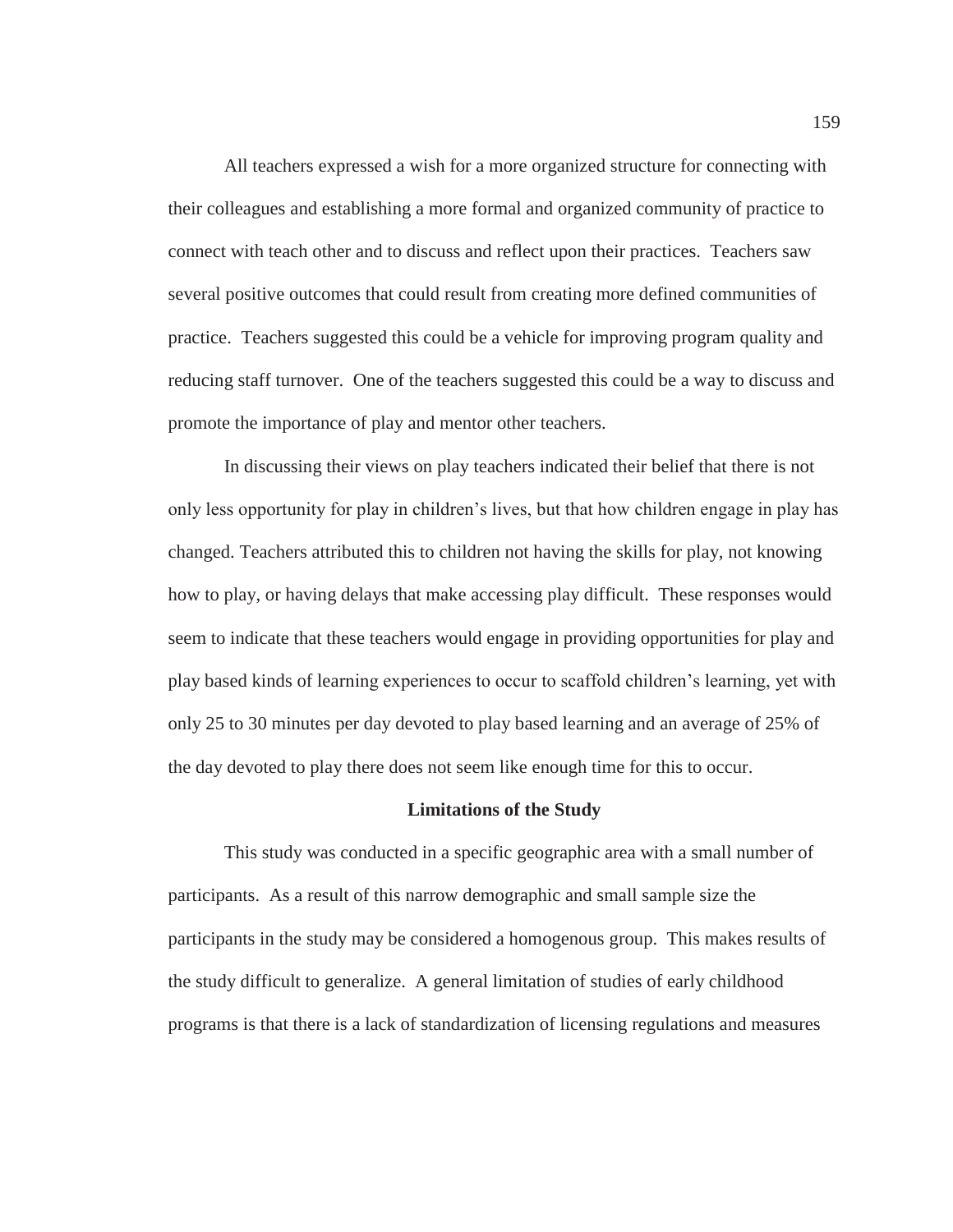of quality from state to state. Though purposeful sampling based on program quality and teacher experience addresses some of these limitations.

## **Implications for Social Change**

The audience for this study includes early childhood teachers, administrators of early childhood programs, parents, policy makers, and play researchers. This study adds to the literature and the current understanding of teachers' beliefs and dispositions toward play. The information gained from the study addresses a gap in the literature where teachers' dispositions on play are concerned (Dako-Gyeke, 2010; Tekin & Tekin, 2007) and provides important insights about how teachers' beliefs about play are connected to the decisions teachers make about curriculum and other practices in their classrooms.

In examining the literature, there were very few studies focused on teachers current beliefs about play (Dako-Gyeke, 2011; Fisher et al., 2008; Howard, 2010**;**  Leaupepe, 2010; Ranz-Smith, 2007; Tobin & Kurban, 2010). Of these six studies only three focused specifically on teachers in United States. Two of these studies examined teachers' beliefs (Fisher et al., 2008; Ranz-Smith, 2007), but only one study discussed teachers' beliefs about play and using play as a teaching practice (Howard, 2010). The focus of Howard's (2010) study was gauging teachers' confidence and comfort level in using play. These studies all indicated a need for further research.

In future research the literature suggested the use of observations of teachers and children in the classroom as a way to better understand the connection between teachers' beliefs and practices (Abu-Jabar et al., 2010; McMullen et al., 2006; Sheridan, 2007). This study followed those recommendations to the extent of observing teachers. The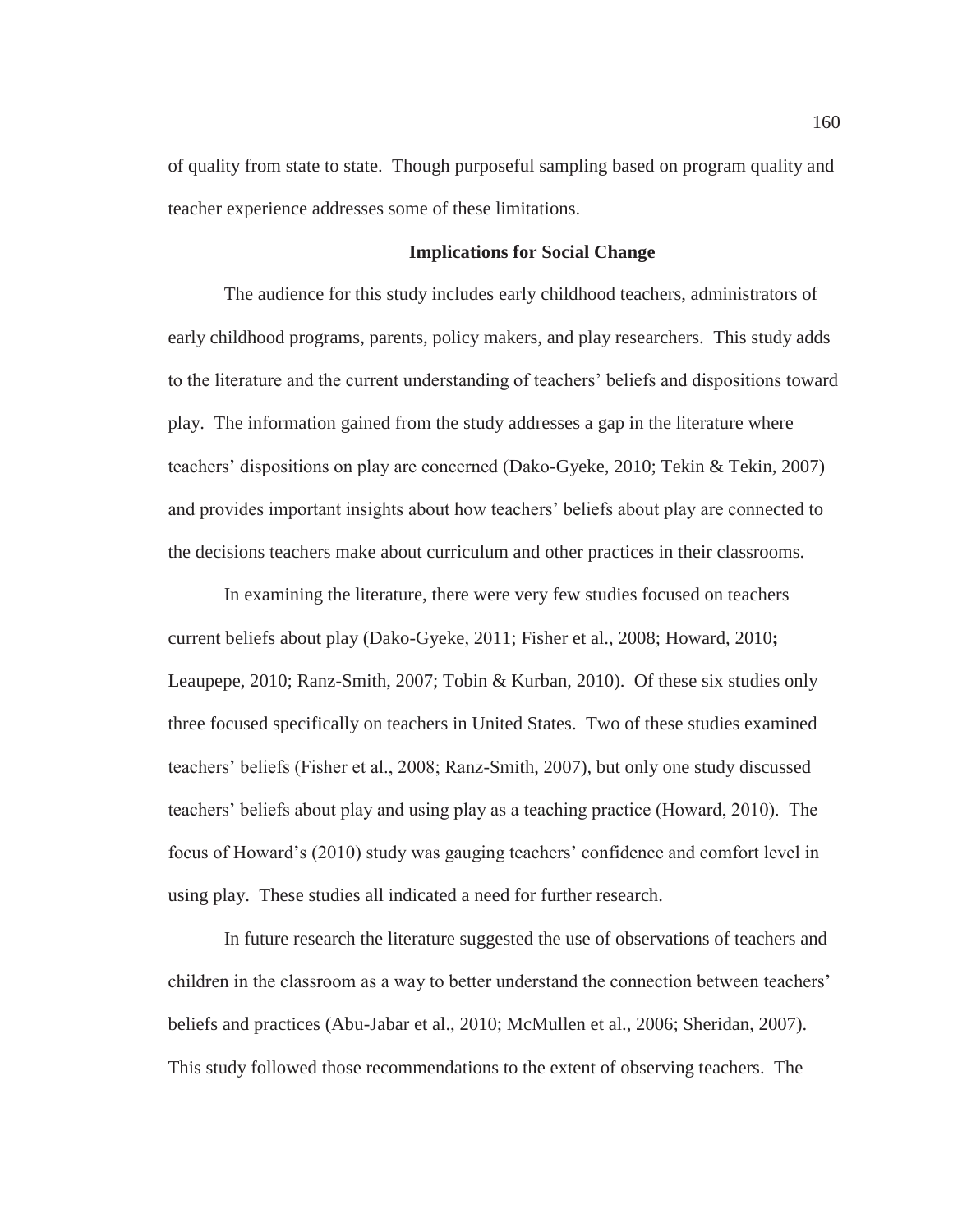need for more information on the amount of training teachers received and how that training influenced their beliefs and practices surfaced in Richards et al., (2010) and Sherwood and Riefel's (2010) studies. Interview questions were designed in this study to capture this information. The methodologies for the studies on teacher beliefs were primarily qualitative which supported the approach of a case study for this study.

The case study approach allowed for the study of multiple cases in multiple settings providing a broad spectrum of participants. A case study supported collecting data from multiple sources through interviews, classroom observations, and document analysis. Using a case study approach permitted a complete picture to emerge of both teacher beliefs about play and teacher practices in the classroom. This study supports the need for more teacher and parent education regarding supports for play, teacher education on play related topics in the classroom like environments and curriculum, and providing teachers with mentors and a more formal structure for developing communities of practice with their colleagues. These changes could lead to positive social change within the field.

A clearer understanding of the link between teachers' preferences and choices influencing their practices provided by this study could create positive social change as teachers reflect on and make changes to their practices. It may guide program directors, administrators, principals, and school districts in implementing opportunities for teachers to be more reflective about their practices and curriculum. The findings indicated the influence of mentors and colleagues were as influential as training and that teachers expressed a strong willingness to engage in with their colleagues in dialogue about their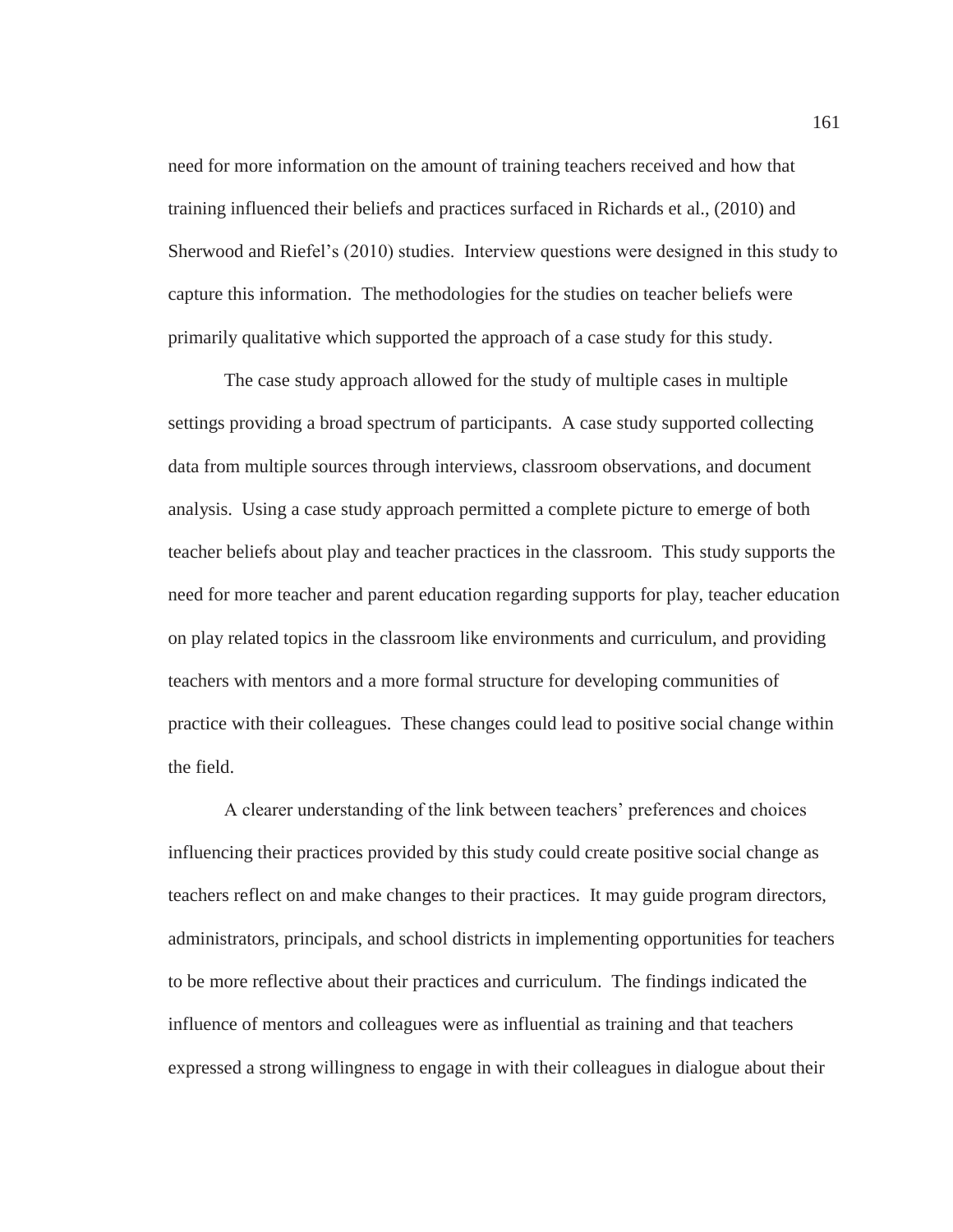practices. This could lead to curriculum changes more inclusive of play and more inclusive of some of the play-based areas of curriculum that were found to be missing in early childhood classrooms and a strengthening of program quality.

The insights gained from this research indicated that there is not as strong a connection between early childhood teachers' beliefs about play and practices in the classroom as teachers perceive there to be. Teachers perceive a higher level of connection and a higher level of play than what was observed. In addition to addressing a gap in the literature regarding a current understanding of teachers' beliefs and dispositions toward play, the information gained from the study also indicates teachers may not be currently making decisions about instructional practices based on their beliefs about how children learn best.

This could have implications for administrators and policy makers in creating and guiding policies and practices for preservice training for teachers as well as establishing long term mentoring or opportunities to engage in conversations with colleagues about teaching practices. These findings also align with the research supporting the use of play based curriculum and play based practices in early childhood classrooms (Fisher et al., 2008). The results of this study may promote more developmentally appropriate practice in early childhood classrooms.

### **Recommendations for Action**

The first recommendation is to disseminate the findings of the study to early childhood teachers. It is important for teachers to understand the trend for a weaker connection between teacher beliefs and practices in the classroom regarding play than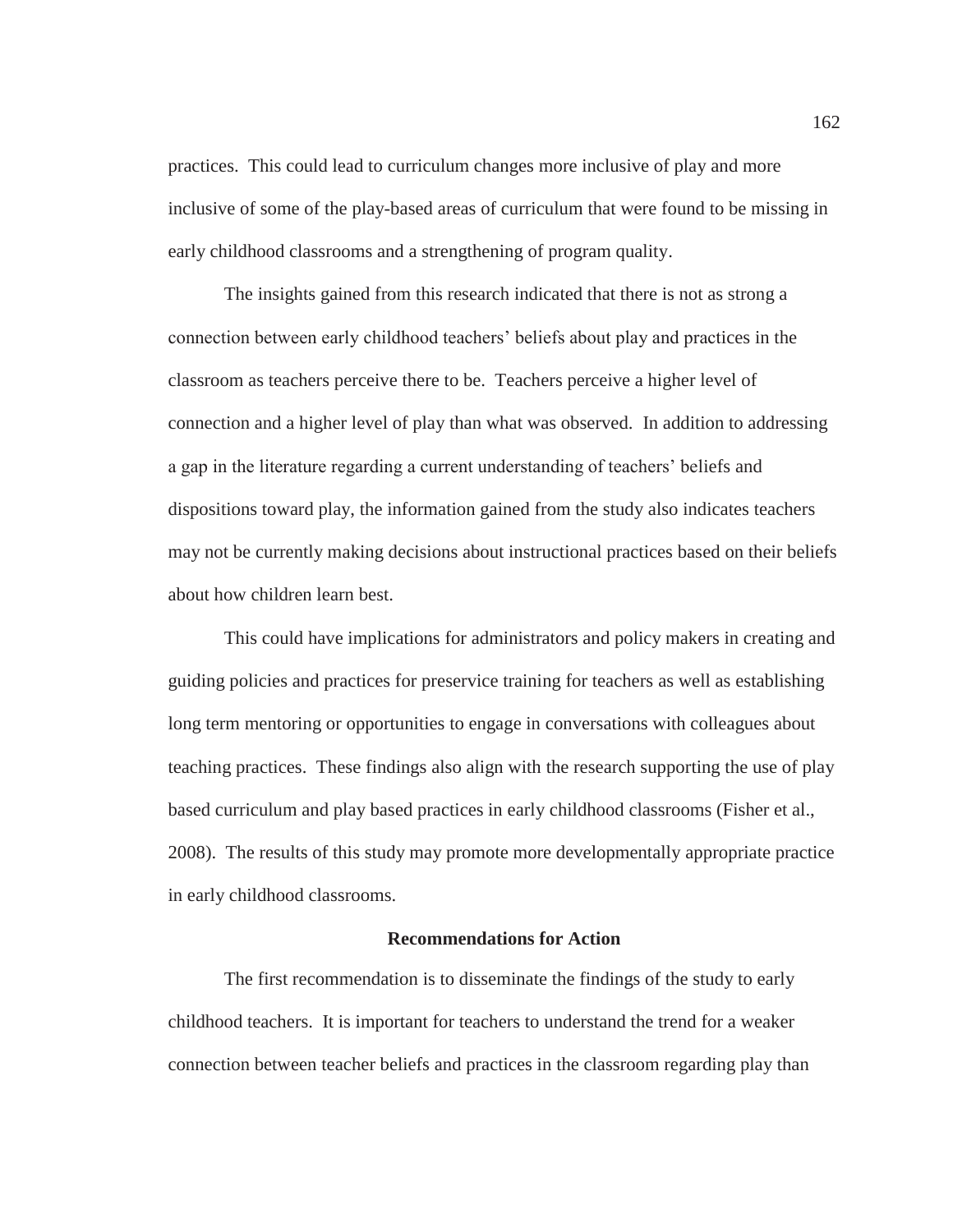was previously thought to exist. It is important for early childhood educators to understand the potential impact this could have on their practices. The findings of this study indicated that teachers need more support in putting their beliefs into practice. The research indicated that teacher beliefs shape what happens in the classroom (Abu-Jaber et al., 2010). It is recommended that these findings be published in *Young Children*, *Child Care Exchange*, and the *American Journal of Play*. These journals and magazines are widely read by early childhood teachers.

The second recommendation for action is to present the findings from this study at state and national conferences. It is important to get the message to as many early childhood educators as possible in hope that they will in turn create education opportunities for parents, colleagues, and administrators in their programs. If parents and administrators have a clearer understanding about the importance of play based teaching and learning perhaps early childhood educators will feel an ease of pressure to include more academic content using the model of direct instruction. Perhaps parents and administrators will gain a clearer understanding of the importance and relevance of including play in preschool, kindergarten and primary curriculum plans.

The last recommendation is to support early childhood teachers in developing a clearer structure for collaborating with each other and creating a more defined community of practice. The mentoring through this community of practice could help teachers in creating classroom curriculum and experiences that are more aligned with their beliefs about play. An ongoing well defined community of practice could have positive implications in supporting ongoing discussions and discourse related to daily life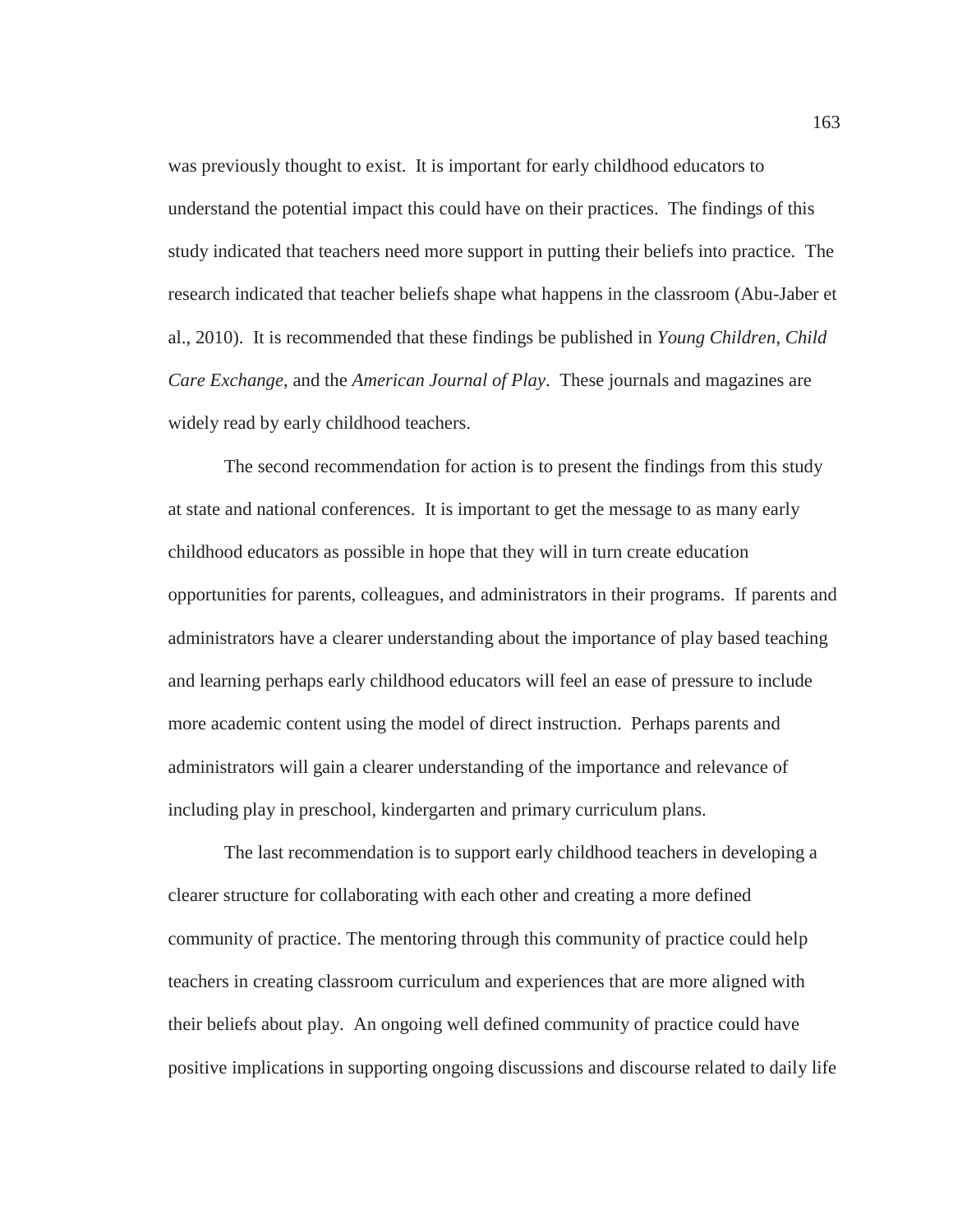and teaching practices in the classroom. In turn this may have a positive impact on the frequency of staff turnover in programs, which could promote an increase in the overall quality of early childhood programs.

### **Recommendations for Further Study**

More research on how early childhood teachers' beliefs connect with their practices in the classroom is needed. A replication of this study could include a different sample of participants and could include teachers with more training on play and play based curriculum. In another study based on this one the demographic could include teachers from a wider geographic area of the United States. A third kind of replication of this study could include teachers from early childhood programs at a variety of levels in their state's QRIS systems or for public school based programs those at a variety of levels in their state or national standings.

Themes surfaced in this study that also warrant closer investigation. Several important open-ended play based activities and experiences found in well purposed early childhood classrooms were missing or limited in the classrooms observed. Dramatic play opportunities were missing or limited in three of the classrooms in the study. The impact this could have on the development of higher level cognitive function including executive function and self-regulation should be examined. Sensory tables were present, but only in use in one of the classrooms observed. The impact this could have on divergent thinking and problem solving skills should be studied further. The use of easels was also lacking, but other methods for creating visual representations of thoughts and ideas, self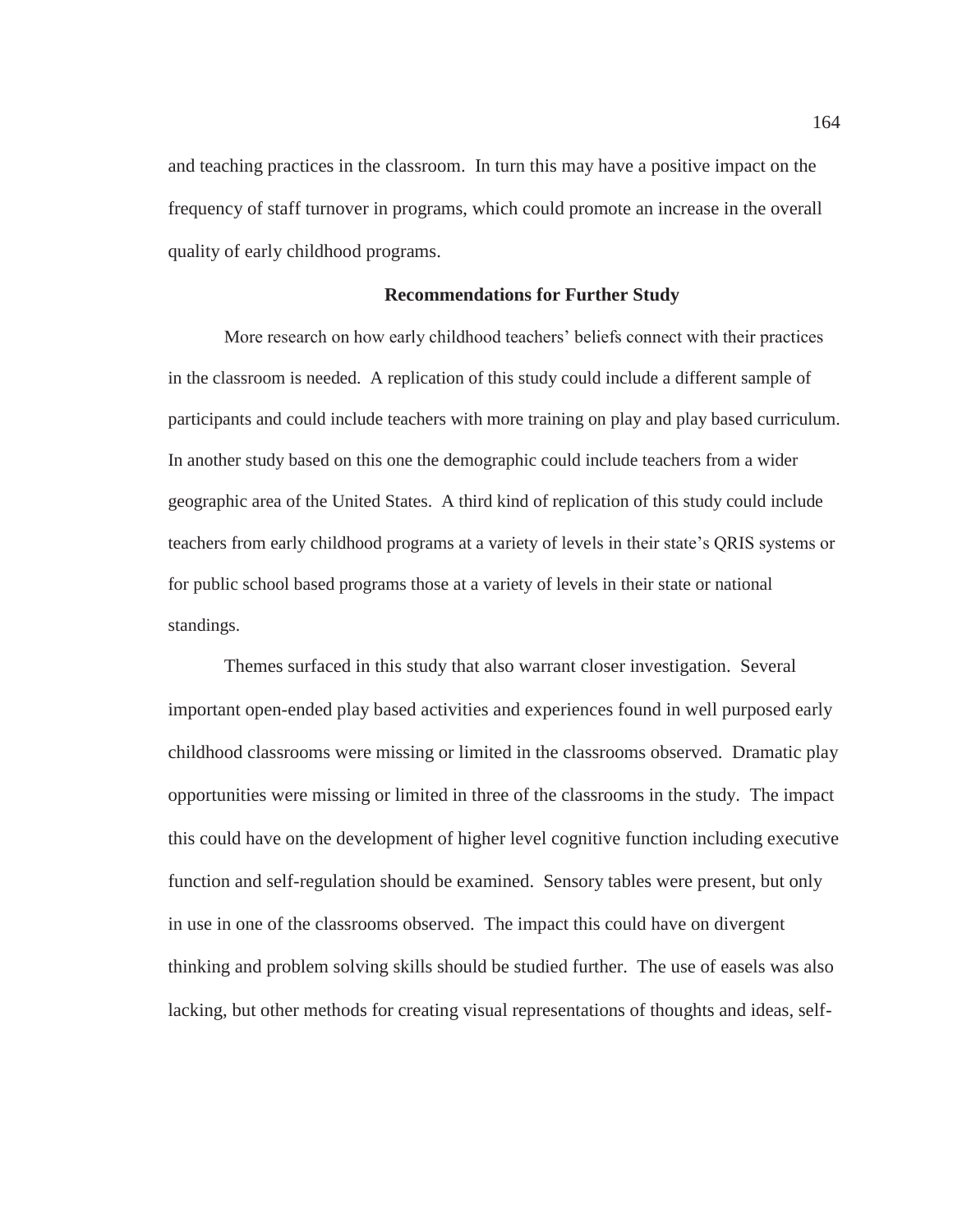expression, and creativity were available for children, but perhaps this also bears further investigation.

A deeper understanding of the factors causing a weaker connection between early childhood teachers' beliefs and their practices in the classrooms is needed. Perhaps conducting this study using a different methodology could yield more information. A narrative approach to this study collecting, retelling, and interpreting the stories of early childhood teachers, administrators, and parents might offer a clearer understanding of the pressures felt by all parties to include more academic content in early childhood curriculum. A narrative approach could also provide teachers with the needed reflection to discern that there is a lack of alignment between their stated beliefs and observed practices regarding play.

## **Reflections of the Researcher**

During my first classroom observation of a teacher who had shared a strong belief in and value of play during the initial interview, I noted little play was actually occurring in the classroom while I was observing. I realized that I had entered into this study with some beliefs and biases of my own about what I would observe in the classrooms of the early childhood teachers in my study. I made the assumption that early childhood teachers agreeing to participate in a study about play would have a strong belief in and value of play and, in turn, would have classrooms where I would observe lots of play. I also realized if there appeared to be a disconnect between teacher beliefs about play and their practices in the classroom, it could be because their definitions of play differed from my definition of play, and what they described and viewed as play experiences may not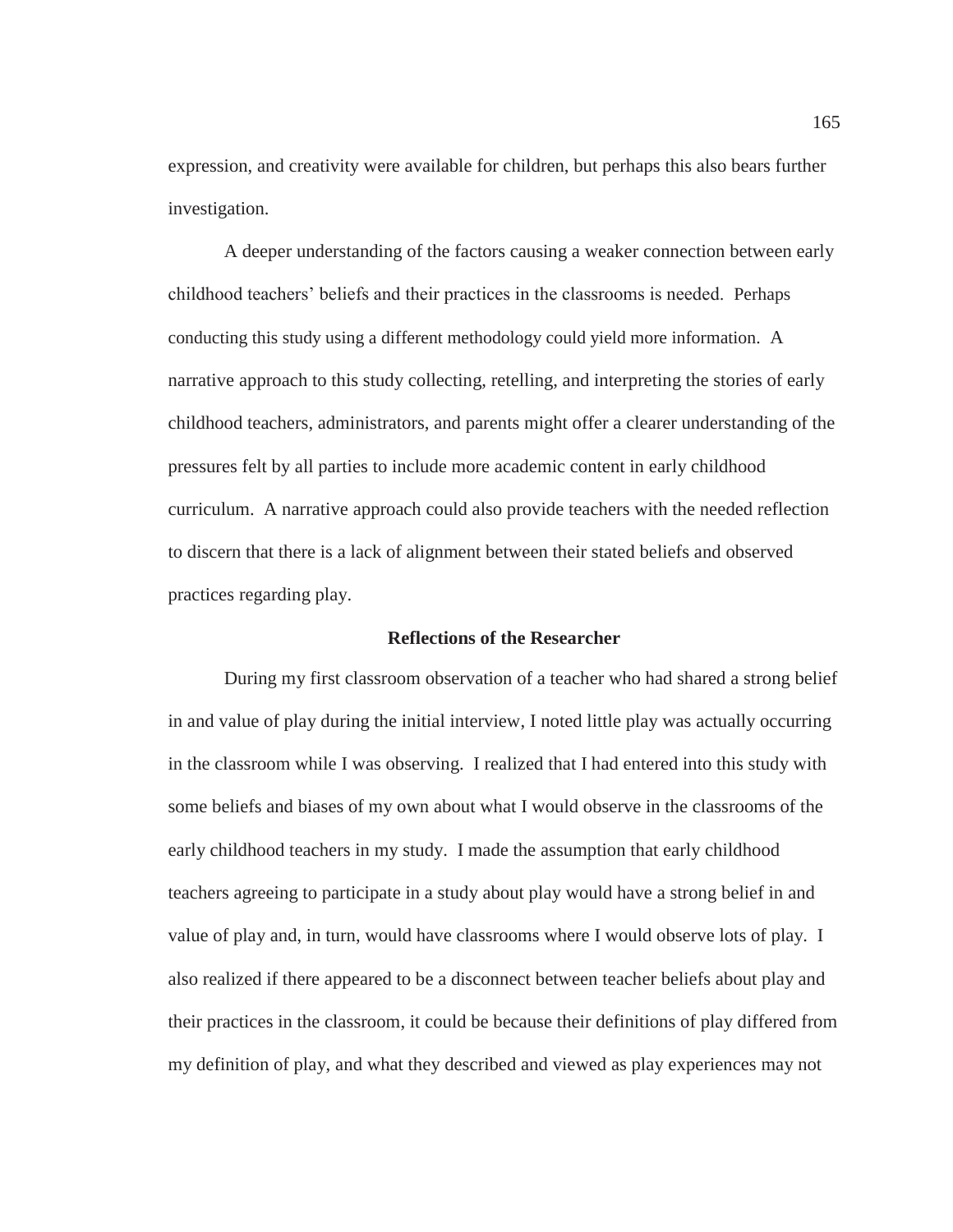be the same as my descriptions and views of play experiences, but in spite of these differences their beliefs and practices in their classrooms could still be very closely connected to their own definitions of play.

 Once I became aware of these assumptions and biases it became clear that these would need to be addressed. I decided to use the follow-up interviews to ask additional questions that would provide me with a clearer picture of participants' definitions of play. And I would use the follow-up interviews to allow participants the opportunity to describe important play experiences. Knowing I would have another vehicle with which to understand participants' definitions and perspectives of play and that these additional questions would provide me with needed and valuable data freed me and allowed me to conduct the classroom observations with a more open mind. This awareness enabled me to address my biases and assumptions in my field notes and while analyzing data and it freed me to set these biases and assumptions aside during the research process.

During the follow-up interviews I found that teachers' definitions of play closely matched the definition of play used for this study. Teachers' descriptions of rich play experiences were clearly connected to their definitions of play. This offered further evidence that teachers' classroom practices were not completely aligned with their beliefs. This finding made the weaker connection between teachers' beliefs about play and their practices in the classroom more evident. My thoughts about teachers' beliefs and practices have changed through doing this research. I see that teachers value and understand the importance of play. I see that teachers feel strongly that their beliefs and practices are connected, but there are some factors that are negatively influencing that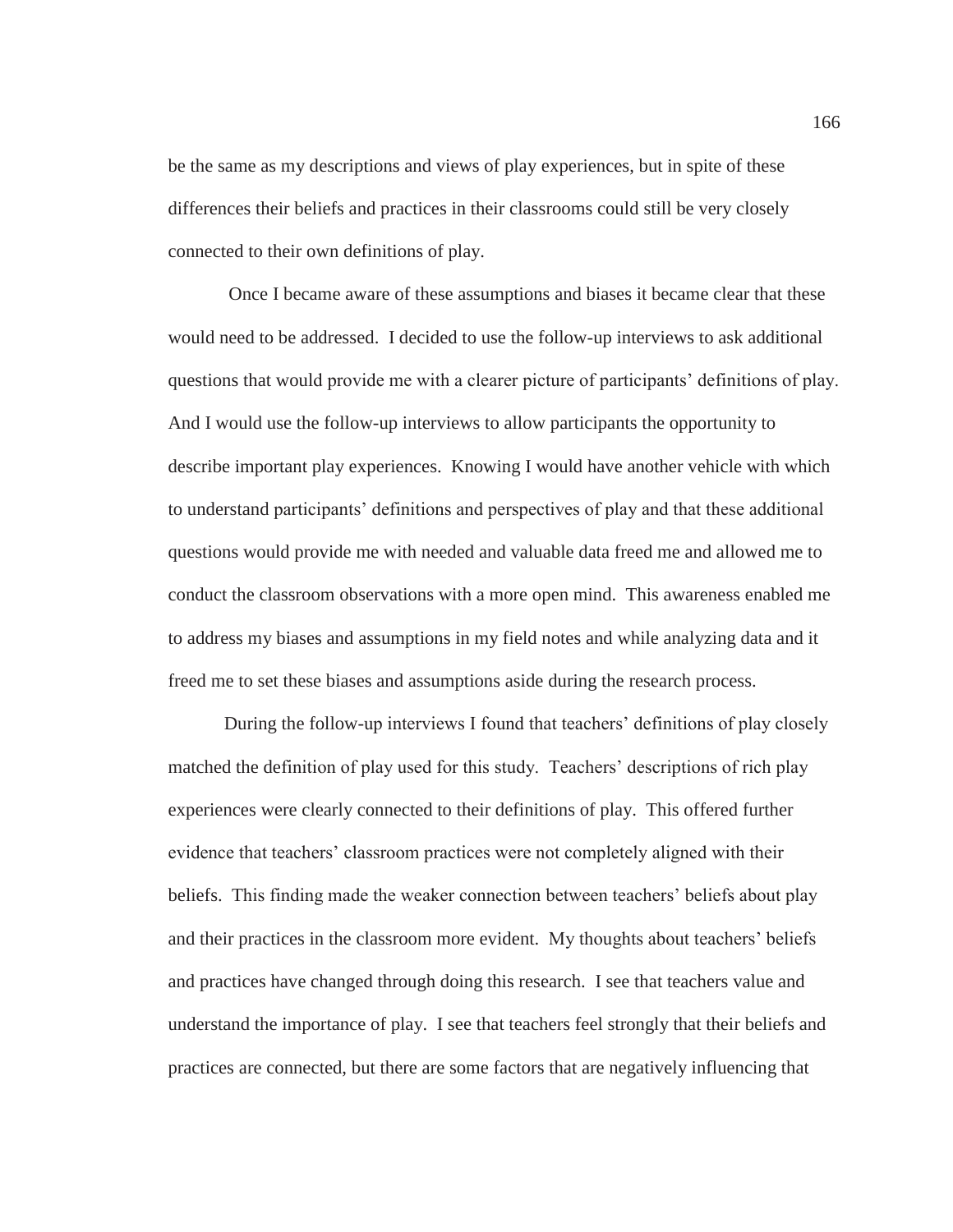connection. Finally, I see that teachers do not seem to be aware of the lack of alignment between their beliefs and practices regarding play.

### **Conclusion**

Through a case study approach I used multiple cases to explore the connections between early childhood teachers' beliefs about play and their practices in the classroom. Play is being replaced by academics in early childhood classrooms (Fisher et al., 2008). This has the potential to harm children's development and impact their experience when they enter public school (Frost, 2007; Ginsburg, 2007; Heckman, 2011; Patte, 2010; Wood, 2007). It is not clear what early childhood teachers' current beliefs and values about play are and how those beliefs connect to teachers' daily practices in the classroom.

To develop a clearer understanding of teachers' beliefs and dispositions toward play I interviewed experienced, educated early childhood teachers from high quality early childhood programs. I also conducted classroom observations in each teacher's classroom and analyzed curriculum plans and classroom schedules from each classroom. Using the case study approach allowed for the collection of data through multiple sources and offered thick rich descriptions. Through the case study approach I attempted to develop an understanding of the connection between teachers' beliefs about play and their practices in the classroom.

From careful analysis of the data I found that early childhood teachers shared a belief in the positive value of play. I also found that teachers' perceived a strong connection between their beliefs about play and their practices in the classroom. Though teachers believed there to be a strong connection between their beliefs and practices the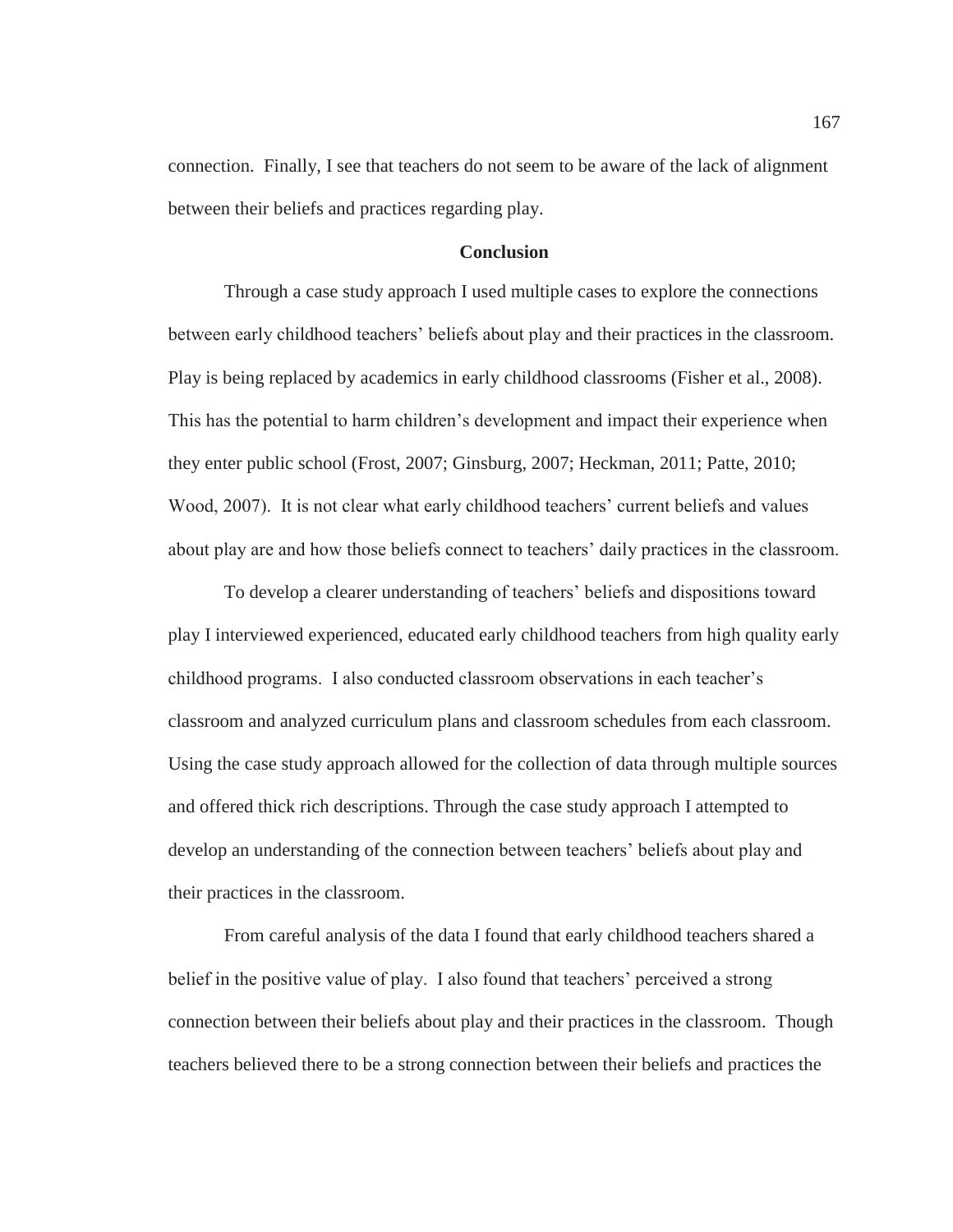evidence showed that this connection was not as strong as teachers perceived. Many factors were identified that may contribute to that disconnect.

Analysis of the data revealed several barriers to implementing play identified by participants. The barrier most commonly identified was the pressure to include more academics in early childhood curriculum. Participants viewed this pressure as stemming from parents and administrators. Further analysis led to the discovery of some key play based and open ended experiences being limited or missing from many of these classrooms. It is not clear whether this lack resulted from the pressure to include more academics or not. More study would be needed to determine this. What is clear is that there is a lack of connection between early childhood teachers' beliefs about play and their practices in the classroom. Research reviewed in Chapter 2 indicating a sharp decline in play led me to speculate whether this suggested a lack of connection between teacher beliefs and practices (Bodrova & Leong, 2003; Sherwood & Reifel, 2010). Evidence gathered in this study did indeed suggest a lack of connection between teacher beliefs and practices in several areas, though teachers do not seem to perceive or be aware of this lack of connection. The lack of self-awareness and understanding about this connection may be a barrier to fully using play as a teaching and learning strategy in the classroom.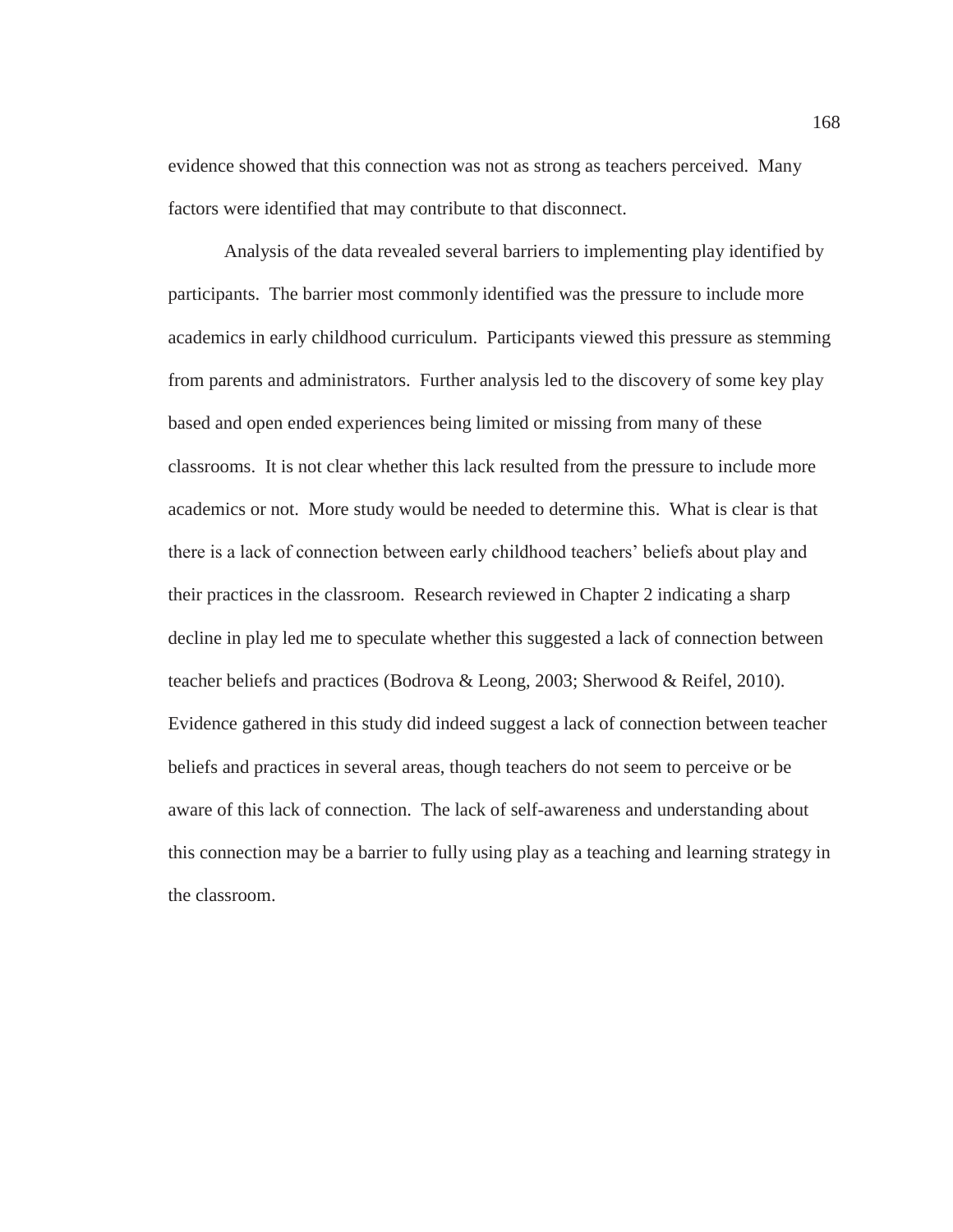#### References

- Abu-Jabar, M., Al-Shwareb, A., & Gheith, E. (2010). Kindergarten teacher's beliefs toward developmentally appropriate practice in Jordan. *Early Childhood Education Journal, 38*, 65-74. doi:10.1007/s10643-010-0379-z
- Ackerman, D. & Barnett, S. (2005). *Prepared for kindergarten: What does "readiness" Mean* (Policy Report). Retrieved from National Institute for Early Education Research website: http://nieer.org
- Almon, J. (2003). The vital role of play in early childhood education. In S. Olfman (Ed.), *All work and no play: How educational reforms are harming our preschoolers* (pp. 17-41). Westport, CT: Praeger.
- Anastasiadou, S. (2008). Measuring trends in leisure: Differences and similarities in the allocation of leisure times between indigenous pupils and immigrants in Greek elementary education. *International Journal of Diversity in Organisations, Communities, & Nations. 7(6)*, 127-132.
- Applegate, A., & Applegate M. (2004). The Peter effect: Reading habits and attitudes of pre-service teachers. *International Reading Association. 57*(6), 554-563.
- Barnett, S., Lamy, C. & Jung, K. (2005). *The effects of state prekindergarten programs on young children's school readiness in five states* (Policy Report). Retrieved from National Institute for Early Education Research website:

http://www.pewtrusts.org

Barnett, S. (2008). *Preschool education and its lasting effects: Research and policy*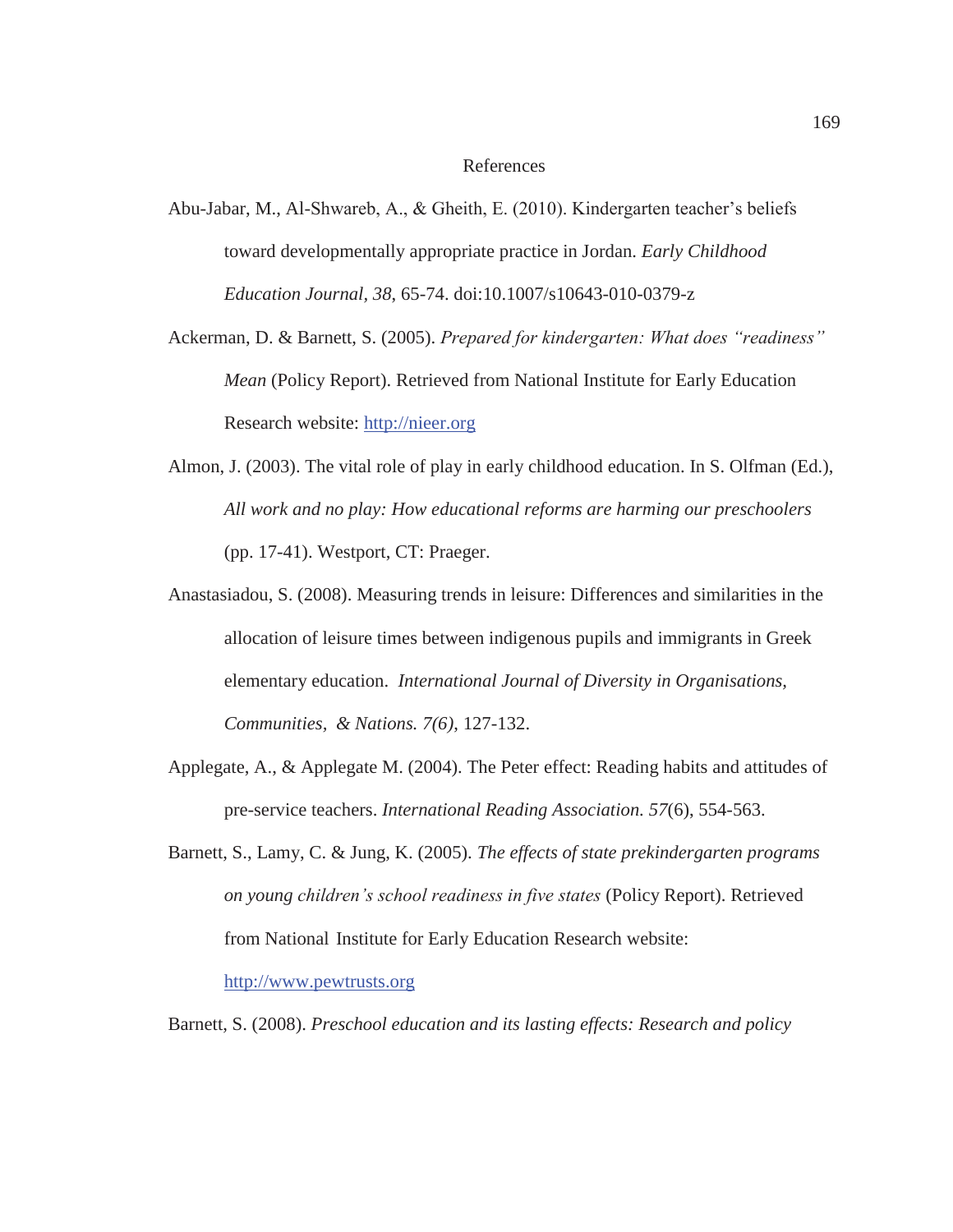*implications* (Policy Report). Retrieved from National Institute for Early Education Research website: http://nieer.org

- Barnett, W., & Belfield, C. (2006). Early childhood development and social mobility. *Future of Children*. *16*(2), 73-98. Retrieved from SocINDEX
- Bergen, D. (2009). Play as the learning medium for future scientists, mathematicians and engineers. *American Journal of Play, 1*(4), 413-428. Retrieved from http://americanjournal of play.org
- Biesty, P. (2003). Where is play, in *Play and educational theory and practice* ed. Lytle, D. Santa Barbara, CA: Greenwood Publishing Group.
- Bishop-Josef, S. J., & Zigler, E., (2011). The cognitive /academic emphasis versus the whole child approach: The 50-year debate. In E. Zigler, W. Gilliam, & S. Barnett (Eds.), *The pre-K debates: Current controversies and issues*. Baltimore, MD: Brookes.
- Bodrova, E. (2008). Make believe play versus academic skills: A Vygotskian approach to today's dilemma of early childhood education. *European Early Childhood Education Research Journal, 16*(3), 357-369. doi:10.1080/13502930802291777
- Bodrova, E., & Leong, D. (1995). *Tools of the mind: A Vygotskian approach to early childhood education.* Boston, MA: Twayne Publishers.
- Bodrova, E., & Leong, D. (2003). The importance of being playful. *The First Years of School*, *60*(7), 50-53. Retrieved from: pdonline.ascd.org
- Bodrova, E., & Leong, D. J. (2005). Uniquely preschool. *Educational Leadership, 63*(1), 44-47. Retrieved from http://www.ascd.org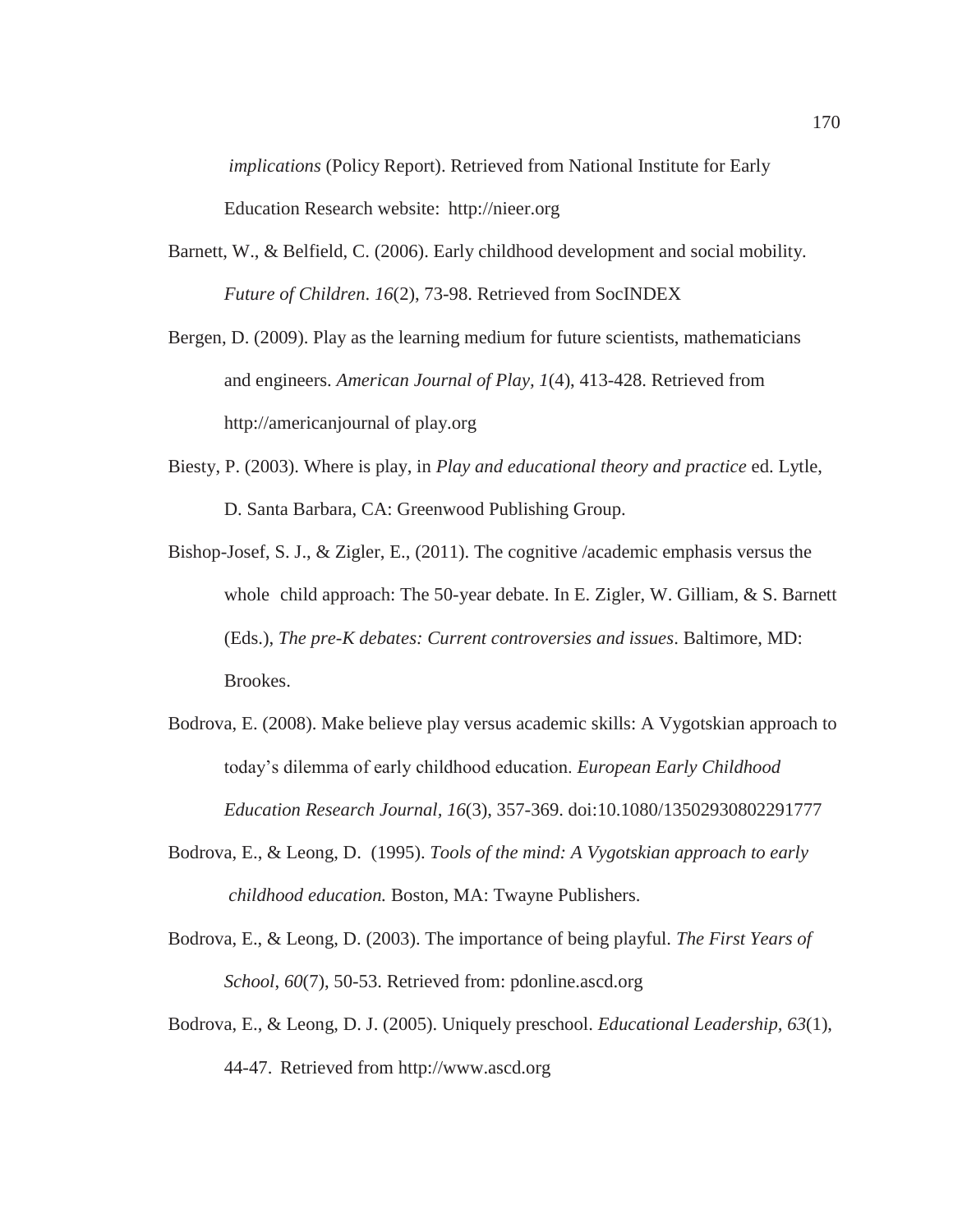- Bodrova, E., & Leong, D. (2006). Vygotskian perspectives on teaching and learning. In S. Neuman, & D. K. Dickensen (Eds.), *Handbook of early literacy research, 2*, 243-256). New York, NY: The Guilford Press.
- Bodrova, E., & Leong, D. J. (2008). Developing self-regulation in kindergarten: Can we keep all the crickets in the basket? *Young Children*, *63*(2), 56-58. Retrieved from http://www.naeyc.org/yc
- Bonawitz, E., Shafto, P., Gweon, H., Chang, I., Katz, S., & Schulz, L. (2009). The double-edged sword of pedagogy: Modeling the effects of pedagogical contexts on preschoolers exploratory play. Proceedings of the 31st annual meeting of the cognitive science society, July 29-August 1. VU University Amsterdam, Netherlands. Retrieved from: http://hdl.handle.net/1721.1/60932
- Borg, M. (2001). Teachers' beliefs. *English Language Teaching, 55*(2), 186-188.
- Bosacki, S., Varnish, A., & Akseer, S. (2008). Children's gendered sense of self and play: As represented through drawings and descriptions. *School Psychology, 23*(2), 190-205. doi:10.1177/0829573508326302
- Brown, C. (2009). Pivoting a prekindergarten program off the child or the standard? A case study of integrating the practices of early childhood into elementary school. *Elementary School Journal, 110*(2), 202-227. Retrieved from Education Research Complete www.ebscohost.com
- Brown, C., & Mowry, B. (2009). Preparing for change: A case study for successful alignment between a pre-k program and k-12 education. *Childhood Education, 89*(3), 23-42. Retrieved from http://www.eric.ed.gov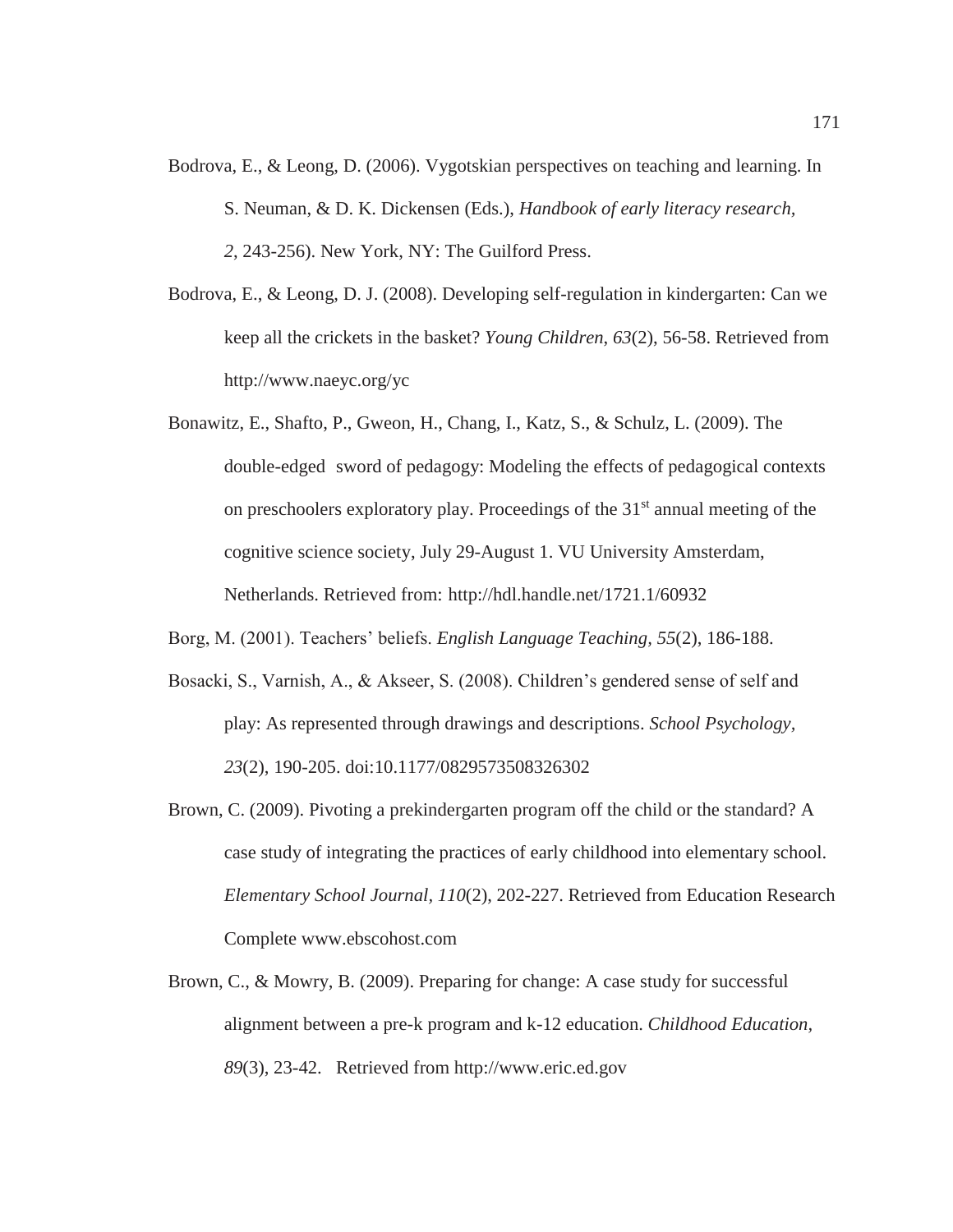- Bybee, R. W., & Fuchs, B. (2006). Preparing the 21st century workforce: A new reform in science and technology education. *Journal of Research in Science Teaching*, *43*(4), 349-352.
- Cakirer, H. & Garcia, I. (2010). A qualitative study on play corners: Comparison of a semi-private preschool and a public preschool in Catalonia, Spain. *Procedia Social and Behavioral Sciences, 5*, 590-594. doi:10.1016/j.sbspro.2010.07.147
- Cassidy, D., Buell, M., Pugh-Hoese, S., & Russell, S. (1995). The effect of education on child care teachers' beliefs and classroom quality: Year one evaluation of the TEACH early childhood associate degree scholarship program. *Early Childhood Research Quarterly, 10*(2), 171-183. doi:0.1016/0885-2006(95)90002-0
- Copple, C., & Bredekamp, S. (2009). *Developmentally appropriate practice in early childhood programs: Serving children from birth through age 8.* Washington, DC: National Association for the Education of Young Children.
- Creswell, J. (2007). *Qualitative inquiry & research design: Choosing among five approaches* (2<sup>nd</sup> ed.). Thousand Oaks, CA: Sage Publications.
- Curby, T., LoCasale-Crouch, J., Konold, T., Pianta, R., Howes, C., Burchinal, M., ..., & Barbarin, O. (2005). The relations of observed pre-K classroom quality profiles to children's achievement and social competence. *Early Education and Development, 20*(2), 346-372. doi:10.1080/10409280802581284
- Dako-Gyeke, M. (2011). Examining preschool and kindergarten teachers' beliefs about play in *Ghana. Academic Leadership the Online Journal, 9*(1). Retrieved from: http://www.academicleadership.org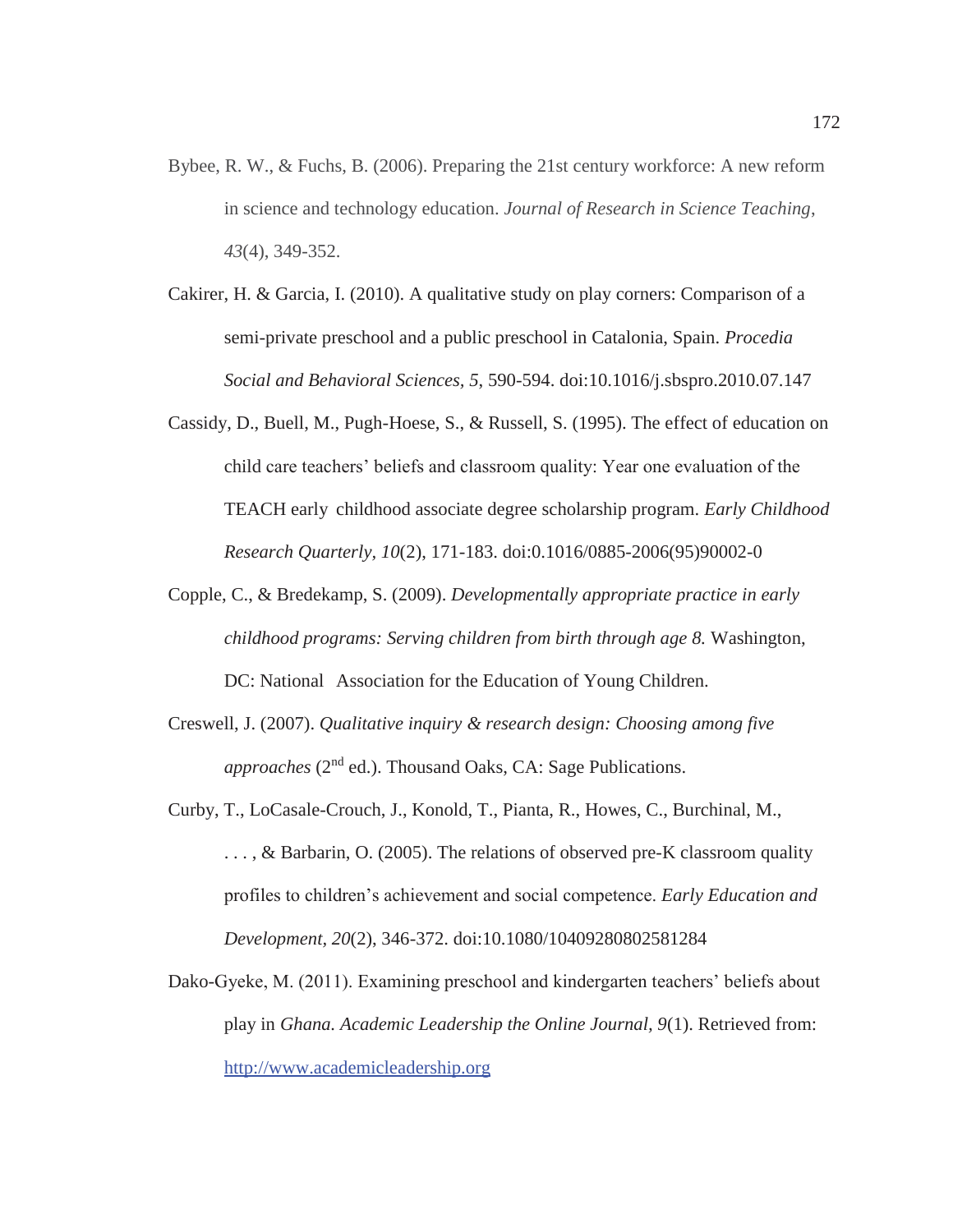- Dean, D. & Kuhn, D. (2006). Direct instruction versus discovery: The Long View. *Science Education, 91,* 384-397. doi:10.1002/sce.20194
- Dunst, C., & Rabb, M. (2010). Practitioners' self-evaluations of contrasting types of professional development. *Journal of Early Intervention, 32*(4), 239-254. doi:10.1177/1053815110384702
- Edwards, S., & Cutter-Mackenzie, A. (2011). Environmentalising early childhood education curriculum through pedagogies of play. *Australasian Journal of Early Childhood, 36*(1), 51-19. Retrieved from: Education Research Complete www.ebscohost.com
- Elkind, D. (2007). Preschool academics: Learning what comes naturally. *Exchange, 178,*  6-8. Retrieved from: http://www.ccie.com
- Emmott, B. Ed. (2005). Plowden's progress: Reversal of progressive education in British schools. *The Economist, 347*(8073), p. 63.
- Erikson, E. (1975). *Classics in child development: Studies in play.* New York: Arno Press.
- Erikson, E. (1977). *Toys and reasons: Stages in the ritualization of experience.* New York: W.W. Norton & Company, Inc.
- Fisher, K., Hirsch-Pasek, K., & Golinkoff, R. M. (2008). Conceptual split? Parents' and experts' perceptions of play in the 21<sup>st</sup> century. *Journal of Applied Developmental Psychology, 29,* 305-316. doi:10.1016/jappdev.2008.04.006
- Fitzpatrick, M., Grissmer, D. & Hastedt, S. (2011). What a difference a day makes: Estimating daily learning during kindergarten and first grade using a natural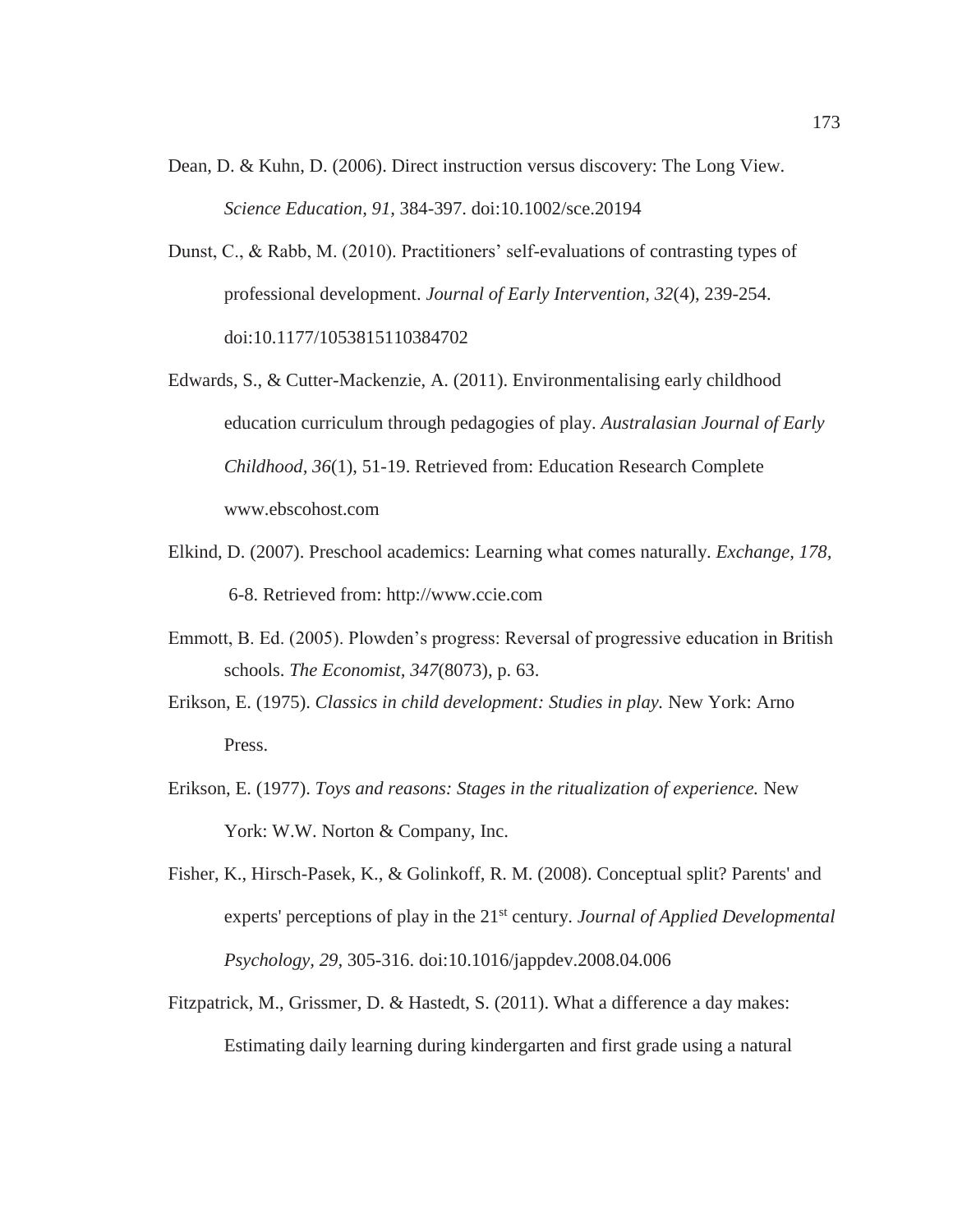experiment. *Economics of Education Review, 30*(2). 269-279.

doi:10.1016/j.econedurev.2010.09.004

- Fromberg, D. (1999). Perspectives on play and childhood, in *The Early Childhood Curriculum* ed. Seefeldt, C. New York, NY: Teachers College Press
- Frost, J. (2007). The changing culture of childhood: The perfect storm. *Childhood Education, 83*(4), 225-230. Retrieved from: http://acei.org
- Ginsburg, K. R. (2007). The importance of play in promoting healthy child development and maintaining strong parent-child bonds. *Pediatrics, 119(1),* 182-191.
- Goffin, S. (2007). Implementing New York's universal pre-kindergarten program: An exploratory study of systematic impacts – A challenge to conventional thought: A commentary. *Early Education & Development, 18*(4), 597-60. doi:10.1080/1049280701681763
- Guest, G., Bunce, A. & Johnson, L. (2006). How many interviews are enough: An Experiment with data saturation and variability. *Field Methods, 18*(1), 55-92. doi:10.1177/1525822X05279903
- Guolin, Z. (2008). Reform of early childhood education in Shenzhen. *Chinese Education & Society*, *41(2),* 33-40. Retrieved from: Academic Search Complete www.ebscohost.com
- Han, J., & Neuharth-Pritchett, S. (2010). Beliefs about classroom practices and teachers' education level: An examination of developmentally appropriate and inappropriate beliefs in early childhood classrooms. *Journal of Early Childhood Teacher Education, 31*(4), 307-321. doi:10.1080/10901027.2010.523775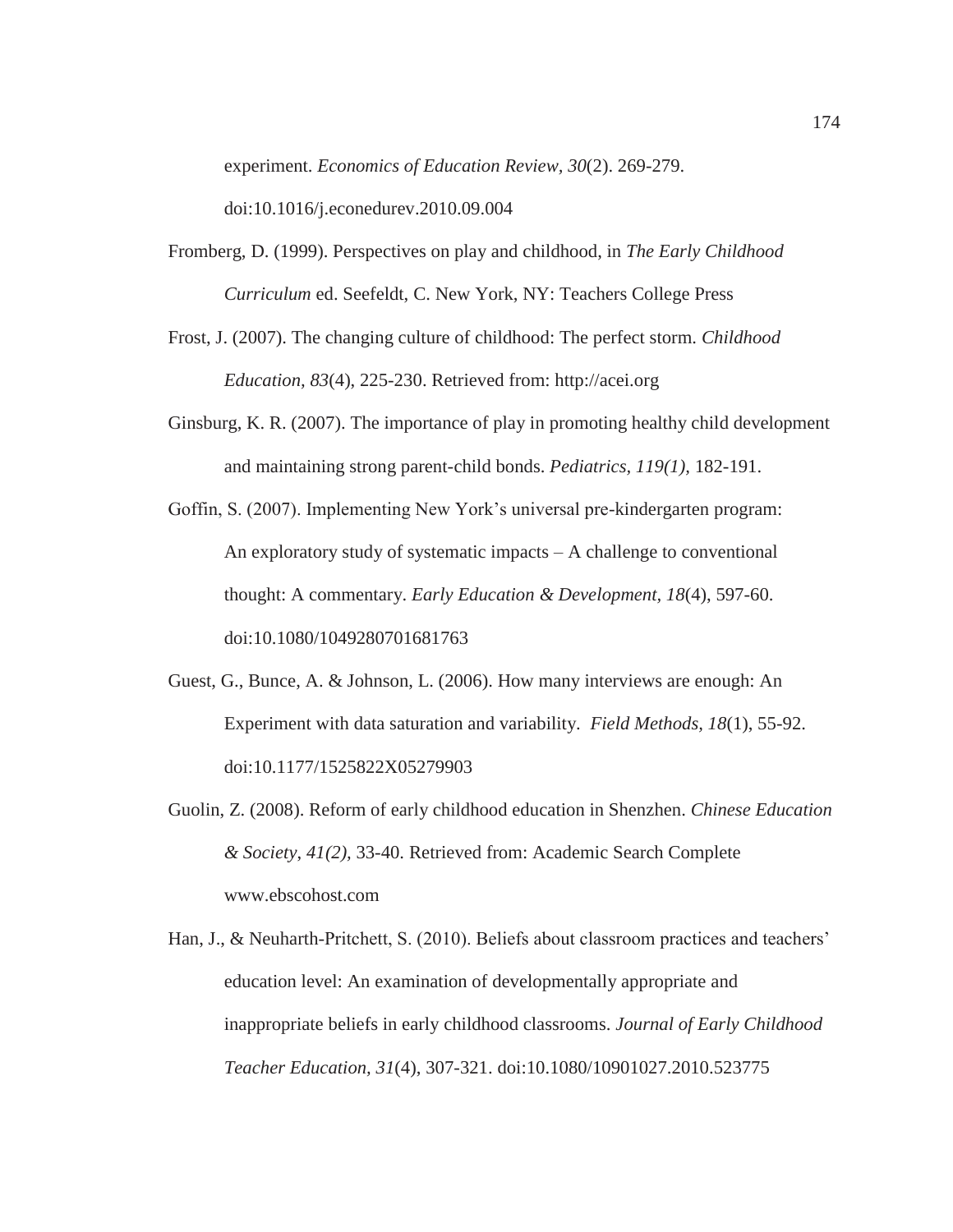- Heal, N., Hanley, G., & Layer, S. (2009). An evaluation of the relative efficacy of children's preferences for teaching strategies that differ in amount of teacher directedness. *Journal of Applied Behavior Analysis, 42*(1), 123- 143. Retrieved from: www.eric.ed.gov
- Heckman, J. (2011). The economics of inequality: The value of early childhood. *American Educator, 35(1),* pp 31-35, 47. Retrieved from: www.aft.org
- Hedge, A., & Cassidy, D. (2009). Teachers' beliefs and practices regarding developmentally appropriate practices: A study conducted in India. *Early Child Development and Care, 179*(7), 837-847. doi:10.1080/03004430701536491
- House Committee on Education and the Workforce. (2001). No Child Left Behind Act of 2001, Pub. I, No. 107-110, 115 Stat. 1425 (2002). Retrieved from: ww2.ed.gov
- Howard, J. (2010). Early years practitioners' perceptions of play: An exploration of theoretical understanding, planning and involvement, confidence and barriers to practice. *Educational and Child Psychology, 27*(4). 91-102. Retrieved from: Academic Search Complete www.ebscohost.com
- Howard, J., Jenvey, V., & Hill, C. (2006). Children's categorization of play and learning based on social context. *Early Child Development & Care, 176*(3/4), 379-393.

Howes, C., Burchinal, M., Pianta, R., Bryant, D., Early, D., Clifford, R., & Barbarin, O. (2007). Ready to learn? Children's pre-academic achievement in pre-Kindergarten programs. *Early Childhood Research Quarterly, 23*(1), 27-50, doi:10.1016/j.2007.05.002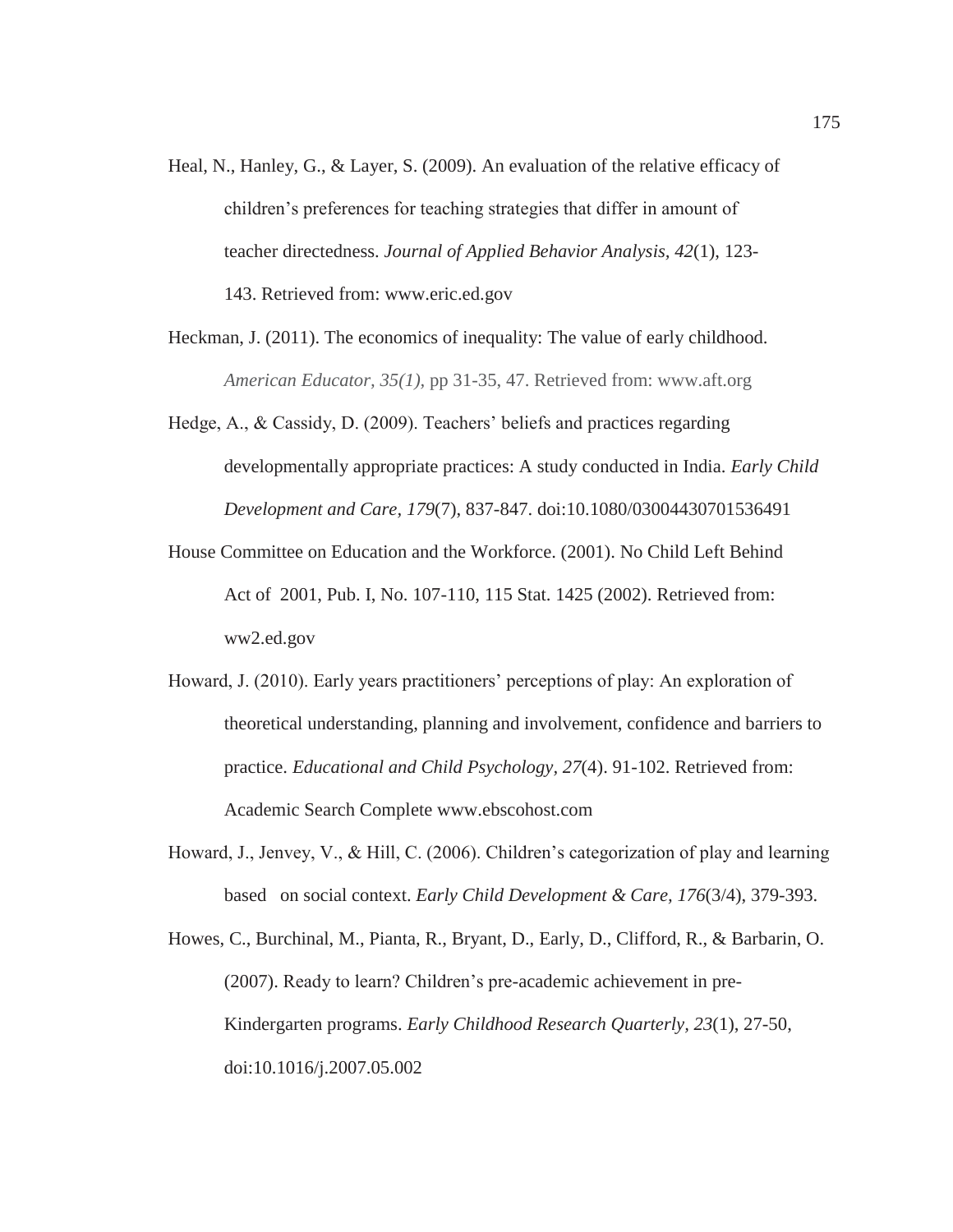- International Association for the Evaluation of Educational Achievement. (2012). Trends in Math and Science Study. http://nces.ed.gov/timss/results.asp. In National Center for Education Statistics. Retrieved December 15, 2012, from http://nces.ed.gov/timss/results.asp.
- Isenberg, J., & Quisenberry, P. (2002). Play: Essential for children. *Childhood Education, 79*(1), 33-39. Retrieved from: www.eric.ed.gov
- Johnson, B., & Christensen, L. (2008). *Educational research: Quantitative, qualitative, and mixed approaches* (3rd ed.). Thousand Oaks, CA: Sage.
- Johnson, J., & Ershler, J. (1981). Developmental trends in preschool play as a function of classroom program and child gender. *Child Development, 52*, 995-1004.
- Katz, L. & Raths, J. (1985). Dispositions as goals for teacher education. *Teaching and Teacher Education, 1*(4), 301-307. doi:10.1016/0742-051X(85)90018-6

Korth, B., Sharp, A. & Calutta, B. (2010). Classroom modeling of supplemental literacy instruction: Influencing the beliefs and practices of classroom teachers. *Communication Disorders Quarterly, 31*(2), 113-127. doi:10.1177/1525740109333239

- Kuschner, D. (2012). Play in the new developmentally appropriate practice: Analysis and critique. In *Play – a polyphony of research, theories, and issues: Play & culture studies (12)*, 191-205. New York: University Press of America.
- La Paro, K., Hamre, B., LoCasale-Crouch, J., Pianta, R., Bryant, D., Early, D., Clifford, R., Barbarin, O., Howes, C. & Burchinal, M. (2005). Quality in kindergarten classrooms: Observational evidence for the need to increase children's learning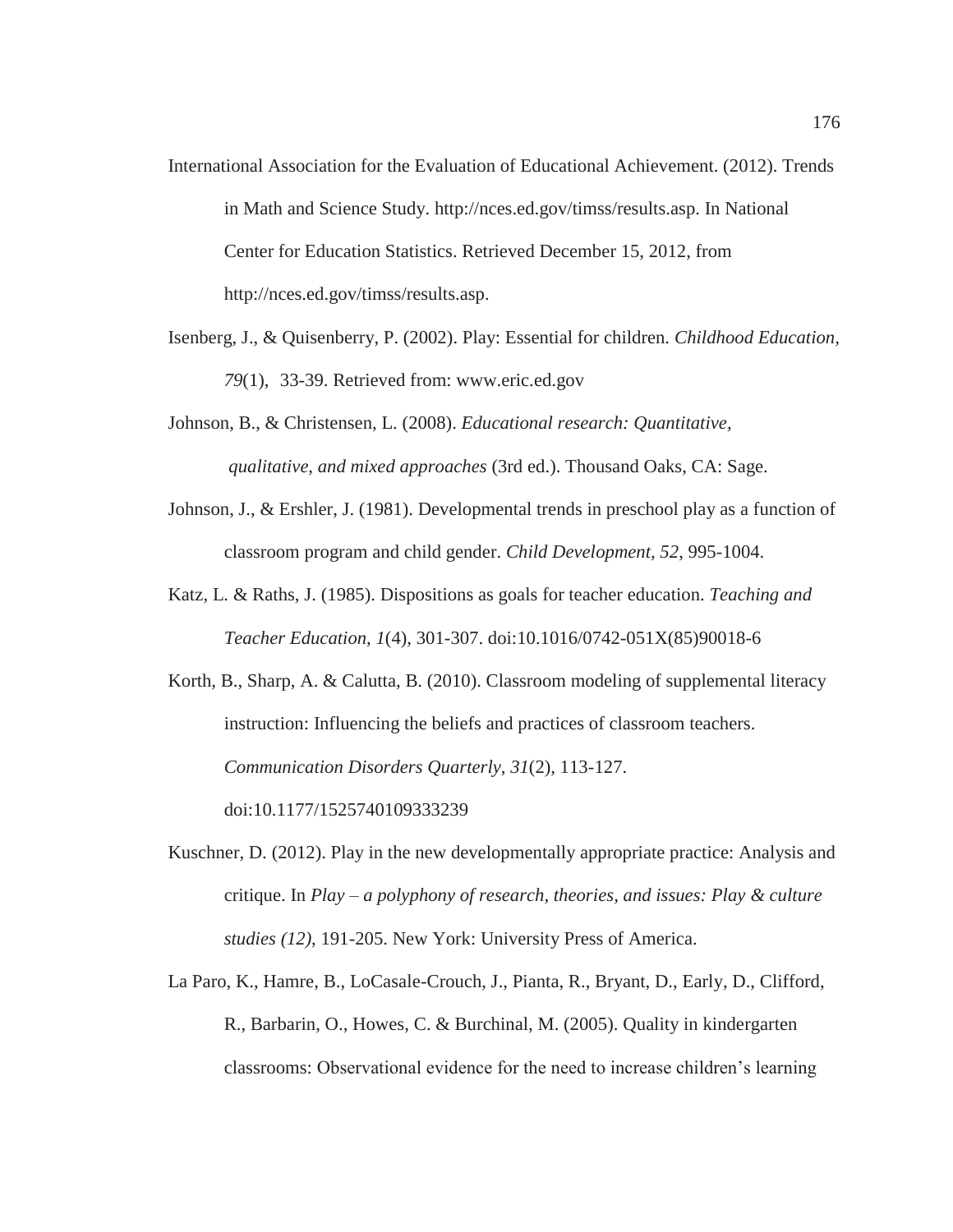opportunities in early education classrooms*. Early Education and Development, 20*(4), 657-692. doi:10.1080/10409280802541965

- Lara-Cinasomo, S., Fuligni, A., Daugherty, L., Howes, C., & Karoly, L. (2009). A qualitative study of early childhood educators' beliefs about key preschool classroom experiences. *Early Childhood Research and Practice, 11*(1), n1. Retrieved from: www. ecrp.uiuc.edu
- Lave, J. (1988). *Cognition in Practice: Mind, mathematics, and culture in everyday life.*  Cambridge, UK: Cambridge University Press.
- Lave, J. & Wegner, E. (1991). *Situated learning: Legitimate peripheral participation*. Cambridge, UK: Cambridge University Press.
- Leaupepe, M. (2010). Play…a waste of time? Samoan and Tongan student teachers' views of play. *Mai Review, 1*, 1-12. Retrieved from: http://review.mai.ac.nz
- Lee, J. & Ginsburg, H. (2007). What is appropriate mathematics education for four year olds? Pre-kindergarten teachers' beliefs. *Journal of Early Childhood Research, 5*(1), 2-31. doi:10.1177/1476718X07072149
- Logue, M. & Harvey, H. (2010). Preschool teachers' views of active play. *Journal of Research in Childhood Education, 24*, 32-49. doi:10.1080/02568540903439375

Long, D., Bergeron, J., Doyle, S. & Gordon, C. (2005). The relationship between frequency of participation in play activities and kindergarten readiness. *Occupational Therapy in Health Care*, *19*(4), 23-42. doi:10.1300/J003v 19n0403

Loughlin, C., & Suina, J. (1982). *The learning environment.* New York, NY: Teachers College Press.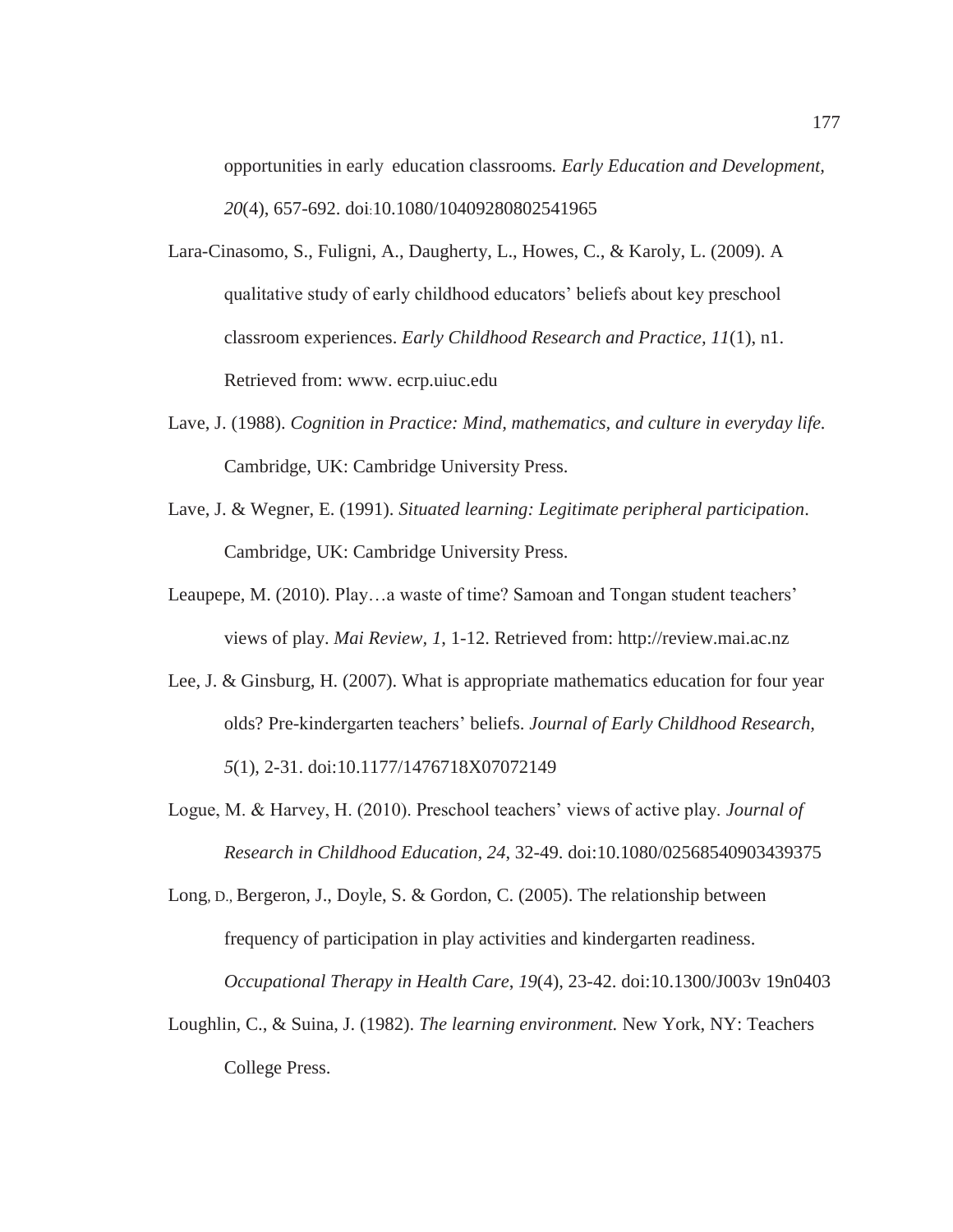Marano, H. (2008). A nation of wimps: the high cost of invasive parenting. *Psychology Today, 37*(6), 98-103. Retrieved from:

http://zj3yz7er5g.scholar.serialssolutions.com

- Maxwell, J. (2005). *Applied social research methods series: Vol. 41. Qualitative research design: An interactive approach (2nd ed.)*. Thousand Oaks, CA: Sage Publications.
- McMullen, M., & Alat, K. (2002). Education matters in the nurturing of the beliefs of preschool caregivers and teachers. *Early Childhood Research and Practice, 4*(2), n2. Retrieved from: ecrp.uiuc.edu
- McMullen, M., Elicker, J., Wang, J., Erdiller, Z., Lee, S., Lin, C., & Sun, P. (2005). Comparing beliefs about appropriate practice among early childhood education and care professionals from the U.S., China, Taiwan, Korea, and Turkey. *Early Childhood Research Quarterly, 20*(4), 451-464. doi:10.1016/j.ecresq.2005.10.005
- McMullen, M., Elicker, J., Goetze, G., Huang, H., Lee, S., Mathers, C., Wen, X., &Wang, H. (2006). Using collaborative assessment to examine the relationship between self-reported beliefs and the documentable practices of preschool teachers*. Early Childhood Education Journal, 34*(1), 81-91. doi:10.1007/s10643- 006-0081-3
- Merriam, S. (2002). *Qualitative research in practice: Examples for discussion and analysis*. San Francisco, CA: Jossey-Bass
- Miles, M. & Huberman, A. (1994). *Qualitative data analysis: An expanded* sourcebook (2nd ed.). Thousand Oaks, CA: Sage Publications

Miller, E. & Almon, J. (2009). Crisis in the kindergarten: Why children need to play in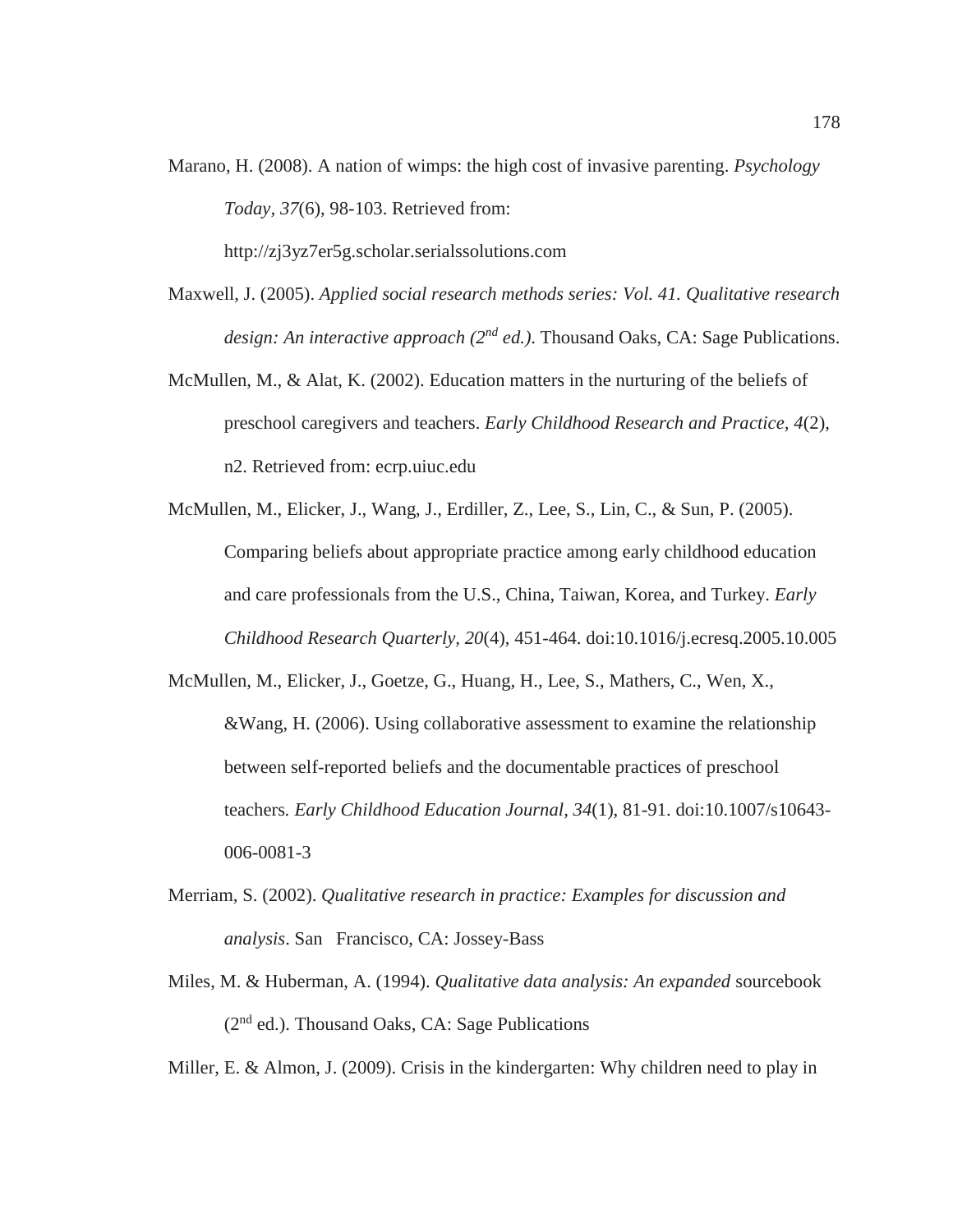school, *Education Digest, 75*(1), 42-45. Retrieved from: www.eddigest.com

- Milteer, R. & Ginsburg, K. (2012). The importance of play in promoting healthy child development and maintaining strong parent-child bond: Focus on children in poverty. *Pediatrics, 129*(1), e204-e213. doi:10.1542/peds.2011-2953
- Min, B., & Lee, H. (2006). Children's neighborhood as a psychological and behavioral domain. *Journal of Environmental Psychology, 26*(1), 51-71.
- Morrissey, T., Lekies, K., & Moncrieff, M. (2007). Implementing New York's universal pre-kindergarten program: An exploratory study of systematic impacts. *Early Education & Development, 18*(4), 573-596. doi:10.1080/10409280701681649
- Myck-Wayne, J. (2010). In defense of play: Beginning the dialogue about the power of play. *Young Exceptional Children, 13*(4), 14-23. doi:10.1177/1096250610376616
- Neuman, S. (2006). How we neglect knowledge and why. *American Educator, 30*(2). 24-27. doi:10.1.1.152.7645
- Nicopoloulou, A. (2010). The alarming disappearance of play from early childhood education. *Human Development, 53*, 1-4. doi:10.1159/000268135
- Oliver, S., & Klugman, E. (2008). Building a play research agenda: What do we know about play? What new questions do we need to ask? *Exchange, 173,* 14-18.

Ortlieb, E. (2010). The pursuit of play within the curriculum. *Journal of Instructional Psychology, 37*(3), 241-246. Retrieved from: Academic Search Complete

Panksepp, J. (2007). Can play diminish ADHD and facilitate the construction of the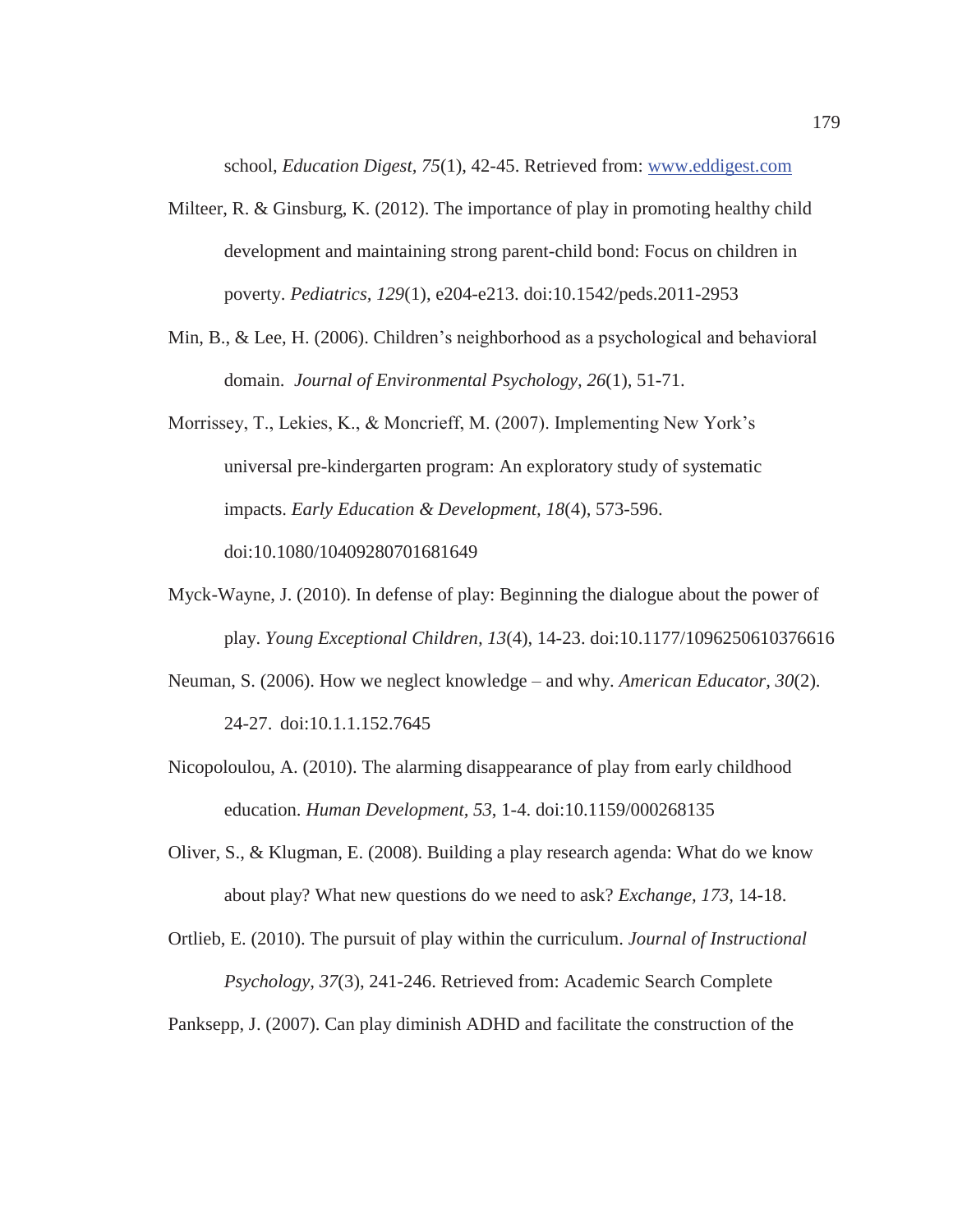social brain? *Journal of the Canadian Academy of Child and Adolescent Psychiatry, 16(2),* 57-66.

Patte, M. (2010). Is it still OK to play? *Journal of Student Wellbeing, 4*(1), 1-6. Retrieved from: http://www.ojs.unisa.edu.au/index.php/JSW/article/viewFile/641/520

Patte, M. (2012) Implementing a playful pedagogy in a standards-driven curriculum: Rationale for action research in teacher education. In *Play – a polyphony of research, theories, and issues: Play & culture studies (12)*. 67-90. New York: University Press of America.

- Patton, M. Q. (2002). *Qualitative research & evaluation methods* (3rd ed.). Thousand Oaks, CA: Sage Publications.
- Pederson, S., Liu, M. (2003). Teacher's beliefs about issues in the implementation of a student-centered learning environment. *Educational Technology Research and Development, 51*(2), 57-76. doi:10.1007/BF02504526
- Pellegrini, A. D. (2009). Research and policy on children's play. *Child Development Perspectives, 3*(2), 131-136. doi:10.1111/j.1750-8606.2009.00092.x
- Pellegrini, A. D., Dupuis, D., & Smith, P. (2007). Play in evolution and development. *Developmental Review, 27*(2), 261-276.

Piaget, J. (1969). *The psychology of the child.* New York: Basic Books.

Pui-Wah, D. (2010). Exploring the tactfulness of implementing play in the classroom: A Hong Kong experience. *Asia-Pacific Journal of Teacher Education, 38*(1), 69- 82. doi:10.1080/13598660903474163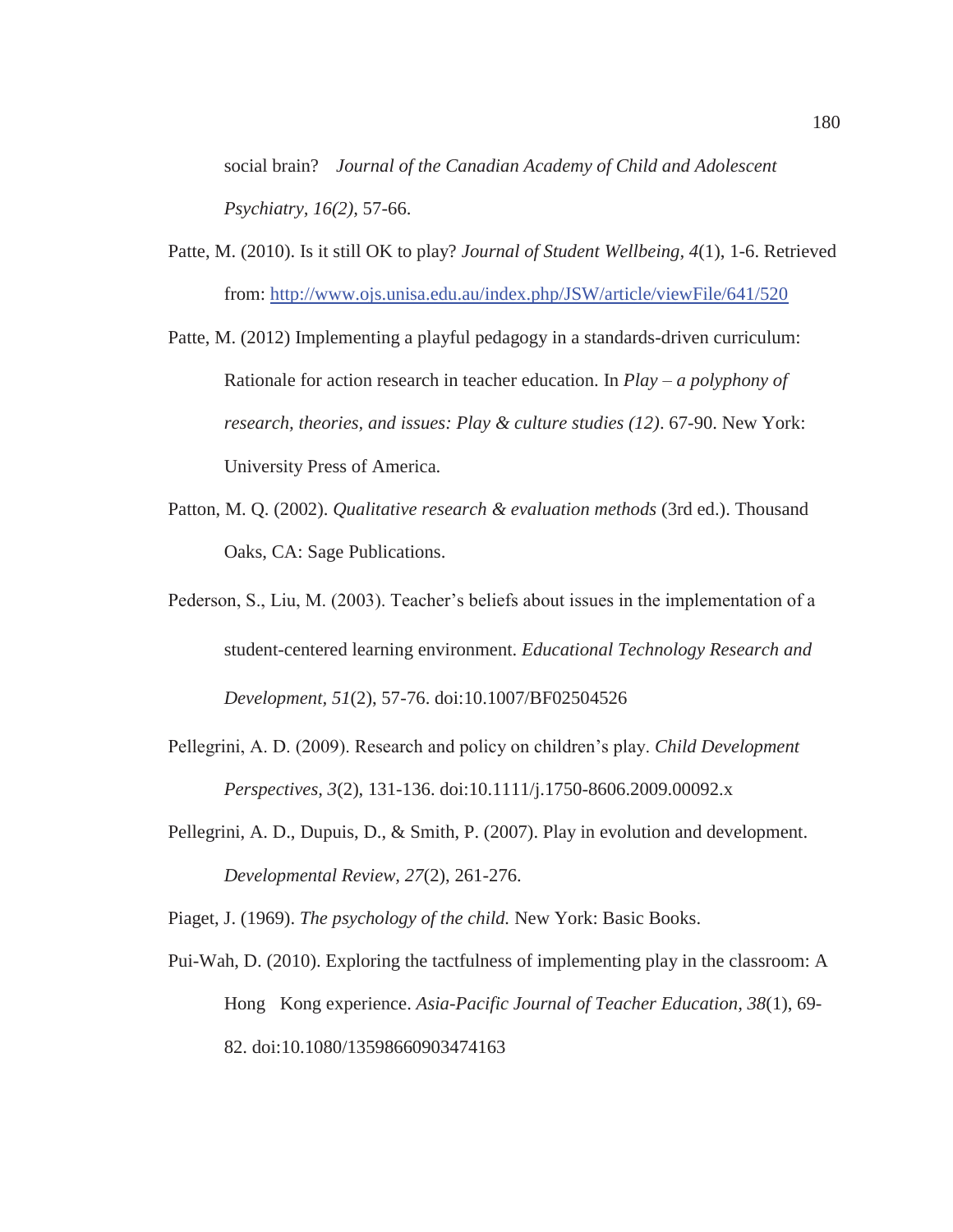- Ranz-Smith, D. J. (2007). Teacher perception of play: In leaving no child behind are teachers leaving childhood behind? *Early Education & Development, 18*(2), 271- 303.
- Raths, J. (2001). Teachers' beliefs and teaching beliefs. *Early Childhood Research and Practice, 3*(1). Retrieved from: http://ecrp.uiuc.edu/v3n1/index.html
- Ready, D. & Wright, D. (2011). Accuracy and inaccuracy in teachers' perceptions of young children's cognitive ability: The role of child background in classroom context. *American Educational Research Journal, 48*(2), 335-360. doi:10.3102/0002831210374874
- Richards, J.C., Gallo, P. B., & Renandya, W. A. (2001). Exploring Teachers' Beliefs and the Processes of Change*. PAC (Pan Asian Consortium) Journal, 1*(1), 41-58. Retrieved from: www.pac-teach.org
- Rogers, S. & Evans, J. (2007). Rethinking role play in the reception class. *Educational Research, 49*(2), 153-167. doi:10.1080/00131880701369677
- Rosenthal, R., & Jacobson, L. (1968). *Pygmailion in the classroom: Teacher expectation and pupils' intellectual development*. Austin, TX: Holt, Rinehart, and Winston, Inc.
- Russ, S. W., & Schafer, E. D., (2006). Affect in fantasy play, emotion in memories, and divergent thinking. *Creativity in Research Journal, 18*(3), 347-354.
- Sahlberg, P. (2011). *Finnish lessons: What can the world learn from educational change in Finland?* New York, NY: Teacher's College Press.

Samuelsson, I. & Carlsson, A. (2008). The playing learning child: Toward a pedagogy of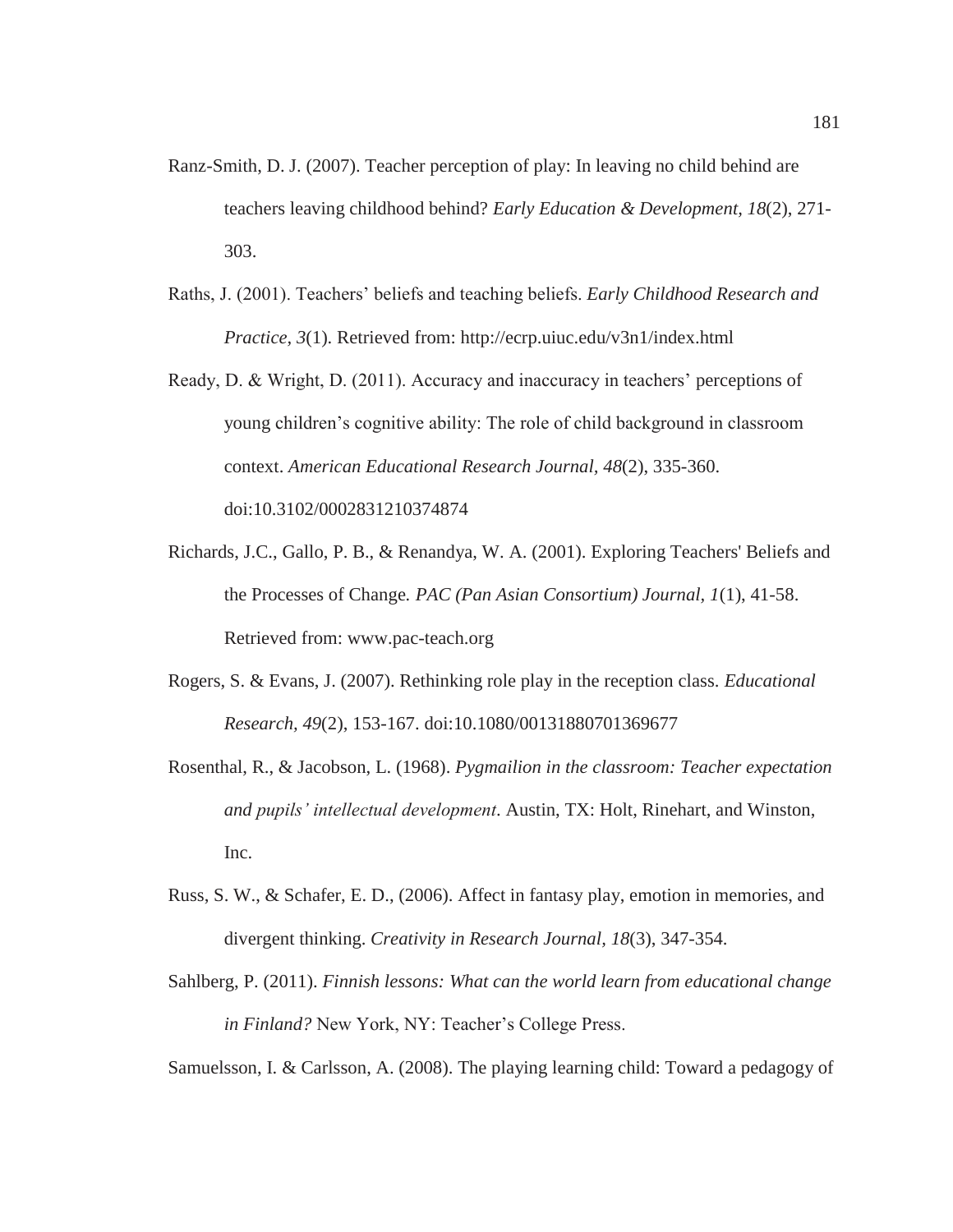early childhood. *Scandinavian Journal of Educational Research, 56*(6), 623-641. doi:10.1080/00313830802497265

- Samuelsson, I., Sheridan, S., & Williams, P. (2006). Five preschool curricula: A comparative perspective. *International Journal of Early Childhood*. *38(1),* 11-30.
- Samuelsson, S., Byrne, B., Olson, R., Hulslander, J., Wadsworth, S., Corley, R., Willcutt, E., & DeFries, E. (2008). Response to early literacy instruction in the United States, Australia, and Scandinavia A behavioral-genetic analysis. *Learning and Individual Differences, 18*(3), 289-295. doi:10.1016/j.lindif.2008.03.004
- Sandberg, A. & Samuelsson, I. (2003). Preschool teachers' play experiences then and now. *Early Childhood Research and Practice, 5*(1). Retrieved from: http://ecrp.uiuc.edu/v5n1/index.html
- Schroder, K. (2007). Kids need play. *Education Digest, 32*(2), 73-74.
- Sheridan, S. (2007). Dimensions of pedagogical quality in preschool. *International Journal of Early Years Education, 15*(2), 197-217.

doi:10.1080/09669760701289151

- Sherwood, S. & Riefel, S. (2010). The multiple meanings of play: Exploring preservice teachers' beliefs about a central element of early childhood education. *Journal of Early Childhood Teacher Education, 31*(4), 322-343. doi:10.1080/10901027.2010.524065
- Singer, D.G., Singer, J.L., D'Agostino, H. & DeLong, R. (2009) Children's pastimes and play in sixteen nations: Is free-play declining? *American Journal of Play. (1)*3, 283- 312. Retrieved from: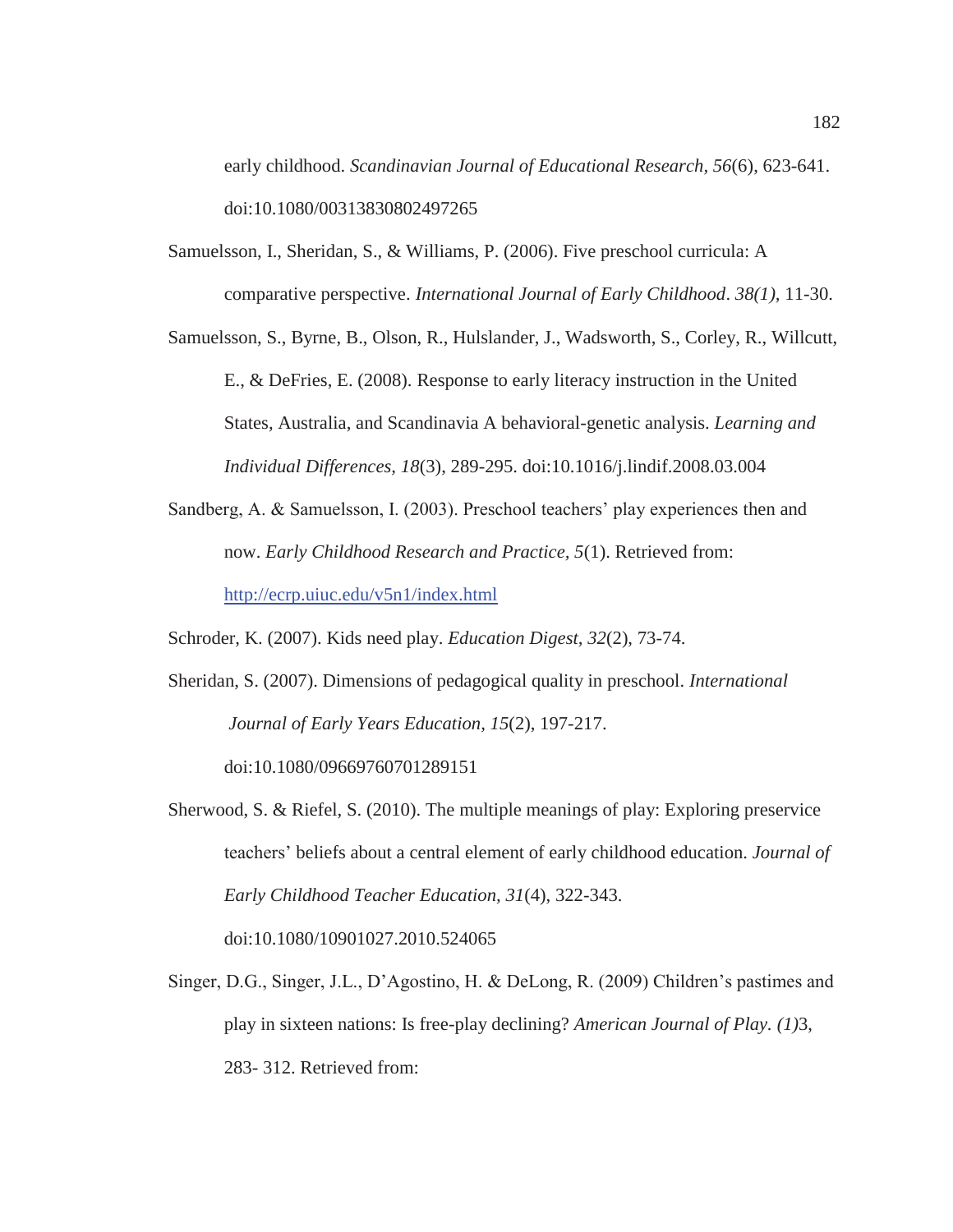http://www.journalofplay.org/sites/www.journalofplay.org/files/pdf-articles/1-3 article-childrens-pastimes-play-in-sixteen-nations.pdf

- Scott-Little, C., Kagan, S. L., & Frelow, V. (2006). Conceptualization of readiness and the content of early learning standards: The intersection of policy and research. *Early Childhood Research Quarterly, 22*(2), 153-173. doi:10.1016/j.ecresq.2006.04.003Study
- Steinberg, A., Woodhouse, B., & Cowan, A. (2002). Child-centered, vertically structured, interdisciplinary: An integrative approach to children's policy, practice, and research. Sage publications, Family Court Review, January 2002, 40 Fam Ct. Rev. 116. doi: 10.1111/j.174-1617.2002.tb00823.x
- Stephen, C. (2010). Pedagogy: The silent partner in early years learning. *Early Years, 30*(1), 15-28. doi:10.1080/09575140903402881
- Stipek, D. (2006). No child left behind comes to preschool. *Elementary School Journal, 106*(5), 455-465. Retrieved from: Education Research Complete
- Sutton-Smith, B. (2001). *The ambiguity of play.* Cambridge, MA: Harvard University Press.
- Tekin, G., & Tekin, A. K. (2007). Meanings of child's play according to Turkish early childhood educators: A phenomenological study. *Journal of Instructional Psychology, 34*(4), 207-213.
- Tobin, J., & Kurban, F. (2010). Preschool practitioners' and immigrant parents' beliefs about academics and play in the early childhood educational curriculum in five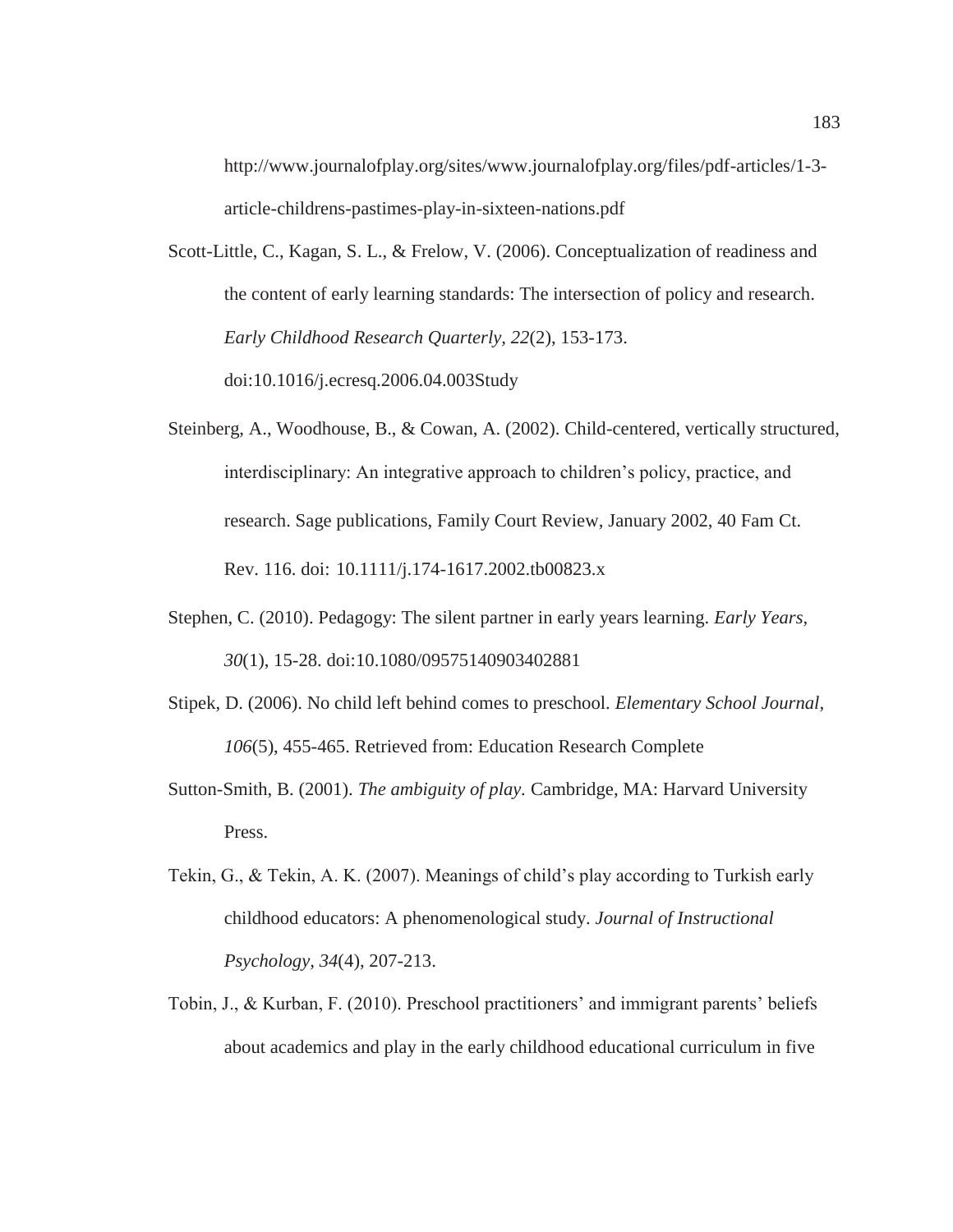countries. *Orbis Scholae, 4*(2), 75-87. Retrieved from: Education Research Complete www.ebscohost.com

- Trageton, A. (2005). Play in lower primary school in Norway. In McMahon, F., Lyttle, D., & Sutton-Smith, B. (Eds.), *Play: An interdisciplinary synthesis,* 6, 150-170. Landham, MD: University Press of America.
- Trawick-Smith, J., & Waite, P. (2009). *Science in support of play: The case for play based preschool programs.* The Center for Early Childhood Education, white paper. Fall 2009. Retrieved from: www.easternct.edu
- Turner, D. W., III (2010)*.* Qualitative interview design: A practical guide for novice investigators. *The Qualitative Report*, *15*(3), 754-760. Retrieved from http://www.nova.edu/ssss/QR/QR15-3/qid.pdf
- Tzuo, P. (2007). The tension between teacher control and children's freedom in a child centered classroom: Resolving the practical dilemma through a closer look at the related theories. *Early Childhood Education Journal, 35*(1), 33-39. doi:10.1007/s10643-007-0166-7
- United States National Education Goals Panel (1995). *Reconsidering children's early development and learning: Toward common views and vocabulary*. Washington, DC: US Government Printing Office.
- U.S. Department of Education, Office of Planning, Evaluation and Policy Development, (2009). *Evaluation of the National Assessment of Educational Progress, Final Report,* Washington, D.C: Education Publishing Center, U.S. Department of Education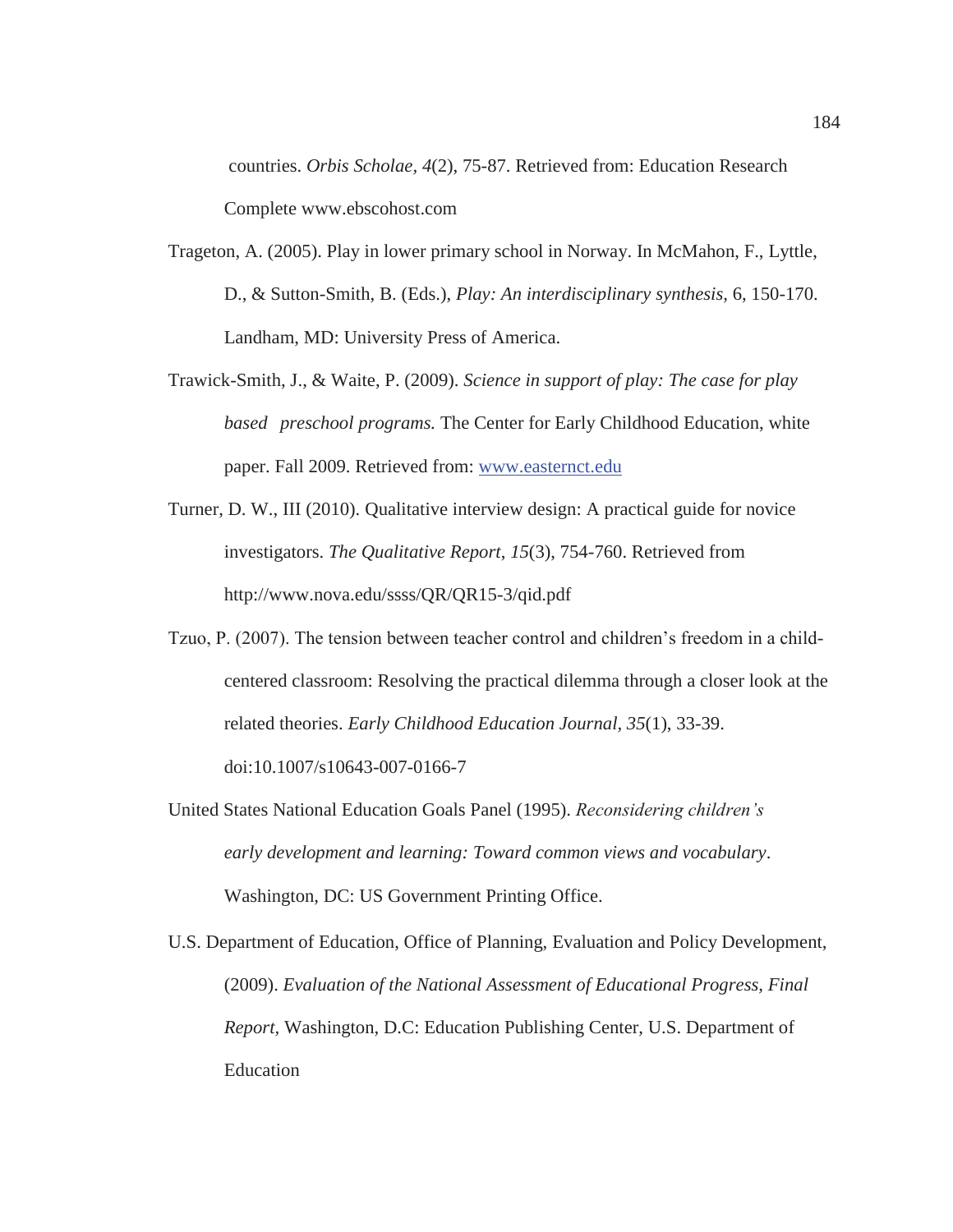- Vartuli, S. (1999). How early childhood teacher beliefs vary across grade level. *Early Childhood Research Quarterly, 14*(2), 489-514. Retrieved from: http://www.sciencedirect.com
- Vu, J., Han, M., & Buell, M. (2012). Preserving play in early childhood classrooms: Suggestions for early childhood teachers education and policy. In  $Play - a$ *polyphony of research, theories, and issues: Play & culture studies (12)*, 207-90. NY: University Press of America.
- Vygotsky, L. S. (1978). *Mind in society: The development of higher psychological processes*. Cambridge, MA: Harvard University Press.
- Wang, J., Elicker, J., McMullen, M., & Mao, S. (2008). Chinese and American teachers' beliefs about preschool curriculum. *Early Childhood Development and Care, 178*(3), 227-249. doi:10.1080/03004430600722671

Wenner, M. (2009). The serious need for play. *Scientific American Mind, 20*(1), 22-29.

- Wilcox-Herzog, A., & Ward, S. (2004). Measuring teachers' perceived interactions with children: A tool for assessing beliefs and intentions. *Early Childhood Research and Practice, 6*(2), 16. Retrieved from: http://ecrp.uiuc.edu/v6n2/herzog.html
- Wood, E. (2007). New directions in play: Consensus or collision. *Education, 35*(4), 309- 320. doi:10.1080/03004270701602426
- Wood, E., & Bennett, N. (2000). Changing theories, changing practice: Exploring early childhood teachers' professional learning. *Teaching and Teacher Education, 16*(5-6), 635-647.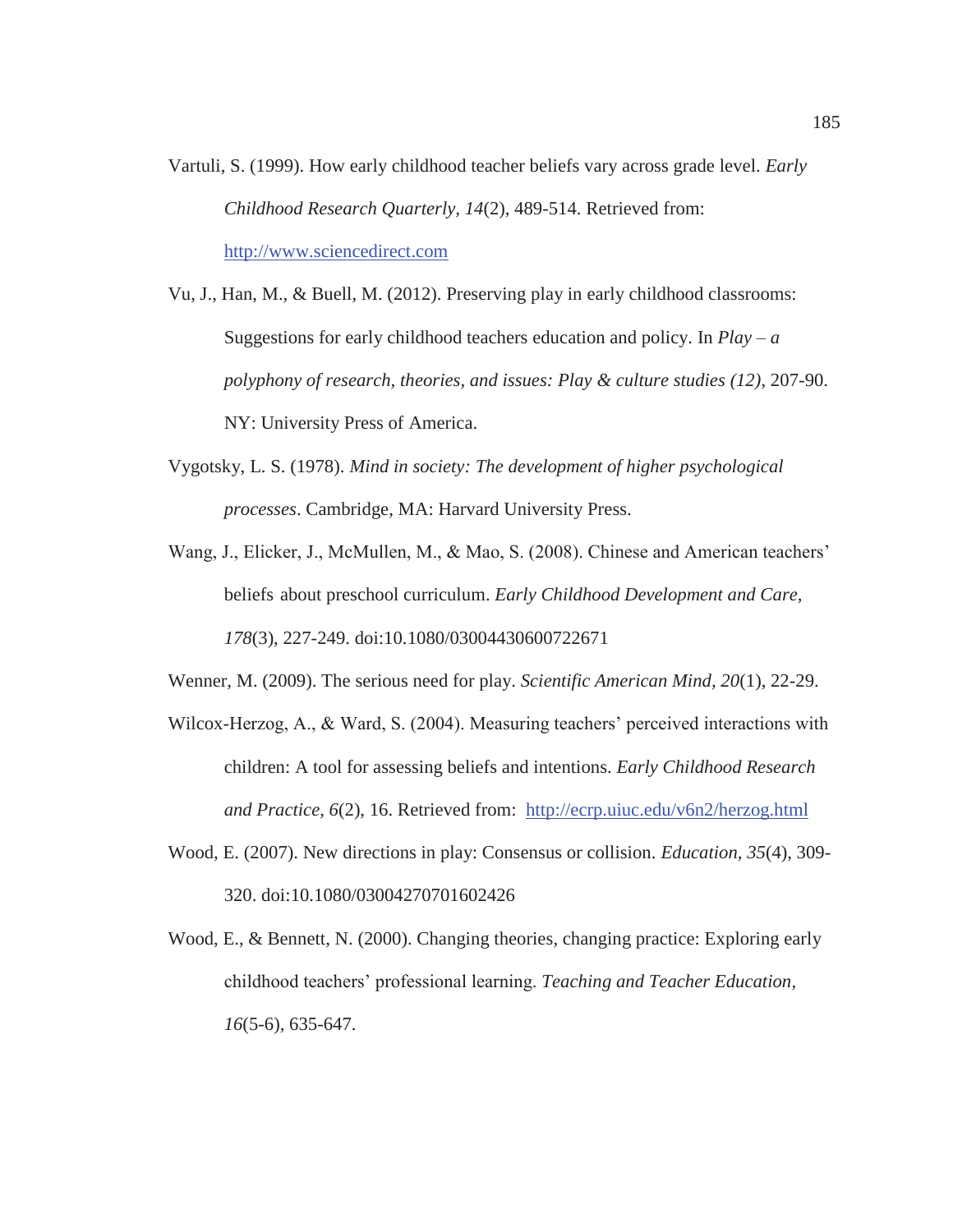- Yin, R. (2008). Case study research: Design and methods. Thousand Oaks, CA: Sage Publications.
- Youngquist, J. & Pataray Ching, J. (2004). Revisiting play: Analyzing and articulating acts of inquiry. *Early Childhood Education Journal, 31*(3), 171-178. Retrieved from: http://eric.ed.gov
- Zellman, G., Brandon, R., Boller, K., & Kreader, J. (2011). *Effective evaluation of quality rating and improvement systems for early care and education and school age care.* Research-to-Policy, Research-to-Practice Brief OPRE 2011-11a. Washington, DC: Office of Planning, Research and Evaluation, Administration for Children and Families, U.S. Department of Human Services. Retrieved from: http://www.acf.hhs.gov/programs/opre/cc/childcare\_technical/reports/quality\_rati ng.pdf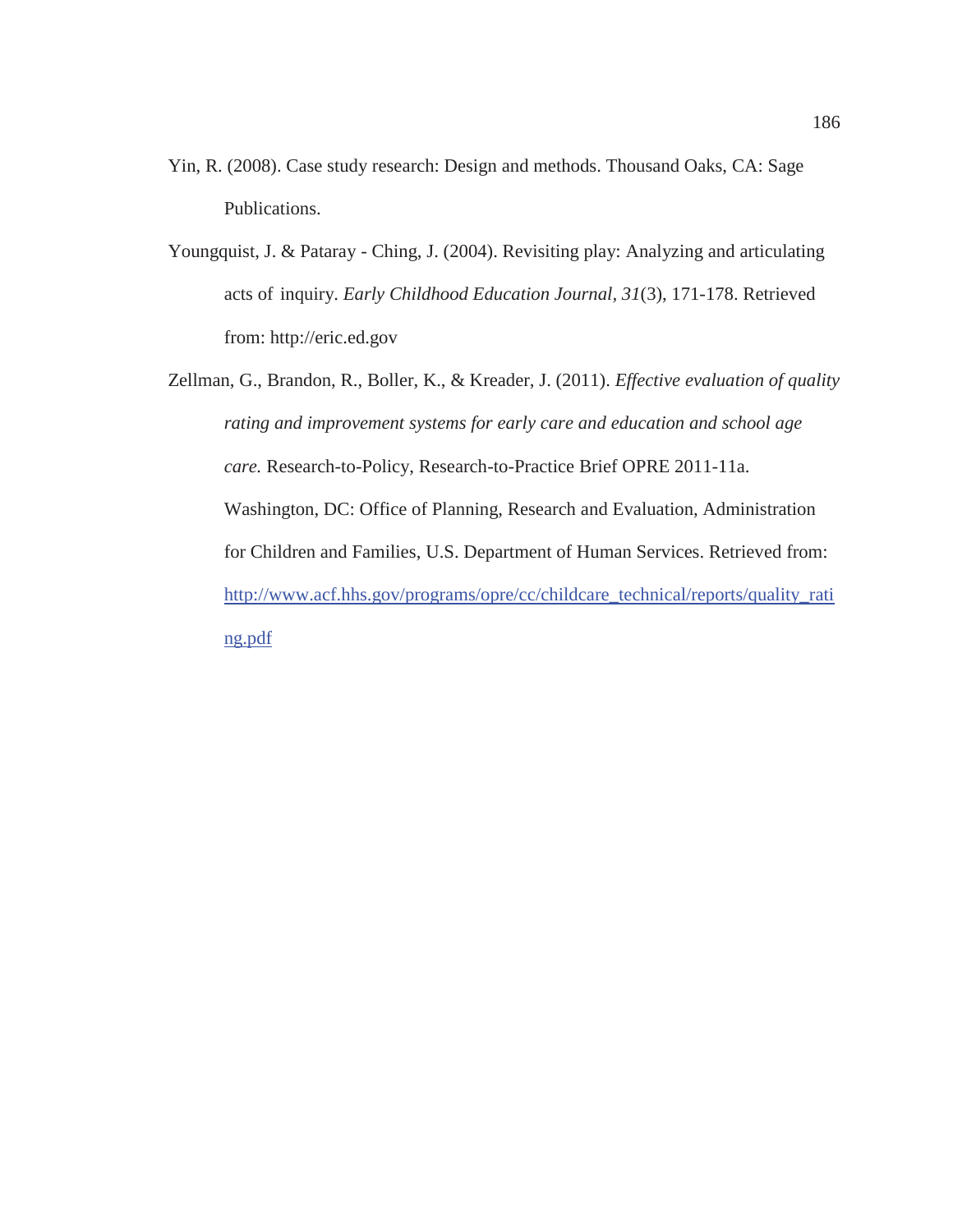Appendix A: Interview Questions for First Interview of Early Childhood Teachers Interview Questions for First Interview of Early Childhood Teachers

- 1. I would like to hear a little bit about your background. How long have you been teaching? In this field? In this program? With this age group?
- 2. How would you describe the program you teach in?
- 3. What training have you had as a teacher? Was theory related to play part of that training? What credential or degree do you hold?
- 4. What preparation, if any, do you think your credential/degree gave you for your job?
- 5. If there were other experiences or people that helped prepare you in your work with young children would you share a little bit about them?
- 6. Please share your beliefs about the teaching and learning of young children.
- 7. What influences have shaped your beliefs in regard to teaching young children? Are there some influences that have been more powerful, or seemed to carry more weight than others?
- 8. What do you see as the most important aspects of your role as the teacher in your classroom?
- 9. Which five aspects, principles, or practices that you would say are the most important in teaching young children? Are these ones you use on a daily basis?
- 10. How do you think children learn best?
- 11. How do you approach curriculum? What is the mix of teacher planned and led experiences versus child directed experiences?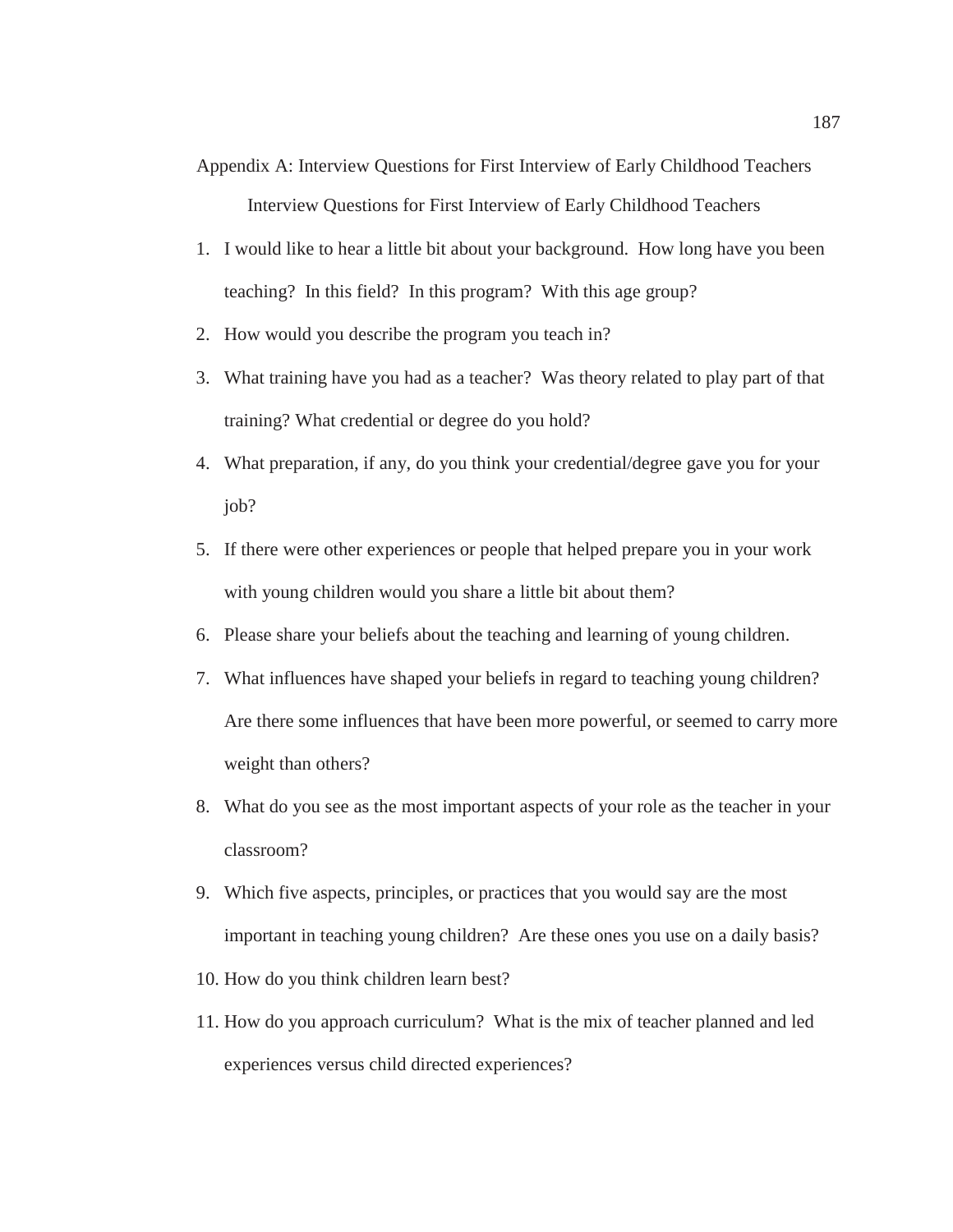- 12. Please describe what a typical day in your classroom is like. Which experiences are more teacher directed and which experiences are more child-centered or childdirected?
- 13. When flexibility is required what are the parts of the typical day you are most reluctant to change or let go of?
- 14. What, if any areas of the day do children have time and space to set their own goals and follow their own agenda?
- 15. What are your views on play? Has this view changed? If so what influences have shaped the change in your point of view?
- 16. What role if any does play have in the daily life of your classroom?
- 17. What role if any does play have in the teaching and learning of young children? If you use play as part of your teaching practices what does that look like?
- 18. How have your experiences as an early childhood teacher influenced your beliefs about play?
- 19. What if any is the connection between your beliefs about play and your teaching practices?
- 20. Are there barriers to putting your beliefs about play into your practice? If so what are they?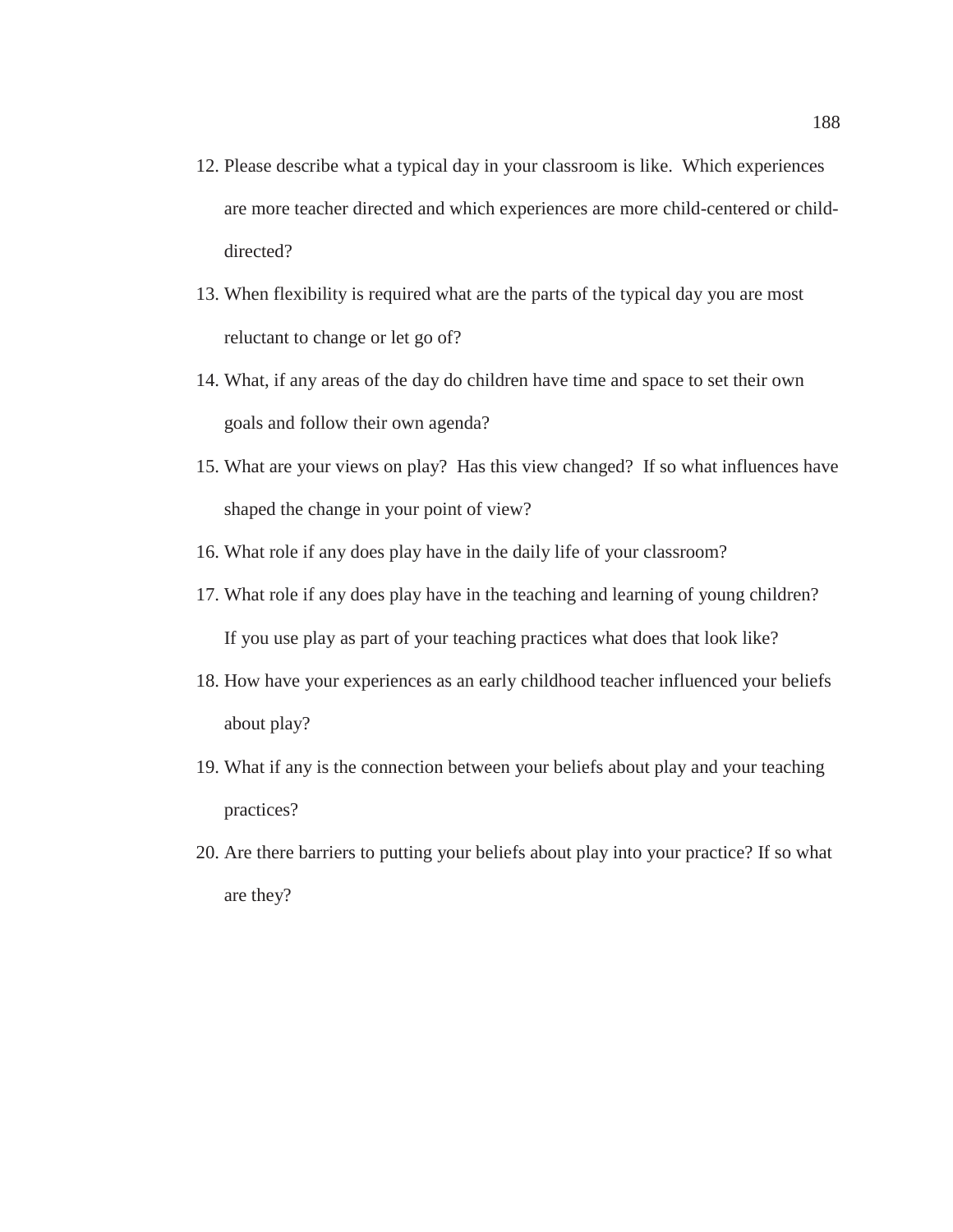## Appendix B: Data Sheet for Classroom Observation

Data Sheet for Classroom Observation

Record demographics about the classroom:

Time of observation\_\_\_\_\_\_\_\_\_\_\_\_\_\_\_\_\_\_\_\_\_\_\_\_\_\_\_\_\_\_\_\_\_\_\_\_\_\_\_\_\_\_

Ratio of adults to children

Group size

During the classroom observation look for evidence of the teacher employing, engaging in, or supporting the learning opportunities and interactions listed below. After each item code with either: Not observed, Seldom observed, or Observed often. Offer additional comments in the form of field notes on activities observed and comments on activities observed other than those listed. These comments should include how play was addressed or not addressed in each activity observed. Refer to this sheet to develop follow up questions for the second teacher interview.

- 1. Hands on learning teacher offers time for children to play with and manipulate materials that help develop an understanding of concepts learned.
- 2. Cooperative learning teacher provides children the opportunity to collaborate in groups on completing an assigned task.
- 3. Change of venues teacher uses different settings both within and outside of the classroom to deliver instruction.
- 4. Teacher directed instruction whole group experience (like group or circle time) or lesson planned and led by the teacher (often focused on a specific learning objective involving a skill – e.g. counting, rhyming, reciting the alphabet).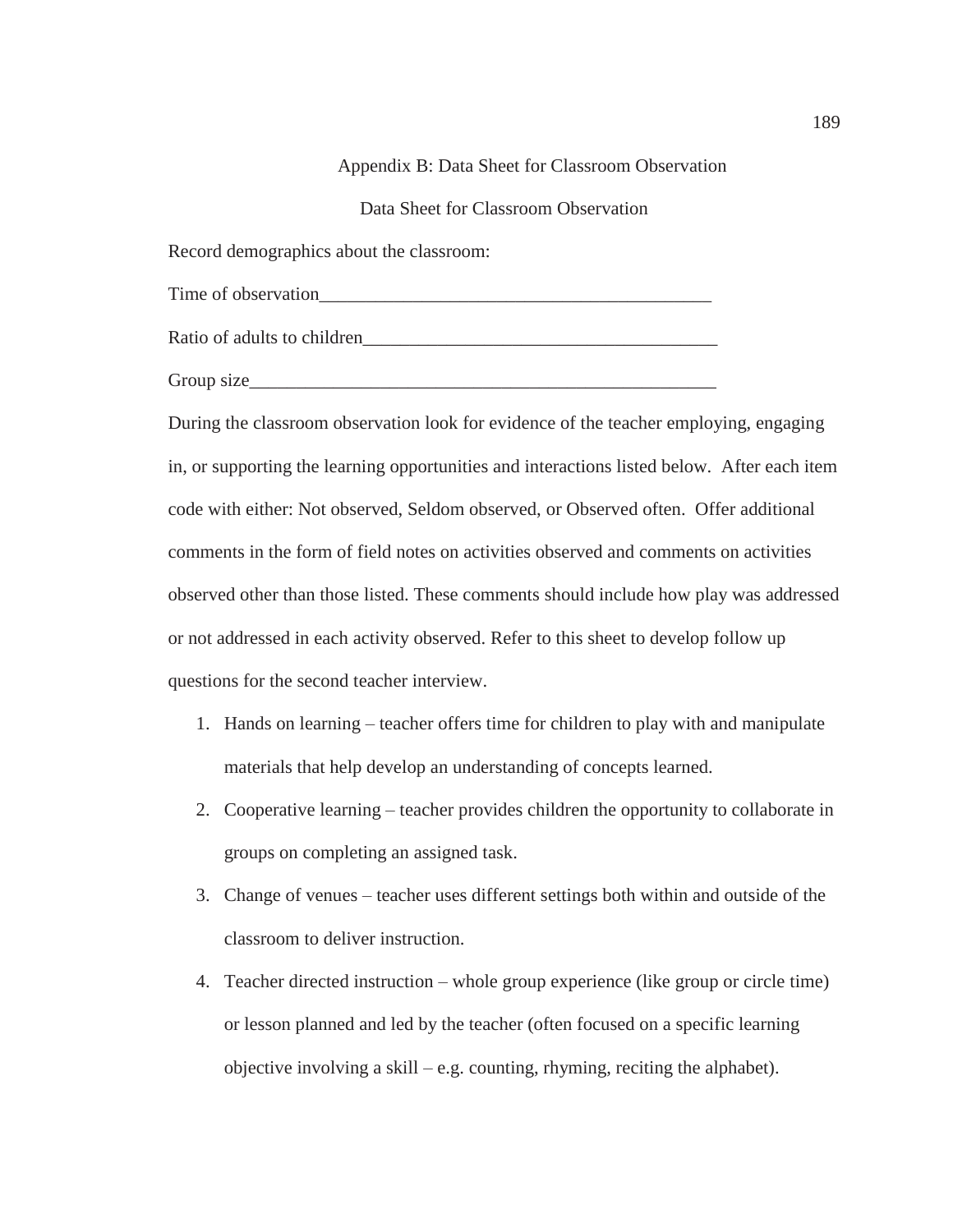- 5. Teacher interactions teacher speaks to children at their own level (uses language familiar to young children, helps describe feelings, makes eye contact, helps to solve problems).
- 6. Teacher engagement in play teacher engages children in play by taking a role, offering props, extending play experience, talks with children about their play, engages children in two way conversations about play, supports children in using materials.
- 7. Dramatic play teacher creates a space and offers props where children can represent themselves in various roles, often imaginary.
- 8. Fine motor activities teacher makes available activities like drawing, painting, writing, and cutting that need a lot of small muscle control and eye hand coordination.
- 9. Large motor activities teacher makes available activities like walking, running, and jumping that need large muscle control and balance and coordination.
- 10. Free Choice teacher provides time for children to self-select in the instructional environment.
- 11. Novel activities teacher plans some novel activities that challenge children to try new experiences.
- 12. Games teacher offers activities for fun sometimes used as teaching tools.
- 13. Music teacher uses to engage and motivate students in all areas of learning (singing, music for transition, relaxation, to remember information).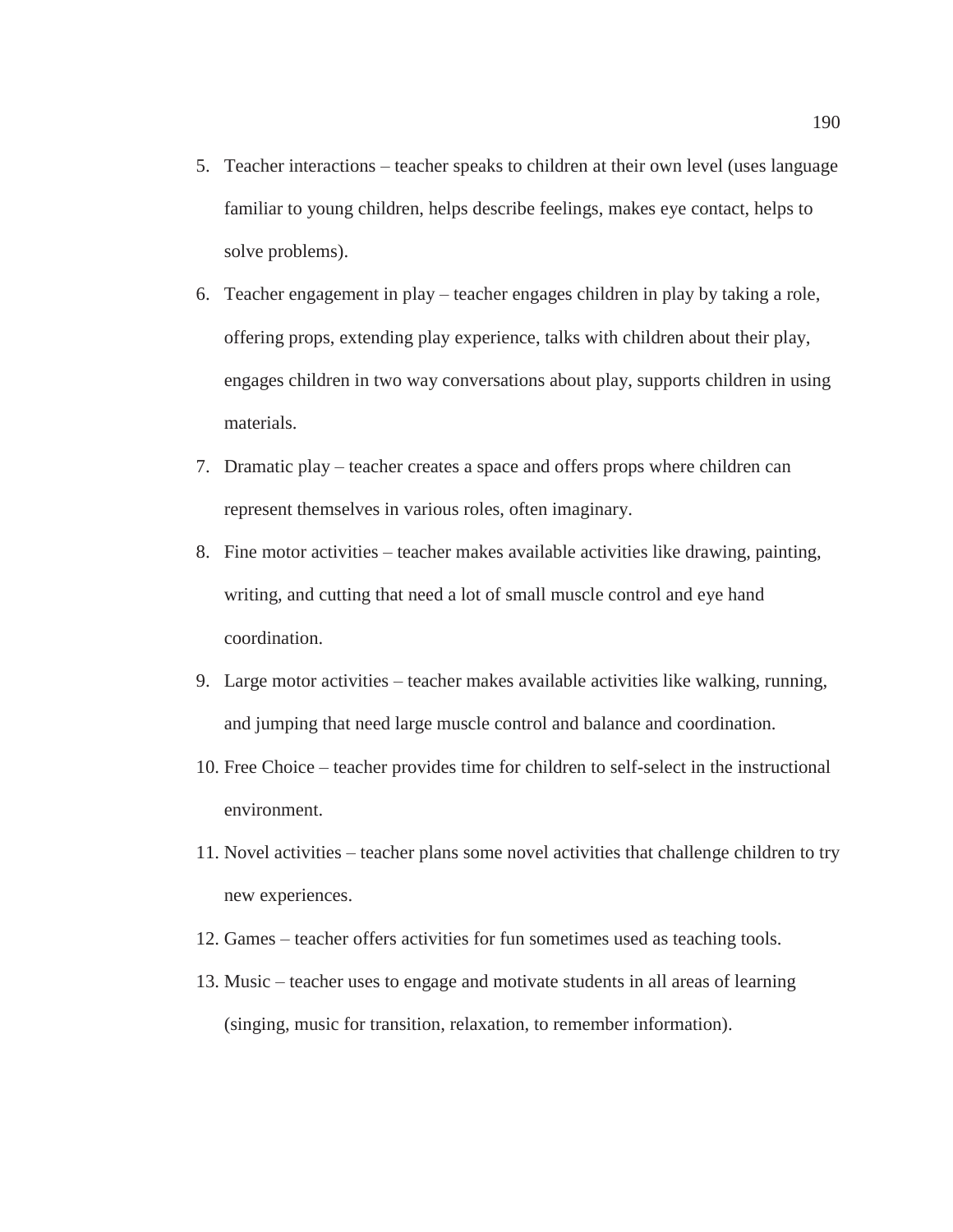- 14. Materials teacher provides a variety of open-ended materials for children to selfselect from and purposes the classroom with the following materials for use by children. Tools to collect or act on information and include things used for measuring, recording, cutting, and joining. Tools may include clipboards, tape measures, glue, compasses, or digital cameras. Information sources offer data about interests of the child or the curriculum at hand and might include charts, models, reference books, nature specimens, or labels. Containers are used for mixing carrying, or storing work in progress. Containers may include egg cartons, pails, cardboard boxes, and plastic bags. Work spaces are places for children to work and can be individual spaces or group spaces. They can be conventional tables, chairs, and desks or non-conventional floor spaces, mats, cushions, or spaces under tables. Display facilities are used for sharing work and can be empty tables, stands, bulletin board, racks, or window ledges.
- 15. Environment teacher provides an environment with a variety of interest areas or centers (blocks, books, sensory, dramatic play, art/painting, writing, manipulatives (table toys), and science).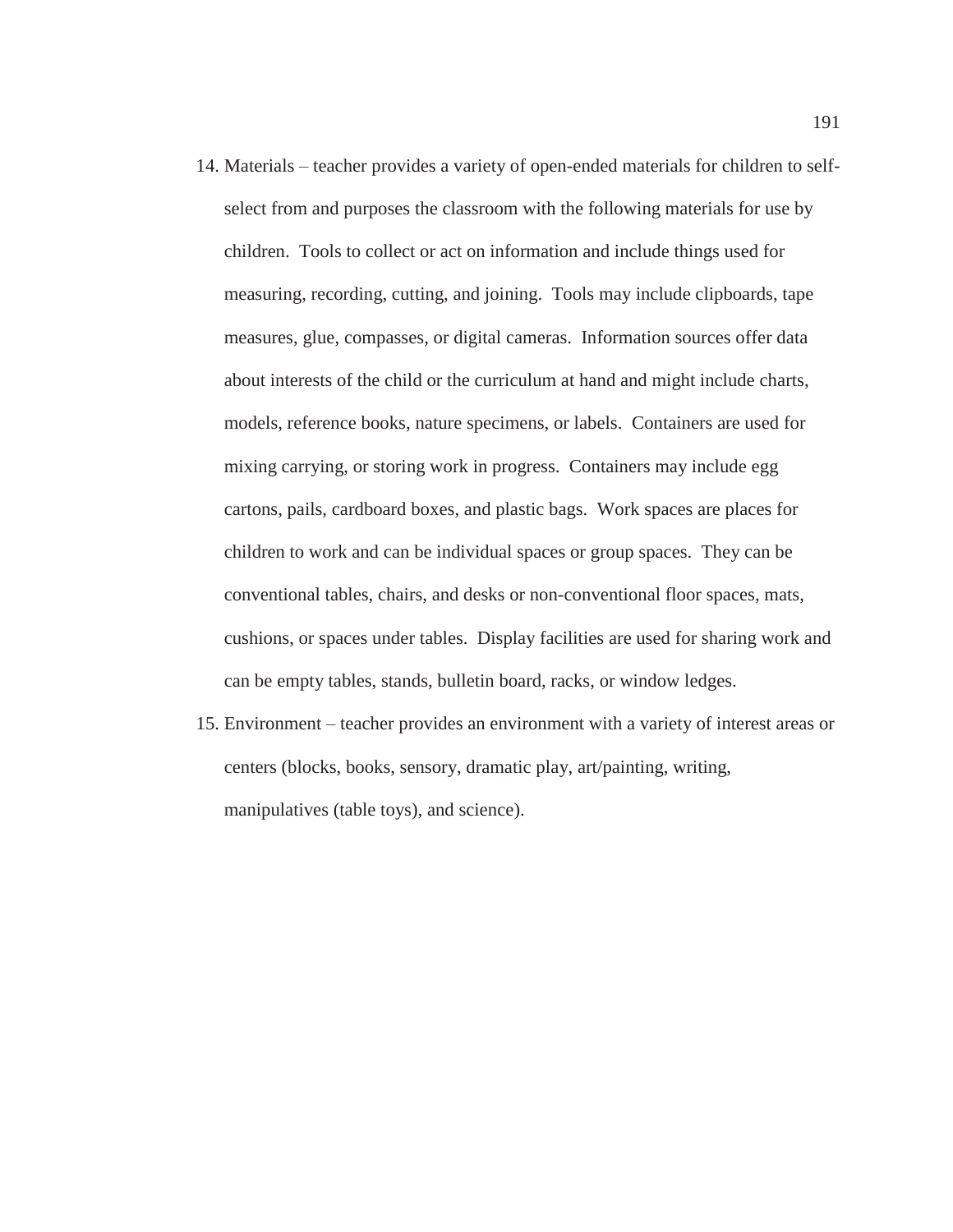# Appendix C: Matrix

Matrix: Connections between research questions, data collection tools, sources, and datapoints.

| <b>Research Questions</b>                                                                                                                    | <b>Data Collection Tools</b>                                                                                                                                                   | <b>Datapoints Yielded</b>                                                                                                                                                                                                                                                                                                                                                                                                                               | <b>Data Source</b>                                                                                                         |
|----------------------------------------------------------------------------------------------------------------------------------------------|--------------------------------------------------------------------------------------------------------------------------------------------------------------------------------|---------------------------------------------------------------------------------------------------------------------------------------------------------------------------------------------------------------------------------------------------------------------------------------------------------------------------------------------------------------------------------------------------------------------------------------------------------|----------------------------------------------------------------------------------------------------------------------------|
| How do early<br>childhood teachers'<br>beliefs about and<br>dispositions toward<br>play connect with their<br>practices in the<br>classroom? | The central research<br>question and<br>subquestions will be<br>addressed through<br>interviews, document<br>analysis, and<br>observations of<br>teachers in the<br>classroom. | All interview<br>questions (more<br>detail below),<br>interviews, document<br>analysis, and<br>observations of<br>teachers in the<br>classroom.<br>In addition<br>spontaneous follow-<br>up questions may be<br>asked during the<br>initial interview or<br>during the follow-up<br>interview in order to<br>gain a better<br>understanding of the<br>connection between<br>teachers' beliefs<br>about play and their<br>practices in the<br>classroom. | Six early<br>childhood<br>teachers will<br>provide the<br>data<br>pertaining to<br>their<br>classroom<br>and<br>practices. |
| (Subquestion 1):<br>What are teachers'<br>current beliefs,<br>perceptions, or<br>dispositions toward<br>play?                                | This question will be<br>addressed through<br>interviews.                                                                                                                      | <b>Interview questions:</b><br>Please share your<br>beliefs about the<br>teaching and learning<br>of young children.<br>What are your views<br>on play? Has this<br>view changed? If so                                                                                                                                                                                                                                                                 | The six early<br>childhood<br>teachers in<br>the study will<br>provide the<br>data.                                        |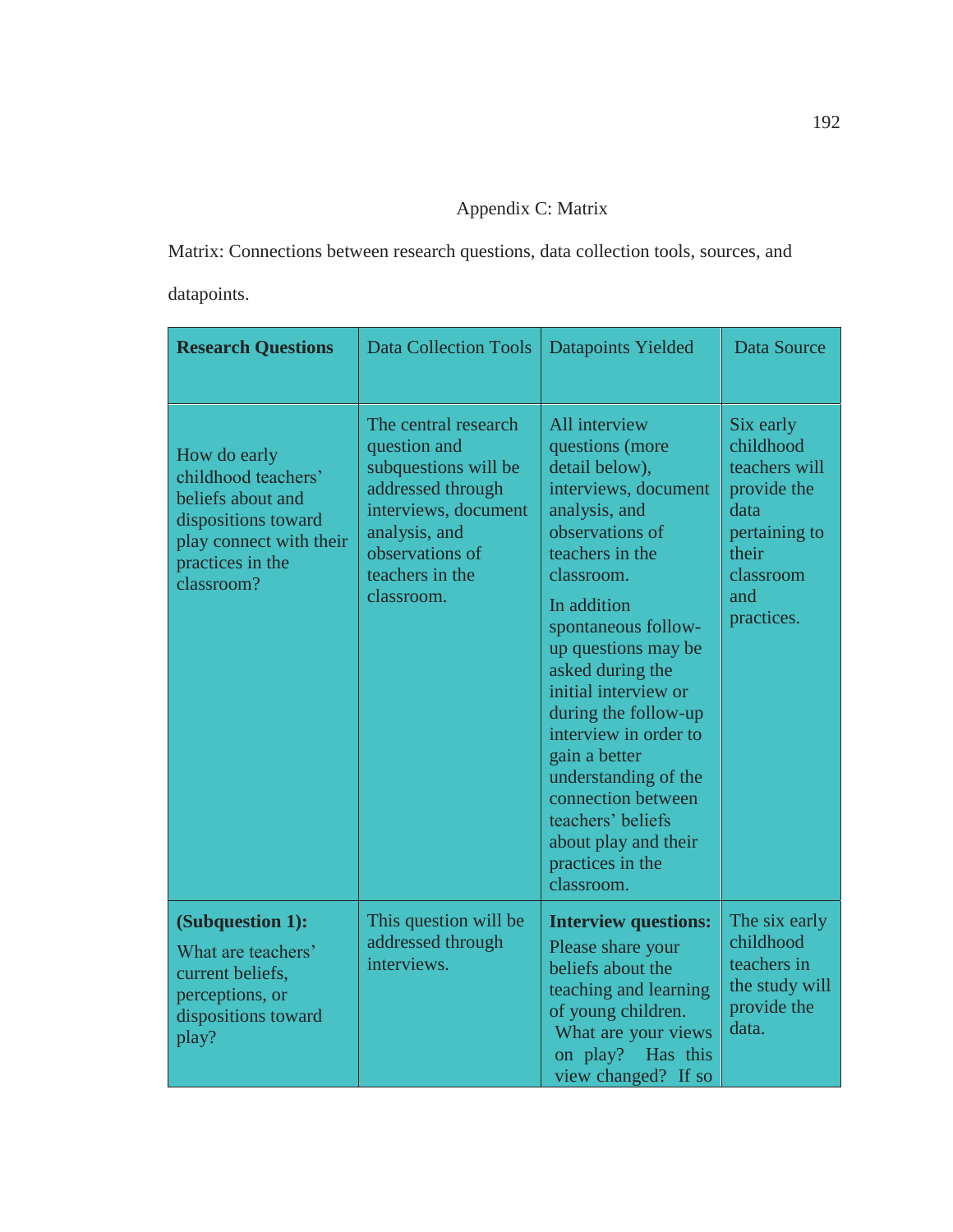|                                                                                                           |                                                                                                                                         | what influences have<br>shaped the change in<br>your point of view?                                                                                                                                                                                                                                                                                                                                                                                                                                                                                                                                           |                                                                                     |
|-----------------------------------------------------------------------------------------------------------|-----------------------------------------------------------------------------------------------------------------------------------------|---------------------------------------------------------------------------------------------------------------------------------------------------------------------------------------------------------------------------------------------------------------------------------------------------------------------------------------------------------------------------------------------------------------------------------------------------------------------------------------------------------------------------------------------------------------------------------------------------------------|-------------------------------------------------------------------------------------|
| (Subquestion 2):<br><b>What influences</b><br>shaped teachers'<br>beliefs (training,<br>mentor, parents)? | This question will be<br>addressed through<br>interviews.                                                                               | <b>Interview questions:</b><br>What training have<br>you had as a teacher?<br>What credential or<br>degree do you hold?<br>What preparation, if<br>any, do you think<br>your<br>credential/degree<br>gave you for your<br>job?<br>If there were other<br>experiences or people<br>that helped prepare<br>you in your work<br>with young children<br>would you share a<br>little bit about them?<br>What influences have<br>shaped your beliefs<br>in regard to teaching<br>young children? Are<br>there some influences<br>that have been more<br>powerful, or seemed<br>to carry more weight<br>than others? | The six early<br>childhood<br>teachers in<br>the study will<br>provide the<br>data. |
| (Subquestion 3):<br>How do teachers<br>perceive the role of<br>play in early childhood<br>classrooms?     | This question will be<br>addressed through<br>interviews, document<br>analysis, and<br>observations of<br>teachers in the<br>classroom. | <b>Interview questions:</b><br>When flexibility is<br>required what are the<br>parts of the typical<br>day you are most<br>reluctant to change or<br>let go of?<br>What, if any areas of<br>the day do children                                                                                                                                                                                                                                                                                                                                                                                               | The six early<br>childhood<br>teachers in<br>the study will<br>provide the<br>data. |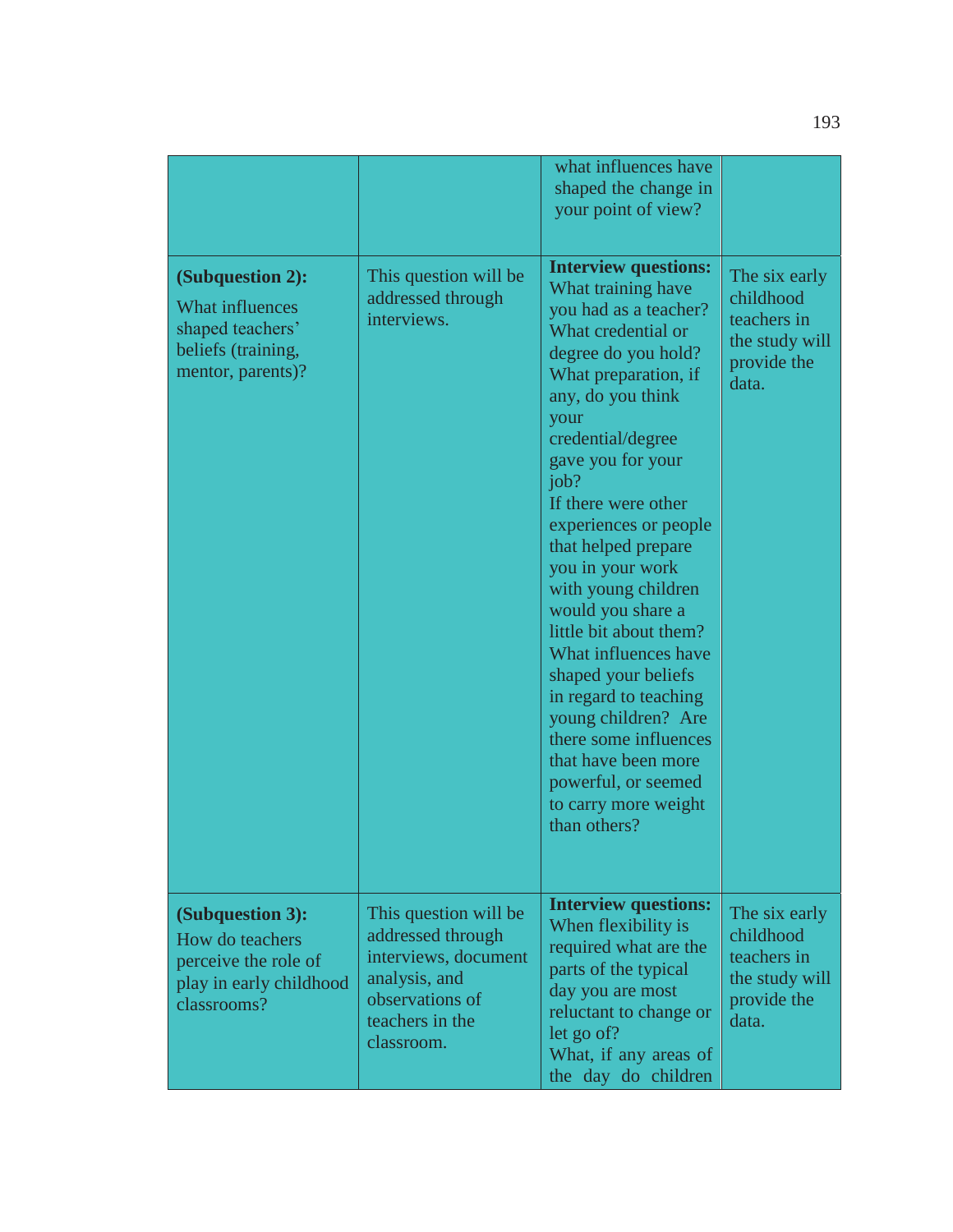|                                                                                                                                                              |                                                                                                                                         | have time and space<br>to set their own goals<br>and follow their own<br>agenda?<br>What role if any<br>does play have in the<br>daily life of your<br>classroom?<br>What role if any<br>does play have in the<br>teaching<br>and<br>learning of young<br>children? If you use<br>play as part of your<br>teaching practices<br>what does that look<br>like?<br>$Environment -$<br>teacher provides an<br>environment with a<br>variety of interest<br>areas or centers<br>(blocks, books,<br>sensory, dramatic<br>play, art/painting,<br>writing,<br>manipulatives (table<br>toys), and science).<br><b>Document Analysis</b><br><b>Classroom</b><br><b>Observation</b> |                                                                                     |
|--------------------------------------------------------------------------------------------------------------------------------------------------------------|-----------------------------------------------------------------------------------------------------------------------------------------|--------------------------------------------------------------------------------------------------------------------------------------------------------------------------------------------------------------------------------------------------------------------------------------------------------------------------------------------------------------------------------------------------------------------------------------------------------------------------------------------------------------------------------------------------------------------------------------------------------------------------------------------------------------------------|-------------------------------------------------------------------------------------|
| (Subquestion 4):<br>How are teachers'<br>beliefs regarding play<br>and teaching practices,<br>instructional models,<br>and curriculum<br>choices used in the | This question will be<br>addressed through<br>interviews, document<br>analysis, and<br>observations of<br>teachers in the<br>classroom. | <b>Interview questions:</b><br>Which five aspects,<br>principles, or<br>practices that you<br>would say are the<br>most important in<br>teaching young<br>children? Are these                                                                                                                                                                                                                                                                                                                                                                                                                                                                                            | The six early<br>childhood<br>teachers in<br>the study will<br>provide the<br>data. |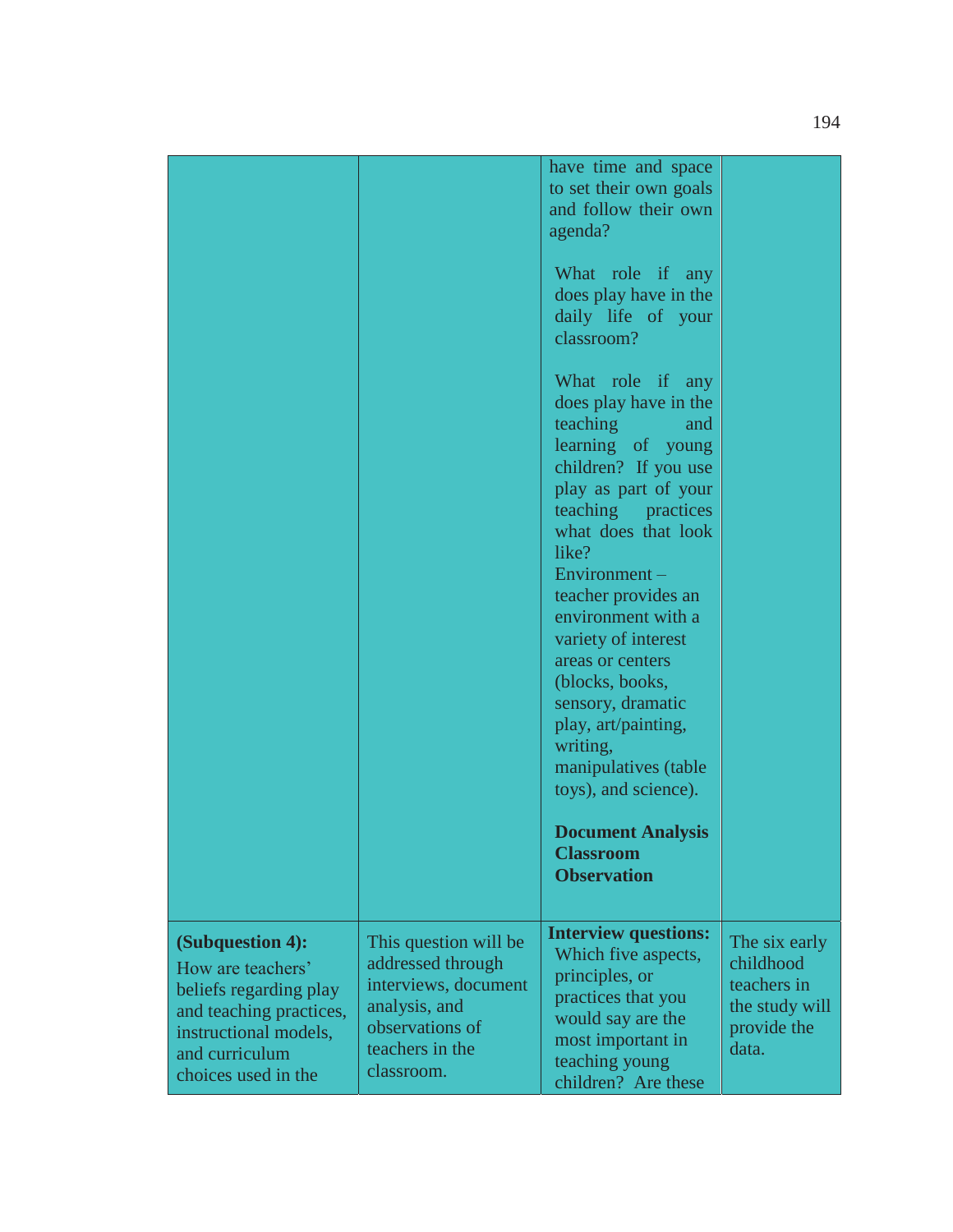| <b>Observation</b> |  | child directed<br>experiences?<br>Please describe what<br>a typical day in your<br>classroom is like.<br>Which experiences<br>are more teacher<br>directed and which<br>experiences are<br>more child-centered<br>or child-directed?<br>What if any is the<br>connection between<br>your beliefs about<br>play and your<br>teaching practices?<br><b>Document Analysis</b><br><b>Classroom</b> |
|--------------------|--|------------------------------------------------------------------------------------------------------------------------------------------------------------------------------------------------------------------------------------------------------------------------------------------------------------------------------------------------------------------------------------------------|
|--------------------|--|------------------------------------------------------------------------------------------------------------------------------------------------------------------------------------------------------------------------------------------------------------------------------------------------------------------------------------------------------------------------------------------------|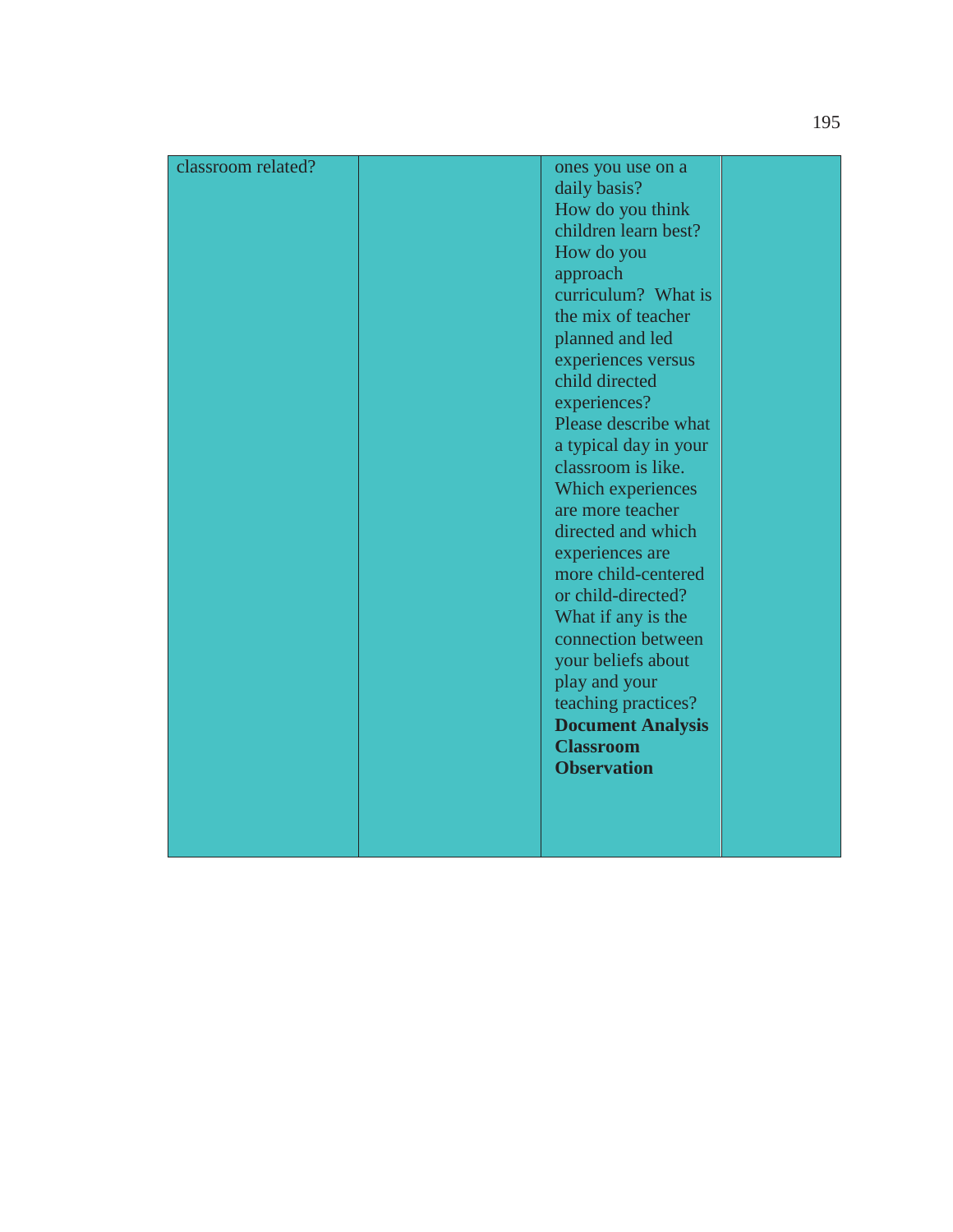#### Appendix D: Data Sheet for Evaluating Classroom Schedules and Curriculum

#### Plans

 Data Sheet for Evaluating Classroom Schedules and Curriculum Plans Analyze the Classroom Schedules and Curriculum Plans and look for evidence of the teacher supporting the following learning opportunities. After each item (unless otherwise instructed) categorize with either: Classroom Schedule or Curriculum Plans for evidence of the item appearing on those documents. If no evidence appears on either document categorize with Not Noted. For each item observed indicate an approximate amount of time devoted to each activity. Offer additional comments on activities indicated other than the ones listed. This will capture activities not observed as part of the classroom observation. Refer to this sheet and any other materials teachers have offered to develop follow up questions for the second teacher interview.

- 1. Hands on learning offering time for children to play with and manipulate materials that help develop an understanding of concepts learned.
- 2. Cooperative learning students collaborate in groups on completing an assigned task.
- 3. Change of venues teacher uses different settings both within and outside of the classroom to deliver instruction.
- 4. Teacher directed instruction whole group experience (like group or circle time) or lesson planned and led by the teacher (often focused on a specific learning objective involving a skill – e.g. counting, rhyming, reciting the alphabet).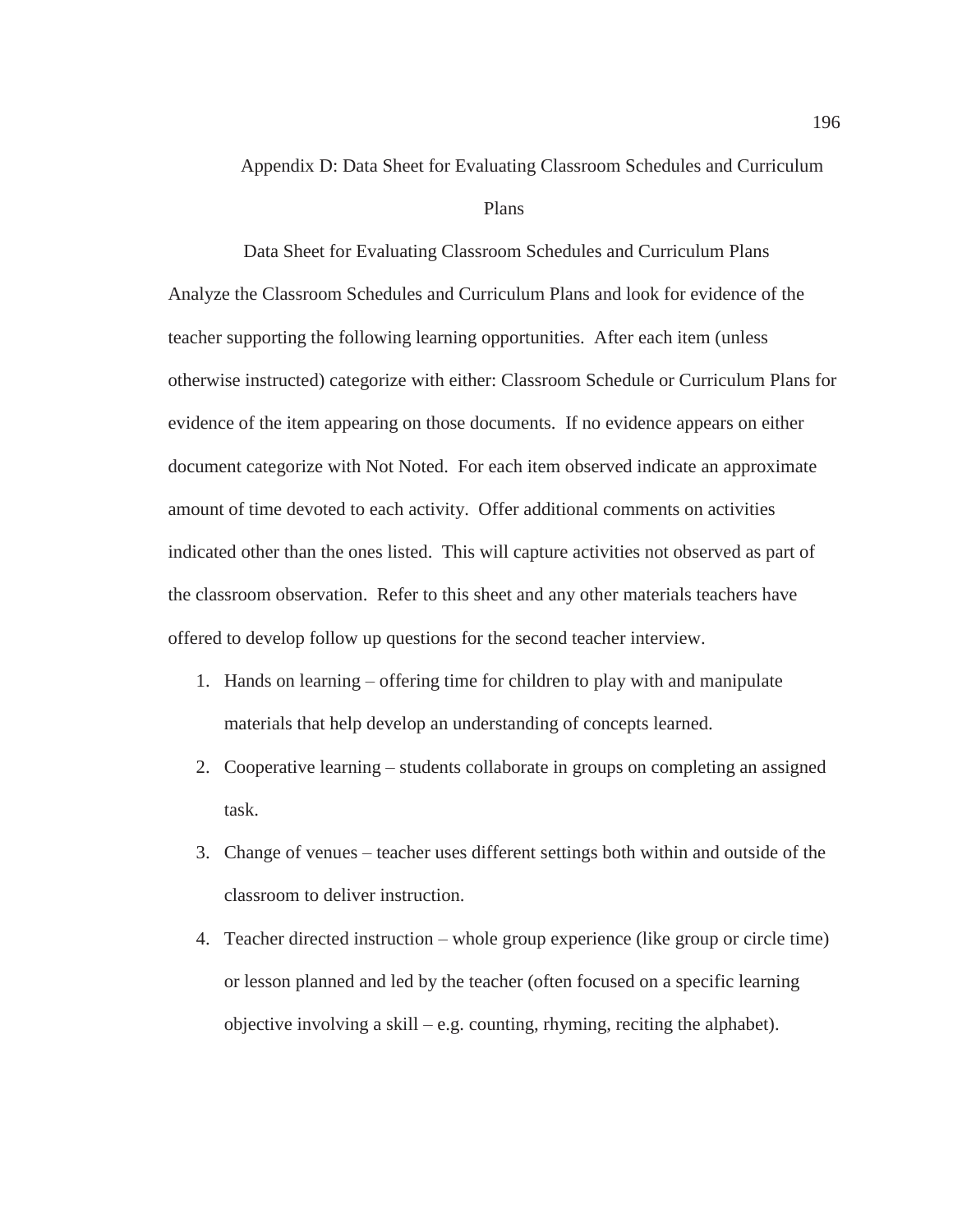- 5. Dramatic play children can represent themselves in various roles, often imaginary.
- 6. Fine motor activities activities like drawing, painting, writing, and cutting that need a lot of small muscle control and eye hand coordination.
- 7. Large motor activities activities like walking, running, and jumping that need large muscle control and balance and coordination.
- 8. Free Choice providing time for children to self-select in the instructional environment.
- 9. Novel activities teacher plans some novel activities that challenge children to try new experiences.
- 10. Games activities for fun sometimes used as teaching tools.
- 11. Music can be used to engage and motivate students in all areas of learning (singing, music for transition, relaxation, to remember information).
- 12. Play time is scheduled for play. How much for free choice? How much for outside? How much or how is play as a learning opportunity scheduled?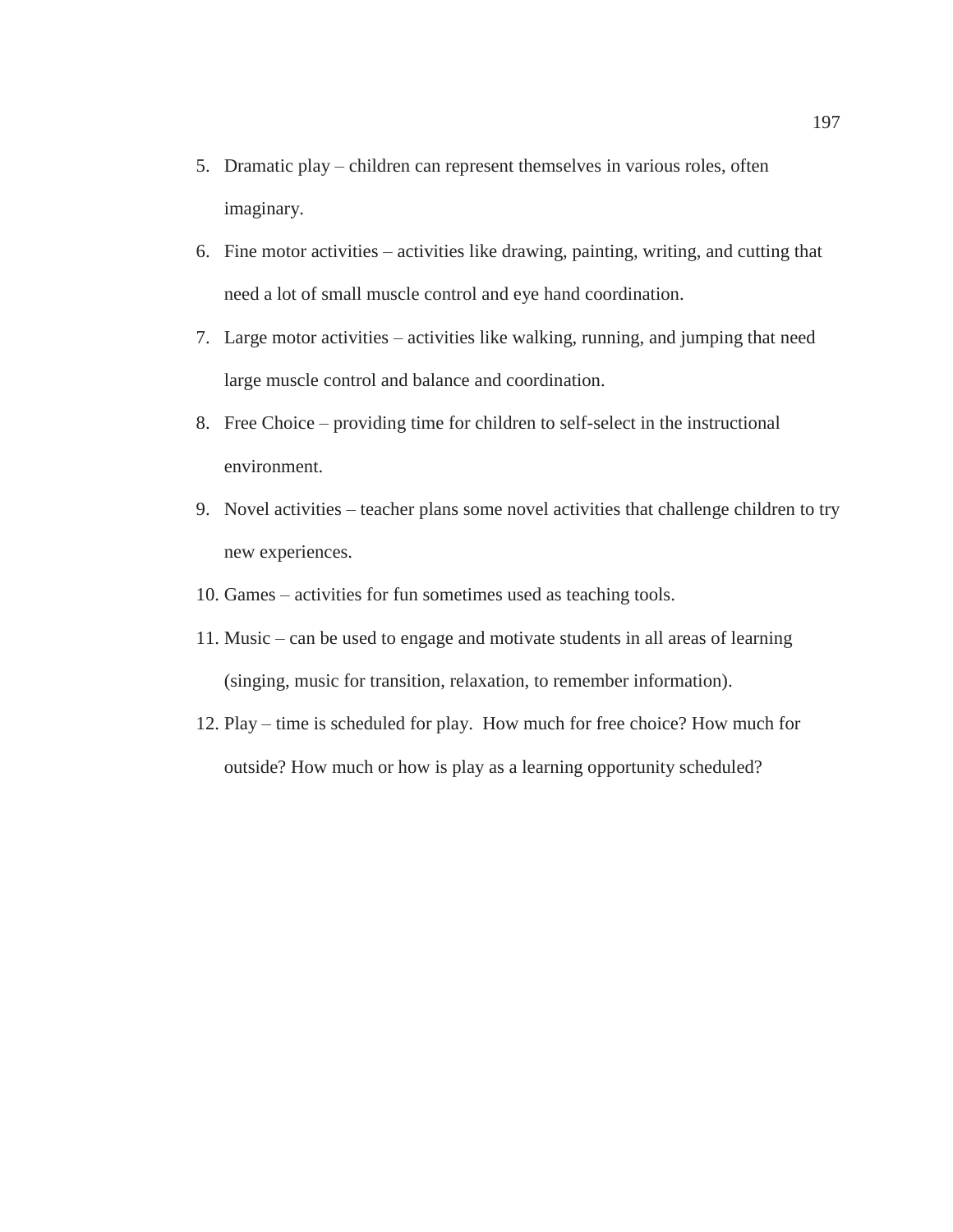Curriculum Vitae

# Robin L. Ploof MEd

## rploof@champlain.edu

|                       | (H) 105 Hayward Street, Burlington, VT 05401                                                                                                                                                                                                                                                                                                                                                                                                                                                                                                                                                                                                       | Phone 802-864-7804                                                                                                                                                                                                  |
|-----------------------|----------------------------------------------------------------------------------------------------------------------------------------------------------------------------------------------------------------------------------------------------------------------------------------------------------------------------------------------------------------------------------------------------------------------------------------------------------------------------------------------------------------------------------------------------------------------------------------------------------------------------------------------------|---------------------------------------------------------------------------------------------------------------------------------------------------------------------------------------------------------------------|
| <b>EDUCATION</b>      |                                                                                                                                                                                                                                                                                                                                                                                                                                                                                                                                                                                                                                                    |                                                                                                                                                                                                                     |
| 2008-Present          | Completing Doctoral degree at Walden University, with a specialization in<br>Early Childhood; ABD                                                                                                                                                                                                                                                                                                                                                                                                                                                                                                                                                  |                                                                                                                                                                                                                     |
| 1995                  | M.Ed., Saint Michael's College, Colchester VT, Elementary Education                                                                                                                                                                                                                                                                                                                                                                                                                                                                                                                                                                                |                                                                                                                                                                                                                     |
| 1981<br>Theater       | B.A., University of New Haven, New Haven CT, Major Fine Arts, Minor in                                                                                                                                                                                                                                                                                                                                                                                                                                                                                                                                                                             |                                                                                                                                                                                                                     |
| 1995-Present          | Vermont Certification in Elementary Education                                                                                                                                                                                                                                                                                                                                                                                                                                                                                                                                                                                                      |                                                                                                                                                                                                                     |
|                       | PROFESSIONAL EXPERIENCE AND SERVICE AT CHAMPLAIN COLLEGE                                                                                                                                                                                                                                                                                                                                                                                                                                                                                                                                                                                           |                                                                                                                                                                                                                     |
| July $2013$ – Present | <b>Champlain College, Program Director for M.Ed. in Early</b><br><b>Childhood, Burlington VT. Taught courses in the graduate program and</b><br>advised students. Hired and mentored new adjunct faculty members.<br>Assisted students and faculty with the transition of the program to a new<br>online Learning Management System. Planned an academic residency in<br>conjunction with the NAEYC Annual Conference in Washington, DC<br>will implement the residency and present at the conference in mid-<br>November. Assisted Graduate Admissions with recruitment at two<br>AEYC conferences. Worked with Marketing to promote the program. |                                                                                                                                                                                                                     |
| Fall 2010-July 2013   | Champlain College, Adjunct Faculty, Burlington VT. Taught early<br>childhood education courses in both the undergraduate and graduate<br>programs. Involved in development of Champlain's M.Ed. program.<br>Taught courses in program continuously since its inception in 2011.<br>Child. Participated in advising sessions for students in the M.Ed.<br>throughout teaching their first courses.                                                                                                                                                                                                                                                  | Designed and wrote GEE-504-81 Supporting Children and Families and<br>GEE-506-81 Observation, Description, and Documentation of the Young<br>program. Mentored three new adjuncts in the M.Ed. program prior to and |
| Fall 1996 - 2003      | Champlain College, Adjunct Faculty, Burlington VT. Taught courses<br>tours of the Champlain College campus and supported students through<br>their first experience of taking a college course. Designed and wrote the                                                                                                                                                                                                                                                                                                                                                                                                                             | related to early childhood education to non-traditional students. Provided                                                                                                                                          |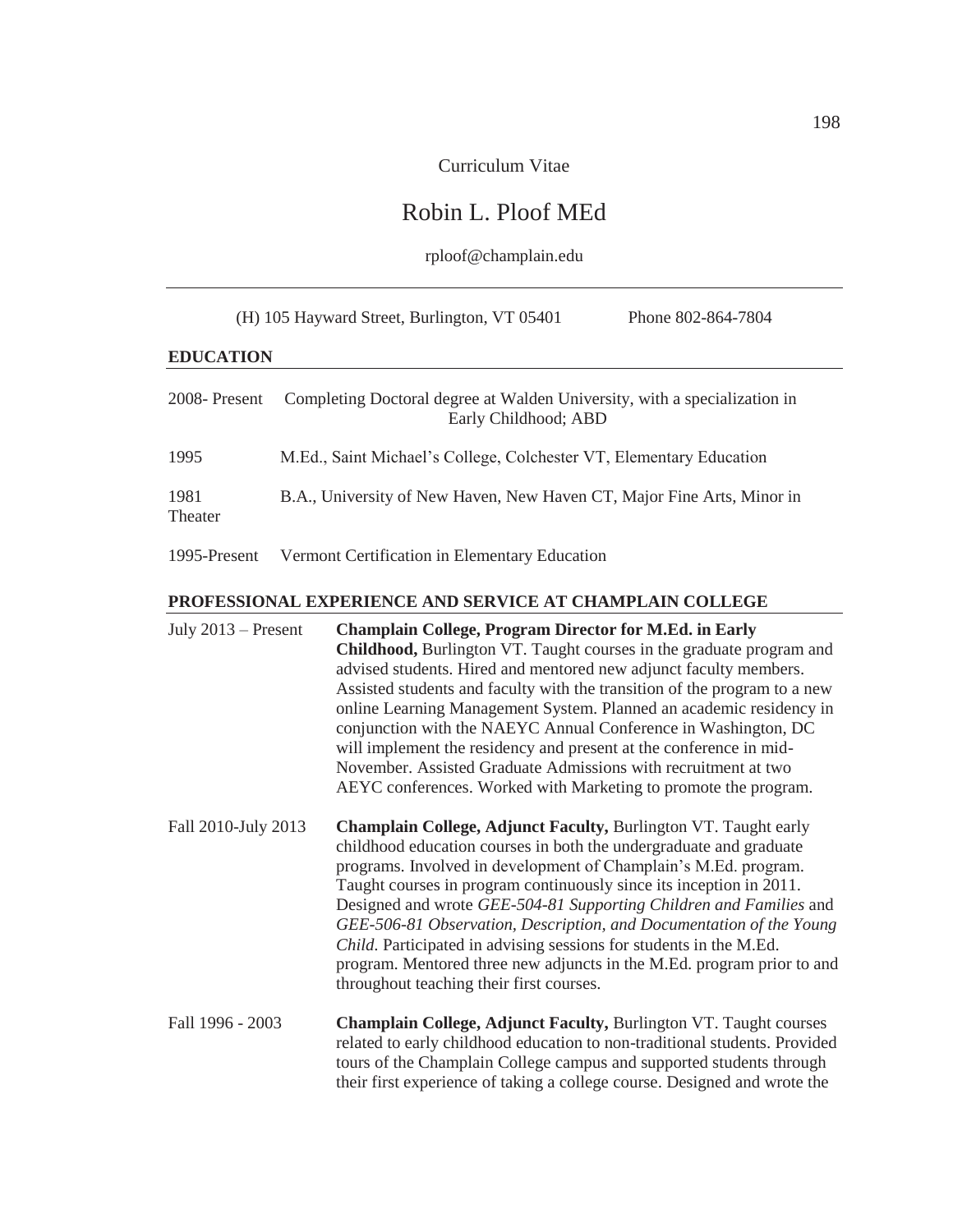*Leadership and Mentoring* course for the Vermont Apprenticeship Program.

### **TEACHING AT CHAMPLAIN COLLEGE**

## GRADUATE COURSES 2011-PRESENT

GEE-501-81 Early Childhood & Play: From Theory to Practice GEE-504-81 Supporting Children and Families GEE-506-81 Observation, Description, and Documentation of the Young Child GEE-532-81 Math and Science for Young Children GEE-522-81 Teaching K through Grade  $3<sup>rd</sup>$  and Practicum GEE-524-81 Infant and Toddler Curriculum and Development GEE-540-81 Curriculum for Administrators GEE-600-81 Action Research Project I GEE-610-81 Action Research Project II

#### M.Ed. COURSE DEVELOPMENT

GEE-504-81 Supporting Children and Families GEE-506-81 Observation, Description, and Documentation of the Young Child

## UNDERGRADUATE COURSES FOR THE VERMONT APPRENTICESHIP PROGRAM THROUGH THE VERMONT CHILD CARE INDUSTRY AND CAREERS COUNCIL 2001- 2003

Child Development Foundations of Learning Integrated Preschool Curriculum Art and Music Program Management Mentoring and Leadership

### UNDERGRADUATE COURSES FOR CHILD CARE RESOURCE AND REFERRAL THROUGH THE COMMUNITY SERVICES DIVISION EACH TAUGHT TWO TO THREE TIMES 1998-2000

Child Development Foundations of Learning Integrated Preschool Curriculum Program Management Apprenticeship Course on Mentoring

#### UNDERGRADUATE COURSES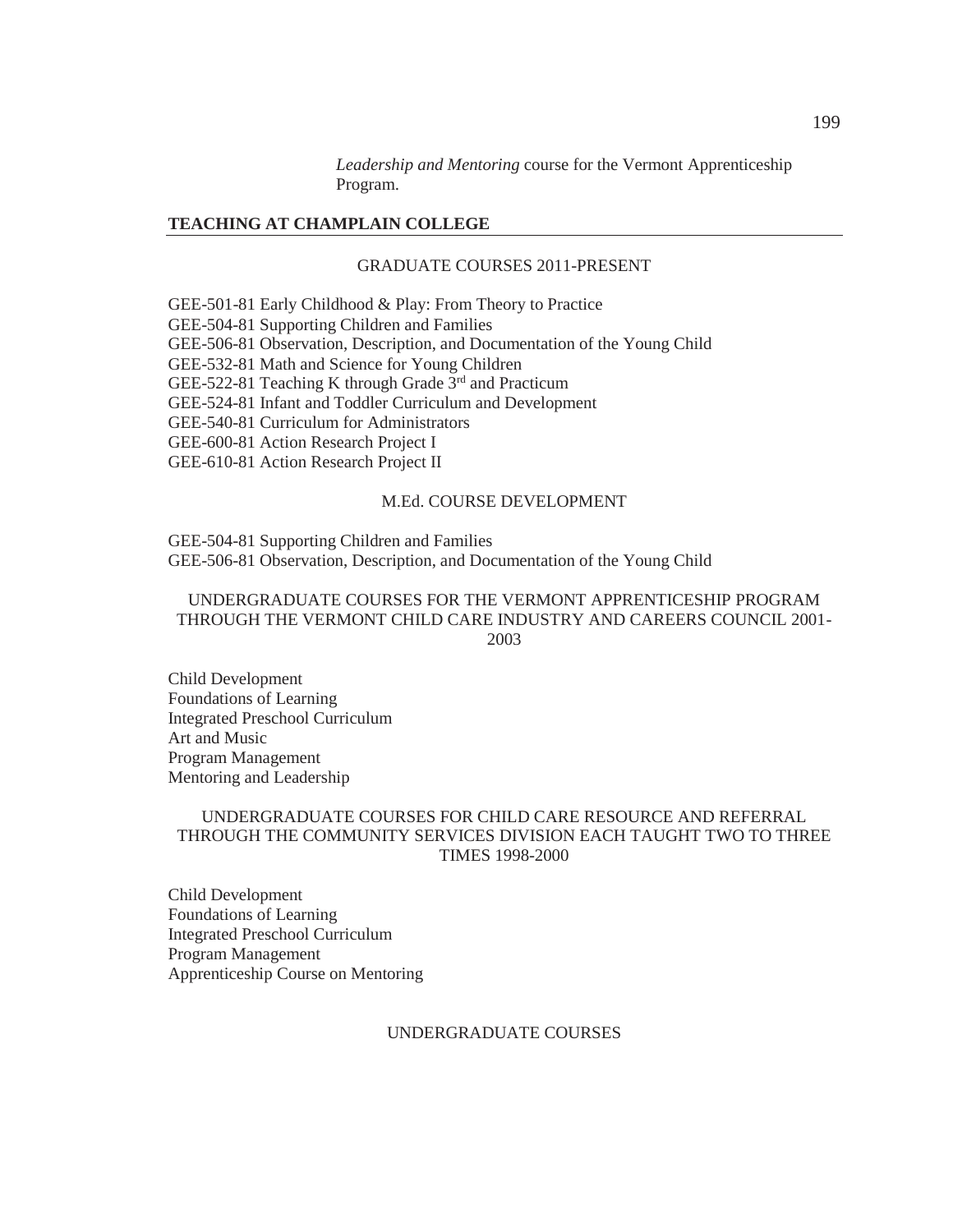Children's Literature and the Expressive Arts (two sections Fall 2010, two sections Fall 2011 taught during full time faculty sabbatical)

## UNDERGRADUATE COURSE DEVELOPMENT

Mentoring and Leadership Program Management (helped develop this course)

## **SERVICE TO CHAMPLAIN COLLEGE**

- Assisted Graduate Admissions with recruitment at an AEYC conference (2013)
- Graduate Studies Summit (2012) Presented a workshop on surviving graduate school to prospective and current students
- Statewide Summit for Early Childhood Education (2012) Represented Champlain College at the Manchester VT event staffed a table and spoke as part of a panel
- x Attended all Residencies for M.Ed. Program (Orlando 2011, Indianapolis 2012, Atlanta 2012, San Francisco, 2013) Met students in the graduate program and met with prospective students, supported their learning as they navigated the residency
- Supported in planning residencies. Assisted with selection of text for discussion, sessions for students to attend, and choosing speaker for student event
- x Children's Fun Fair Facilitator (2010, 2011) Supported education students in organizing, setting up, and running the Children's Fun Fair
- Advisory committee for Early Childhood and Elementary Education (2007, 2008) Committee member

## **MENTORING CHAMPLAIN COLLEGE STUDENTS AND STAFF**

| 2011-2012 | Participated in advising sessions for students in the M.Ed. program        |
|-----------|----------------------------------------------------------------------------|
| 2012      | Mentored three new adjuncts in the M.Ed. program prior to and throughout   |
|           | teaching their first courses                                               |
| 2010-2011 | Set up and supervised America Reads placements and Book Buddies placements |
|           | for education students                                                     |
| 2003-2010 | Mentored education students during their placements in my early childhood  |
|           | program                                                                    |

## **OTHER PROFESSIONAL EXPERIENCE**

Spring 1996-Present **Literacy Trainer, Vermont Humanities Council,** Montpelier VT. Implemented *Never Too Early*, *Early Birds and Bookworms*, *Ready to Learn*, and *Advanced Literacy* programs for child care providers in Chittenden, Franklin, and Grand Isle Counties. Set up and facilitated dozens of trainings. Designed training program and served as mentor for three Ameri-Corps Volunteers for 1998-2000 and 2001-2002, enabling them to provide one-on-one literacy training to in-home child care providers.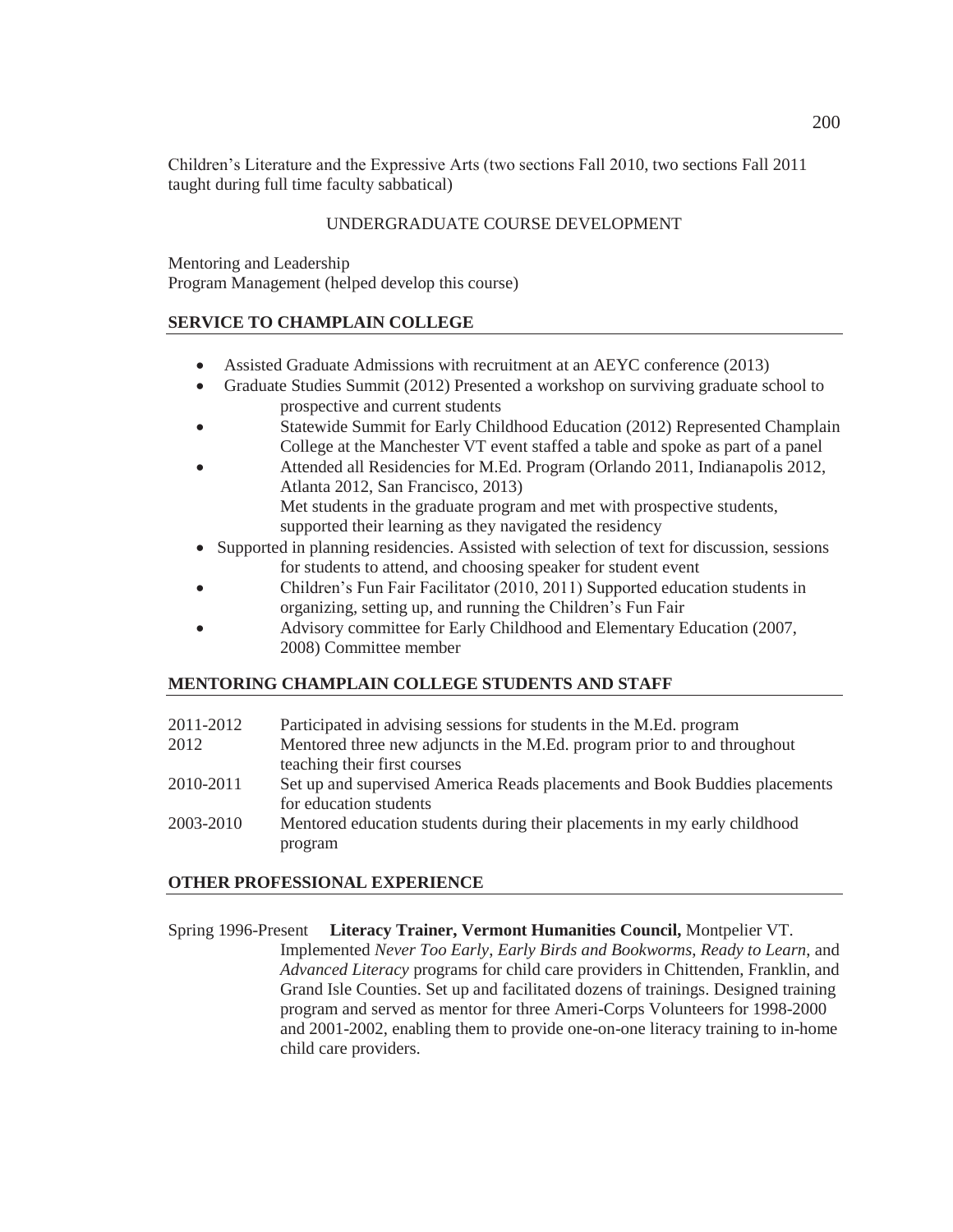- Spring 1996-Present **Private Consultant.** Worked with area agencies, early childhood programs and individuals to assess needs and improve the quality of services provided for young children. Served as a consultant to two centers for a year on the Quality Consultation Project through Child Care Resource and IBM Work Family Directions. Served as a consultant through the Accreditation Project sponsored by Child Care Resource. Served as consultant, trainer, and instructor through the Olive Branch Consulting Group. Have also worked with early childhood programs in planning and designing space, curriculum, and administrative organization.
- Fall 1995-Spring 2013 **Instructor, Child Care Resource and Referral,** Williston VT. Designed and taught four college level courses in early childhood education on a two courses per semester rotation. *Child Growth and Development, Creating a Learning Environment, Essential Elements of Curriculum, and Program Planning for the Early Childhood Professional* were designed to cover all of the major goal areas and competencies for the CDA credential. Worked with nontraditional students of various skill levels and abilities.
- Summer 1988-May 2013 **Owner/Director/Teacher, Stepping Stones Children's Center,** Burlington VT. Developed and founded a program to provide early care and education in a multi-age setting for families with young children. Managed the day to day and year to year operations of a NAEYC accredited early childhood program including; hiring, training, and supervision of staff, and student teachers, grant, budget writing, accounting and bookkeeping services. Organized center wide activities involving staff, children, and families. Taught group of young children aged ten months to six years. Developed and implemented emergent curriculum in the model of Reggio Emilia. Observed and assessed children's development. Facilitated communication with families through newsletters, daily chats, parent-teacher conferences, and community meetings.
- Winter 2011-2012 **Early Learning Mentor Coach, Head Start,** Burlington VT. Served as a mentor coach for a first year preschool teacher in a Head Start preschool classroom. Provided a year of weekly side by side coaching and mentoring for a first year teacher in a Head Start classroom. Offered curriculum support and team building experiences for the entire teaching staff in the classroom. Provided workshop trainings for Head Start staff, staff at the child care center housing the Head Start classroom, and other mentees.
- Spring 2002 **Adjunct Faculty, Saint Michael's College,** Colchester VT. Taught *Child Development* at the undergraduate level.
- Fall 1998 2000 **Facilitator, Mentor, Advisor, CDA Support Group**, Burlington VT. Created a support network for candidates working toward their CDA credential. Facilitated monthly group meetings. Individual support also given to those who needed it at other times during the month. Conducted site visits and observations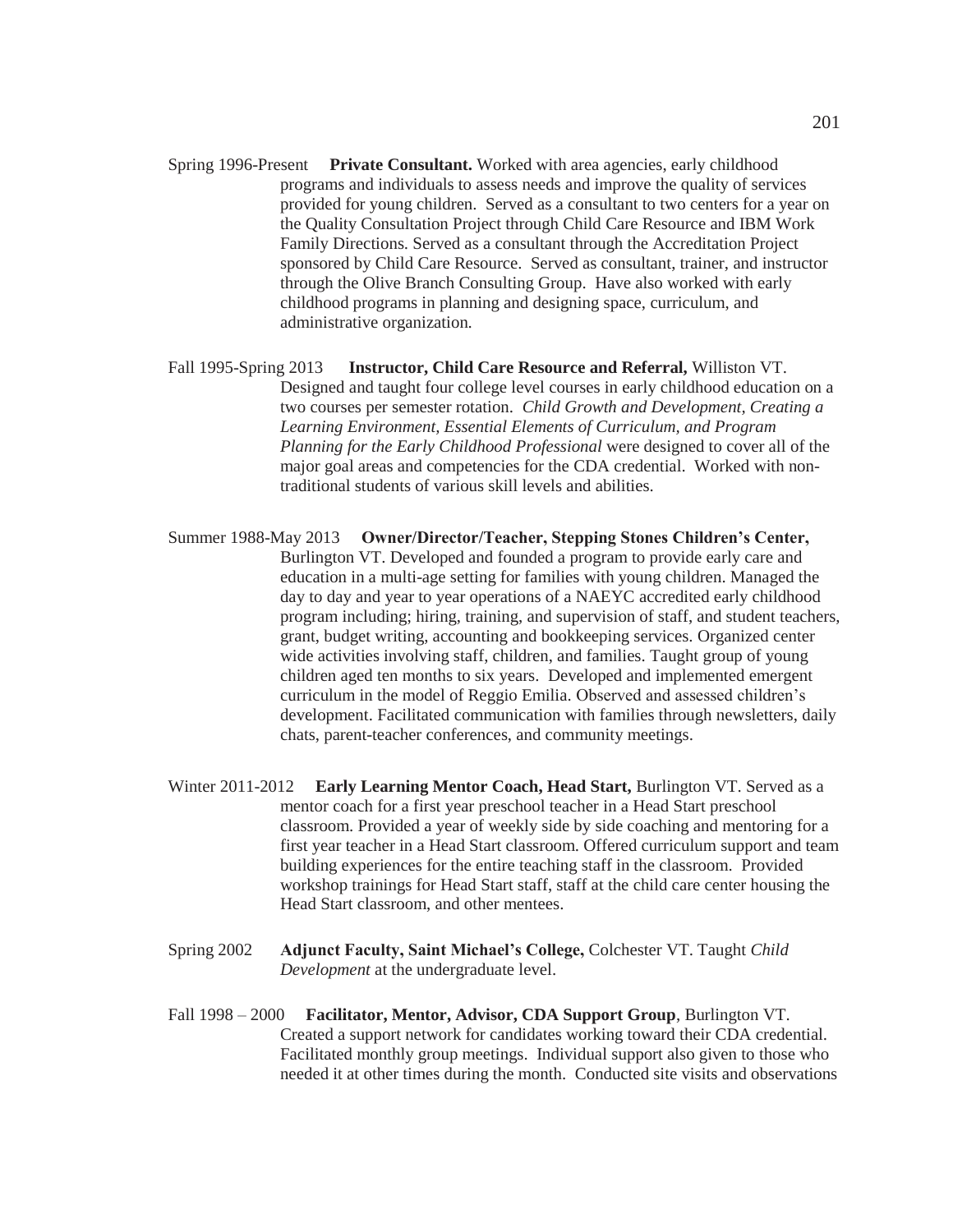as a mentor. Served as an advisor when candidate no longer needed the support of a mentor.

- Fall 1991-Winter 1995 **Facilitator, Curriculum Consultant, Vermont State Employee's Association,** Burlington VT. Facilitated monthly meetings and provided curriculum support for local family home child care providers to improve quality and support those providers in achieving their Child Development Credential.
- Spring 1988 **Substitute Teacher First Grade, Essex Town Elementary School,** Chittenden Central Supervisory Union. Taught in self-contained first grade classroom while regular teacher was on medical leave*.*
- 1985-Spring 1988 **Primary Care Giver, Family Resource Center,** Burlington VT. Provided services to clients in a day treatment program for dysfunctional families. Taught a classroom of toddlers. Developed and implemented curriculum including organization of field trips. Observed and assessed children's development. Attended basic staffing meetings for children with special needs, and implemented their I.E.P. goals in my classroom. Supervised and trained student teachers and interns. Developed and implemented home visiting program for in-home parent training involving child management skills and child development.
- Fall 1984 **Para educator, Shelburne Middle School,** Chittenden South Supervisory Union, Shelburne, VT. Worked one-on-one inside and outside the classroom with seventh grade student to implement I.E.P. goals in math, reading, speech, and developing independent living skills.
- 1983-Fall 1984 **Program Director, Child Care Provider, Rainbow Day Care,** Rutland VT. Designed and implemented curriculum for fifteen preschool aged children. Taught as part of a two person team. Held parent/teacher conferences. Also responsible for keeping track of and budgeting for supplies.
- 1982-1983 **U.Y.A. Intern, Family Resource Center,** Burlington VT. Worked with preschool aged children and their families. Provided respite child care. Planned and implemented curriculum. Co-leader of therapeutic recreation group for parents.
- 1981-1982 **Program Coordinator, H.O. Wheeler School,** Burlington School District, Burlington VT. Developed an art program and provided art instruction for kindergarten and first grade classrooms.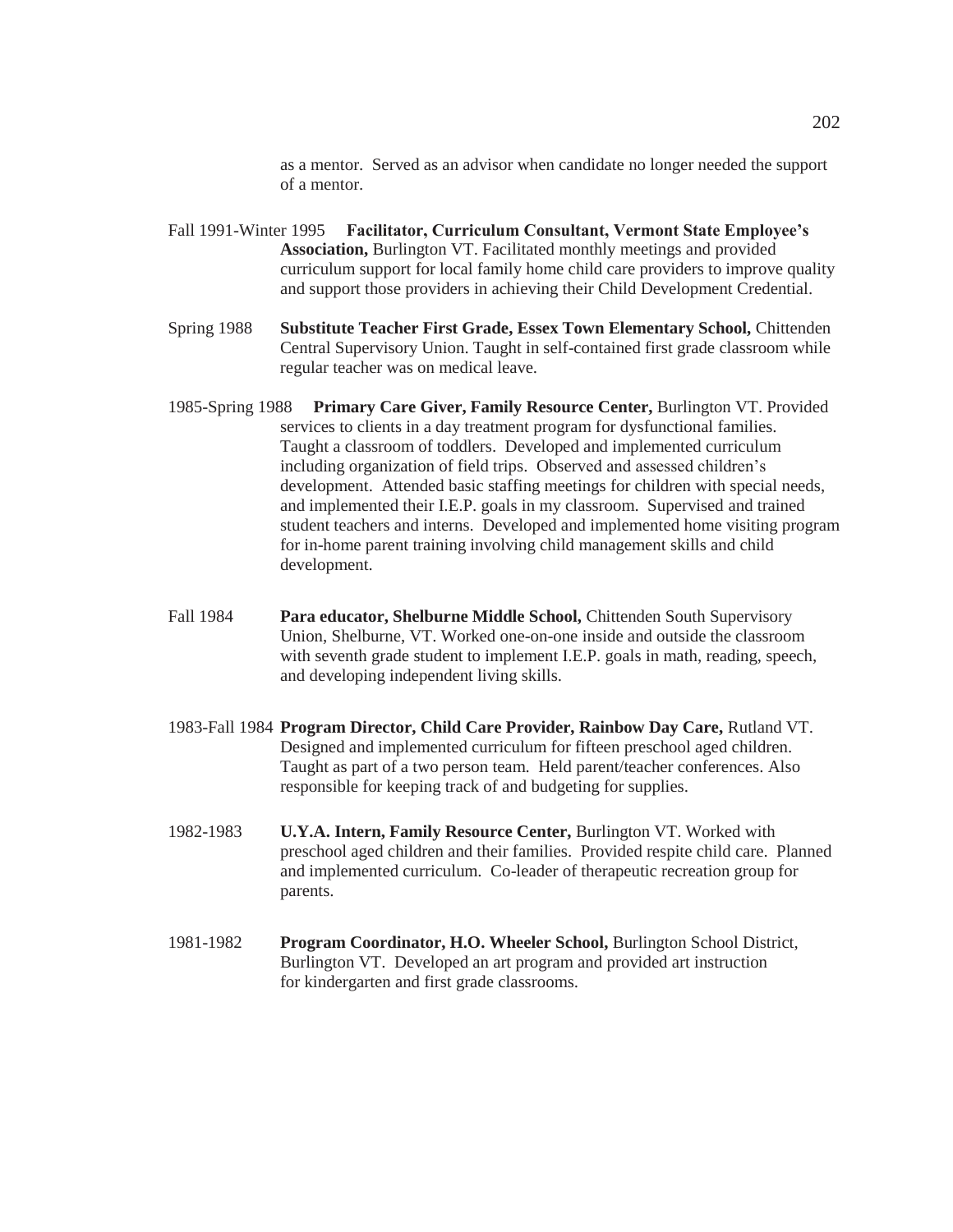## **MEMBERSHIP IN PROFESSIONAL ORGANIZATIONS**

Vermont Association for the Education of Young Children, 1987-present

- x **Board Past-President,** Fall 2013-present
- x **Board President**, Fall 2010-Fall 2013
- x **Board Secretary,** Fall 2008- Fall 2010
- x **Board Member**, Fall 2001- Fall 2008
- x **Conference Coordinator and Board member,** 1997-2002

National Association for the Education of Young Children, Lifetime member National Association for the Education of Young Children

- **Affiliate Council** member 2010-present
- **Executive Affiliate Council** member 2013-present

Play Policy and Practice Interest Forum, 2009-present

## **HONORS AND AWARDS**

- x **Early Childhood Professional of the Year,** 2007, Early Childhood Connections, Burlington VT. (all encompassing)
- x **It Takes A Village Award,** 2006, Lund Family Center, Burlington VT. (center directorship and work with families)
- x **Advocate of the Year,** 2001, Child Care Resource and Referral, Williston VT. (public policy)
- x **Making A Difference Award,** 1999, Child Care Resource and Referral, Williston VT. (teaching adults)
- x **Quality Improvement,** 1997, Child Care Resource and Referral, Williston VT. (mentoring adult students)
- **Distinguished Service Award,** 1996, Vermont Association for the Education of Young Children, Waterbury VT (lifetime achievement award)
- x **Nurturing the Whole Family – Quality in Working with Families,** 1991, Child Care Resource and Referral, Williston VT. (center directorship)
- x **Finalist, Top Ten Preschool Teachers of the Year,** 1995, Child Magazine, Des Moines IA. (teaching at the preschool level)

## **ADDITIONAL TEACHING EXPERIENCE**

## UNDERGRADUATE COURSES TAUGHT THROUGH UNION INSTITUTE 2003-2013

Fundamentals Child Development Creating a Learning Environment Curriculum Essentials Program Planning for the Early Childhood Professional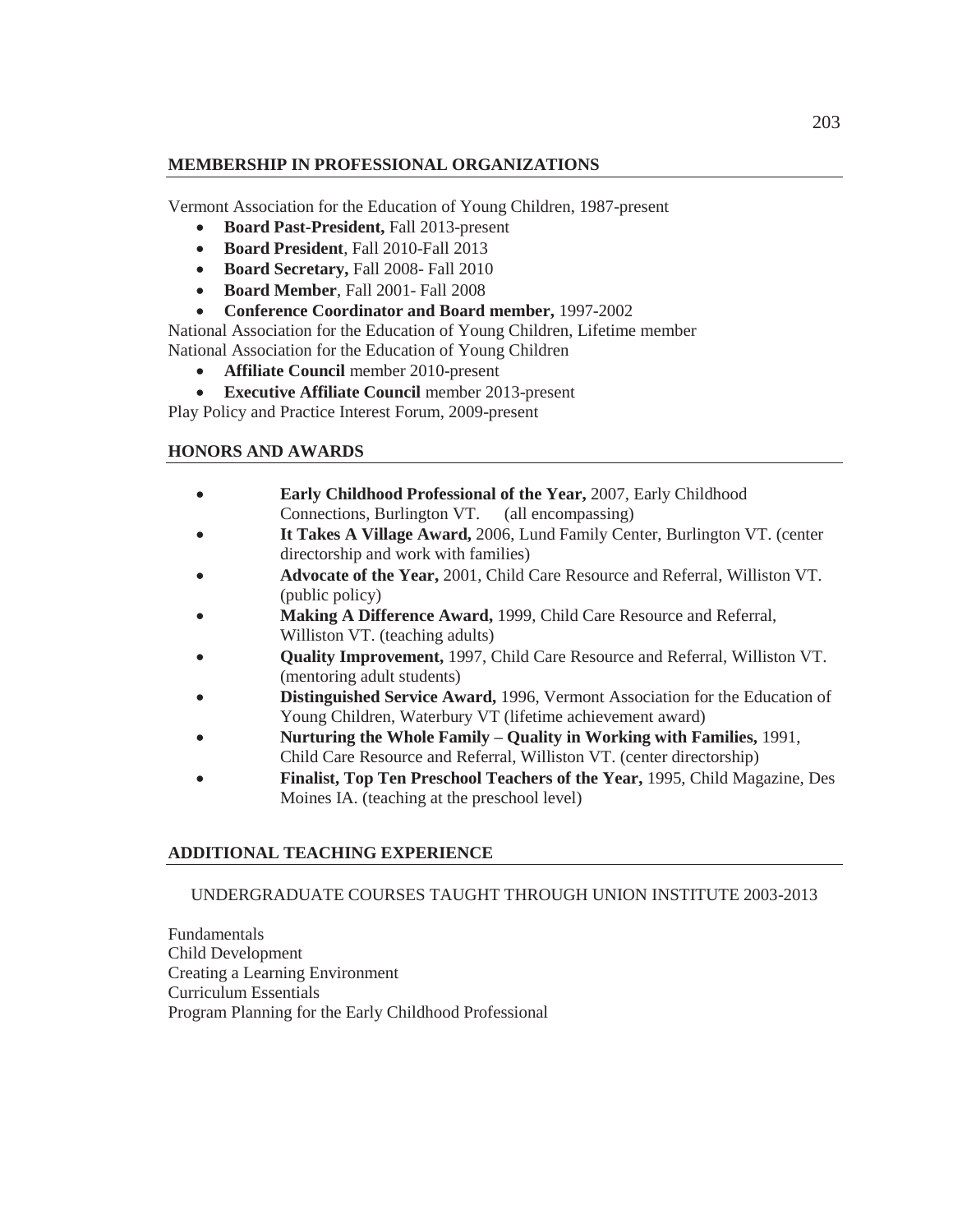### UNDERGRADUATE COURSE TAUGHT AT SAINT MICHAEL'S COLLEGE

### Child Development

### MENTORING STUDENTS

1985-1988 Mentored students from the University of Vermont and Trinity College during their placements in my early childhood classroom.

### MENTORING OTHER PROFESSIONALS

- 1998-2002 Mentored Ameri-Corps/VISTA Volunteers to provide one-on-one literacy training to in-home child care providers as part of the Vermont Humanities Council.
- 2011-2012 Mentored a first year preschool teacher in a Head Start Program.

### **SUPERVISION**

2001-2003 Supervised an apprentice early childhood teacher as part of the Vermont Apprenticeship Program.

### **SCHOLARSHIP OF TEACHING, PROFESSIONAL SERVICE, AND LEADERSHIP**

#### PUBLICATIONS

#### **Journal Article:**

Ploof, R. (2012). Team VAEYC energizes and strengthens affiliate volunteerism. *Young* 

 *Children, 67*(1), 60-61.

### **National Newsletter Articles:**

Ploof, R. (2008). Creating community. *Concerned Educators for a Safe Environment (CEASE),* 

*29*(1)

Ploof, R. (2007). Super happy super hero. *Concerned Educators for a Safe Environment* 

*(CEASE), 28*(1)

# **Statewide Newsletter Articles:**

Vermont Association for the Education of Young Children (VAEYC) eConnections

- *Five great reasons to belong.* June, 2011.
- At the heart of Reggio Emilia. June. 2009.
- x *Reflecting on play and learning*. July, 2008.

Vermont Humanities Council (1997)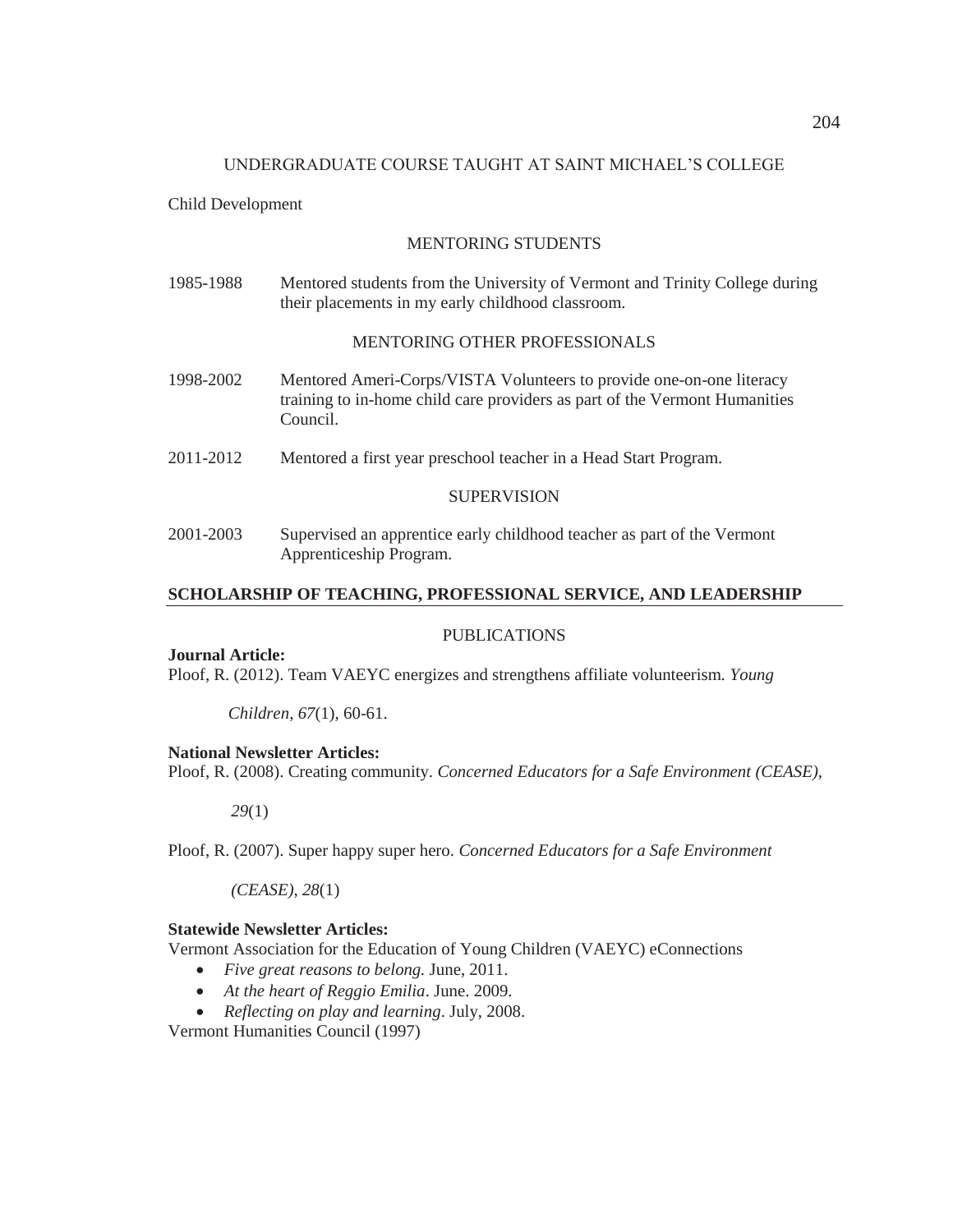• Series of six articles on literacy and reading aloud with young children published state wide through individual newsletters of the twelve Vermont Association of Child Care Resource and Referral Agencies.

# **PRESENTATIONS WORKSHOPS AND TRAININGS**

# NATIONAL CONFERENCES

National Association for the Education of Young Children Annual Conference

- Exploring the Connections Between Early Childhood Teachers Beliefs about Play in Regard to their Practices (2013)
- $\bullet$  Affiliate Initiatives and Successes (2012)

## REGIONAL CONFERENCES

New England Association for the Education of Young Children Annual Conference:

- Meeting Management (2003)
- Fostering the Development of Emergent Literacy (1998)

Vermont and New Hampshire Administrators Annual Conference:

- Clear Constructive Feedback (2006)
- A Systems Approach to Hiring, Evaluation, and Professional Development (2007, 2008)

## STATEWIDE CONFERENCES AND TRAININGS

Vermont Association for the Education of Young Children Annual Conference and Spring Speaker Events:

- A Child's Work: The Importance of Play  $(2013)$
- Math and Literacy Hand in Hand Partners in Learning (2012)
- Children and Violent Play (2010)
- $\bullet$  Learning Living and Loving with Infants and Toddlers (2010)
- Essentials of Emergent Curriculum (2009)
- Playing with Assessment (2008)
- $\bullet$  Effective and Responsive Communication with Children (2007)
- Clear Constructive Feedback (2006)
- A Systems Approach to Hiring, Evaluation, and Professional Development (2005)
- Fostering the Development of Emergent Literacy  $(2004)$
- Clear Constructive Feedback (2003)
- Fostering the Development of Emergent Literacy (1999)
- Trash to Treasure Creating with Recyclables (1997)
- $\bullet$  Multi-Age Curriculum (1995)
- Process Art and the Creative Child (1990)

Turtle Island Children's Center

- Making Learning Visible: Observation, Documentation, and Curriculum (2014)
- Exploring Connections Between Teacher Beliefs and Practices about Play (2014)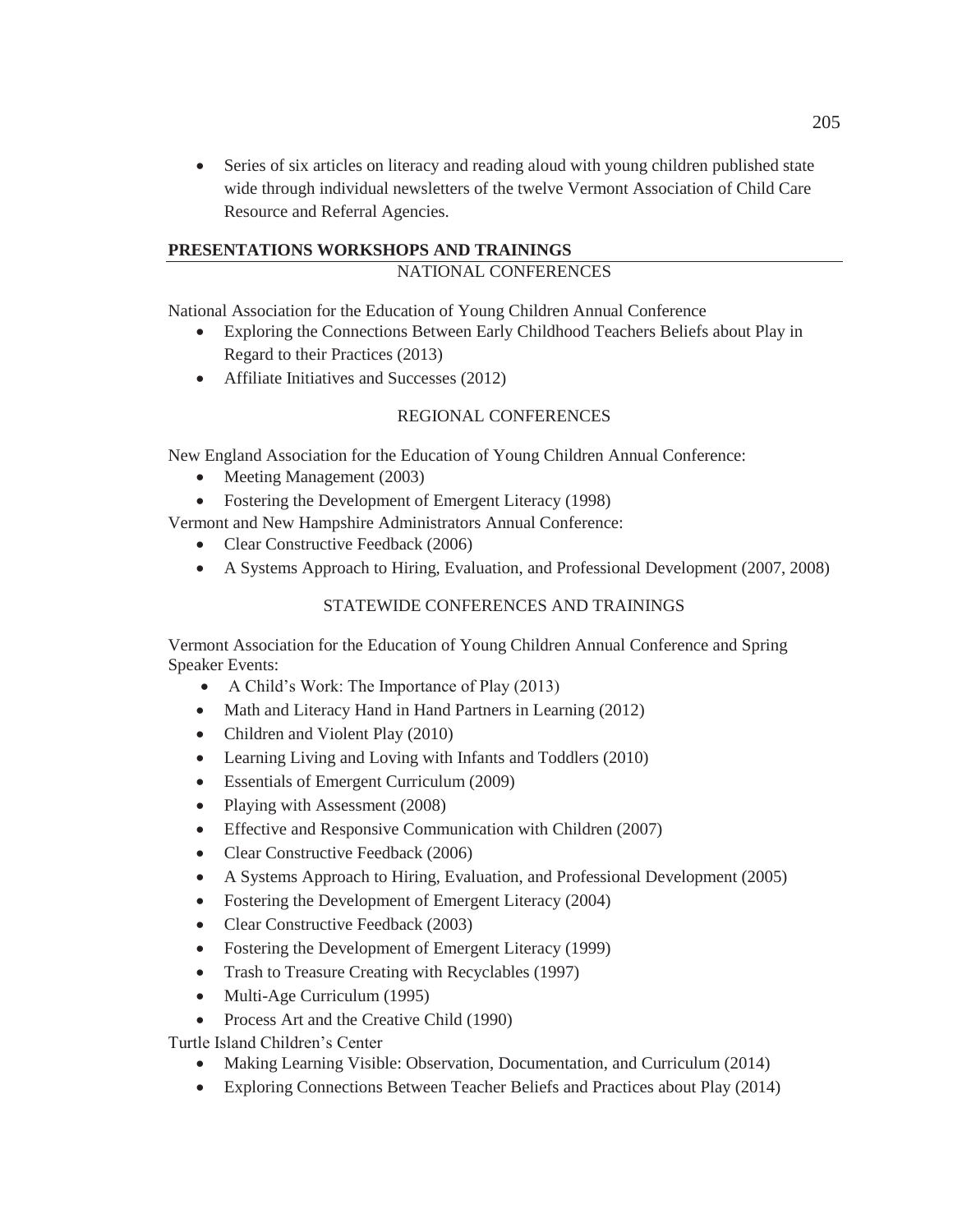Champlain Valley Head Start:

- Color Your World  $(2012)$
- $\bullet$  Children and Violent Play (2012)
- Color Your World (2011)
- Math and Literacy Hand in Hand Partners in Learning (2011)
- Color Your World (2010)
- Creative Arts Playshop  $(2008)$

Vermont Council on the Humanities:

- Never Too Early (four to six sessions per year 1996-present)
- Early Birds and Bookworms (four to six sessions per year 1996-present)
- Teaching the Earliest Teachers  $(2003)$
- Ready to Learn (1998)

Aspirations Child Care Center:

• Fostering the Development of Emergent Literacy  $(2013)$ 

Greater Burlington Y.M.C.A.

• Math and Literacy Hand in Hand Partners in Learning  $(2012)$ 

Vermont Achievement Center:

- Living and Loving with Infants and Toddlers (2012)
- Color Your World (2012)
- Children and Violent Play (2012)

Retired Senior Volunteer Program:

- Fostering the Development of Emergent Literacy (2012)
- Robin's Nest Children's Center:
	- $\bullet$  Effective and Responsive Communication with Children (2011)

South Burlington Rotary Club:

• Fostering the Development of Emergent Literacy  $(2011)$ 

Acorn Child Care:

- Observation and Assessment (2010)
- $\bullet$  Emergent Curriculum (2010)
- Building on Learning through Block Play (2010)
- Waterbury Children's Center:
	- Building on Learning through Block Play (2009)
- Ascension Child Care Center:
	- $\bullet$  Playful Learning (2008)
	- Emergent Curriculum (2006)

Rainbow Child Care Center (2002)

- Emergent Curriculum
- College Street Child Care:
	- Emergent Curriculum (2001)

Children's Television Workshop in conjunction with Vermont Public Television:

• Ready to Learn (Preschool Early Education Project) (2001)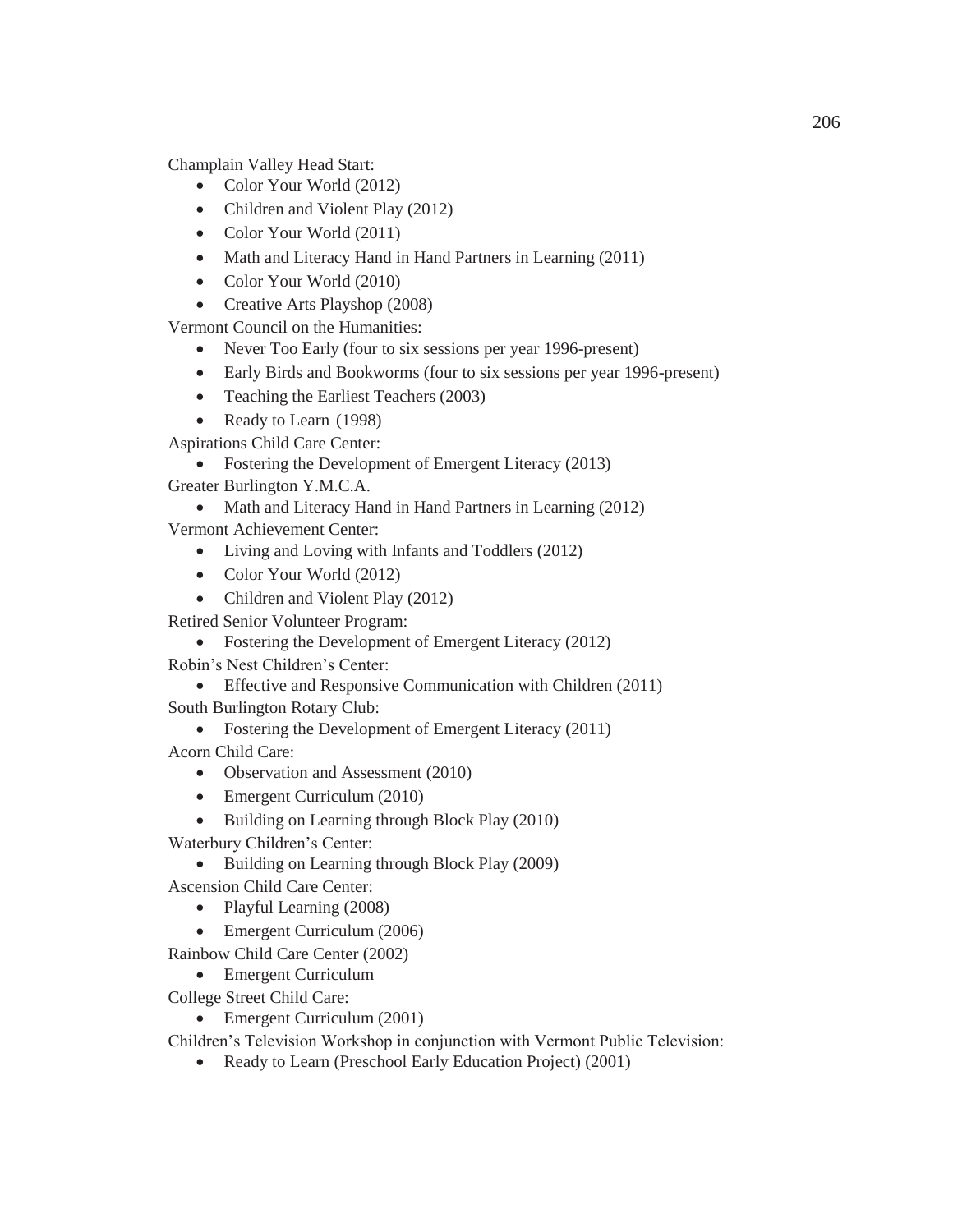Newport Providers Association:

- Trash to Treasure Creating with Recyclables (2000)
- $\bullet$  Playshop (1999)

Stern Center:

• Mentor Training  $(1997)$ 

Addison County Parent Child Center:

- $\bullet$  Learning Through Play (1995)
- $\bullet$  Kitchen Science (1995)

Child Protection Network:

• Building Self-Esteem in Young Children (1987)

# **GRANTS WRITTEN AND ADMINISTERED**

- Child Development Block Grant, Vermont Department of Children and Families, 1995
- Child Development Block Grant, Vermont Department of Children and Families, 1999
- CDA Facilitation Project, Vermont Department of Children and Families, 1998-2000

# **PROFESSIONAL CONSULTING**

- x Williston Child Care Center, Williston, VT. Consultant, 2012
- Turtle Island, Montpelier, VT. Curriculum Consultant and Mentor, 2012-2013
- Creative Minds, Newport, VT. Curriculum Consultant and Trainer, 2007
- Turtle Island, Montpelier, VT. Offered long term training for quality improvement and curriculum, 2005-2006
- Frog and Toad, Colchester, VT. Consultant for Quality Improvement 2004-2005
- Turtle Island, Curriculum Consultant 2003
- Quality Consultation Project through Child Care Resource and IBM Work Family Directions Accreditation Project. Supported programs working toward NAEYC Accreditation 2000-2002

## **LEADERSHIP AND COMMITTEE WORK**

- Chittenden County Early Learning Partnership 2001-20012
- National Association for the Education of Young Children, Affiliate Council member 2010-present
- Director's Credential Design Committee (2001-2003)
- Kid Safe Network, advisory board 2000
- Training Advisory Committee for Child Care Resource 1998-2000
- Invitation To Communities Initiative 1998
- Conference Coordinator for New England AEYC Conference 1998